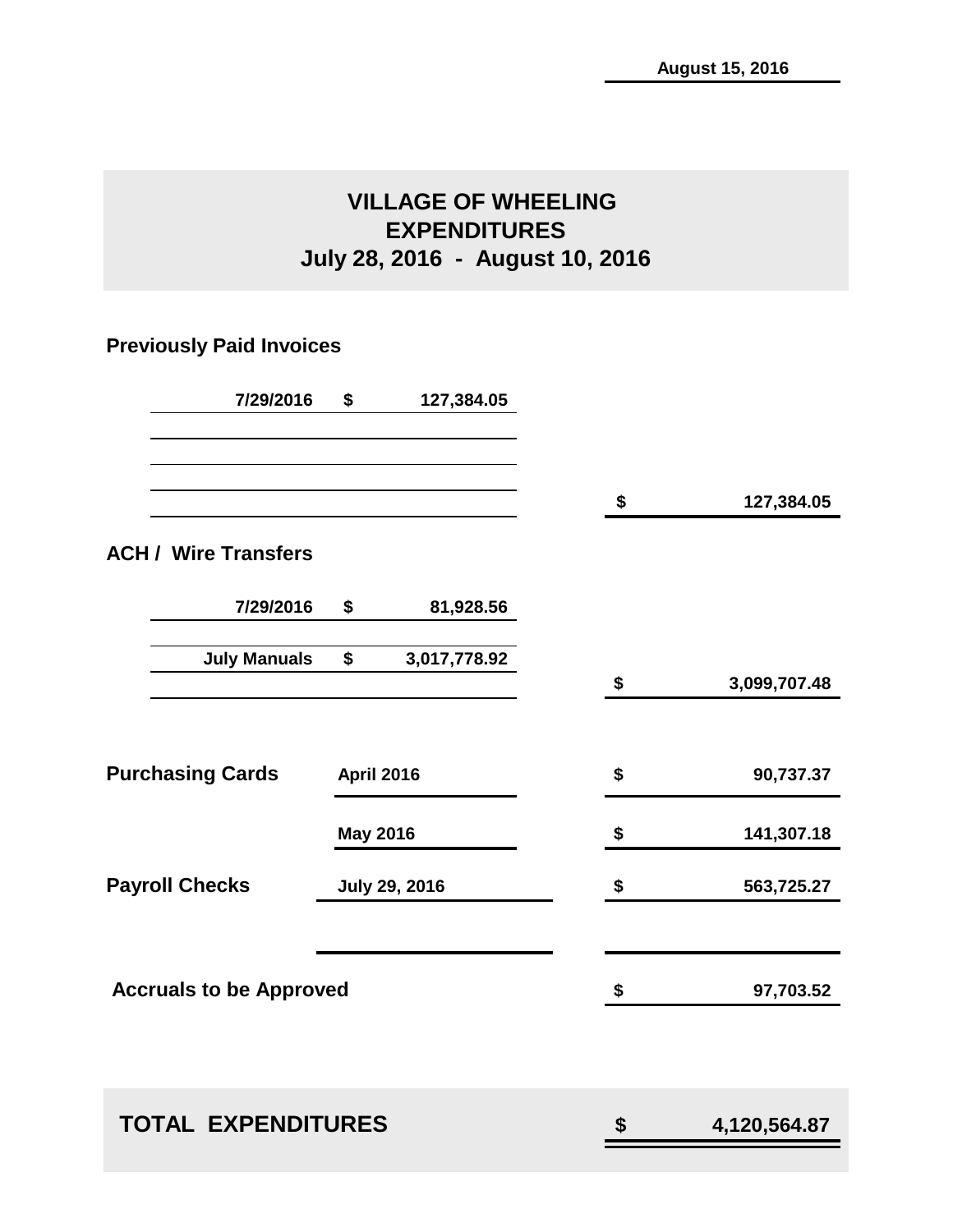SUNGARD PENTAMATION SUNGARD PENTAMATION SUNG PAGE NUMBER: 1 SELECTION CRITERIA: ALL

VILLAGE OF WHEELING **ACCTPA51** TIME: 09:07:35 CASH REQUIREMENTS - CHECK FORMAT - DUE DATE: 07/29/2016

ACCOUNTING PERIOD: 7/16

PAYMENT TYPE: CHECKS ONLY

| VENDOR                                     | ORGANIZATION | ACCOUNT      | PURCHASE OR INVOICE  |                  | AMOUNT                | DESCRIPTION                                 |
|--------------------------------------------|--------------|--------------|----------------------|------------------|-----------------------|---------------------------------------------|
| 8768<br>AFSCME COUNCIL 31                  | 50           | 2124         |                      |                  | 886.40                | DED:094 AFSCME DUE                          |
| TOTAL CHECK                                |              |              |                      |                  | 886.40                |                                             |
| 9440<br>ALLTOWN BUS SERVICE                | 1140         | 5297         | 16001789             |                  | 3,667.00              | SHUTTLE BUSSES RNR                          |
| TOTAL CHECK                                |              |              |                      |                  | 3,667.00              |                                             |
| 9929<br>BARBARA BABINSKI                   | 01           | 2255         | 16001755             | 02000022141      | 1,000.00              | <b>BOND RETURN</b>                          |
| TOTAL CHECK                                |              |              |                      |                  | 1,000.00              |                                             |
| 296<br>BAXTER & WOODMAN INC<br>TOTAL CHECK | 3500         | 5206         | 16000380             | 0187164          | 4,748.57<br>4,748.57  | IL 68/COMMUNITY BLVD                        |
|                                            |              |              |                      |                  |                       |                                             |
| 7960<br>BLUE CROSS/BLUE SHIELD OF IL       | 2100         | 5242         | 16001802             |                  | 370.00                | LD MED SUPP AUG / SEP                       |
| TOTAL CHECK                                |              |              |                      |                  | 370.00                |                                             |
| 8013<br>BLUE MEDICARE RX (PDP)             | 2100         | 5242         | 16001803             |                  | 104.40                | L DAWSON RX-AUG & SEP                       |
| TOTAL CHECK                                |              |              |                      |                  | 104.40                |                                             |
| 3006                                       | 3420         | 5223         | 12002514             | 130286           | 1,094.59              | CORNELL AVENUE DAM                          |
| CHRISTOPHER B BURKE ENGINEER 4510          | 4320         | 5206<br>5206 | 16001160<br>16000780 | 130287<br>130288 | 7,914.90<br>9,153.54  | BUFFALO CREEK STUDY<br>ARLINGTON CLUB SEWER |
| TOTAL CHECK                                |              |              |                      |                  | 18, 163.03            |                                             |
| 397                                        | 1600         | 5238         | 16000279             |                  | 19,554.91             | PHONE SERVICE                               |
| CALL ONE<br>TOTAL CHECK                    |              |              |                      |                  | 19,554.91             |                                             |
| 8751<br>CIORBA GROUP INC                   | 4510         | 5223         | 16001577             | 0022736          | 13,664.60             | WHEELING RD DRAINAGE                        |
| TOTAL CHECK                                |              |              |                      |                  | 13,664.60             |                                             |
| 9939                                       | 40           | 2207         |                      |                  | 21.15                 | <b>UB REFUND</b>                            |
| CHARLES DE LA CHAPELLE<br>TOTAL CHECK      |              |              |                      |                  | 21.15                 |                                             |
| 4965                                       | 11           | 5251         | 16001832             | 37490            | 225.00                | GLOBE C LIGHTS                              |
| ERM<br>TOTAL CHECK                         |              |              |                      |                  | 225.00                |                                             |
| 6024                                       | 3200         | 5206         | 16001778             | 78486            | 230.00                | 4.8 ACRES MILW AVE                          |
| HAEGER ENGINEERING LLC                     | 3410         | 5507         | 16000490             | 78567            | 700.00                | 2015 NEW SIDEWALK                           |
|                                            | 3410<br>4330 | 5223<br>5206 | 16000381<br>16000799 | 78568<br>78569   | 10,800.00<br>9,940.00 | 2016 MFT ST PROGRAM<br>2017 WATER MAIN PROJ |
| TOTAL CHECK                                |              |              |                      |                  | 21,670.00             |                                             |
| 5741<br>HARTFORD LIFE                      | 50           | 2116         |                      |                  | 24,918.46             | DED: 035 VEMA/HRTFD                         |
| TOTAL CHECK                                |              |              |                      |                  | 24,918.46             |                                             |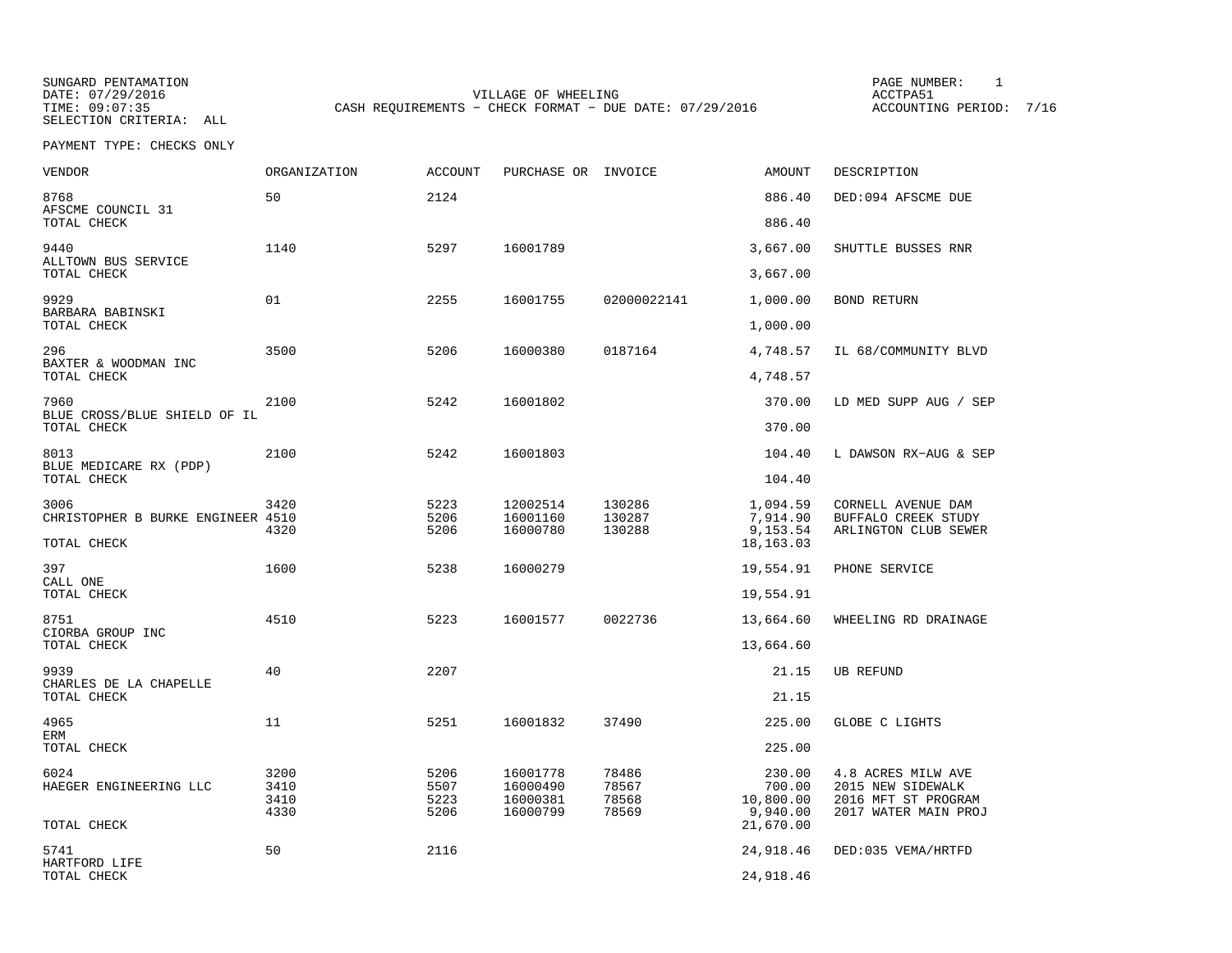SUNGARD PENTAMATION PAGE NUMBER: 2SELECTION CRITERIA: ALL

DATE: 07/29/2016 VILLAGE OF WHEELING ACCTPA51TIME: 09:07:35 CASH REQUIREMENTS - CHECK FORMAT - DUE DATE: 07/29/2016

ACCOUNTING PERIOD: 7/16

PAYMENT TYPE: CHECKS ONLY

| VENDOR                                   | ORGANIZATION                                                                                                                 | <b>ACCOUNT</b>                                                                                                               | PURCHASE OR INVOICE                                                                                                                                                                          |              | AMOUNT                                                                                                                                         | DESCRIPTION                                                                                                                                                                                                                                                                                                                        |
|------------------------------------------|------------------------------------------------------------------------------------------------------------------------------|------------------------------------------------------------------------------------------------------------------------------|----------------------------------------------------------------------------------------------------------------------------------------------------------------------------------------------|--------------|------------------------------------------------------------------------------------------------------------------------------------------------|------------------------------------------------------------------------------------------------------------------------------------------------------------------------------------------------------------------------------------------------------------------------------------------------------------------------------------|
| 9942<br>JONQUIL JONES                    | 40                                                                                                                           | 2207                                                                                                                         |                                                                                                                                                                                              |              | 82.23                                                                                                                                          | <b>UB REFUND</b>                                                                                                                                                                                                                                                                                                                   |
| TOTAL CHECK                              |                                                                                                                              |                                                                                                                              |                                                                                                                                                                                              |              | 82.23                                                                                                                                          |                                                                                                                                                                                                                                                                                                                                    |
| 9936<br>YAKOV KANTAROVICH<br>TOTAL CHECK | 01                                                                                                                           | 2255                                                                                                                         | 16001806                                                                                                                                                                                     | 020000022187 | 1,000.00<br>1,000.00                                                                                                                           | <b>BOND REFUND</b>                                                                                                                                                                                                                                                                                                                 |
|                                          |                                                                                                                              |                                                                                                                              |                                                                                                                                                                                              |              |                                                                                                                                                |                                                                                                                                                                                                                                                                                                                                    |
| 9916<br>DIANA KIM<br>TOTAL CHECK         | 40                                                                                                                           | 2207                                                                                                                         |                                                                                                                                                                                              |              | 50.26<br>50.26                                                                                                                                 | <b>UB REFUND</b>                                                                                                                                                                                                                                                                                                                   |
|                                          |                                                                                                                              |                                                                                                                              |                                                                                                                                                                                              |              |                                                                                                                                                |                                                                                                                                                                                                                                                                                                                                    |
| 7422<br>LORI LEE SMITH<br>TOTAL CHECK    | 50                                                                                                                           | 2134                                                                                                                         |                                                                                                                                                                                              |              | 636.00<br>636.00                                                                                                                               | DED:192 MISC DEDUC                                                                                                                                                                                                                                                                                                                 |
| 7346<br>MANHARD CONSULTING LTD           | 3900                                                                                                                         | 5206                                                                                                                         | 16001469                                                                                                                                                                                     | 16211        | 9,076.24                                                                                                                                       | WOLF CHANNEL CROSSING                                                                                                                                                                                                                                                                                                              |
| TOTAL CHECK                              |                                                                                                                              |                                                                                                                              |                                                                                                                                                                                              |              | 9,076.24                                                                                                                                       |                                                                                                                                                                                                                                                                                                                                    |
| 7837<br>MESTAS MUSICALS                  | 1320                                                                                                                         | 5297                                                                                                                         | 16001804                                                                                                                                                                                     |              | 100.00                                                                                                                                         | DEPOSIT FOR TRIP                                                                                                                                                                                                                                                                                                                   |
| TOTAL CHECK                              |                                                                                                                              |                                                                                                                              |                                                                                                                                                                                              |              | 100.00                                                                                                                                         |                                                                                                                                                                                                                                                                                                                                    |
| 5495<br>OFFICE OF CHAPTER 13 TRUSTEE     | 50                                                                                                                           | 2138                                                                                                                         |                                                                                                                                                                                              |              | 157.00                                                                                                                                         | DED:191 MISC DEDUC                                                                                                                                                                                                                                                                                                                 |
| TOTAL CHECK                              |                                                                                                                              |                                                                                                                              |                                                                                                                                                                                              |              | 157.00                                                                                                                                         |                                                                                                                                                                                                                                                                                                                                    |
| 9931<br>HARRY PANCHOLY                   | 1140                                                                                                                         | 5297                                                                                                                         | 16001764                                                                                                                                                                                     |              | 225.00                                                                                                                                         | PHOTOGRAPHER FOR JULY 3                                                                                                                                                                                                                                                                                                            |
| TOTAL CHECK                              |                                                                                                                              |                                                                                                                              |                                                                                                                                                                                              |              | 225.00                                                                                                                                         |                                                                                                                                                                                                                                                                                                                                    |
| 9934<br>JOSEPH PENNACHIA                 | 40                                                                                                                           | 2207                                                                                                                         |                                                                                                                                                                                              |              | 57.52                                                                                                                                          | <b>UB REFUND</b>                                                                                                                                                                                                                                                                                                                   |
| TOTAL CHECK                              |                                                                                                                              |                                                                                                                              |                                                                                                                                                                                              |              | 57.52                                                                                                                                          |                                                                                                                                                                                                                                                                                                                                    |
| 2291<br>SAM'S CLUB DIRECT                | 2200<br>1320<br>5500<br>2100<br>2100<br>2100<br>2100<br>1420<br>1430<br>4100<br>4200<br>1140<br>1315<br>2200<br>2200<br>1320 | 5105<br>5317<br>5299<br>5105<br>5323<br>5229<br>5317<br>5319<br>5319<br>5319<br>5319<br>5317<br>5317<br>5311<br>5105<br>5317 | 16001566<br>16001635<br>16001635<br>16001679<br>16001679<br>16001680<br>16001680<br>16001712<br>16001712<br>16001712<br>16001712<br>16001713<br>16001716<br>16001738<br>16001762<br>16001774 |              | 18.63<br>89.62<br>37.72<br>86.09<br>37.99<br>17.76<br>68.22<br>10.36<br>10.36<br>10.36<br>10.36<br>92.54<br>104.86<br>149.98<br>70.98<br>29.36 | <b>REFRESHMENTS</b><br>COFFEE<br>PARTY SUPPLIES<br>MEETING SUPPLIES<br>SWEARING IN CAKE<br>PRISONER MEALS<br><b>WATER</b><br>SUNSCREEN/BUG SPRAY<br>SUNSCREEN/BUG SPRAY<br>SUNSCREEN/BUG SPRAY<br>SUNSCREEN/BUG SPRAY<br>REFRESHMENTS JULY 3RD<br>CARE PICNIC JULY 12<br>STORAGE RACK<br>REHAB SUPPLLIES<br><b>COFFEE SUPPLIES</b> |
| TOTAL CHECK                              |                                                                                                                              |                                                                                                                              |                                                                                                                                                                                              |              | 845.19                                                                                                                                         |                                                                                                                                                                                                                                                                                                                                    |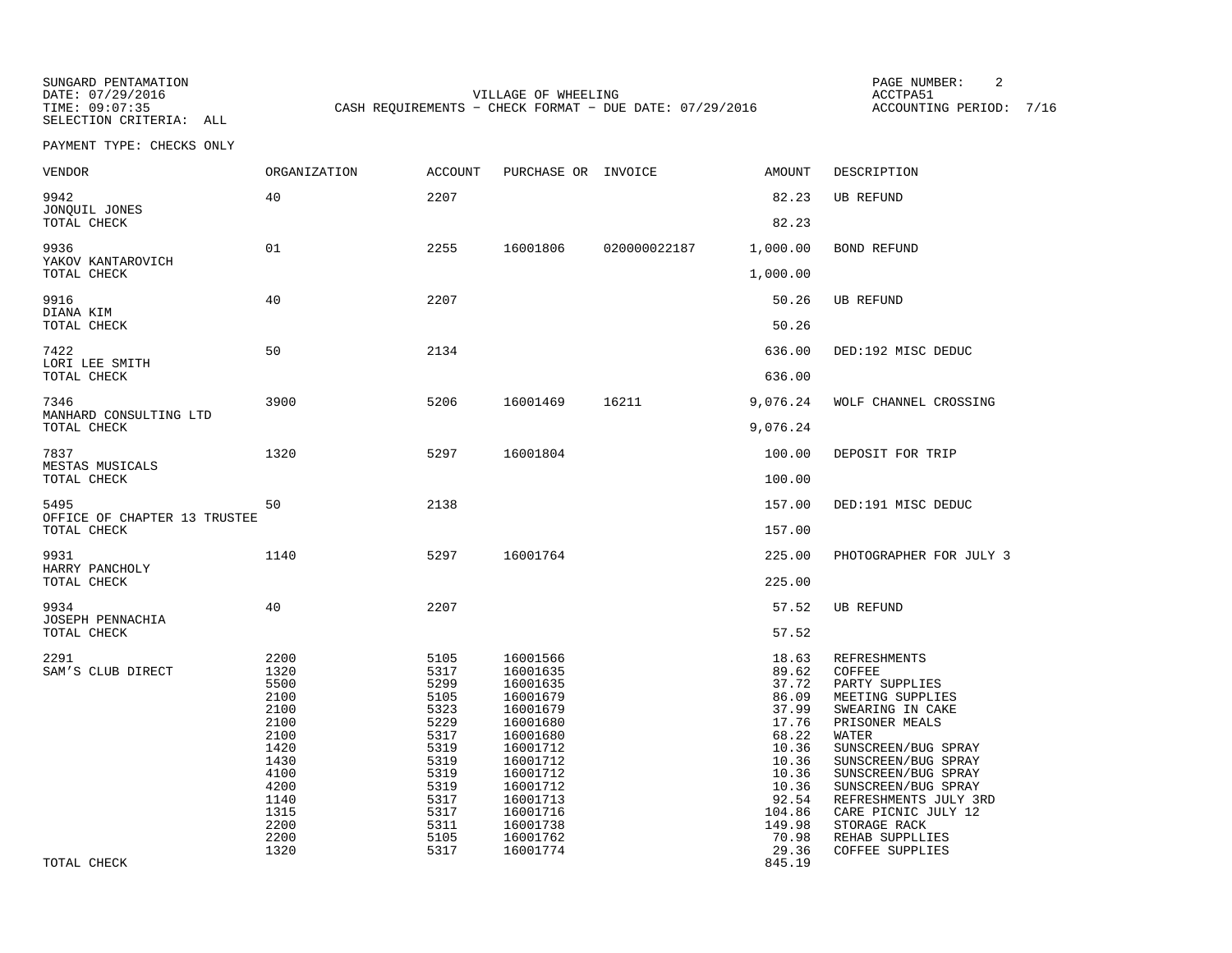SELECTION CRITERIA: ALL

SUNGARD PENTAMATION PAGE NUMBER: 3VILLAGE OF WHEELING **ACCTPA51** TIME: 09:07:35 CASH REQUIREMENTS - CHECK FORMAT - DUE DATE: 07/29/2016

ACCOUNTING PERIOD: 7/16

PAYMENT TYPE: CHECKS ONLY

| VENDOR                                      | ORGANIZATION | <b>ACCOUNT</b> | PURCHASE OR INVOICE  |                          | <b>AMOUNT</b>                  | DESCRIPTION                                |
|---------------------------------------------|--------------|----------------|----------------------|--------------------------|--------------------------------|--------------------------------------------|
| 2334<br>SECRETARY OF STATE                  | 2100         | 5310           | 16001756             |                          | 285.00                         | TITLE FEES FOR NEW SOUAD                   |
| TOTAL CHECK                                 |              |                |                      |                          | 285.00                         |                                            |
| 2440<br>STATE DISBURSEMENT UNIT             | 50           | 2140           |                      |                          | 332.00                         | DED:198 MISC DEDUC                         |
| TOTAL CHECK                                 |              |                |                      |                          | 332.00                         |                                            |
| 2441<br>STATE DISBURSEMENT UNIT             | 50           | 2136           |                      |                          | 527.00                         | DED:193 MISC DEDUC                         |
| TOTAL CHECK                                 |              |                |                      |                          | 527.00                         |                                            |
| 2443<br>STATE DISBURSEMENT UNIT             | 50           | 2139           |                      |                          | 722.49                         | DED:197 MISC DEDUC                         |
| TOTAL CHECK                                 |              |                |                      |                          | 722.49                         |                                            |
| 2444<br>STATE DISBURSEMENT UNIT             | 50           | 2136           |                      |                          | 408.44                         | DED:502 MISC DEDUC                         |
| TOTAL CHECK                                 |              |                |                      |                          | 408.44                         |                                            |
| 2445<br>STATE DISBURSEMENT UNIT             | 50           | 2136           |                      |                          | 901.38                         | DED:196 MISC DEDUC                         |
| TOTAL CHECK                                 |              |                |                      |                          | 901.38                         |                                            |
| 2447<br>STATE DISBURSEMENT UNIT             | 50           | 2136           |                      |                          | 494.77                         | DED:194 MISC DEDUC                         |
| TOTAL CHECK                                 |              |                |                      |                          | 494.77                         |                                            |
| 8200<br>STATE DISBURSEMENT UNIT             | 50           | 2136           |                      |                          | 703.85                         | DED:504 MISC DED                           |
| TOTAL CHECK                                 |              |                |                      |                          | 703.85                         |                                            |
| 9937<br>CHRISTOPHER STYRSKY                 | 40           | 2207           |                      |                          | 23.85                          | UB REFUND                                  |
| TOTAL CHECK                                 |              |                |                      |                          | 23.85                          |                                            |
| 2666<br><b>UPS</b><br>TOTAL CHECK           | 1600<br>1600 | 5227<br>5227   | 16000059<br>16000059 | 328T1T296<br>328T1T306   | 20.94<br>14.94<br>35.88        | OVERNIGHT DELIVERY<br>OVERNIGHT DELIVERY   |
| 2693<br>V3 CONSULTANTS                      | 3200         | 5206           | 16000382             | 616307                   | 165.00                         | 707-753 S MILWAUKEE                        |
| TOTAL CHECK                                 |              |                |                      |                          | 165.00                         |                                            |
| 2700<br>VERIZON WIRELESS<br>TOTAL CHECK     | 1600<br>15   | 5239<br>5231   | 16001827<br>16001760 | 9768158077<br>9768166682 | 1,026.27<br>484.02<br>1,510.29 | WIRELESS BROAD BAND<br>BROAD BAND WIRELESS |
| 9930                                        | 40           | 2207           |                      |                          | 51.14                          | <b>UB REFUND</b>                           |
| KENNETH YOSHIDA<br>TOTAL CHECK              |              |                |                      |                          | 51.14                          |                                            |
| TOTAL CASHABLE CHECKS<br>TOTAL EFT VOUCHERS |              |                |                      |                          | 127,384.05<br>.00              |                                            |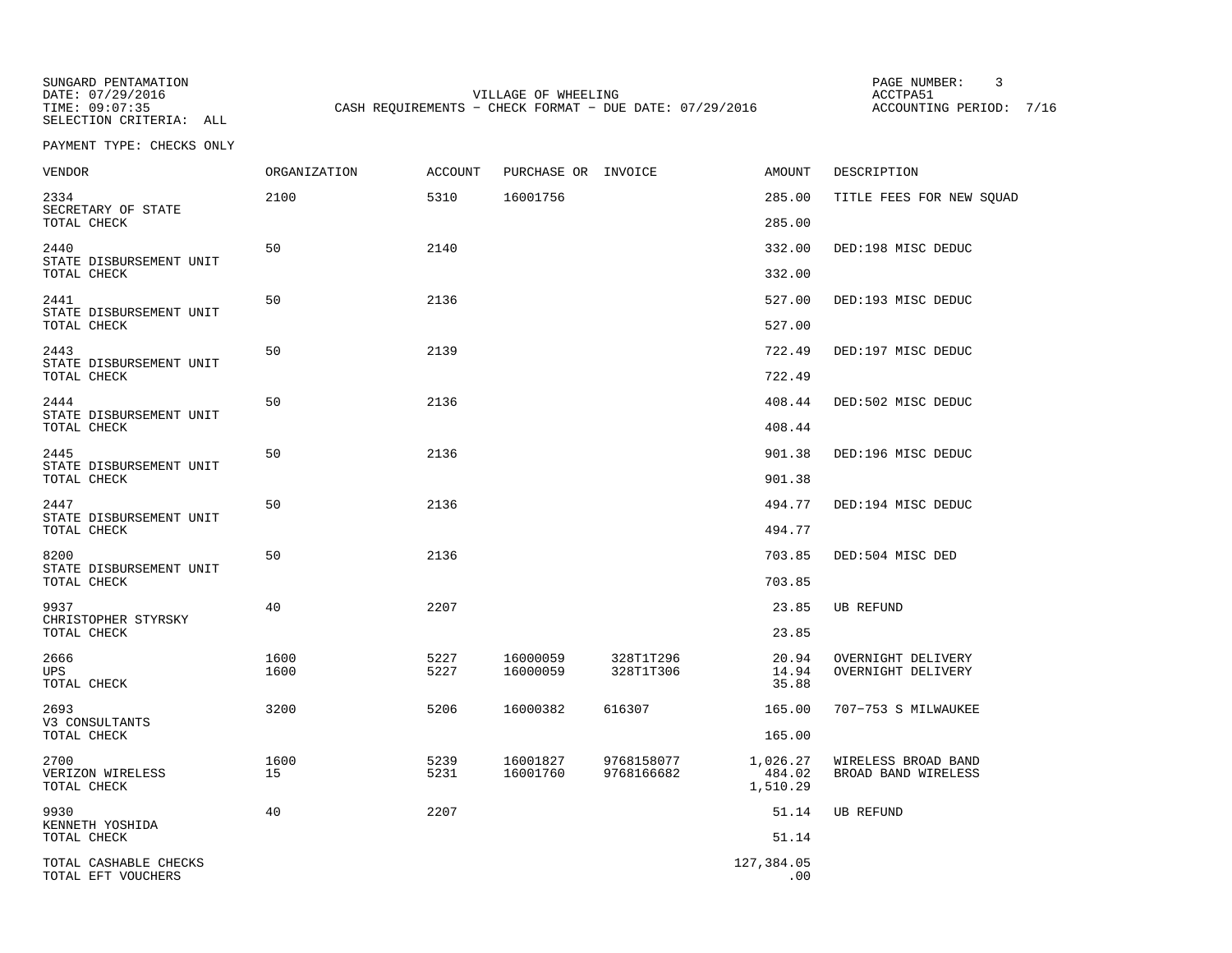SUNGARD PENTAMATION PAGE NUMBER: 4DATE: 07/29/2016 VILLAGE OF WHEELING ACCTPA51ACCOUNTING PERIOD: 7/16 TIME: 09:07:35 CASH REQUIREMENTS - CHECK FORMAT - DUE DATE: 07/29/2016 SELECTION CRITERIA: ALL

PAYMENT TYPE: CHECKS ONLY

| VENDOR | <b>ORGANIZATION</b> | ACCOUNT<br>. | PURCHASE<br>ΟR<br>_____ | INVOICE<br>. |
|--------|---------------------|--------------|-------------------------|--------------|
|--------|---------------------|--------------|-------------------------|--------------|

AMOUNT DESCRIPTION

TOTAL REPORT 127,384.05 TOTAL NUMBER OF CHECKS TO BE ISSUED − 36TOTAL NUMBER OF EFT VOUCHERS TO BE ISSUED − 0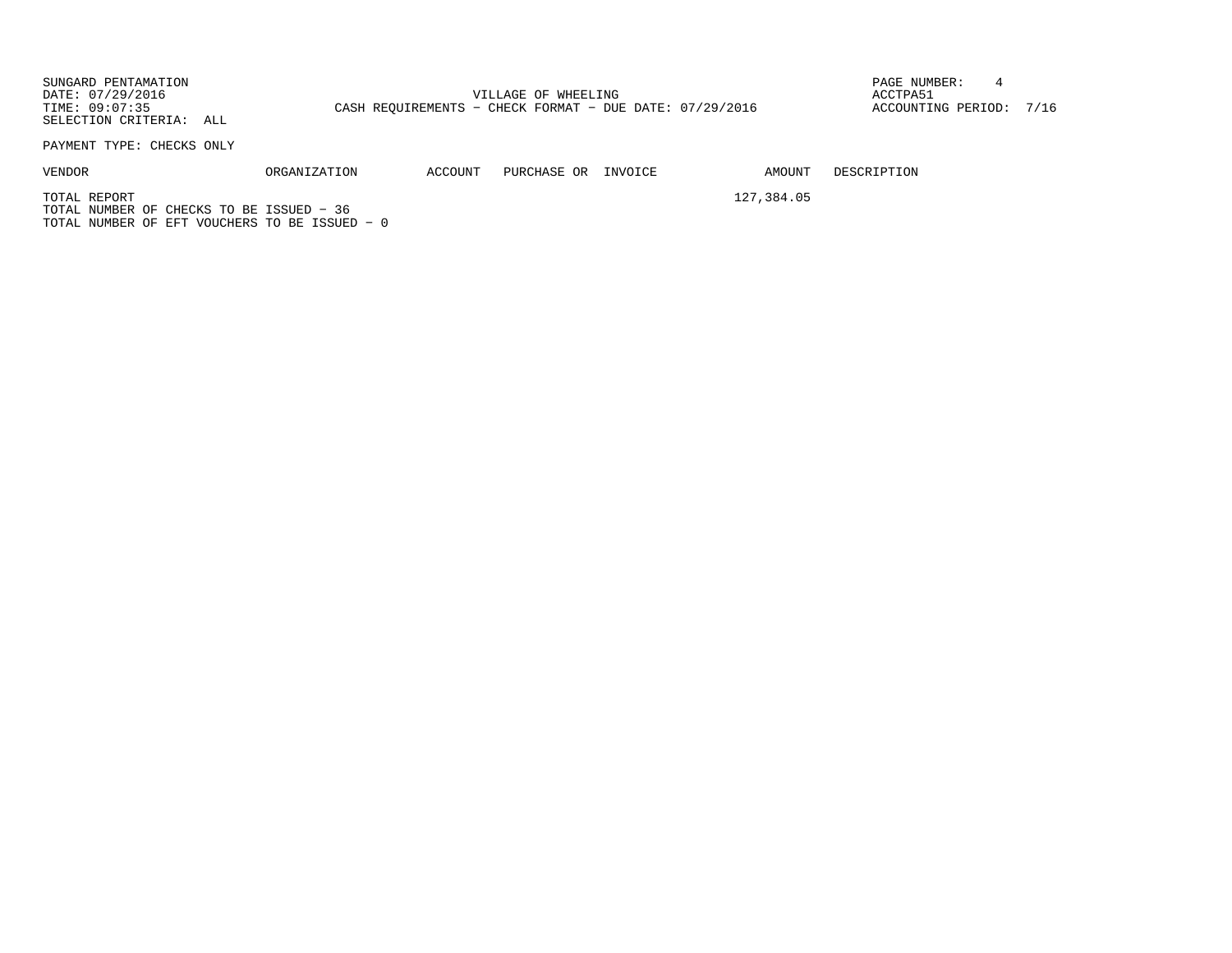SUNGARD PENTAMATION PAGE NUMBER: 1SELECTION CRITERIA: ALL

DATE: 07/29/2016 VILLAGE OF WHEELING ACCTPA51TIME: 09:06:50 CASH REQUIREMENTS - CHECK FORMAT - DUE DATE: 07/29/2016

ACCOUNTING PERIOD: 7/16

PAYMENT TYPE: EFT ONLY

| <b>VENDOR</b>                                                                                             | <b>ORGANIZATION</b> | <b>ACCOUNT</b> | PURCHASE OR INVOICE  | <b>AMOUNT</b>           | DESCRIPTION                            |
|-----------------------------------------------------------------------------------------------------------|---------------------|----------------|----------------------|-------------------------|----------------------------------------|
| 2212<br>RICHARD BENBOW                                                                                    | 2100                | 5106           | 16001828             | 275.50                  | UNIFORM ALLOWANCE                      |
| TOTAL VOUCHER                                                                                             |                     |                |                      | 275.50                  |                                        |
| 6921<br><b>DUSTIN CHERNOFF</b><br>TOTAL VOUCHER                                                           | 4100<br>4200        | 5106<br>5106   | 16001799<br>16001799 | 17.38<br>17.37<br>34.75 | UNIFORM ALLOWANCE<br>UNIFORM ALLOWANCE |
| 4972<br>DIVERSIFIED 457 INVESTMENT A                                                                      | 50                  | 2115           |                      | 5,116.09                | DED:042 DIVERS 457                     |
| TOTAL VOUCHER                                                                                             |                     |                |                      | 5,116.09                |                                        |
| 1106<br>I C M A RETIREMENT TRUST-457                                                                      | 50                  | 2101           |                      | 19,077.12               | DED:030 457 ICMA                       |
| TOTAL VOUCHER                                                                                             |                     |                |                      | 19,077.12               |                                        |
| 6327<br>JENNIFER KANCHES                                                                                  | 50                  | 2136           |                      | 668.35                  | DED:199 MISC DEDUC                     |
| TOTAL VOUCHER                                                                                             |                     |                |                      | 668.35                  |                                        |
| 1869<br>NATIONWIDE RETIREMENT SOLUTI                                                                      | 50                  | 2112           |                      | 16,660.90               | DED:040 457 NTWIDE                     |
| TOTAL VOUCHER                                                                                             |                     |                |                      | 16,660.90               |                                        |
| 4561<br>IGNACIO OROPEZA-HERNANDEZ                                                                         | 2100                | 5317           | 16001825             | 182.68                  | UNIFORM ALLOWANCE                      |
| TOTAL VOUCHER                                                                                             |                     |                |                      | 182.68                  |                                        |
| 9837<br>HUGO VIRAMONTES                                                                                   | 1300                | 5205           | 16001686             | 274.32                  | MILEAGE REIMBURSEMENT FOR              |
| TOTAL VOUCHER                                                                                             |                     |                |                      | 274.32                  |                                        |
| 2735<br>WHEELING FIRE PENSION FUND                                                                        | 50                  | 2107           |                      | 17,895.26               | DED:012 FIRE PENS                      |
| TOTAL VOUCHER                                                                                             |                     |                |                      | 17,895.26               |                                        |
| 2736<br>WHEELING POLICE PENSION FUND                                                                      | 50                  | 2106           |                      | 21,743.59               | DED:011 POL PENS                       |
| TOTAL VOUCHER                                                                                             |                     |                |                      | 21,743.59               |                                        |
| TOTAL CASHABLE CHECKS<br>TOTAL EFT VOUCHERS                                                               |                     |                |                      | .00<br>81,928.56        |                                        |
| TOTAL REPORT<br>TOTAL NUMBER OF CHECKS TO BE ISSUED - 0<br>TOTAL NUMBER OF EFT VOUCHERS TO BE ISSUED - 10 |                     |                |                      | 81,928.56               |                                        |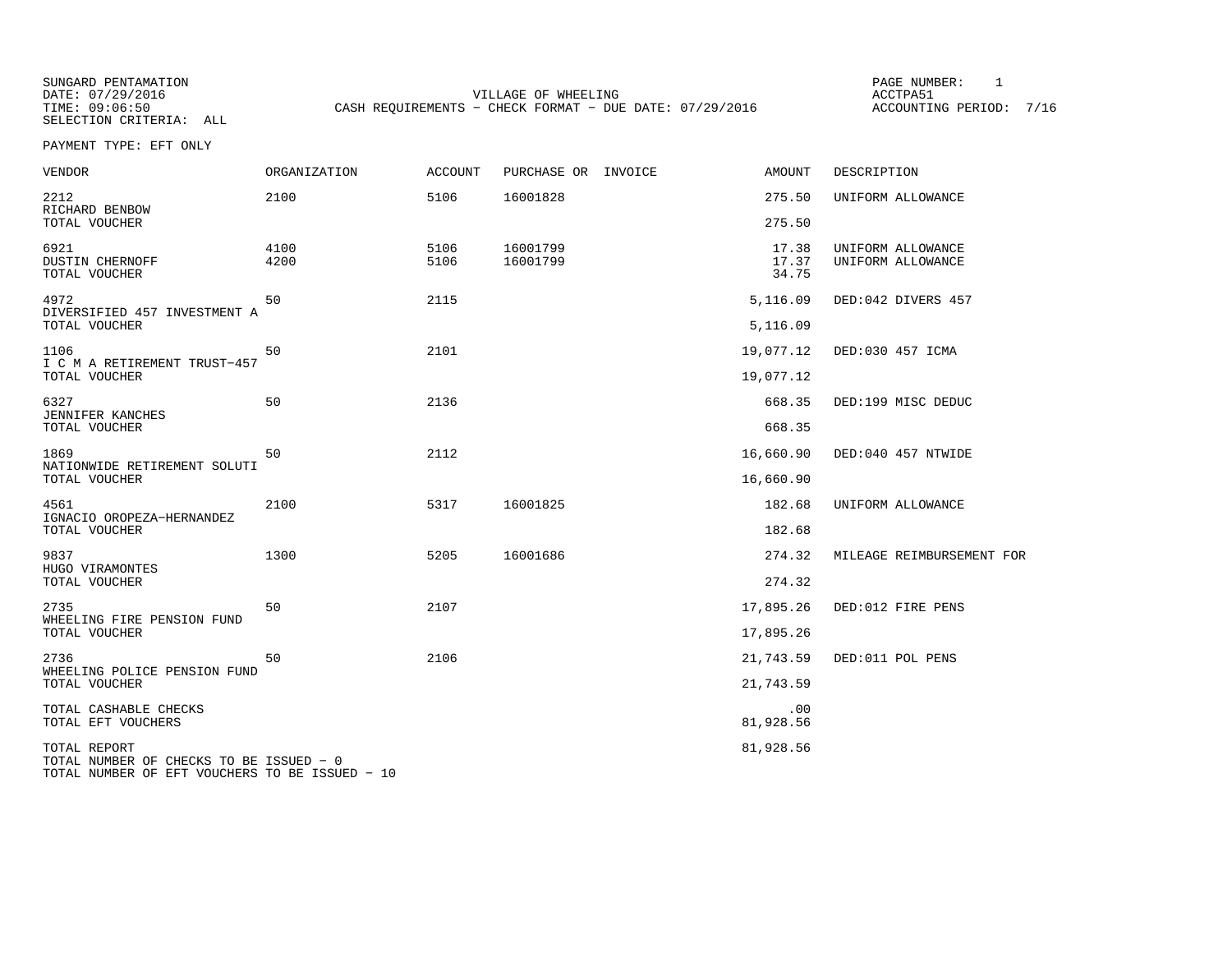#### SUNGARD PENTAMATION PAGE NUMBER: 1DATE: 08/09/2016 VILLAGE OF WHEELING DAILY51

SELECTION CRITERIA:

MANUAL CHECK ACTIVITY

ACCOUNTING PERIOD: 7/16

FUND − 01 − GENERAL FUND

| ORGANIZATION                                                               | ACCOUNT<br>CONTROL     | VENDOR<br>DESCRIPTION                                            |          | 1099 PURCHASE ORDE TRANSACT PROJ/TAS CASH ACCT<br>T/C INVOICE | CHK DATE ACCOUNT     |                        | CHECK NO        |   | SALES TAX<br>USE TAX | DISC DATE<br>DISC AMT | CHECK AMT<br>NET PAYABLE   |
|----------------------------------------------------------------------------|------------------------|------------------------------------------------------------------|----------|---------------------------------------------------------------|----------------------|------------------------|-----------------|---|----------------------|-----------------------|----------------------------|
| 01                                                                         | 2011<br><b>RBS0716</b> | IPBC<br>JULY INS PREMIUMS                                        | N<br>20  |                                                               | 07/01/16<br>07/01/16 |                        | 1003<br>2016104 |   | 0.00<br>0.00         | 0.00                  | 106341.74<br>106341.74     |
| 01                                                                         | 2011<br><b>RBS0716</b> | GUARDIAN<br>JUL DENTAL INS PREM                                  | N<br>20  |                                                               | 07/15/16<br>07/15/16 |                        | 1003<br>2016112 |   | 0.00<br>0.00         | 0.00                  | 397.94<br>397.94           |
| 01                                                                         | 2011<br><b>RBS0716</b> | GUARDIAN<br>JUN DENTAL INS PREM                                  | N<br>-20 |                                                               | 07/15/16<br>07/15/16 |                        | 1003<br>2016112 |   | 0.00<br>0.00         | 0.00                  | 397.94<br>397.94           |
| TOTAL VENDOR CHECK AMT<br>TOTAL VENDOR NET PAYABLE                         |                        |                                                                  |          |                                                               |                      |                        |                 |   |                      |                       | 795.88<br>795.88           |
| TOTAL GENERAL FUND CHECK AMT<br>TOTAL GENERAL FUND NET PAYABLE             |                        |                                                                  |          |                                                               |                      |                        |                 |   |                      |                       | 107137.62<br>107137.62     |
| 1140                                                                       | 5299<br>RBS0716        | ARTHUR J GALLAGHER R N<br>SPECIAL EVENT INSURA 20                |          |                                                               | 07/07/16 5299        | 07/07/16 2016-023 1003 | 2016107         |   | 0.00<br>0.00         | 0.00                  | 3162.00<br>3162.00         |
| 1140                                                                       | 5297                   | SKOKIE VALLEY BEVERA N<br>AMM07/01 BEER DEPOSIT JULY 3 20 B34890 |          | 16001578-01                                                   | 07/01/16 5297        | 07/21/16 2016-023 1003 | 35249           | V | 0.00<br>0.00         | 07/01/16<br>0.00      | $-10000.00$<br>$-10000.00$ |
| TOTAL SPECIAL EVENTS CHECK AMT<br>TOTAL SPECIAL EVENTS NET PAYABLE         |                        |                                                                  |          |                                                               |                      |                        |                 |   |                      |                       | $-6838.00$<br>$-6838.00$   |
| 1160                                                                       | 5227                   | POSTMASTER PERMIT 3 N<br>RBS0716 JULY WATER BILLS                | 20       |                                                               | 07/27/16<br>07/27/16 |                        | 1003<br>2016117 |   | 0.00<br>0.00         | 0.00                  | 40.93<br>40.93             |
| 1160                                                                       | 5231                   | MB FINANCIAL BANK<br>RBS0716 AUG SWANCC FEE                      | N<br>20  |                                                               | 07/27/16<br>07/27/16 |                        | 1003<br>2016113 |   | 0.00<br>0.00         | 0.00                  | 31247.87<br>31247.87       |
| TOTAL SOLID WASTE SYSTEM CHECK AMT<br>TOTAL SOLID WASTE SYSTEM NET PAYABLE |                        |                                                                  |          |                                                               |                      |                        |                 |   |                      |                       | 31288.80<br>31288.80       |
| 1170                                                                       | 5236                   | PASSPORT PARKING INC N<br>RBS0716 JUNE MOBILE PAY                | 20       |                                                               | 07/28/16<br>07/28/16 |                        | 1003<br>2016114 |   | 0.00<br>0.00         | 0.00                  | 86.21<br>86.21             |
| TOTAL COMMUTER PARKING CHECK AMT<br>TOTAL COMMUTER PARKING NET PAYABLE     |                        |                                                                  |          |                                                               |                      |                        |                 |   |                      |                       | 86.21<br>86.21             |
| 1600                                                                       | 5751<br><b>RBS0716</b> | CITY OF PROSPECT HEI N<br>2015 TAX REV SHARE                     | 20       |                                                               | 07/01/16<br>07/01/16 |                        | 1003<br>2016102 |   | 0.00<br>0.00         | 0.00                  | 129772.79<br>129772.79     |
| 1600                                                                       | 5750                   | SVIGOS DEVELOPMENT<br>RBS0716 FRESH FARMS PAYMENT                | N<br>20  |                                                               | 07/01/16 5750        | 07/01/16 2004-030 1003 | 2016101         |   | 0.00<br>0.00         | 0.00                  | 199334.58<br>199334.58     |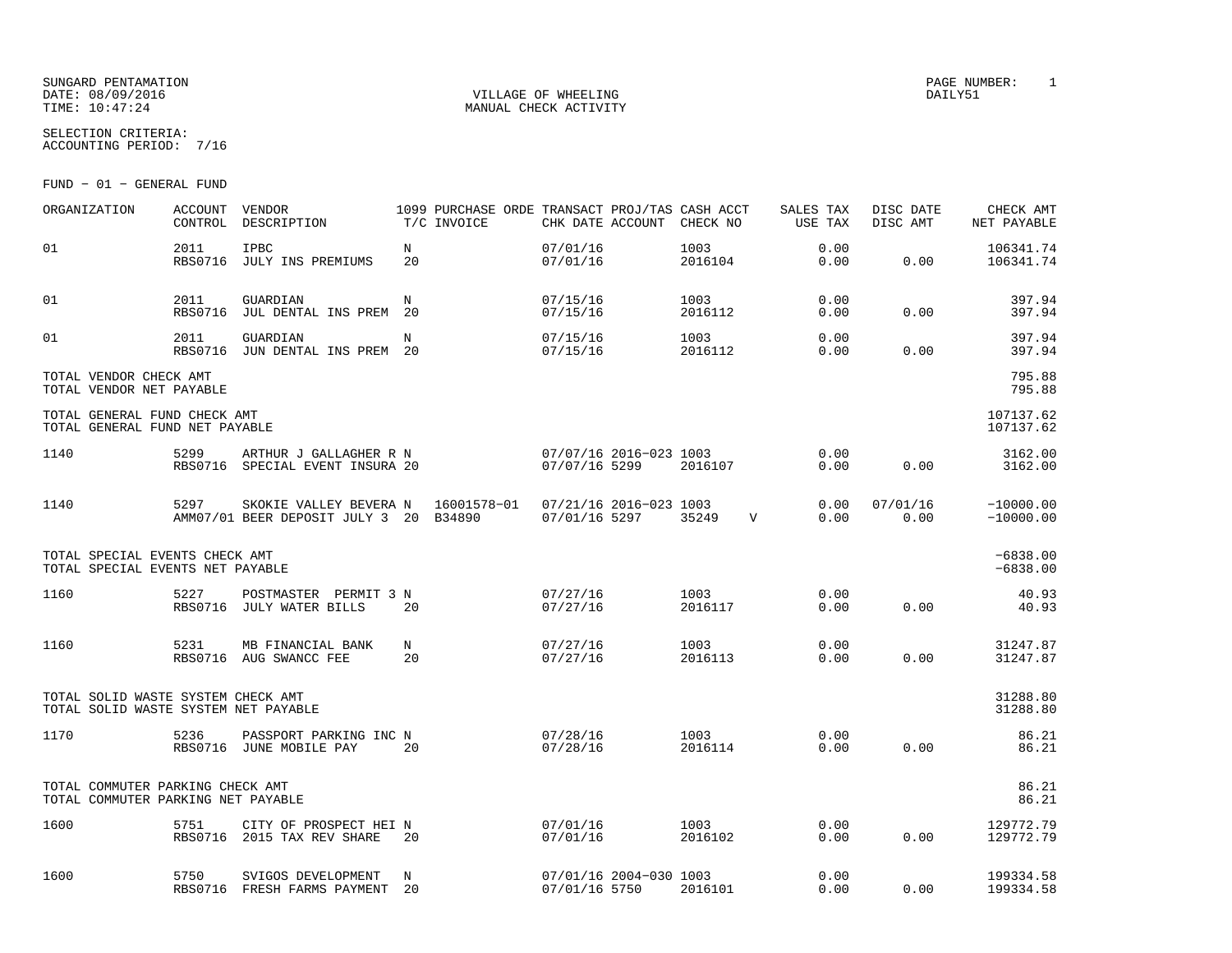#### SUNGARD PENTAMATION PAGE NUMBER: 2DATE: 08/09/2016 VILLAGE OF WHEELING DAILY51

MANUAL CHECK ACTIVITY

SELECTION CRITERIA:ACCOUNTING PERIOD: 7/16

FUND − 01 − GENERAL FUND

| ORGANIZATION                                                               | <b>ACCOUNT</b><br>CONTROL | <b>VENDOR</b><br>DESCRIPTION                 |         | T/C INVOICE | CHK DATE ACCOUNT     | 1099 PURCHASE ORDE TRANSACT PROJ/TAS CASH ACCT<br>CHECK NO | SALES TAX<br>USE TAX | DISC DATE<br>DISC AMT | CHECK AMT<br>NET PAYABLE |
|----------------------------------------------------------------------------|---------------------------|----------------------------------------------|---------|-------------|----------------------|------------------------------------------------------------|----------------------|-----------------------|--------------------------|
| TOTAL ADMIN & BOT CHECK AMT<br>TOTAL ADMIN & BOT NET PAYABLE               |                           |                                              |         |             |                      |                                                            |                      |                       | 329107.37<br>329107.37   |
| 1700                                                                       | 5299<br><b>RBS0716</b>    | DISCOVERY BENEFITS<br>JUNE PROCESSING FEE    | N<br>20 |             | 07/25/16<br>07/25/16 | 1003<br>2016115                                            | 0.00<br>0.00         | 0.00                  | 369.00<br>369.00         |
| TOTAL FINANCE DEPARTMENT CHECK AMT<br>TOTAL FINANCE DEPARTMENT NET PAYABLE |                           |                                              |         |             |                      |                                                            |                      |                       | 369.00<br>369.00         |
| 2100                                                                       | 5108<br><b>RBS0716</b>    | ILLINOIS MUNICIPAL R N<br>ACCEL PAY - LORANZ | 20      |             | 07/07/16<br>07/07/16 | 1003<br>2016108                                            | 0.00<br>0.00         | 0.00                  | 18795.20<br>18795.20     |
| 2100                                                                       | 5115<br><b>RBS0716</b>    | INTERNAL REVENUE SER N<br>720-V FILING       | 20      |             | 07/27/16<br>07/27/16 | 1003<br>2016116                                            | 0.00<br>0.00         | 0.00                  | 43.40<br>43.40           |
| TOTAL POLICE DEPARTMENT CHECK AMT<br>TOTAL POLICE DEPARTMENT NET PAYABLE   |                           |                                              |         |             |                      |                                                            |                      |                       | 18838.60<br>18838.60     |
| TOTAL GENERAL FUND CHECK AMT<br>TOTAL GENERAL FUND NET PAYABLE             |                           |                                              |         |             |                      |                                                            |                      |                       | 479989.60<br>479989.60   |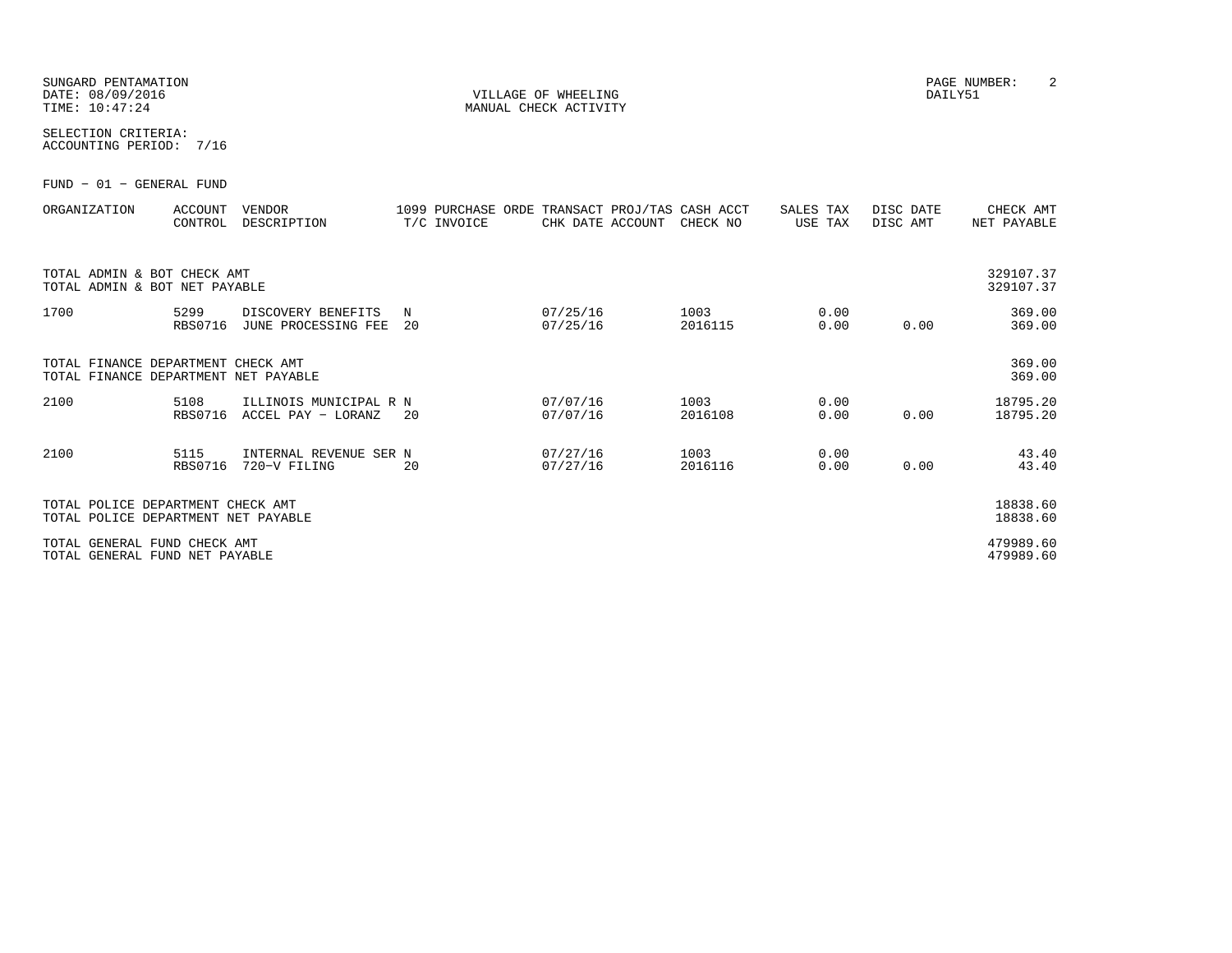SUNGARD PENTAMATION PAGE NUMBER: 3DATE:  $08/09/2016$  DAILY51

TIME:  $10:47:24$  MANUAL CHECK ACTIVITY

SELECTION CRITERIA:ACCOUNTING PERIOD: 7/16

FUND − 23 − 2009 GEN OBLIG BOND FUND

| ACCOUNT | VENDOR            |                                                                                                                                                                                  |                        |  |                                          |                                                            | DISC DATE            | CHECK AMT   |
|---------|-------------------|----------------------------------------------------------------------------------------------------------------------------------------------------------------------------------|------------------------|--|------------------------------------------|------------------------------------------------------------|----------------------|-------------|
| CONTROL | DESCRIPTION       | T/C INVOICE                                                                                                                                                                      |                        |  |                                          |                                                            | DISC AMT             | NET PAYABLE |
| 5624    |                   |                                                                                                                                                                                  |                        |  | 1003                                     | 0.00                                                       |                      | 26154.49    |
| RBS0716 | JULY SWAP PAYMENT | -20                                                                                                                                                                              |                        |  | 2016103                                  | 0.00                                                       | 0.00                 | 26154.49    |
|         |                   |                                                                                                                                                                                  |                        |  |                                          |                                                            |                      |             |
|         |                   |                                                                                                                                                                                  |                        |  |                                          |                                                            |                      | 26154.49    |
|         |                   |                                                                                                                                                                                  |                        |  |                                          |                                                            |                      | 26154.49    |
|         |                   |                                                                                                                                                                                  |                        |  |                                          |                                                            |                      | 26154.49    |
|         |                   |                                                                                                                                                                                  |                        |  |                                          |                                                            |                      | 26154.49    |
|         |                   | TOTAL 2009 GEN OBLIG BOND FUND CHECK AMT<br>TOTAL 2009 GEN OBLIG BOND FUND NET PAYABLE<br>TOTAL 2009 GEN OBLIG BOND FUND CHECK AMT<br>TOTAL 2009 GEN OBLIG BOND FUND NET PAYABLE | BANK OF AMERICA, CHI N |  | CHK DATE ACCOUNT<br>07/01/16<br>07/01/16 | 1099 PURCHASE ORDE TRANSACT PROJ/TAS CASH ACCT<br>CHECK NO | SALES TAX<br>USE TAX |             |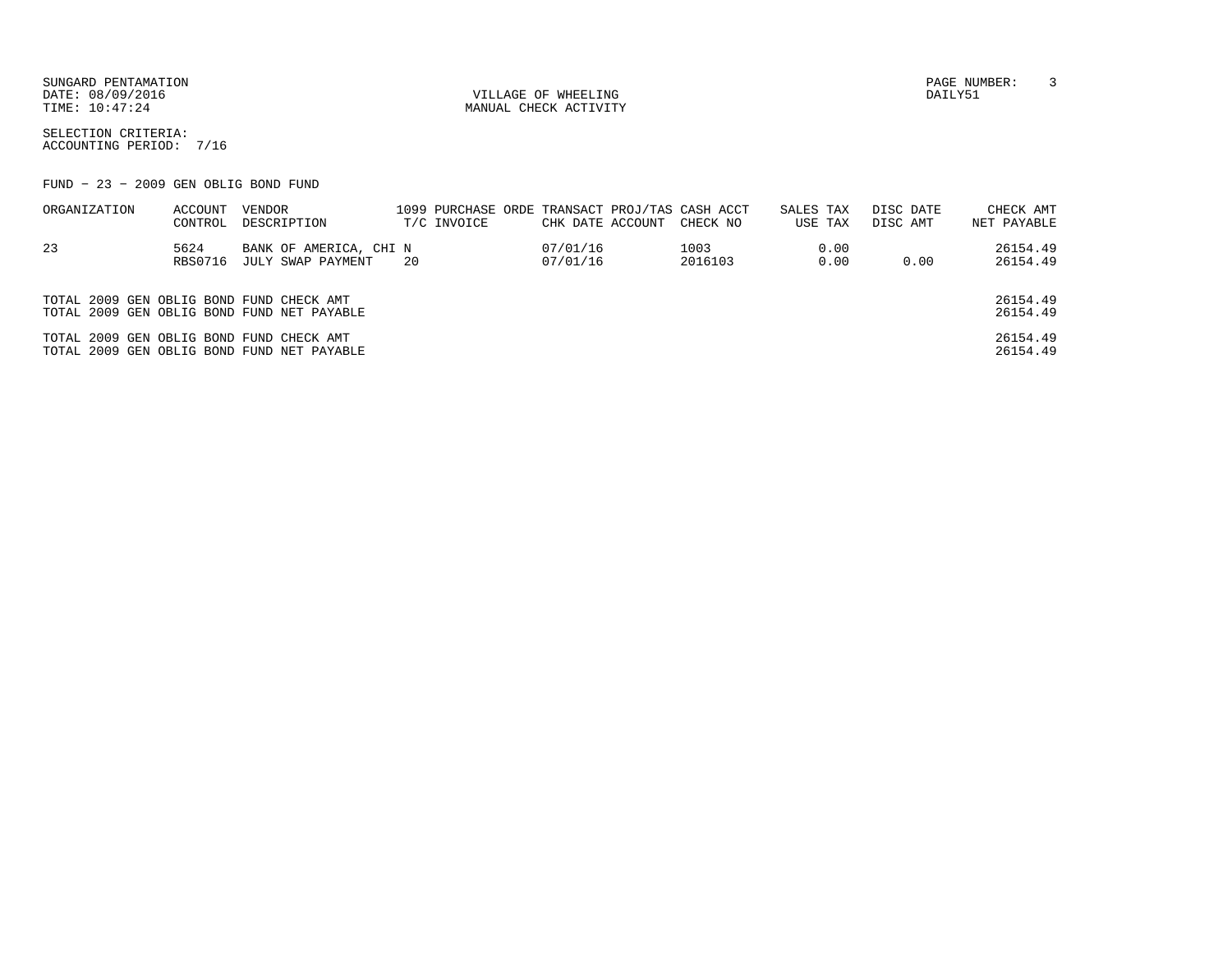SUNGARD PENTAMATION PAGE NUMBER: 4 DATE:  $08/09/2016$  DAILY51

TIME:  $10:47:24$  MANUAL CHECK ACTIVITY

SELECTION CRITERIA:ACCOUNTING PERIOD: 7/16

FUND − 31 − CROSSROADS TIF FUND

| ORGANIZATION                                                                 | ACCOUNT<br>CONTROL     | VENDOR<br>DESCRIPTION                          | T/C INVOICE | CHK DATE ACCOUNT |                        | 1099 PURCHASE ORDE TRANSACT PROJ/TAS CASH ACCT<br>CHECK NO | SALES TAX | USE TAX      | DISC DATE<br>DISC AMT | CHECK AMT<br>NET PAYABLE |
|------------------------------------------------------------------------------|------------------------|------------------------------------------------|-------------|------------------|------------------------|------------------------------------------------------------|-----------|--------------|-----------------------|--------------------------|
| 3100                                                                         | 5750<br><b>RBS0716</b> | SVIGOS DEVELOPMENT N<br>FRESH FARMS PAYMENT 20 |             | 07/01/16 5750    | 07/01/16 2004-030 1003 | 2016101                                                    |           | 0.00<br>0.00 | 0.00                  | 452314.08<br>452314.08   |
| TOTAL CROSSROAD TIF IMPLEMENT. CHECK AMT                                     |                        | TOTAL CROSSROAD TIF IMPLEMENT. NET PAYABLE     |             |                  |                        |                                                            |           |              |                       | 452314.08<br>452314.08   |
| TOTAL CROSSROADS TIF FUND CHECK AMT<br>TOTAL CROSSROADS TIF FUND NET PAYABLE |                        |                                                |             |                  |                        |                                                            |           |              |                       | 452314.08<br>452314.08   |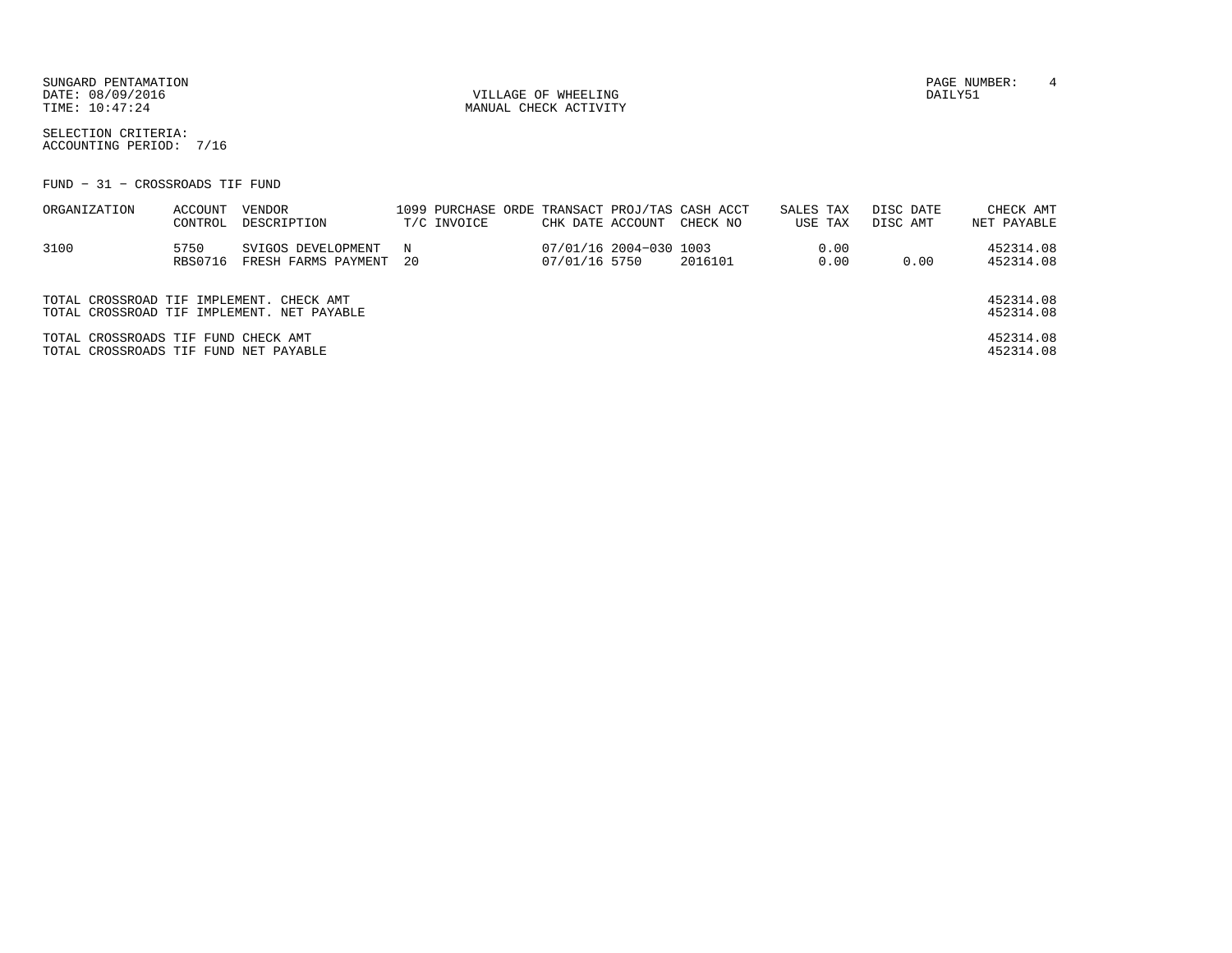SUNGARD PENTAMATION PAGE NUMBER: 5DATE:  $08/09/2016$  DAILY51

TIME:  $10:47:24$  MANUAL CHECK ACTIVITY

SELECTION CRITERIA:ACCOUNTING PERIOD: 7/16

FUND − 39 − LAKE COOK/MILW TIF FUND

| ORGANIZATION                            | ACCOUNT<br>CONTROL | VENDOR<br>DESCRIPTION                       | 1099 PURCHASE ORDE TRANSACT PROJ/TAS CASH ACCT<br>T/C INVOICE | CHK DATE ACCOUNT     | CHECK NO        | SALES TAX<br>USE TAX | DISC DATE<br>DISC AMT | CHECK AMT<br>NET PAYABLE |
|-----------------------------------------|--------------------|---------------------------------------------|---------------------------------------------------------------|----------------------|-----------------|----------------------|-----------------------|--------------------------|
| 39                                      | 1073<br>RBS0716    | BNY MIDWEST TRUST CO N<br>'05 REVENUE BONDS | -20                                                           | 07/01/16<br>07/01/16 | 1003<br>2016100 | 0.00<br>0.00         | 0.00                  | 431250.00<br>431250.00   |
| TOTAL LAKE COOK/MILW TIF FUND CHECK AMT |                    | TOTAL LAKE COOK/MILW TIF FUND NET PAYABLE   |                                                               |                      |                 |                      |                       | 431250.00<br>431250.00   |
| TOTAL LAKE COOK/MILW TIF FUND CHECK AMT |                    | TOTAL LAKE COOK/MILW TIF FUND NET PAYABLE   |                                                               |                      |                 |                      |                       | 431250.00<br>431250.00   |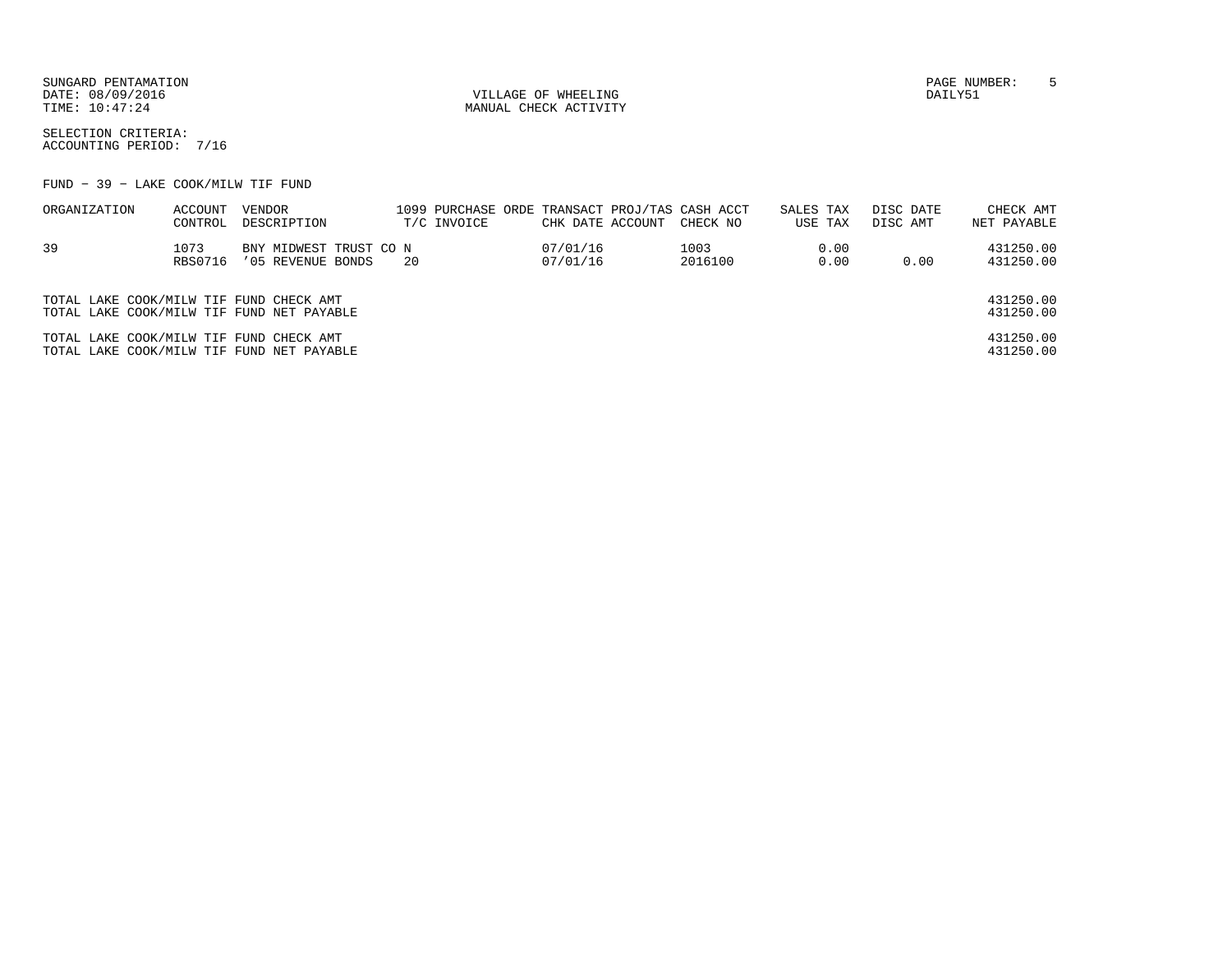SUNGARD PENTAMATION PAGE NUMBER: 6DATE:  $08/09/2016$  DAILY51 TIME:  $10:47:24$  MANUAL CHECK ACTIVITY

SELECTION CRITERIA:ACCOUNTING PERIOD: 7/16

FUND − 40 − WATER AND SEWER FUND

| ORGANIZATION                                                                   | <b>ACCOUNT</b><br>CONTROL | <b>VENDOR</b><br>DESCRIPTION                 |         | 1099 PURCHASE ORDE TRANSACT PROJ/TAS CASH ACCT<br>T/C INVOICE | CHK DATE ACCOUNT     | CHECK NO        |              | SALES TAX<br>USE TAX | DISC DATE<br>DISC AMT | CHECK AMT<br>NET PAYABLE |
|--------------------------------------------------------------------------------|---------------------------|----------------------------------------------|---------|---------------------------------------------------------------|----------------------|-----------------|--------------|----------------------|-----------------------|--------------------------|
| 40                                                                             | 2207                      | ODILIA BUCIO<br>UB160606 UB REFUND           | N<br>20 |                                                               | 07/11/16<br>06/17/16 | 1003<br>35046   | $\mathbf{V}$ | 0.00<br>0.00         | 0.00                  | $-71.52$<br>$-71.52$     |
| TOTAL WATER AND SEWER FUND CHECK AMT<br>TOTAL WATER AND SEWER FUND NET PAYABLE |                           |                                              |         |                                                               |                      |                 |              |                      |                       | $-71.52$<br>$-71.52$     |
| 4100                                                                           | 5705<br><b>RBS0716</b>    | NORTHWEST WATER COMM N<br>OTRLY PAYMENT      | 20      |                                                               | 07/29/16<br>07/29/16 | 1003<br>2016120 |              | 0.00<br>0.00         | 0.00                  | 509346.00<br>509346.00   |
| 4100                                                                           | 5227<br><b>RBS0716</b>    | POSTMASTER<br>PERMIT 3 N<br>JULY WATER BILLS | 20      |                                                               | 07/27/16<br>07/27/16 | 1003<br>2016117 |              | 0.00<br>0.00         | 0.00                  | 1091.56<br>1091.56       |
| TOTAL WATER DIVISION CHECK AMT<br>TOTAL WATER DIVISION NET PAYABLE             |                           |                                              |         |                                                               |                      |                 |              |                      |                       | 510437.56<br>510437.56   |
| 4200                                                                           | 5227<br><b>RBS0716</b>    | POSTMASTER<br>PERMIT 3 N<br>JULY WATER BILLS | 20      |                                                               | 07/27/16<br>07/27/16 | 1003<br>2016117 |              | 0.00<br>0.00         | 0.00                  | 231.96<br>231.96         |
| TOTAL SEWER DIVISION CHECK AMT<br>TOTAL SEWER DIVISION NET PAYABLE             |                           |                                              |         |                                                               |                      |                 |              |                      |                       | 231.96<br>231.96         |
| TOTAL WATER AND SEWER FUND CHECK AMT<br>TOTAL WATER AND SEWER FUND NET PAYABLE |                           |                                              |         |                                                               |                      |                 |              |                      |                       | 510598.00<br>510598.00   |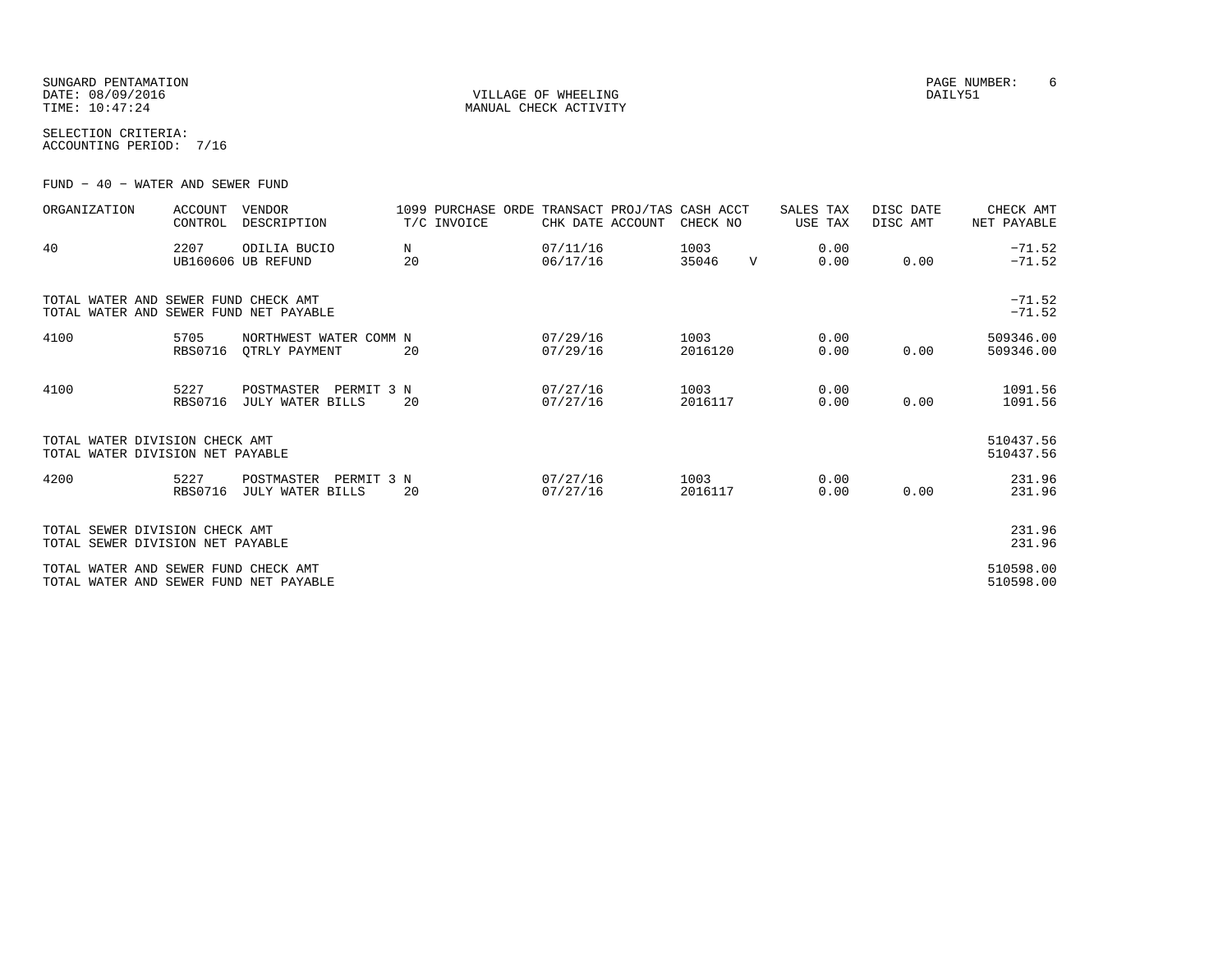#### SUNGARD PENTAMATION PAGE NUMBER: T DATE: 08/09/2016 VILLAGE OF WHEELING DAILY51

MANUAL CHECK ACTIVITY

SELECTION CRITERIA:ACCOUNTING PERIOD: 7/16

FUND − 50 − PAYROLL FUND

| ORGANIZATION                                       | ACCOUNT<br>CONTROL     | VENDOR<br>DESCRIPTION                                    | 1099 PURCHASE ORDE TRANSACT PROJ/TAS CASH ACCT<br>T/C INVOICE | CHK DATE ACCOUNT CHECK NO |                 | SALES TAX<br>USE TAX | DISC DATE<br>DISC AMT | CHECK AMT<br>NET PAYABLE |
|----------------------------------------------------|------------------------|----------------------------------------------------------|---------------------------------------------------------------|---------------------------|-----------------|----------------------|-----------------------|--------------------------|
| 50                                                 | 2105                   | INTERNAL REVENUE SER N<br>RBS0716 FED PR TAXES 070116 20 |                                                               | 07/07/16<br>07/06/16      | 1003<br>2016109 | 0.00<br>0.00         | 0.00                  | 72614.62<br>72614.62     |
| 50                                                 | 2102<br><b>RBS0716</b> | INTERNAL REVENUE SER N<br>FED PR TAXES 070116 20         |                                                               | 07/07/16<br>07/06/16      | 1003<br>2016109 | 0.00<br>0.00         | 0.00                  | 114920.99<br>114920.99   |
| 50                                                 | 2102<br><b>RBS0716</b> | INTERNAL REVENUE SER N<br>FED PR TAXES 071516 20         |                                                               | 07/14/16<br>07/15/16      | 1003<br>2016110 | 0.00<br>0.00         | 0.00                  | 110245.05<br>110245.05   |
| 50                                                 | 2105                   | INTERNAL REVENUE SER N<br>RBS0716 FED PR TAXES 071516 20 |                                                               | 07/14/16<br>07/15/16      | 1003<br>2016110 | 0.00<br>0.00         | 0.00                  | 70452.20<br>70452.20     |
| 50                                                 | 2105                   | INTERNAL REVENUE SER N<br>RBS0716 FED PR TAXES 072916 20 |                                                               | 07/28/16<br>07/28/16      | 1003<br>2016118 | 0.00<br>0.00         | 0.00                  | 73478.12<br>73478.12     |
| 50                                                 | 2102                   | INTERNAL REVENUE SER N<br>RBS0716 FED PR TAXES 072916 20 |                                                               | 07/28/16<br>07/28/16      | 1003<br>2016118 | 0.00<br>0.00         | 0.00                  | 116546.33<br>116546.33   |
| TOTAL VENDOR CHECK AMT<br>TOTAL VENDOR NET PAYABLE |                        |                                                          |                                                               |                           |                 |                      |                       | 558257.31<br>558257.31   |
| 50                                                 | 2103                   | ILLINOIS DEPARTMENT N<br>RBS0716 IL PR TAXES 070116      | 20                                                            | 07/05/16<br>07/05/16      | 1003<br>2016106 | 0.00<br>0.00         | 0.00                  | 27483.63<br>27483.63     |
| 50                                                 | 2103                   | ILLINOIS DEPARTMENT<br>RBS0716 IL PR TAXES 071516        | $_{\rm N}$<br>20                                              | 07/15/16<br>07/15/16      | 1003<br>2016111 | 0.00<br>0.00         | 0.00                  | 26777.21<br>26777.21     |
| 50                                                 | 2103                   | ILLINOIS DEPARTMENT<br>RBS0716 IL PR TAXES 072916        | N<br>20                                                       | 07/29/16<br>07/29/16      | 1003<br>2016121 | 0.00<br>0.00         | 0.00                  | 27809.46<br>27809.46     |
| TOTAL VENDOR CHECK AMT<br>TOTAL VENDOR NET PAYABLE |                        |                                                          |                                                               |                           |                 |                      |                       | 82070.30<br>82070.30     |
| 50                                                 | 2117                   | <b>IPBC</b><br>RBS0716 JULY INS PREMIUMS                 | N<br>20                                                       | 07/01/16<br>07/01/16      | 1003<br>2016104 | 0.00<br>0.00         | 0.00                  | 138879.04<br>138879.04   |
| 50                                                 | 2118                   | <b>IPBC</b><br>RBS0716 JULY INS PREMIUMS                 | $_{\rm N}$<br>20                                              | 07/01/16<br>07/01/16      | 1003<br>2016104 | 0.00<br>0.00         | 0.00                  | 182731.64<br>182731.64   |
| TOTAL VENDOR CHECK AMT<br>TOTAL VENDOR NET PAYABLE |                        |                                                          |                                                               |                           |                 |                      |                       | 321610.68<br>321610.68   |
| 50                                                 | 2119<br>RBS0716        | GUARDIAN<br>JUL DENTAL INS PREM 20                       | N                                                             | 07/15/16<br>07/15/16      | 1003<br>2016112 | 0.00<br>0.00         | 0.00                  | 9333.49<br>9333.49       |
| 50                                                 | 2119<br><b>RBS0716</b> | GUARDIAN<br>JUN DENTAL INS PREM 20                       | N                                                             | 07/15/16<br>07/15/16      | 1003<br>2016112 | 0.00<br>0.00         | 0.00                  | 9426.99<br>9426.99       |
| TOTAL VENDOR CHECK AMT<br>TOTAL VENDOR NET PAYABLE |                        |                                                          |                                                               |                           |                 |                      |                       | 18760.48<br>18760.48     |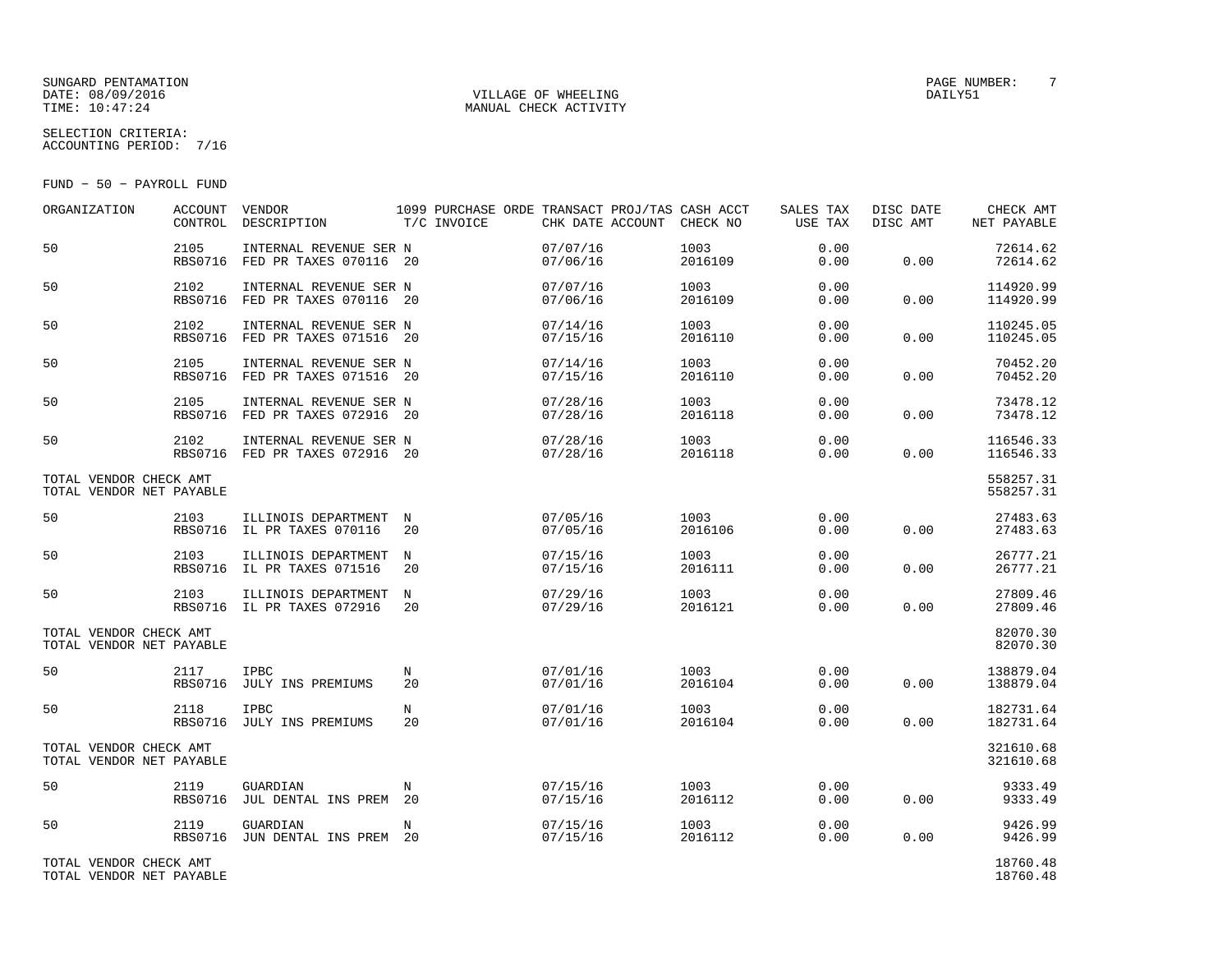| SUNGARD PENTAMATION |  |
|---------------------|--|
| DATE: 08/09/2016    |  |
| TIME: 10:47:24      |  |

VILLAGE OF WHEELING **DAILY51** MANUAL CHECK ACTIVITY

PAGE NUMBER: 8

SELECTION CRITERIA:ACCOUNTING PERIOD: 7/16

FUND − 50 − PAYROLL FUND

| ORGANIZATION                   | ACCOUNT        | VENDOR                 |      |             |                  | 1099 PURCHASE ORDE TRANSACT PROJ/TAS CASH ACCT | SALES TAX |         | DISC DATE | CHECK AMT   |
|--------------------------------|----------------|------------------------|------|-------------|------------------|------------------------------------------------|-----------|---------|-----------|-------------|
|                                | CONTROL        | DESCRIPTION            |      | T/C INVOICE | CHK DATE ACCOUNT | CHECK NO                                       |           | USE TAX | DISC AMT  | NET PAYABLE |
| 50                             | 2109           | WISCONSIN DEPARTMENT N |      |             | 07/28/16         | 1003                                           |           | 0.00    |           | 933.78      |
|                                | <b>RBS0716</b> | WI PR TAXES - JULY     | - 20 |             | 07/28/16         | 2016119                                        |           | 0.00    | 0.00      | 933.78      |
|                                |                |                        |      |             |                  |                                                |           |         |           |             |
| TOTAL PAYROLL FUND CHECK AMT   |                |                        |      |             |                  |                                                |           |         |           | 981632.55   |
| TOTAL PAYROLL FUND NET PAYABLE |                |                        |      |             |                  |                                                |           |         |           | 981632.55   |
| TOTAL PAYROLL FUND CHECK AMT   |                |                        |      |             |                  |                                                |           |         |           | 981632.55   |
| TOTAL PAYROLL FUND NET PAYABLE |                |                        |      |             |                  |                                                |           |         |           | 981632.55   |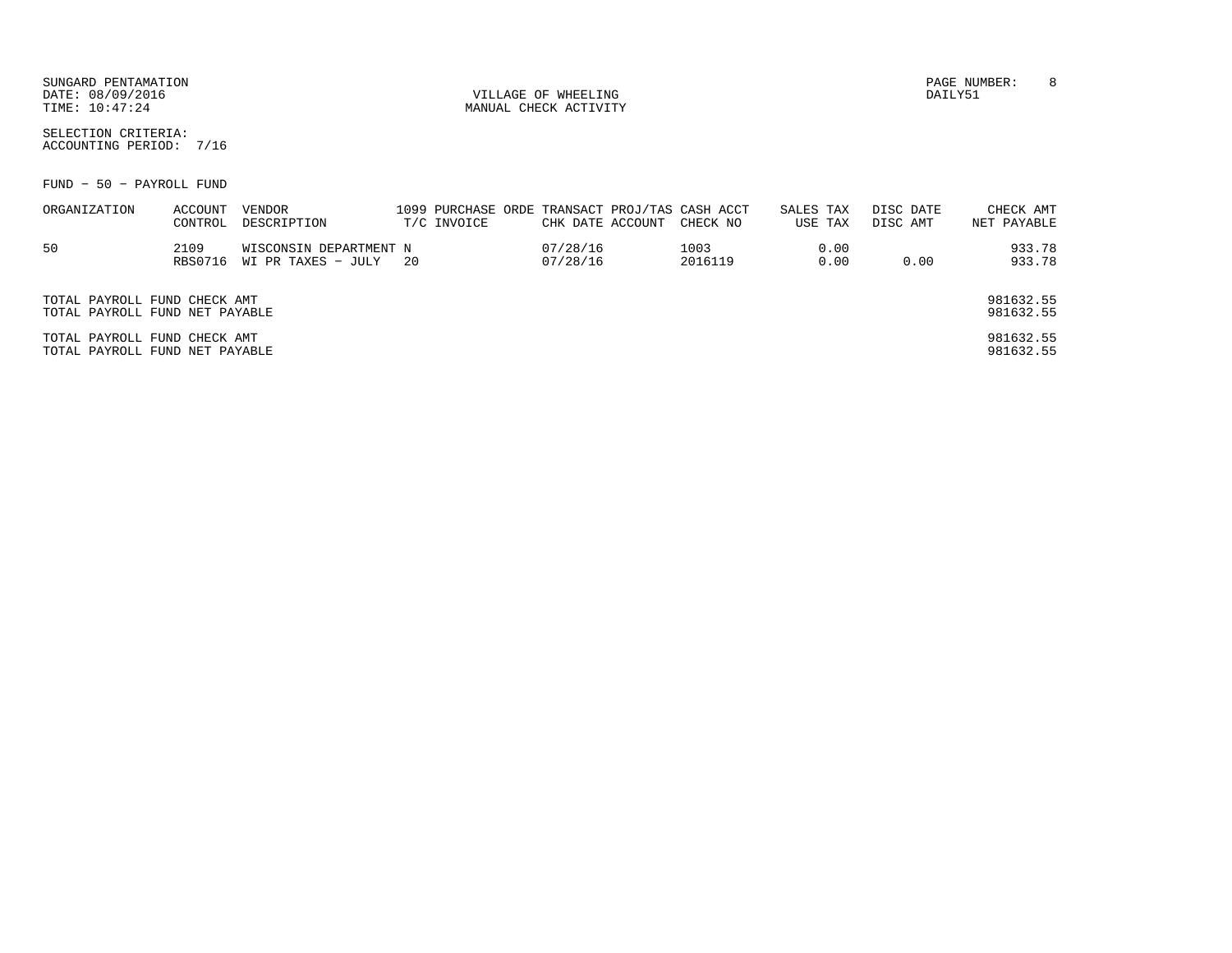SUNGARD PENTAMATION PAGE NUMBER: 9DATE:  $08/09/2016$  DAILY51

TIME:  $10:47:24$  MANUAL CHECK ACTIVITY

SELECTION CRITERIA:ACCOUNTING PERIOD: 7/16

FUND − 51 − LIABILITY INSURANCE FUND

| ORGANIZATION                                       | ACCOUNT<br>CONTROL | VENDOR<br>DESCRIPTION                      | T/C INVOICE | CHK DATE ACCOUNT     | 1099 PURCHASE ORDE TRANSACT PROJ/TAS CASH ACCT<br>CHECK NO | SALES TAX<br>USE TAX |              | DISC DATE<br>DISC AMT | CHECK AMT<br>NET PAYABLE |
|----------------------------------------------------|--------------------|--------------------------------------------|-------------|----------------------|------------------------------------------------------------|----------------------|--------------|-----------------------|--------------------------|
| 51                                                 | 1008<br>RBS0716    | CCMSI<br>ESCROW FUDING 0616                | 20          | 07/05/16<br>07/05/16 | 1003<br>2016105                                            |                      | 0.00<br>0.00 | 0.00                  | 135840.20<br>135840.20   |
| TOTAL LIABILITY INSURANCE FUND CHECK AMT           |                    | TOTAL LIABILITY INSURANCE FUND NET PAYABLE |             |                      |                                                            |                      |              |                       | 135840.20<br>135840.20   |
| TOTAL LIABILITY INSURANCE FUND CHECK AMT           |                    | TOTAL LIABILITY INSURANCE FUND NET PAYABLE |             |                      |                                                            |                      |              |                       | 135840.20<br>135840.20   |
| TOTAL REPORT CHECK AMT<br>TOTAL REPORT NET PAYABLE |                    |                                            |             |                      |                                                            |                      |              |                       | 3017778.92<br>3017778.92 |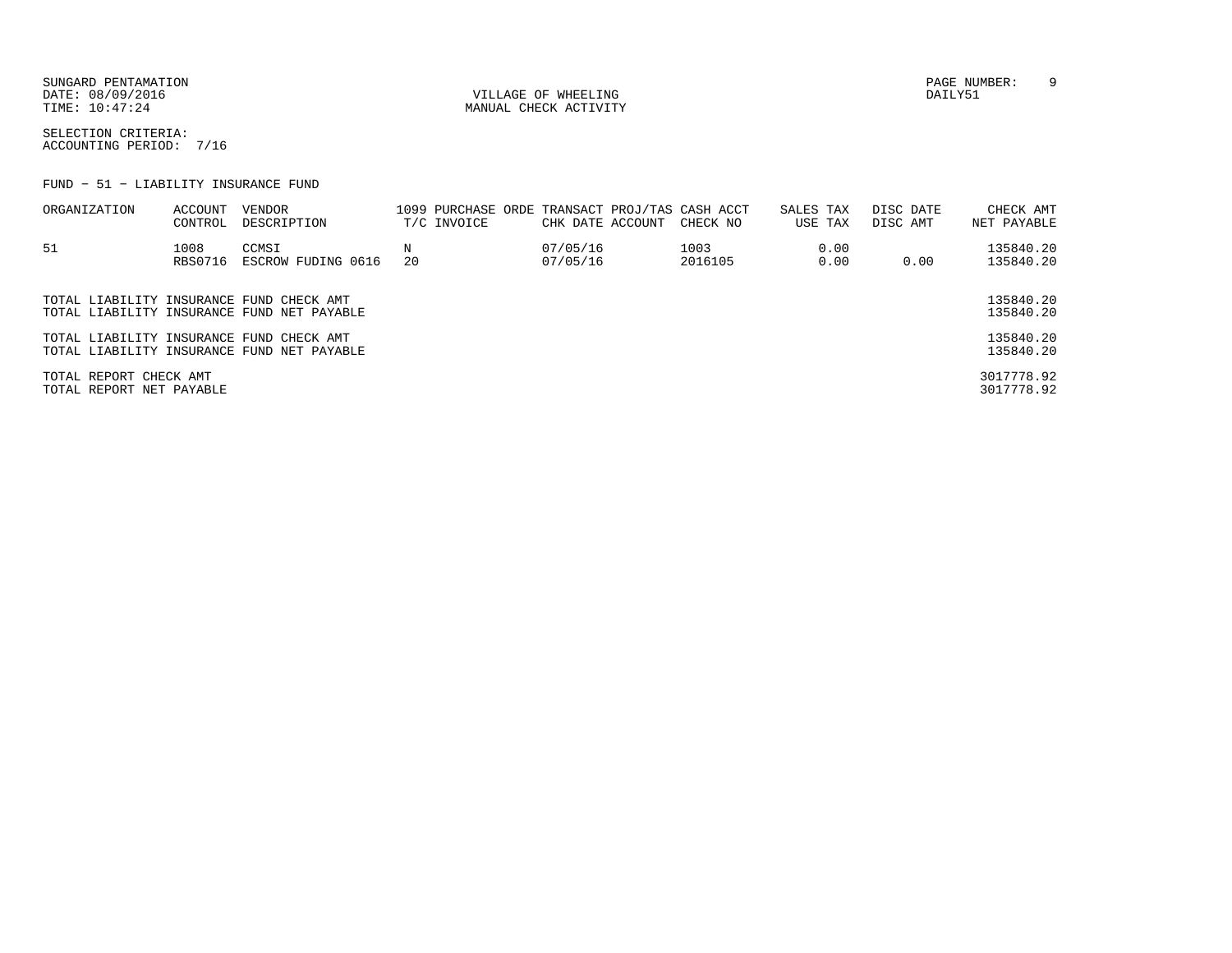# PURCHASE CARD REPORT April, 2016

**(04/05/2016 through 05/04/2016)**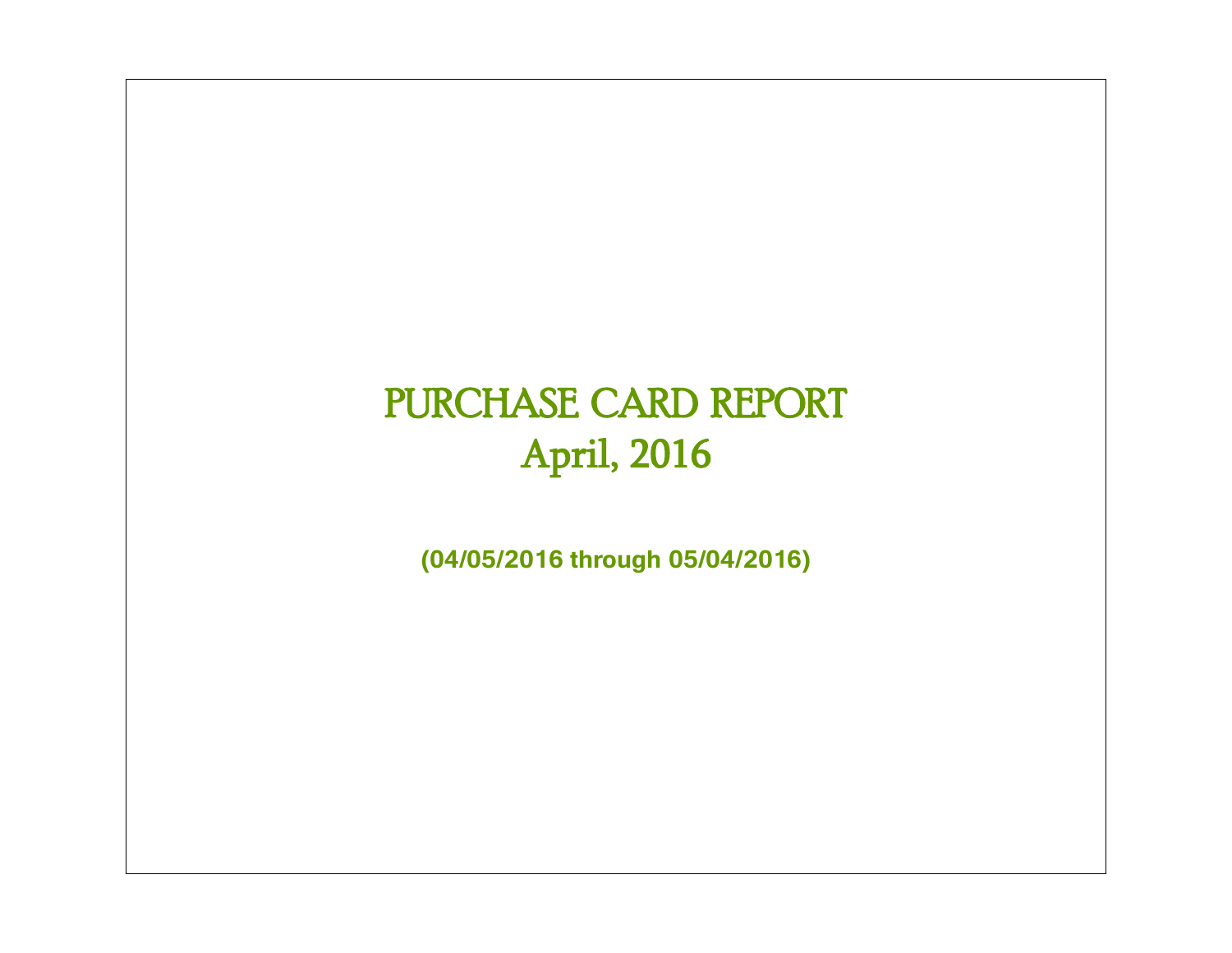# Account Statement

Posting Date: 04/05/2016 - 05/04/2016

| <b>Account Name</b>            | <b>Transaction</b> | <b>Transaction</b> |
|--------------------------------|--------------------|--------------------|
|                                | Count              | Amount             |
| <b>ALYSIA MILLER GOLDSTEIN</b> | 9                  | 1,488.11           |
| <b>ANGELA MORRIS</b>           | 6                  | 21,775.15          |
| <b>CHRISTIE REVELAND</b>       | 10                 | 1,270.87           |
| <b>CHUCK SPRATT</b>            | 38                 | 6,346.78           |
| <b>DARLA CALLANAN</b>          | 7                  | 2,473.77           |
| <b>DEAN ARGIRIS</b>            | 5                  | 261.66             |
| <b>DERRYL SHAPIRO</b>          | 13                 | 14,933.97          |
| <b>DONALD WENNERSTROM</b>      | 2                  | 39.92              |
| <b>DRUCILLA GARCIA</b>         | $\overline{7}$     | 3,647.10           |
| <b>ILEEN BRYER</b>             | $\overline{2}$     | 42.45              |
| <b>JOHN MELANIPHY III</b>      | 5                  | 2,926.00           |
| <b>JOHNNY PEREZ</b>            | 18                 | 2,739.38           |
| <b>JON SFONDILIS</b>           | 5                  | 946.35             |
| <b>JOSHUA BERMAN</b>           | 6                  | 80.96              |
| <b>LANA RUDNIK</b>             | $\overline{4}$     | 74.02              |
| <b>LINA COLUNGA</b>            | 32                 | 4,894.72           |
| <b>LORI HAZLEWOOD</b>          | 5                  | 2,378.36           |
| <b>LOUIS MAGURNO</b>           | $\overline{5}$     | 970.80             |
| <b>LUCA URSAN</b>              | 38                 | 2,567.14           |
| <b>MICHAEL BLIEFERNICH</b>     | 5                  | 5,861.50           |
| <b>MICHAEL CROTTY</b>          | 4                  | 1,245.32           |
| MICHAEL MONDSCHAIN             | 6                  | 887.81             |
| <b>MICHAEL SCHROEDER</b>       | $\overline{3}$     | 1,501.48           |
| <b>PETER RODGERS</b>           | 5                  | 1,353.30           |
| <b>ROSE LEMANIS</b>            | 15                 | 3,919.37           |
| <b>SCOTT WILSON</b>            | 1                  | 6.75               |
| <b>SEAN LINDSAY</b>            | 4                  | 272.36             |
| <b>SHARI MATTHEWS HUIZAR</b>   | 1                  | 67.01              |
| <b>THOMAS LUEDERS</b>          | $\overline{1}$     | 115.00             |
| TY JOHNSON                     | 5                  | 4,970.95           |
| <b>VINCENT HOFFMAN</b>         | 7                  | 679.01             |
| <b>Report Totals</b>           | 274                | 90.737.37          |

Report Run By: Nancy Hoppe (NHOPPE, Company Program Administrator)

© 1994-2016. MasterCard. All rights reserved.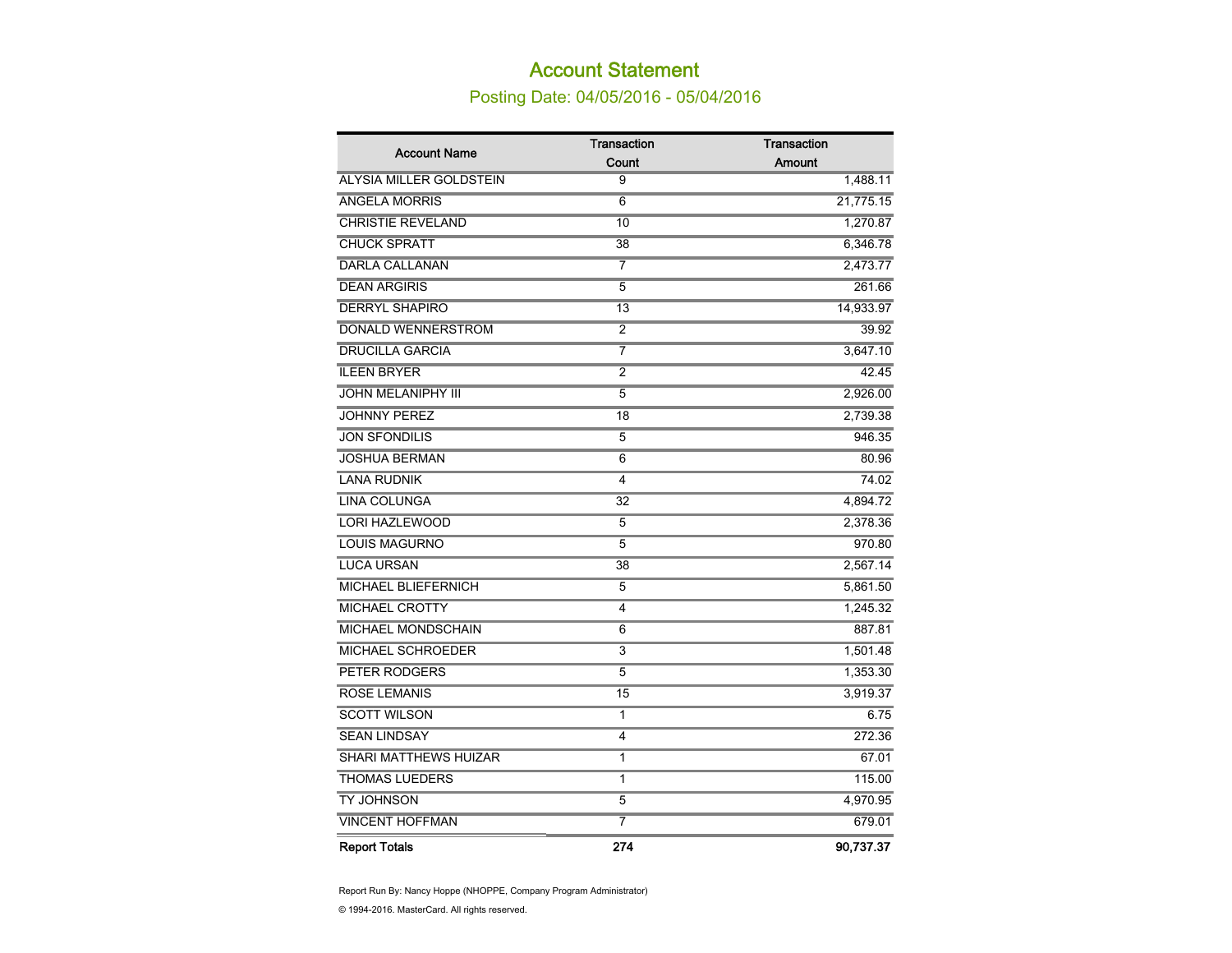# Expense Report

#### Posting Date: 04/05/2016 - 05/04/2016

#### ALYSIA MILLER GOLDSTEIN

| Posting                                              | Transaction                   |                                                       |                          | Receipt | <b>Expense</b> |              |
|------------------------------------------------------|-------------------------------|-------------------------------------------------------|--------------------------|---------|----------------|--------------|
| Date                                                 | Date                          | <b>Description</b>                                    |                          | Amount  | Amount         | Reviewed     |
| 04/07/2016                                           | 04/05/2016                    | VILLA FIK 2304-AURORA, IL, 60504                      |                          | 4.39    | 4.39           |              |
| Expense Description: Lunch/Outlet Trip               |                               |                                                       |                          |         |                |              |
| FUND/PROGRAM:<br>PROJECT#:                           | 1320 SENIOR CITIZENS SERVICES | <b>EXPENDITURE ACCOUNTS:</b>                          | 5297 PROGRAMS/ACTIVITIES |         |                |              |
|                                                      |                               |                                                       |                          |         |                |              |
| 04/08/2016                                           | 04/06/2016                    | CORKYS CATERING-630-9323200, IL, 60101                |                          | 728.60  | 728.60         | $\checkmark$ |
| Expense Description: Volunteer Dinner Party          |                               |                                                       |                          |         |                |              |
| FUND/PROGRAM:<br>PROJECT#:                           | 1320 SENIOR CITIZENS SERVICES | <b>EXPENDITURE ACCOUNTS:</b>                          | 5297 PROGRAMS/ACTIVITIES |         |                |              |
| 04/11/2016                                           | 04/07/2016                    | PARTY CITY-ARLINGTON HEI, IL, 60004                   |                          | 58.23   | 58.23          | ✓            |
| <b>Expense Description: Volunteer Party Supplies</b> |                               |                                                       |                          |         |                |              |
| FUND/PROGRAM:                                        | 1320 SENIOR CITIZENS SERVICES | <b>EXPENDITURE ACCOUNTS:</b>                          | 5297 PROGRAMS/ACTIVITIES |         |                |              |
| PROJECT#:                                            |                               |                                                       |                          |         |                |              |
| 04/11/2016                                           | 04/07/2016                    | PORTILLOS HOT DOGS #9-ARLINGTON<br>HEI, IL, 600040000 |                          | 12.89   | 12.89          |              |
| Expense Description: Dinner Out at Portillo's        |                               |                                                       |                          |         |                |              |
| FUND/PROGRAM:                                        | 1320 SENIOR CITIZENS SERVICES | <b>EXPENDITURE ACCOUNTS:</b>                          | 5297 PROGRAMS/ACTIVITIES |         |                |              |
| PROJECT#:                                            |                               |                                                       |                          |         |                |              |
| 04/12/2016                                           | 04/11/2016                    | CASINO TOURS AND CHART-866-711-1997, IL, 60445        |                          | 150.00  | 150.00         |              |
| Expense Description: Deposit-Four Winds 3/31         |                               |                                                       |                          |         |                |              |
| FUND/PROGRAM:                                        | 1320 SENIOR CITIZENS SERVICES | <b>EXPENDITURE ACCOUNTS:</b>                          | 5297 PROGRAMS/ACTIVITIES |         |                |              |
| PROJECT#:                                            |                               |                                                       |                          |         |                |              |
| 04/15/2016                                           | 04/13/2016                    | DAWALI MEDITERRANEAN K-CHICAGO, IL, 60614             |                          | 195.00  | 195.00         | ✓            |
| Expense Description: Senior Trip Dinner              |                               |                                                       |                          |         |                |              |
| FUND/PROGRAM:                                        | 1320 SENIOR CITIZENS SERVICES | <b>EXPENDITURE ACCOUNTS:</b>                          | 5297 PROGRAMS/ACTIVITIES |         |                |              |
| PROJECT#:                                            |                               |                                                       |                          |         |                |              |
| 04/28/2016                                           | 04/27/2016                    | RAVINIA FESTIVAL BOCS-08472665100, IL, 60035          |                          | 167.00  | 167.00         |              |
| Expense Description: Ravinia Tickets 8/17/16         |                               |                                                       |                          |         |                |              |
| FUND/PROGRAM:                                        | 1320 SENIOR CITIZENS SERVICES | <b>EXPENDITURE ACCOUNTS:</b>                          | 5297 PROGRAMS/ACTIVITIES |         |                |              |
| PROJECT#:                                            |                               |                                                       |                          |         |                |              |
| 04/28/2016                                           | 04/27/2016                    | RAVINIA FESTIVAL BOCS-08472665100, IL, 60035          |                          | 87.00   | 87.00          |              |
| Expense Description: Ravinia Tickets 8/17/16         |                               |                                                       |                          |         |                |              |
| FUND/PROGRAM:                                        | 1320 SENIOR CITIZENS SERVICES | <b>EXPENDITURE ACCOUNTS:</b>                          | 5297 PROGRAMS/ACTIVITIES |         |                |              |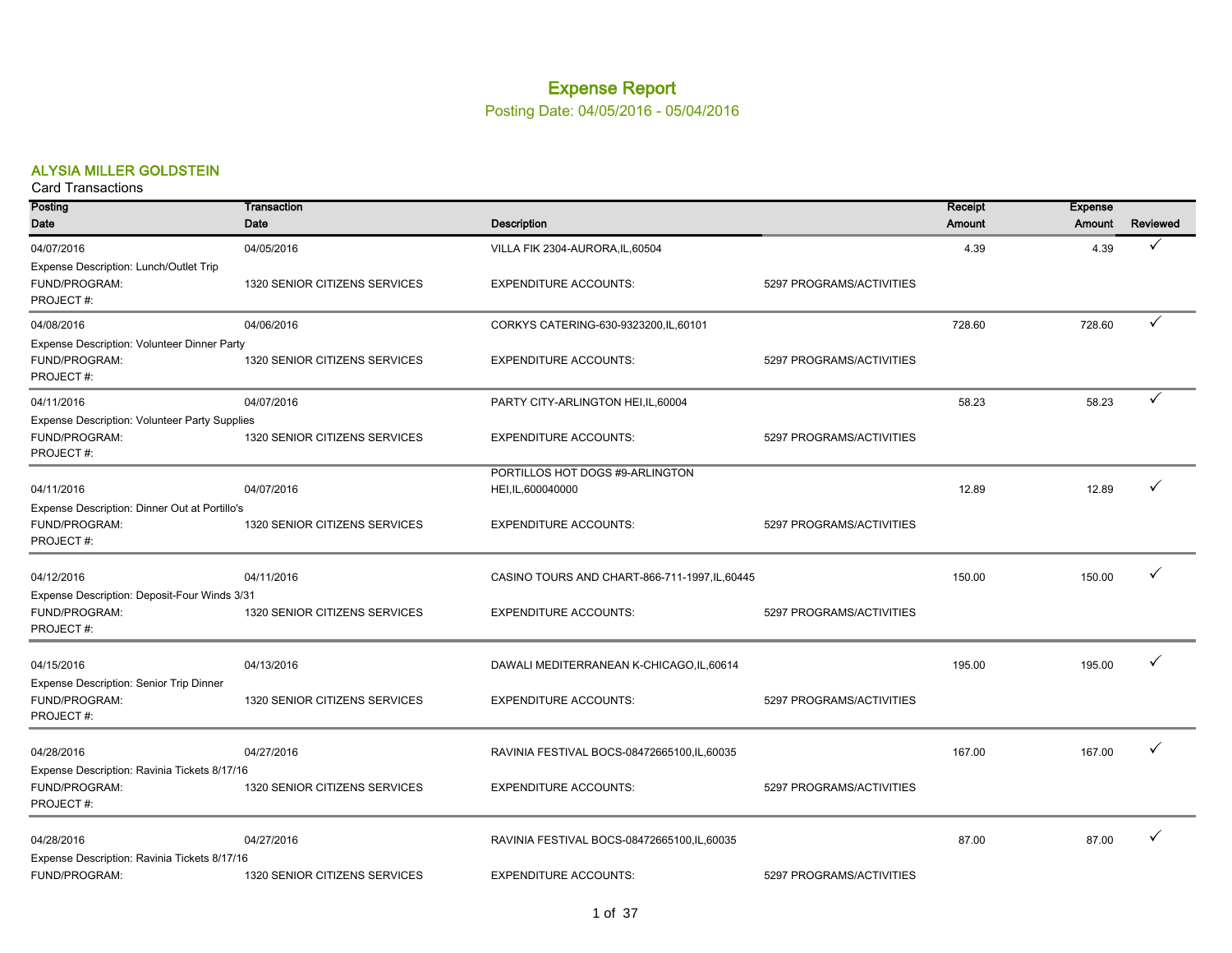#### PROJECT #:

| 1.488.11<br><b>Card Subtotal</b>                                                                                                                                     |       |  |
|----------------------------------------------------------------------------------------------------------------------------------------------------------------------|-------|--|
| Expense Description: Theater Trip 5/12/16<br>1320 SENIOR CITIZENS SERVICES<br><b>EXPENDITURE ACCOUNTS:</b><br>FUND/PROGRAM:<br>5297 PROGRAMS/ACTIVITIES<br>PROJECT#: |       |  |
| CITADEL THEATRE COMPAN-LAKE<br>05/02/2016<br>FOREST, IL, 600450000<br>04/28/2016<br>85.00                                                                            | 85.00 |  |

and the

#### ANGELA MORRIS

| Posting                                        | Transaction                        |                                              |                                | Receipt  | <b>Expense</b> |          |
|------------------------------------------------|------------------------------------|----------------------------------------------|--------------------------------|----------|----------------|----------|
| Date                                           | Date                               | <b>Description</b>                           |                                | Amount   | Amount         | Reviewed |
| 04/12/2016                                     | 04/11/2016                         | COMCAST-866-511-6489, PA, 19462              |                                | 2,995.80 | 1,497.90       | ✓        |
| Expense Description: Fiber Optic Data Links    |                                    |                                              |                                |          |                |          |
| FUND/PROGRAM:                                  | 1750 INFORMATION SYSTEMS           | <b>EXPENDITURE ACCOUNTS:</b>                 | 5207 IS SERV & MAINT AGREEMENT |          |                |          |
| PROJECT#:                                      |                                    |                                              |                                |          |                |          |
| 04/12/2016                                     | 04/11/2016                         | COMCAST-866-511-6489, PA, 19462              |                                | 2,995.80 | 1,497.90       |          |
| Expense Description: Fiber Optic Data Links    |                                    |                                              |                                |          |                |          |
| FUND/PROGRAM:                                  | 0015 EMERGENCY TELEPHONE SYS (911) | <b>EXPENDITURE ACCOUNTS:</b>                 | 5207 IS SERV & MAINT AGREEMENT |          |                |          |
| PROJECT#:                                      | 2014-037                           |                                              |                                |          |                |          |
| 04/13/2016                                     | 04/11/2016                         | VZWRLSS MY VZ VB P-ALPHARETTA, GA, 30004     |                                | 5,955.27 | 5,955.27       | ✓        |
| Expense Description: Cellular Service          |                                    |                                              |                                |          |                |          |
| FUND/PROGRAM:                                  | 1600 ADMIN & BOT                   | <b>EXPENDITURE ACCOUNTS:</b>                 | 5239 CELLULAR SERVICES         |          |                |          |
| PROJECT#:                                      |                                    |                                              |                                |          |                |          |
|                                                |                                    |                                              |                                | 50.25    | 24.75          |          |
| 04/18/2016                                     | 04/15/2016                         | DAILY HERALD/REFLEJOS-847-4274300,IL,60005   |                                |          |                |          |
| Expense Description: Notice Doc #2016-5        |                                    |                                              |                                |          |                |          |
| FUND/PROGRAM:<br>PROJECT#:                     | 1300 COMMUNITY DEVELOPMENT         | <b>EXPENDITURE ACCOUNTS:</b>                 | 5201 ADVERTISING & PUBLISHING  |          |                |          |
|                                                |                                    |                                              |                                |          |                |          |
| 04/18/2016                                     | 04/15/2016                         | DAILY HERALD/REFLEJOS-847-4274300,IL,60005   |                                | 50.25    | 25.50          |          |
| Expense Description: Notice Doc #2016-7        |                                    |                                              |                                |          |                |          |
| FUND/PROGRAM:                                  | 1300 COMMUNITY DEVELOPMENT         | <b>EXPENDITURE ACCOUNTS:</b>                 | 5201 ADVERTISING & PUBLISHING  |          |                |          |
| PROJECT#:                                      |                                    |                                              |                                |          |                |          |
|                                                |                                    |                                              |                                |          |                |          |
| 04/25/2016                                     | 04/22/2016                         | DAILY HERALD/REFLEJOS-847-4274300, IL, 60005 |                                | 200.70   | 130.50         |          |
| Expense Description: Bid-16 Street Improvement |                                    |                                              |                                |          |                |          |
| FUND/PROGRAM:<br>PROJECT#:                     | 1600 ADMIN & BOT                   | <b>EXPENDITURE ACCOUNTS:</b>                 | 5201 ADVERTISING & PUBLISHING  |          |                |          |
|                                                |                                    |                                              |                                |          |                |          |
| 04/25/2016                                     | 04/22/2016                         | DAILY HERALD/REFLEJOS-847-4274300, IL, 60005 |                                | 200.70   | 70.20          |          |
| Expense Description: 6B-1220 S Willis          |                                    |                                              |                                |          |                |          |
| FUND/PROGRAM:                                  | 1600 ADMIN & BOT                   | <b>EXPENDITURE ACCOUNTS:</b>                 | 5201 ADVERTISING & PUBLISHING  |          |                |          |
| PROJECT#:                                      |                                    |                                              |                                |          |                |          |
|                                                |                                    |                                              |                                |          |                |          |
| 05/02/2016                                     | 04/28/2016                         | DAILY HERALD/REFLEJOS-847-4274300,IL,60005   |                                | 67.50    | 41.25          |          |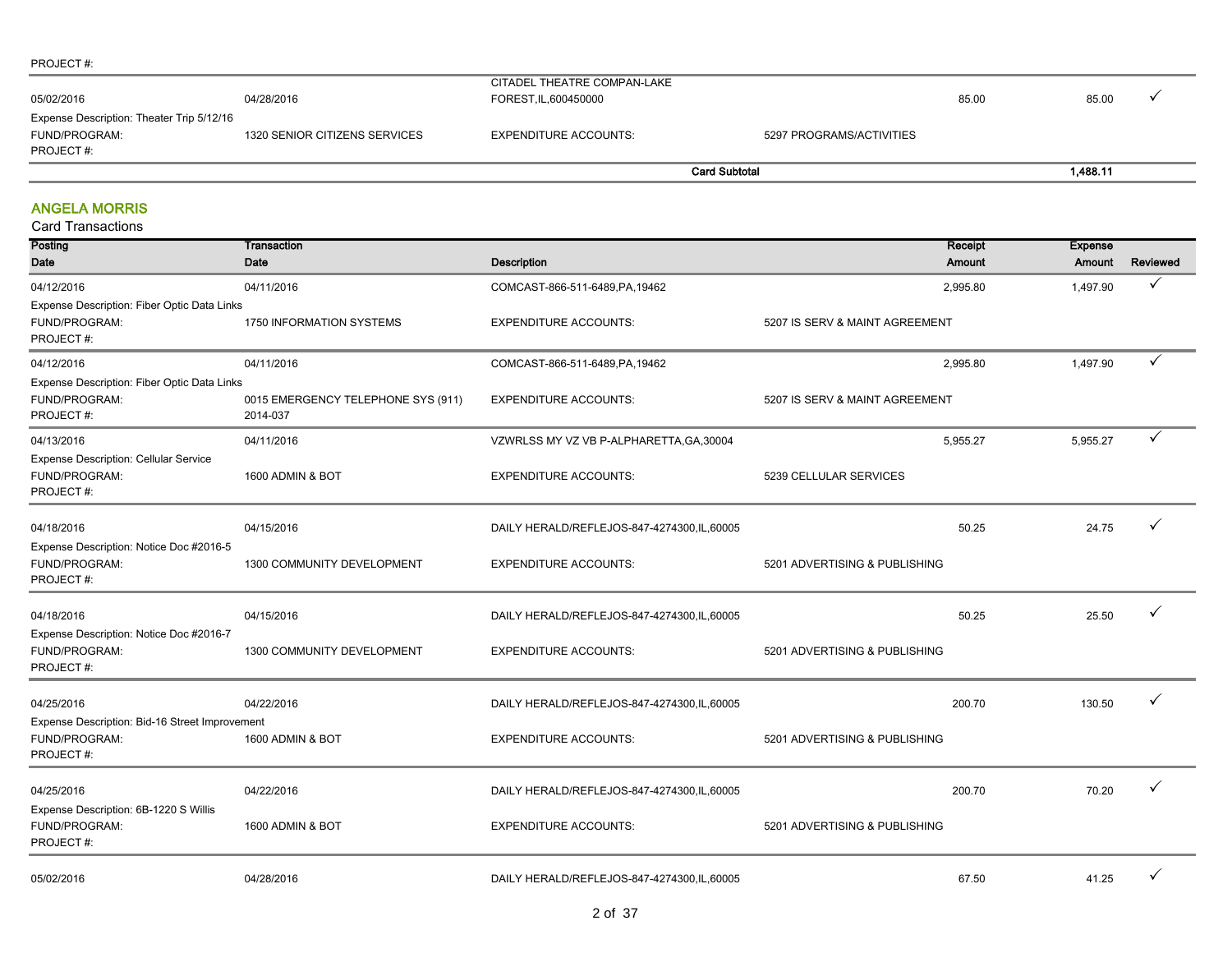| Expense Description: Notice Doc#2016-8A&B     |                                   |                                              |                                |           |  |  |  |  |  |  |  |  |
|-----------------------------------------------|-----------------------------------|----------------------------------------------|--------------------------------|-----------|--|--|--|--|--|--|--|--|
| FUND/PROGRAM:                                 | 1300 COMMUNITY DEVELOPMENT        | <b>EXPENDITURE ACCOUNTS:</b>                 | 5201 ADVERTISING & PUBLISHING  |           |  |  |  |  |  |  |  |  |
| PROJECT#:                                     |                                   |                                              |                                |           |  |  |  |  |  |  |  |  |
| 05/02/2016                                    | 04/28/2016                        | DAILY HERALD/REFLEJOS-847-4274300, IL, 60005 | 67.50                          | 26.25     |  |  |  |  |  |  |  |  |
| Expense Description: Notice Doc#2016-6        |                                   |                                              |                                |           |  |  |  |  |  |  |  |  |
| FUND/PROGRAM:                                 | 1300 COMMUNITY DEVELOPMENT        | <b>EXPENDITURE ACCOUNTS:</b>                 | 5201 ADVERTISING & PUBLISHING  |           |  |  |  |  |  |  |  |  |
| PROJECT#:                                     |                                   |                                              |                                |           |  |  |  |  |  |  |  |  |
| 05/03/2016                                    | 05/03/2016                        | DMI DELL HIGHER EDUC-800-274-7799, TX, 78682 | 12,505.63                      | 12,505.63 |  |  |  |  |  |  |  |  |
| Expense Description: Pro Support Plus Service |                                   |                                              |                                |           |  |  |  |  |  |  |  |  |
| FUND/PROGRAM:                                 | 1750 INFORMATION SYSTEMS          | <b>EXPENDITURE ACCOUNTS:</b>                 | 5207 IS SERV & MAINT AGREEMENT |           |  |  |  |  |  |  |  |  |
| PROJECT#:                                     |                                   |                                              |                                |           |  |  |  |  |  |  |  |  |
|                                               | <b>Card Subtotal</b><br>21.775.15 |                                              |                                |           |  |  |  |  |  |  |  |  |

#### CHRISTIE REVELAND

| Posting                                     | Transaction                |                                           |                                | Receipt       | <b>Expense</b> |              |
|---------------------------------------------|----------------------------|-------------------------------------------|--------------------------------|---------------|----------------|--------------|
| Date                                        | Date                       | <b>Description</b>                        |                                | <b>Amount</b> | Amount         | Reviewed     |
| 04/05/2016                                  | 04/04/2016                 | ILLINOIS ENVIRONMEN-815-9775884,IL,61107  |                                | 100.00        | 100.00         |              |
| Expense Description: Environ Health Conf-SK |                            |                                           |                                |               |                |              |
| FUND/PROGRAM:                               | 1300 COMMUNITY DEVELOPMENT | <b>EXPENDITURE ACCOUNTS:</b>              | 5105 LOCAL TRAINING & MEETINGS |               |                |              |
| PROJECT#:                                   |                            |                                           |                                |               |                |              |
|                                             |                            | ROGANS SHOES INC BUFFA-BUFFALO            |                                |               |                |              |
| 04/07/2016                                  | 04/06/2016                 | GROVE, IL, 60089-4008                     |                                | 215.00        | 215.00         |              |
| Expense Description: Work Boots-MB & HV     |                            |                                           |                                |               |                |              |
| FUND/PROGRAM:<br>PROJECT#:                  | 1300 COMMUNITY DEVELOPMENT | <b>EXPENDITURE ACCOUNTS:</b>              | 5319 PROTECTIVE CLOTHING       |               |                |              |
| 04/18/2016                                  | 04/15/2016                 | QUILL CORPORATION-800-982-3400, SC, 29223 |                                | 39.96         | 39.96          | ✓            |
| <b>Expense Description: Office Supplies</b> |                            |                                           |                                |               |                |              |
| FUND/PROGRAM:                               | 1300 COMMUNITY DEVELOPMENT | <b>EXPENDITURE ACCOUNTS:</b>              | 5318 OFFICE SUPPLIES           |               |                |              |
| PROJECT#:                                   |                            |                                           |                                |               |                |              |
| 04/18/2016                                  | 04/15/2016                 | QUILL CORPORATION-800-982-3400, SC, 29223 |                                | 75.99         | 75.99          | ✓            |
| <b>Expense Description: Office Supplies</b> |                            |                                           |                                |               |                |              |
| FUND/PROGRAM:                               | 1300 COMMUNITY DEVELOPMENT | <b>EXPENDITURE ACCOUNTS:</b>              | 5318 OFFICE SUPPLIES           |               |                |              |
| PROJECT#:                                   |                            |                                           |                                |               |                |              |
| 04/20/2016                                  | 04/19/2016                 | QUILL CORPORATION-800-982-3400, SC, 29223 |                                | 25.99         | 25.99          | ✓            |
| <b>Expense Description: Office Supplies</b> |                            |                                           |                                |               |                |              |
| FUND/PROGRAM:                               | 1300 COMMUNITY DEVELOPMENT | <b>EXPENDITURE ACCOUNTS:</b>              | 5318 OFFICE SUPPLIES           |               |                |              |
| PROJECT#:                                   |                            |                                           |                                |               |                |              |
| 04/20/2016                                  | 04/19/2016                 | QUILL CORPORATION-800-982-3400, SC, 29223 |                                | 66.46         | 66.46          | $\checkmark$ |
| <b>Expense Description: Office Supplies</b> |                            |                                           |                                |               |                |              |
| FUND/PROGRAM:                               | 1300 COMMUNITY DEVELOPMENT | <b>EXPENDITURE ACCOUNTS:</b>              | 5317 MISC OPERATING SUPPLIES   |               |                |              |
| PROJECT#:                                   |                            |                                           |                                |               |                |              |
| 04/21/2016                                  | 04/20/2016                 | QUILL CORPORATION-800-982-3400, SC, 29223 |                                | 41.98         | 41.98          |              |
|                                             |                            |                                           |                                |               |                |              |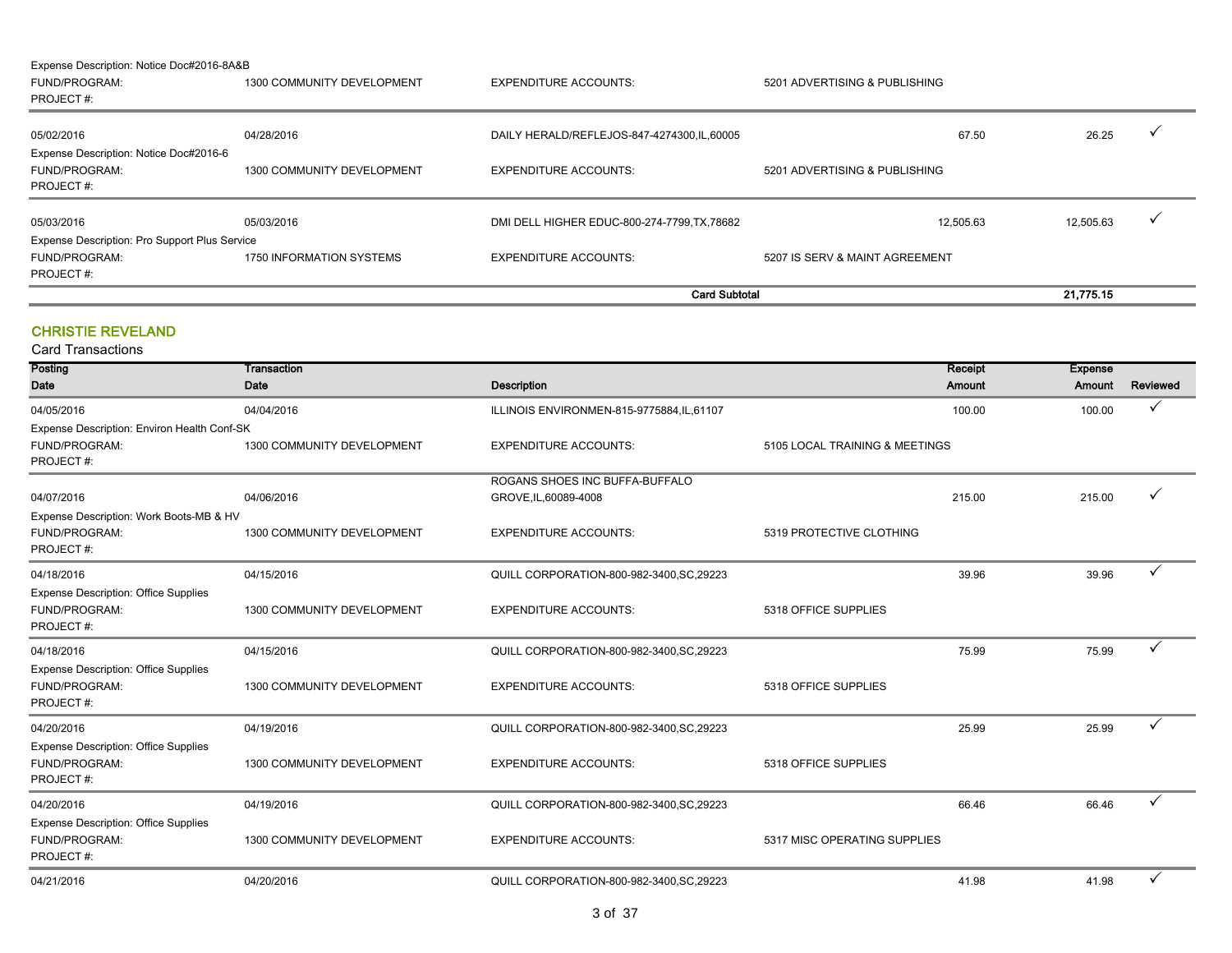|                                                              |                            |                                               | <b>Card Subtotal</b>         |        | 1,270.87 |              |
|--------------------------------------------------------------|----------------------------|-----------------------------------------------|------------------------------|--------|----------|--------------|
| FUND/PROGRAM:<br>PROJECT#:                                   | 1300 COMMUNITY DEVELOPMENT | <b>EXPENDITURE ACCOUNTS:</b>                  | 5222 MEMBERSHIP DUES         |        |          |              |
| Expense Description: Membership Dues-BJ                      |                            |                                               |                              |        |          |              |
| 05/02/2016                                                   | 04/30/2016                 | APA MEMBERSHIPS AND SU-03124319100, IL, 60603 |                              | 369.00 | 369.00   | $\checkmark$ |
| FUND/PROGRAM:<br>PROJECT#:                                   | 1300 COMMUNITY DEVELOPMENT | <b>EXPENDITURE ACCOUNTS:</b>                  | 5222 MEMBERSHIP DUES         |        |          |              |
| Expense Description: License-SK                              |                            |                                               |                              |        |          |              |
| 05/02/2016                                                   | 04/29/2016                 | IL PROF LICENSE & FEE-SPRINGFIELD, IL, 62702  |                              | 152.50 | 152.50   | $\checkmark$ |
| PROJECT#:                                                    |                            |                                               |                              |        |          |              |
| <b>Expense Description: Office Supplies</b><br>FUND/PROGRAM: | 1300 COMMUNITY DEVELOPMENT | <b>EXPENDITURE ACCOUNTS:</b>                  | 5317 MISC OPERATING SUPPLIES |        |          |              |
| 04/25/2016                                                   | 04/22/2016                 | QUILL CORPORATION-800-982-3400, SC, 29223     |                              | 183.99 | 183.99   | $\checkmark$ |
| FUND/PROGRAM:<br>PROJECT#:                                   | 1300 COMMUNITY DEVELOPMENT | <b>EXPENDITURE ACCOUNTS:</b>                  | 5318 OFFICE SUPPLIES         |        |          |              |
| <b>Expense Description: Office Supplies</b>                  |                            |                                               |                              |        |          |              |

#### CHUCK SPRATT

| Posting                                                               | Transaction            |                                   |                              | Receipt       | <b>Expense</b> |              |
|-----------------------------------------------------------------------|------------------------|-----------------------------------|------------------------------|---------------|----------------|--------------|
| <b>Date</b>                                                           | Date                   | <b>Description</b>                |                              | <b>Amount</b> | Amount         | Reviewed     |
| 04/05/2016                                                            | 04/04/2016             | CARQUEST 2780-WHEELING,IL,60090   |                              | 30.44         | 30.44          | ✓            |
| Expense Description: Trans Oil Pan/#P47<br>FUND/PROGRAM:<br>PROJECT#: | 2100 POLICE DEPARTMENT | <b>EXPENDITURE ACCOUNTS:</b>      | 5310 VEHICLE MAINTENANCE     |               |                |              |
| 04/05/2016                                                            | 04/04/2016             | CARQUEST 2780-WHEELING,IL,60090   |                              | 121.45        | 121.45         | ✓            |
| Expense Description: Misc Filters-Stock<br>FUND/PROGRAM:<br>PROJECT#: | 1240 FLEET SERVICES    | <b>EXPENDITURE ACCOUNTS:</b>      | 5317 MISC OPERATING SUPPLIES |               |                |              |
| 04/06/2016                                                            | 04/05/2016             | CARQUEST 2780-WHEELING, IL, 60090 |                              | 35.67         | 35.67          | ✓            |
| Expense Description: V-Belts/#611<br>FUND/PROGRAM:<br>PROJECT#:       | 2200 FIRE DEPARTMENT   | <b>EXPENDITURE ACCOUNTS:</b>      | 5310 VEHICLE MAINTENANCE     |               |                |              |
|                                                                       |                        | CHICAGOAUTOPARTS 630-4-630-       |                              |               |                |              |
| 04/07/2016                                                            | 04/06/2016             | 4580082, IL, 601010000            |                              | (1.29)        | (1.29)         | $\checkmark$ |
| <b>Expense Description: Refund</b><br>FUND/PROGRAM:<br>PROJECT#:      | 1400 CIP ENGINEERING   | <b>EXPENDITURE ACCOUNTS:</b>      | 5310 VEHICLE MAINTENANCE     |               |                |              |
|                                                                       |                        | ADAMSON INDUSTRIES COR-           |                              |               |                |              |
| 04/11/2016                                                            | 04/08/2016             | 09786810370, MA, 01832            |                              | 558.49        | 558.49         |              |
| Expense Description: Ecolock Idle System                              |                        |                                   |                              |               |                |              |
| FUND/PROGRAM:                                                         | 2100 POLICE DEPARTMENT | <b>EXPENDITURE ACCOUNTS:</b>      | 5310 VEHICLE MAINTENANCE     |               |                |              |
| PROJECT#:                                                             |                        |                                   |                              |               |                |              |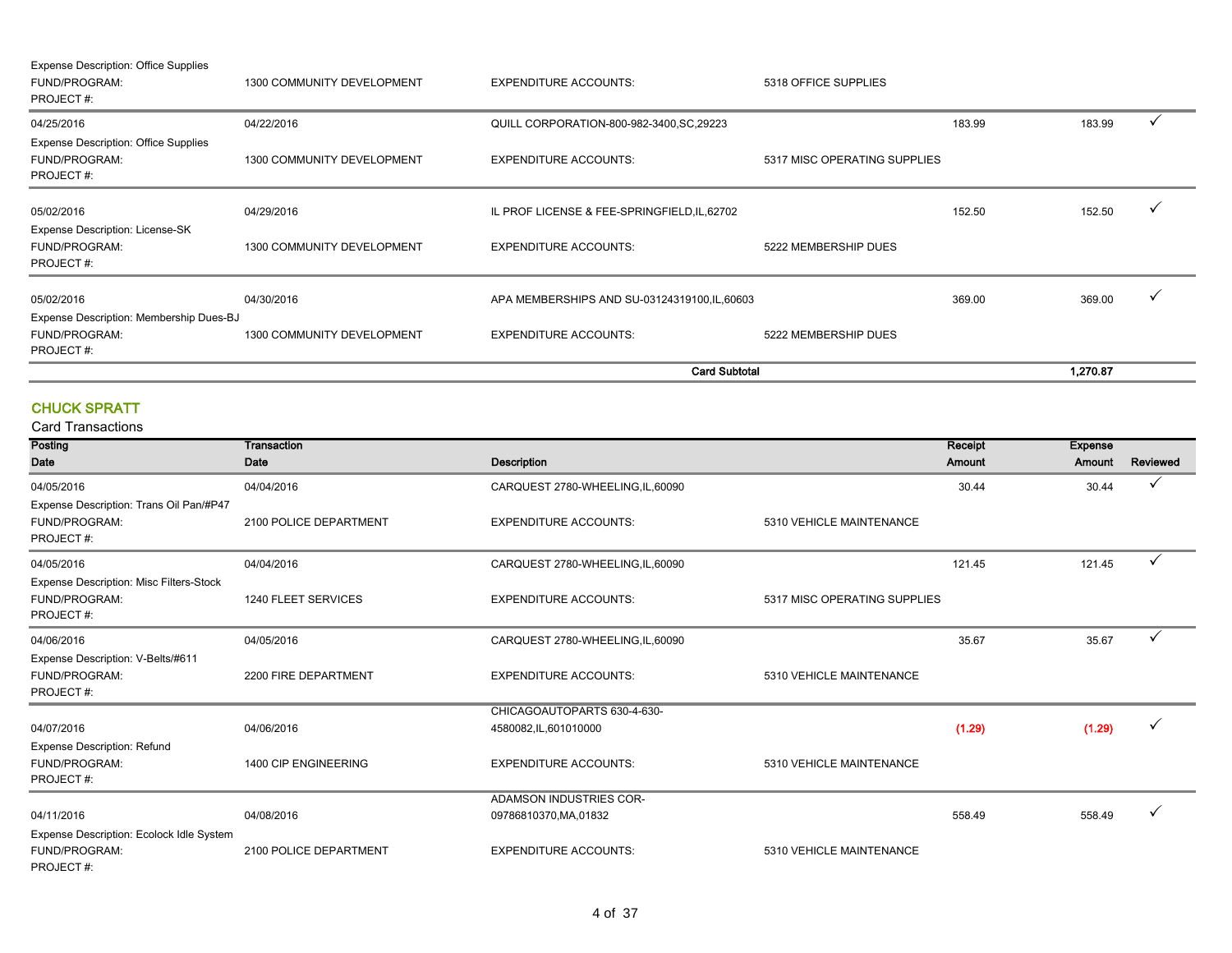| 04/12/2016                                                            | 04/11/2016             | PAYPAL STROBESNMOR-4029357733,RI,02891        | 46.22                        | 46.22    | $\checkmark$ |
|-----------------------------------------------------------------------|------------------------|-----------------------------------------------|------------------------------|----------|--------------|
| Expense Description: Amber Lens/#640<br>FUND/PROGRAM:<br>PROJECT#:    | 2200 FIRE DEPARTMENT   | <b>EXPENDITURE ACCOUNTS:</b>                  | 5310 VEHICLE MAINTENANCE     |          |              |
| 04/13/2016                                                            | 04/12/2016             | FIND IT PARTS-213-9862160, CA, 90013-2256     | 485.64                       | 485.64   | ✓            |
| Expense Description: 1/2" Pump<br>FUND/PROGRAM:<br>PROJECT#:          | 1240 FLEET SERVICES    | <b>EXPENDITURE ACCOUNTS:</b>                  | 5317 MISC OPERATING SUPPLIES |          |              |
| 04/13/2016                                                            | 04/12/2016             | AUTOZONE #3569-WHEELING,IL,60090              | 67.10                        | 67.10    | $\checkmark$ |
| Expense Description: Engine Mount/#1504<br>FUND/PROGRAM:<br>PROJECT#: | 1420 STREETS DIVISION  | <b>EXPENDITURE ACCOUNTS:</b>                  | 5310 VEHICLE MAINTENANCE     |          |              |
| 04/13/2016                                                            | 04/12/2016             | ARAMARK UNIFORM-800-504-0328,KY,40509         | 354.67                       | 177.34   | $\checkmark$ |
| Expense Description: Mat Service<br>FUND/PROGRAM:<br>PROJECT#:        | 1220 BUILDING SERVICES | <b>EXPENDITURE ACCOUNTS:</b>                  | 5215 JANITORIAL SERVICES     |          |              |
| 04/13/2016                                                            | 04/12/2016             | ARAMARK UNIFORM-800-504-0328,KY,40509         | 354.67                       | 177.33   | $\checkmark$ |
| Expense Description: Uniform Service<br>FUND/PROGRAM:<br>PROJECT#:    | 1240 FLEET SERVICES    | <b>EXPENDITURE ACCOUNTS:</b>                  | 5106 UNIFORM ALLOWANCE       |          |              |
| 04/13/2016                                                            | 04/12/2016             | BILL STASEK CHEVROLET-WHEELING, IL, 60090     | 47.87                        | 42.11    | ✓            |
| Expense Description: Handle/#602<br>FUND/PROGRAM:<br>PROJECT#:        | 2200 FIRE DEPARTMENT   | <b>EXPENDITURE ACCOUNTS:</b>                  | 5310 VEHICLE MAINTENANCE     |          |              |
| 04/13/2016                                                            | 04/12/2016             | BILL STASEK CHEVROLET-WHEELING, IL, 60090     | 47.87                        | 5.76     | ✓            |
| Expense Description: Bolt/#A8<br>FUND/PROGRAM:<br>PROJECT#:           | 1240 FLEET SERVICES    | <b>EXPENDITURE ACCOUNTS:</b>                  | 5317 MISC OPERATING SUPPLIES |          |              |
| 04/13/2016                                                            | 04/12/2016             | CONCEPTS 800 323 3524-630-829-8450, IL, 60446 | 169.78                       | 169.78   | ✓            |
| Expense Description: Husky Nozzle<br>FUND/PROGRAM:<br>PROJECT#:       | 1220 BUILDING SERVICES | <b>EXPENDITURE ACCOUNTS:</b>                  | 5317 MISC OPERATING SUPPLIES |          |              |
| 04/14/2016                                                            | 04/13/2016             | PAYPAL ADAMSONINDU-4029357733,CA,95131        | (568.45)                     | (568.45) | $\checkmark$ |
| <b>Expense Description: Refund</b><br>FUND/PROGRAM:<br>PROJECT#:      | 2100 POLICE DEPARTMENT | <b>EXPENDITURE ACCOUNTS:</b>                  | 5310 VEHICLE MAINTENANCE     |          |              |
| 04/14/2016                                                            | 04/13/2016             | PAYPAL CATALOGCOMP-4029357733,MN,55337        | 141.70                       | 141.70   | $\checkmark$ |
| Expense Description: Shop Stool<br>FUND/PROGRAM:<br>PROJECT#:         | 1240 FLEET SERVICES    | <b>EXPENDITURE ACCOUNTS:</b>                  | 5317 MISC OPERATING SUPPLIES |          |              |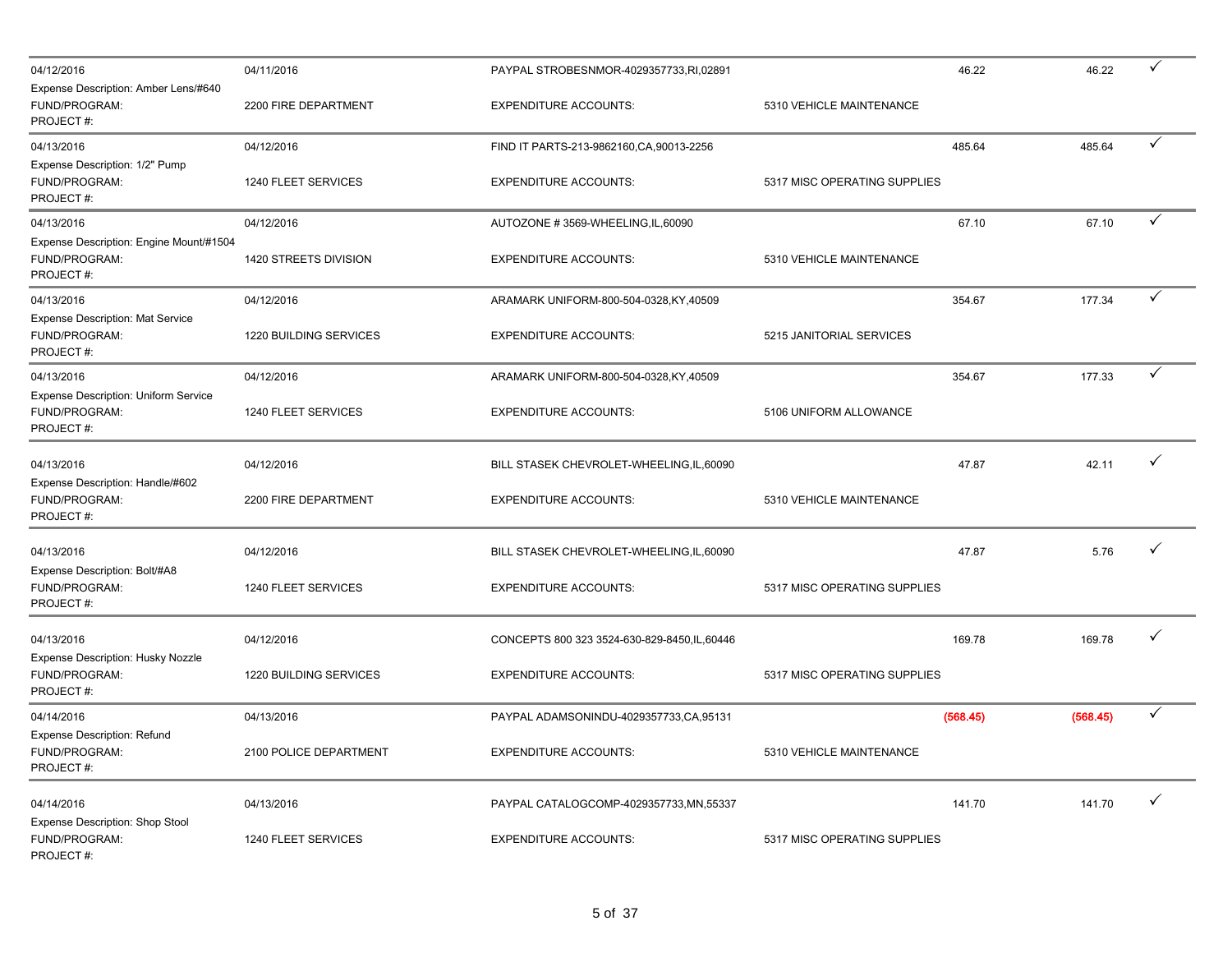| 04/15/2016                                                                 | 04/13/2016             | ULTRA STROBE COMMUNICA-CRYSTAL<br>LAKE, IL, 60014 |                               | 2,073.85 | 2,073.85 | ✓            |
|----------------------------------------------------------------------------|------------------------|---------------------------------------------------|-------------------------------|----------|----------|--------------|
| Expense Description: Siren & Lightbar<br>FUND/PROGRAM:<br>PROJECT#:        | 2100 POLICE DEPARTMENT | <b>EXPENDITURE ACCOUNTS:</b>                      | 5310 VEHICLE MAINTENANCE      |          |          |              |
| 04/15/2016                                                                 | 04/13/2016             | JACKS SMALL ENGINES &-410-6926386.MD.21084        |                               | 140.84   | 66.39    | ✓            |
| Expense Description: Caruburetor<br>FUND/PROGRAM:<br>PROJECT#:             | 4100 WATER DIVISION    | <b>EXPENDITURE ACCOUNTS:</b>                      | 5310 VEHICLE MAINTENANCE      |          |          |              |
| 04/15/2016                                                                 | 04/13/2016             | JACKS SMALL ENGINES &-410-6926386, MD, 21084      |                               | 140.84   | 74.45    | ✓            |
| <b>Expense Description: Caruburetor</b><br>FUND/PROGRAM:<br>PROJECT#:      | 4200 SEWER DIVISION    | <b>EXPENDITURE ACCOUNTS:</b>                      | 5310 VEHICLE MAINTENANCE      |          |          |              |
| 04/15/2016                                                                 | 04/14/2016             | CONCEPTS 800 323 3524-630-829-8450, IL, 60446     |                               | 216.51   | 216.51   | ✓            |
| Expense Description: Husky Nozzle<br>FUND/PROGRAM:<br>PROJECT#:            | 1220 BUILDING SERVICES | <b>EXPENDITURE ACCOUNTS:</b>                      | 5311 BLDG/GROUNDS MAINTENANCE |          |          |              |
| 04/18/2016                                                                 | 04/15/2016             | PAYPAL CATALOGCOMP-4029357733,MN,55337            |                               | 205.31   | 205.31   | ✓            |
| Expense Description: Flow Meter Assembly<br>FUND/PROGRAM:<br>PROJECT#:     | 1240 FLEET SERVICES    | <b>EXPENDITURE ACCOUNTS:</b>                      | 5317 MISC OPERATING SUPPLIES  |          |          |              |
| 04/19/2016                                                                 | 04/18/2016             | CARQUEST 2780-WHEELING, IL, 60090                 |                               | 226.44   | 226.44   | $\checkmark$ |
| Expense Description: Farm Truck Battery/#651<br>FUND/PROGRAM:<br>PROJECT#: | 2200 FIRE DEPARTMENT   | <b>EXPENDITURE ACCOUNTS:</b>                      | 5310 VEHICLE MAINTENANCE      |          |          |              |
| 04/19/2016                                                                 | 04/18/2016             | PAYPAL STROBESNMOR-4029357733,RI,02891            |                               | 510.25   | 510.25   | ✓            |
| Expense Description: Whelen LED/#623<br>FUND/PROGRAM:<br>PROJECT#:         | 2200 FIRE DEPARTMENT   | <b>EXPENDITURE ACCOUNTS:</b>                      | 5310 VEHICLE MAINTENANCE      |          |          |              |
| 04/19/2016                                                                 | 04/18/2016             | CARQUEST 2780-WHEELING, IL, 60090                 |                               | 89.57    | 39.94    | ✓            |
| Expense Description: Water Pump/#P48<br>FUND/PROGRAM:<br>PROJECT#:         | 2100 POLICE DEPARTMENT | <b>EXPENDITURE ACCOUNTS:</b>                      | 5310 VEHICLE MAINTENANCE      |          |          |              |
| 04/19/2016                                                                 | 04/18/2016             | CARQUEST 2780-WHEELING, IL, 60090                 |                               | 89.57    | 49.63    | $\checkmark$ |
| Expense Description: Brake Pads/#622<br>FUND/PROGRAM:<br>PROJECT#:         | 2200 FIRE DEPARTMENT   | <b>EXPENDITURE ACCOUNTS:</b>                      | 5310 VEHICLE MAINTENANCE      |          |          |              |
| 04/19/2016                                                                 | 04/18/2016             | CARQUEST 2780-WHEELING, IL, 60090                 |                               | 79.00    | 79.00    | $\checkmark$ |
| <b>Expense Description: Cylinder</b><br>FUND/PROGRAM:<br>PROJECT#:         | 1240 FLEET SERVICES    | <b>EXPENDITURE ACCOUNTS:</b>                      | 5317 MISC OPERATING SUPPLIES  |          |          |              |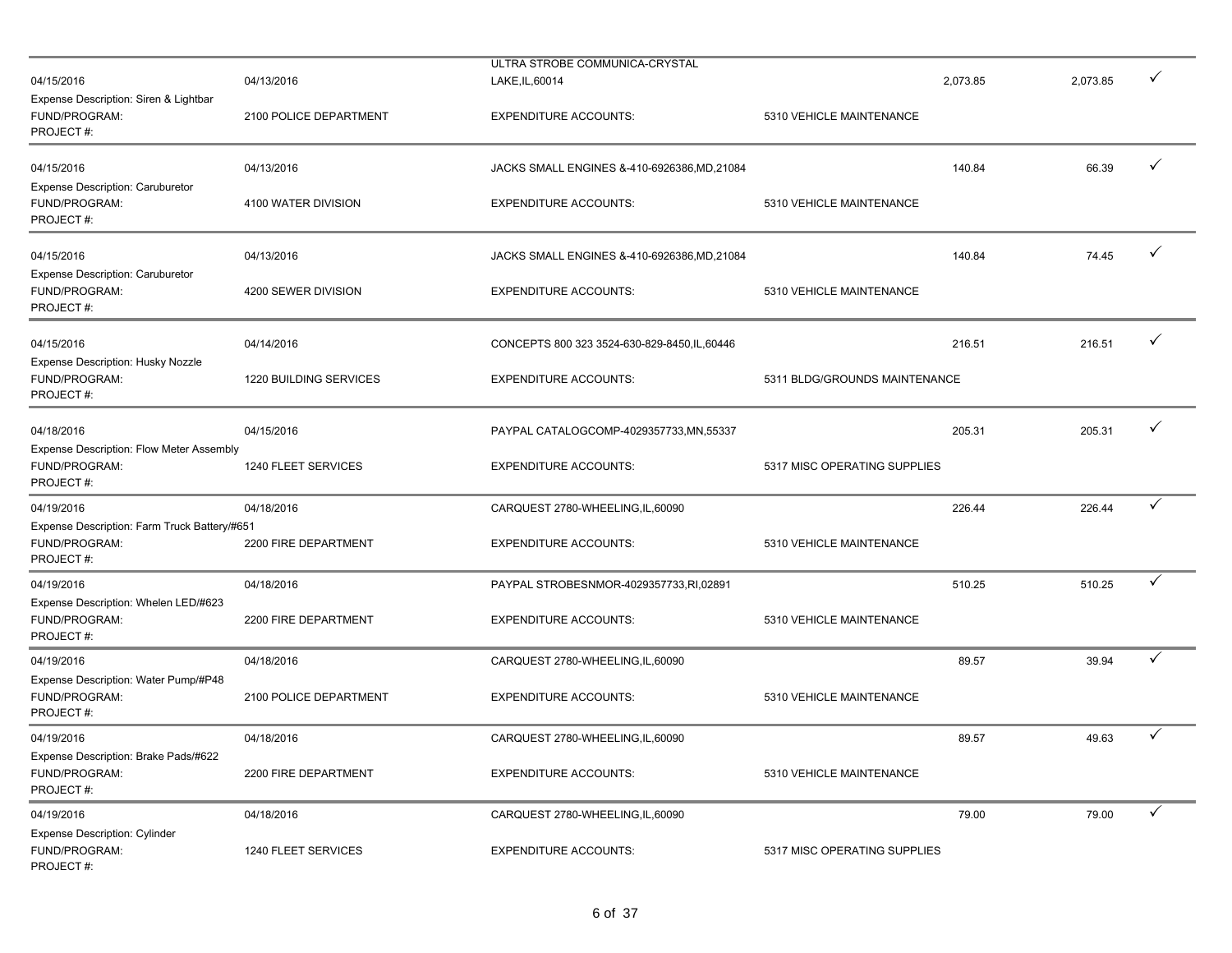| 04/20/2016                                                                   | 04/19/2016                 | ABLE LABEL-05099289657, WA, 99223                     |                              | 64.09    | 64.09    | $\checkmark$ |  |
|------------------------------------------------------------------------------|----------------------------|-------------------------------------------------------|------------------------------|----------|----------|--------------|--|
| Expense Description: Thermal Piggyback Labels<br>FUND/PROGRAM:<br>PROJECT#:  | 1240 FLEET SERVICES        | <b>EXPENDITURE ACCOUNTS:</b>                          | 5228 PRINTING & BINDING      |          |          |              |  |
| 04/20/2016                                                                   | 04/19/2016                 | PAYPAL STROBESNMOR-4029357733,RI,02891                |                              | (291.96) | (291.96) | $\checkmark$ |  |
| Expense Description: Refund/Strobes Return<br>FUND/PROGRAM:<br>PROJECT#:     | 2100 POLICE DEPARTMENT     | <b>EXPENDITURE ACCOUNTS:</b>                          | 5310 VEHICLE MAINTENANCE     |          |          |              |  |
|                                                                              |                            | MENARDS MOUNT PROSPECT-MT                             |                              |          |          | ✓            |  |
| 04/21/2016                                                                   | 04/19/2016                 | PROSPECT, IL, 60056                                   |                              | 86.74    | 86.74    |              |  |
| Expense Description: Bushings & Couplings<br>FUND/PROGRAM:<br>PROJECT#:      | 1240 FLEET SERVICES        | <b>EXPENDITURE ACCOUNTS:</b>                          | 5317 MISC OPERATING SUPPLIES |          |          |              |  |
| 04/21/2016                                                                   | 04/20/2016                 | SPEEDWAY 07612 721-FRANKFORT, IL, 60423               |                              | 46.94    | 46.94    | $\checkmark$ |  |
| Expense Description: Gas<br>FUND/PROGRAM:<br>PROJECT#:                       | 2100 POLICE DEPARTMENT     | <b>EXPENDITURE ACCOUNTS:</b>                          | 5301 AUTO PETROL PRODUCTS    |          |          |              |  |
| 04/21/2016                                                                   | 04/20/2016                 | CARQUEST 2780-WHEELING, IL, 60090                     |                              | 325.58   | 325.58   | $\checkmark$ |  |
| Expense Description: Cat Converter & Gasket/A5<br>FUND/PROGRAM:<br>PROJECT#: | 2100 POLICE DEPARTMENT     | <b>EXPENDITURE ACCOUNTS:</b>                          | 5310 VEHICLE MAINTENANCE     |          |          |              |  |
| 04/22/2016                                                                   | 04/20/2016                 | AUTOZONE #3569-WHEELING,IL,60090                      |                              | 17.71    | 17.71    | ✓            |  |
| Expense Description: Fuel Cap/P47<br>FUND/PROGRAM:<br>PROJECT#:              | 2100 POLICE DEPARTMENT     | <b>EXPENDITURE ACCOUNTS:</b>                          | 5310 VEHICLE MAINTENANCE     |          |          |              |  |
| 04/22/2016                                                                   | 04/21/2016                 | AUTOZONE #3569-WHEELING, IL, 60090                    |                              | 16.40    | 16.40    | $\checkmark$ |  |
| Expense Description: Universal Joint/#572<br>FUND/PROGRAM:<br>PROJECT #:     | 1300 COMMUNITY DEVELOPMENT | <b>EXPENDITURE ACCOUNTS:</b>                          | 5310 VEHICLE MAINTENANCE     |          |          |              |  |
| 04/22/2016<br>Expense Description: f series solenoid                         | 04/21/2016                 | RAY ALLEN MANUFACTURIN-719-<br>3800404, CO, 809153729 |                              | 62.49    | 62.49    | ✓            |  |
| FUND/PROGRAM:<br>PROJECT #:                                                  | 2100 POLICE DEPARTMENT     | <b>EXPENDITURE ACCOUNTS:</b>                          | 5310 VEHICLE MAINTENANCE     |          |          |              |  |
| 04/22/2016                                                                   | 04/21/2016                 | AUTOZONE #3569-WHEELING,IL,60090                      |                              | (16.40)  | (16.40)  | $\checkmark$ |  |
| Expense Description: Refund/U Joint Return<br>FUND/PROGRAM:<br>PROJECT #:    | 1300 COMMUNITY DEVELOPMENT | <b>EXPENDITURE ACCOUNTS:</b>                          | 5310 VEHICLE MAINTENANCE     |          |          |              |  |
| 04/22/2016                                                                   | 04/21/2016                 | AUTOZONE #3569-WHEELING, IL, 60090                    |                              | 16.40    | 16.40    | $\checkmark$ |  |
| Expense Description: Universal Joint/#572<br>FUND/PROGRAM:<br>PROJECT#:      | 1300 COMMUNITY DEVELOPMENT | <b>EXPENDITURE ACCOUNTS:</b>                          | 5310 VEHICLE MAINTENANCE     |          |          |              |  |
| 04/25/2016                                                                   | 04/23/2016                 | WEATHERTECH DIRECT LLC-800-441-6287,IL,60440          |                              | 127.95   | 127.95   | $\checkmark$ |  |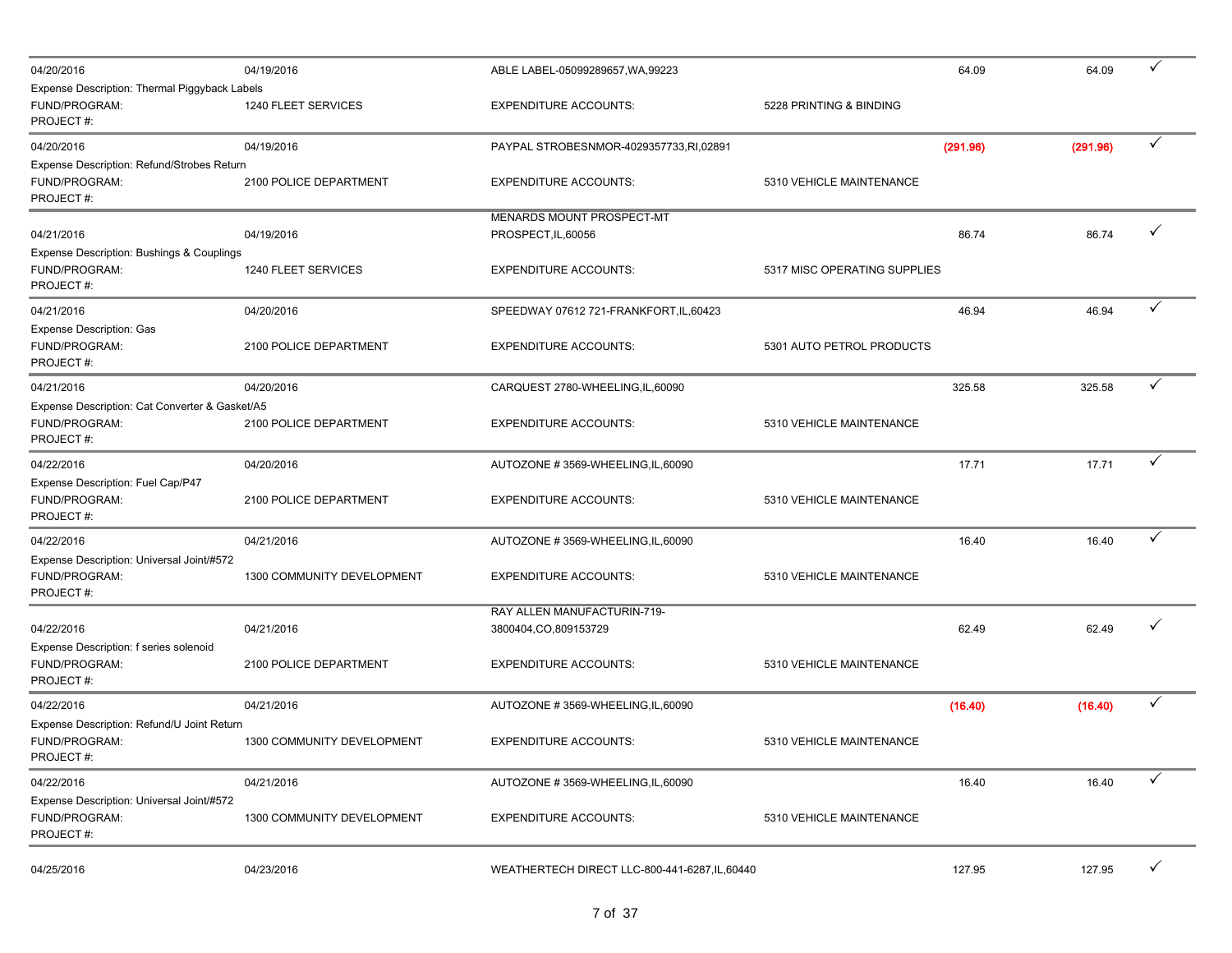| Expense Description: Repair Part/ExplorerA32  |                        |                                          |                              |          |              |
|-----------------------------------------------|------------------------|------------------------------------------|------------------------------|----------|--------------|
| FUND/PROGRAM:<br>PROJECT#:                    | 2100 POLICE DEPARTMENT | <b>EXPENDITURE ACCOUNTS:</b>             | 5310 VEHICLE MAINTENANCE     |          |              |
| 04/27/2016                                    | 04/26/2016             | CARQUEST 2780-WHEELING,IL,60090          | 93.95                        | 93.95    |              |
| Expense Description: Door Hinge Assembly/#405 |                        |                                          |                              |          |              |
| FUND/PROGRAM:<br>PROJECT#:                    | 1400 CIP ENGINEERING   | <b>EXPENDITURE ACCOUNTS:</b>             | 5310 VEHICLE MAINTENANCE     |          |              |
| 04/27/2016                                    | 04/26/2016             | PAYPAL ZAZZLECOMIN-4029357733,CA,94063   | 17.64                        | 17.64    |              |
| <b>Expense Description: Budget Tote</b>       |                        |                                          |                              |          |              |
| FUND/PROGRAM:<br>PROJECT#:                    | 1140 SPECIAL EVENTS    | <b>EXPENDITURE ACCOUNTS:</b>             | 5317 MISC OPERATING SUPPLIES |          |              |
| 04/28/2016                                    | 04/27/2016             | ZBATTERY-8006248681, MI, 49085           | 559.34                       | 559.34   |              |
| Expense Description: Maglites & Battery Packs |                        |                                          |                              |          |              |
| FUND/PROGRAM:<br>PROJECT#:                    | 2100 POLICE DEPARTMENT | <b>EXPENDITURE ACCOUNTS:</b>             | 5310 VEHICLE MAINTENANCE     |          |              |
| 04/29/2016                                    | 04/28/2016             | PAYPAL ONLINESTORE-4029357733, PA, 15632 | 58.66                        | 58.66    | ✓            |
| Expense Description: 4 x 6 Stick Flag         |                        |                                          |                              |          |              |
| FUND/PROGRAM:<br>PROJECT#:                    | 1140 SPECIAL EVENTS    | <b>EXPENDITURE ACCOUNTS:</b>             | 5317 MISC OPERATING SUPPLIES |          |              |
| 05/03/2016                                    | 05/02/2016             | AUTOZONE #3569-WHEELING,IL,60090         | 8.37                         | 8.37     |              |
| <b>Expense Description: Panel Retainers</b>   |                        |                                          |                              |          |              |
| FUND/PROGRAM:                                 | 1400 CIP ENGINEERING   | <b>EXPENDITURE ACCOUNTS:</b>             | 5310 VEHICLE MAINTENANCE     |          |              |
| PROJECT#:                                     |                        |                                          |                              |          |              |
| 05/04/2016                                    | 05/03/2016             | PAYPAL ZAZZLECOMIN-4029357733,CA,94063   | 121.82                       | 121.82   | $\checkmark$ |
| Expense Description: Parade Bags for Trustees |                        |                                          |                              |          |              |
| FUND/PROGRAM:<br>PROJECT#:                    | 1140 SPECIAL EVENTS    | <b>EXPENDITURE ACCOUNTS:</b>             | 5317 MISC OPERATING SUPPLIES |          |              |
|                                               |                        | <b>Card Subtotal</b>                     |                              | 6.346.78 |              |

## DARLA CALLANAN

| Posting                                        | Transaction          |                                                |                            | Receipt  | <b>Expense</b> |          |
|------------------------------------------------|----------------------|------------------------------------------------|----------------------------|----------|----------------|----------|
| Date                                           | Date                 | Description                                    |                            | Amount   | Amount         | Reviewed |
|                                                |                      |                                                |                            |          |                |          |
| 04/05/2016                                     | 04/04/2016           | R & S SCREENPRINTING-815-337-3935, IL, 60098   |                            | 1,181.60 | 1,181.60       |          |
| Expense Description: Uniform Printing/Graphics |                      |                                                |                            |          |                |          |
| FUND/PROGRAM:                                  | 2200 FIRE DEPARTMENT | <b>EXPENDITURE ACCOUNTS:</b>                   | 5106 UNIFORM ALLOWANCE     |          |                |          |
| PROJECT#:                                      |                      |                                                |                            |          |                |          |
|                                                |                      | ZIMMERMANNS ACE HARDWA-BUFFALO                 |                            |          |                |          |
| 04/12/2016                                     | 04/11/2016           | GROVE, IL, 60089                               |                            | 75.18    | 75.18          |          |
| Expense Description: Rope & Drill Bit          |                      |                                                |                            |          |                |          |
| FUND/PROGRAM:                                  | 2200 FIRE DEPARTMENT | <b>EXPENDITURE ACCOUNTS:</b>                   | 5305 FIREFIGHTING SUPPLIES |          |                |          |
| PROJECT#:                                      |                      |                                                |                            |          |                |          |
|                                                |                      |                                                |                            |          |                |          |
| 04/14/2016                                     | 04/13/2016           | NFPA NATL FIRE PROTECT-800-344-3555, MA, 02269 |                            | 320.45   | 320.45         |          |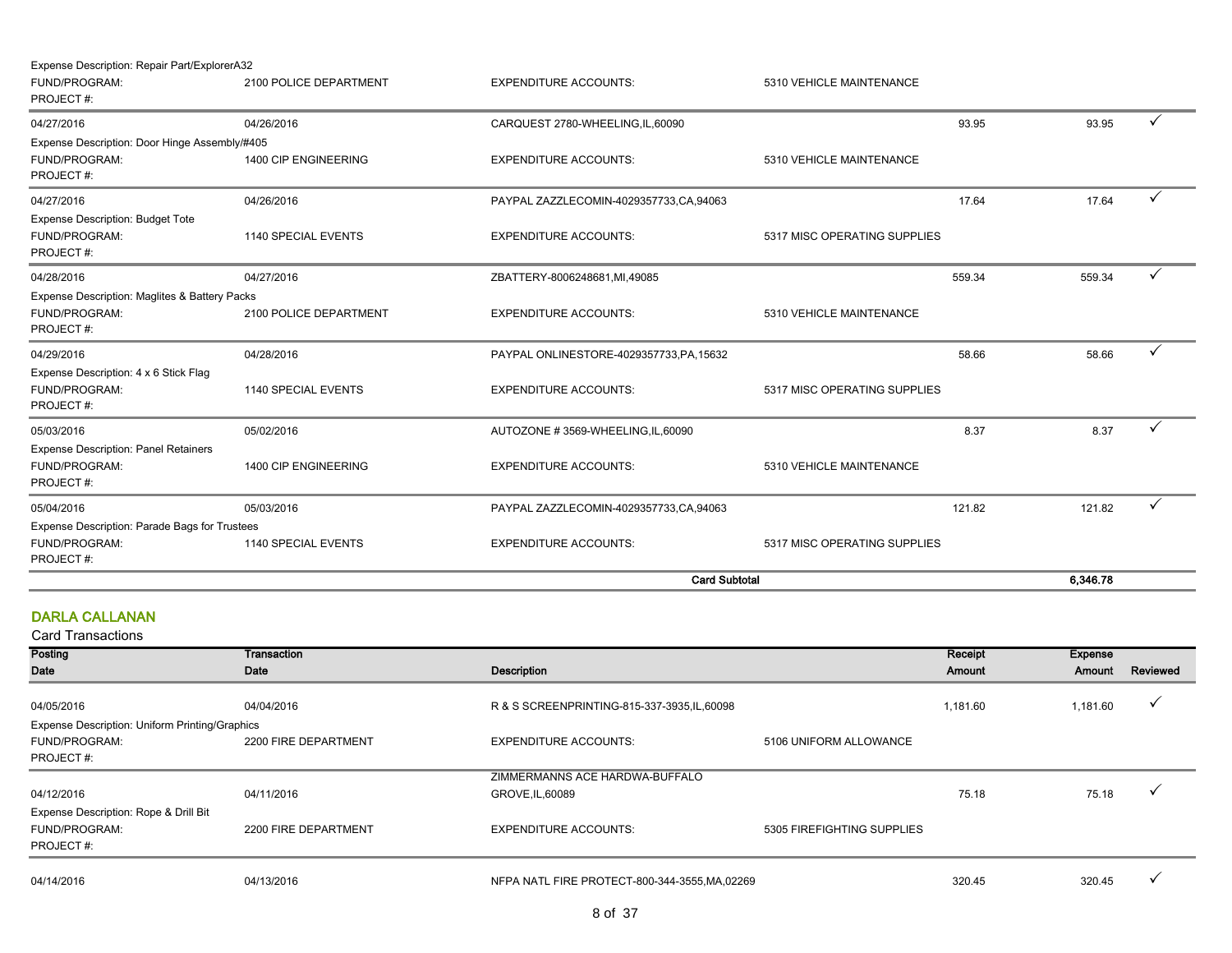| Expense Description: Public Ed Brochures       |                      |                                               |                                |          |   |
|------------------------------------------------|----------------------|-----------------------------------------------|--------------------------------|----------|---|
| FUND/PROGRAM:                                  | 2200 FIRE DEPARTMENT | <b>EXPENDITURE ACCOUNTS:</b>                  | 5105 LOCAL TRAINING & MEETINGS |          |   |
| PROJECT#:                                      |                      |                                               |                                |          |   |
| 04/21/2016                                     | 04/20/2016           | CENTER FOR PUBLIC SAFE-07036914620, VA, 20151 | 325.00                         | 325.00   |   |
| Expense Description: K. MacIsaac Training      |                      |                                               |                                |          |   |
| FUND/PROGRAM:<br>PROJECT#:                     | 2200 FIRE DEPARTMENT | <b>EXPENDITURE ACCOUNTS:</b>                  | 5105 LOCAL TRAINING & MEETINGS |          |   |
| 04/25/2016                                     | 04/22/2016           | WINGATE INN-INDIANAPOLIS, IN, 46224           | 382.59                         | 382.59   | ✓ |
| Expense Description: Conf. Lodging - Ugaste    |                      |                                               |                                |          |   |
| FUND/PROGRAM:                                  | 2200 FIRE DEPARTMENT | <b>EXPENDITURE ACCOUNTS:</b>                  | 5205 CONFERENCES & MEETINGS    |          |   |
| PROJECT#:                                      |                      |                                               |                                |          |   |
| 04/28/2016                                     | 04/27/2016           | SQ FIRE TRAINING RESO-GOSQ.COM,IL,61764       | 75.00                          | 75.00    |   |
| Expense Description: Fireground Ops Seminar-VL |                      |                                               |                                |          |   |
| FUND/PROGRAM:<br>PROJECT#:                     | 2200 FIRE DEPARTMENT | <b>EXPENDITURE ACCOUNTS:</b>                  | 5105 LOCAL TRAINING & MEETINGS |          |   |
| 04/29/2016                                     | 04/28/2016           | TARGET 00013854-WHEELING,IL,60090             | 113.95                         | 113.95   |   |
| Expense Description: Bed Linen Supplies        |                      |                                               |                                |          |   |
| FUND/PROGRAM:                                  | 2200 FIRE DEPARTMENT | <b>EXPENDITURE ACCOUNTS:</b>                  | 5317 MISC OPERATING SUPPLIES   |          |   |
| PROJECT#:                                      |                      |                                               |                                |          |   |
|                                                |                      |                                               | <b>Card Subtotal</b>           | 2,473.77 |   |

#### DEAN ARGIRIS

| Posting                                       | Transaction      |                                              | Receipt                        | <b>Expense</b> |          |
|-----------------------------------------------|------------------|----------------------------------------------|--------------------------------|----------------|----------|
| Date                                          | Date             | <b>Description</b>                           | Amount                         | Amount         | Reviewed |
| 04/05/2016                                    | 04/04/2016       | MARKET SQUARE REST-WHEELING, IL, 60090       | 21.76                          | 21.76          | ✓        |
| Expense Description: Mtg w/Hein re Developmt  |                  |                                              |                                |                |          |
| FUND/PROGRAM:                                 | 1600 ADMIN & BOT | <b>EXPENDITURE ACCOUNTS:</b>                 | 5105 LOCAL TRAINING & MEETINGS |                |          |
| PROJECT#:                                     |                  |                                              |                                |                |          |
|                                               |                  | PRAIRIE CAPITAL CONV C-                      |                                |                |          |
| 04/07/2016                                    | 04/06/2016       | SPRINGFIELD, IL, 627010000                   | 7.00                           | 7.00           |          |
| Expense Description: Parking-Legislative Days |                  |                                              |                                |                |          |
| FUND/PROGRAM:                                 | 1600 ADMIN & BOT | <b>EXPENDITURE ACCOUNTS:</b>                 | 5205 CONFERENCES & MEETINGS    |                |          |
| PROJECT#:                                     |                  |                                              |                                |                |          |
| 04/07/2016                                    | 04/06/2016       | LINCOLN MOTOMART 3150-SPRINGFIELD, IL, 62703 | 26.65                          | 26.65          |          |
| Expense Description: Fuel-Legislative Days    |                  |                                              |                                |                |          |
| FUND/PROGRAM:                                 | 1600 ADMIN & BOT | <b>EXPENDITURE ACCOUNTS:</b>                 | 5205 CONFERENCES & MEETINGS    |                |          |
| PROJECT#:                                     |                  |                                              |                                |                |          |
| 04/08/2016                                    | 04/07/2016       | DOUBLETREE-SPRINGFIELD,IL,62701              | 166.88                         | 166.88         |          |
| Expense Description: Lodging-Legislative Days |                  |                                              |                                |                |          |
| FUND/PROGRAM:                                 | 1600 ADMIN & BOT | <b>EXPENDITURE ACCOUNTS:</b>                 | 5205 CONFERENCES & MEETINGS    |                |          |
| PROJECT#:                                     |                  |                                              |                                |                |          |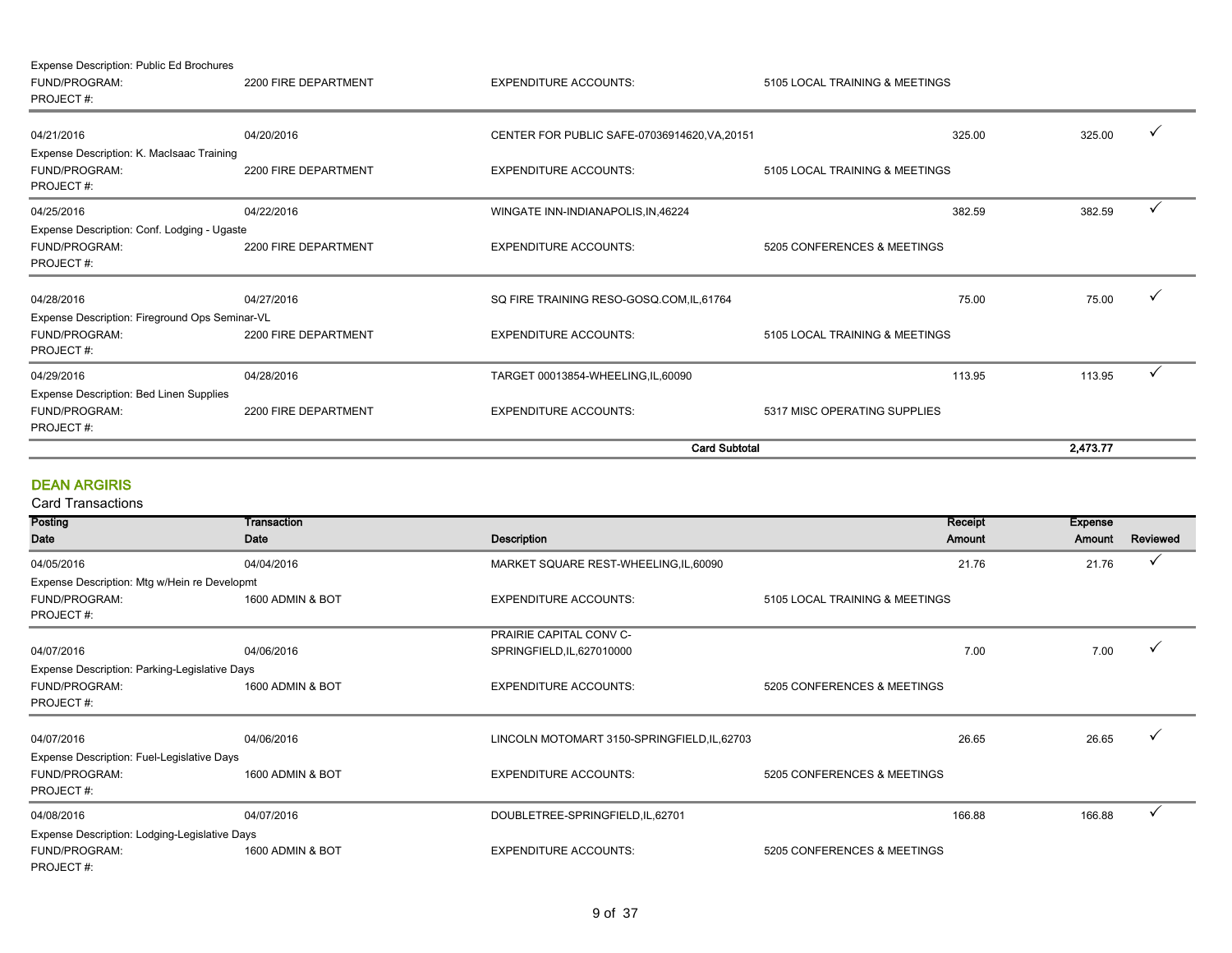| 04/28/2016                                    | 04/27/2016       | TUSCANY-WHEELING-WHEELING,IL,60090 |                                | 39.37 | 39.37  |  |
|-----------------------------------------------|------------------|------------------------------------|--------------------------------|-------|--------|--|
| Expense Description: Mtg w/Smith re: Develpmt |                  |                                    |                                |       |        |  |
| FUND/PROGRAM:                                 | 1600 ADMIN & BOT | EXPENDITURE ACCOUNTS:              | 5105 LOCAL TRAINING & MEETINGS |       |        |  |
| PROJECT #:                                    |                  |                                    |                                |       |        |  |
|                                               |                  | <b>Card Subtotal</b>               |                                |       | 261.66 |  |

#### DERRYL SHAPIRO Card Transactions

| Galu Tidlisactions                                                        |                                       |                                            |                               |                          |              |
|---------------------------------------------------------------------------|---------------------------------------|--------------------------------------------|-------------------------------|--------------------------|--------------|
| Posting<br>Date                                                           | Transaction<br>Date                   | <b>Description</b>                         | Receipt<br>Amount             | <b>Expense</b><br>Amount | Reviewed     |
| 04/07/2016                                                                | 04/07/2016                            | DMI DELL K-12/GOVT-800-981-3355, TX, 78682 | 8,486.72                      | 8,486.72                 | ✓            |
| Expense Description: Power Edge R530 Server<br>FUND/PROGRAM:<br>PROJECT#: | <b>1750 INFORMATION SYSTEMS</b>       | <b>EXPENDITURE ACCOUNTS:</b>               | 5313 IS MISC EQPT & SUPPLIES  |                          |              |
| 04/12/2016                                                                | 04/11/2016                            | CDW GOVERNMENT-800-750-4239,IL,60061       | 95.74                         | 95.74                    | ✓            |
| Expense Description: Printer LJ P1102W<br>FUND/PROGRAM:<br>PROJECT#:      | 1315 SOCIAL SERVICES                  | <b>EXPENDITURE ACCOUNTS:</b>               | 5318 OFFICE SUPPLIES          |                          |              |
| 04/19/2016                                                                | 04/18/2016                            | AMAZON.COM-AMZN.COM/BILL, WA, 98101        | 85.93                         | 85.93                    | ✓            |
| Expense Description: Toner Cartridge 49A<br>FUND/PROGRAM:<br>PROJECT#:    | 1700 FINANCE DEPARTMENT               | <b>EXPENDITURE ACCOUNTS:</b>               | 5318 OFFICE SUPPLIES          |                          |              |
| 04/20/2016                                                                | 04/19/2016                            | WAREHOUSE DIRECT-8479521925,IL,60056       | 819.17                        | 36.44                    | ✓            |
| Expense Description: Copies CD<br>FUND/PROGRAM:<br>PROJECT#:              | 1300 COMMUNITY DEVELOPMENT            | <b>EXPENDITURE ACCOUNTS:</b>               | 5220 MAINT OFF/SPEC EQUIPMENT |                          |              |
| 04/20/2016                                                                | 04/19/2016                            | WAREHOUSE DIRECT-8479521925,IL,60056       | 819.17                        | 6.48                     |              |
| <b>Expense Description: CopiesPW Fleet</b><br>FUND/PROGRAM:<br>PROJECT#:  | <b>1500 PUBLIC WORKS ADMINISTRATI</b> | <b>EXPENDITURE ACCOUNTS:</b>               | 5220 MAINT OFF/SPEC EQUIPMENT |                          |              |
| 04/20/2016                                                                | 04/19/2016                            | WAREHOUSE DIRECT-8479521925, IL, 60056     | 819.17                        | 110.80                   | ✓            |
| <b>Expense Description: SeniorCenter</b><br>FUND/PROGRAM:<br>PROJECT#:    | 1320 SENIOR CITIZENS SERVICES         | <b>EXPENDITURE ACCOUNTS:</b>               | 5220 MAINT OFF/SPEC EQUIPMENT |                          |              |
| 04/20/2016                                                                | 04/19/2016                            | WAREHOUSE DIRECT-8479521925,IL,60056       | 819.17                        | 223.67                   | ✓            |
| <b>Expense Description: PoliceHall</b><br>FUND/PROGRAM:<br>PROJECT#:      | 2100 POLICE DEPARTMENT                | <b>EXPENDITURE ACCOUNTS:</b>               | 5220 MAINT OFF/SPEC EQUIPMENT |                          |              |
| 04/20/2016                                                                | 04/19/2016                            | WAREHOUSE DIRECT-8479521925,IL,60056       | 819.17                        | 256.50                   | $\checkmark$ |
| <b>Expense Description: PoliceRec</b><br>FUND/PROGRAM:<br>PROJECT#:       | 2100 POLICE DEPARTMENT                | <b>EXPENDITURE ACCOUNTS:</b>               | 5220 MAINT OFF/SPEC EQUIPMENT |                          |              |
| 04/20/2016                                                                | 04/19/2016                            | WAREHOUSE DIRECT-8479521925,IL,60056       | 819.17                        | 76.83                    |              |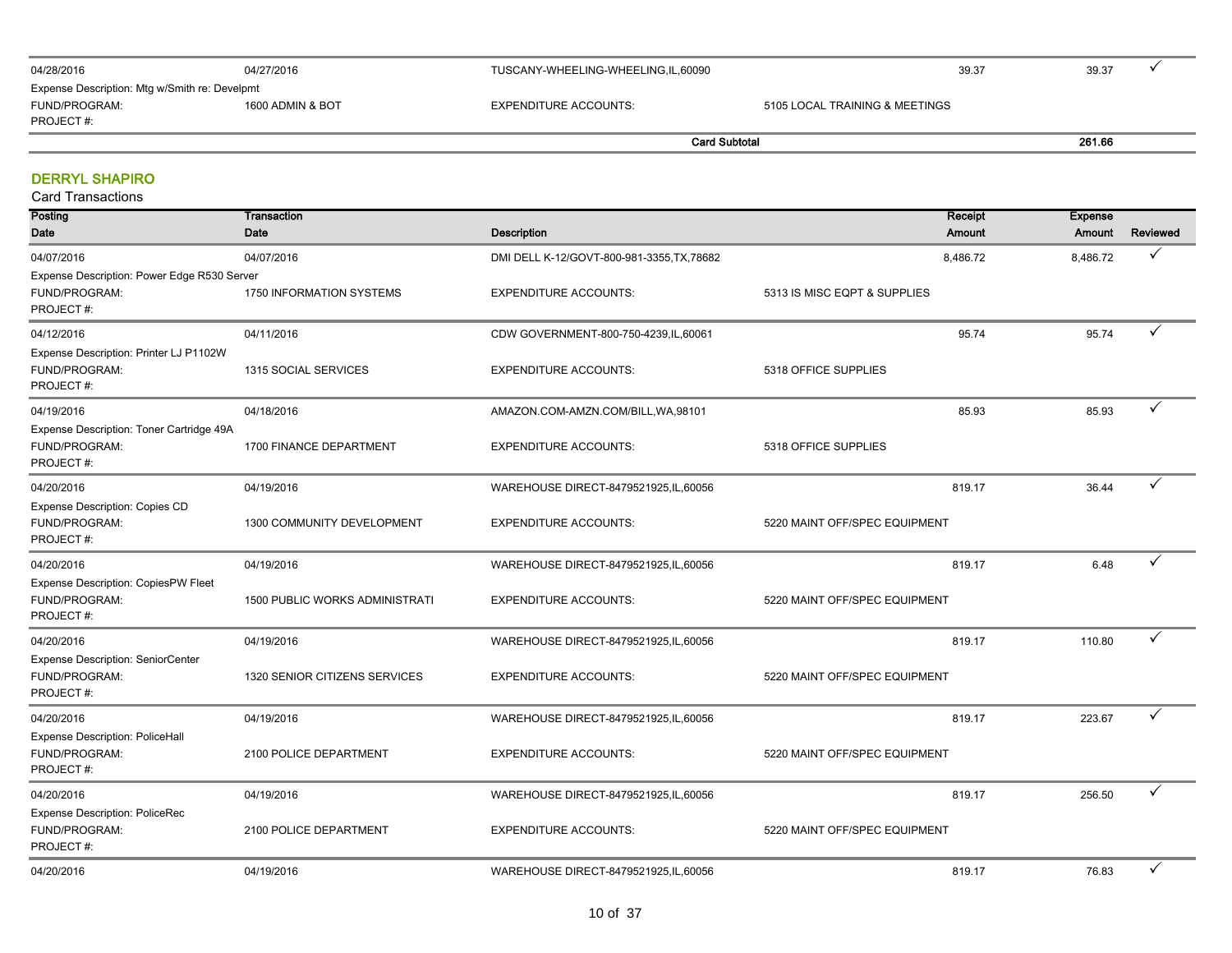| <b>Expense Description: Finance</b><br>FUND/PROGRAM:<br>PROJECT#:            | 1700 FINANCE DEPARTMENT                      | <b>EXPENDITURE ACCOUNTS:</b>                                           | 5220 MAINT OFF/SPEC EQUIPMENT           |          |              |
|------------------------------------------------------------------------------|----------------------------------------------|------------------------------------------------------------------------|-----------------------------------------|----------|--------------|
| 04/20/2016<br>Expense Description: PW Admin<br>FUND/PROGRAM:                 | 04/19/2016<br>1500 PUBLIC WORKS ADMINISTRATI | WAREHOUSE DIRECT-8479521925, IL, 60056<br><b>EXPENDITURE ACCOUNTS:</b> | 819.17<br>5220 MAINT OFF/SPEC EQUIPMENT | 36.15    | ✓            |
| PROJECT #:<br>04/20/2016                                                     | 04/19/2016                                   | WAREHOUSE DIRECT-8479521925, IL, 60056                                 | 819.17                                  | 36.15    | $\checkmark$ |
| Expense Description: PW Water<br>FUND/PROGRAM:<br>PROJECT#:                  | 4100 WATER DIVISION                          | <b>EXPENDITURE ACCOUNTS:</b>                                           | 5220 MAINT OFF/SPEC EQUIPMENT           |          |              |
| 04/20/2016                                                                   | 04/19/2016                                   | WAREHOUSE DIRECT-8479521925, IL, 60056                                 | 819.17                                  | 36.00    | ✓            |
| <b>Expense Description: PW Sewer</b><br>FUND/PROGRAM:<br>PROJECT#:           | 4200 SEWER DIVISION                          | <b>EXPENDITURE ACCOUNTS:</b>                                           | 5220 MAINT OFF/SPEC EQUIPMENT           |          |              |
| 04/20/2016                                                                   | 04/19/2016                                   | WAREHOUSE DIRECT-8479521925, IL, 60056                                 | 819.17                                  | 0.15     | ✓            |
| <b>Expense Description: PW Sewer</b><br>FUND/PROGRAM:<br>PROJECT#:           | 4200 SEWER DIVISION                          | <b>EXPENDITURE ACCOUNTS:</b>                                           | 5220 MAINT OFF/SPEC EQUIPMENT           |          |              |
| 04/20/2016                                                                   | 04/20/2016                                   | AMAZON.COM-AMZN.COM/BILL, WA, 98109                                    | 54.41                                   | 54.41    | $\checkmark$ |
| Expense Description: Toner Cartridge 85a<br>FUND/PROGRAM:<br>PROJECT#:       | 1315 SOCIAL SERVICES                         | <b>EXPENDITURE ACCOUNTS:</b>                                           | 5318 OFFICE SUPPLIES                    |          |              |
| 04/21/2016<br>Expense Description: Apple iPhone-JT                           | 04/21/2016                                   | VZWRLSS MW M5761-01-800-922-0204, GA, 30004                            | 99.99                                   | 99.99    | $\checkmark$ |
| FUND/PROGRAM:<br>PROJECT#:                                                   | <b>1500 PUBLIC WORKS ADMINISTRATI</b>        | <b>EXPENDITURE ACCOUNTS:</b>                                           | 5221 MAINT RADIO EQUIPMENT              |          |              |
| 04/22/2016                                                                   | 04/22/2016                                   | DMI DELL K-12/GOVT-800-981-3355, TX, 78682                             | 1,099.96                                | 1,099.96 | ✓            |
| Expense Description: SATA Drives Sensus Server<br>FUND/PROGRAM:<br>PROJECT#: | 1750 INFORMATION SYSTEMS                     | <b>EXPENDITURE ACCOUNTS:</b>                                           | 5313 IS MISC EQPT & SUPPLIES            |          |              |
| 04/25/2016                                                                   | 04/22/2016                                   | IN ALPHAWORKS LLC-972-5098832, TX, 75025                               | 2,233.22                                | 2,233.22 | ✓            |
| Expense Description: VM Software<br>FUND/PROGRAM:<br>PROJECT#:               | 1750 INFORMATION SYSTEMS                     | <b>EXPENDITURE ACCOUNTS:</b>                                           | 5327 IS MISC SOFTWARE                   |          |              |
| 04/25/2016                                                                   | 04/25/2016                                   | DMI DELL K-12/GOVT-800-981-3355, TX, 78682                             | 935.96                                  | 935.96   | ✓            |
| Expense Description: SFP+OpticalTrancievers<br>FUND/PROGRAM:<br>PROJECT#:    | 1750 INFORMATION SYSTEMS                     | <b>EXPENDITURE ACCOUNTS:</b>                                           | 5313 IS MISC EQPT & SUPPLIES            |          |              |
| 04/28/2016<br>Expense Description: Software: Beyond Compare                  | 04/26/2016                                   | SCOOTER SOFTWARE, INC-608-233-0240, WI,53705                           | 30.00                                   | 30.00    | $\checkmark$ |
| FUND/PROGRAM:                                                                | 1750 INFORMATION SYSTEMS                     | <b>EXPENDITURE ACCOUNTS:</b>                                           | 5327 IS MISC SOFTWARE                   |          |              |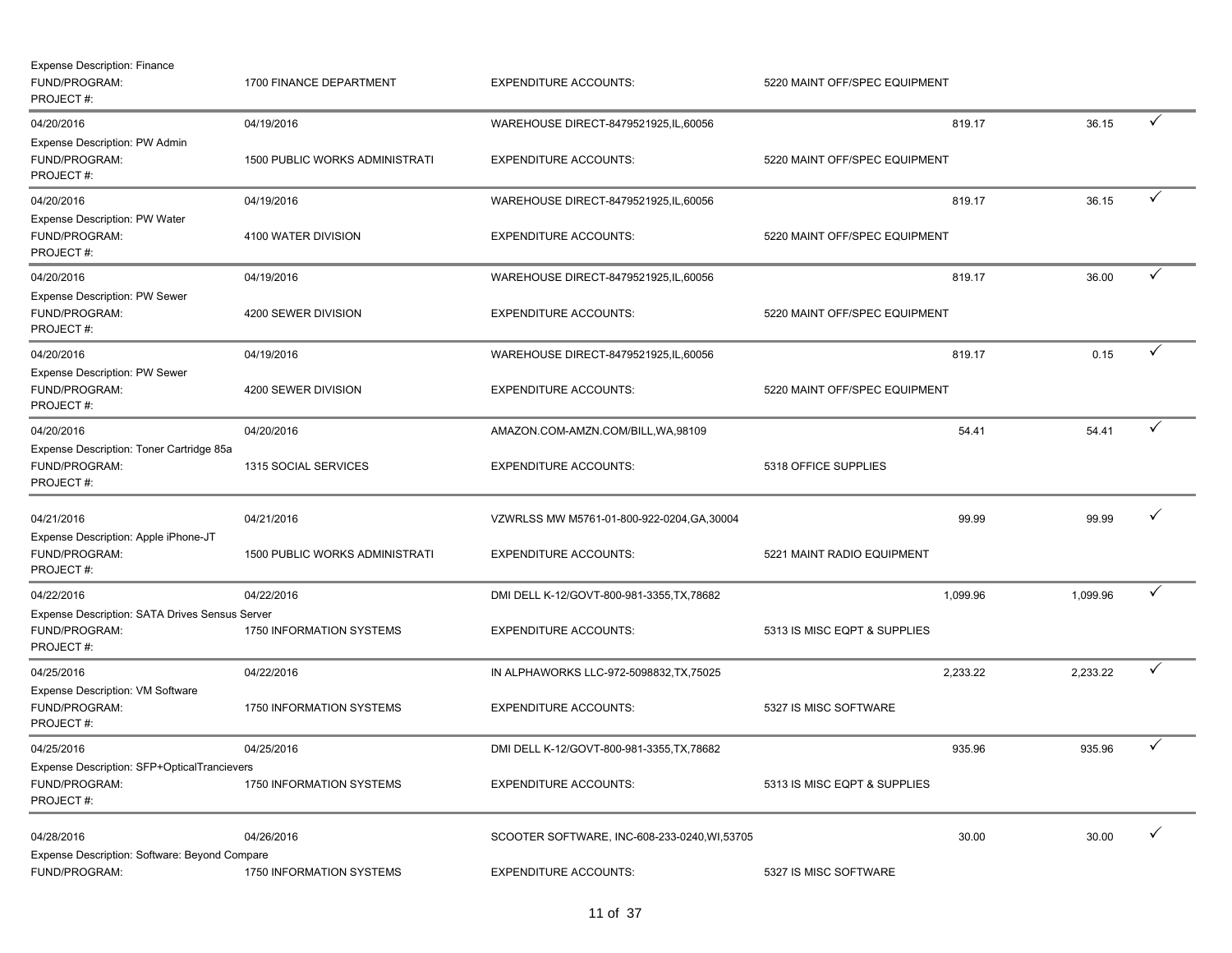#### PROJECT #:

| 04/30/2016                                                                  | DMI DELL HIGHER EDUC-800-695-8133, TX, 78682 |                              | 44.99                                        | 44.99  | $\checkmark$ |
|-----------------------------------------------------------------------------|----------------------------------------------|------------------------------|----------------------------------------------|--------|--------------|
| 4100 WATER DIVISION                                                         | <b>EXPENDITURE ACCOUNTS:</b>                 | 5313 IS MISC EQPT & SUPPLIES |                                              |        |              |
| 04/30/2016                                                                  | DMI DELL HIGHER EDUC-800-695-8133, TX, 78682 |                              | 739.99                                       | 739.99 |              |
| 4100 WATER DIVISION                                                         | <b>EXPENDITURE ACCOUNTS:</b>                 | 5313 IS MISC EQPT & SUPPLIES |                                              |        |              |
| 05/01/2016                                                                  | AMAZON.COM-AMZN.COM/BILL, WA, 98109          |                              | 207.89                                       | 139.99 | ✓            |
| Expense Description: Printer-HP Laserjet M201<br>1300 COMMUNITY DEVELOPMENT | <b>EXPENDITURE ACCOUNTS:</b>                 | 5313 IS MISC EQPT & SUPPLIES |                                              |        |              |
| 05/01/2016                                                                  | AMAZON.COM-AMZN.COM/BILL, WA, 98109          |                              | 207.89                                       | 67.90  |              |
|                                                                             |                                              |                              |                                              |        |              |
|                                                                             | 1300 COMMUNITY DEVELOPMENT                   | <b>EXPENDITURE ACCOUNTS:</b> | 5318 OFFICE SUPPLIES<br><b>Card Subtotal</b> |        | 14,933.97    |

#### DONALD WENNERSTROM

#### Card Transactions

| <b>Posting</b>                             | <b>Transaction</b>  |                                |                               | Receipt | Expense |          |
|--------------------------------------------|---------------------|--------------------------------|-------------------------------|---------|---------|----------|
| Date                                       | Date                | Description                    |                               | Amount  | Amount  | Reviewed |
|                                            |                     | THE HOME DEPOT 1913-MT         |                               |         |         |          |
| 04/11/2016                                 | 04/07/2016          | PROSPECT, IL, 600560000        |                               | 9.94    | 9.94    |          |
| Expense Description: Safety Hasp           |                     |                                |                               |         |         |          |
| FUND/PROGRAM:                              | 4200 SEWER DIVISION | EXPENDITURE ACCOUNTS:          | 5340 LIFT STATIONS            |         |         |          |
| PROJECT#:                                  |                     |                                |                               |         |         |          |
|                                            |                     | ZIMMERMANNS ACE HARDWA-BUFFALO |                               |         |         |          |
| 04/15/2016                                 | 04/14/2016          | GROVE, IL, 60089               |                               | 29.98   | 29.98   |          |
| Expense Description: Stop Leak Roof Cement |                     |                                |                               |         |         |          |
| FUND/PROGRAM:                              | 4100 WATER DIVISION | <b>EXPENDITURE ACCOUNTS:</b>   | 5311 BLDG/GROUNDS MAINTENANCE |         |         |          |
| PROJECT#:                                  |                     |                                |                               |         |         |          |
|                                            |                     | <b>Card Subtotal</b>           |                               |         | 39.92   |          |

#### DRUCILLA GARCIA

| Posting                              | <b>Transaction</b>            |                                        |                             | <b>Receipt</b> | Expense |          |
|--------------------------------------|-------------------------------|----------------------------------------|-----------------------------|----------------|---------|----------|
| Date                                 | Date                          | Description                            |                             | <b>Amount</b>  | Amount  | Reviewed |
| 04/06/2016                           | 04/05/2016                    | SOUTHWEST AIRLINES-4029357733,TX,75235 |                             | 308.96         | 51.49   |          |
| Expense Description: Airfare RECON16 |                               |                                        |                             |                |         |          |
| FUND/PROGRAM:                        | 3100 CROSSROAD TIF IMPLEMENT. | <b>EXPENDITURE ACCOUNTS:</b>           | 5205 CONFERENCES & MEETINGS |                |         |          |
| PROJECT#:                            | 2016-022                      |                                        |                             |                |         |          |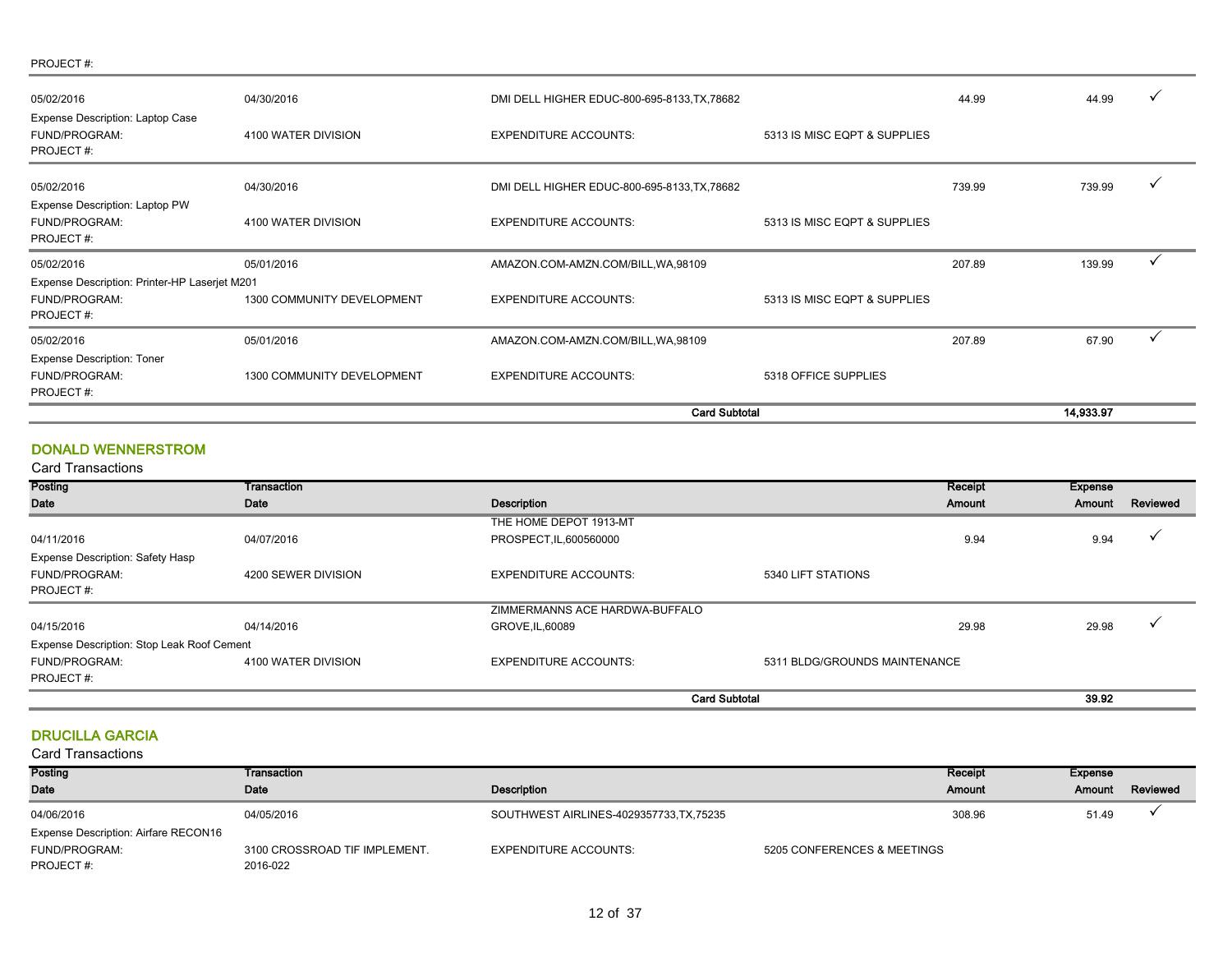| 04/06/2016                                                                   | 04/05/2016                                |                                          |                             |          | $\checkmark$ |
|------------------------------------------------------------------------------|-------------------------------------------|------------------------------------------|-----------------------------|----------|--------------|
|                                                                              |                                           | SOUTHWEST AIRLINES-4029357733, TX, 75235 | 308.96                      | 51.49    |              |
| Expense Description: Airfare RECON16<br>FUND/PROGRAM:<br>PROJECT#:           | 3200 SOUTH TIF DISTRICT<br>2016-022       | <b>EXPENDITURE ACCOUNTS:</b>             | 5205 CONFERENCES & MEETINGS |          |              |
| 04/06/2016                                                                   | 04/05/2016                                | SOUTHWEST AIRLINES-4029357733, TX, 75235 | 308.96                      | 51.49    | $\checkmark$ |
| Expense Description: Airfare RECON16<br>FUND/PROGRAM:<br>PROJECT#:           | 3500 Town Center 2 TIF<br>2016-022        | <b>EXPENDITURE ACCOUNTS:</b>             | 5205 CONFERENCES & MEETINGS |          |              |
| 04/06/2016                                                                   | 04/05/2016                                | SOUTHWEST AIRLINES-4029357733, TX, 75235 | 308.96                      | 51.49    |              |
| Expense Description: Airfare RECON16<br>FUND/PROGRAM:<br>PROJECT#:           | 3600 Southeast 2 TIF<br>2016-022          | <b>EXPENDITURE ACCOUNTS:</b>             | 5205 CONFERENCES & MEETINGS |          |              |
| 04/06/2016                                                                   | 04/05/2016                                | SOUTHWEST AIRLINES-4029357733, TX, 75235 | 308.96                      | 51.49    | ✓            |
| Expense Description: Airfare RECON16<br>FUND/PROGRAM:<br>PROJECT#:           | 3900 NORTH TIF DISTRICT<br>2016-022       | <b>EXPENDITURE ACCOUNTS:</b>             | 5205 CONFERENCES & MEETINGS |          |              |
| 04/06/2016                                                                   | 04/05/2016                                | SOUTHWEST AIRLINES-4029357733, TX, 75235 | 308.96                      | 51.51    | ✓            |
| Expense Description: Airfare RECON16<br>FUND/PROGRAM:<br>PROJECT#:           | 1600 ADMIN & BOT<br>2016-022              | <b>EXPENDITURE ACCOUNTS:</b>             | 5205 CONFERENCES & MEETINGS |          |              |
| 04/07/2016                                                                   | 04/06/2016                                | COSTAR GROUP INC-08884141243, DC, 20005  | 1,150.10                    | 1,150.10 | $\checkmark$ |
| Expense Description: Cmml RE Listings Apr 2016<br>FUND/PROGRAM:<br>PROJECT#: | 1600 ADMIN & BOT                          | <b>EXPENDITURE ACCOUNTS:</b>             | 5302 BOOKS & SUBSCRIPTIONS  |          |              |
| 04/08/2016                                                                   | 04/07/2016                                | ICSC-NEW YORK, NY, 10020                 | 570.00                      | 95.00    | ✓            |
| Expense Description: DG reg fee RECON16<br>FUND/PROGRAM:<br>PROJECT#:        | 3100 CROSSROAD TIF IMPLEMENT.<br>2016-022 | <b>EXPENDITURE ACCOUNTS:</b>             | 5205 CONFERENCES & MEETINGS |          |              |
| 04/08/2016                                                                   | 04/07/2016                                | ICSC-NEW YORK, NY, 10020                 | 570.00                      | 95.00    | $\checkmark$ |
| Expense Description: DG reg fee RECON16<br>FUND/PROGRAM:<br>PROJECT#:        | 3200 SOUTH TIF DISTRICT<br>2016-022       | <b>EXPENDITURE ACCOUNTS:</b>             | 5205 CONFERENCES & MEETINGS |          |              |
| 04/08/2016                                                                   | 04/07/2016                                | ICSC-NEW YORK, NY, 10020                 | 570.00                      | 95.00    | ✓            |
| Expense Description: DG reg fee RECON16<br>FUND/PROGRAM:<br>PROJECT#:        | 3500 Town Center 2 TIF<br>2016-022        | <b>EXPENDITURE ACCOUNTS:</b>             | 5205 CONFERENCES & MEETINGS |          |              |
| 04/08/2016                                                                   | 04/07/2016                                | ICSC-NEW YORK, NY, 10020                 | 570.00                      | 95.00    | ✓            |
| Expense Description: DG reg fee RECON16<br>FUND/PROGRAM:<br>PROJECT#:        | 3600 Southeast 2 TIF<br>2016-022          | <b>EXPENDITURE ACCOUNTS:</b>             | 5205 CONFERENCES & MEETINGS |          |              |
| 04/08/2016                                                                   | 04/07/2016                                | ICSC-NEW YORK, NY, 10020                 | 570.00                      | 95.00    | $\checkmark$ |
| Expense Description: DG reg fee RECON16<br>FUND/PROGRAM:                     | 3900 NORTH TIF DISTRICT                   | <b>EXPENDITURE ACCOUNTS:</b>             | 5205 CONFERENCES & MEETINGS |          |              |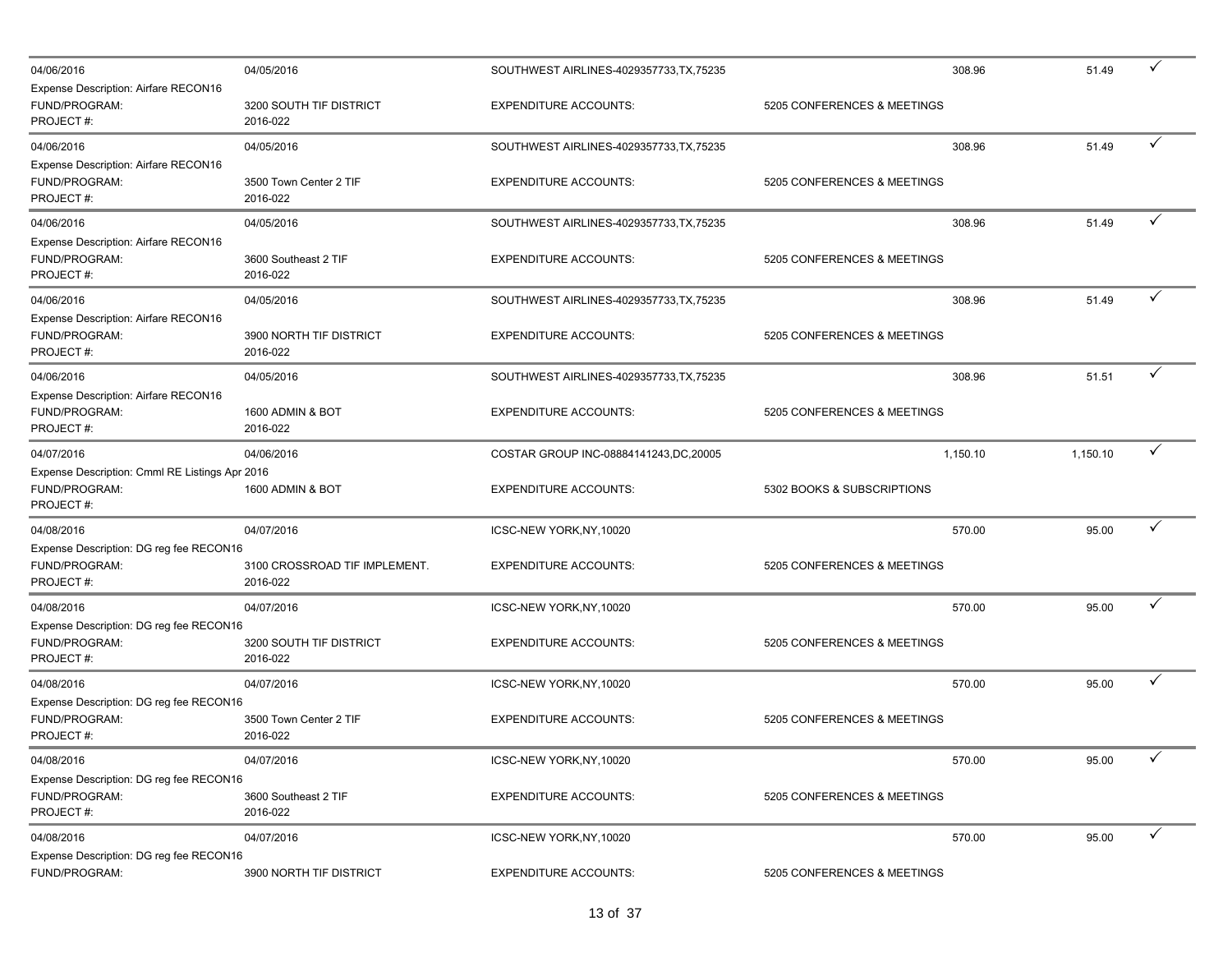| PROJECT#:                                    | 2016-022         |                                         |                                |          |              |
|----------------------------------------------|------------------|-----------------------------------------|--------------------------------|----------|--------------|
| 04/08/2016                                   | 04/07/2016       | ICSC-NEW YORK, NY, 10020                | 570.00                         | 95.00    |              |
| Expense Description: DG reg fee RECON16      |                  |                                         |                                |          |              |
| FUND/PROGRAM:                                | 1600 ADMIN & BOT | <b>EXPENDITURE ACCOUNTS:</b>            | 5205 CONFERENCES & MEETINGS    |          |              |
| PROJECT#:                                    | 2016-022         |                                         |                                |          |              |
| 04/21/2016                                   | 04/19/2016       | HYATT HOTELS-ROSEMONT, IL, 60018        | 27.00                          | 27.00    |              |
| Expense Description: Pkg Bisnow Ind Summit   |                  |                                         |                                |          |              |
| FUND/PROGRAM:                                | 1600 ADMIN & BOT | <b>EXPENDITURE ACCOUNTS:</b>            | 5105 LOCAL TRAINING & MEETINGS |          |              |
| PROJECT#:                                    |                  |                                         |                                |          |              |
| 04/25/2016                                   | 04/24/2016       | HTL HIGHTAIL-669-222-8281, CA, 95008    | 15.99                          | 15.99    |              |
| Expense Description: Bulk File Share Svc-Apr |                  |                                         |                                |          |              |
| FUND/PROGRAM:                                | 1600 ADMIN & BOT | <b>EXPENDITURE ACCOUNTS:</b>            | 5222 MEMBERSHIP DUES           |          |              |
| PROJECT#:                                    |                  |                                         |                                |          |              |
| 04/28/2016                                   | 04/27/2016       | PAYPAL BLACKARTSMC-4029357733,CA,95131  | 1,000.00                       | 1,000.00 | ✓            |
| Expense Description: Dsgn dep WTW bk update  |                  |                                         |                                |          |              |
| FUND/PROGRAM:                                | 1600 ADMIN & BOT | <b>EXPENDITURE ACCOUNTS:</b>            | 5333 BUSINESS RECRUITMENT      |          |              |
| PROJECT#:                                    |                  |                                         |                                |          |              |
| 05/04/2016                                   | 05/03/2016       | COSTAR GROUP INC-08884141243, DC, 20005 | 575.05                         | 575.05   | $\checkmark$ |
| Expense Description: Cmml RE Istgs May 2016  |                  |                                         |                                |          |              |
| FUND/PROGRAM:                                | 1600 ADMIN & BOT | <b>EXPENDITURE ACCOUNTS:</b>            | 5222 MEMBERSHIP DUES           |          |              |
| PROJECT#:                                    |                  |                                         |                                |          |              |
|                                              |                  | <b>Card Subtotal</b>                    |                                | 3,647.10 |              |

## ILEEN BRYER

Card Transactions

| Posting                                       | Transaction            |                                        |                         | Receipt | Expense |          |
|-----------------------------------------------|------------------------|----------------------------------------|-------------------------|---------|---------|----------|
| Date                                          | Date                   | Description                            |                         | Amount  | Amount  | Reviewed |
| 04/11/2016                                    | 04/08/2016             | DUNKIN #349692 Q35-WHEELING, IL, 60090 |                         | 24.97   | 24.97   |          |
| Expense Description: Compstat Mtg 04/08       |                        |                                        |                         |         |         |          |
| FUND/PROGRAM:                                 | 2100 POLICE DEPARTMENT | <b>EXPENDITURE ACCOUNTS:</b>           | 5323 AWARDS/DECORATIONS |         |         |          |
| PROJECT#:                                     |                        |                                        |                         |         |         |          |
| 05/03/2016                                    | 05/02/2016             | JEWEL #3479-BUFFALO GROVE, IL, 60089   |                         | 17.48   | 17.48   |          |
| Expense Description: Poppenga Retirement Cake |                        |                                        |                         |         |         |          |
| FUND/PROGRAM:                                 | 2100 POLICE DEPARTMENT | <b>EXPENDITURE ACCOUNTS:</b>           | 5323 AWARDS/DECORATIONS |         |         |          |
| PROJECT#:                                     |                        |                                        |                         |         |         |          |
|                                               |                        | <b>Card Subtotal</b>                   |                         |         | 42.45   |          |

## JOHN MELANIPHY III

| Posting                              | Transaction |                                             | Receipt | Expense |          |
|--------------------------------------|-------------|---------------------------------------------|---------|---------|----------|
| Date                                 | Date        | Description                                 | Amount  | Amount  | Reviewed |
| 04/11/2016                           | 04/09/2016  | EB CHICAGOS NORTH SHO-8014137200, CA, 94107 | 90.00   | 90.00   |          |
| Expense Description: CNSCVB Luncheon |             |                                             |         |         |          |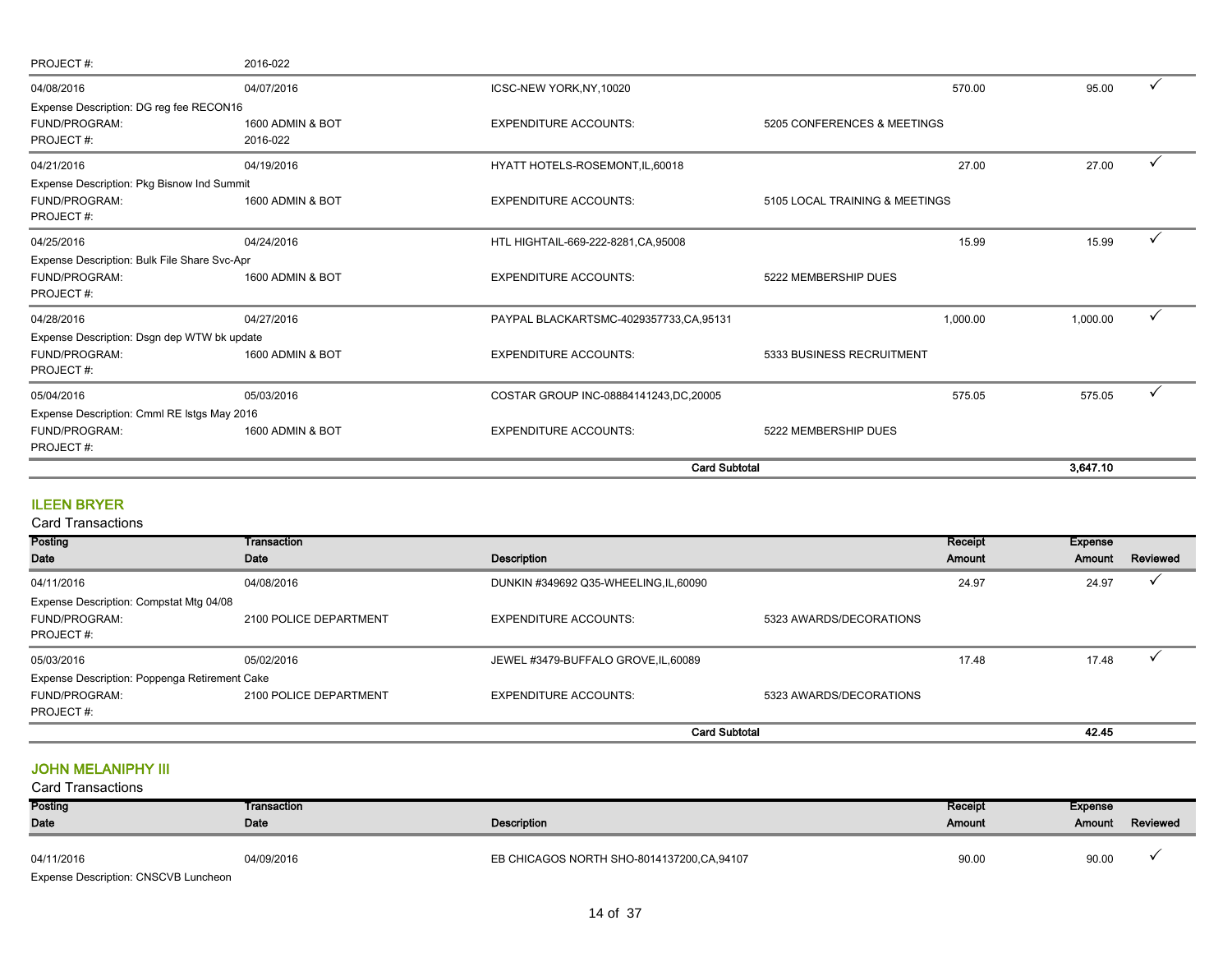| FUND/PROGRAM:<br>PROJECT#:                                                  | 1600 ADMIN & BOT              | <b>EXPENDITURE ACCOUNTS:</b>                  | 5205 CONFERENCES & MEETINGS   |          |              |
|-----------------------------------------------------------------------------|-------------------------------|-----------------------------------------------|-------------------------------|----------|--------------|
| 04/15/2016                                                                  | 04/13/2016                    | WXRT-FM/WSCR-AM-312-245-6087,IL,60611         | 2,790.00                      | 465.00   | ✓            |
| Expense Description: 670 The Score-Radio Ads<br>FUND/PROGRAM:<br>PROJECT#:  | 1600 ADMIN & BOT              | <b>EXPENDITURE ACCOUNTS:</b>                  | 5201 ADVERTISING & PUBLISHING |          |              |
| 04/15/2016                                                                  | 04/13/2016                    | WXRT-FM/WSCR-AM-312-245-6087,IL,60611         | 2,790.00                      | 465.00   |              |
| Expense Description: 670 The Score-Radio Ads<br>FUND/PROGRAM:<br>PROJECT#:  | 3100 CROSSROAD TIF IMPLEMENT. | <b>EXPENDITURE ACCOUNTS:</b>                  | 5201 ADVERTISING & PUBLISHING |          |              |
| 04/15/2016                                                                  | 04/13/2016                    | WXRT-FM/WSCR-AM-312-245-6087,IL,60611         | 2.790.00                      | 465.00   | $\checkmark$ |
| Expense Description: 670 The Score-Radio Ads<br>FUND/PROGRAM:<br>PROJECT#:  | 3200 SOUTH TIF DISTRICT       | <b>EXPENDITURE ACCOUNTS:</b>                  | 5201 ADVERTISING & PUBLISHING |          |              |
| 04/15/2016                                                                  | 04/13/2016                    | WXRT-FM/WSCR-AM-312-245-6087,IL,60611         | 2,790.00                      | 465.00   | ✓            |
| Expense Description: 670 The Score-Radio Ads<br>FUND/PROGRAM:<br>PROJECT#:  | 3500 Town Center 2 TIF        | <b>EXPENDITURE ACCOUNTS:</b>                  | 5201 ADVERTISING & PUBLISHING |          |              |
| 04/15/2016                                                                  | 04/13/2016                    | WXRT-FM/WSCR-AM-312-245-6087,IL,60611         | 2.790.00                      | 465.00   | ✓            |
| Expense Description: 670 The Score-Radio Ads<br>FUND/PROGRAM:<br>PROJECT#:  | 3600 Southeast 2 TIF          | <b>EXPENDITURE ACCOUNTS:</b>                  | 5201 ADVERTISING & PUBLISHING |          |              |
| 04/15/2016                                                                  | 04/13/2016                    | WXRT-FM/WSCR-AM-312-245-6087,IL,60611         | 2,790.00                      | 465.00   |              |
| Expense Description: 670 The Score-Radio Ads<br>FUND/PROGRAM:<br>PROJECT#:  | 3900 NORTH TIF DISTRICT       | <b>EXPENDITURE ACCOUNTS:</b>                  | 5201 ADVERTISING & PUBLISHING |          |              |
| 04/18/2016                                                                  | 04/15/2016                    | AMTRAK GARAGE #58 Q96-CHICAGO,IL,60607        | 21.00                         | 21.00    | ✓            |
| Expense Description: Parking - Mayor's Caucus<br>FUND/PROGRAM:<br>PROJECT#: | 1600 ADMIN & BOT              | <b>EXPENDITURE ACCOUNTS:</b>                  | 5205 CONFERENCES & MEETINGS   |          |              |
| 04/20/2016                                                                  | 04/19/2016                    | WHEELING PROSPECT HEIG-847-5410170, IL, 60090 | 10.00                         | 10.00    |              |
| Expense Description: Chamber- After Hours Mtg<br>FUND/PROGRAM:<br>PROJECT#: | 1600 ADMIN & BOT              | <b>EXPENDITURE ACCOUNTS:</b>                  | 5205 CONFERENCES & MEETINGS   |          |              |
| 04/21/2016                                                                  | 04/19/2016                    | HYATT HOTELS-ROSEMONT, IL, 60018              | 15.00                         | 15.00    | ✓            |
| Expense Description: Parking - Bisnow Meeting<br>FUND/PROGRAM:              | 1600 ADMIN & BOT              | <b>EXPENDITURE ACCOUNTS:</b>                  | 5205 CONFERENCES & MEETINGS   |          |              |
| PROJECT#:                                                                   |                               | <b>Card Subtotal</b>                          |                               | 2,926.00 |              |
|                                                                             |                               |                                               |                               |          |              |

## JOHNNY PEREZ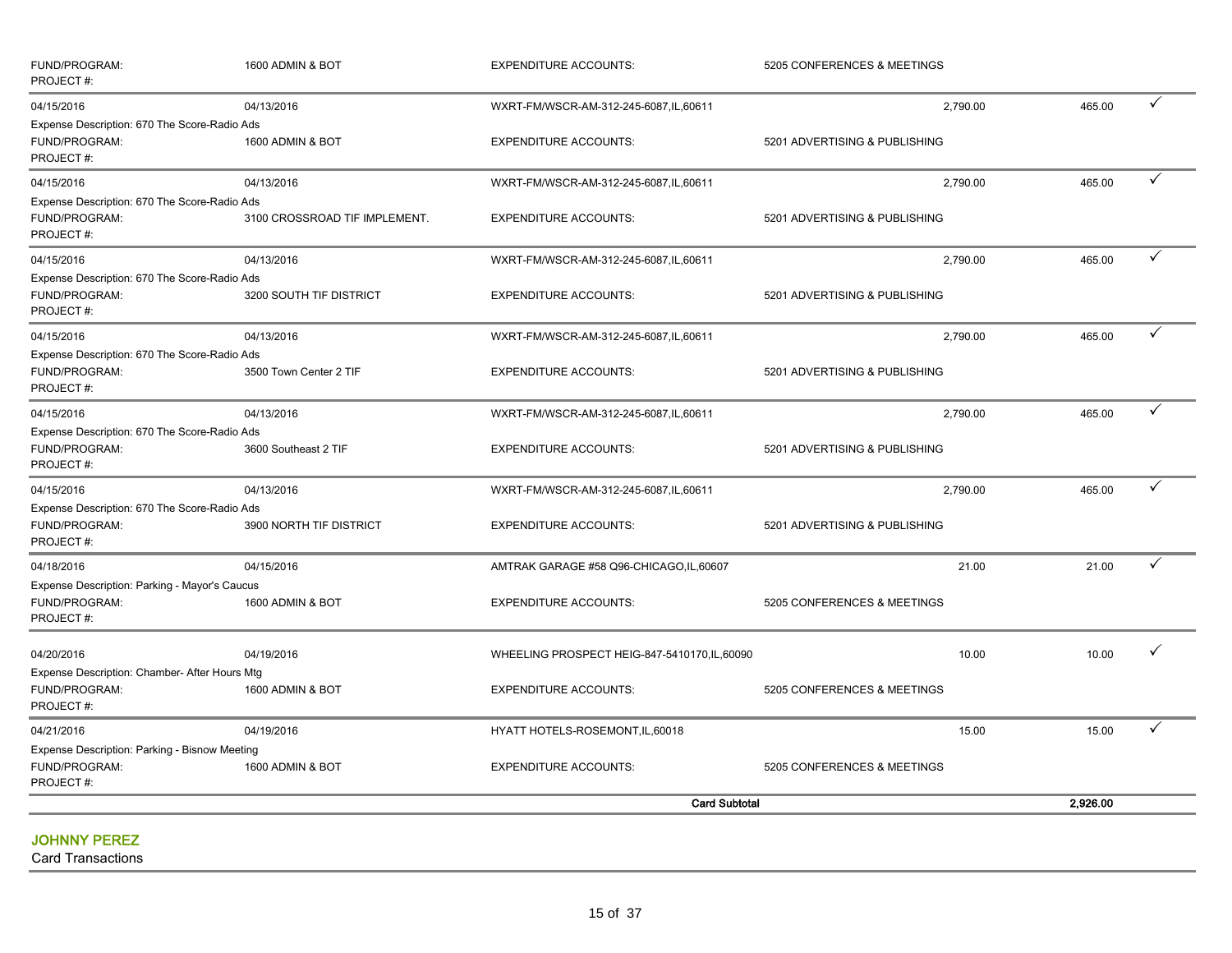| Posting<br>Date                                                                  | <b>Transaction</b><br>Date           | <b>Description</b>                                       | Receipt<br>Amount                     | <b>Expense</b><br>Amount | Reviewed     |
|----------------------------------------------------------------------------------|--------------------------------------|----------------------------------------------------------|---------------------------------------|--------------------------|--------------|
| 04/11/2016                                                                       | 04/08/2016                           | 1000BULBS.COM-800-624-4488,TX,75041                      | 298.21                                | 298.21                   | ✓            |
| <b>Expense Description: Light Switches</b><br>FUND/PROGRAM:<br>PROJECT#:         | 1220 BUILDING SERVICES               | <b>EXPENDITURE ACCOUNTS:</b>                             | 5311 BLDG/GROUNDS MAINTENANCE         |                          |              |
| 04/11/2016                                                                       | 04/08/2016                           | MCMASTER-CARR-630-834-9600, IL, 60126                    | 33.23                                 | 33.23                    | $\checkmark$ |
| Expense Description: Anchors for Concrete<br>FUND/PROGRAM:<br>PROJECT#:          | 1220 BUILDING SERVICES               | <b>EXPENDITURE ACCOUNTS:</b>                             | 5311 BLDG/GROUNDS MAINTENANCE         |                          |              |
| 04/11/2016                                                                       | 04/08/2016                           | WW GRAINGER-877-2022594, PA, 15201-1416                  | 148.12                                | 148.12                   | $\checkmark$ |
| Expense Description: LED Strip Light<br>FUND/PROGRAM:<br>PROJECT#:               | 1220 BUILDING SERVICES               | <b>EXPENDITURE ACCOUNTS:</b>                             | 5311 BLDG/GROUNDS MAINTENANCE         |                          |              |
| 04/11/2016                                                                       | 04/09/2016                           | AMAZON.COM-AMZN.COM/BILL, WA, 98101                      | 28.16                                 | 28.16                    | $\checkmark$ |
| <b>Expense Description: Paper Towels</b><br>FUND/PROGRAM:<br>PROJECT#:           | 1220 BUILDING SERVICES               | <b>EXPENDITURE ACCOUNTS:</b>                             | 5309 JANITORIAL SUPPLIES              |                          |              |
| 04/11/2016                                                                       | 04/09/2016                           | AMAZON.COM-AMZN.COM/BILL, WA, 98101                      | 28.15                                 | 28.15                    | ✓            |
| <b>Expense Description: Paper Towels</b><br>FUND/PROGRAM:<br>PROJECT#:           | 1220 BUILDING SERVICES               | <b>EXPENDITURE ACCOUNTS:</b>                             | 5309 JANITORIAL SUPPLIES              |                          |              |
| 04/11/2016                                                                       | 04/09/2016                           | AMAZON.COM-AMZN.COM/BILL, WA, 98101                      | 28.15                                 | 28.15                    | $\checkmark$ |
| <b>Expense Description: Paper Towels</b><br>FUND/PROGRAM:<br>PROJECT#:           | 1220 BUILDING SERVICES               | <b>EXPENDITURE ACCOUNTS:</b>                             | 5309 JANITORIAL SUPPLIES              |                          |              |
| 04/11/2016                                                                       | 04/10/2016                           | AMAZON.COM-AMZN.COM/BILL, WA, 98101                      | 57.34                                 | 57.34                    | ✓            |
| Expense Description: Battery Back Up<br>FUND/PROGRAM:<br>PROJECT#:               | 2100 POLICE DEPARTMENT               | <b>EXPENDITURE ACCOUNTS:</b>                             | 5313 IS MISC EQPT & SUPPLIES          |                          |              |
|                                                                                  |                                      | AMAZON.COM AMZN.COM/BI-                                  |                                       |                          | ✓            |
| 04/12/2016<br>Expense Description: Battery Back Up<br>FUND/PROGRAM:<br>PROJECT#: | 04/11/2016<br>2100 POLICE DEPARTMENT | AMZN.COM/BILL, WA, 98109<br><b>EXPENDITURE ACCOUNTS:</b> | 57.34<br>5313 IS MISC EQPT & SUPPLIES | 57.34                    |              |
| 04/12/2016                                                                       | 04/11/2016                           | SQ INTERNATIONAL F-LAKE ZURICH, IL, 60047                | 140.00                                | 140.00                   | ✓            |
| Expense Description: Replace Fire Alarm Bell<br>FUND/PROGRAM:<br>PROJECT#:       | 1220 BUILDING SERVICES               | <b>EXPENDITURE ACCOUNTS:</b>                             | 5220 MAINT OFF/SPEC EQUIPMENT         |                          |              |
| 04/13/2016                                                                       | 04/12/2016                           | WW GRAINGER-877-2022594, PA, 15201-1416                  | 176.00                                | 176.00                   | $\checkmark$ |
| <b>Expense Description: LED Bulbs</b><br>FUND/PROGRAM:<br>PROJECT#:              | 1220 BUILDING SERVICES               | <b>EXPENDITURE ACCOUNTS:</b>                             | 5311 BLDG/GROUNDS MAINTENANCE         |                          |              |
| 04/14/2016                                                                       | 04/12/2016                           | MCMASTER-CARR-630-834-9600.IL.60126                      | 105.99                                | 105.99                   | $\checkmark$ |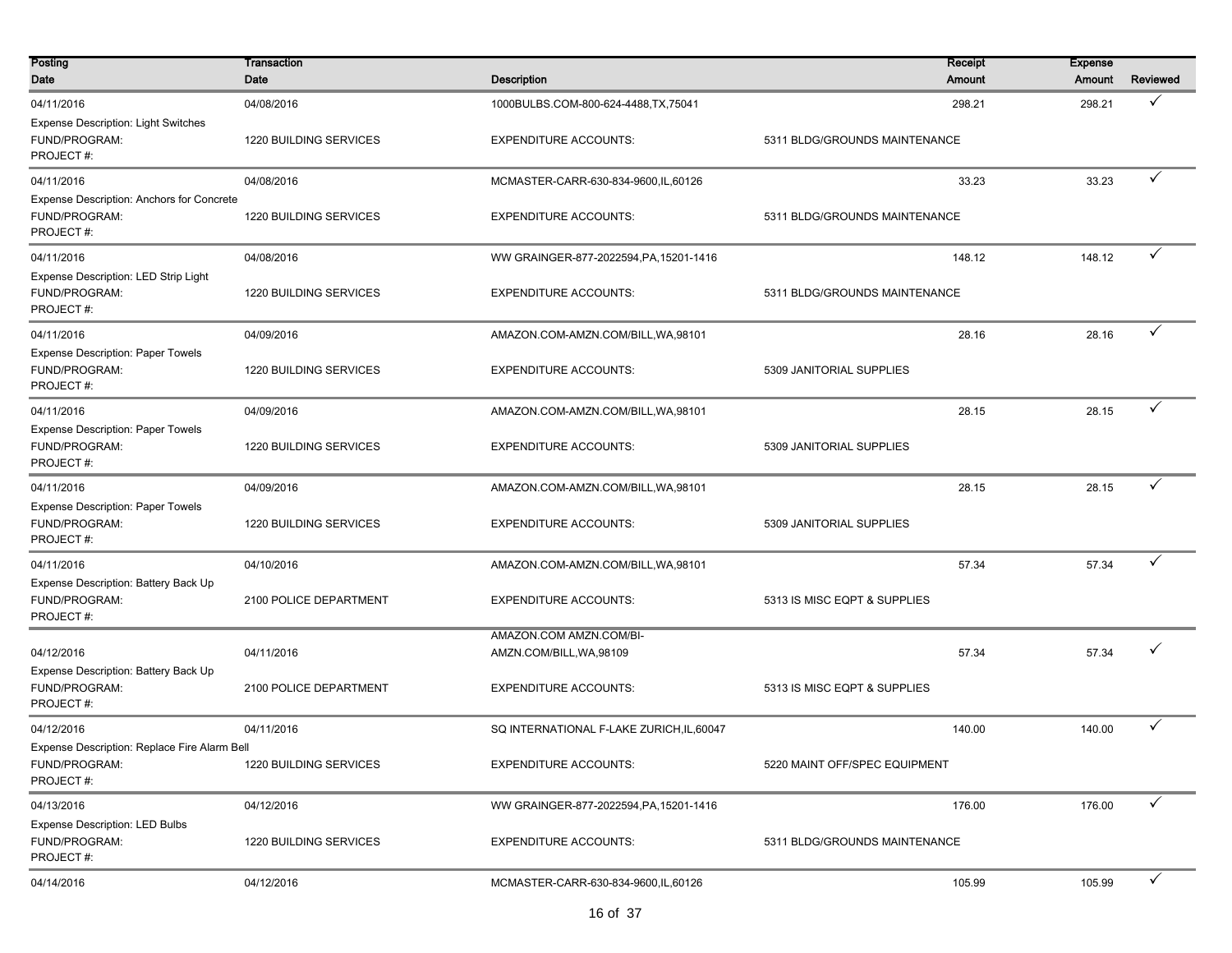| <b>Expense Description: Electrical Supplies</b><br>FUND/PROGRAM:<br>PROJECT#: | 1220 BUILDING SERVICES        | <b>EXPENDITURE ACCOUNTS:</b>                      | 5311 BLDG/GROUNDS MAINTENANCE |        |        |              |
|-------------------------------------------------------------------------------|-------------------------------|---------------------------------------------------|-------------------------------|--------|--------|--------------|
| 04/14/2016<br>Expense Description: Emergency Exit Sign                        | 04/13/2016                    | JET.COM-855-538-4323,NJ,07042                     |                               | 109.52 | 109.52 | ✓            |
| FUND/PROGRAM:<br>PROJECT#:                                                    | 1220 BUILDING SERVICES        | <b>EXPENDITURE ACCOUNTS:</b>                      | 5220 MAINT OFF/SPEC EQUIPMENT |        |        |              |
| 04/20/2016<br><b>Expense Description: Buss Fuses</b>                          | 04/19/2016                    | ACDCUSA.COM ACDC USA-6314502232, NY, 11931        |                               | 51.89  | 51.89  | ✓            |
| FUND/PROGRAM:<br>PROJECT#:                                                    | <b>1170 COMMUTER PARKING</b>  | <b>EXPENDITURE ACCOUNTS:</b>                      | 5311 BLDG/GROUNDS MAINTENANCE |        |        |              |
| 04/21/2016<br>Expense Description: Cam Cleats                                 | 04/20/2016                    | FLAGCENTERCOM LLC-901-7620044, TN, 38122-4134     |                               | 114.00 | 114.00 | $\checkmark$ |
| FUND/PROGRAM:<br>PROJECT#:                                                    | 1430 FORESTRY DIVISION        | <b>EXPENDITURE ACCOUNTS:</b>                      | 5311 BLDG/GROUNDS MAINTENANCE |        |        |              |
| 04/22/2016<br><b>Expense Description: Dewalt Batteries</b>                    | 04/21/2016                    | NOR NORTHERN TOOL-800-222-5381, MN, 55337         |                               | 303.96 | 24.00  | ✓            |
| FUND/PROGRAM:<br>PROJECT#:                                                    | 1220 BUILDING SERVICES        | <b>EXPENDITURE ACCOUNTS:</b>                      | 5315 SMALL TOOLS & EQUIPMENT  |        |        |              |
| 04/22/2016<br>Expense Description: Gas Can                                    | 04/21/2016                    | NOR NORTHERN TOOL-800-222-5381, MN, 55337         |                               | 303.96 | 69.99  |              |
| FUND/PROGRAM:<br>PROJECT #:                                                   | 1420 STREETS DIVISION         | <b>EXPENDITURE ACCOUNTS:</b>                      | 5315 SMALL TOOLS & EQUIPMENT  |        |        |              |
| 04/22/2016                                                                    | 04/21/2016                    | NOR NORTHERN TOOL-800-222-5381, MN, 55337         |                               | 303.96 | 209.97 |              |
| Expense Description: Gas Cans<br>FUND/PROGRAM:<br>PROJECT#:                   | 1430 FORESTRY DIVISION        | <b>EXPENDITURE ACCOUNTS:</b>                      | 5315 SMALL TOOLS & EQUIPMENT  |        |        |              |
| 04/25/2016<br><b>Expense Description: Splice Kits</b>                         | 04/22/2016                    | WW GRAINGER-877-2022594, PA, 15201-1416           |                               | 38.17  | 38.17  | ✓            |
| FUND/PROGRAM:<br>PROJECT#:                                                    | 1220 BUILDING SERVICES        | <b>EXPENDITURE ACCOUNTS:</b>                      | 5311 BLDG/GROUNDS MAINTENANCE |        |        |              |
| 04/29/2016<br><b>Expense Description: Wheeling Flags</b>                      | 04/12/2016                    | QUALITY FLAGS INC-GURNEE, IL, 60031               |                               | 732.00 | 366.00 | $\checkmark$ |
| FUND/PROGRAM:<br>PROJECT#:                                                    | <b>1220 BUILDING SERVICES</b> | <b>EXPENDITURE ACCOUNTS:</b>                      | 5311 BLDG/GROUNDS MAINTENANCE |        |        |              |
| 04/29/2016<br><b>Expense Description: Wheeling Flags</b>                      | 04/12/2016                    | QUALITY FLAGS INC-GURNEE, IL, 60031               |                               | 732.00 | 366.00 |              |
| FUND/PROGRAM:<br>PROJECT#:                                                    | 1430 FORESTRY DIVISION        | <b>EXPENDITURE ACCOUNTS:</b>                      | 5311 BLDG/GROUNDS MAINTENANCE |        |        |              |
| 05/04/2016                                                                    | 05/04/2016                    | AMAZON MKTPLACE PMTS-<br>AMZN.COM/BILL, WA, 98109 |                               | 289.15 | 289.15 | $\checkmark$ |
|                                                                               |                               |                                                   |                               |        |        |              |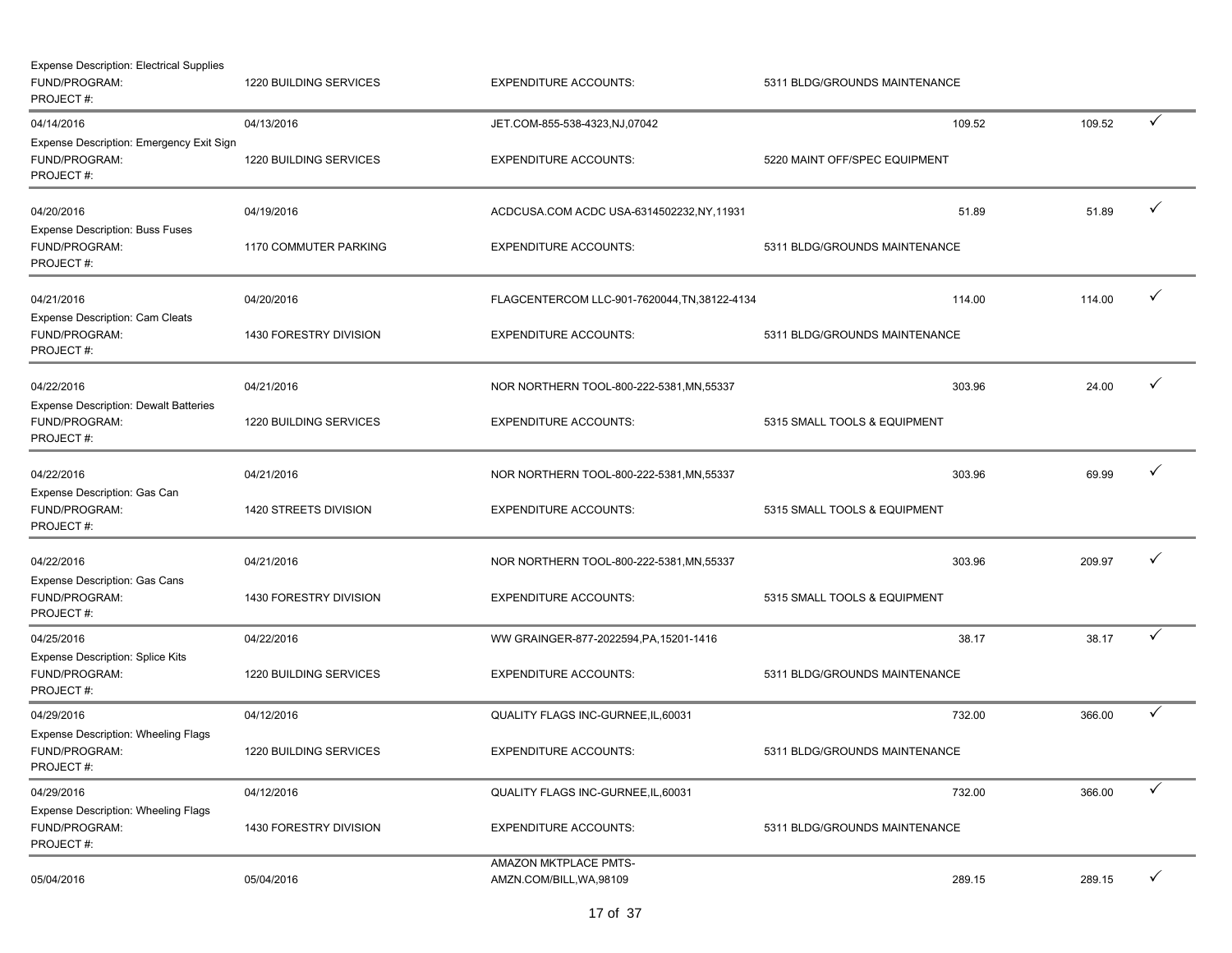| Expense Description: HVAC Control |                        |                              |                               |
|-----------------------------------|------------------------|------------------------------|-------------------------------|
| FUND/PROGRAM:                     | 1220 BUILDING SERVICES | <b>EXPENDITURE ACCOUNTS:</b> | 5311 BLDG/GROUNDS MAINTENANCE |
| PROJECT#:                         |                        |                              |                               |

| Card Subtotal | 2,739.38 |
|---------------|----------|
|               |          |

#### JON SFONDILIS

| <b>Card Transactions</b>                       |                                 |                                            |                                |                          |          |
|------------------------------------------------|---------------------------------|--------------------------------------------|--------------------------------|--------------------------|----------|
| Posting<br>Date                                | Transaction<br>Date             | <b>Description</b>                         | Receipt<br><b>Amount</b>       | <b>Expense</b><br>Amount | Reviewed |
| 04/20/2016                                     | 04/18/2016                      | DAILY HERALD/REFLEJOS-847-4274300,IL,60005 | 36.00                          | 36.00                    | ✓        |
| Expense Description: Daily Herald Subscription |                                 |                                            |                                |                          |          |
| FUND/PROGRAM:<br>PROJECT#:                     | 1600 ADMIN & BOT                | <b>EXPENDITURE ACCOUNTS:</b>               | 5302 BOOKS & SUBSCRIPTIONS     |                          |          |
| 04/21/2016                                     | 04/20/2016                      | DOOLINS-3122439424,IL,60642                | 40.71                          | 40.71                    |          |
| Expense Description: Beer Tickets - RNR 2016   |                                 |                                            |                                |                          |          |
| FUND/PROGRAM:<br>PROJECT#:                     | 1140 SPECIAL EVENTS<br>2016-023 | <b>EXPENDITURE ACCOUNTS:</b>               | 5299 MISC CONTRACTUAL SERVICES |                          |          |
| 04/22/2016                                     | 04/21/2016                      | WRISTBAND GIANT-08442663044, FL, 32819     | 200.00                         | 200.00                   | ✓        |
| Expense Description: Wristbands - RNR 2016     |                                 |                                            |                                |                          |          |
| FUND/PROGRAM:<br>PROJECT#:                     | 1140 SPECIAL EVENTS<br>2016-023 | <b>EXPENDITURE ACCOUNTS:</b>               | 5299 MISC CONTRACTUAL SERVICES |                          |          |
| 04/27/2016                                     | 04/26/2016                      | FANTASTIC FANTASY-7736854158, IL, 60641    | 400.00                         | 400.00                   | ✓        |
| Expense Description: Facepainter-RNR 2016      |                                 |                                            |                                |                          |          |
| FUND/PROGRAM:<br>PROJECT#:                     | 1140 SPECIAL EVENTS<br>2016-023 | <b>EXPENDITURE ACCOUNTS:</b>               | 5299 MISC CONTRACTUAL SERVICES |                          |          |
| 04/29/2016                                     | 04/28/2016                      | 4IMPRINT-877-4467746, WI, 54901            | 269.64                         | 269.64                   | ✓        |
| Expense Description: Conf Room Coasters        |                                 |                                            |                                |                          |          |
| FUND/PROGRAM:<br>PROJECT#:                     | 1600 ADMIN & BOT                | <b>EXPENDITURE ACCOUNTS:</b>               | 5317 MISC OPERATING SUPPLIES   |                          |          |
|                                                |                                 | <b>Card Subtotal</b>                       |                                | 946.35                   |          |

#### JOSHUA BERMAN

Card Transactions

| Posting                                      | Transaction         |                                    | Receipt                      | Expense |          |
|----------------------------------------------|---------------------|------------------------------------|------------------------------|---------|----------|
| Date                                         | Date                | Description                        | Amount                       | Amount  | Reviewed |
|                                              |                     |                                    |                              |         |          |
|                                              |                     | ZIMMERMANNS ACE HARDWA-BUFFALO     |                              |         |          |
| 04/05/2016                                   | 04/04/2016          | GROVE, IL, 60089                   | 10.98                        | 10.98   |          |
| <b>Expense Description: Spigot Handle</b>    |                     |                                    |                              |         |          |
| FUND/PROGRAM:                                | 4100 WATER DIVISION | <b>EXPENDITURE ACCOUNTS:</b>       | 5315 SMALL TOOLS & EQUIPMENT |         |          |
| PROJECT#:                                    |                     |                                    |                              |         |          |
| 04/11/2016                                   | 04/08/2016          | AUTOZONE #3569-WHEELING, IL, 60090 | 47.43                        | 47.43   |          |
| Expense Description: Truck Cleaning Supplies |                     |                                    |                              |         |          |
| FUND/PROGRAM:                                | 4200 SEWER DIVISION | <b>EXPENDITURE ACCOUNTS:</b>       | 5310 VEHICLE MAINTENANCE     |         |          |
| PROJECT#:                                    |                     |                                    |                              |         |          |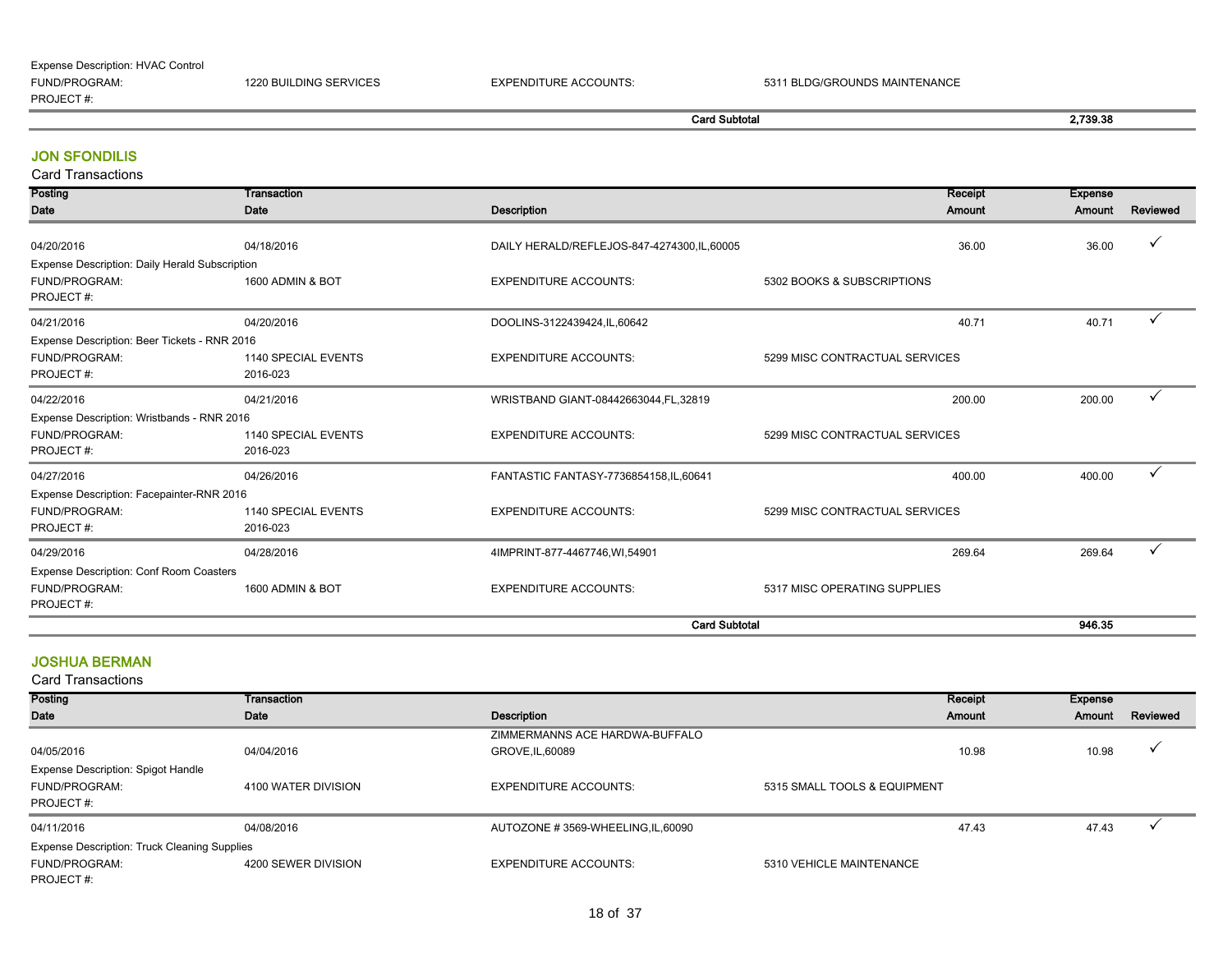| 04/20/2016                                                             | 04/19/2016                         | SITE ONE LANDSCAPES003-WHEELING, IL, 60090 | 4.44                          | 4.44 |  |
|------------------------------------------------------------------------|------------------------------------|--------------------------------------------|-------------------------------|------|--|
| Expense Description: Irrigation Supplies<br>FUND/PROGRAM:<br>PROJECT#: | 1430 FORESTRY DIVISION<br>2003-008 | <b>EXPENDITURE ACCOUNTS:</b>               | 5311 BLDG/GROUNDS MAINTENANCE |      |  |
| 04/20/2016                                                             | 04/19/2016                         | SITE ONE LANDSCAPES003-WHEELING,IL,60090   | 4.44                          | 4.44 |  |
| <b>Expense Description: Irrigation Supplies</b>                        |                                    |                                            |                               |      |  |
| FUND/PROGRAM:                                                          | 1430 FORESTRY DIVISION             | <b>EXPENDITURE ACCOUNTS:</b>               | 5311 BLDG/GROUNDS MAINTENANCE |      |  |
| PROJECT#:                                                              | 2003-008                           |                                            |                               |      |  |
|                                                                        |                                    | ZIMMERMANNS ACE HARDWA-BUFFALO             |                               |      |  |
| 04/21/2016                                                             | 04/20/2016                         | GROVE, IL, 60089                           | 9.23                          | 9.23 |  |
| <b>Expense Description: Irrigation Supplies</b>                        |                                    |                                            |                               |      |  |
| FUND/PROGRAM:                                                          | 1430 FORESTRY DIVISION             | <b>EXPENDITURE ACCOUNTS:</b>               | 5311 BLDG/GROUNDS MAINTENANCE |      |  |
| PROJECT#:                                                              | 2003-008                           |                                            |                               |      |  |
| 04/29/2016                                                             | 04/28/2016                         | SITE ONE LANDSCAPES003-WHEELING, IL, 60090 | 4.44                          | 4.44 |  |
| <b>Expense Description: Irrigation Supplies</b>                        |                                    |                                            |                               |      |  |
| FUND/PROGRAM:                                                          | 1430 FORESTRY DIVISION             | <b>EXPENDITURE ACCOUNTS:</b>               | 5311 BLDG/GROUNDS MAINTENANCE |      |  |
| PROJECT#:                                                              | 2003-008                           |                                            |                               |      |  |
|                                                                        |                                    |                                            | <b>Card Subtotal</b>          |      |  |

#### LANA RUDNIK

| Posting                                                            | Transaction          |                                            |                              | Receipt | <b>Expense</b> |              |
|--------------------------------------------------------------------|----------------------|--------------------------------------------|------------------------------|---------|----------------|--------------|
| Date                                                               | Date                 | <b>Description</b>                         |                              | Amount  | Amount         | Reviewed     |
| 04/12/2016                                                         | 04/12/2016           | 123SIGNUP-877-6919951, CA, 95131           |                              | 25.00   | 25.00          |              |
| Expense Description: IAFSM Membership-Tack                         |                      |                                            |                              |         |                |              |
| FUND/PROGRAM:<br>PROJECT#:                                         | 1400 CIP ENGINEERING | <b>EXPENDITURE ACCOUNTS:</b>               | 5222 MEMBERSHIP DUES         |         |                |              |
| 04/28/2016                                                         | 04/27/2016           | OFFICE DEPOT #1105-800-463-3768, IL, 60188 |                              | 10.74   | 10.74          |              |
| Expense Description: Brochure Paper<br>FUND/PROGRAM:<br>PROJECT#:  | 1400 CIP ENGINEERING | <b>EXPENDITURE ACCOUNTS:</b>               | 5318 OFFICE SUPPLIES         |         |                |              |
| 04/29/2016                                                         | 04/28/2016           | AMAZON.COM-AMZN.COM/BILL, WA, 98109        |                              | 25.56   | 25.56          | $\checkmark$ |
| Expense Description: Phone Case-Tack<br>FUND/PROGRAM:<br>PROJECT#: | 1400 CIP ENGINEERING | <b>EXPENDITURE ACCOUNTS:</b>               | 5317 MISC OPERATING SUPPLIES |         |                |              |
| 05/02/2016                                                         | 04/29/2016           | OFFICE DEPOT #1105-800-463-3768, IL, 60188 |                              | 12.72   | 12.72          |              |
| Expense Description: Heavy Duty Staples                            |                      |                                            |                              |         |                |              |
| FUND/PROGRAM:<br>PROJECT#:                                         | 1400 CIP ENGINEERING | <b>EXPENDITURE ACCOUNTS:</b>               | 5318 OFFICE SUPPLIES         |         |                |              |
| <b>Card Subtotal</b>                                               |                      |                                            |                              |         | 74.02          |              |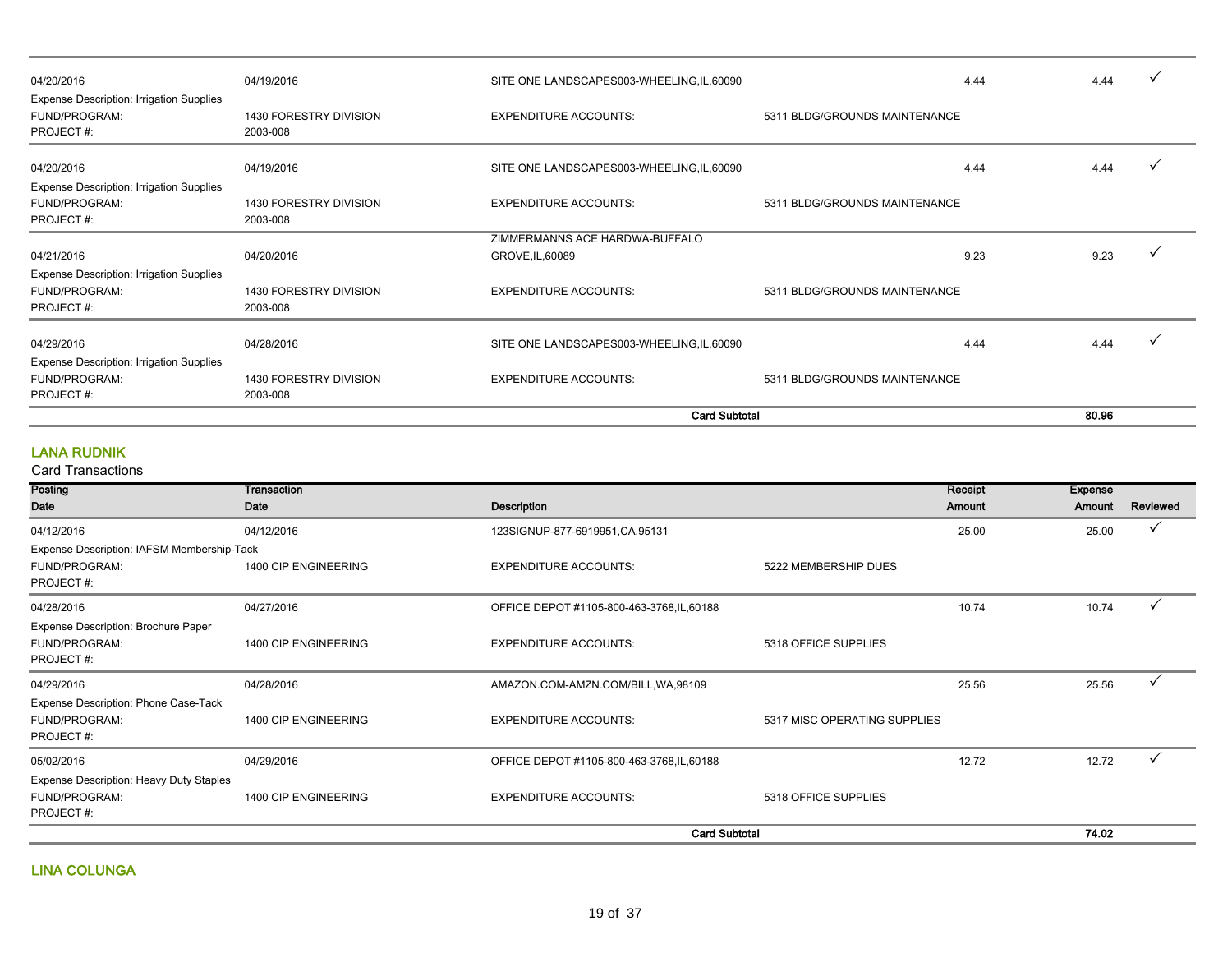| <b>Card Transactions</b>                                                     |                                    |                                                  |                                |                   |                          |              |
|------------------------------------------------------------------------------|------------------------------------|--------------------------------------------------|--------------------------------|-------------------|--------------------------|--------------|
| Posting<br>Date                                                              | Transaction<br>Date                | <b>Description</b>                               |                                | Receipt<br>Amount | <b>Expense</b><br>Amount | Reviewed     |
| 04/06/2016                                                                   | 04/06/2016                         | COMCAST CHICAGO CS 1X-800-266-2278, IL, 60173    |                                | 237.85            | 237.85                   |              |
| Expense Description: InternetConnect 3/29-4/28<br>FUND/PROGRAM:<br>PROJECT#: | 0015 EMERGENCY TELEPHONE SYS (911) | <b>EXPENDITURE ACCOUNTS:</b>                     | 5207 IS SERV & MAINT AGREEMENT |                   |                          |              |
| 04/06/2016<br><b>Expense Description: Computer Cables</b>                    | 04/06/2016                         | DMI DELL K-12/GOVT-800-981-3355, TX, 78682       |                                | 111.70            | 111.70                   | ✓            |
| FUND/PROGRAM:<br>PROJECT#:                                                   | 2100 POLICE DEPARTMENT             | <b>EXPENDITURE ACCOUNTS:</b>                     | 5313 IS MISC EQPT & SUPPLIES   |                   |                          |              |
| 04/06/2016                                                                   | 04/06/2016                         | ATT BILL PAYMENT-800-288-2020, TX, 75202         |                                | 80.00             | 80.00                    | ✓            |
| Expense Description: WirelessDataSvc 3/20-4/19<br>FUND/PROGRAM:<br>PROJECT#: | 0015 EMERGENCY TELEPHONE SYS (911) | <b>EXPENDITURE ACCOUNTS:</b>                     | 5207 IS SERV & MAINT AGREEMENT |                   |                          |              |
| 04/07/2016                                                                   | 04/06/2016                         | B&H PHOTO MOTO-800-606-6969, NY, 10001           |                                | 42.95             | 42.95                    | $\checkmark$ |
| Expense Description: Bravo Color Cartridge<br>FUND/PROGRAM:<br>PROJECT#:     | 0015 EMERGENCY TELEPHONE SYS (911) | <b>EXPENDITURE ACCOUNTS:</b>                     | 5318 OFFICE SUPPLIES           |                   |                          |              |
| 04/08/2016                                                                   | 04/07/2016                         | NATIONAL NIGHT OUT-8006483688, PA, 19096         |                                | 175.00            | 175.00                   | $\checkmark$ |
| Expense Description: CrimePrev. Event Banners<br>FUND/PROGRAM:<br>PROJECT#:  | 2100 POLICE DEPARTMENT             | <b>EXPENDITURE ACCOUNTS:</b>                     | 5228 PRINTING & BINDING        |                   |                          |              |
| 04/11/2016                                                                   | 04/07/2016                         | MENARDS LONG GROVE IL-LONG GROVE, IL, 60047      |                                | 50.82             | 50.82                    |              |
| <b>Expense Description: Spray Adhesive</b><br>FUND/PROGRAM:<br>PROJECT#:     | 2100 POLICE DEPARTMENT             | <b>EXPENDITURE ACCOUNTS:</b>                     | 5316 RANGE SUPPLIES            |                   |                          |              |
| 04/11/2016                                                                   | 04/07/2016                         | LUND INDUSTRIES INC-WHEELING, IL, 60090          |                                | 486.68            | 486.68                   |              |
| Expense Description: K9 Vehicle Equipment<br>FUND/PROGRAM:<br>PROJECT#:      | 2100 POLICE DEPARTMENT             | <b>EXPENDITURE ACCOUNTS:</b>                     | 5317 MISC OPERATING SUPPLIES   |                   |                          |              |
| 04/11/2016                                                                   | 04/08/2016                         | MENARDS MOUNT PROSPECT-MT<br>PROSPECT, IL, 60056 |                                | 101.64            | 101.64                   |              |
| Expense Description: Spray Adhesive<br>FUND/PROGRAM:<br>PROJECT#:            | 2100 POLICE DEPARTMENT             | <b>EXPENDITURE ACCOUNTS:</b>                     | 5316 RANGE SUPPLIES            |                   |                          |              |
| 04/13/2016                                                                   | 04/12/2016                         | IN HEADSETS-847-2988100, IL, 60068               |                                | 37.99             | 37.99                    | ✓            |
| Expense Description: Headset Y Cord w/Mute<br>FUND/PROGRAM:<br>PROJECT#:     | 0015 EMERGENCY TELEPHONE SYS (911) | <b>EXPENDITURE ACCOUNTS:</b>                     | 5221 MAINT RADIO EQUIPMENT     |                   |                          |              |
| 04/13/2016                                                                   | 04/12/2016                         | B&H PHOTO MOTO-800-606-6969, NY, 10001           |                                | 669.95            | 669.95                   | $\checkmark$ |
| Expense Description: WIFI Access Point<br>FUND/PROGRAM:                      | 2100 POLICE DEPARTMENT             | <b>EXPENDITURE ACCOUNTS:</b>                     | 5313 IS MISC EQPT & SUPPLIES   |                   |                          |              |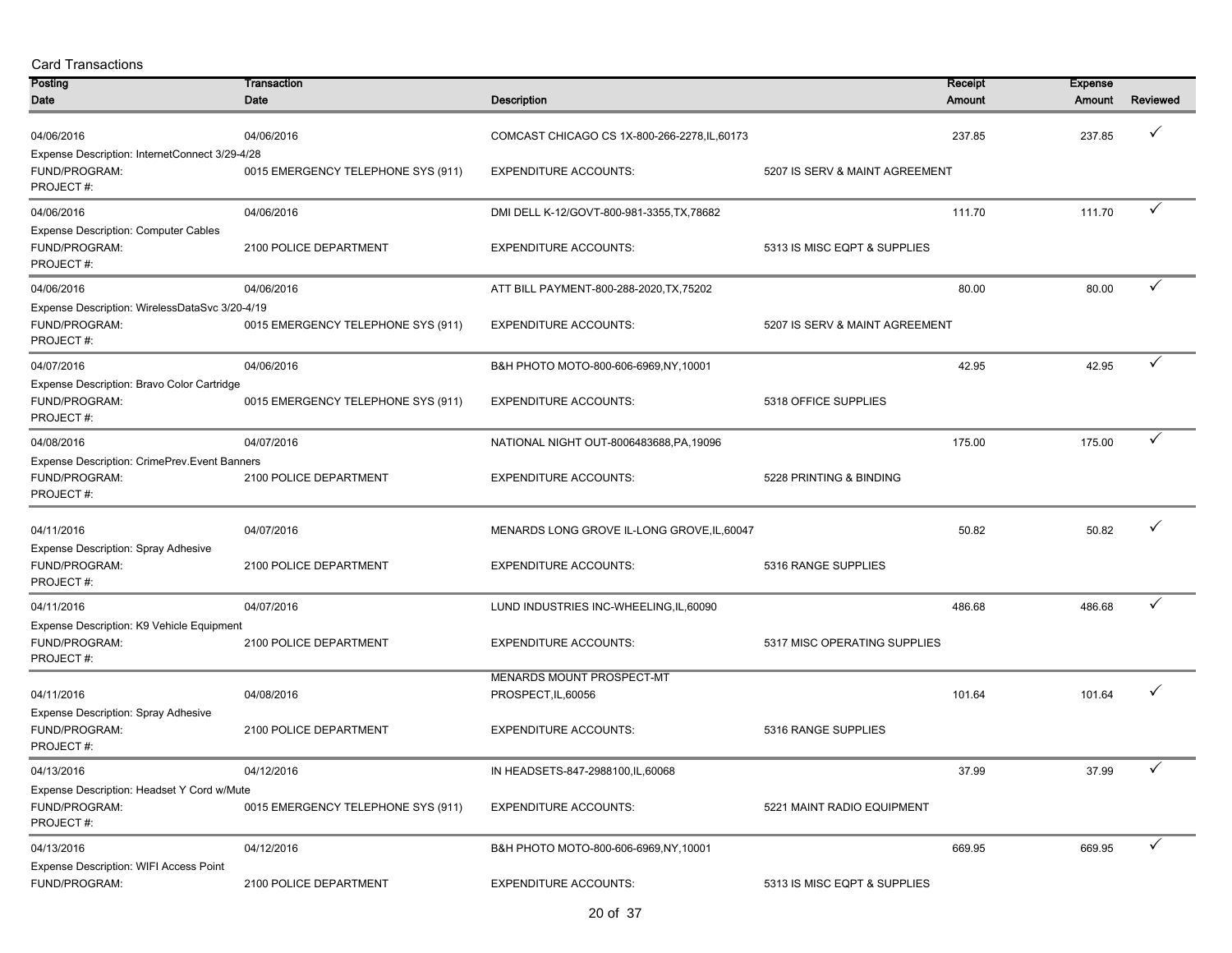| PROJECT#:                                                                  |                                    |                                                |                                |          |          |                 |
|----------------------------------------------------------------------------|------------------------------------|------------------------------------------------|--------------------------------|----------|----------|-----------------|
| 04/13/2016                                                                 | 04/12/2016                         | PAYPAL ILLINOISLAW-2173283800, CA, 95131       |                                | 90.00    | 90.00    | ✓               |
| Expense Description: ILEAS Conf Reg/TW<br>FUND/PROGRAM:<br>PROJECT#:       | 2100 POLICE DEPARTMENT             | <b>EXPENDITURE ACCOUNTS:</b>                   | 5205 CONFERENCES & MEETINGS    |          |          |                 |
| 04/13/2016                                                                 | 04/12/2016                         | IN HEADSETS-847-2988100, IL, 60068             |                                | 37.99    | 37.99    | $\checkmark$    |
| Expense Description: Headset Y Cord w/Mute<br>FUND/PROGRAM:<br>PROJECT#:   | 0015 EMERGENCY TELEPHONE SYS (911) | <b>EXPENDITURE ACCOUNTS:</b>                   | 5221 MAINT RADIO EQUIPMENT     |          |          |                 |
| 04/14/2016                                                                 | 04/12/2016                         | L-TRON CORPORATION-VICTOR, NY, 14564           |                                | 339.00   | 339.00   | ✓               |
| Expense Description: InCar DL Scanner<br>FUND/PROGRAM:<br>PROJECT#:        | 2100 POLICE DEPARTMENT             | <b>EXPENDITURE ACCOUNTS:</b>                   | 5315 SMALL TOOLS & EQUIPMENT   |          |          |                 |
| 04/14/2016                                                                 | 04/12/2016                         | APCO INTERNATIONAL INC-386-944-2422, FL, 32114 |                                | 92.00    | 92.00    |                 |
| Expense Description: APCO Member Dues/JW<br>FUND/PROGRAM:<br>PROJECT#:     | 0015 EMERGENCY TELEPHONE SYS (911) | <b>EXPENDITURE ACCOUNTS:</b>                   | 5222 MEMBERSHIP DUES           |          |          |                 |
| 04/14/2016                                                                 | 04/13/2016                         | GLOCK PROFESSIONAL INC-07704321202, GA, 30082  |                                | 250.00   | 250.00   | ✓               |
| Expense Description: Armorer's Course/PR<br>FUND/PROGRAM:<br>PROJECT#:     | 2100 POLICE DEPARTMENT             | <b>EXPENDITURE ACCOUNTS:</b>                   | 5105 LOCAL TRAINING & MEETINGS |          |          |                 |
| 04/14/2016                                                                 | 04/13/2016                         | PROVANTAGE LLC-800-3361166, OH, 44720-6902     |                                | 376.30   | 376.30   | ✓               |
| Expense Description: 2 LaserJet Pro Printers<br>FUND/PROGRAM:<br>PROJECT#: | 2100 POLICE DEPARTMENT             | <b>EXPENDITURE ACCOUNTS:</b>                   | 5313 IS MISC EQPT & SUPPLIES   |          |          |                 |
| 04/14/2016                                                                 | 04/13/2016                         | SQ R.A.D. SYSTEMS-DENHAM SPRING,LA,70726       |                                | 101.00   | 101.00   |                 |
| Expense Description: RAD Membership-CP<br>FUND/PROGRAM:<br>PROJECT#:       | 2100 POLICE DEPARTMENT             | <b>EXPENDITURE ACCOUNTS:</b>                   | 5222 MEMBERSHIP DUES           |          |          |                 |
| 04/14/2016                                                                 | 04/13/2016                         | SQ R.A.D. SYSTEMS-DENHAM SPRING, LA, 70726     |                                | 101.00   | 101.00   | ✓               |
| Expense Description: RAD Membership/DS<br>FUND/PROGRAM:<br>PROJECT#:       | 2100 POLICE DEPARTMENT             | <b>EXPENDITURE ACCOUNTS:</b>                   | 5222 MEMBERSHIP DUES           |          |          |                 |
| 04/18/2016                                                                 | 04/14/2016                         | MALNATIS 7-BUFFALO GROVE, IL, 60089            |                                | 41.06    | 41.06    | $\vec{\sqrt{}}$ |
| Expense Description: Dispatchers Week Dinner<br>FUND/PROGRAM:<br>PROJECT#: | 2100 POLICE DEPARTMENT             | <b>EXPENDITURE ACCOUNTS:</b>                   | 5323 AWARDS/DECORATIONS        |          |          |                 |
| 04/20/2016                                                                 | 04/19/2016                         | NU CPS REGISTRATION-08474913447, IL, 60208     |                                | (575.00) | (575.00) | $\checkmark$    |
| Expense Description: Vehicle Crash Seminar-Cxl<br>FUND/PROGRAM:            | 2100 POLICE DEPARTMENT             | <b>EXPENDITURE ACCOUNTS:</b>                   | 5105 LOCAL TRAINING & MEETINGS |          |          |                 |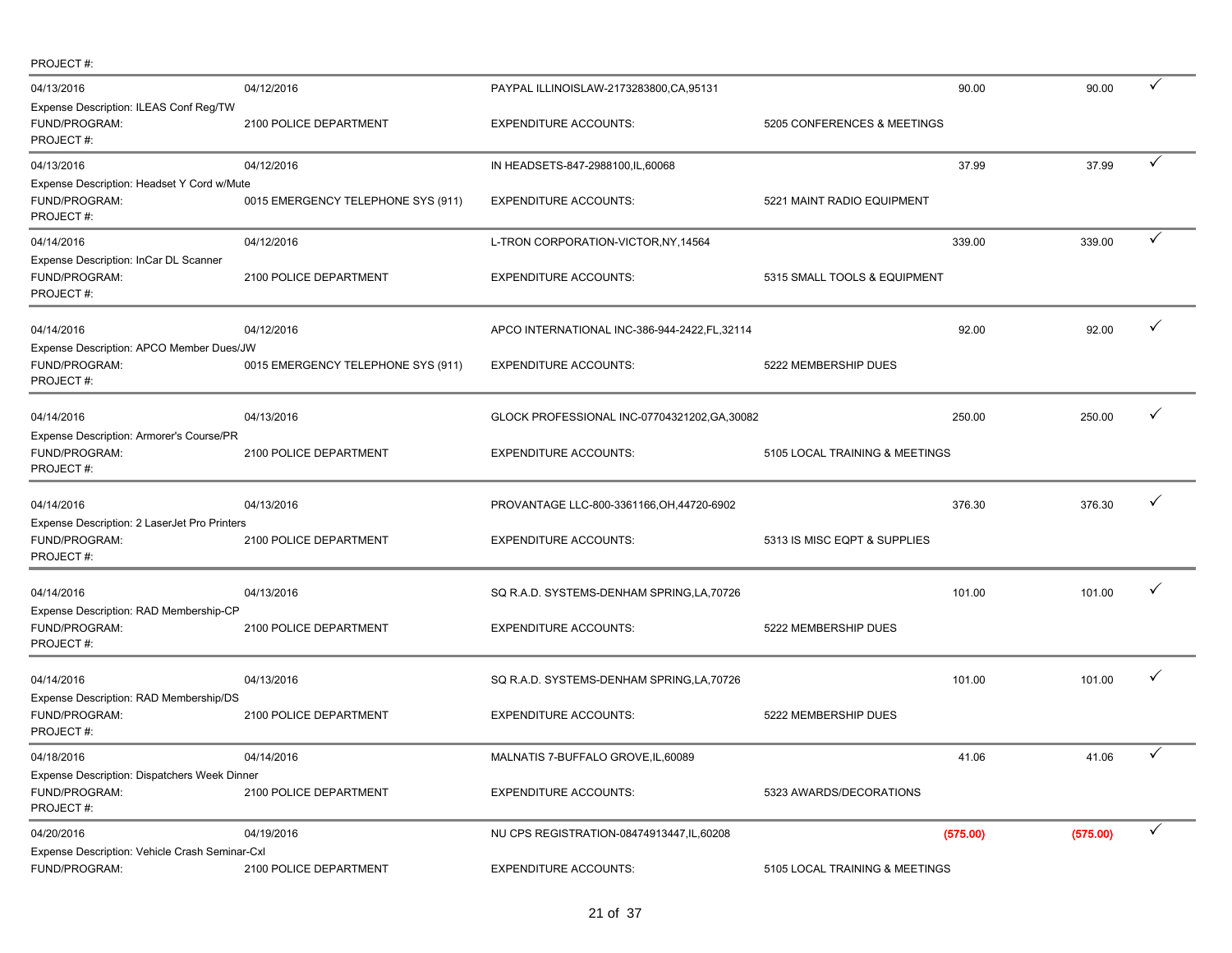|                                                       |                                    | RAY ALLEN MANUFACTURIN-719-                    |                                |        |        |              |
|-------------------------------------------------------|------------------------------------|------------------------------------------------|--------------------------------|--------|--------|--------------|
| 04/22/2016                                            | 04/21/2016                         | 3800404,CO,809153729                           |                                | 82.59  | 82.59  | ✓            |
| Expense Description: K-9 Vehicle A/C System           |                                    |                                                |                                |        |        |              |
| FUND/PROGRAM:                                         | 2100 POLICE DEPARTMENT             | <b>EXPENDITURE ACCOUNTS:</b>                   | 5317 MISC OPERATING SUPPLIES   |        |        |              |
| PROJECT#:                                             |                                    |                                                |                                |        |        |              |
| 04/22/2016                                            | 04/21/2016                         | B&H PHOTO MOTO-800-606-6969, NY, 10001         |                                | 269.97 | 269.97 | $\checkmark$ |
| Expense Description: Mag Flashlights                  |                                    |                                                |                                |        |        |              |
| FUND/PROGRAM:                                         | 2100 POLICE DEPARTMENT             | <b>EXPENDITURE ACCOUNTS:</b>                   | 5317 MISC OPERATING SUPPLIES   |        |        |              |
| PROJECT#:                                             |                                    |                                                |                                |        |        |              |
| 04/22/2016                                            | 04/21/2016                         | JUSTFLY.COM-800-717-5015,CT,06067              |                                | 0.01   | 0.01   | $\checkmark$ |
| Expense Description: CALEA Flight/LC                  |                                    |                                                |                                |        |        |              |
| FUND/PROGRAM:                                         | 2100 POLICE DEPARTMENT             | <b>EXPENDITURE ACCOUNTS:</b>                   | 5205 CONFERENCES & MEETINGS    |        |        |              |
| PROJECT#:                                             |                                    |                                                |                                |        |        |              |
|                                                       |                                    |                                                |                                |        |        |              |
| 04/25/2016                                            | 04/21/2016                         | SPIRIT AIRLINES-SPIRIT-MIRAMAR, FL, 33025-6542 |                                | 108.09 | 108.09 | ✓            |
| Expense Description: CALEA Flight/LC                  |                                    |                                                |                                |        |        |              |
| FUND/PROGRAM:<br>PROJECT#:                            | 2100 POLICE DEPARTMENT             | <b>EXPENDITURE ACCOUNTS:</b>                   | 5205 CONFERENCES & MEETINGS    |        |        |              |
|                                                       |                                    |                                                |                                |        |        | $\checkmark$ |
| 04/25/2016                                            | 04/21/2016                         | UNITED AIRLINES-800-932-2732, TX, 77002        |                                | 183.10 | 183.10 |              |
| Expense Description: CALEA Flight/LC<br>FUND/PROGRAM: | 2100 POLICE DEPARTMENT             | <b>EXPENDITURE ACCOUNTS:</b>                   | 5205 CONFERENCES & MEETINGS    |        |        |              |
| PROJECT#:                                             |                                    |                                                |                                |        |        |              |
|                                                       |                                    |                                                |                                |        |        |              |
| 04/25/2016                                            | 04/21/2016                         | AMERICAN AIRLINES-BELLEVUE, WA, 85034-3802     |                                | 285.70 | 285.70 | ✓            |
| Expense Description: IACA Conf Flight/VS              |                                    |                                                |                                |        |        |              |
| FUND/PROGRAM:                                         | 2100 POLICE DEPARTMENT             | <b>EXPENDITURE ACCOUNTS:</b>                   | 5205 CONFERENCES & MEETINGS    |        |        |              |
| PROJECT#:                                             |                                    |                                                |                                |        |        |              |
| 04/26/2016                                            | 04/25/2016                         | CALEA INC.-08003683757, VA, 20171              |                                | 675.00 | 675.00 | ✓            |
| Expense Description: CALEA Conf Reg/LC                |                                    |                                                |                                |        |        |              |
| FUND/PROGRAM:                                         | 2100 POLICE DEPARTMENT             | <b>EXPENDITURE ACCOUNTS:</b>                   | 5205 CONFERENCES & MEETINGS    |        |        |              |
| PROJECT#:                                             |                                    |                                                |                                |        |        |              |
| 04/26/2016                                            | 04/26/2016                         | COMCAST CHICAGO CS 1X-800-266-2278, IL, 60173  |                                | 237.85 | 237.85 | ✓            |
| Expense Description: InternetConnect 4/29-5/28        |                                    |                                                |                                |        |        |              |
| FUND/PROGRAM:                                         | 0015 EMERGENCY TELEPHONE SYS (911) | <b>EXPENDITURE ACCOUNTS:</b>                   | 5207 IS SERV & MAINT AGREEMENT |        |        |              |
| PROJECT#:                                             |                                    |                                                |                                |        |        |              |
|                                                       |                                    |                                                |                                |        |        |              |
| 04/28/2016                                            | 04/27/2016                         | BLACK BOX CORPORATION-724-873-6750, PA, 15055  |                                | 23.72  | 23.72  | $\checkmark$ |
| Expense Description: Networking Wallplates            |                                    |                                                |                                |        |        |              |
| FUND/PROGRAM:                                         | 2100 POLICE DEPARTMENT             | <b>EXPENDITURE ACCOUNTS:</b>                   | 5313 IS MISC EQPT & SUPPLIES   |        |        |              |
| PROJECT#:                                             |                                    |                                                |                                |        |        |              |
| 05/02/2016                                            | 04/30/2016                         | CABLEORGANIZER.COM-08662220030,FL,33309        |                                | 15.76  | 15.76  | ✓            |
| Expense Description: CableProtectorRubberPads         |                                    |                                                |                                |        |        |              |
| FUND/PROGRAM:                                         | 2100 POLICE DEPARTMENT             | <b>EXPENDITURE ACCOUNTS:</b>                   | 5313 IS MISC EQPT & SUPPLIES   |        |        |              |

PROJECT #:

# 22 of 37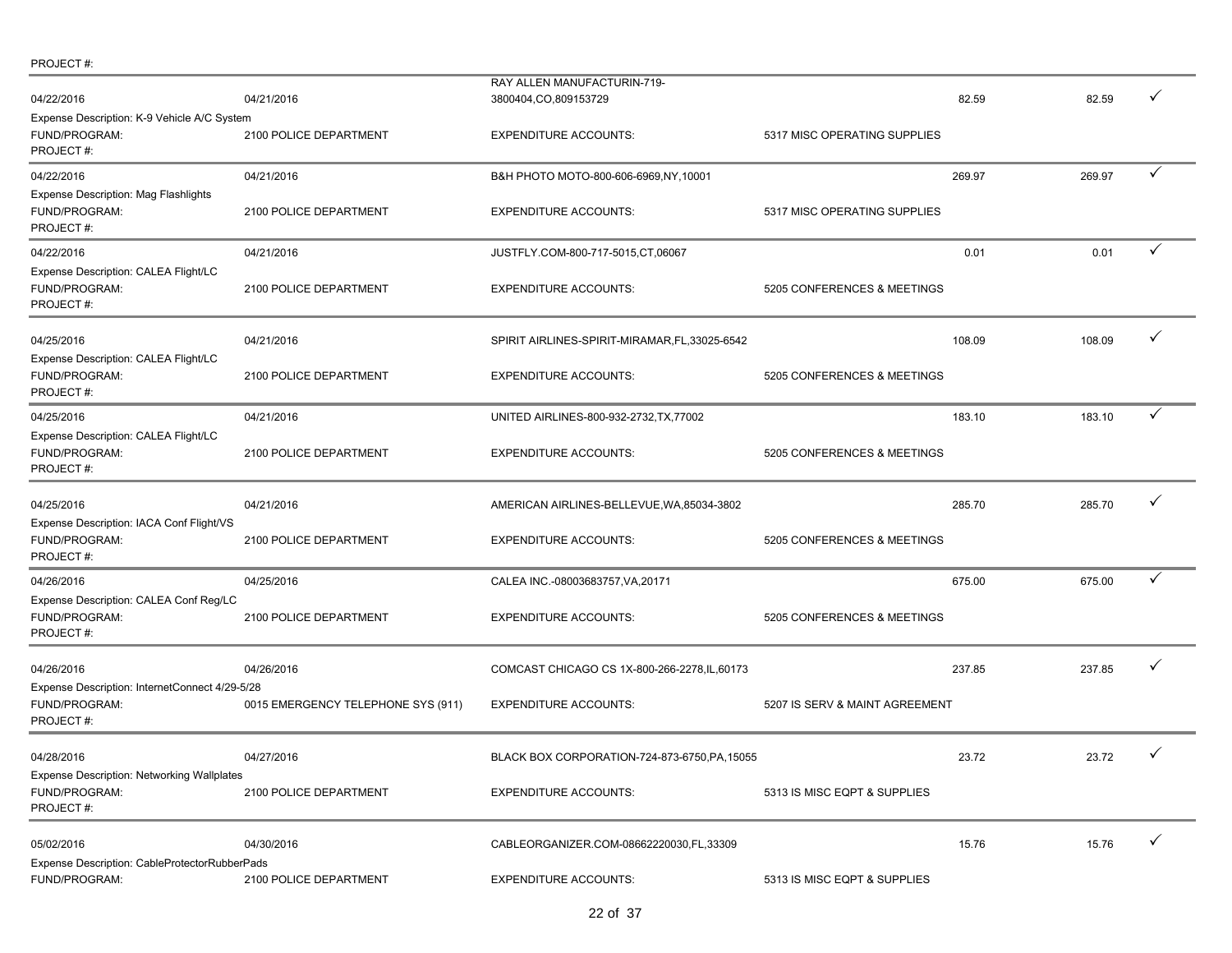#### PROJECT #:

|                                                |                                    | <b>Card Subtotal</b>                         |                                |       | 4,894.72 |  |
|------------------------------------------------|------------------------------------|----------------------------------------------|--------------------------------|-------|----------|--|
| PROJECT#:                                      |                                    |                                              |                                |       |          |  |
| FUND/PROGRAM:                                  | 0015 EMERGENCY TELEPHONE SYS (911) | <b>EXPENDITURE ACCOUNTS:</b>                 | 5207 IS SERV & MAINT AGREEMENT |       |          |  |
| Expense Description: WirelessDataSvc 4/20-5/19 |                                    |                                              |                                |       |          |  |
| 05/04/2016                                     | 05/04/2016                         | ATT BILL PAYMENT-800-288-2020, TX, 75202     |                                | 80.00 | 80.00    |  |
| PROJECT#:                                      |                                    |                                              |                                |       |          |  |
| FUND/PROGRAM:                                  | 2100 POLICE DEPARTMENT             | <b>EXPENDITURE ACCOUNTS:</b>                 | 5105 LOCAL TRAINING & MEETINGS |       |          |  |
| Expense Description: Training Monthly Park/CH  |                                    |                                              |                                |       |          |  |
| 05/03/2016                                     | 05/03/2016                         | SP PLUS CORP PARKING-877-717-0004, IL, 60201 |                                | 85.00 | 85.00    |  |
|                                                |                                    |                                              |                                |       |          |  |

# LORI HAZLEWOOD

| Posting                                                                | <b>Transaction</b>     |                                             |                               | Receipt<br><b>Expense</b> |          |
|------------------------------------------------------------------------|------------------------|---------------------------------------------|-------------------------------|---------------------------|----------|
| Date                                                                   | <b>Date</b>            | <b>Description</b>                          |                               | Amount<br>Amount          | Reviewed |
| 04/07/2016                                                             | 04/06/2016             | MULTIPLE CONCRETE ACCE-08474382000,IL,60074 |                               | 641.48<br>641.48          |          |
| Expense Description: Concrete Repair Materials                         |                        |                                             |                               |                           |          |
| FUND/PROGRAM:<br>PROJECT#:                                             | 1420 STREETS DIVISION  | <b>EXPENDITURE ACCOUNTS:</b>                | 5314 MINOR STREET REPAIRS     |                           |          |
| 04/08/2016                                                             | 04/06/2016             | ARTHUR CLESEN - MA-LINCOLNSHIRE, IL, 60069  |                               | 298.50<br>298.50          |          |
| <b>Expense Description: Grass Seed</b><br>FUND/PROGRAM:<br>PROJECT#:   | 1430 FORESTRY DIVISION | <b>EXPENDITURE ACCOUNTS:</b>                | 5311 BLDG/GROUNDS MAINTENANCE |                           |          |
| 04/18/2016                                                             | 04/14/2016             | FULLIFE SAFETY CENTER-ROSELLE, IL, 60172    |                               | 1,222.40<br>611.20        | ✓        |
| Expense Description: Gloves/Vests<br>FUND/PROGRAM:<br>PROJECT#:        | 1420 STREETS DIVISION  | <b>EXPENDITURE ACCOUNTS:</b>                | 5319 PROTECTIVE CLOTHING      |                           |          |
| 04/18/2016                                                             | 04/14/2016             | FULLIFE SAFETY CENTER-ROSELLE, IL, 60172    |                               | 1,222.40<br>611.20        | ✓        |
| Expense Description: Gloves/Vests<br>FUND/PROGRAM:<br>PROJECT#:        | 1430 FORESTRY DIVISION | <b>EXPENDITURE ACCOUNTS:</b>                | 5319 PROTECTIVE CLOTHING      |                           |          |
|                                                                        |                        | ZIMMERMANNS ACE HARDWA-BUFFALO              |                               |                           |          |
| 04/22/2016                                                             | 04/21/2016             | GROVE, IL, 60089                            |                               | 15.98<br>15.98            |          |
| Expense Description: Ant Spray<br>FUND/PROGRAM:<br>PROJECT#:           | 1430 FORESTRY DIVISION | <b>EXPENDITURE ACCOUNTS:</b>                | 5311 BLDG/GROUNDS MAINTENANCE |                           |          |
| 04/22/2016                                                             | 04/21/2016             | REDS GARDEN CENTER-NORTHBROOK, IL, 60062    |                               | 200.00<br>200.00          | ✓        |
| Expense Description: Arbor Day Seedlings<br>FUND/PROGRAM:<br>PROJECT#: | 1430 FORESTRY DIVISION | <b>EXPENDITURE ACCOUNTS:</b>                | 5317 MISC OPERATING SUPPLIES  |                           |          |
|                                                                        |                        | <b>Card Subtotal</b>                        |                               | 2.378.36                  |          |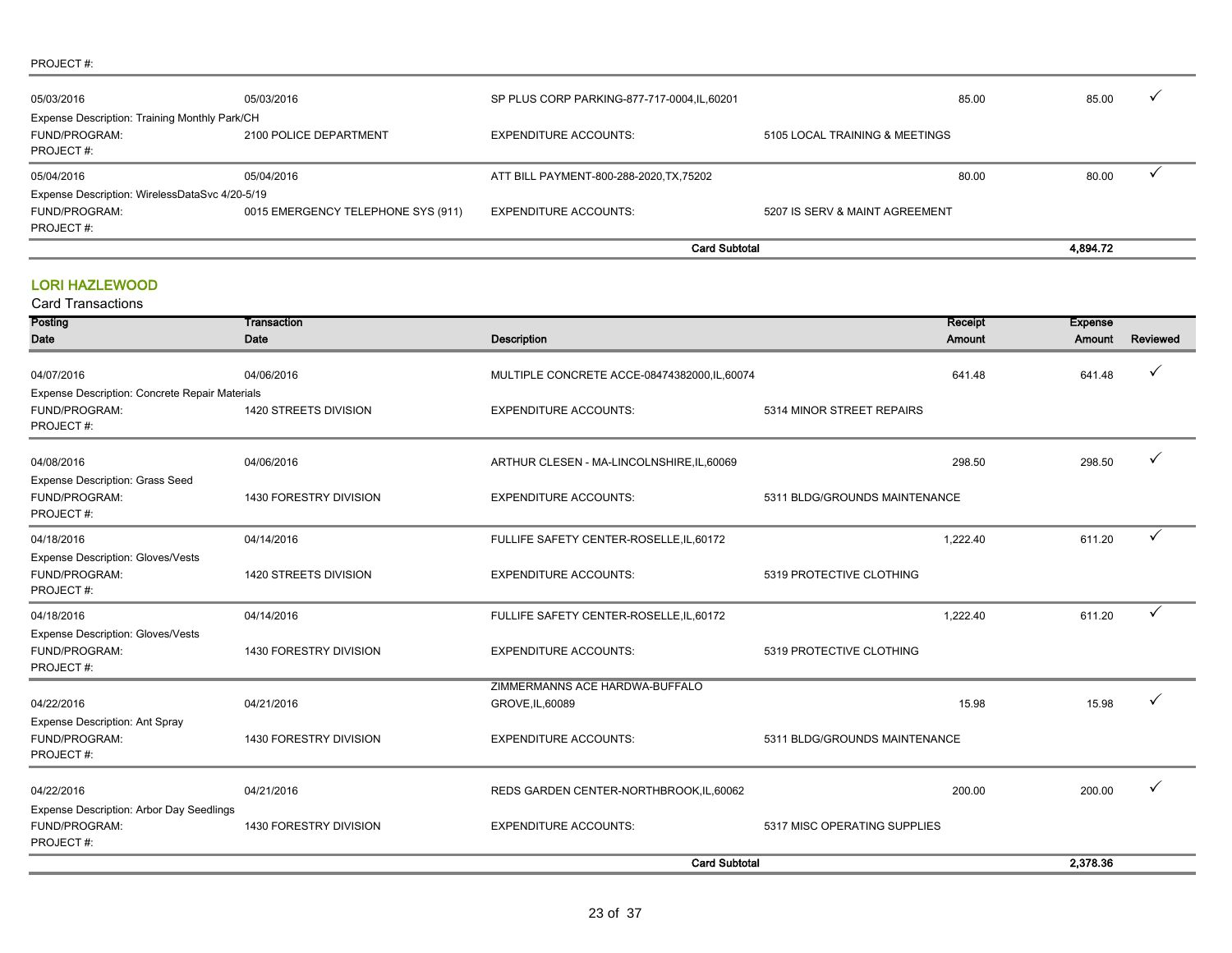# LOUIS MAGURNO

# Card Transactions

| Posting                                     | Transaction            |                                            | Receipt                       | <b>Expense</b> |          |
|---------------------------------------------|------------------------|--------------------------------------------|-------------------------------|----------------|----------|
| Date                                        | Date                   | <b>Description</b>                         | Amount                        | Amount         | Reviewed |
| 04/11/2016                                  | 04/08/2016             | VILLAGE OF WHEELING -- WHEELING, IL, 60090 | 1.75                          | 1.75           | ✓        |
| Expense Description: Check Parking Machine  |                        |                                            |                               |                |          |
| FUND/PROGRAM:                               | 1170 COMMUTER PARKING  | <b>EXPENDITURE ACCOUNTS:</b>               | 5220 MAINT OFF/SPEC EQUIPMENT |                |          |
| PROJECT#:                                   |                        |                                            |                               |                |          |
| 04/11/2016                                  | 04/08/2016             | FASTENAL COMPANY01-WHEELING,IL,60090       | 20.32                         | 20.32          |          |
| Expense Description: Sheet Metal Screws     |                        |                                            |                               |                |          |
| FUND/PROGRAM:                               | 1220 BUILDING SERVICES | <b>EXPENDITURE ACCOUNTS:</b>               | 5311 BLDG/GROUNDS MAINTENANCE |                |          |
| PROJECT#:                                   |                        |                                            |                               |                |          |
| 04/11/2016                                  | 04/08/2016             | VILLAGE OF WHEELING -- WHEELING, IL, 60090 | 1.75                          | 1.75           | ✓        |
| Expense Description: Check Parking Machines |                        |                                            |                               |                |          |
| FUND/PROGRAM:                               | 1170 COMMUTER PARKING  | <b>EXPENDITURE ACCOUNTS:</b>               | 5220 MAINT OFF/SPEC EQUIPMENT |                |          |
| PROJECT#:                                   |                        |                                            |                               |                |          |
|                                             |                        | LAYSTROM-BUESCHER INC-                     |                               |                |          |
| 04/29/2016                                  | 04/28/2016             | WHEELING, IL, 600900000                    | 306.00                        | 306.00         | ✓        |
| Expense Description: Door Hinge-LiteKit     |                        |                                            |                               |                |          |
| FUND/PROGRAM:                               | 1220 BUILDING SERVICES | <b>EXPENDITURE ACCOUNTS:</b>               | 5311 BLDG/GROUNDS MAINTENANCE |                |          |
| PROJECT#:                                   |                        |                                            |                               |                |          |
| 05/02/2016                                  | 04/29/2016             | DOHENY POOL SUPPLIES-KENOSHA, WI,53144     | 640.98                        | 640.98         |          |
| Expense Description: 2HP Water Pump         |                        |                                            |                               |                |          |
| FUND/PROGRAM:                               | 1220 BUILDING SERVICES | <b>EXPENDITURE ACCOUNTS:</b>               | 5311 BLDG/GROUNDS MAINTENANCE |                |          |
| PROJECT#:                                   |                        |                                            |                               |                |          |
|                                             |                        | <b>Card Subtotal</b>                       |                               | 970.80         |          |

# LUCA URSAN

| Posting                                        | Transaction              |                                        | Receipt                        | <b>Expense</b> |          |
|------------------------------------------------|--------------------------|----------------------------------------|--------------------------------|----------------|----------|
| Date                                           | Date                     | Description                            | <b>Amount</b>                  | Amount         | Reviewed |
|                                                |                          | <b>AMAZON MKTPLACE PMTS-</b>           |                                |                |          |
| 04/05/2016                                     | 04/04/2016               | AMZN.COM/BILL, WA, 98109               | 22.85                          | 22.85          |          |
| <b>Expense Description: USB Cables</b>         |                          |                                        |                                |                |          |
| FUND/PROGRAM:                                  | 1750 INFORMATION SYSTEMS | <b>EXPENDITURE ACCOUNTS:</b>           | 5317 MISC OPERATING SUPPLIES   |                |          |
| PROJECT#:                                      |                          |                                        |                                |                |          |
| 04/05/2016                                     | 04/04/2016               | PAYFLOW/PAYPAL-08888839770, NE, 68126  | 19.95                          | 19.95          |          |
| Expense Description: Webpayments Sys Fees      |                          |                                        |                                |                |          |
| FUND/PROGRAM:                                  | 1750 INFORMATION SYSTEMS | <b>EXPENDITURE ACCOUNTS:</b>           | 5207 IS SERV & MAINT AGREEMENT |                |          |
| PROJECT#:                                      |                          |                                        |                                |                |          |
| 04/07/2016                                     | 04/06/2016               | SP TRITONDATACOM-7867877000, FL, 33179 | 118.99                         | 118.99         |          |
| Expense Description: IT Equipment - Cisco Phns |                          |                                        |                                |                |          |
| FUND/PROGRAM:                                  | 1750 INFORMATION SYSTEMS | <b>EXPENDITURE ACCOUNTS:</b>           | 5313 IS MISC EQPT & SUPPLIES   |                |          |
| PROJECT#:                                      |                          |                                        |                                |                |          |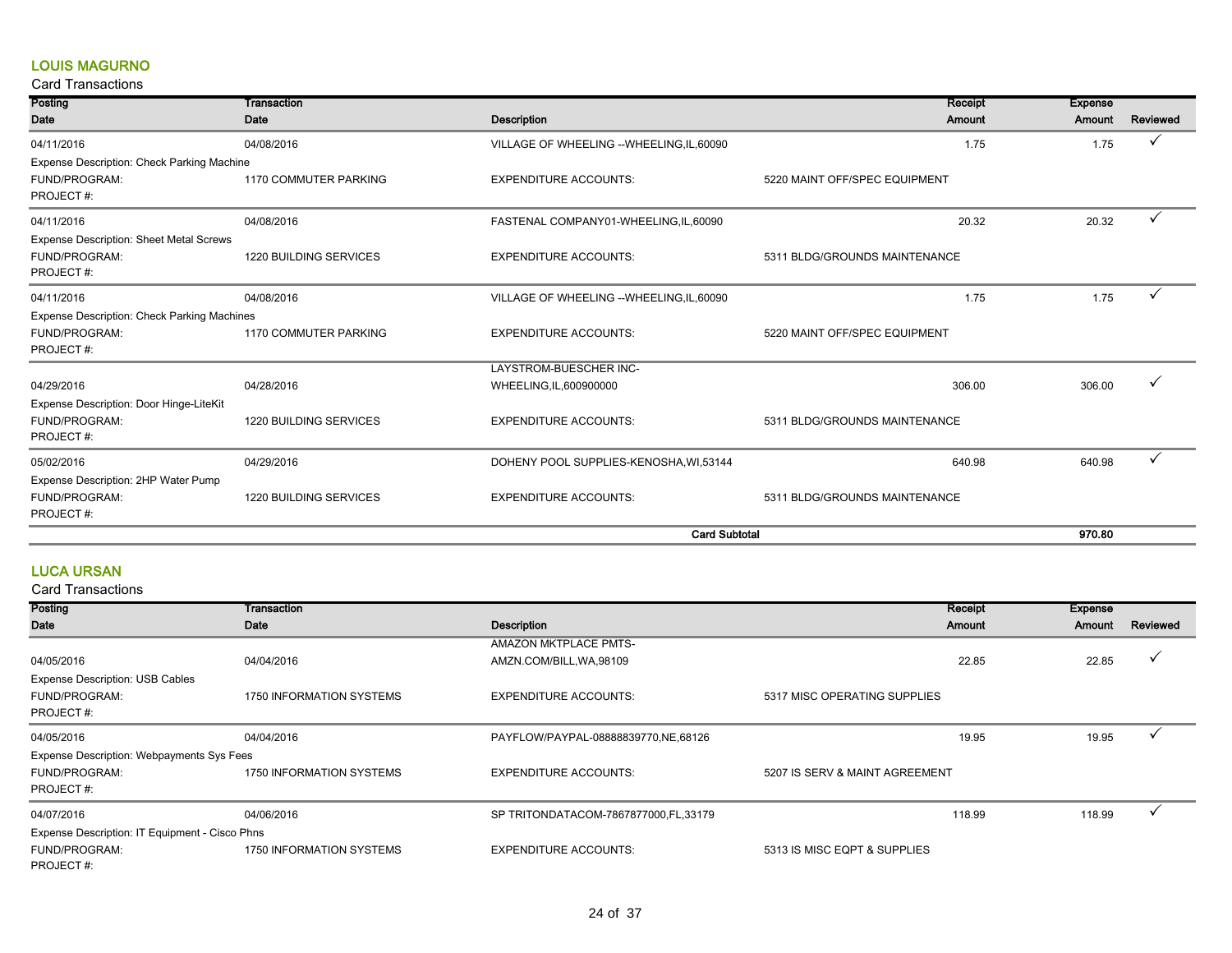|                                                                                    |                                 | SERVER CENTRAL NETWORK-312-829-               |                                |        |              |
|------------------------------------------------------------------------------------|---------------------------------|-----------------------------------------------|--------------------------------|--------|--------------|
| 04/07/2016                                                                         | 04/07/2016                      | 1111, IL, 60604                               | 402.00                         | 402.00 | ✓            |
| <b>Expense Description: Website Hosting Services</b><br>FUND/PROGRAM:<br>PROJECT#: | 1750 INFORMATION SYSTEMS        | <b>EXPENDITURE ACCOUNTS:</b>                  | 5207 IS SERV & MAINT AGREEMENT |        |              |
| 04/11/2016                                                                         | 04/08/2016                      | MONOPRICE COM-9099896887, CA, 91730           | 40.21                          | 40.21  | ✓            |
| Expense Description: IT Misc Equipment<br>FUND/PROGRAM:<br>PROJECT#:               | 1750 INFORMATION SYSTEMS        | <b>EXPENDITURE ACCOUNTS:</b>                  | 5317 MISC OPERATING SUPPLIES   |        |              |
| 04/11/2016                                                                         | 04/09/2016                      | COMCAST CHICAGO CS 1X-800-266-2278, IL, 60173 | 239.85                         | 239.85 | ✓            |
| Expense Description: HighSpeed Internet Svcs<br>FUND/PROGRAM:<br>PROJECT#:         | <b>1750 INFORMATION SYSTEMS</b> | <b>EXPENDITURE ACCOUNTS:</b>                  | 5207 IS SERV & MAINT AGREEMENT |        |              |
| 04/20/2016<br>Expense Description: User Conference Travel                          | 04/17/2016                      | TAXI CAB SERVICE-LAS VEGAS, NV, 89118         | 42.62                          | 42.62  | ✓            |
| FUND/PROGRAM:<br>PROJECT#:                                                         | 1750 INFORMATION SYSTEMS        | <b>EXPENDITURE ACCOUNTS:</b>                  | 5205 CONFERENCES & MEETINGS    |        |              |
| 04/20/2016<br>Expense Description: Wireless Data Svcs                              | 04/19/2016                      | AT&T DATA-08003310500, GA, 30005              | 14.99                          | 14.99  | ✓            |
| FUND/PROGRAM:<br>PROJECT#:                                                         | 1600 ADMIN & BOT                | <b>EXPENDITURE ACCOUNTS:</b>                  | 5239 CELLULAR SERVICES         |        |              |
| 04/20/2016                                                                         | 04/19/2016                      | AT&T DATA-08003310500, GA, 30005              | 25.00                          | 25.00  | ✓            |
| Expense Description: Wireless Data Svcs<br>FUND/PROGRAM:<br>PROJECT#:              | 1600 ADMIN & BOT                | <b>EXPENDITURE ACCOUNTS:</b>                  | 5239 CELLULAR SERVICES         |        |              |
| 04/20/2016                                                                         | 04/19/2016                      | AT&T DATA-08003310500, GA, 30005              | 14.99                          | 14.99  | ✓            |
| Expense Description: Wireless Data Svcs<br>FUND/PROGRAM:<br>PROJECT#:              | 1600 ADMIN & BOT                | <b>EXPENDITURE ACCOUNTS:</b>                  | 5239 CELLULAR SERVICES         |        |              |
| 04/20/2016                                                                         | 04/19/2016                      | AT&T DATA-08003310500, GA, 30005              | 14.99                          | 14.99  | ✓            |
| Expense Description: Wireless Data Svcs<br>FUND/PROGRAM:<br>PROJECT#:              | 1600 ADMIN & BOT                | <b>EXPENDITURE ACCOUNTS:</b>                  | 5239 CELLULAR SERVICES         |        |              |
| 04/20/2016                                                                         | 04/19/2016                      | AT&T DATA-08003310500, GA, 30005              | 25.00                          | 25.00  | ✓            |
| Expense Description: Wireless Data Svcs<br>FUND/PROGRAM:<br>PROJECT#:              | 1600 ADMIN & BOT                | <b>EXPENDITURE ACCOUNTS:</b>                  | 5239 CELLULAR SERVICES         |        |              |
| 04/20/2016                                                                         | 04/19/2016                      | AT&T DATA-08003310500, GA, 30005              | 14.99                          | 14.99  | ✓            |
| Expense Description: Wireless Data Svcs<br>FUND/PROGRAM:<br>PROJECT#:              | 1600 ADMIN & BOT                | <b>EXPENDITURE ACCOUNTS:</b>                  | 5239 CELLULAR SERVICES         |        |              |
| 04/20/2016<br>Expense Description: Wireless Data Svcs                              | 04/19/2016                      | AT&T DATA-08003310500, GA, 30005              | 14.99                          | 14.99  | $\checkmark$ |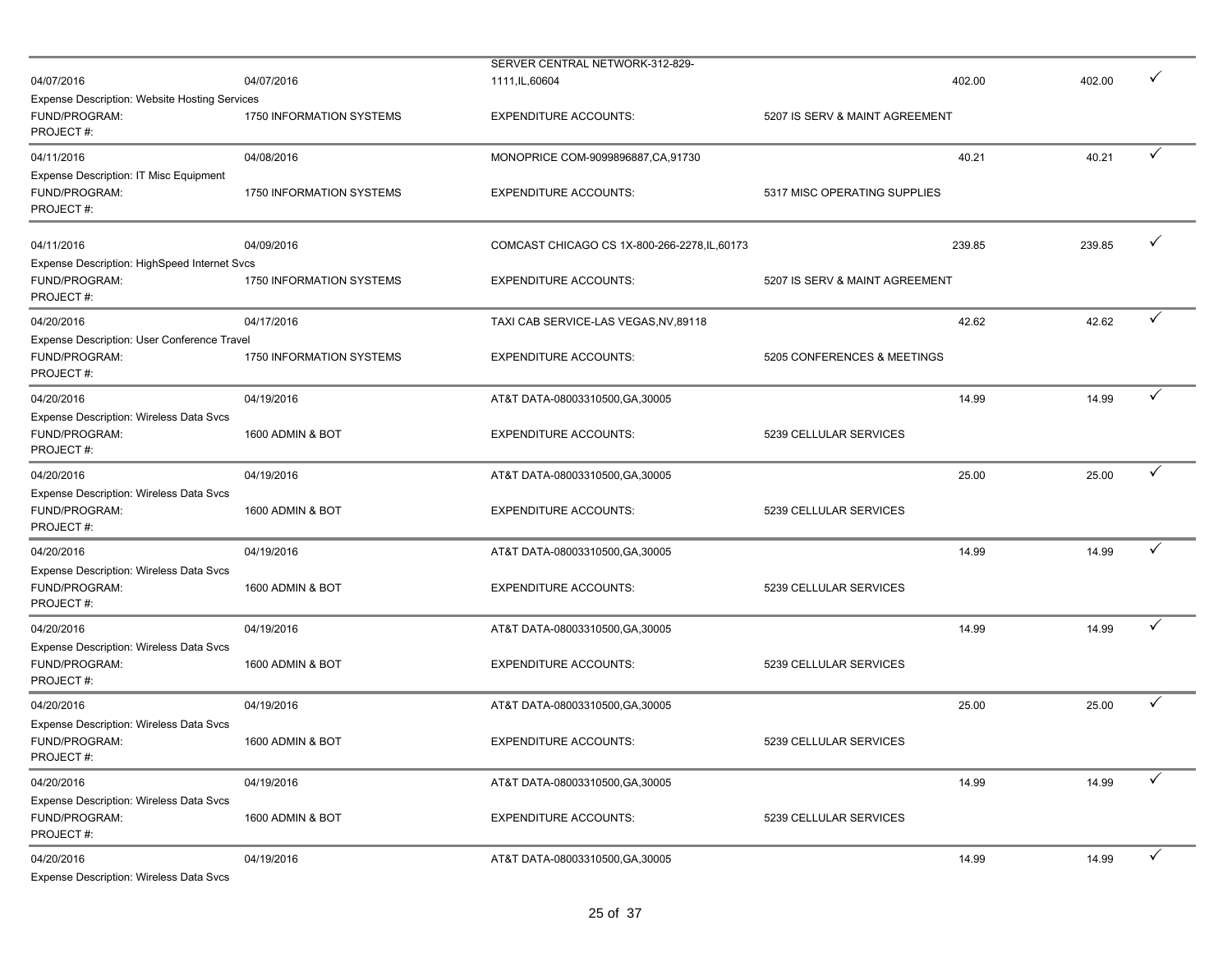| FUND/PROGRAM:<br>PROJECT#:                                                   | 1600 ADMIN & BOT         | <b>EXPENDITURE ACCOUNTS:</b>         | 5239 CELLULAR SERVICES      |        |        |              |
|------------------------------------------------------------------------------|--------------------------|--------------------------------------|-----------------------------|--------|--------|--------------|
| 04/20/2016                                                                   | 04/19/2016               | AT&T DATA-08003310500, GA, 30005     |                             | 14.99  | 14.99  | ✓            |
| Expense Description: Wireless Data Svcs<br>FUND/PROGRAM:<br>PROJECT#:        | 1600 ADMIN & BOT         | <b>EXPENDITURE ACCOUNTS:</b>         | 5239 CELLULAR SERVICES      |        |        |              |
| 04/20/2016                                                                   | 04/19/2016               | AT&T DATA-08003310500, GA, 30005     |                             | 14.99  | 14.99  | ✓            |
| Expense Description: Wireless Data Svcs<br>FUND/PROGRAM:<br>PROJECT#:        | 1600 ADMIN & BOT         | <b>EXPENDITURE ACCOUNTS:</b>         | 5239 CELLULAR SERVICES      |        |        |              |
| 04/20/2016                                                                   | 04/19/2016               | AT&T DATA-08003310500, GA, 30005     |                             | 30.00  | 30.00  | $\checkmark$ |
| Expense Description: Wireless Data Svcs<br>FUND/PROGRAM:<br>PROJECT#:        | 1600 ADMIN & BOT         | <b>EXPENDITURE ACCOUNTS:</b>         | 5239 CELLULAR SERVICES      |        |        |              |
| 04/20/2016                                                                   | 04/19/2016               | AT&T DATA-08003310500, GA, 30005     |                             | 14.99  | 14.99  | ✓            |
| Expense Description: Wireless Data Svcs<br>FUND/PROGRAM:<br>PROJECT#:        | 1600 ADMIN & BOT         | <b>EXPENDITURE ACCOUNTS:</b>         | 5239 CELLULAR SERVICES      |        |        |              |
| 04/20/2016                                                                   | 04/19/2016               | AT&T DATA-08003310500, GA, 30005     |                             | 14.99  | 14.99  | ✓            |
| Expense Description: Wireless Data Svcs<br>FUND/PROGRAM:<br>PROJECT#:        | 1600 ADMIN & BOT         | <b>EXPENDITURE ACCOUNTS:</b>         | 5239 CELLULAR SERVICES      |        |        |              |
| 04/20/2016                                                                   | 04/19/2016               | AT&T DATA-08003310500, GA, 30005     |                             | 25.00  | 25.00  | ✓            |
| Expense Description: Wireless Data Svcs<br>FUND/PROGRAM:<br>PROJECT#:        | 1600 ADMIN & BOT         | <b>EXPENDITURE ACCOUNTS:</b>         | 5239 CELLULAR SERVICES      |        |        |              |
| 04/25/2016                                                                   | 04/22/2016               | LOT E PAY ON FOOT-CHICAGO, IL, 60666 |                             | 85.00  | 85.00  | ✓            |
| Expense Description: User Conf. Parking Fees<br>FUND/PROGRAM:<br>PROJECT#:   | 1750 INFORMATION SYSTEMS | <b>EXPENDITURE ACCOUNTS:</b>         | 5205 CONFERENCES & MEETINGS |        |        |              |
| 04/25/2016                                                                   | 04/22/2016               | VTS NELLIS TAXI-LAS VEGAS, NV, 89103 |                             | 37.88  | 37.88  | ✓            |
| Expense Description: User Conference Travel<br>FUND/PROGRAM:<br>PROJECT#:    | 1750 INFORMATION SYSTEMS | <b>EXPENDITURE ACCOUNTS:</b>         | 5205 CONFERENCES & MEETINGS |        |        |              |
| 04/25/2016                                                                   | 04/22/2016               | RIO SUITES-LAS VEGAS, NV, 89103      |                             | 628.32 | 628.32 | $\checkmark$ |
| Expense Description: User Conference Lodging<br>FUND/PROGRAM:<br>PROJECT#:   | 1750 INFORMATION SYSTEMS | <b>EXPENDITURE ACCOUNTS:</b>         | 5205 CONFERENCES & MEETINGS |        |        |              |
| 04/25/2016                                                                   | 04/22/2016               | AT&T DATA-08003310500, GA, 30005     |                             | 25.00  | 25.00  | $\checkmark$ |
| <b>Expense Description: Wireless Data Svcs</b><br>FUND/PROGRAM:<br>PROJECT#: | 1600 ADMIN & BOT         | <b>EXPENDITURE ACCOUNTS:</b>         | 5239 CELLULAR SERVICES      |        |        |              |
| 04/25/2016                                                                   | 04/23/2016               | AT&T DATA-08003310500, GA, 30005     |                             | 25.00  | 25.00  | $\checkmark$ |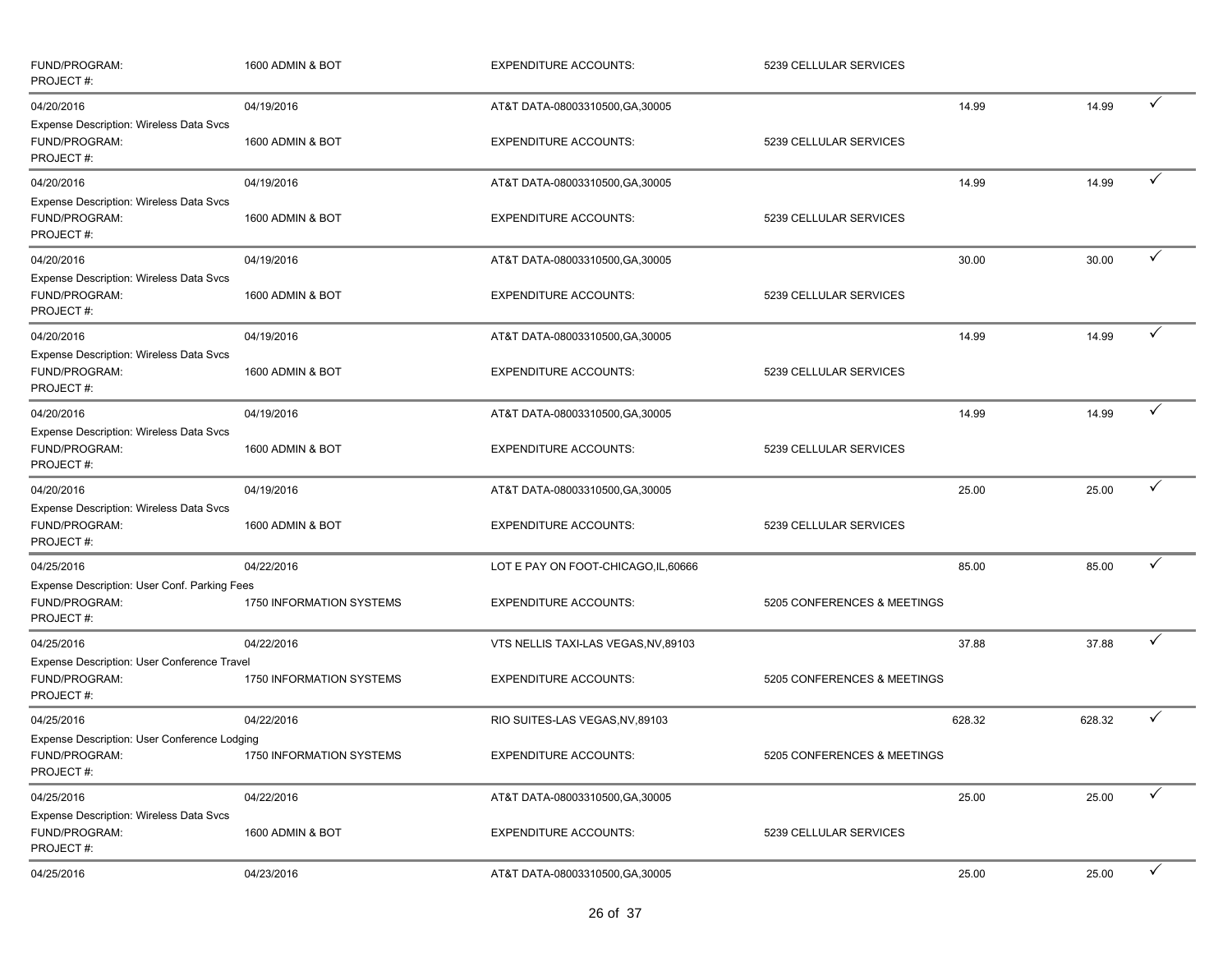| Expense Description: Wireless Data Svcs<br>FUND/PROGRAM:<br>PROJECT#:         | 1600 ADMIN & BOT               | <b>EXPENDITURE ACCOUNTS:</b>                                     | 5239 CELLULAR SERVICES         |        |        |              |
|-------------------------------------------------------------------------------|--------------------------------|------------------------------------------------------------------|--------------------------------|--------|--------|--------------|
| 04/26/2016<br><b>Expense Description: Wireless Data Svcs</b><br>FUND/PROGRAM: | 04/25/2016<br>1600 ADMIN & BOT | AT&T DATA-08003310500, GA, 30005<br><b>EXPENDITURE ACCOUNTS:</b> | 5239 CELLULAR SERVICES         | 14.99  | 14.99  | $\checkmark$ |
| PROJECT#:                                                                     |                                |                                                                  |                                |        |        |              |
| 04/26/2016                                                                    | 04/25/2016                     | AT&T DATA-08003310500, GA, 30005                                 |                                | 14.99  | 14.99  | ✓            |
| <b>Expense Description: Wireless Data Svcs</b><br>FUND/PROGRAM:<br>PROJECT#:  | 1600 ADMIN & BOT               | <b>EXPENDITURE ACCOUNTS:</b>                                     | 5239 CELLULAR SERVICES         |        |        |              |
| 04/26/2016                                                                    | 04/25/2016                     | AT&T DATA-08003310500, GA, 30005                                 |                                | 14.99  | 14.99  | $\checkmark$ |
| Expense Description: Wireless Data Svcs<br>FUND/PROGRAM:<br>PROJECT#:         | 1600 ADMIN & BOT               | <b>EXPENDITURE ACCOUNTS:</b>                                     | 5239 CELLULAR SERVICES         |        |        |              |
| 04/26/2016                                                                    | 04/25/2016                     | AT&T DATA-08003310500, GA, 30005                                 |                                | 25.00  | 25.00  | ✓            |
| <b>Expense Description: Wireless Data Svcs</b><br>FUND/PROGRAM:<br>PROJECT#:  | 1600 ADMIN & BOT               | <b>EXPENDITURE ACCOUNTS:</b>                                     | 5239 CELLULAR SERVICES         |        |        |              |
| 04/27/2016                                                                    | 04/27/2016                     | COMCAST CHICAGO-800-COMCAST, IL, 60173                           |                                | 224.90 | 224.90 | ✓            |
| Expense Description: HighSpeed Internet Svcs<br>FUND/PROGRAM:<br>PROJECT#:    | 1750 INFORMATION SYSTEMS       | <b>EXPENDITURE ACCOUNTS:</b>                                     | 5207 IS SERV & MAINT AGREEMENT |        |        |              |
| 04/28/2016                                                                    | 04/26/2016                     | AT&T DATA-08003310500, GA, 30005                                 |                                | 120.00 | 120.00 | $\checkmark$ |
| <b>Expense Description: Wireless Data Svcs</b><br>FUND/PROGRAM:<br>PROJECT#:  | 1600 ADMIN & BOT               | <b>EXPENDITURE ACCOUNTS:</b>                                     | 5239 CELLULAR SERVICES         |        |        |              |
| 04/28/2016                                                                    | 04/27/2016                     | AT&T DATA-08003310500, GA, 30005                                 |                                | 14.99  | 14.99  | ✓            |
| Expense Description: Wireless Data Svcs<br>FUND/PROGRAM:<br>PROJECT#:         | 1600 ADMIN & BOT               | <b>EXPENDITURE ACCOUNTS:</b>                                     | 5239 CELLULAR SERVICES         |        |        |              |
| 04/28/2016                                                                    | 04/27/2016                     | AT&T DATA-08003310500, GA, 30005                                 |                                | 25.00  | 25.00  | ✓            |
| <b>Expense Description: Wireless Data Svcs</b><br>FUND/PROGRAM:<br>PROJECT#:  | 1600 ADMIN & BOT               | <b>EXPENDITURE ACCOUNTS:</b>                                     | 5239 CELLULAR SERVICES         |        |        |              |
| 04/28/2016                                                                    | 04/27/2016                     | AT&T DATA-08003310500, GA, 30005                                 |                                | 25.00  | 25.00  | ✓            |
| <b>Expense Description: Wireless Data Svcs</b><br>FUND/PROGRAM:<br>PROJECT#:  | 1600 ADMIN & BOT               | <b>EXPENDITURE ACCOUNTS:</b>                                     | 5239 CELLULAR SERVICES         |        |        |              |
| 05/02/2016                                                                    | 04/30/2016                     | MSFT E0800265VL-800-642-7676, NV, 89119                          |                                | 64.76  | 64.76  | ✓            |
| Expense Description: MS Software Licenses<br>FUND/PROGRAM:<br>PROJECT#:       | 1750 INFORMATION SYSTEMS       | <b>EXPENDITURE ACCOUNTS:</b>                                     | 5327 IS MISC SOFTWARE          |        |        |              |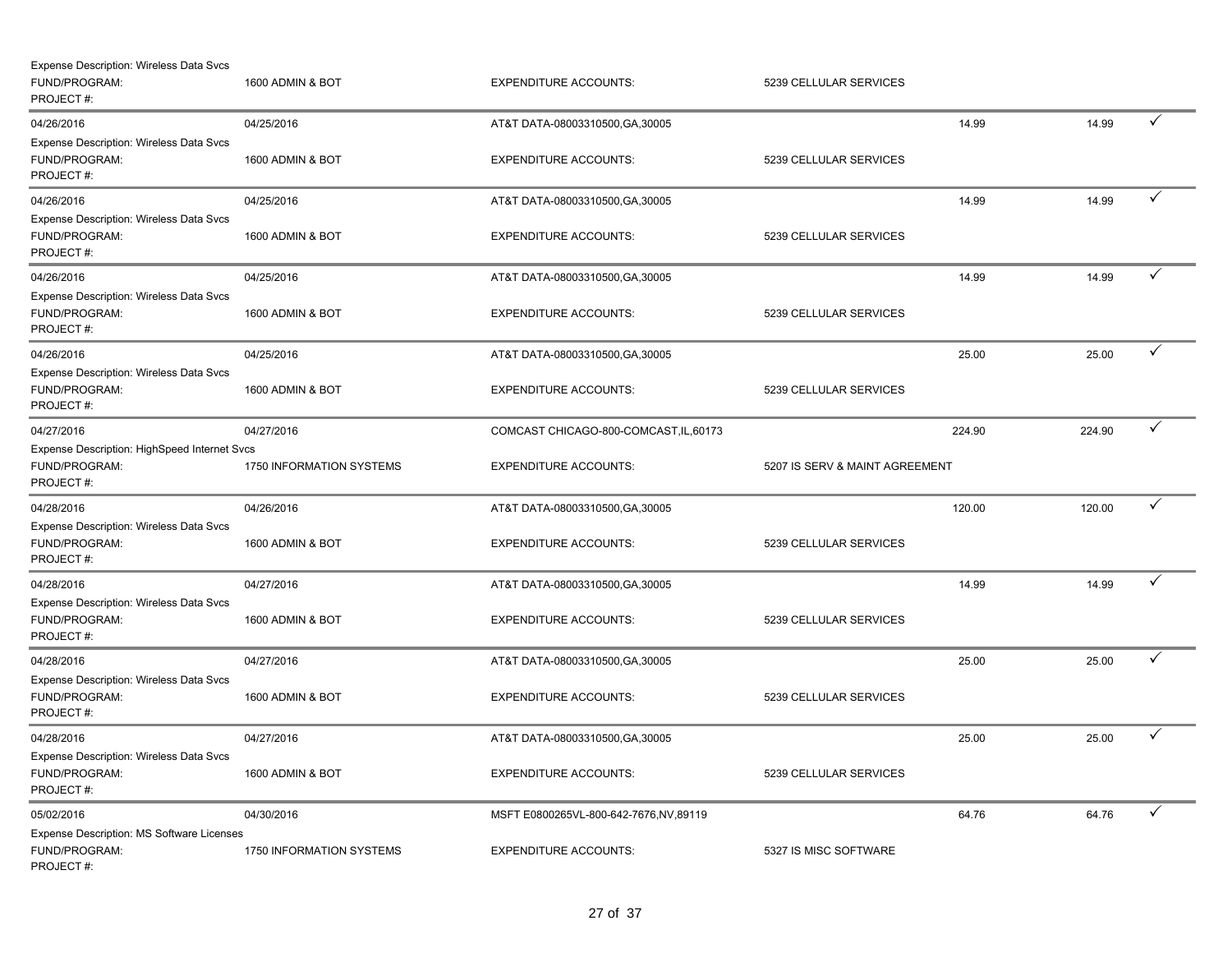|                                                                               |                          | <b>Card Subtotal</b>                         |                                |       | 2.567.14 |              |
|-------------------------------------------------------------------------------|--------------------------|----------------------------------------------|--------------------------------|-------|----------|--------------|
| PROJECT#:                                                                     |                          |                                              |                                |       |          |              |
| Expense Description: Webpayments Sys Fees<br>FUND/PROGRAM:                    | 1750 INFORMATION SYSTEMS | <b>EXPENDITURE ACCOUNTS:</b>                 | 5207 IS SERV & MAINT AGREEMENT |       |          |              |
| 05/03/2016                                                                    | 05/02/2016               | PAYFLOW/PAYPAL-08888839770,NE,68126          |                                | 19.95 | 19.95    |              |
| Expense Description: Wireless Data Svcs<br>FUND/PROGRAM:<br>PROJECT#:         | 1600 ADMIN & BOT         | <b>EXPENDITURE ACCOUNTS:</b>                 | 5239 CELLULAR SERVICES         |       |          |              |
| 05/03/2016                                                                    | 05/01/2016               | AT&T DATA-08003310500, GA, 30005             |                                | 14.99 | 14.99    |              |
| <b>Expense Description: Webcasting Sys Fees</b><br>FUND/PROGRAM:<br>PROJECT#: | 1750 INFORMATION SYSTEMS | <b>EXPENDITURE ACCOUNTS:</b>                 | 5207 IS SERV & MAINT AGREEMENT |       |          |              |
| 05/02/2016                                                                    | 04/30/2016               | LEAVER&CO / MEDIASERVE-6154428300, TN, 37066 |                                | 60.00 | 60.00    | $\checkmark$ |

# MICHAEL BLIEFERNICH

| Posting                                              | Transaction                   |                                               | Receipt                        | <b>Expense</b> |              |
|------------------------------------------------------|-------------------------------|-----------------------------------------------|--------------------------------|----------------|--------------|
| Date                                                 | Date                          | <b>Description</b>                            | Amount                         | Amount         | Reviewed     |
| 04/11/2016                                           | 04/09/2016                    | JET.COM-855-538-4323,NJ,07042                 | 89.64                          | 89.64          | ✓            |
| <b>Expense Description: Wall Switches</b>            |                               |                                               |                                |                |              |
| FUND/PROGRAM:                                        | 1220 BUILDING SERVICES        | <b>EXPENDITURE ACCOUNTS:</b>                  | 5311 BLDG/GROUNDS MAINTENANCE  |                |              |
| PROJECT#:                                            |                               |                                               |                                |                |              |
| 04/18/2016                                           | 04/16/2016                    | 8 G.O. GREEN ENTERPRIS-435-8684073, UT, 84721 | 594.86                         | 594.86         | ✓            |
| <b>Expense Description: Plumbing Supplies</b>        |                               |                                               |                                |                |              |
| FUND/PROGRAM:                                        | 1220 BUILDING SERVICES        | <b>EXPENDITURE ACCOUNTS:</b>                  | 5311 BLDG/GROUNDS MAINTENANCE  |                |              |
| PROJECT#:                                            |                               |                                               |                                |                |              |
| 04/25/2016                                           | 04/22/2016                    | THE TRANE COMPANY-08888325266, WI,54601       | 4.824.00                       | 3,618.00       | $\checkmark$ |
| Expense Description: Trane Maint. Agreement          |                               |                                               |                                |                |              |
| FUND/PROGRAM:                                        | 1220 BUILDING SERVICES        | <b>EXPENDITURE ACCOUNTS:</b>                  | 5299 MISC CONTRACTUAL SERVICES |                |              |
| PROJECT#:                                            |                               |                                               |                                |                |              |
| 04/25/2016                                           | 04/22/2016                    | THE TRANE COMPANY-08888325266, WI,54601       | 4,824.00                       | 1,206.00       | $\checkmark$ |
| Expense Description: Trane Maint. Agreement          |                               |                                               |                                |                |              |
| FUND/PROGRAM:                                        | 1220 BUILDING SERVICES        | <b>EXPENDITURE ACCOUNTS:</b>                  | 5299 MISC CONTRACTUAL SERVICES |                |              |
| PROJECT#:                                            |                               |                                               |                                |                |              |
| 05/02/2016                                           | 04/28/2016                    | FULLIFE SAFETY CENTER-ROSELLE, IL, 60172      | 77.50                          | 77.50          | ✓            |
| Expense Description: Calibrate/Cert-GasMonitor       |                               |                                               |                                |                |              |
| FUND/PROGRAM:                                        | 1220 BUILDING SERVICES        | <b>EXPENDITURE ACCOUNTS:</b>                  | 5220 MAINT OFF/SPEC EQUIPMENT  |                |              |
| PROJECT#:                                            |                               |                                               |                                |                |              |
| 05/02/2016                                           | 04/28/2016                    | FULLIFE SAFETY CENTER-ROSELLE, IL, 60172      | 275.50                         | 275.50         | ✓            |
| <b>Expense Description: Recertification Monitors</b> |                               |                                               |                                |                |              |
| FUND/PROGRAM:                                        | <b>1220 BUILDING SERVICES</b> | <b>EXPENDITURE ACCOUNTS:</b>                  | 5220 MAINT OFF/SPEC EQUIPMENT  |                |              |
| PROJECT#:                                            |                               |                                               |                                |                |              |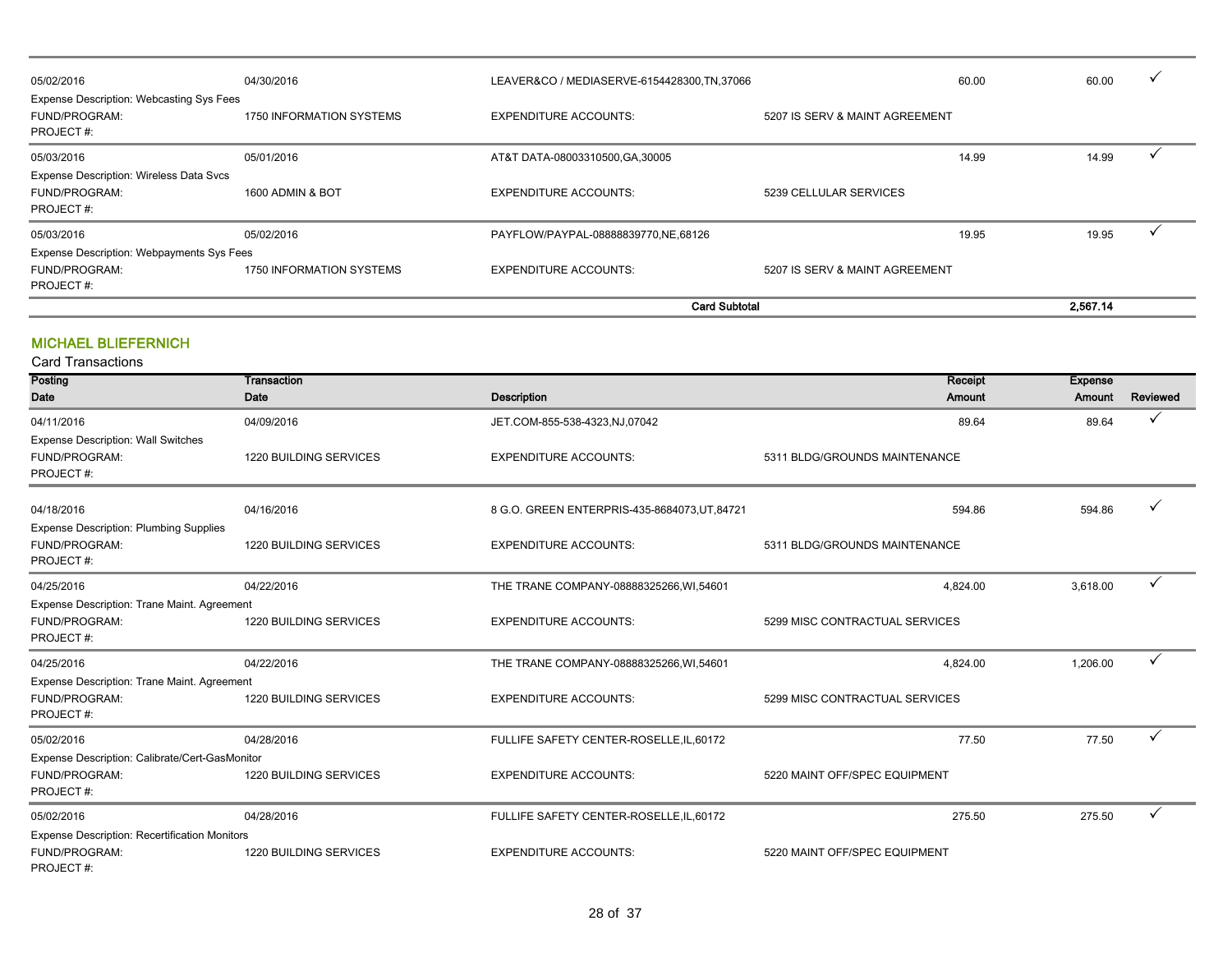Card Subtotal 5,861.50

# MICHAEL CROTTY

Card Transactions

| Posting                                        | Transaction               |                                              | Receipt                       | <b>Expense</b> |              |
|------------------------------------------------|---------------------------|----------------------------------------------|-------------------------------|----------------|--------------|
| Date                                           | Date                      | <b>Description</b>                           | Amount                        | Amount         | Reviewed     |
|                                                |                           |                                              |                               |                | V            |
| 04/11/2016                                     | 04/08/2016                | ILLINOIS GOVERNMENT FI-GLEN ELLYN, IL, 60137 | 250.00                        | 250.00         |              |
| Expense Description: Finance Clerk Ad          |                           |                                              |                               |                |              |
| FUND/PROGRAM:                                  | 1800 HUMAN RESOURCES DEPT | <b>EXPENDITURE ACCOUNTS:</b>                 | 5201 ADVERTISING & PUBLISHING |                |              |
| PROJECT#:                                      |                           |                                              |                               |                |              |
| 04/18/2016                                     | 04/14/2016                | UNITED AIRLINES-800-932-2732, TX, 77002      | 25.00                         | 25.00          | $\checkmark$ |
| Expense Description: NPELRA Conference Memphis |                           |                                              |                               |                |              |
| FUND/PROGRAM:                                  | 1800 HUMAN RESOURCES DEPT | <b>EXPENDITURE ACCOUNTS:</b>                 | 5205 CONFERENCES & MEETINGS   |                |              |
| PROJECT#:                                      |                           |                                              |                               |                |              |
| 04/25/2016                                     | 04/21/2016                | UNITED AIRLINES-800-932-2732, TX, 77002      | 25.00                         | 25.00          |              |
| Expense Description: NPELRA Conference Memphis |                           |                                              |                               |                |              |
| FUND/PROGRAM:                                  | 1800 HUMAN RESOURCES DEPT | <b>EXPENDITURE ACCOUNTS:</b>                 | 5205 CONFERENCES & MEETINGS   |                |              |
| PROJECT#:                                      |                           |                                              |                               |                |              |
| 04/25/2016                                     | 04/22/2016                | PEABODY HOTELS-MEMPHIS, TN, 38103            | 945.32                        | 945.32         | $\cdot$      |
| Expense Description: NPELRA Conference Memphis |                           |                                              |                               |                |              |
| FUND/PROGRAM:                                  | 1800 HUMAN RESOURCES DEPT | <b>EXPENDITURE ACCOUNTS:</b>                 | 5205 CONFERENCES & MEETINGS   |                |              |
| PROJECT#:                                      |                           |                                              |                               |                |              |
|                                                |                           | <b>Card Subtotal</b>                         |                               | 1,245.32       |              |

# MICHAEL MONDSCHAIN

| Posting                                     | Transaction             |                                             |                             | Receipt | <b>Expense</b> |          |
|---------------------------------------------|-------------------------|---------------------------------------------|-----------------------------|---------|----------------|----------|
| Date                                        | Date                    | Description                                 |                             | Amount  | Amount         | Reviewed |
|                                             |                         |                                             |                             |         |                |          |
| 04/13/2016                                  | 04/12/2016              | GOVERNMENT FINANCE-312-977-9700, IL, 60601  |                             | 140.00  | 140.00         | ✓        |
|                                             |                         |                                             |                             |         |                |          |
| Expense Description: GFOA Conf Reg/B Smith  |                         |                                             |                             |         |                |          |
| FUND/PROGRAM:                               | 1700 FINANCE DEPARTMENT | <b>EXPENDITURE ACCOUNTS:</b>                | 5205 CONFERENCES & MEETINGS |         |                |          |
| PROJECT#:                                   |                         |                                             |                             |         |                |          |
| 04/15/2016                                  | 04/14/2016              | PASSPORT PARKING-07048378066, NC, 28203     |                             | 82.88   | 82.88          |          |
| Expense Description: Metra/Credit Card Fees |                         |                                             |                             |         |                |          |
| FUND/PROGRAM:                               | 1170 COMMUTER PARKING   | <b>EXPENDITURE ACCOUNTS:</b>                | 5236 CREDIT CARD FEES       |         |                |          |
| PROJECT#:                                   |                         |                                             |                             |         |                |          |
|                                             |                         |                                             |                             |         |                |          |
| 04/20/2016                                  | 04/18/2016              | PORTER AI 45178093425441-CUMMING, GA, 07114 |                             | 99.02   | 99.02          |          |
| Expense Description: Travel Expense/B Smith |                         |                                             |                             |         |                |          |
| FUND/PROGRAM:                               | 1700 FINANCE DEPARTMENT | <b>EXPENDITURE ACCOUNTS:</b>                | 5205 CONFERENCES & MEETINGS |         |                |          |
| PROJECT#:                                   |                         |                                             |                             |         |                |          |
|                                             |                         |                                             |                             |         |                |          |
| 04/20/2016                                  | 04/18/2016              |                                             |                             | 120.92  | 120.92         |          |
|                                             |                         | PORTER AI 45178093425485-CUMMING, GA, 07114 |                             |         |                |          |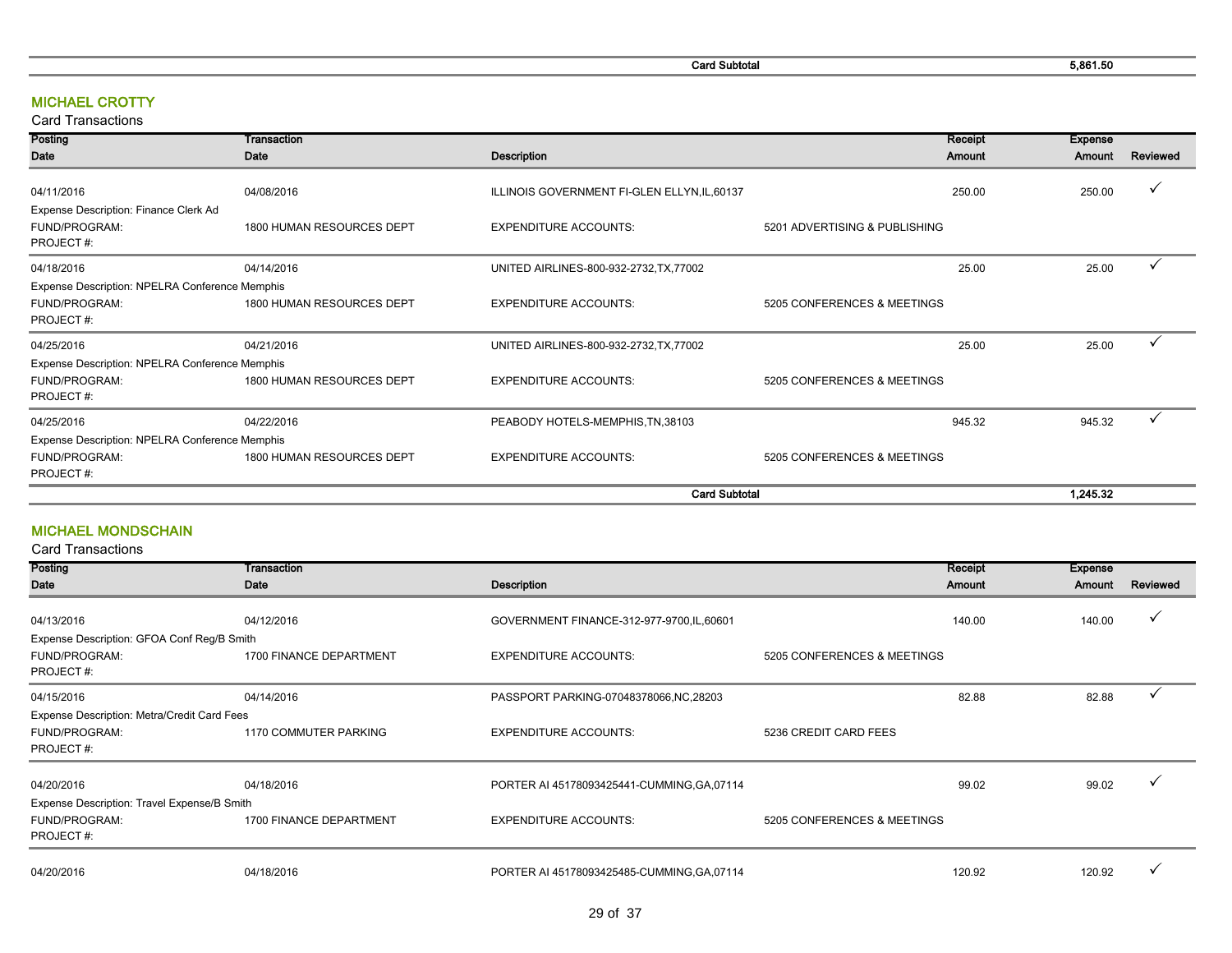|                                             |                         | <b>Card Subtotal</b>                     |                             |        | 887.81 |              |
|---------------------------------------------|-------------------------|------------------------------------------|-----------------------------|--------|--------|--------------|
| FUND/PROGRAM:<br>PROJECT#:                  | 1700 FINANCE DEPARTMENT | <b>EXPENDITURE ACCOUNTS:</b>             | 5205 CONFERENCES & MEETINGS |        |        |              |
| Expense Description: Travel Expense/B Smith |                         |                                          |                             |        |        |              |
| 04/20/2016                                  | 04/19/2016              | JUSTFLY.COM-800-717-5015.CT.06067        |                             | 19.99  | 19.99  |              |
| FUND/PROGRAM:<br>PROJECT#:                  | 1700 FINANCE DEPARTMENT | <b>EXPENDITURE ACCOUNTS:</b>             | 5323 AWARDS/DECORATIONS     |        |        |              |
| Expense Description: GFOA Budget Award Fees |                         |                                          |                             |        |        |              |
| 04/20/2016                                  | 04/19/2016              | GOVERNMENT FINANCE-312-977-9700,IL,60601 |                             | 425.00 | 425.00 | $\checkmark$ |
| FUND/PROGRAM:<br>PROJECT#:                  | 1700 FINANCE DEPARTMENT | <b>EXPENDITURE ACCOUNTS:</b>             | 5205 CONFERENCES & MEETINGS |        |        |              |
| Expense Description: Travel Expense/B Smith |                         |                                          |                             |        |        |              |

# MICHAEL SCHROEDER

Posting Date **Transaction** Date **Date Description** Receipt Amount Expense Amount Reviewed 04/14/2016 04/12/2016 04/12/2016 04/12/2016 SUBURBAN TRIM & GLASS-ARLINGTON H,IL,60004 725.00 725.00 725.00 725.00 FUND/PROGRAM: 1220 BUILDING SERVICES EXPENDITURE ACCOUNTS: 5311 BLDG/GROUNDS MAINTENANCE PROJECT #: 04/20/2016 04/18/2016 MENARDS MOUNT PROSPECT-MT  $PROSPECT, IL,60056$  and  $\checkmark$  and  $\checkmark$  and  $\checkmark$  and  $\checkmark$  and  $\checkmark$  and  $\checkmark$  and  $\checkmark$  and  $\checkmark$  and  $\checkmark$  and  $\checkmark$  and  $\checkmark$  and  $\checkmark$  and  $\checkmark$  and  $\checkmark$  and  $\checkmark$  and  $\checkmark$  and  $\checkmark$  and  $\checkmark$  and  $\checkmark$  and  $\checkmark$  and  $\check$ FUND/PROGRAM: **4100 WATER DIVISION** EXPENDITURE ACCOUNTS: 5311 BLDG/GROUNDS MAINTENANCE PROJECT #: 04/20/2016 04/18/2016 MENARDS MOUNT PROSPECT-MT  $PROSPECT, IL,60056$   $\checkmark$ FUND/PROGRAM: 2100 POLICE DEPARTMENT EXPENDITURE ACCOUNTS: 5316 RANGE SUPPLIES PROJECT #: 04/20/2016 04/18/2016 MENARDS MOUNT PROSPECT-MT  $PROSPECT, IL,60056$   $\checkmark$ FUND/PROGRAM: 1220 BUILDING SERVICES EXPENDITURE ACCOUNTS: 5311 BLDG/GROUNDS MAINTENANCE PROJECT #: 04/26/2016 04/25/2016 MCCANN WAUCONDA-WAUCONDA,IL,60084 58.80 58.80 P FUND/PROGRAM: 1220 BUILDING SERVICES EXPENDITURE ACCOUNTS: 5311 BLDG/GROUNDS MAINTENANCE PROJECT #: Expense Description: Ceiling Tiles Expense Description: Cooler,Shelving& Brackets Expense Description: EucoRock Anchoring Cement Card Subtotal 1,501.48 Card Transactions Expense Description: Display Case Glass Expense Description: CFL Light Bulbs

#### PETER RODGERS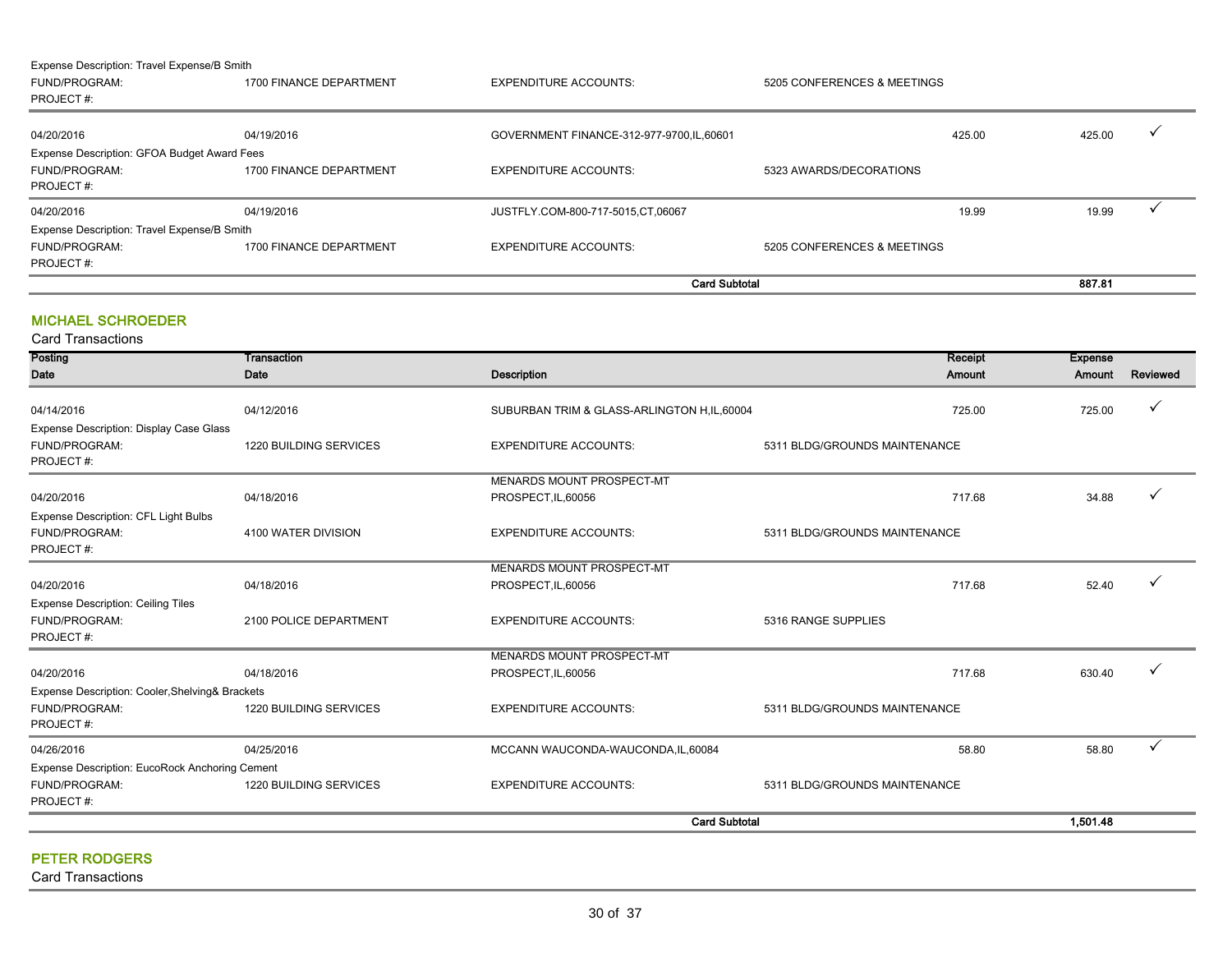| Posting                                        | <b>Transaction</b>     |                                            | Receipt                      | <b>Expense</b> |          |
|------------------------------------------------|------------------------|--------------------------------------------|------------------------------|----------------|----------|
| Date                                           | Date                   | Description                                | Amount                       | Amount         | Reviewed |
| 04/07/2016                                     | 04/04/2016             | PEAVEY CORP.-LENEXA, KS, 66214             | 456.05                       | 456.05         | ✓        |
| Expense Description: Evidence Tape/Card Stock  |                        |                                            |                              |                |          |
| FUND/PROGRAM:                                  | 2100 POLICE DEPARTMENT | <b>EXPENDITURE ACCOUNTS:</b>               | 5317 MISC OPERATING SUPPLIES |                |          |
| PROJECT#:                                      |                        |                                            |                              |                |          |
| 04/08/2016                                     | 04/07/2016             | IN PORTER LEE B.E.A.S-847-9852060,IL,60193 | 588.00                       | 588.00         | ✓        |
| Expense Description: BEAST Labels& Ink Ribbons |                        |                                            |                              |                |          |
| FUND/PROGRAM:                                  | 2100 POLICE DEPARTMENT | <b>EXPENDITURE ACCOUNTS:</b>               | 5317 MISC OPERATING SUPPLIES |                |          |
| PROJECT#:                                      |                        |                                            |                              |                |          |
| 04/12/2016                                     | 04/11/2016             | PEAVEY CORP.-LENEXA, KS, 66214             | 130.95                       | 130.95         | ✓        |
| Expense Description: Evidence Tape Rolls       |                        |                                            |                              |                |          |
| FUND/PROGRAM:                                  | 2100 POLICE DEPARTMENT | <b>EXPENDITURE ACCOUNTS:</b>               | 5317 MISC OPERATING SUPPLIES |                |          |
| PROJECT#:                                      |                        |                                            |                              |                |          |
| 05/02/2016                                     | 04/29/2016             | WAL-MART #1735-WHEELING,IL,60090           | 70.80                        | 70.80          | ✓        |
| Expense Description: Prisoner Frozen Meals     |                        |                                            |                              |                |          |
| FUND/PROGRAM:                                  | 2100 POLICE DEPARTMENT | <b>EXPENDITURE ACCOUNTS:</b>               | 5229 PRISONER WELFARE        |                |          |
| PROJECT#:                                      |                        |                                            |                              |                |          |
| 05/04/2016                                     | 04/29/2016             | PEAVEY CORP.-LENEXA, KS, 66214             | 107.50                       | 107.50         |          |
| Expense Description: Tweezers & Applicators    |                        |                                            |                              |                |          |
| FUND/PROGRAM:                                  | 2100 POLICE DEPARTMENT | <b>EXPENDITURE ACCOUNTS:</b>               | 5317 MISC OPERATING SUPPLIES |                |          |
| PROJECT#:                                      |                        |                                            |                              |                |          |
|                                                |                        | <b>Card Subtotal</b>                       |                              | 1,353.30       |          |

# ROSE LEMANIS

| Posting                                       | Transaction                           |                                             |                            | Receipt  | <b>Expense</b> |          |
|-----------------------------------------------|---------------------------------------|---------------------------------------------|----------------------------|----------|----------------|----------|
| Date                                          | Date                                  | Description                                 |                            | Amount   | Amount         | Reviewed |
|                                               |                                       | <b>AMAZON MKTPLACE PMTS-</b>                |                            |          |                |          |
| 04/07/2016                                    | 04/06/2016                            | AMZN.COM/BILL, WA, 98109                    |                            | (11.74)  | (11.74)        |          |
| Expense Description: Refund/Return Phone Case |                                       |                                             |                            |          |                |          |
| FUND/PROGRAM:                                 | 1500 PUBLIC WORKS ADMINISTRATI        | <b>EXPENDITURE ACCOUNTS:</b>                | 5221 MAINT RADIO EQUIPMENT |          |                |          |
| PROJECT#:                                     |                                       |                                             |                            |          |                |          |
| 04/07/2016                                    | 04/06/2016                            | OFFICE DEPOT #1105-800-463-3768, IL, 60188  |                            | 96.17    | 96.17          |          |
| <b>Expense Description: Office Supplies</b>   |                                       |                                             |                            |          |                |          |
| FUND/PROGRAM:                                 | 1500 PUBLIC WORKS ADMINISTRATI        | <b>EXPENDITURE ACCOUNTS:</b>                | 5318 OFFICE SUPPLIES       |          |                |          |
| PROJECT#:                                     |                                       |                                             |                            |          |                |          |
| 04/08/2016                                    | 04/07/2016                            | OFFICE DEPOT #1105-800-463-3768, IL, 60188  |                            | 23.20    | 23.20          |          |
| <b>Expense Description: Office Supplies</b>   |                                       |                                             |                            |          |                |          |
| FUND/PROGRAM:                                 | <b>1500 PUBLIC WORKS ADMINISTRATI</b> | <b>EXPENDITURE ACCOUNTS:</b>                | 5318 OFFICE SUPPLIES       |          |                |          |
| PROJECT#:                                     |                                       |                                             |                            |          |                |          |
| 04/11/2016                                    | 04/08/2016                            | AMERICAN PUBLIC WORKS-08164726100, MO.84108 |                            | 1,395.00 | 206.67         |          |
| Expense Description: APWA Membership          |                                       |                                             |                            |          |                |          |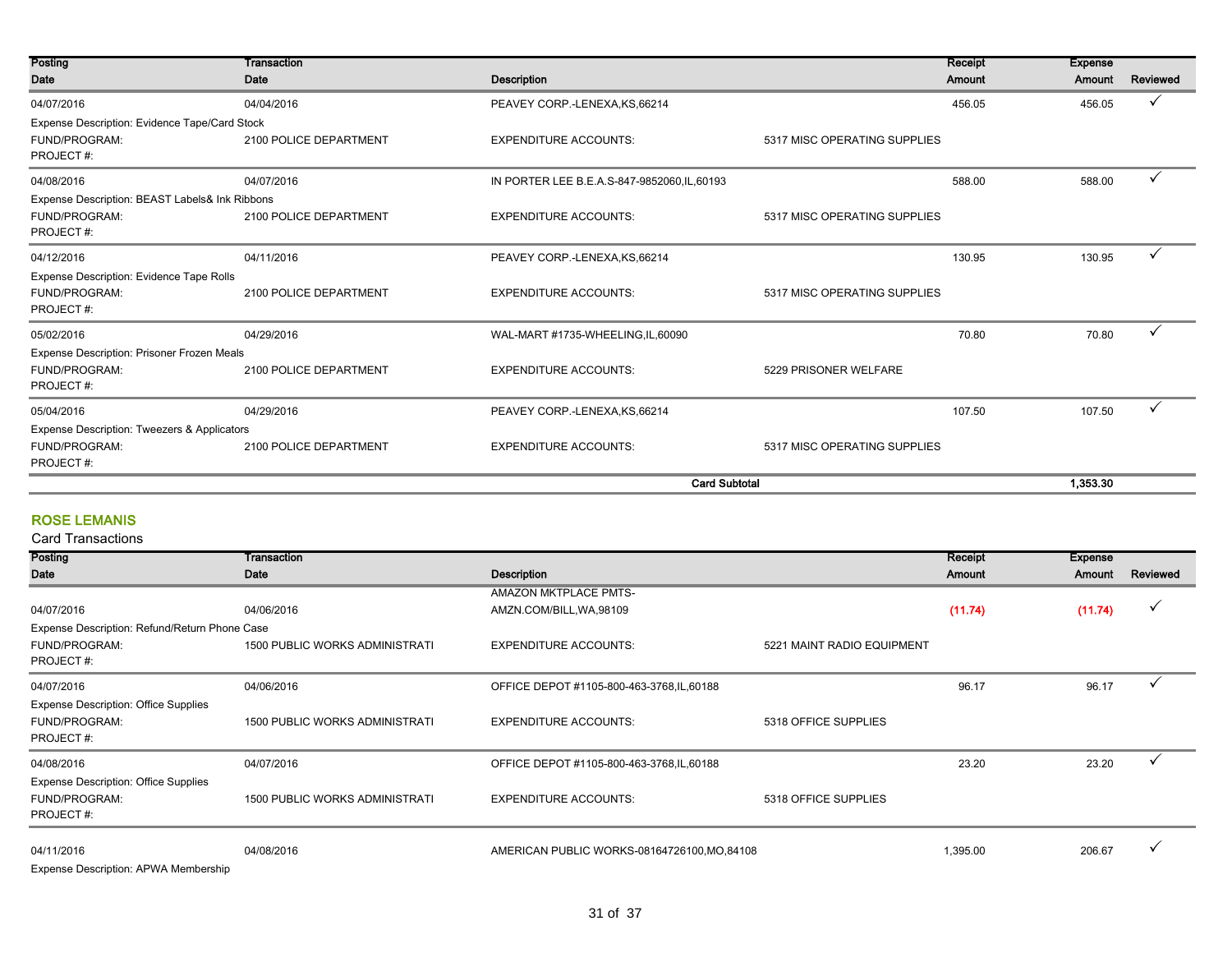| FUND/PROGRAM:<br>PROJECT#:                                         | <b>1500 PUBLIC WORKS ADMINISTRATI</b> | <b>EXPENDITURE ACCOUNTS:</b>                 | 5222 MEMBERSHIP DUES |          |        |              |
|--------------------------------------------------------------------|---------------------------------------|----------------------------------------------|----------------------|----------|--------|--------------|
| 04/11/2016<br>Expense Description: APWA Membership                 | 04/08/2016                            | AMERICAN PUBLIC WORKS-08164726100, MO, 84108 |                      | 1,395.00 | 310.00 | $\checkmark$ |
| FUND/PROGRAM:<br>PROJECT#:                                         | 1400 CIP ENGINEERING                  | <b>EXPENDITURE ACCOUNTS:</b>                 | 5222 MEMBERSHIP DUES |          |        |              |
| 04/11/2016                                                         | 04/08/2016                            | AMERICAN PUBLIC WORKS-08164726100, MO, 84108 |                      | 1,395.00 | 103.33 | ✓            |
| Expense Description: APWA Membership<br>FUND/PROGRAM:<br>PROJECT#: | 1420 STREETS DIVISION                 | <b>EXPENDITURE ACCOUNTS:</b>                 | 5222 MEMBERSHIP DUES |          |        |              |
| 04/11/2016                                                         | 04/08/2016                            | AMERICAN PUBLIC WORKS-08164726100, MO, 84108 |                      | 1,395.00 | 103.33 |              |
| Expense Description: APWA Membership<br>FUND/PROGRAM:<br>PROJECT#: | 1240 FLEET SERVICES                   | <b>EXPENDITURE ACCOUNTS:</b>                 | 5222 MEMBERSHIP DUES |          |        |              |
| 04/11/2016                                                         | 04/08/2016                            | AMERICAN PUBLIC WORKS-08164726100, MO, 84108 |                      | 1,395.00 | 103.33 | $\checkmark$ |
| Expense Description: APWA Membership<br>FUND/PROGRAM:<br>PROJECT#: | 4100 WATER DIVISION                   | <b>EXPENDITURE ACCOUNTS:</b>                 | 5222 MEMBERSHIP DUES |          |        |              |
| 04/11/2016                                                         | 04/08/2016                            | AMERICAN PUBLIC WORKS-08164726100, MO, 84108 |                      | 1,395.00 | 103.33 | ✓            |
| Expense Description: APWA Membership<br>FUND/PROGRAM:<br>PROJECT#: | 1600 ADMIN & BOT                      | <b>EXPENDITURE ACCOUNTS:</b>                 | 5222 MEMBERSHIP DUES |          |        |              |
| 04/11/2016                                                         | 04/08/2016                            | AMERICAN PUBLIC WORKS-08164726100, MO, 84108 |                      | 1,395.00 | 103.33 | ✓            |
| Expense Description: APWA Membership<br>FUND/PROGRAM:<br>PROJECT#: | <b>1500 PUBLIC WORKS ADMINISTRATI</b> | <b>EXPENDITURE ACCOUNTS:</b>                 | 5222 MEMBERSHIP DUES |          |        |              |
| 04/11/2016                                                         | 04/08/2016                            | AMERICAN PUBLIC WORKS-08164726100, MO, 84108 |                      | 1,395.00 | 155.00 | ✓            |
| Expense Description: APWA Membership<br>FUND/PROGRAM:<br>PROJECT#: | 1400 CIP ENGINEERING                  | <b>EXPENDITURE ACCOUNTS:</b>                 | 5222 MEMBERSHIP DUES |          |        |              |
| 04/11/2016                                                         | 04/08/2016                            | AMERICAN PUBLIC WORKS-08164726100, MO, 84108 |                      | 1,395.00 | 51.67  | $\checkmark$ |
| Expense Description: APWA Membership<br>FUND/PROGRAM:<br>PROJECT#: | 1420 STREETS DIVISION                 | <b>EXPENDITURE ACCOUNTS:</b>                 | 5222 MEMBERSHIP DUES |          |        |              |
| 04/11/2016                                                         | 04/08/2016                            | AMERICAN PUBLIC WORKS-08164726100, MO, 84108 |                      | 1,395.00 | 51.67  | $\checkmark$ |
| Expense Description: APWA Membership<br>FUND/PROGRAM:<br>PROJECT#: | 1240 FLEET SERVICES                   | <b>EXPENDITURE ACCOUNTS:</b>                 | 5222 MEMBERSHIP DUES |          |        |              |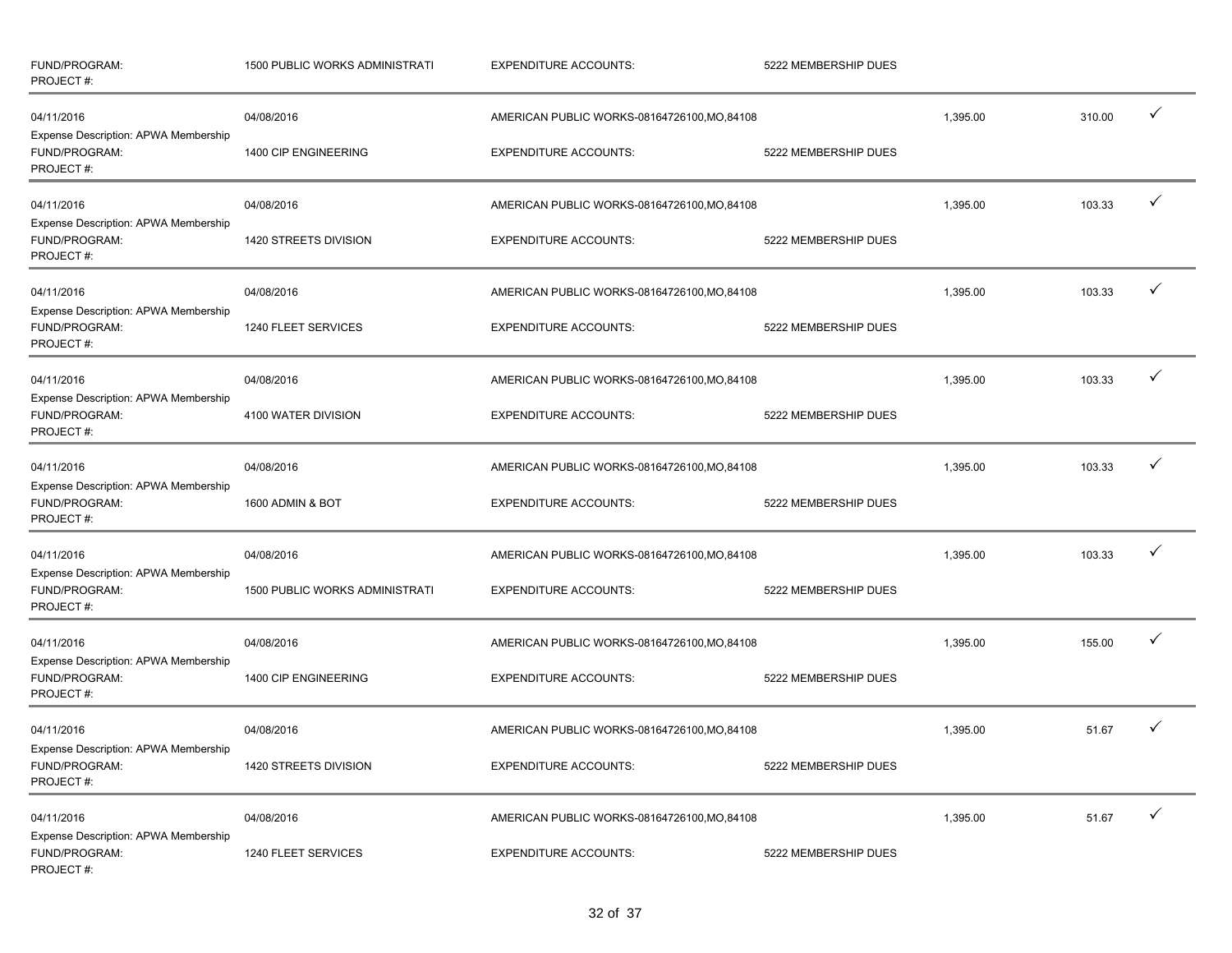| 04/11/2016                                                                | 04/08/2016                     |                                              | AMERICAN PUBLIC WORKS-08164726100, MO, 84108 |          | 51.67  |              |
|---------------------------------------------------------------------------|--------------------------------|----------------------------------------------|----------------------------------------------|----------|--------|--------------|
| Expense Description: APWA Membership<br>FUND/PROGRAM:<br>PROJECT#:        | 1600 ADMIN & BOT               | <b>EXPENDITURE ACCOUNTS:</b>                 | 5222 MEMBERSHIP DUES                         |          |        |              |
| 04/11/2016                                                                | 04/08/2016                     | AMERICAN PUBLIC WORKS-08164726100, MO, 84108 |                                              | 1.395.00 | 51.67  | $\checkmark$ |
| Expense Description: APWA Membership<br>FUND/PROGRAM:<br>PROJECT#:        | 4100 WATER DIVISION            | <b>EXPENDITURE ACCOUNTS:</b>                 | 5222 MEMBERSHIP DUES                         |          |        |              |
| 04/12/2016                                                                | 04/11/2016                     | OFFICE DEPOT #1105-800-463-3768, IL, 60188   |                                              | 109.80   | 109.80 | $\checkmark$ |
| <b>Expense Description: Office Supplies</b><br>FUND/PROGRAM:<br>PROJECT#: | 1500 PUBLIC WORKS ADMINISTRATI | <b>EXPENDITURE ACCOUNTS:</b>                 | 5318 OFFICE SUPPLIES                         |          |        |              |
| 04/13/2016                                                                | 04/11/2016                     | THE SIDWELL COMPANY-SAINT CHARLES, IL, 60174 |                                              | 120.00   | 120.00 | ✓            |
| Expense Description: Annual Service-Atlas<br>FUND/PROGRAM:<br>PROJECT#:   | 1500 PUBLIC WORKS ADMINISTRATI | <b>EXPENDITURE ACCOUNTS:</b>                 | 5228 PRINTING & BINDING                      |          |        |              |
| 04/15/2016                                                                | 04/14/2016                     | OFFICE DEPOT #1105-800-463-3768, IL, 60188   |                                              | 67.99    | 67.99  | ✓            |
| <b>Expense Description: Office Supplies</b><br>FUND/PROGRAM:<br>PROJECT#: | 1500 PUBLIC WORKS ADMINISTRATI | <b>EXPENDITURE ACCOUNTS:</b>                 | 5318 OFFICE SUPPLIES                         |          |        |              |
| 04/18/2016                                                                | 04/15/2016                     | SAMS INTERNET-08887467726, AR, 72712         |                                              | 198.90   | 198.90 | $\checkmark$ |
| Expense Description: Dept. Coffee Supply<br>FUND/PROGRAM:<br>PROJECT#:    | 1500 PUBLIC WORKS ADMINISTRATI | <b>EXPENDITURE ACCOUNTS:</b>                 | 5317 MISC OPERATING SUPPLIES                 |          |        |              |
|                                                                           |                                | AMAZON.COM AMZN.COM/BI-                      |                                              |          |        | ✓            |
| 04/18/2016<br>Expense Description: Floor Cleaning Solution                | 04/18/2016                     | AMZN.COM/BILL, WA, 98109                     |                                              | 72.70    | 72.70  |              |
| FUND/PROGRAM:<br>PROJECT#:                                                | 1220 BUILDING SERVICES         | <b>EXPENDITURE ACCOUNTS:</b>                 | 5311 BLDG/GROUNDS MAINTENANCE                |          |        |              |
| 04/19/2016                                                                | 04/18/2016                     | THERMOBIND INC-05083997023, MA, 02771        |                                              | 75.00    | 75.00  | $\checkmark$ |
| <b>Expense Description: Binding Covers</b><br>FUND/PROGRAM:<br>PROJECT#:  | 1500 PUBLIC WORKS ADMINISTRATI | <b>EXPENDITURE ACCOUNTS:</b>                 | 5318 OFFICE SUPPLIES                         |          |        |              |
| 04/22/2016                                                                | 04/21/2016                     | BATTERY JUNCTION-08605814540,CT,06475        |                                              | 109.93   | 109.93 | $\checkmark$ |
| <b>Expense Description: Battery Stock</b><br>FUND/PROGRAM:<br>PROJECT#:   | 1500 PUBLIC WORKS ADMINISTRATI | <b>EXPENDITURE ACCOUNTS:</b>                 | 5318 OFFICE SUPPLIES                         |          |        |              |
| 04/28/2016                                                                | 04/27/2016                     | OFFICE DEPOT #1105-800-463-3768, IL, 60188   |                                              | 83.51    | 83.51  | ✓            |
| <b>Expense Description: Office Supplies</b><br>FUND/PROGRAM:<br>PROJECT#: | 1500 PUBLIC WORKS ADMINISTRATI | <b>EXPENDITURE ACCOUNTS:</b>                 | 5318 OFFICE SUPPLIES                         |          |        |              |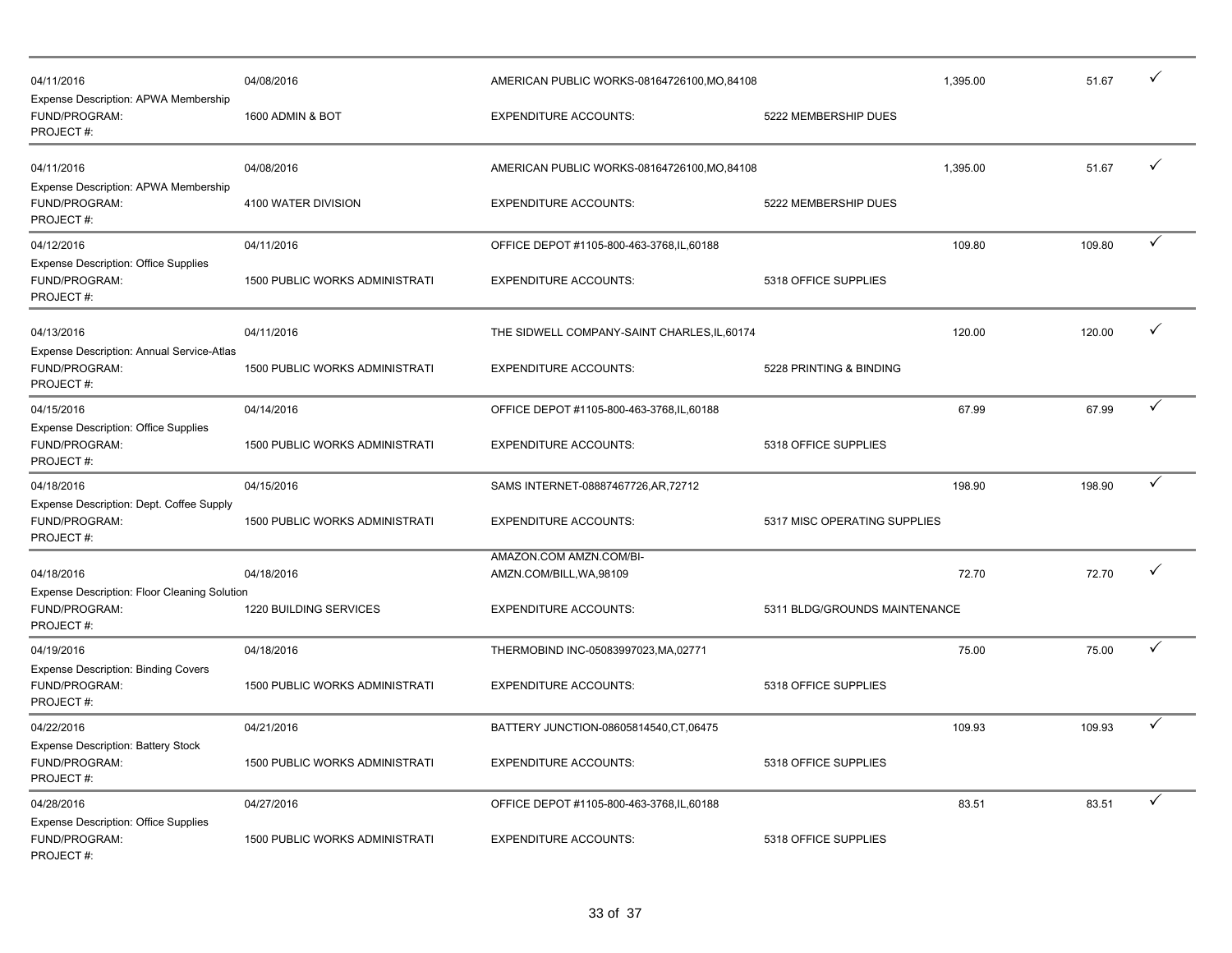| Expense Description: MSDS Renewal<br>FUND/PROGRAM:<br>PROJECT#:<br>05/04/2016<br>Expense Description: MSDS Renewal<br>FUND/PROGRAM:<br>PROJECT#: | 05/03/2016<br><b>1500 PUBLIC WORKS ADMINISTRATI</b><br>05/03/2016<br>2100 POLICE DEPARTMENT<br>05/03/2016<br>2200 FIRE DEPARTMENT | MSDSONLINE INC-3128812433, IL, 60647<br><b>EXPENDITURE ACCOUNTS:</b><br>MSDSONLINE INC-3128812433, IL, 60647<br><b>EXPENDITURE ACCOUNTS:</b><br>MSDSONLINE INC-3128812433,IL,60647<br><b>EXPENDITURE ACCOUNTS:</b> | 920.00<br>5299 MISC CONTRACTUAL SERVICES<br>920.00<br>5299 MISC CONTRACTUAL SERVICES<br>920.00<br>5299 MISC CONTRACTUAL SERVICES | 153.33<br>153.34<br>153.34 | ✓<br>✓<br>✓  |
|--------------------------------------------------------------------------------------------------------------------------------------------------|-----------------------------------------------------------------------------------------------------------------------------------|--------------------------------------------------------------------------------------------------------------------------------------------------------------------------------------------------------------------|----------------------------------------------------------------------------------------------------------------------------------|----------------------------|--------------|
|                                                                                                                                                  |                                                                                                                                   |                                                                                                                                                                                                                    |                                                                                                                                  |                            |              |
| 05/04/2016                                                                                                                                       |                                                                                                                                   |                                                                                                                                                                                                                    |                                                                                                                                  |                            |              |
| 05/04/2016<br>Expense Description: MSDS Renewal<br>FUND/PROGRAM:<br>PROJECT#:                                                                    |                                                                                                                                   |                                                                                                                                                                                                                    |                                                                                                                                  |                            |              |
| 05/04/2016<br>Expense Description: MSDS Renewal<br>FUND/PROGRAM:<br>PROJECT#:                                                                    | 05/03/2016<br>2200 FIRE DEPARTMENT                                                                                                | MSDSONLINE INC-3128812433, IL, 60647<br><b>EXPENDITURE ACCOUNTS:</b>                                                                                                                                               | 920.00<br>5299 MISC CONTRACTUAL SERVICES                                                                                         | 153.33                     | ✓            |
| 05/04/2016<br><b>Expense Description: MSDS Renewal</b><br>FUND/PROGRAM:<br>PROJECT#:                                                             | 05/03/2016<br>2100 POLICE DEPARTMENT                                                                                              | MSDSONLINE INC-3128812433, IL, 60647<br><b>EXPENDITURE ACCOUNTS:</b>                                                                                                                                               | 920.00<br>5299 MISC CONTRACTUAL SERVICES                                                                                         | 153.33                     | $\checkmark$ |
| <b>Expense Description: MSDS Renewal</b><br>FUND/PROGRAM:<br>PROJECT#:                                                                           | <b>1500 PUBLIC WORKS ADMINISTRATI</b>                                                                                             | <b>EXPENDITURE ACCOUNTS:</b>                                                                                                                                                                                       | 5299 MISC CONTRACTUAL SERVICES                                                                                                   |                            |              |
| Expense Description: Medical Water Services<br>FUND/PROGRAM:<br>PROJECT#:<br>05/04/2016                                                          | 4200 SEWER DIVISION<br>05/03/2016                                                                                                 | <b>EXPENDITURE ACCOUNTS:</b><br>MSDSONLINE INC-3128812433, IL, 60647                                                                                                                                               | 5299 MISC CONTRACTUAL SERVICES<br>920.00                                                                                         | 153.33                     | ✓            |
| FUND/PROGRAM:<br>PROJECT#:<br>05/04/2016                                                                                                         | 1220 BUILDING SERVICES<br>05/03/2016                                                                                              | <b>EXPENDITURE ACCOUNTS:</b><br>STERICYCLE-08667837422,IL,60045                                                                                                                                                    | 5299 MISC CONTRACTUAL SERVICES<br>31.87                                                                                          | 31.87                      | ✓            |
| 05/02/2016<br>Expense Description: Elevator Maint. Service                                                                                       | 04/29/2016                                                                                                                        | THYSSENKRUPPELEVATOR W-<br>07707990400, GA, 30144                                                                                                                                                                  | 627.04                                                                                                                           | 627.04                     |              |

# **SCOTT WILSON**

| Posting                           | Transaction         |                                                |                          | Receipt | Expense |          |
|-----------------------------------|---------------------|------------------------------------------------|--------------------------|---------|---------|----------|
| Date                              | Date                | Description                                    |                          | Amount  | Amount  | Reviewed |
|                                   |                     |                                                |                          |         |         |          |
| 04/29/2016                        | 04/27/2016          | EL COR INDUSTRIES INC-PROSPECT HEIG, IL, 60070 |                          | 6.75    | 6.75    |          |
| Expense Description: Marker Light |                     |                                                |                          |         |         |          |
| FUND/PROGRAM:                     | 4100 WATER DIVISION | <b>EXPENDITURE ACCOUNTS:</b>                   | 5310 VEHICLE MAINTENANCE |         |         |          |
| PROJECT#:                         |                     |                                                |                          |         |         |          |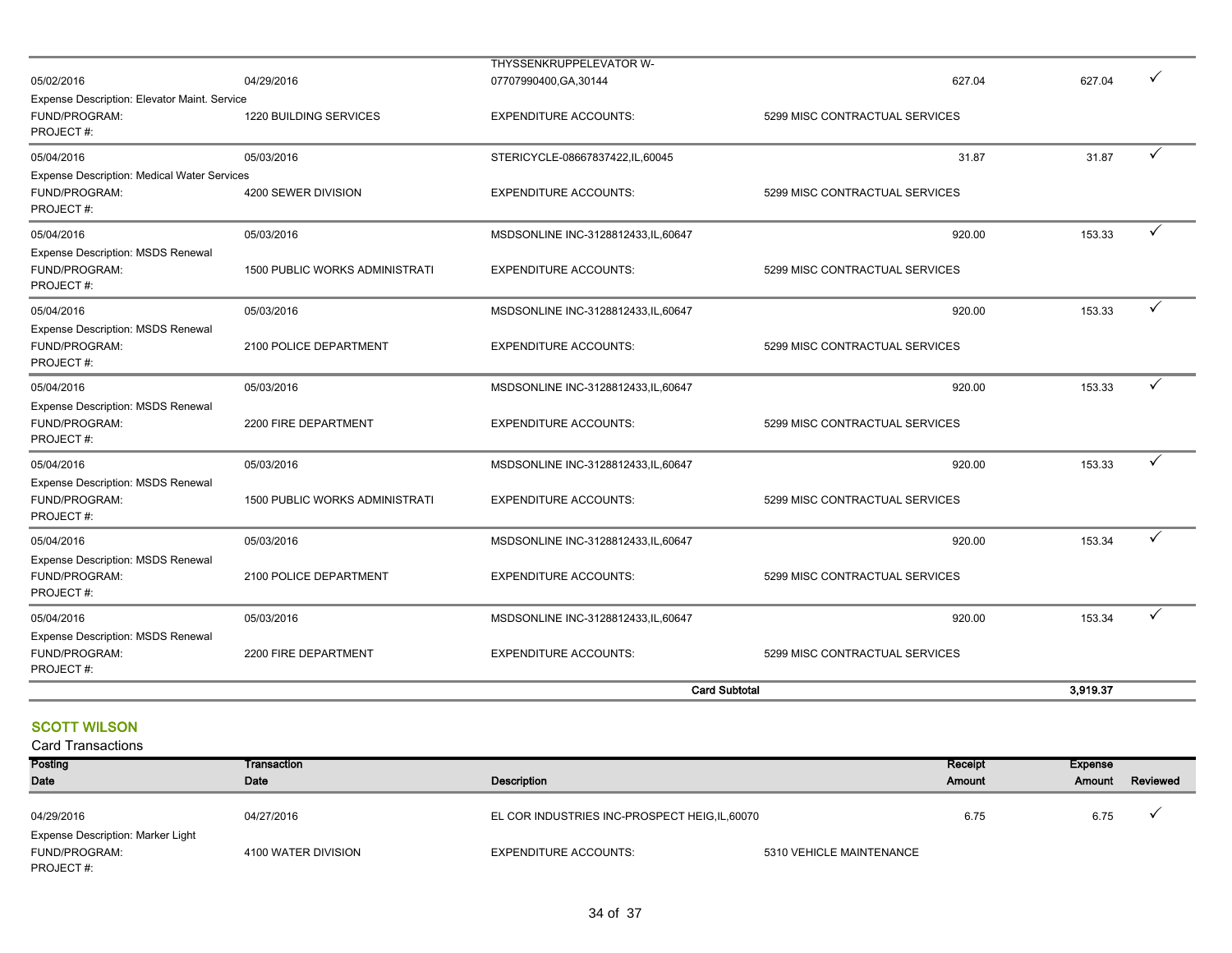Card Subtotal 6.75

# SEAN LINDSAY

### Card Transactions

| Posting                                        | Transaction            |                                            | Receipt                       | <b>Expense</b> |              |
|------------------------------------------------|------------------------|--------------------------------------------|-------------------------------|----------------|--------------|
| Date                                           | Date                   | <b>Description</b>                         | Amount                        | Amount         | Reviewed     |
| 04/08/2016                                     | 04/07/2016             | VILLAGE OF WHEELING -- WHEELING, IL, 60090 | 1.75                          | 1.75           |              |
| Expense Description: Parking Machine Testing   |                        |                                            |                               |                |              |
| FUND/PROGRAM:                                  | 1170 COMMUTER PARKING  | <b>EXPENDITURE ACCOUNTS:</b>               | 5220 MAINT OFF/SPEC EQUIPMENT |                |              |
| PROJECT#:                                      |                        |                                            |                               |                |              |
| 04/08/2016                                     | 04/07/2016             | VILLAGE OF WHEELING -- WHEELING, IL, 60090 | 1.75                          | 1.75           |              |
| Expense Description: Parking Machine Testing   |                        |                                            |                               |                |              |
| FUND/PROGRAM:                                  | 1170 COMMUTER PARKING  | <b>EXPENDITURE ACCOUNTS:</b>               | 5220 MAINT OFF/SPEC EQUIPMENT |                |              |
| PROJECT#:                                      |                        |                                            |                               |                |              |
| 04/14/2016                                     | 04/13/2016             | WW GRAINGER-877-2022594, PA, 15201-1416    | 148.86                        | 148.86         | $\checkmark$ |
| <b>Expense Description: Electrical Epoxy</b>   |                        |                                            |                               |                |              |
| FUND/PROGRAM:                                  | 1220 BUILDING SERVICES | <b>EXPENDITURE ACCOUNTS:</b>               | 5311 BLDG/GROUNDS MAINTENANCE |                |              |
| PROJECT#:                                      |                        |                                            |                               |                |              |
| 04/29/2016                                     | 04/27/2016             |                                            | 120.00                        | 120.00         |              |
|                                                |                        | PIEDMONT PLASTICS CG #-WHEELING, IL, 60090 |                               |                |              |
| Expense Description: Replacement Wheels (lift) |                        |                                            |                               |                |              |
| FUND/PROGRAM:                                  | 1220 BUILDING SERVICES | <b>EXPENDITURE ACCOUNTS:</b>               | 5311 BLDG/GROUNDS MAINTENANCE |                |              |
| PROJECT#:                                      |                        |                                            |                               |                |              |
|                                                |                        | <b>Card Subtotal</b>                       |                               | 272.36         |              |

# SHARI MATTHEWS HUIZAR

| <b>Card Transactions</b>                   |                               |                                               |                              |         |         |          |
|--------------------------------------------|-------------------------------|-----------------------------------------------|------------------------------|---------|---------|----------|
| Posting                                    | Transaction                   |                                               |                              | Receipt | Expense |          |
| Date                                       | Date                          | Description                                   |                              | Amount  | Amount  | Reviewed |
|                                            |                               |                                               |                              |         |         |          |
| 04/06/2016                                 | 04/05/2016                    | THE WEBSTAURANT STORE-717-392-7472, PA, 17602 |                              | 67.01   | 67.01   |          |
| <b>Expense Description: Coffee Carafes</b> |                               |                                               |                              |         |         |          |
| FUND/PROGRAM:                              | 1320 SENIOR CITIZENS SERVICES | <b>EXPENDITURE ACCOUNTS:</b>                  | 5315 SMALL TOOLS & EQUIPMENT |         |         |          |
| PROJECT#:                                  |                               |                                               |                              |         |         |          |
|                                            |                               |                                               | <b>Card Subtotal</b>         |         | 67.01   |          |

# THOMAS LUEDERS

| Posting                                      | Transaction         |                                          | Receipt                       | Expense |          |
|----------------------------------------------|---------------------|------------------------------------------|-------------------------------|---------|----------|
| Date                                         | Date                | Description                              | <b>Amount</b>                 | Amount  | Reviewed |
| 05/02/2016                                   | 04/28/2016          | FULLIFE SAFETY CENTER-ROSELLE, IL, 60172 | 115.00                        | 115.00  |          |
| Expense Description: Gas Monitor Calibration |                     |                                          |                               |         |          |
| FUND/PROGRAM:                                | 4100 WATER DIVISION | <b>EXPENDITURE ACCOUNTS:</b>             | 5220 MAINT OFF/SPEC EQUIPMENT |         |          |
| PROJECT#:                                    |                     |                                          |                               |         |          |
|                                              |                     |                                          | <b>Card Subtotal</b>          | 115.00  |          |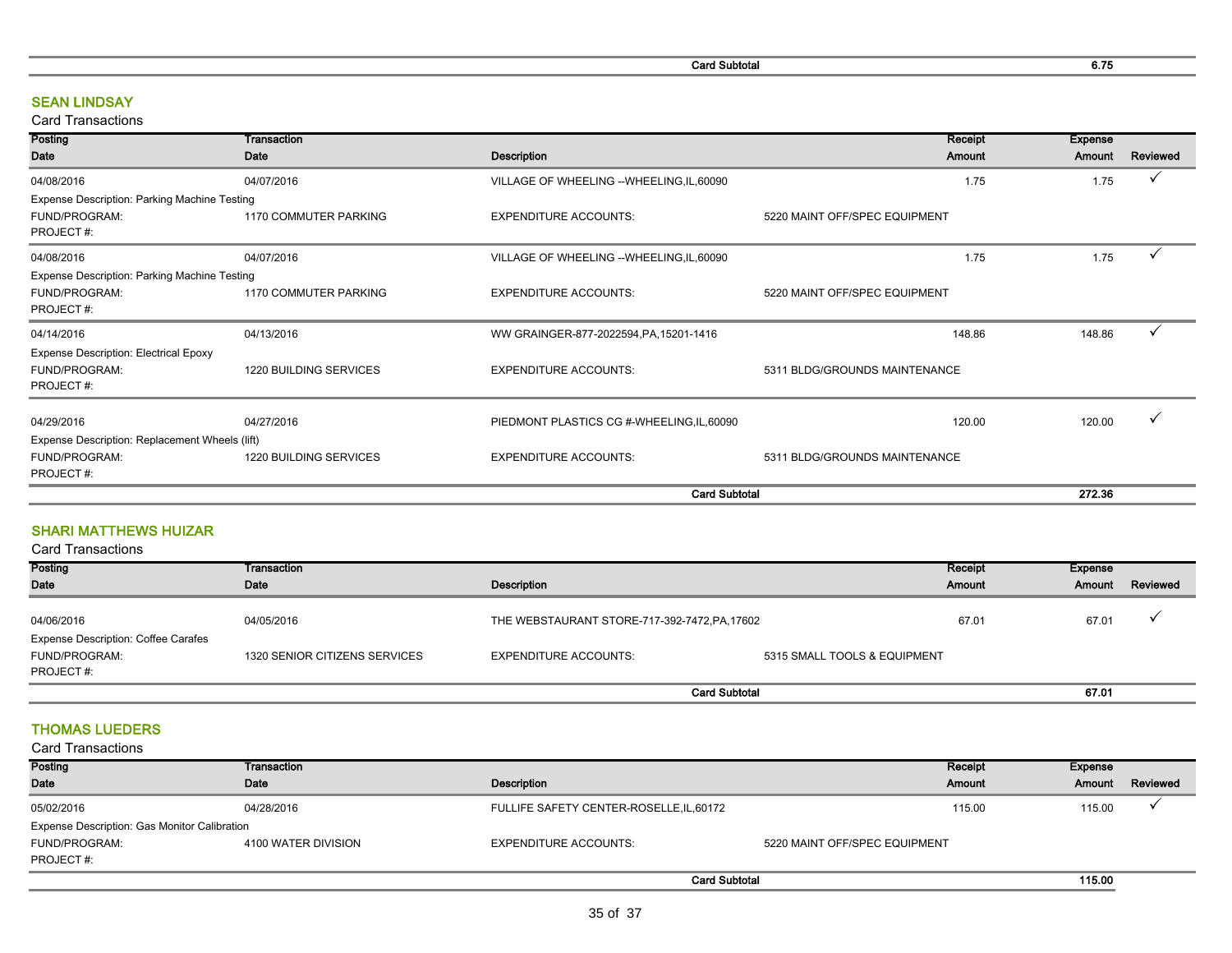# TY JOHNSON

Card Transactions

| Posting                                                   | Transaction            |                                           | Receipt                       | <b>Expense</b> |          |
|-----------------------------------------------------------|------------------------|-------------------------------------------|-------------------------------|----------------|----------|
| Date                                                      | Date                   | <b>Description</b>                        | Amount                        | Amount         | Reviewed |
| 04/07/2016                                                | 04/05/2016             | ANIXTER/CLARK/TRI-ED-GLENVIEW,IL,60026    | 9.35                          | 9.35           |          |
| Expense Description: Key Blanks                           |                        |                                           |                               |                |          |
| FUND/PROGRAM:                                             | 1220 BUILDING SERVICES | <b>EXPENDITURE ACCOUNTS:</b>              | 5311 BLDG/GROUNDS MAINTENANCE |                |          |
| PROJECT#:                                                 |                        |                                           |                               |                |          |
| 04/08/2016                                                | 04/07/2016             | NORTH AMERICAN CORP-8478324000, IL, 60025 | 4,379.28                      | 4,379.28       |          |
| Expense Description: Janitorial Supplies                  |                        |                                           |                               |                |          |
| FUND/PROGRAM:                                             | 1220 BUILDING SERVICES | <b>EXPENDITURE ACCOUNTS:</b>              | 5309 JANITORIAL SUPPLIES      |                |          |
| PROJECT#:                                                 |                        |                                           |                               |                |          |
|                                                           |                        |                                           |                               |                |          |
| 04/08/2016                                                | 04/07/2016             | NORTH AMERICAN CORP-8478324000, IL, 60025 | 91.44                         | 91.44          |          |
| Expense Description: Janitorial Supplies<br>FUND/PROGRAM: | 1220 BUILDING SERVICES | <b>EXPENDITURE ACCOUNTS:</b>              | 5309 JANITORIAL SUPPLIES      |                |          |
| PROJECT#:                                                 |                        |                                           |                               |                |          |
| 04/19/2016                                                | 04/18/2016             | VENTURE LIGHTING-08004512606, OH, 44139   | 481.80                        | 481.80         |          |
| Expense Description: LED Light Bulbs                      |                        |                                           |                               |                |          |
| FUND/PROGRAM:                                             | 1170 COMMUTER PARKING  | <b>EXPENDITURE ACCOUNTS:</b>              | 5311 BLDG/GROUNDS MAINTENANCE |                |          |
| PROJECT#:                                                 |                        |                                           |                               |                |          |
| 04/25/2016                                                | 04/21/2016             | ANIXTER/CLARK/TRI-ED-GLENVIEW,IL,60026    | 9.08                          | 9.08           |          |
| Expense Description: Key Blanks                           |                        |                                           |                               |                |          |
| FUND/PROGRAM:                                             | 1220 BUILDING SERVICES | <b>EXPENDITURE ACCOUNTS:</b>              | 5311 BLDG/GROUNDS MAINTENANCE |                |          |
| PROJECT#:                                                 |                        |                                           |                               |                |          |
|                                                           |                        | <b>Card Subtotal</b>                      |                               | 4.970.95       |          |

### Card Transactions VINCENT HOFFMAN

| Posting                                   | <b>Transaction</b>    |                                         | Receipt                      | Expense |          |
|-------------------------------------------|-----------------------|-----------------------------------------|------------------------------|---------|----------|
| Date                                      | Date                  | <b>Description</b>                      | <b>Amount</b>                | Amount  | Reviewed |
| 04/05/2016                                | 04/04/2016            | WW GRAINGER-877-2022594, PA, 15201-1416 | 12.99                        | 12.99   |          |
| <b>Expense Description: Marking Paint</b> |                       |                                         |                              |         |          |
| FUND/PROGRAM:                             | 1420 STREETS DIVISION | <b>EXPENDITURE ACCOUNTS:</b>            | 5317 MISC OPERATING SUPPLIES |         |          |
| PROJECT#:                                 |                       |                                         |                              |         |          |
| 04/05/2016                                | 04/04/2016            | WW GRAINGER-877-2022594, PA, 15201-1416 | 103.92                       | 103.92  |          |
| <b>Expense Description: Marking Paint</b> |                       |                                         |                              |         |          |
| FUND/PROGRAM:                             | 1420 STREETS DIVISION | <b>EXPENDITURE ACCOUNTS:</b>            | 5317 MISC OPERATING SUPPLIES |         |          |
| PROJECT#:                                 |                       |                                         |                              |         |          |
| 04/07/2016                                | 04/06/2016            | WW GRAINGER-877-2022594, PA, 15201-1416 | 38.97                        | 38.97   |          |
| <b>Expense Description: Marking Paint</b> |                       |                                         |                              |         |          |
| FUND/PROGRAM:                             | 1420 STREETS DIVISION | <b>EXPENDITURE ACCOUNTS:</b>            | 5317 MISC OPERATING SUPPLIES |         |          |
| PROJECT#:                                 |                       |                                         |                              |         |          |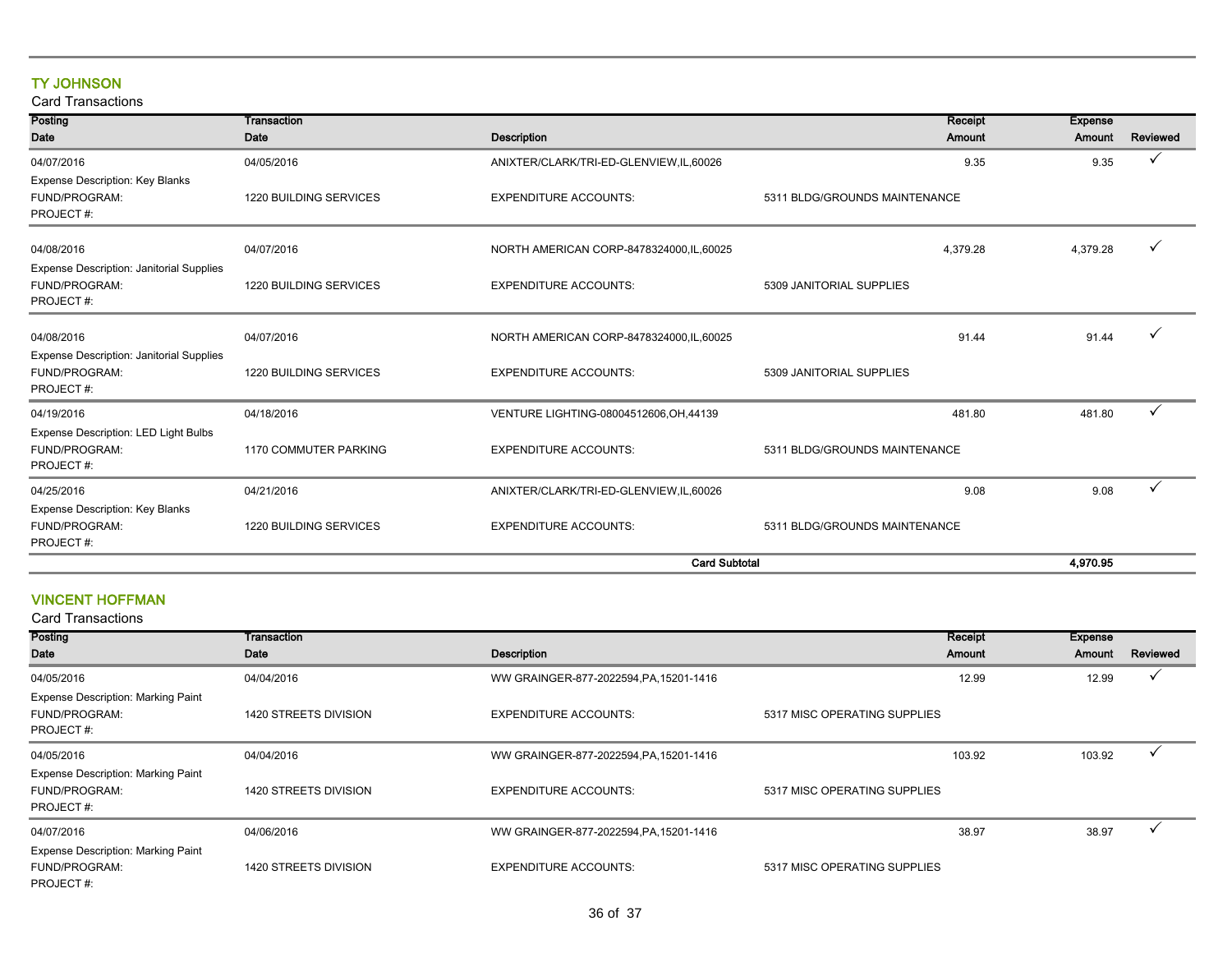| 04/08/2016                                  | 04/07/2016            | WW GRAINGER-877-2022594, PA, 15201-1416     |                           | 205.84 | 205.84 |  |
|---------------------------------------------|-----------------------|---------------------------------------------|---------------------------|--------|--------|--|
| Expense Description: Safety Masks & Filters |                       |                                             |                           |        |        |  |
| FUND/PROGRAM:                               | 1420 STREETS DIVISION | <b>EXPENDITURE ACCOUNTS:</b>                | 5319 PROTECTIVE CLOTHING  |        |        |  |
| PROJECT#:                                   |                       |                                             |                           |        |        |  |
| 04/11/2016                                  | 04/08/2016            | THE HOME DEPOT 1927-PALATINE, IL, 600740000 |                           | 35.03  | 35.03  |  |
| Expense Description: Elec. Tape & Glue      |                       |                                             |                           |        |        |  |
| FUND/PROGRAM:                               | 1420 STREETS DIVISION | <b>EXPENDITURE ACCOUNTS:</b>                | 5314 MINOR STREET REPAIRS |        |        |  |
| PROJECT#:                                   |                       |                                             |                           |        |        |  |
| 04/11/2016                                  | 04/08/2016            | THE HOME DEPOT 1927-PALATINE, IL, 600740000 |                           | 263.77 | 263.77 |  |
| <b>Expense Description: Lumber</b>          |                       |                                             |                           |        |        |  |
| FUND/PROGRAM:                               | 1420 STREETS DIVISION | <b>EXPENDITURE ACCOUNTS:</b>                | 5314 MINOR STREET REPAIRS |        |        |  |
| PROJECT#:                                   |                       |                                             |                           |        |        |  |
|                                             |                       | ZIMMERMANNS ACE HARDWA-BUFFALO              |                           |        |        |  |
| 04/22/2016                                  | 04/21/2016            | GROVE, IL, 60089                            |                           | 18.49  | 18.49  |  |
| <b>Expense Description: Anchor Bolts</b>    |                       |                                             |                           |        |        |  |
| FUND/PROGRAM:                               | 1420 STREETS DIVISION | <b>EXPENDITURE ACCOUNTS:</b>                | 5320 STREET SIGNS         |        |        |  |
| PROJECT#:                                   |                       |                                             |                           |        |        |  |
|                                             |                       |                                             | <b>Card Subtotal</b>      |        | 679.01 |  |

Report Run By: Nancy Hoppe (NHOPPE, Company Program Administrator)

© 1994-2016. MasterCard. All rights reserved.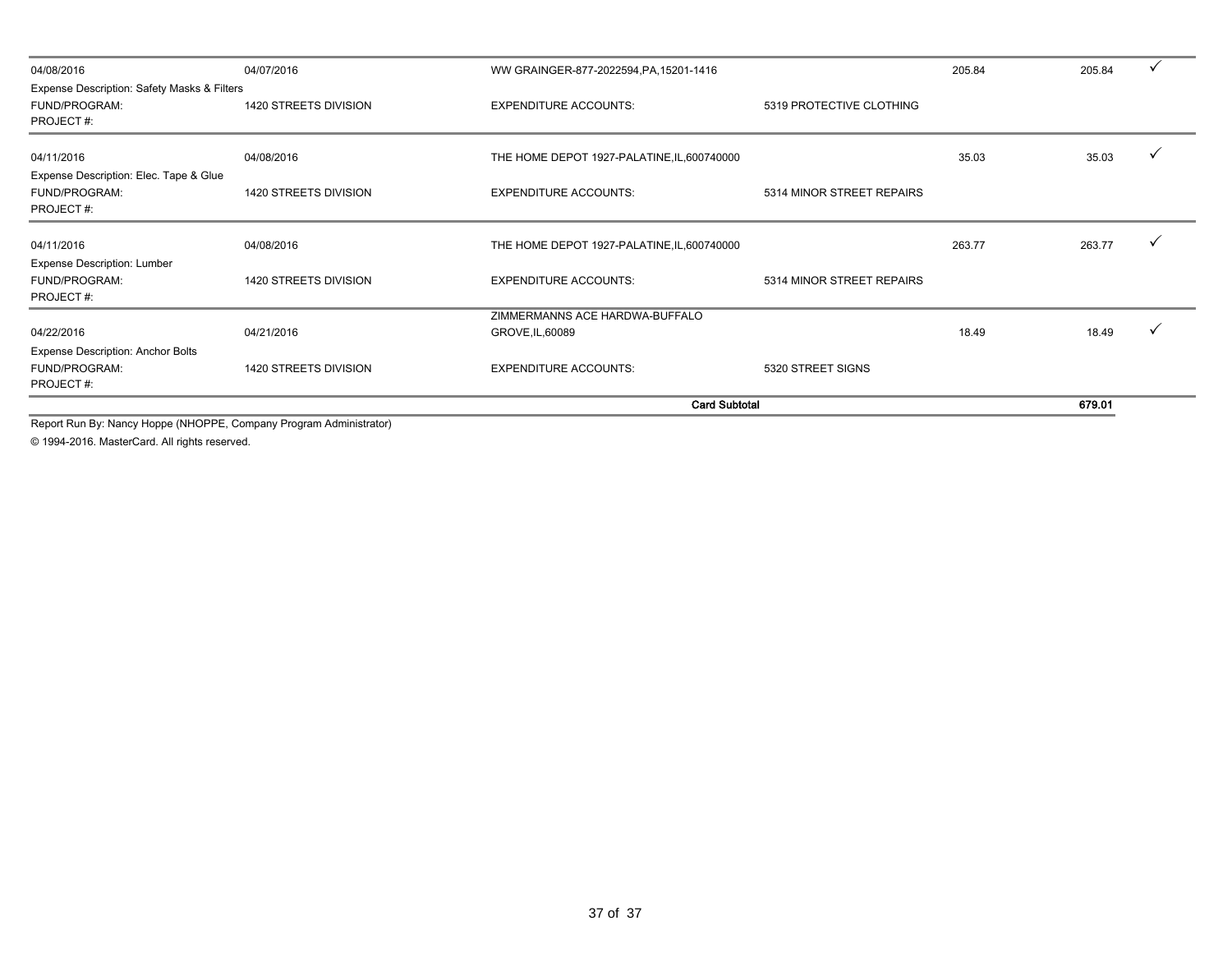# PURCHASE CARD REPORT May, 2016

**(05/05/2016 through 06/06/2016)**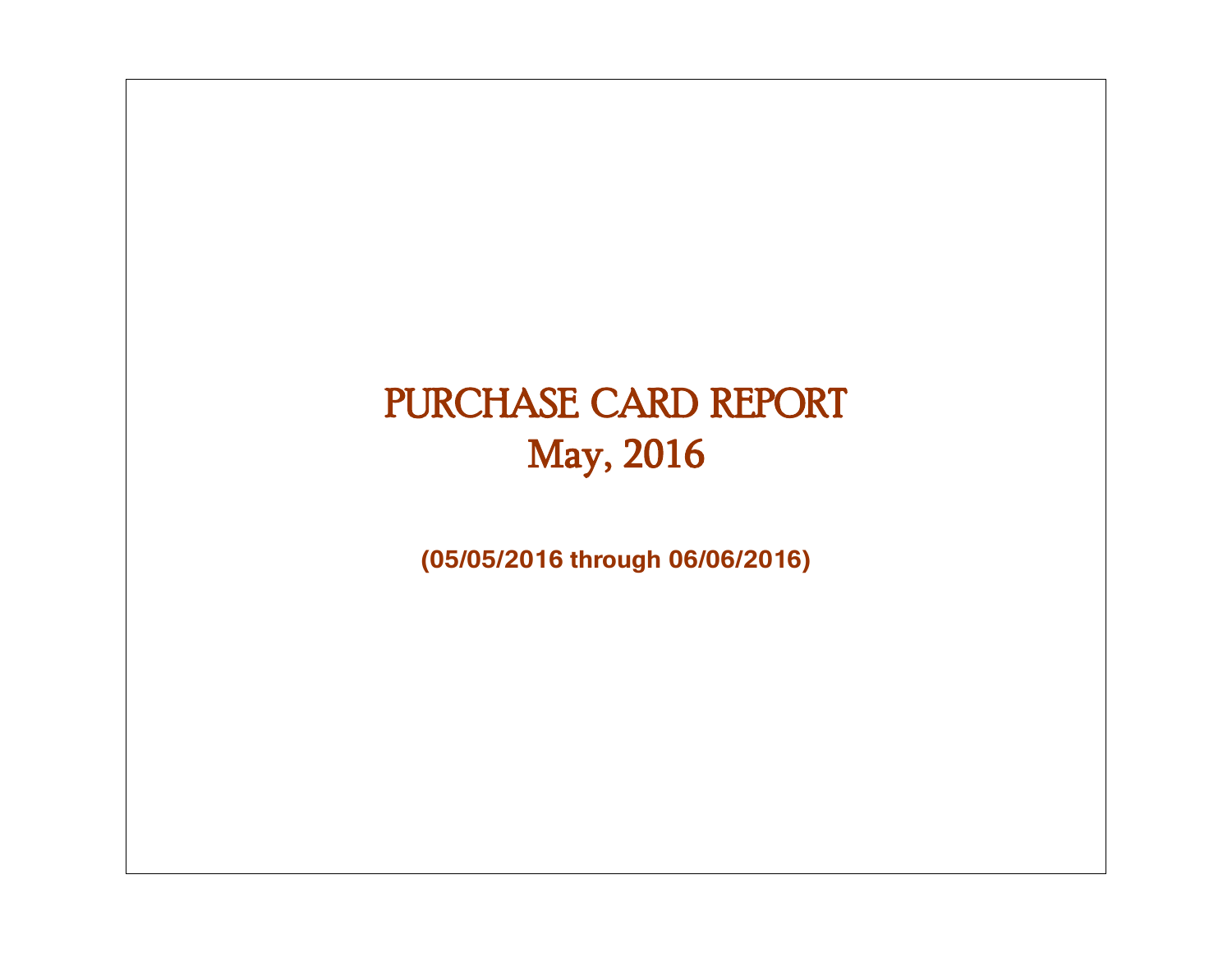# Account Statement

# Posting Date: 05/05/2016 - 06/06/2016

|                            | <b>Transaction</b> | <b>Transaction</b> |
|----------------------------|--------------------|--------------------|
| <b>Account Name</b>        | Count              | Amount             |
| ALYSIA MILLER GOLDSTEIN    | 10                 | 1,416.49           |
| <b>ANGELA MORRIS</b>       | $\overline{7}$     | 51,100.21          |
| <b>CHRISTIE REVELAND</b>   | 10                 | 751.83             |
| <b>CHRISTINE BAJOR</b>     | 7                  | 10,257.06          |
| <b>CHUCK SPRATT</b>        | 48                 | 14,413.29          |
| <b>DARLA CALLANAN</b>      | 8                  | 3,989.12           |
| <b>DEAN ARGIRIS</b>        | 3                  | 333.03             |
| <b>DERRYL SHAPIRO</b>      | 8                  | 10,808.96          |
| DONALD WENNERSTROM         | $\overline{2}$     | 458.15             |
| <b>DRUCILLA GARCIA</b>     | 17                 | 4,860.24           |
| <b>ILEEN BRYER</b>         | 1                  | 113.95             |
| <b>ISAAC SANTOS</b>        | $\mathbf{1}$       | 111.00             |
| <b>JOHN MELANIPHY III</b>  | 14                 | 1,956.76           |
| <b>JOHNNY PEREZ</b>        | 14                 | 4,571.05           |
| <b>JON SFONDILIS</b>       | 10                 | 1,382.64           |
| <b>JOSHUA BERMAN</b>       | 2                  | 208.25             |
| <b>LANA RUDNIK</b>         | 13                 | 6,592.40           |
| LINA COLUNGA               | 13                 | 1,834.18           |
| <b>LORI HAZLEWOOD</b>      | 3                  | 1,878.00           |
| <b>LOUIS MAGURNO</b>       | $\overline{3}$     | 788.90             |
| <b>LUCA URSAN</b>          | 36                 | 3,438.47           |
| MICHAEL BLIEFERNICH        | $\overline{2}$     | 4,369.73           |
| <b>MICHAEL CROTTY</b>      | $\mathbf{1}$       | 242.50             |
| MICHAEL MONDSCHAIN         | $\overline{9}$     | 1,184.22           |
| MICHAEL SCHROEDER          | 7                  | 3,923.59           |
| PETER RODGERS              | 4                  | 740.59             |
| <b>ROSE LEMANIS</b>        | 14                 | 2,467.70           |
| <b>SCOTT WILSON</b>        | 3                  | 935.32             |
| <b>SEAN LINDSAY</b>        | $\overline{5}$     | 1,748.71           |
| <b>THOMAS LUEDERS</b>      | 1                  | 182.01             |
| TY JOHNSON                 | $\overline{7}$     | 3,956.26           |
| <b>VILLAGE OF WHEELING</b> | $\overline{0}$     | 0.00               |
| <b>VINCENT HOFFMAN</b>     | 4                  | 292.57             |
| <b>Report Totals</b>       | 287                | 141,307.18         |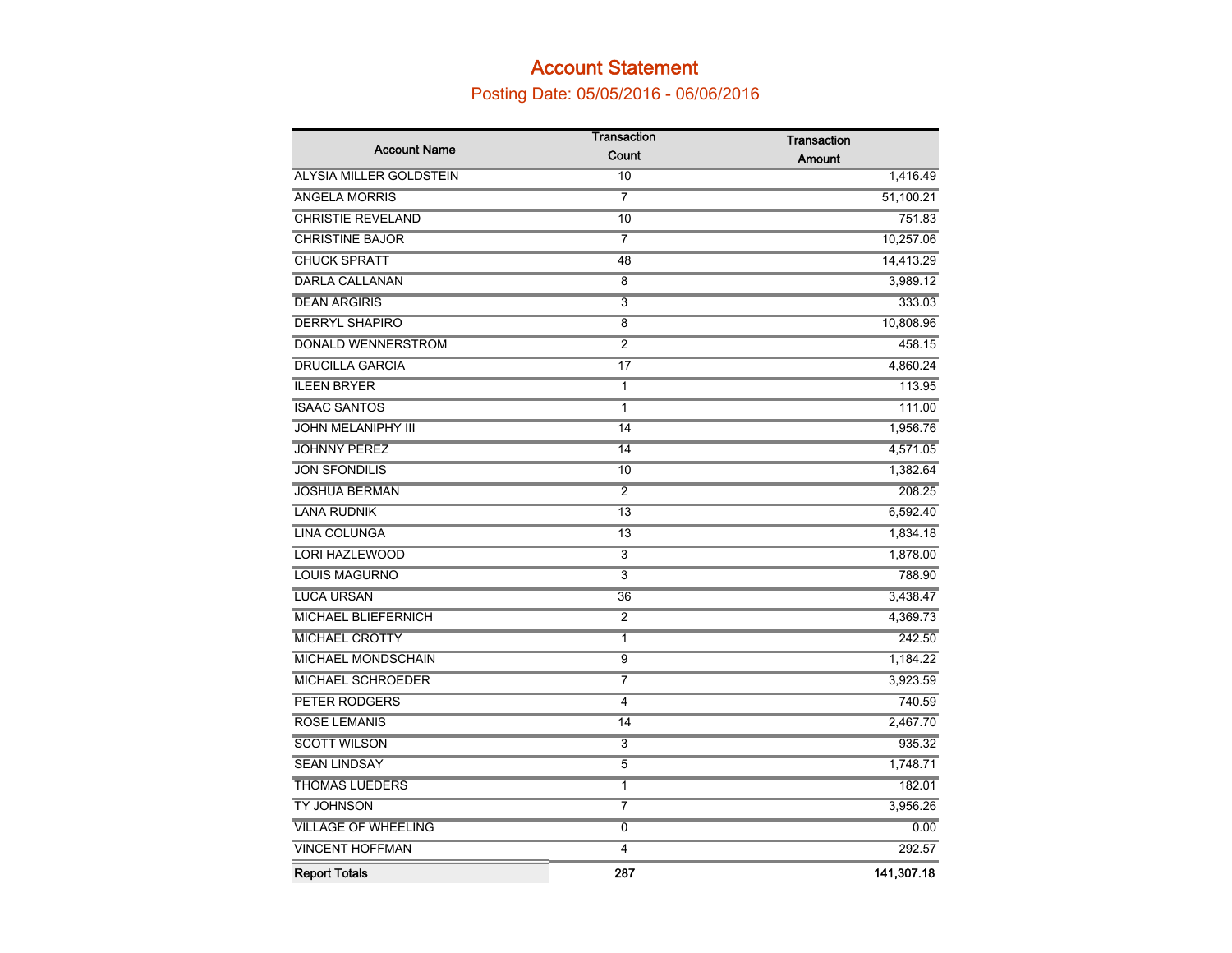# Expense Report

Posting Date: 05/05/2016 - 06/06/2016

#### ALYSIA MILLER GOLDSTEIN

| Posting                                                                      | <b>Transaction</b>                     |                                           | Receipt                        |        | <b>Expense</b> |          |
|------------------------------------------------------------------------------|----------------------------------------|-------------------------------------------|--------------------------------|--------|----------------|----------|
| Date                                                                         | Date                                   | Description                               | <b>Amount</b>                  |        | Amount         | Reviewed |
| 05/05/2016                                                                   | 05/04/2016                             | SQ MUSEUM OF BROAD-<br>CHICAGO, IL, 60654 |                                | 150.00 | 150.00         | ✓        |
| Expense Description: Broadcast Museum Trip<br>FUND/PROGRAM:<br>PROJECT#:     | 1320 SENIOR CITIZENS SERVICES          | <b>EXPENDITURE ACCOUNTS:</b>              | 5297 PROGRAMS/ACTIVITIES       |        |                |          |
| 05/06/2016                                                                   | 05/05/2016                             | PP TRANSACOUST-04029352244,IL,60504       |                                | 100.00 | 100.00         | ✓        |
| Expense Description: May 5th Entertain/D Byron<br>FUND/PROGRAM:<br>PROJECT#: | 5500 GRANT FUNDED PROJECTS<br>2015-032 | <b>EXPENDITURE ACCOUNTS:</b>              | 5299 MISC CONTRACTUAL SERVICES |        |                |          |
|                                                                              |                                        | EINSTEIN BROS-ONLINE C-                   |                                |        |                |          |
| 05/06/2016                                                                   | 05/05/2016                             | LAKEWOOD,CO,80228                         |                                | 199.64 | 199.64         | ✓        |
| Expense Description: Lunch/Museum of Broadcast<br>FUND/PROGRAM:<br>PROJECT#: | 1320 SENIOR CITIZENS SERVICES          | <b>EXPENDITURE ACCOUNTS:</b>              | 5297 PROGRAMS/ACTIVITIES       |        |                |          |
| 05/13/2016                                                                   | 05/13/2016                             | SEASONED-LAKE FOREST, IL, 60045           |                                | 120.00 | 120.00         | ✓        |
| Expense Description: Dinner Gift Cards<br>FUND/PROGRAM:<br>PROJECT#:         | 1320 SENIOR CITIZENS SERVICES          | <b>EXPENDITURE ACCOUNTS:</b>              | 5297 PROGRAMS/ACTIVITIES       |        |                |          |
| 05/13/2016                                                                   | 05/13/2016                             | SEASONED-LAKE FOREST, IL, 60045           |                                | 7.31   | 7.31           | ✓        |
| Expense Description: Trip Dinner-AMG<br>FUND/PROGRAM:<br>PROJECT#:           | 1320 SENIOR CITIZENS SERVICES          | <b>EXPENDITURE ACCOUNTS:</b>              | 5297 PROGRAMS/ACTIVITIES       |        |                |          |
|                                                                              |                                        | THE PYRAMID GIFT SHOP-                    |                                |        |                |          |
| 05/26/2016                                                                   | 05/25/2016                             | WADSWORTH, IL, 60083                      |                                | 180.00 | 180.00         | ✓        |
| Expense Description: Pyramid House Trip<br>FUND/PROGRAM:<br>PROJECT#:        | 1320 SENIOR CITIZENS SERVICES          | <b>EXPENDITURE ACCOUNTS:</b>              | 5297 PROGRAMS/ACTIVITIES       |        |                |          |
| 05/30/2016                                                                   | 05/26/2016                             | SPEARS-WHEELING,IL,60090                  |                                | 17.43  | 17.43          | ✓        |
| Expense Description: Spears Dinner-AMG<br>FUND/PROGRAM:<br>PROJECT#:         | 1320 SENIOR CITIZENS SERVICES          | <b>EXPENDITURE ACCOUNTS:</b>              | 5297 PROGRAMS/ACTIVITIES       |        |                |          |
| 06/01/2016                                                                   | 05/31/2016                             | MANNYS TO GO-CHICAGO, IL, 60607           |                                | 225.00 | 225.00         | ✓        |
| Expense Description: Dinner Gift Cards 5/31<br>FUND/PROGRAM:<br>PROJECT#:    | 1320 SENIOR CITIZENS SERVICES          | <b>EXPENDITURE ACCOUNTS:</b>              | 5297 PROGRAMS/ACTIVITIES       |        |                |          |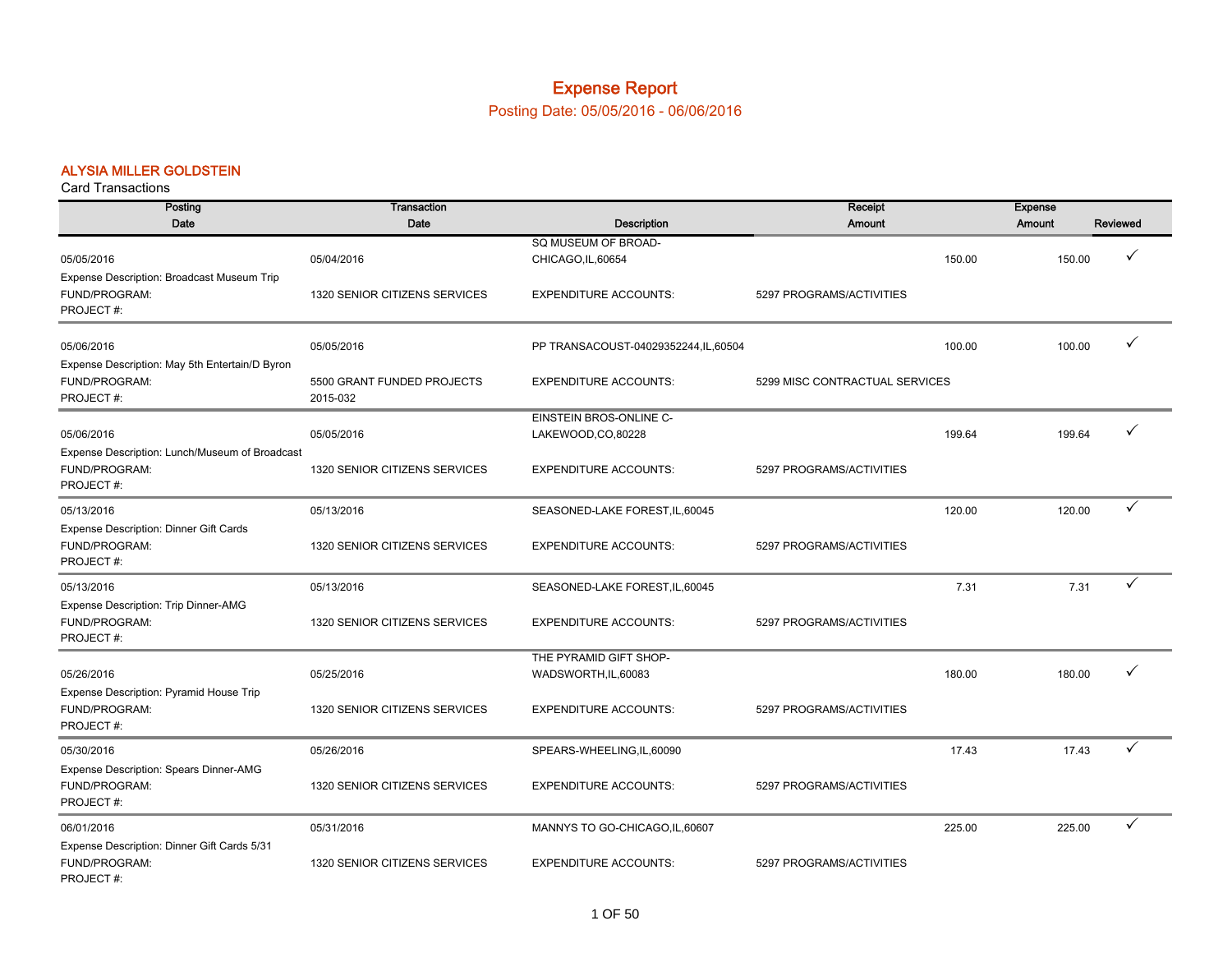|                                                                          |                               | <b>Card Subtotal</b>          | 1.416.49                 |        |        |              |
|--------------------------------------------------------------------------|-------------------------------|-------------------------------|--------------------------|--------|--------|--------------|
| PROJECT#:                                                                |                               |                               |                          |        |        |              |
| Expense Description: Lunch @ Hollywood Casino<br>FUND/PROGRAM:           | 1320 SENIOR CITIZENS SERVICES | EXPENDITURE ACCOUNTS:         | 5297 PROGRAMS/ACTIVITIES |        |        |              |
| 06/06/2016                                                               | 06/03/2016                    | EPIC BUFFET-JOLIET, IL, 60436 |                          | 192.11 | 192.11 |              |
| Expense Description: Dinner Gift Cards-8/5<br>FUND/PROGRAM:<br>PROJECT#: | 1320 SENIOR CITIZENS SERVICES | <b>EXPENDITURE ACCOUNTS:</b>  | 5297 PROGRAMS/ACTIVITIES |        |        |              |
| 06/02/2016                                                               | 05/31/2016                    | CHICAGO, IL, 60607            |                          | 225.00 | 225.00 | $\checkmark$ |
|                                                                          |                               | MANNYS COFFEE SHOP INC-       |                          |        |        |              |

#### ANGELA MORRIS

| Posting                                                                                               | Transaction                              |                                    | Receipt                        | <b>Expense</b> |              |
|-------------------------------------------------------------------------------------------------------|------------------------------------------|------------------------------------|--------------------------------|----------------|--------------|
| Date                                                                                                  | Date                                     | Description                        | Amount                         | Amount         | Reviewed     |
| 05/11/2016                                                                                            | 05/10/2016                               | COMCAST-866-511-6489, PA, 19462    | 3.114.77                       | 1,557.39       | $\checkmark$ |
| Expense Description: Fiber Optic Data Links<br>FUND/PROGRAM:<br>PROJECT#:                             | 1750 INFORMATION SYSTEMS                 | <b>EXPENDITURE ACCOUNTS:</b>       | 5207 IS SERV & MAINT AGREEMENT |                |              |
| 05/11/2016                                                                                            | 05/10/2016                               | COMCAST-866-511-6489, PA, 19462    | 3,114.77                       | 1,557.38       | ✓            |
| Expense Description: Fiber Optic Data Links<br>FUND/PROGRAM:<br>PROJECT#:                             | 0015 EMERGENCY TELEPHONE SYS<br>2014-037 | <b>EXPENDITURE ACCOUNTS:</b>       | 5207 IS SERV & MAINT AGREEMENT |                |              |
|                                                                                                       |                                          | VZWRLSS MY VZ VB P-                |                                |                |              |
| 05/16/2016                                                                                            | 05/12/2016                               | ALPHARETTA, GA, 30004              | 5,900.41                       | 5,900.41       |              |
| <b>Expense Description: Cellular Service</b><br>FUND/PROGRAM:<br>PROJECT#:                            | 1600 ADMIN & BOT                         | <b>EXPENDITURE ACCOUNTS:</b>       | 5239 CELLULAR SERVICES         |                |              |
|                                                                                                       |                                          | <b>ILLINOIS GOVERNMENT FI-GLEN</b> |                                |                |              |
| 05/19/2016                                                                                            | 05/18/2016                               | ELLYN, IL, 60137                   | 95.00                          | 95.00          |              |
| Expense Description: Utility Bill Seminar-MS<br><b>Accounting Codes</b><br>FUND/PROGRAM:<br>PROJECT#: | 1700 FINANCE DEPARTMENT                  | <b>EXPENDITURE ACCOUNTS:</b>       | 5105 LOCAL TRAINING & MEETINGS |                |              |
|                                                                                                       |                                          | DAILY HERALD/REFLEJOS-847-         |                                |                |              |
| 05/20/2016                                                                                            | 05/18/2016                               | 4274300, IL, 60005                 | 258.00                         | 18.75          |              |
| Expense Description: Notice: Sale of Surplus<br>FUND/PROGRAM:<br>PROJECT#:                            | 1600 ADMIN & BOT                         | <b>EXPENDITURE ACCOUNTS:</b>       | 5201 ADVERTISING & PUBLISHING  |                |              |
|                                                                                                       |                                          | DAILY HERALD/REFLEJOS-847-         |                                |                |              |
| 05/20/2016                                                                                            | 05/18/2016                               | 4274300, IL, 60005                 | 258.00                         | 66.00          |              |
| <b>Expense Description: Bid Notice: Truck</b><br>FUND/PROGRAM:<br>PROJECT#:                           | 1600 ADMIN & BOT                         | <b>EXPENDITURE ACCOUNTS:</b>       | 5201 ADVERTISING & PUBLISHING  |                |              |
|                                                                                                       |                                          | DAILY HERALD/REFLEJOS-847-         |                                |                |              |
| 05/20/2016                                                                                            | 05/18/2016                               | 4274300, IL, 60005                 | 258.00                         | 106.50         |              |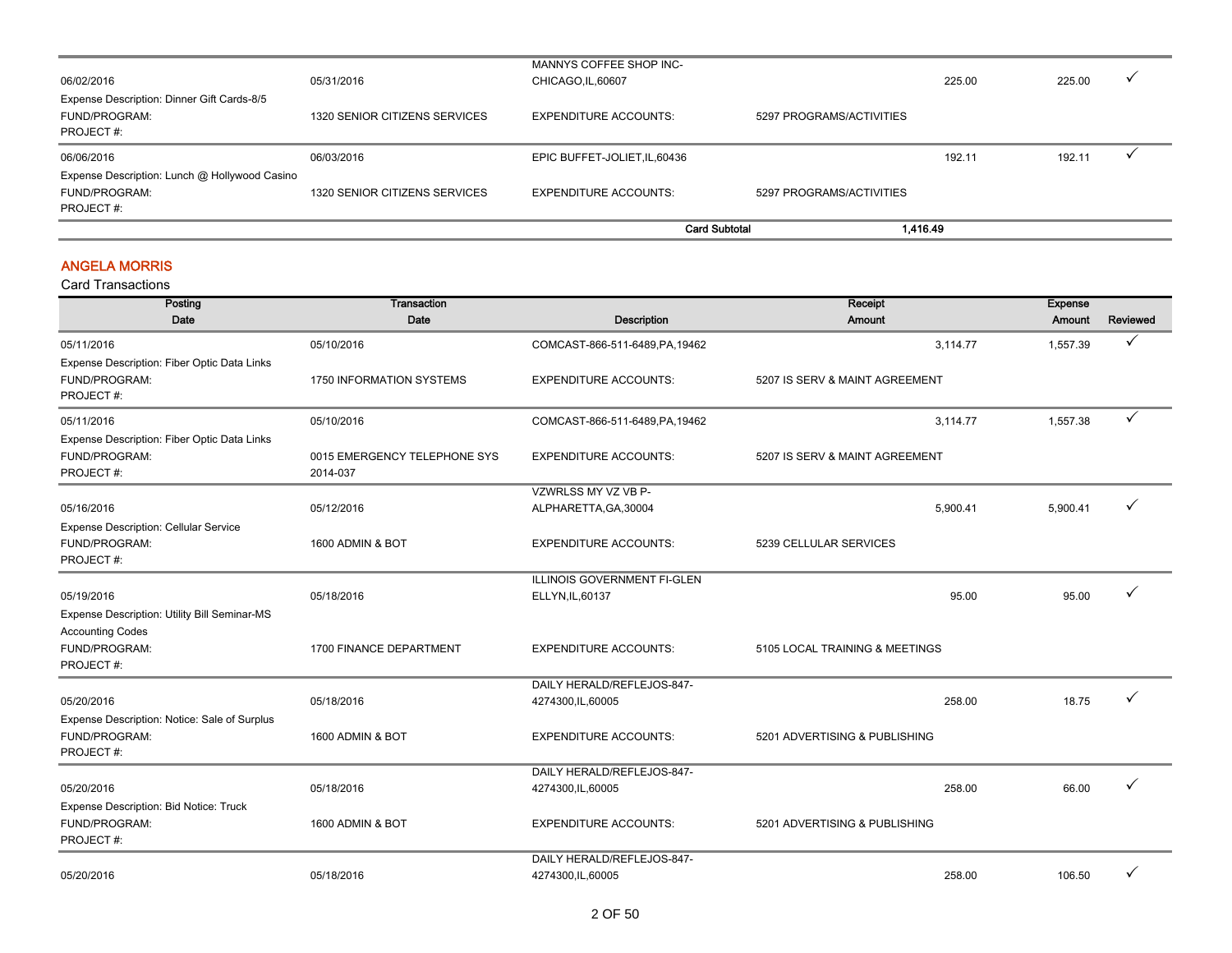| Expense Description: Bid Notice: Streetlight<br>FUND/PROGRAM:<br>PROJECT#:   | 1600 ADMIN & BOT           | <b>EXPENDITURE ACCOUNTS:</b>                     | 5201 ADVERTISING & PUBLISHING |        |              |
|------------------------------------------------------------------------------|----------------------------|--------------------------------------------------|-------------------------------|--------|--------------|
|                                                                              |                            | DAILY HERALD/REFLEJOS-847-                       |                               |        |              |
| 05/20/2016                                                                   | 05/18/2016                 | 4274300, IL, 60005                               | 258.00                        | 27.75  | $\checkmark$ |
| Expense Description: Notice Doc#2016-10<br>FUND/PROGRAM:<br>PROJECT#:        | 1300 COMMUNITY DEVELOPMENT | <b>EXPENDITURE ACCOUNTS:</b>                     | 5201 ADVERTISING & PUBLISHING |        |              |
| 05/20/2016                                                                   | 05/18/2016                 | DAILY HERALD/REFLEJOS-847-<br>4274300, IL, 60005 | 258.00                        | 39.00  | $\checkmark$ |
| Expense Description: Notice Doc#2016-11<br>FUND/PROGRAM:<br>PROJECT#:        | 1300 COMMUNITY DEVELOPMENT | <b>EXPENDITURE ACCOUNTS:</b>                     | 5201 ADVERTISING & PUBLISHING |        |              |
|                                                                              |                            | DAILY HERALD/REFLEJOS-847-                       |                               |        |              |
| 05/26/2016                                                                   | 05/24/2016                 | 4274300, IL, 60005                               | 51.00                         | 51.00  | $\checkmark$ |
| Expense Description: Notice Doc #2016-12 A,B&C<br>FUND/PROGRAM:<br>PROJECT#: | 1300 COMMUNITY DEVELOPMENT | <b>EXPENDITURE ACCOUNTS:</b>                     | 5201 ADVERTISING & PUBLISHING |        |              |
|                                                                              |                            | CDW GOVERNMENT-800-750-                          |                               |        |              |
| 05/26/2016                                                                   | 05/25/2016                 | 4239, IL, 60061                                  | 32,045.75                     | 250.00 | ✓            |
| Expense Description: Software License<br>FUND/PROGRAM:<br>PROJECT#:          | 1220 BUILDING SERVICES     | <b>EXPENDITURE ACCOUNTS:</b>                     | 5313 IS MISC EQPT & SUPPLIES  |        |              |
|                                                                              |                            | CDW GOVERNMENT-800-750-                          |                               |        |              |
| 05/26/2016                                                                   | 05/25/2016                 | 4239, IL, 60061                                  | 32,045.75                     | 500.00 | $\checkmark$ |
| Expense Description: Software License<br>FUND/PROGRAM:<br>PROJECT#:          | 1240 FLEET SERVICES        | <b>EXPENDITURE ACCOUNTS:</b>                     | 5313 IS MISC EQPT & SUPPLIES  |        |              |
|                                                                              |                            | CDW GOVERNMENT-800-750-                          |                               |        |              |
| 05/26/2016                                                                   | 05/25/2016                 | 4239, IL, 60061                                  | 32,045.75                     | 250.00 | $\checkmark$ |
| <b>Expense Description: Software License</b><br>FUND/PROGRAM:<br>PROJECT#:   | 1300 COMMUNITY DEVELOPMENT | <b>EXPENDITURE ACCOUNTS:</b>                     | 5313 IS MISC EQPT & SUPPLIES  |        |              |
|                                                                              |                            | CDW GOVERNMENT-800-750-                          |                               |        |              |
| 05/26/2016                                                                   | 05/25/2016                 | 4239, IL, 60061                                  | 32,045.75                     | 250.00 | ✓            |
| Expense Description: Software License<br>FUND/PROGRAM:<br>PROJECT#:          | 1400 CIP ENGINEERING       | <b>EXPENDITURE ACCOUNTS:</b>                     | 5313 IS MISC EQPT & SUPPLIES  |        |              |
|                                                                              |                            | CDW GOVERNMENT-800-750-                          |                               |        |              |
| 05/26/2016                                                                   | 05/25/2016                 | 4239, IL, 60061                                  | 32,045.75                     | 250.00 | ✓            |
| Expense Description: Software License<br>FUND/PROGRAM:<br>PROJECT#:          | 1420 STREETS DIVISION      | <b>EXPENDITURE ACCOUNTS:</b>                     | 5313 IS MISC EQPT & SUPPLIES  |        |              |
|                                                                              |                            | CDW GOVERNMENT-800-750-                          |                               |        |              |
| 05/26/2016                                                                   | 05/25/2016                 | 4239, IL, 60061                                  | 32,045.75                     | 250.00 | $\checkmark$ |
| Expense Description: Software License<br>FUND/PROGRAM:                       | 1430 FORESTRY DIVISION     | <b>EXPENDITURE ACCOUNTS:</b>                     | 5313 IS MISC EQPT & SUPPLIES  |        |              |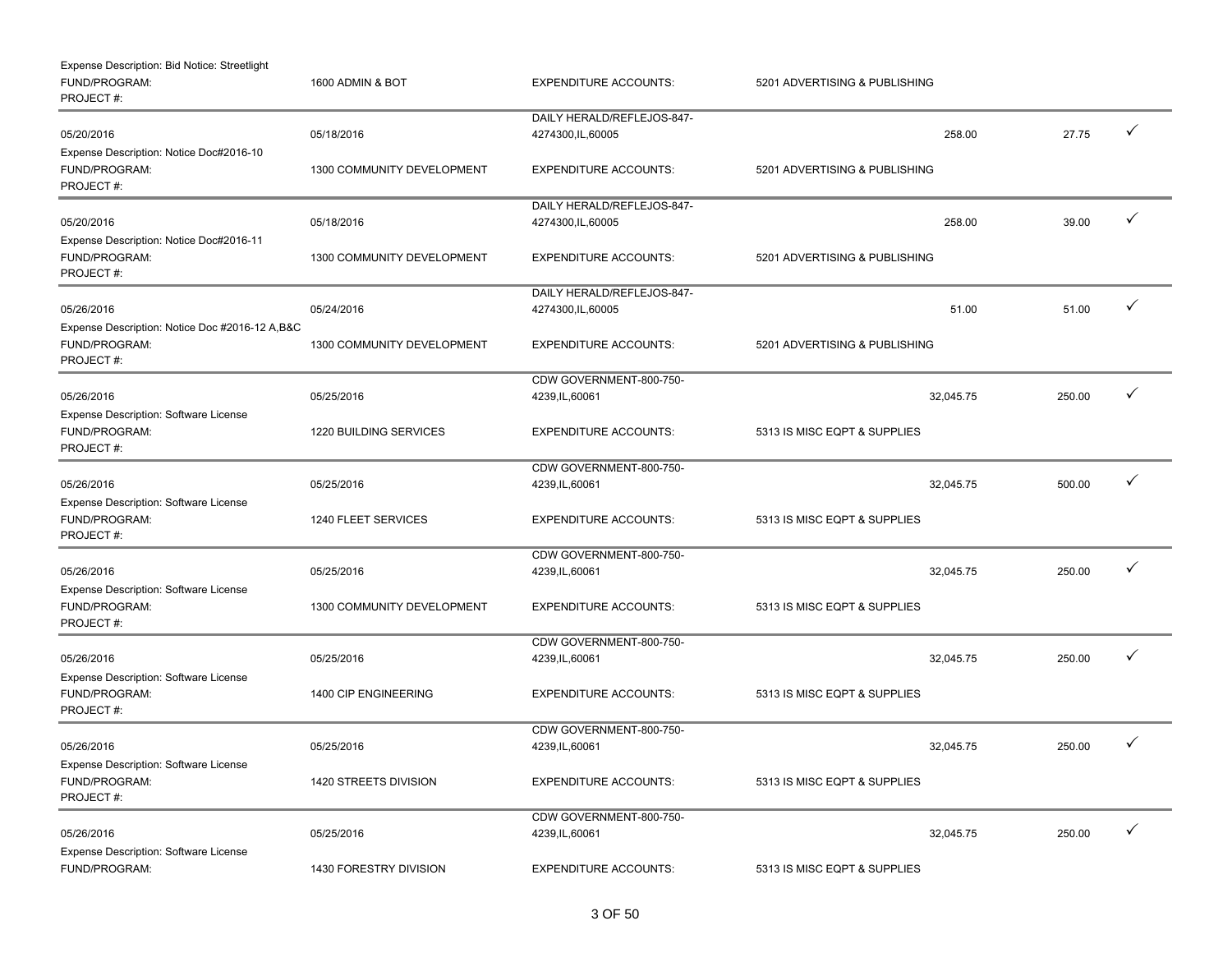|                                                                     |                              | <b>Card Subtotal</b>                             | 51,100.21                    |           |           |              |  |
|---------------------------------------------------------------------|------------------------------|--------------------------------------------------|------------------------------|-----------|-----------|--------------|--|
| Expense Description: (4) Computers<br>FUND/PROGRAM:<br>PROJECT#:    | 2200 FIRE DEPARTMENT         | <b>EXPENDITURE ACCOUNTS:</b>                     | 5313 IS MISC EQPT & SUPPLIES |           |           |              |  |
| 06/02/2016                                                          | 06/02/2016                   | DMI DELL HIGHER EDUC-800-274-<br>7799, TX, 78682 |                              | 9.635.28  | 9,635.28  | ✓            |  |
| Expense Description: Software License<br>FUND/PROGRAM:<br>PROJECT#: | 1750 INFORMATION SYSTEMS     | <b>EXPENDITURE ACCOUNTS:</b>                     | 5327 IS MISC SOFTWARE        |           |           |              |  |
| 05/26/2016                                                          | 05/25/2016                   | CDW GOVERNMENT-800-750-<br>4239, IL, 60061       |                              | 32,045.75 | 25,795.75 | $\checkmark$ |  |
| Expense Description: Software License<br>FUND/PROGRAM:<br>PROJECT#: | 4100 WATER DIVISION          | <b>EXPENDITURE ACCOUNTS:</b>                     | 5313 IS MISC EQPT & SUPPLIES |           |           |              |  |
| 05/26/2016                                                          | 05/25/2016                   | CDW GOVERNMENT-800-750-<br>4239, IL, 60061       |                              | 32,045.75 | 500.00    | $\checkmark$ |  |
| Expense Description: Software License<br>FUND/PROGRAM:<br>PROJECT#: | 2200 FIRE DEPARTMENT         | <b>EXPENDITURE ACCOUNTS:</b>                     | 5313 IS MISC EQPT & SUPPLIES |           |           |              |  |
| 05/26/2016                                                          | 05/25/2016                   | CDW GOVERNMENT-800-750-<br>4239, IL, 60061       |                              | 32,045.75 | 500.00    |              |  |
| Expense Description: Software License<br>FUND/PROGRAM:<br>PROJECT#: | 2100 POLICE DEPARTMENT       | <b>EXPENDITURE ACCOUNTS:</b>                     | 5313 IS MISC EQPT & SUPPLIES |           |           |              |  |
| 05/26/2016                                                          | 05/25/2016                   | CDW GOVERNMENT-800-750-<br>4239, IL, 60061       |                              | 32,045.75 | 2,500.00  | $\checkmark$ |  |
| Expense Description: Software License<br>FUND/PROGRAM:<br>PROJECT#: | 0015 EMERGENCY TELEPHONE SYS | <b>EXPENDITURE ACCOUNTS:</b>                     | 5313 IS MISC EQPT & SUPPLIES |           |           |              |  |
| 05/26/2016                                                          | 05/25/2016                   | CDW GOVERNMENT-800-750-<br>4239, IL, 60061       |                              | 32,045.75 | 1,000.00  | ✓            |  |
| PROJECT#:                                                           |                              |                                                  |                              |           |           |              |  |

#### CHRISTIE REVELAND

| Posting                                     | <b>Transaction</b>         |                              | Receipt              |        | <b>Expense</b> |                      |
|---------------------------------------------|----------------------------|------------------------------|----------------------|--------|----------------|----------------------|
| Date                                        | Date                       | Description                  | Amount               |        | Amount         | Reviewed             |
| 05/09/2016                                  | 05/06/2016                 | IAEI-972-235-1455, TX, 75080 |                      | 120.00 | 120.00         |                      |
| Expense Description: Membership Dues-HV     |                            |                              |                      |        |                |                      |
| FUND/PROGRAM:                               | 1300 COMMUNITY DEVELOPMENT | <b>EXPENDITURE ACCOUNTS:</b> | 5222 MEMBERSHIP DUES |        |                |                      |
| PROJECT#:                                   |                            |                              |                      |        |                |                      |
|                                             |                            | QUILL CORPORATION-800-982-   |                      |        |                |                      |
| 05/13/2016                                  | 05/12/2016                 | 3400, SC, 29223              |                      | 72.15  | 72.15          | $\ddot{\phantom{0}}$ |
| <b>Expense Description: Office Supplies</b> |                            |                              |                      |        |                |                      |
| FUND/PROGRAM:                               | 1300 COMMUNITY DEVELOPMENT | <b>EXPENDITURE ACCOUNTS:</b> | 5318 OFFICE SUPPLIES |        |                |                      |
| PROJECT#:                                   |                            |                              |                      |        |                |                      |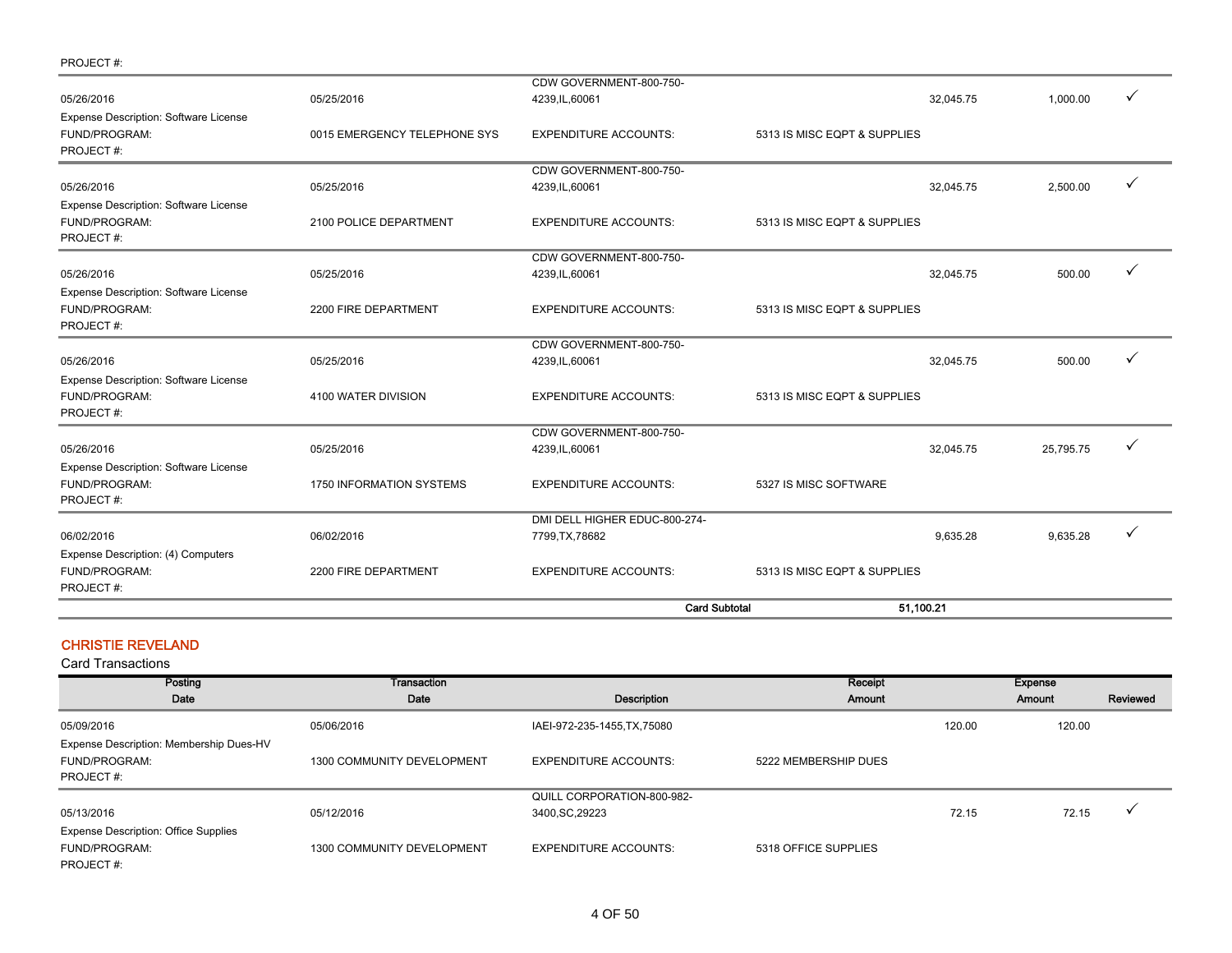|                                                                           |                            | <b>Card Subtotal</b>                           | 751.83                         |        |        |   |
|---------------------------------------------------------------------------|----------------------------|------------------------------------------------|--------------------------------|--------|--------|---|
| <b>Expense Description: Office Supplies</b><br>FUND/PROGRAM:<br>PROJECT#: | 1300 COMMUNITY DEVELOPMENT | <b>EXPENDITURE ACCOUNTS:</b>                   | 5318 OFFICE SUPPLIES           |        |        |   |
| 06/06/2016                                                                | 06/03/2016                 | OFFICE DEPOT #1105-800-463-<br>3768, IL, 60188 |                                | 53.08  | 53.08  | ✓ |
| FUND/PROGRAM:<br>PROJECT#:                                                | 1300 COMMUNITY DEVELOPMENT | <b>EXPENDITURE ACCOUNTS:</b>                   | 5318 OFFICE SUPPLIES           |        |        |   |
| 06/06/2016<br><b>Expense Description: Office Supplies</b>                 | 06/02/2016                 | OFFICE DEPOT #1105-800-463-<br>3768, IL, 60188 |                                | 42.68  | 42.68  | ✓ |
| <b>Expense Description: Office Supplies</b><br>FUND/PROGRAM:<br>PROJECT#: | 1300 COMMUNITY DEVELOPMENT | <b>EXPENDITURE ACCOUNTS:</b>                   | 5317 MISC OPERATING SUPPLIES   |        |        |   |
| 06/01/2016                                                                | 05/31/2016                 | QUILL CORPORATION-800-982-<br>3400, SC, 29223  |                                | 175.97 | 175.97 | ✓ |
| Expense Description: Conf Lodging-HV<br>FUND/PROGRAM:<br>PROJECT#:        | 1300 COMMUNITY DEVELOPMENT | <b>EXPENDITURE ACCOUNTS:</b>                   | 5205 CONFERENCES & MEETINGS    |        |        |   |
| 05/30/2016                                                                | 05/27/2016                 | BEST WESTERN HOTELS-<br>MACOMB, IL, 61455      |                                | 189.78 | 189.78 | ✓ |
| Expense Description: AICP Certification-AJ<br>FUND/PROGRAM:<br>PROJECT#:  | 1300 COMMUNITY DEVELOPMENT | <b>EXPENDITURE ACCOUNTS:</b>                   | 5105 LOCAL TRAINING & MEETINGS |        |        |   |
| 05/27/2016                                                                | 05/26/2016                 | PLANETIZEN INC-03238576901, CA, 93401          |                                | 16.95  | 16.95  | ✓ |
| <b>Expense Description: Office Supplies</b><br>FUND/PROGRAM:<br>PROJECT#: | 1300 COMMUNITY DEVELOPMENT | <b>EXPENDITURE ACCOUNTS:</b>                   | 5318 OFFICE SUPPLIES           |        |        |   |
| 05/18/2016                                                                | 05/17/2016                 | QUILL CORPORATION-800-982-<br>3400, SC, 29223  |                                | 19.98  | 19.98  | ✓ |
| <b>Expense Description: Office Supplies</b><br>FUND/PROGRAM:<br>PROJECT#: | 1300 COMMUNITY DEVELOPMENT | <b>EXPENDITURE ACCOUNTS:</b>                   | 5318 OFFICE SUPPLIES           |        |        |   |
| 05/16/2016                                                                | 05/13/2016                 | QUILL CORPORATION-800-982-<br>3400, SC, 29223  |                                | 13.99  | 13.99  | ✓ |
| <b>Expense Description: Office Supplies</b><br>FUND/PROGRAM:<br>PROJECT#: | 1300 COMMUNITY DEVELOPMENT | <b>EXPENDITURE ACCOUNTS:</b>                   | 5318 OFFICE SUPPLIES           |        |        |   |
| 05/16/2016                                                                | 05/13/2016                 | QUILL CORPORATION-800-982-<br>3400, SC, 29223  |                                | 47.25  | 47.25  |   |

#### CHRISTINE BAJOR

| Posting | Transaction |                    | Receipt | <b>Expense</b> |          |
|---------|-------------|--------------------|---------|----------------|----------|
| Date    | Date        | <b>Description</b> | Amount  | Amount         | Reviewed |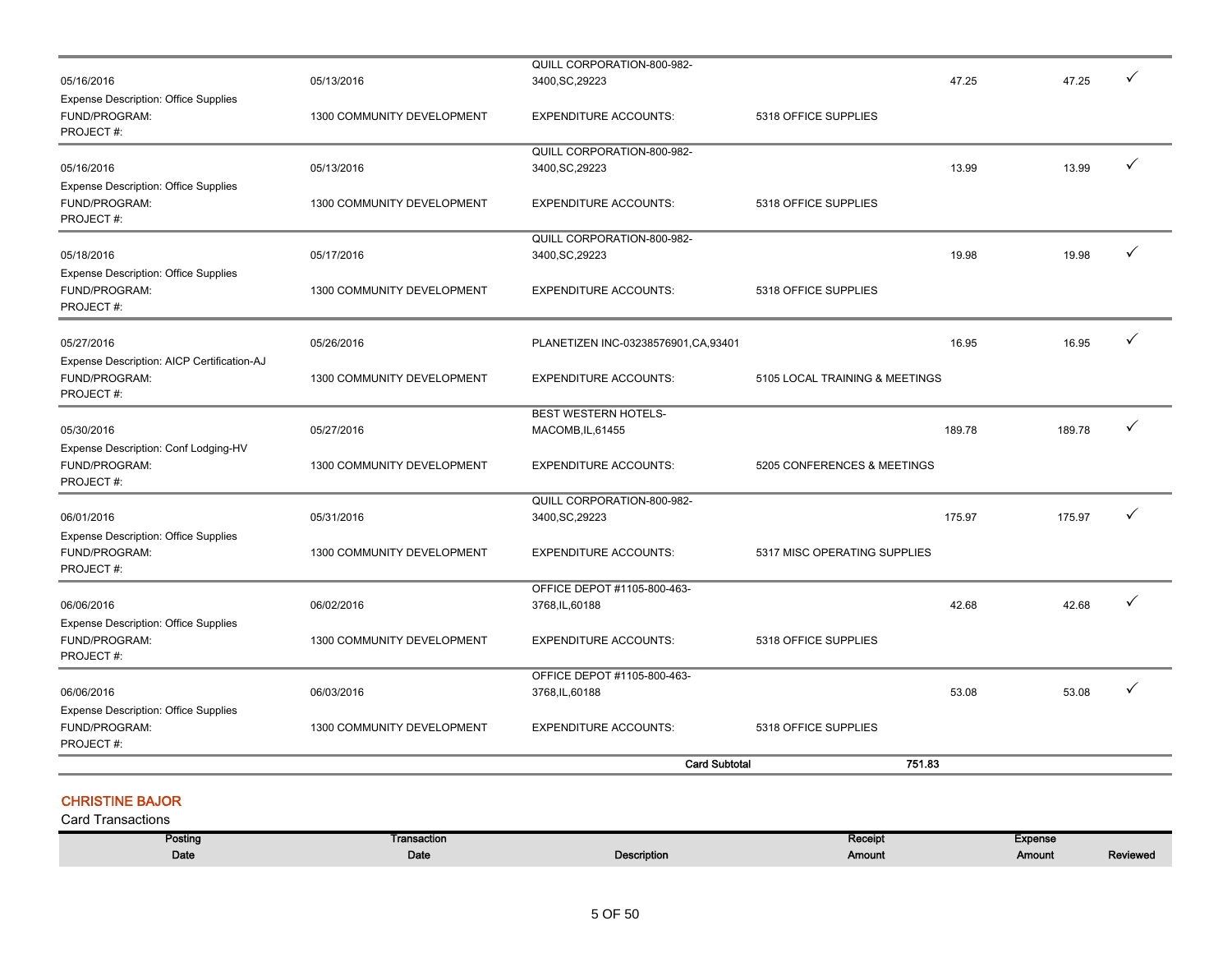|                                                                   |                        | SAF-T-GARD INTERNATION-         |                          |          |          |   |
|-------------------------------------------------------------------|------------------------|---------------------------------|--------------------------|----------|----------|---|
| 05/13/2016                                                        | 05/12/2016             | 08472911600,IL,60062            |                          | 3,023.70 | 605.97   |   |
| Expense Description: Rain Gear<br>FUND/PROGRAM:<br>PROJECT#:      | 1220 BUILDING SERVICES | <b>EXPENDITURE ACCOUNTS:</b>    | 5319 PROTECTIVE CLOTHING |          |          |   |
|                                                                   |                        | SAF-T-GARD INTERNATION-         |                          |          |          | ✓ |
| 05/13/2016                                                        | 05/12/2016             | 08472911600,IL,60062            |                          | 3,023.70 | 515.97   |   |
| Expense Description: Rain Gear<br>FUND/PROGRAM:<br>PROJECT#:      | 1420 STREETS DIVISION  | <b>EXPENDITURE ACCOUNTS:</b>    | 5319 PROTECTIVE CLOTHING |          |          |   |
|                                                                   |                        | SAF-T-GARD INTERNATION-         |                          |          |          |   |
| 05/13/2016                                                        | 05/12/2016             | 08472911600,IL,60062            |                          | 3,023.70 | 1,091.96 | ✓ |
| Expense Description: Rain Gear<br>FUND/PROGRAM:<br>PROJECT#:      | 4100 WATER DIVISION    | <b>EXPENDITURE ACCOUNTS:</b>    | 5319 PROTECTIVE CLOTHING |          |          |   |
|                                                                   |                        | SAF-T-GARD INTERNATION-         |                          |          |          |   |
| 05/13/2016                                                        | 05/12/2016             | 08472911600,IL,60062            |                          | 3,023.70 | 809.80   | ✓ |
| Expense Description: Rain Gear<br>FUND/PROGRAM:<br>PROJECT#:      | 4200 SEWER DIVISION    | <b>EXPENDITURE ACCOUNTS:</b>    | 5319 PROTECTIVE CLOTHING |          |          |   |
| 05/13/2016                                                        | 05/12/2016             | PHARMAPACKS-8557972257,NY,11356 |                          | 279.88   | 73.75    | ✓ |
| Expense Description: First Aid Kits<br>FUND/PROGRAM:<br>PROJECT#: | 1220 BUILDING SERVICES | <b>EXPENDITURE ACCOUNTS:</b>    | 5319 PROTECTIVE CLOTHING |          |          |   |
| 05/13/2016                                                        | 05/12/2016             | PHARMAPACKS-8557972257,NY,11356 |                          | 279.88   | 40.44    | ✓ |
| Expense Description: First Aid Kits<br>FUND/PROGRAM:<br>PROJECT#: | 1420 STREETS DIVISION  | <b>EXPENDITURE ACCOUNTS:</b>    | 5319 PROTECTIVE CLOTHING |          |          |   |
| 05/13/2016                                                        | 05/12/2016             | PHARMAPACKS-8557972257,NY,11356 |                          | 279.88   | 30.58    | ✓ |
| Expense Description: First Aid Kits<br>FUND/PROGRAM:<br>PROJECT#: | 1430 FORESTRY DIVISION | <b>EXPENDITURE ACCOUNTS:</b>    | 5319 PROTECTIVE CLOTHING |          |          |   |
| 05/13/2016                                                        | 05/12/2016             | PHARMAPACKS-8557972257,NY,11356 |                          | 279.88   | 104.53   | ✓ |
| Expense Description: First Aid Kits<br>FUND/PROGRAM:<br>PROJECT#: | 4100 WATER DIVISION    | <b>EXPENDITURE ACCOUNTS:</b>    | 5319 PROTECTIVE CLOTHING |          |          |   |
| 05/13/2016                                                        | 05/12/2016             | PHARMAPACKS-8557972257,NY,11356 |                          | 279.88   | 30.58    | ✓ |
| Expense Description: First Aid Kits<br>FUND/PROGRAM:<br>PROJECT#: | 4200 SEWER DIVISION    | <b>EXPENDITURE ACCOUNTS:</b>    | 5319 PROTECTIVE CLOTHING |          |          |   |
|                                                                   |                        | LECHNER AND SONS-MT             |                          |          |          |   |
| 05/18/2016                                                        | 05/16/2016             | PROSPECT, IL, 60056             |                          | 6,185.08 | 1,932.84 | ✓ |
| Expense Description: Uniform Items<br>FUND/PROGRAM:<br>PROJECT#:  | 1220 BUILDING SERVICES | <b>EXPENDITURE ACCOUNTS:</b>    | 5106 UNIFORM ALLOWANCE   |          |          |   |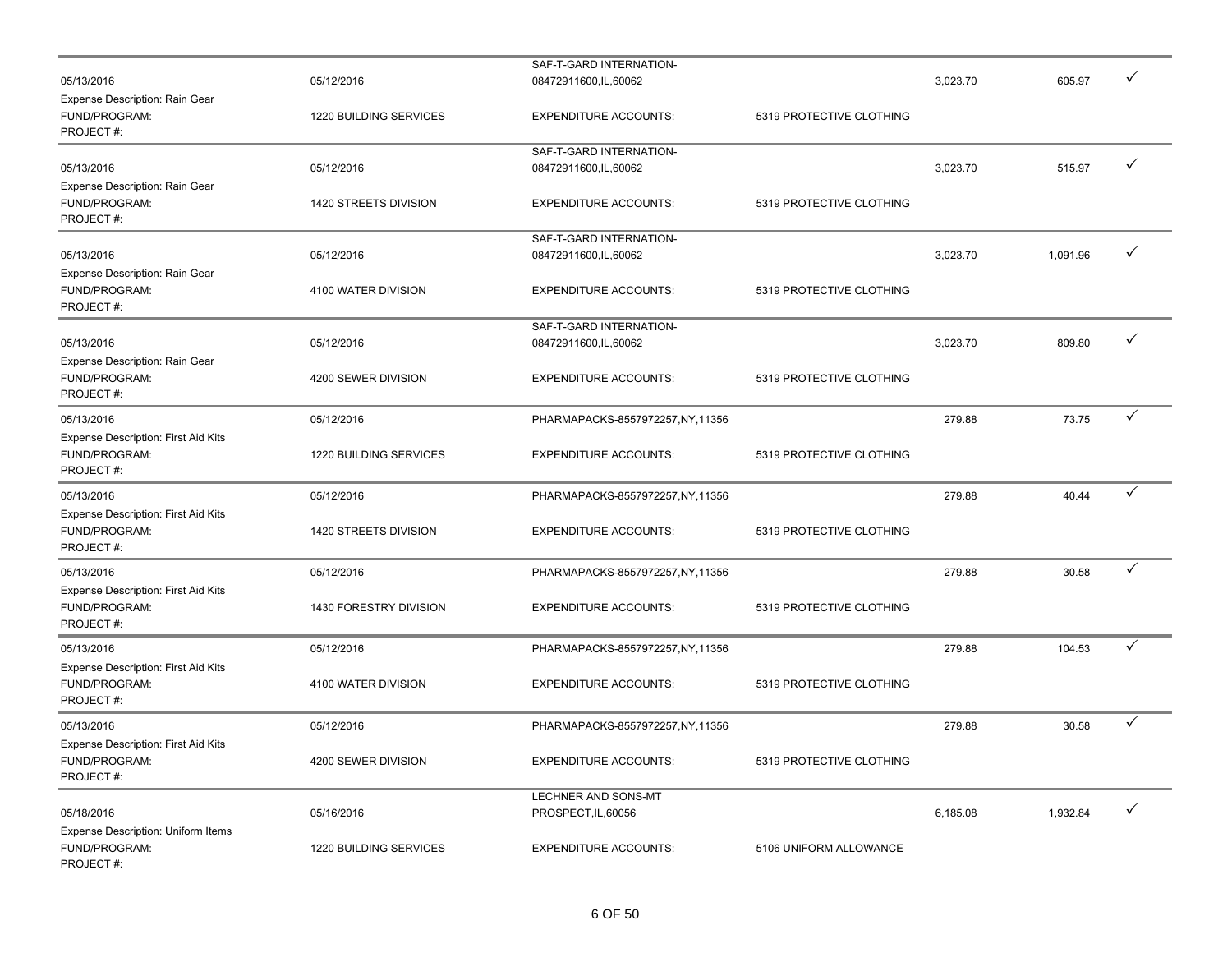|                                              |                                       | LECHNER AND SONS-MT                            |                               |          |          |              |
|----------------------------------------------|---------------------------------------|------------------------------------------------|-------------------------------|----------|----------|--------------|
| 05/18/2016                                   | 05/16/2016                            | PROSPECT, IL, 60056                            |                               | 6,185.08 | 1,159.68 | ✓            |
| Expense Description: Uniform Items           |                                       |                                                |                               |          |          |              |
| FUND/PROGRAM:                                | 1240 FLEET SERVICES                   | <b>EXPENDITURE ACCOUNTS:</b>                   | 5106 UNIFORM ALLOWANCE        |          |          |              |
| PROJECT#:                                    |                                       |                                                |                               |          |          |              |
|                                              |                                       | LECHNER AND SONS-MT                            |                               |          |          |              |
| 05/18/2016                                   | 05/16/2016                            | PROSPECT, IL, 60056                            |                               | 6,185.08 | 966.48   | ✓            |
| Expense Description: Uniform Items           |                                       |                                                |                               |          |          |              |
| FUND/PROGRAM:                                | 1420 STREETS DIVISION                 | <b>EXPENDITURE ACCOUNTS:</b>                   | 5106 UNIFORM ALLOWANCE        |          |          |              |
| PROJECT#:                                    |                                       |                                                |                               |          |          |              |
|                                              |                                       | LECHNER AND SONS-MT                            |                               |          |          |              |
| 05/18/2016                                   | 05/16/2016                            | PROSPECT, IL, 60056                            |                               | 6,185.08 | 386.56   | ✓            |
| Expense Description: Uniform Items           |                                       |                                                |                               |          |          |              |
| FUND/PROGRAM:                                | 1430 FORESTRY DIVISION                | <b>EXPENDITURE ACCOUNTS:</b>                   | 5106 UNIFORM ALLOWANCE        |          |          |              |
| PROJECT#:                                    |                                       |                                                |                               |          |          |              |
|                                              |                                       |                                                |                               |          |          |              |
|                                              |                                       | LECHNER AND SONS-MT                            |                               |          |          | ✓            |
| 05/18/2016                                   | 05/16/2016                            | PROSPECT, IL, 60056                            |                               | 6,185.08 | 966.40   |              |
| Expense Description: Uniform Items           |                                       |                                                |                               |          |          |              |
| FUND/PROGRAM:                                | 4100 WATER DIVISION                   | <b>EXPENDITURE ACCOUNTS:</b>                   | 5106 UNIFORM ALLOWANCE        |          |          |              |
| PROJECT#:                                    |                                       |                                                |                               |          |          |              |
|                                              |                                       | LECHNER AND SONS-MT                            |                               |          |          |              |
| 05/18/2016                                   | 05/16/2016                            | PROSPECT, IL, 60056                            |                               | 6,185.08 | 773.12   | ✓            |
| Expense Description: Uniform Items           |                                       |                                                |                               |          |          |              |
| FUND/PROGRAM:                                | 4200 SEWER DIVISION                   | <b>EXPENDITURE ACCOUNTS:</b>                   | 5106 UNIFORM ALLOWANCE        |          |          |              |
| PROJECT#:                                    |                                       |                                                |                               |          |          |              |
|                                              |                                       | AMAZON MKTPLACE PMTS-                          |                               |          |          |              |
| 05/18/2016                                   | 05/17/2016                            | AMZN.COM/BILL, WA, 98109                       |                               | 26.84    | 26.84    |              |
| Expense Description: Bar Light for Cabinet   |                                       |                                                |                               |          |          |              |
| FUND/PROGRAM:                                | 1220 BUILDING SERVICES                | <b>EXPENDITURE ACCOUNTS:</b>                   | 5311 BLDG/GROUNDS MAINTENANCE |          |          |              |
| PROJECT#:                                    |                                       |                                                |                               |          |          |              |
|                                              |                                       | AMAZON MKTPLACE PMTS-                          |                               |          |          |              |
| 05/18/2016                                   | 05/18/2016                            | AMZN.COM/BILL, WA, 98109                       |                               | 14.47    | 14.47    | ✓            |
| <b>Expense Description: Power Adapter</b>    |                                       |                                                |                               |          |          |              |
| FUND/PROGRAM:                                | 1220 BUILDING SERVICES                | <b>EXPENDITURE ACCOUNTS:</b>                   | 5311 BLDG/GROUNDS MAINTENANCE |          |          |              |
| PROJECT#:                                    |                                       |                                                |                               |          |          |              |
|                                              |                                       | OFFICE DEPOT #1105-800-463-                    |                               |          |          |              |
| 05/27/2016                                   | 05/26/2016                            | 3768, IL, 60188                                |                               | 60.63    | 60.63    | ✓            |
| <b>Expense Description: Office Supplies</b>  |                                       |                                                |                               |          |          |              |
| FUND/PROGRAM:                                | <b>1500 PUBLIC WORKS ADMINISTRATI</b> | <b>EXPENDITURE ACCOUNTS:</b>                   | 5318 OFFICE SUPPLIES          |          |          |              |
| PROJECT#:                                    |                                       |                                                |                               |          |          |              |
|                                              |                                       |                                                |                               |          |          |              |
| 05/27/2016                                   | 05/26/2016                            | OFFICE DEPOT #1105-800-463-<br>3768, IL, 60188 |                               | 666.46   | 283.23   |              |
|                                              |                                       |                                                |                               |          |          |              |
| <b>Expense Description: Plotter Supplies</b> |                                       |                                                |                               |          |          |              |
| FUND/PROGRAM:<br>PROJECT#:                   | 4100 WATER DIVISION                   | <b>EXPENDITURE ACCOUNTS:</b>                   | 5317 MISC OPERATING SUPPLIES  |          |          |              |
|                                              |                                       |                                                |                               |          |          |              |
|                                              |                                       | OFFICE DEPOT #1105-800-463-                    |                               |          |          | $\checkmark$ |
| 05/27/2016                                   | 05/26/2016                            | 3768, IL, 60188                                |                               | 666.46   | 283.23   |              |
| <b>Expense Description: Plotter Supplies</b> |                                       |                                                |                               |          |          |              |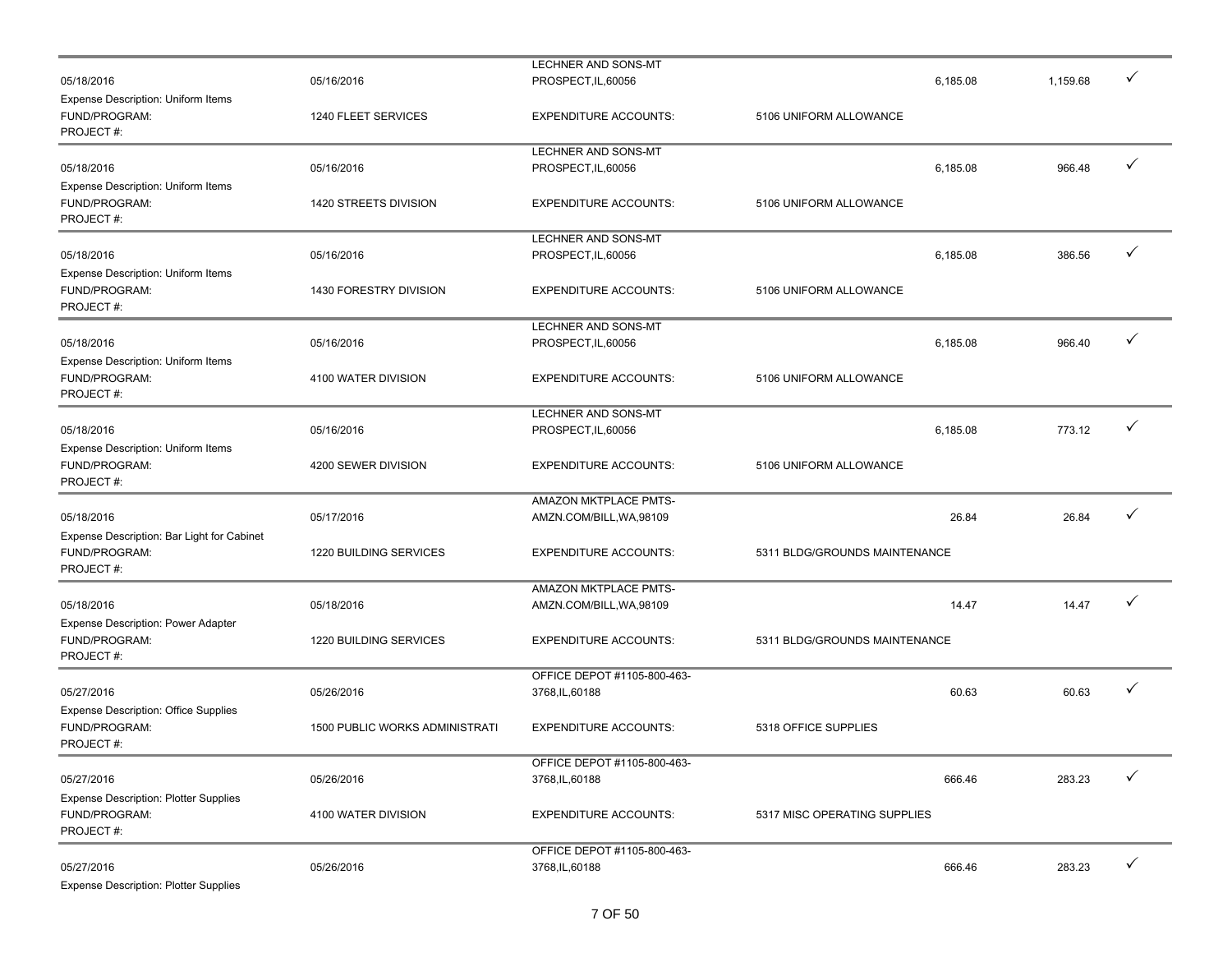| FUND/PROGRAM:<br>PROJECT #:                  | 4200 SEWER DIVISION   | EXPENDITURE ACCOUNTS:       | 5317 MISC OPERATING SUPPLIES |        |        |         |
|----------------------------------------------|-----------------------|-----------------------------|------------------------------|--------|--------|---------|
|                                              |                       | OFFICE DEPOT #1105-800-463- |                              |        |        |         |
| 05/27/2016                                   | 05/26/2016            | 3768, IL, 60188             |                              | 666.46 | 100.00 | $\cdot$ |
| <b>Expense Description: Plotter Supplies</b> |                       |                             |                              |        |        |         |
| FUND/PROGRAM:                                | 1420 STREETS DIVISION | EXPENDITURE ACCOUNTS:       | 5317 MISC OPERATING SUPPLIES |        |        |         |
| PROJECT#:                                    |                       |                             |                              |        |        |         |
|                                              |                       | <b>Card Subtotal</b>        | 10,257.06                    |        |        |         |

#### CHUCK SPRATT

| Posting                                                                      | <b>Transaction</b>     |                                     | Receipt                     |        | <b>Expense</b> |          |
|------------------------------------------------------------------------------|------------------------|-------------------------------------|-----------------------------|--------|----------------|----------|
| Date                                                                         | Date                   | <b>Description</b>                  | <b>Amount</b>               |        | Amount         | Reviewed |
|                                                                              |                        | 4TE IL SOS FORTE VEHIC-             |                             |        |                |          |
| 05/05/2016                                                                   | 05/04/2016             | SPRINGFIEL, IL, 62756               |                             | 4.61   | 4.61           |          |
| Expense Description: License & Title Fee/A32<br>FUND/PROGRAM:<br>PROJECT#:   | 2100 POLICE DEPARTMENT | <b>EXPENDITURE ACCOUNTS:</b>        | 5310 VEHICLE MAINTENANCE    |        |                |          |
|                                                                              |                        | 4TE SOS LIBERTYVILLE V-             |                             |        |                |          |
| 05/05/2016                                                                   | 05/04/2016             | LIBERTYVIL, IL, 60048               |                             | 196.00 | 196.00         |          |
| Expense Description: License & Title/A32<br>FUND/PROGRAM:<br>PROJECT#:       | 2100 POLICE DEPARTMENT | <b>EXPENDITURE ACCOUNTS:</b>        | 5310 VEHICLE MAINTENANCE    |        |                |          |
| 05/05/2016                                                                   | 05/04/2016             | AMAZON.COM-AMZN.COM/BILL, WA, 98109 |                             | 30.79  | 30.79          |          |
| Expense Description: Windbreaker Jacket<br>FUND/PROGRAM:<br>PROJECT#:        | 1240 FLEET SERVICES    | <b>EXPENDITURE ACCOUNTS:</b>        | 5319 PROTECTIVE CLOTHING    |        |                |          |
| 05/06/2016                                                                   | 05/05/2016             | CARQUEST 2780-WHEELING,IL,60090     |                             | 59.49  | 59.49          | ✓        |
| Expense Description: Accumulator/159<br>FUND/PROGRAM:<br>PROJECT#:           | 2100 POLICE DEPARTMENT | <b>EXPENDITURE ACCOUNTS:</b>        | 5310 VEHICLE MAINTENANCE    |        |                |          |
| 05/09/2016                                                                   | 05/06/2016             | CARQUEST 2780-WHEELING,IL,60090     |                             | 12.08  | 12.08          | ✓        |
| Expense Description: Wiper Blades/670<br>FUND/PROGRAM:<br>PROJECT#:          | 2200 FIRE DEPARTMENT   | <b>EXPENDITURE ACCOUNTS:</b>        | 5310 VEHICLE MAINTENANCE    |        |                |          |
| 05/09/2016                                                                   | 05/06/2016             | CARQUEST 2780-WHEELING,IL,60090     |                             | 104.31 | 104.31         | ✓        |
| Expense Description: Ignition Wire & Plugs/602<br>FUND/PROGRAM:<br>PROJECT#: | 2200 FIRE DEPARTMENT   | <b>EXPENDITURE ACCOUNTS:</b>        | 5310 VEHICLE MAINTENANCE    |        |                |          |
| 05/09/2016                                                                   | 05/07/2016             | MARRIOTT-PEORIA,IL,61602            |                             | 148.35 | 148.35         | ✓        |
| Expense Description: Conf Lodging-CS<br>FUND/PROGRAM:<br>PROJECT#:           | 1240 FLEET SERVICES    | <b>EXPENDITURE ACCOUNTS:</b>        | 5205 CONFERENCES & MEETINGS |        |                |          |
| 05/10/2016                                                                   | 05/09/2016             | CARQUEST 2780-WHEELING,IL,60090     |                             | 40.71  | 23.42          | ✓        |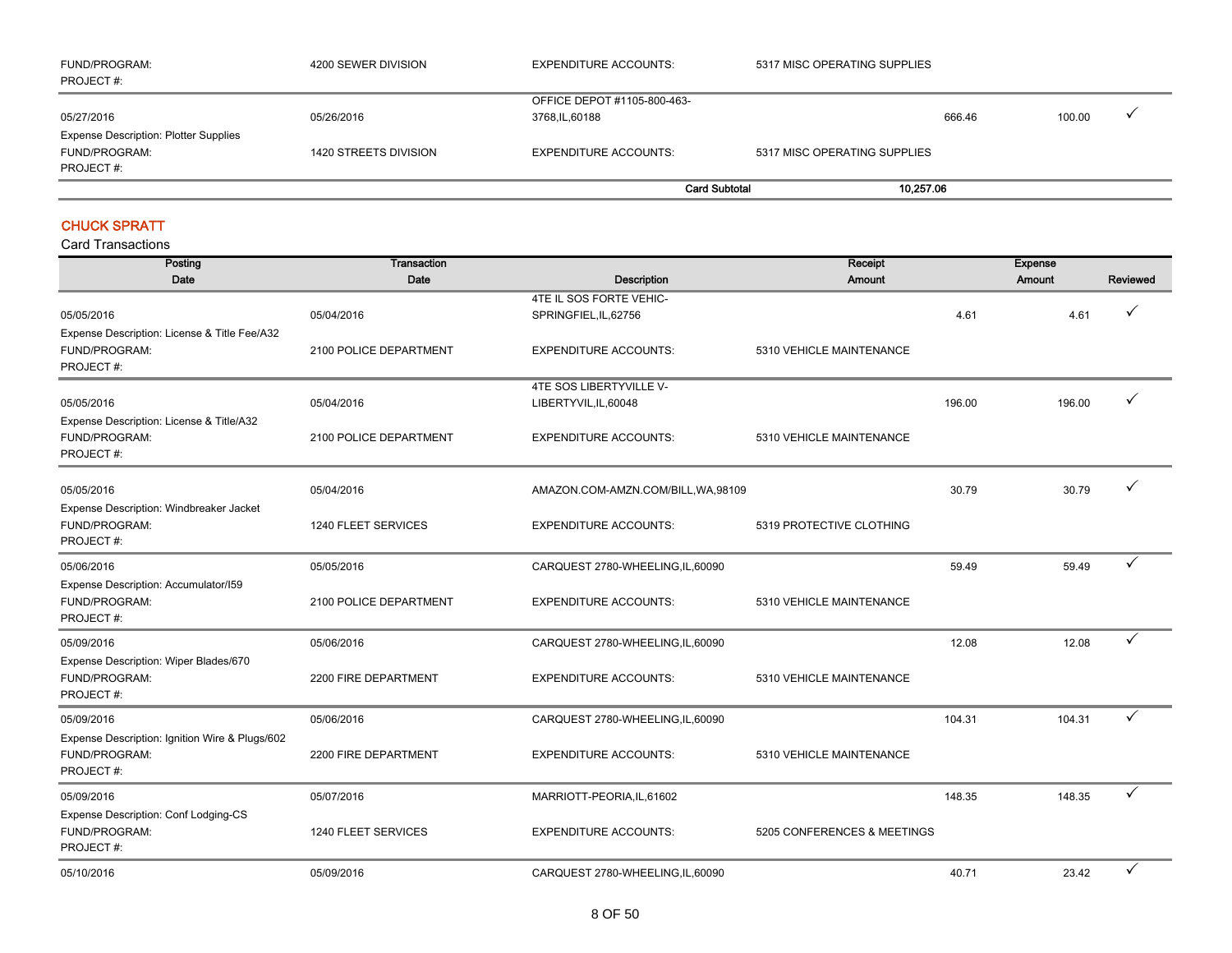| <b>Expense Description: Fuel</b><br>FUND/PROGRAM:<br>PROJECT#:               | 1430 FORESTRY DIVISION | <b>EXPENDITURE ACCOUNTS:</b>                    | 5310 VEHICLE MAINTENANCE     |        |        |              |
|------------------------------------------------------------------------------|------------------------|-------------------------------------------------|------------------------------|--------|--------|--------------|
| 05/10/2016                                                                   | 05/09/2016             | CARQUEST 2780-WHEELING,IL,60090                 |                              | 40.71  | 17.29  | $\checkmark$ |
| Expense Description: Oil Filters & Fog Light<br>FUND/PROGRAM:<br>PROJECT#:   | 2200 FIRE DEPARTMENT   | <b>EXPENDITURE ACCOUNTS:</b>                    | 5310 VEHICLE MAINTENANCE     |        |        |              |
| 05/12/2016                                                                   | 05/11/2016             | CARQUEST 2780-WHEELING, IL, 60090               |                              | 25.59  | 25.59  | ✓            |
| Expense Description: Oil Seal/1523<br>FUND/PROGRAM:<br>PROJECT#:             | 1420 STREETS DIVISION  | <b>EXPENDITURE ACCOUNTS:</b>                    | 5310 VEHICLE MAINTENANCE     |        |        |              |
| 05/12/2016                                                                   | 05/11/2016             | CARQUEST 2780-WHEELING, IL, 60090               |                              | 59.49  | 59.49  | ✓            |
| Expense Description: Accumulator/P48<br>FUND/PROGRAM:<br>PROJECT#:           | 2100 POLICE DEPARTMENT | <b>EXPENDITURE ACCOUNTS:</b>                    | 5310 VEHICLE MAINTENANCE     |        |        |              |
|                                                                              |                        | PAYPAL ONLINESTORE-                             |                              |        |        |              |
| 05/12/2016                                                                   | 05/11/2016             | 4029357733,PA,15632                             |                              | 60.99  | 60.99  | ✓            |
| <b>Expense Description: Stick Flags</b><br>FUND/PROGRAM:<br>PROJECT#:        | 1140 SPECIAL EVENTS    | <b>EXPENDITURE ACCOUNTS:</b>                    | 5317 MISC OPERATING SUPPLIES |        |        |              |
| 05/12/2016                                                                   | 05/12/2016             | ARAMARK UNIFORM-800-504-<br>0328, KY, 40509     |                              | 377.20 | 188.60 | ✓            |
| Expense Description: Uniform Service<br>FUND/PROGRAM:<br>PROJECT#:           | 1240 FLEET SERVICES    | <b>EXPENDITURE ACCOUNTS:</b>                    | 5106 UNIFORM ALLOWANCE       |        |        |              |
|                                                                              |                        | ARAMARK UNIFORM-800-504-                        |                              |        |        |              |
| 05/12/2016                                                                   | 05/12/2016             | 0328, KY, 40509                                 |                              | 377.20 | 188.60 | ✓            |
| <b>Expense Description: Mat Service</b><br>FUND/PROGRAM:<br>PROJECT#:        | 1220 BUILDING SERVICES | <b>EXPENDITURE ACCOUNTS:</b>                    | 5215 JANITORIAL SERVICES     |        |        |              |
|                                                                              |                        | MENARDS MOUNT PROSPECT-MT                       |                              |        |        |              |
| 05/13/2016                                                                   | 05/11/2016             | PROSPECT, IL, 60056                             |                              | 67.38  | 67.38  | ✓            |
| Expense Description: Picture Strips & Desk Fan<br>FUND/PROGRAM:<br>PROJECT#: | 1240 FLEET SERVICES    | <b>EXPENDITURE ACCOUNTS:</b>                    | 5317 MISC OPERATING SUPPLIES |        |        |              |
| 05/13/2016                                                                   | 05/12/2016             | PAYPAL CANDY WH CANDY-<br>4029357733, CA, 95131 |                              | 66.48  | 66.48  | ✓            |
| Expense Description: Polar Packs Mini Candies<br>FUND/PROGRAM:<br>PROJECT#:  | 1140 SPECIAL EVENTS    | <b>EXPENDITURE ACCOUNTS:</b>                    | 5317 MISC OPERATING SUPPLIES |        |        |              |
| 05/13/2016                                                                   | 05/12/2016             | 4TE SOS NILES VEHICLE-NILES, IL, 60714          |                              | 303.00 | 303.00 | ✓            |
| Expense Description: License Renew/A40 I62 I66<br>FUND/PROGRAM:<br>PROJECT#: | 2100 POLICE DEPARTMENT | <b>EXPENDITURE ACCOUNTS:</b>                    | 5310 VEHICLE MAINTENANCE     |        |        |              |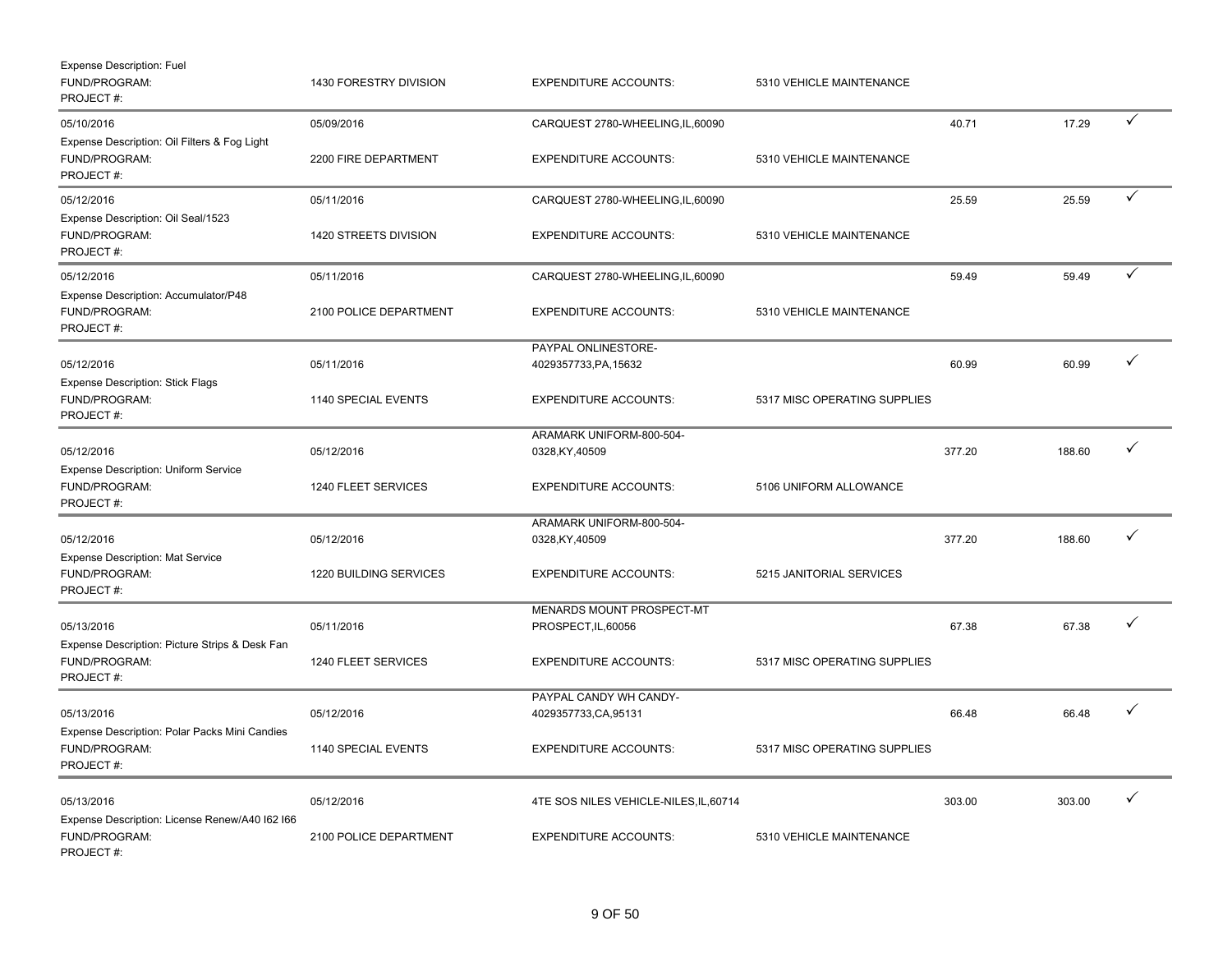|                                                                               |                        | 4TE IL SOS FORTE VEHIC-           |                              |          |          |              |
|-------------------------------------------------------------------------------|------------------------|-----------------------------------|------------------------------|----------|----------|--------------|
| 05/13/2016                                                                    | 05/12/2016             | SPRINGFIEL, IL, 62756             |                              | 7.12     | 7.12     |              |
| Expense Description: License Renew Fee<br>FUND/PROGRAM:<br>PROJECT#:          | 1240 FLEET SERVICES    | <b>EXPENDITURE ACCOUNTS:</b>      | 5310 VEHICLE MAINTENANCE     |          |          |              |
|                                                                               |                        | PAYPAL UNIQUETRUCK UN-            |                              |          |          |              |
| 05/13/2016                                                                    | 05/12/2016             | 4029357733, MI, 49512             |                              | 81.89    | 81.89    | $\checkmark$ |
| Expense Description: DEF Filter Assembly<br>FUND/PROGRAM:<br>PROJECT#:        | 1240 FLEET SERVICES    | <b>EXPENDITURE ACCOUNTS:</b>      | 5317 MISC OPERATING SUPPLIES |          |          |              |
|                                                                               |                        | ADAMSON INDUSTRIES COR-           |                              |          |          |              |
| 05/16/2016                                                                    | 05/13/2016             | 09786810370, MA, 01832            |                              | 2,673.80 | 2,673.80 | ✓            |
| <b>Expense Description: Intermotive Ecolock</b><br>FUND/PROGRAM:<br>PROJECT#: | 2100 POLICE DEPARTMENT | <b>EXPENDITURE ACCOUNTS:</b>      | 5310 VEHICLE MAINTENANCE     |          |          |              |
| 05/18/2016                                                                    | 05/17/2016             | CARQUEST 2780-WHEELING, IL, 60090 |                              | 33.98    | 33.98    | ✓            |
| Expense Description: Heater Valve/623<br>FUND/PROGRAM:<br>PROJECT#:           | 2200 FIRE DEPARTMENT   | <b>EXPENDITURE ACCOUNTS:</b>      | 5310 VEHICLE MAINTENANCE     |          |          |              |
| 05/19/2016                                                                    | 05/18/2016             | CARQUEST 2780-WHEELING, IL, 60090 |                              | 11.69    | 11.69    | ✓            |
| Expense Description: Adapter & Oil Filter<br>FUND/PROGRAM:<br>PROJECT#:       | 1420 STREETS DIVISION  | <b>EXPENDITURE ACCOUNTS:</b>      | 5310 VEHICLE MAINTENANCE     |          |          |              |
| 05/19/2016                                                                    | 05/18/2016             | CARQUEST 2780-WHEELING, IL, 60090 |                              | 155.42   | 155.42   | ✓            |
| Expense Description: Batteries/217<br>FUND/PROGRAM:<br>PROJECT#:              | 1430 FORESTRY DIVISION | <b>EXPENDITURE ACCOUNTS:</b>      | 5310 VEHICLE MAINTENANCE     |          |          |              |
| 05/19/2016                                                                    | 05/18/2016             | CARQUEST 2780-WHEELING, IL, 60090 |                              | 10.72    | 10.72    | ✓            |
| Expense Description: Cabin Air Filter/622<br>FUND/PROGRAM:<br>PROJECT#:       | 2200 FIRE DEPARTMENT   | <b>EXPENDITURE ACCOUNTS:</b>      | 5310 VEHICLE MAINTENANCE     |          |          |              |
|                                                                               |                        | ULTRA STROBE COMMUNICA-CRYSTAL    |                              |          |          |              |
| 05/23/2016                                                                    | 05/19/2016             | LAKE, IL, 60014                   |                              | 7,835.45 | 7,835.45 |              |
| Expense Description: Setina Squad Equipment<br>FUND/PROGRAM:<br>PROJECT#:     | 2100 POLICE DEPARTMENT | <b>EXPENDITURE ACCOUNTS:</b>      | 5310 VEHICLE MAINTENANCE     |          |          |              |
| 05/23/2016                                                                    | 05/20/2016             | ETRAILER-08002988924, MO, 63385   |                              | 64.89    | 64.89    | ✓            |
| Expense Description: trailer pole connector<br>FUND/PROGRAM:<br>PROJECT#:     | 4100 WATER DIVISION    | <b>EXPENDITURE ACCOUNTS:</b>      | 5310 VEHICLE MAINTENANCE     |          |          |              |
| 05/23/2016                                                                    | 05/20/2016             | CARQUEST 2780-WHEELING, IL, 60090 |                              | 14.12    | 14.12    | ✓            |
| <b>Expense Description: Heater Fitting</b><br>FUND/PROGRAM:<br>PROJECT#:      | 1240 FLEET SERVICES    | <b>EXPENDITURE ACCOUNTS:</b>      | 5317 MISC OPERATING SUPPLIES |          |          |              |
| 05/23/2016                                                                    | 05/21/2016             | ETRAILER-08002988924, MO, 63385   |                              | 44.89    | 44.89    | $\checkmark$ |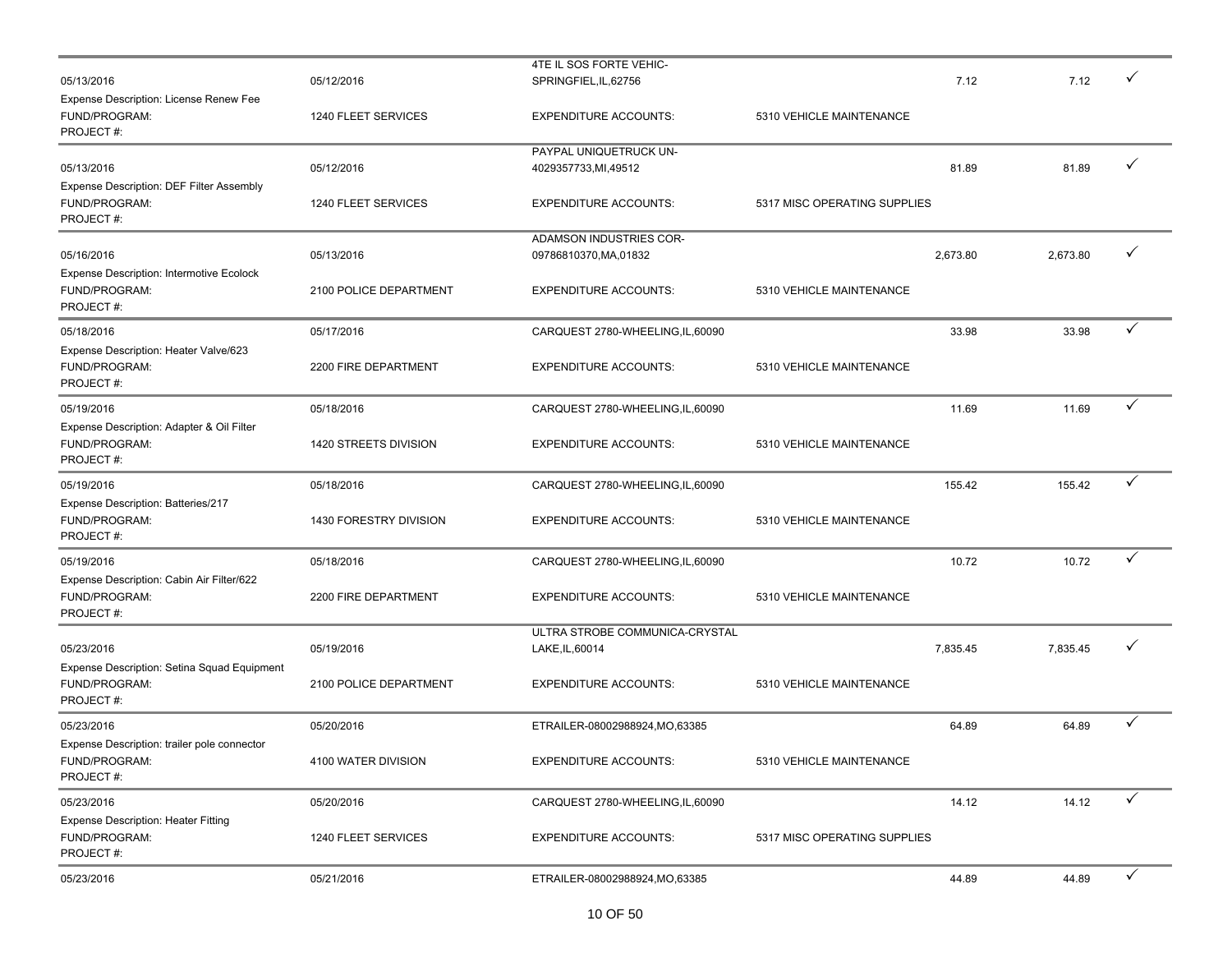| <b>Expense Description: Wiring Harness</b><br>FUND/PROGRAM:<br>PROJECT#:   | 4100 WATER DIVISION    | <b>EXPENDITURE ACCOUNTS:</b>       | 5310 VEHICLE MAINTENANCE      |         |              |
|----------------------------------------------------------------------------|------------------------|------------------------------------|-------------------------------|---------|--------------|
| 05/23/2016<br>Expense Description: Eye Ring Kit                            | 05/21/2016             | AW DIRECT-800-2433194, WI, 53546   | 46.79                         | 46.79   | $\checkmark$ |
| FUND/PROGRAM:<br>PROJECT#:                                                 | 1220 BUILDING SERVICES | <b>EXPENDITURE ACCOUNTS:</b>       | 5311 BLDG/GROUNDS MAINTENANCE |         |              |
| 05/24/2016<br><b>Expense Description: Engine Restore</b>                   | 05/23/2016             | AUTOZONE #3569-WHEELING, IL, 60090 | 10.17                         | 10.17   |              |
| FUND/PROGRAM:<br>PROJECT#:                                                 | 1240 FLEET SERVICES    | <b>EXPENDITURE ACCOUNTS:</b>       | 5310 VEHICLE MAINTENANCE      |         |              |
| 05/24/2016<br>Expense Description: Fiberglass Repair Kit                   | 05/23/2016             | AUTOZONE #3569-WHEELING, IL, 60090 | 42.88                         | 42.88   | $\checkmark$ |
| FUND/PROGRAM:<br>PROJECT#:                                                 | 1220 BUILDING SERVICES | <b>EXPENDITURE ACCOUNTS:</b>       | 5311 BLDG/GROUNDS MAINTENANCE |         |              |
| 05/24/2016<br><b>Expense Description: Cylinders</b>                        | 05/23/2016             | CARQUEST 2780-WHEELING, IL, 60090  | 250.38                        | 250.38  | $\checkmark$ |
| FUND/PROGRAM:<br>PROJECT#:                                                 | 1240 FLEET SERVICES    | <b>EXPENDITURE ACCOUNTS:</b>       | 5317 MISC OPERATING SUPPLIES  |         |              |
| 05/24/2016                                                                 | 05/23/2016             | AUTOZONE #3569-WHEELING, IL, 60090 | 286.28                        | 286.28  | ✓            |
| Expense Description: Brake Pads & Rotors/131<br>FUND/PROGRAM:<br>PROJECT#: | 2100 POLICE DEPARTMENT | <b>EXPENDITURE ACCOUNTS:</b>       | 5310 VEHICLE MAINTENANCE      |         |              |
| 05/25/2016<br>Expense Description: Sensor Tpms/I31                         | 05/24/2016             | AUTOZONE #3569-WHEELING, IL, 60090 | 43.46                         | 43.46   |              |
| FUND/PROGRAM:<br>PROJECT#:                                                 | 2100 POLICE DEPARTMENT | <b>EXPENDITURE ACCOUNTS:</b>       | 5310 VEHICLE MAINTENANCE      |         |              |
| 05/25/2016                                                                 | 05/24/2016             | AUTOZONE #3569-WHEELING, IL, 60090 | (46.30)                       | (46.30) | ✓            |
| Expense Description: Refund/Sensor Return<br>FUND/PROGRAM:<br>PROJECT#:    | 2100 POLICE DEPARTMENT | <b>EXPENDITURE ACCOUNTS:</b>       | 5310 VEHICLE MAINTENANCE      |         |              |
| 05/25/2016<br>Expense Description: Heater Fitting                          | 05/24/2016             | CARQUEST 2780-WHEELING, IL, 60090  | 5.21                          | 5.21    | ✓            |
| FUND/PROGRAM:<br>PROJECT#:                                                 | 1240 FLEET SERVICES    | <b>EXPENDITURE ACCOUNTS:</b>       | 5317 MISC OPERATING SUPPLIES  |         |              |
| 05/25/2016                                                                 | 05/24/2016             | CARQUEST 2780-WHEELING, IL, 60090  | 17.25                         | 10.72   | ✓            |
| Expense Description: Cabin Air Filter<br>FUND/PROGRAM:<br>PROJECT#:        | 2200 FIRE DEPARTMENT   | <b>EXPENDITURE ACCOUNTS:</b>       | 5310 VEHICLE MAINTENANCE      |         |              |
| 05/25/2016<br>Expense Description: Fuel                                    | 05/24/2016             | CARQUEST 2780-WHEELING, IL, 60090  | 17.25                         | 6.53    | $\checkmark$ |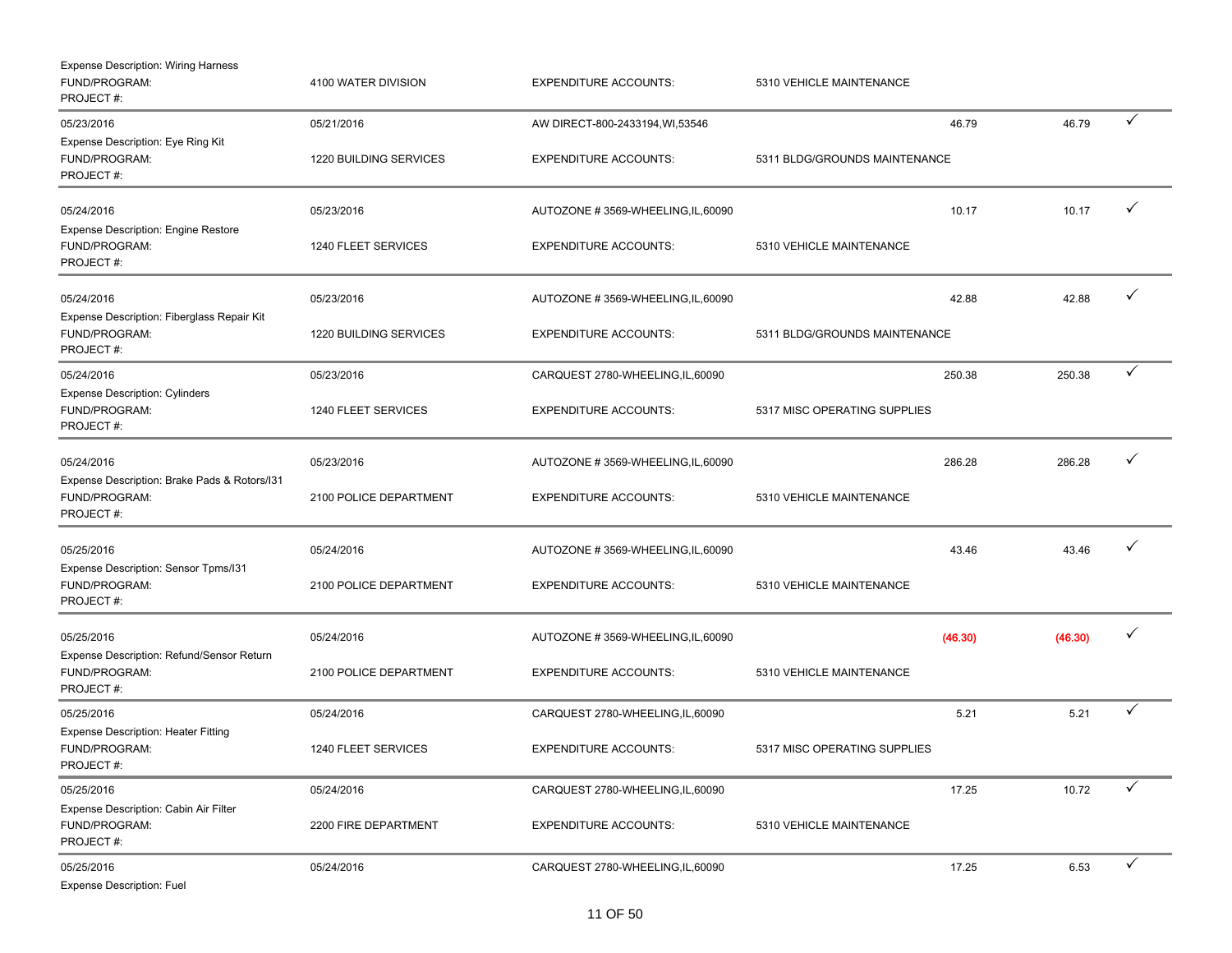| FUND/PROGRAM:<br>PROJECT#:                                                          | 1430 FORESTRY DIVISION               | <b>EXPENDITURE ACCOUNTS:</b>                        | 5310 VEHICLE MAINTENANCE     |        |        |              |
|-------------------------------------------------------------------------------------|--------------------------------------|-----------------------------------------------------|------------------------------|--------|--------|--------------|
| 05/25/2016                                                                          | 05/24/2016                           | CARQUEST 2780-WHEELING, IL, 60090                   |                              | 41.79  | 41.79  | $\checkmark$ |
| Expense Description: Master Disconnect/622<br>FUND/PROGRAM:<br>PROJECT#:            | 2200 FIRE DEPARTMENT                 | <b>EXPENDITURE ACCOUNTS:</b>                        | 5310 VEHICLE MAINTENANCE     |        |        |              |
| 05/27/2016                                                                          | 05/26/2016                           | CARQUEST 2780-WHEELING, IL, 60090                   |                              | 12.52  | 12.52  | $\checkmark$ |
| Expense Description: 8fton90/611<br>FUND/PROGRAM:<br>PROJECT#:                      | 2200 FIRE DEPARTMENT                 | <b>EXPENDITURE ACCOUNTS:</b>                        | 5310 VEHICLE MAINTENANCE     |        |        |              |
| 05/30/2016                                                                          | 05/27/2016                           | CARQUEST 2780-WHEELING, IL, 60090                   |                              | 21.83  | 21.83  | $\checkmark$ |
| Expense Description: Lift Support/P53<br>FUND/PROGRAM:<br>PROJECT#:                 | 2100 POLICE DEPARTMENT               | <b>EXPENDITURE ACCOUNTS:</b>                        | 5310 VEHICLE MAINTENANCE     |        |        |              |
| 06/01/2016                                                                          | 05/31/2016                           | CARQUEST 2780-WHEELING, IL, 60090                   |                              | 56.76  | 56.76  | $\checkmark$ |
| Expense Description: Oil Filter<br>FUND/PROGRAM:<br>PROJECT#:                       | 1420 STREETS DIVISION                | <b>EXPENDITURE ACCOUNTS:</b>                        | 5310 VEHICLE MAINTENANCE     |        |        |              |
| 06/03/2016                                                                          | 06/02/2016                           | FASTENAL COMPANY01-<br>WHEELING, IL, 60090          |                              | 7.65   | 7.65   | ✓            |
| Expense Description: HCS for 842<br>FUND/PROGRAM:<br>PROJECT#:                      | 4100 WATER DIVISION                  | <b>EXPENDITURE ACCOUNTS:</b>                        | 5310 VEHICLE MAINTENANCE     |        |        |              |
| 06/03/2016                                                                          | 06/02/2016                           | CARQUEST 2780-WHEELING, IL, 60090                   |                              | 11.98  | 11.98  | $\checkmark$ |
| Expense Description: Pigtail Socket/P46<br>FUND/PROGRAM:<br>PROJECT#:               | 2100 POLICE DEPARTMENT               | <b>EXPENDITURE ACCOUNTS:</b>                        | 5310 VEHICLE MAINTENANCE     |        |        |              |
| 06/03/2016                                                                          | 06/02/2016                           | AW DIRECT-800-2433194, WI,53546                     |                              | 39.88  | 39.88  | $\checkmark$ |
| Expense Description: Paddle Latch w/Lock<br>FUND/PROGRAM:<br>PROJECT#:              | 1420 STREETS DIVISION                | <b>EXPENDITURE ACCOUNTS:</b>                        | 5310 VEHICLE MAINTENANCE     |        |        |              |
| 06/06/2016                                                                          | 06/02/2016                           | MENARDS MOUNT PROSPECT-MT<br>PROSPECT, IL, 60056    |                              | 19.95  | 19.95  | $\checkmark$ |
| Expense Description: Scraper & Adaptor<br>FUND/PROGRAM:<br>PROJECT#:                | 1240 FLEET SERVICES                  | <b>EXPENDITURE ACCOUNTS:</b>                        | 5317 MISC OPERATING SUPPLIES |        |        |              |
|                                                                                     |                                      | FASTENAL COMPANY01-                                 |                              |        |        | $\checkmark$ |
| 06/06/2016<br>Expense Description: Misc. Nuts & Bolts<br>FUND/PROGRAM:<br>PROJECT#: | 06/03/2016<br>1220 BUILDING SERVICES | WHEELING, IL, 60090<br><b>EXPENDITURE ACCOUNTS:</b> | 5317 MISC OPERATING SUPPLIES | 133.72 | 133.72 |              |
| 06/06/2016                                                                          | 06/03/2016                           | BRAND FX-FORT WORTH, TX, 76177                      |                              | 213.67 | 213.67 | $\checkmark$ |
| Expense Description: Handle Paddle& Rotary/118<br>FUND/PROGRAM:<br>PROJECT#:        | 1420 STREETS DIVISION                | <b>EXPENDITURE ACCOUNTS:</b>                        | 5310 VEHICLE MAINTENANCE     |        |        |              |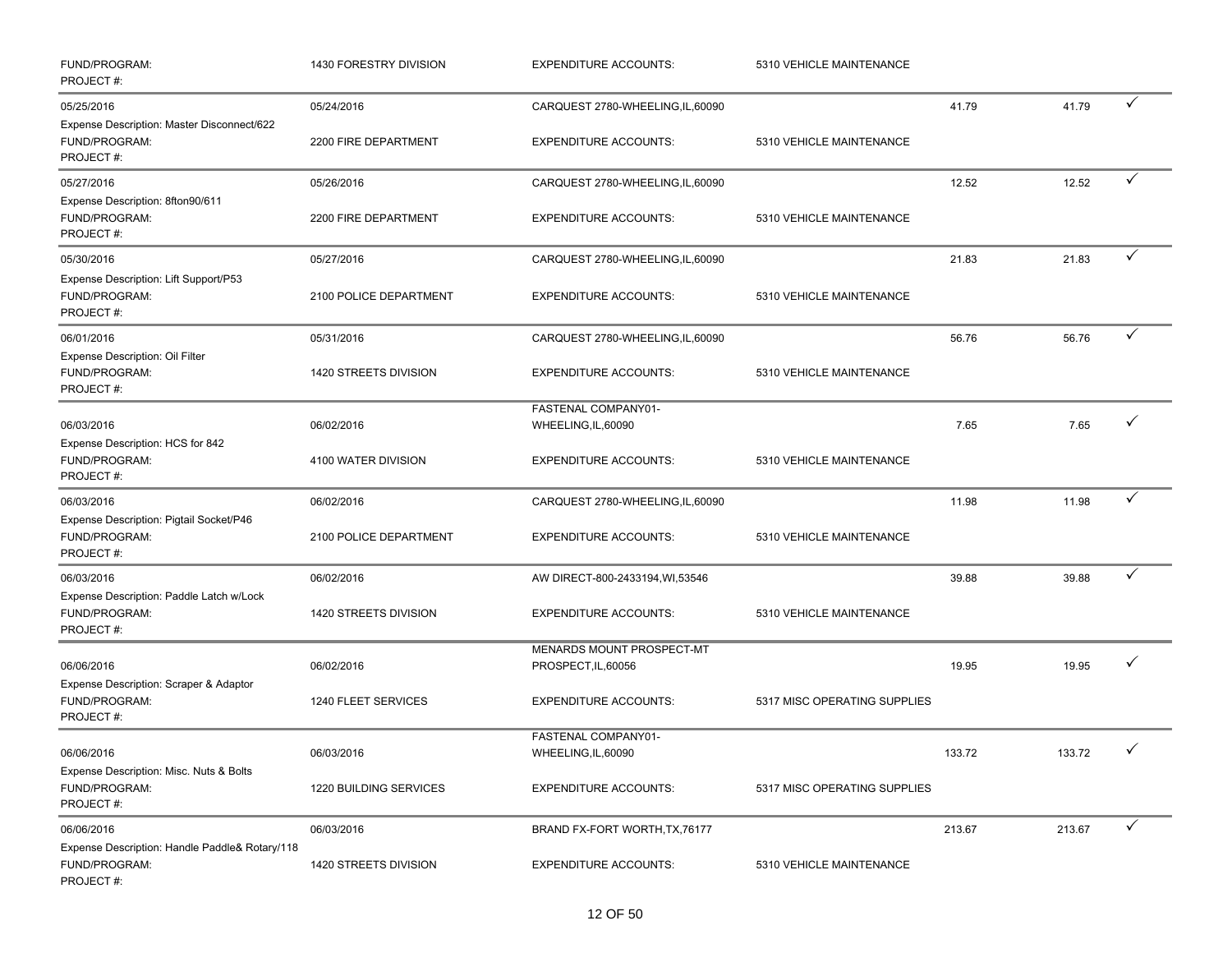| 06/06/2016                                                               | 06/03/2016             | AUTOZONE #3569-WHEELING,IL,60090  |                             | 37.23  | 37.23  | ✓ |
|--------------------------------------------------------------------------|------------------------|-----------------------------------|-----------------------------|--------|--------|---|
| Expense Description: Gear Oil/P48<br>FUND/PROGRAM:<br>PROJECT#:          | 2100 POLICE DEPARTMENT | <b>EXPENDITURE ACCOUNTS:</b>      | 5310 VEHICLE MAINTENANCE    |        |        |   |
| 06/06/2016                                                               | 06/03/2016             | CARQUEST 2780-WHEELING, IL, 60090 |                             | 74.75  | 74.75  |   |
| Expense Description: Hub & Bearing Asy/P48<br>FUND/PROGRAM:<br>PROJECT#: | 2100 POLICE DEPARTMENT | <b>EXPENDITURE ACCOUNTS:</b>      | 5310 VEHICLE MAINTENANCE    |        |        |   |
| 06/06/2016                                                               | 06/03/2016             | BPC GFX-310-533-2527, CA, 90503   |                             | 595.00 | 595.00 |   |
| Expense Description: Fleet Conf Reg/CS<br>FUND/PROGRAM:<br>PROJECT#:     | 1240 FLEET SERVICES    | <b>EXPENDITURE ACCOUNTS:</b>      | 5205 CONFERENCES & MEETINGS |        |        |   |
|                                                                          |                        | <b>Card Subtotal</b>              | 14,413.29                   |        |        |   |

#### DARLA CALLANAN

| Posting                                        | <b>Transaction</b>   |                                     | Receipt                     |          | <b>Expense</b> |          |
|------------------------------------------------|----------------------|-------------------------------------|-----------------------------|----------|----------------|----------|
| Date                                           | Date                 | Description                         | Amount                      |          | Amount         | Reviewed |
|                                                |                      | ZIMMERMANNS ACE HARDWA-BUFFALO      |                             |          |                |          |
| 05/10/2016                                     | 05/09/2016           | GROVE, IL, 60089                    |                             | 17.78    | 17.78          | ✓        |
| Expense Description: PVC Pipe & Hardware       |                      |                                     |                             |          |                |          |
| FUND/PROGRAM:                                  | 2200 FIRE DEPARTMENT | <b>EXPENDITURE ACCOUNTS:</b>        | 5305 FIREFIGHTING SUPPLIES  |          |                |          |
| PROJECT#:                                      |                      |                                     |                             |          |                |          |
| 05/18/2016                                     | 05/16/2016           | SUPER 8 MOTELS-CHAMPAIGN, IL, 61820 |                             | 80.00    | 80.00          |          |
| Expense Description: IFSI Course Lodging-JT    |                      |                                     |                             |          |                |          |
| FUND/PROGRAM:                                  | 2200 FIRE DEPARTMENT | <b>EXPENDITURE ACCOUNTS:</b>        | 5205 CONFERENCES & MEETINGS |          |                |          |
| PROJECT#:                                      |                      |                                     |                             |          |                |          |
|                                                |                      | <b>EDWARDS AND CROMWELL M-</b>      |                             |          |                |          |
| 05/19/2016                                     | 05/18/2016           | 02252923377, LA, 70809              |                             | 226.50   | 226.50         |          |
| Expense Description: Haz Mat Plugs             |                      |                                     |                             |          |                |          |
| FUND/PROGRAM:                                  | 2200 FIRE DEPARTMENT | <b>EXPENDITURE ACCOUNTS:</b>        | 5305 FIREFIGHTING SUPPLIES  |          |                |          |
| PROJECT#:                                      |                      |                                     |                             |          |                |          |
| 05/19/2016                                     | 05/18/2016           | FEDEX OFFICE-800-GOFEDEX, TX, 75240 |                             | 52.78    | 52.78          |          |
| Expense Description: Bus Cards-EG & ES         |                      |                                     |                             |          |                |          |
| FUND/PROGRAM:                                  | 2200 FIRE DEPARTMENT | <b>EXPENDITURE ACCOUNTS:</b>        | 5228 PRINTING & BINDING     |          |                |          |
| PROJECT#:                                      |                      |                                     |                             |          |                |          |
|                                                |                      | NFPA NATL FIRE PROTECT-800-344-     |                             |          |                |          |
| 05/20/2016                                     | 05/19/2016           | 3555, MA, 02269                     |                             | 1,450.00 | 604.17         |          |
| Expense Description: Ntl Fire Code Subscripton |                      |                                     |                             |          |                |          |
| FUND/PROGRAM:                                  | 2200 FIRE DEPARTMENT | <b>EXPENDITURE ACCOUNTS:</b>        | 5302 BOOKS & SUBSCRIPTIONS  |          |                |          |
| PROJECT#:                                      |                      |                                     |                             |          |                |          |
|                                                |                      | NFPA NATL FIRE PROTECT-800-344-     |                             |          |                |          |
| 05/20/2016                                     | 05/19/2016           | 3555, MA, 02269                     |                             | 1,450.00 | 845.83         |          |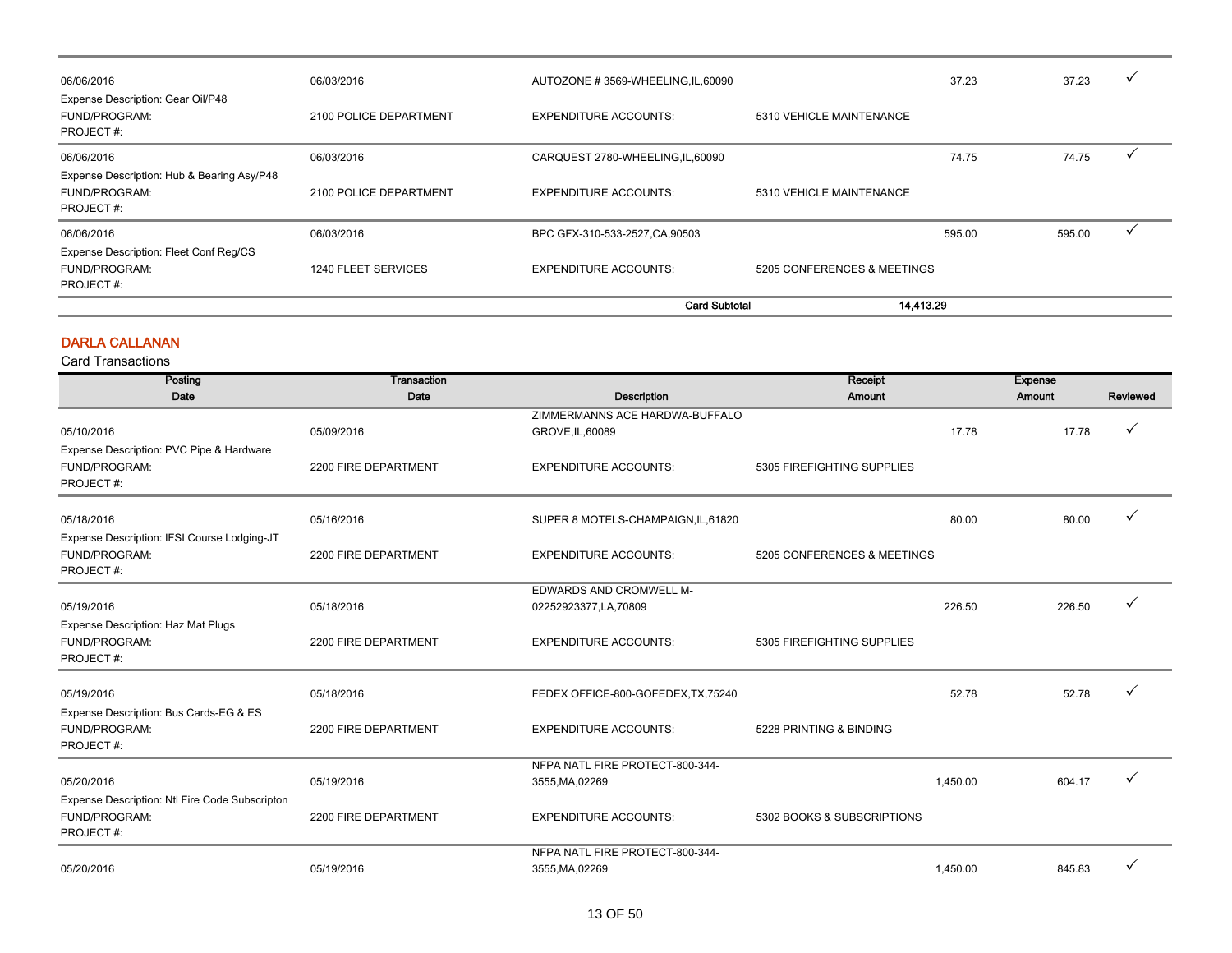|                                                              |                      | <b>Card Subtotal</b>              | 3,989.12                      |          |  |
|--------------------------------------------------------------|----------------------|-----------------------------------|-------------------------------|----------|--|
| FUND/PROGRAM:<br>PROJECT#:                                   | 2200 FIRE DEPARTMENT | <b>EXPENDITURE ACCOUNTS:</b>      | 5311 BLDG/GROUNDS MAINTENANCE |          |  |
| Expense Description: Gas Range & Diswhasher                  |                      |                                   |                               |          |  |
| 06/06/2016                                                   | 06/05/2016           | ABT.COM-888-228-5800,IL,60025     | 1,796.00                      | 1,796.00 |  |
| PROJECT#:                                                    |                      |                                   |                               |          |  |
| Expense Description: Dish Drainboard<br>FUND/PROGRAM:        | 2200 FIRE DEPARTMENT | <b>EXPENDITURE ACCOUNTS:</b>      | 5317 MISC OPERATING SUPPLIES  |          |  |
| 06/03/2016                                                   | 06/02/2016           | TARGET 00013854-WHEELING,IL,60090 | 19.78                         | 19.78    |  |
| PROJECT#:                                                    |                      |                                   |                               |          |  |
| Expense Description: IFSI Course Lodging-JT<br>FUND/PROGRAM: | 2200 FIRE DEPARTMENT | <b>EXPENDITURE ACCOUNTS:</b>      | 5205 CONFERENCES & MEETINGS   |          |  |
|                                                              |                      | CHAMPAIGN, IL, 61820              |                               |          |  |
| 05/23/2016                                                   | 05/20/2016           | <b>HAWTHORN SUITES LTD-</b>       | 346.28                        | 346.28   |  |
| PROJECT#:                                                    |                      |                                   |                               |          |  |
| FUND/PROGRAM:                                                | 2200 FIRE DEPARTMENT | <b>EXPENDITURE ACCOUNTS:</b>      | 5302 BOOKS & SUBSCRIPTIONS    |          |  |

#### DEAN ARGIRIS

Card Transactions

| Posting                                     | <b>Transaction</b> |                              | Receipt                        | <b>Expense</b> |          |
|---------------------------------------------|--------------------|------------------------------|--------------------------------|----------------|----------|
| Date                                        | Date               | Description                  | <b>Amount</b>                  | <b>Amount</b>  | Reviewed |
|                                             |                    | PAYPAL WHEELINGFOO-          |                                |                |          |
| 05/06/2016                                  | 05/05/2016         | 4029357733,IL,60090          | 250.00                         | 250.00         |          |
| Expense Description: Food Pantry Fundraiser |                    |                              |                                |                |          |
| FUND/PROGRAM:                               | 1600 ADMIN & BOT   | <b>EXPENDITURE ACCOUNTS:</b> | 5105 LOCAL TRAINING & MEETINGS |                |          |
| PROJECT#:                                   |                    |                              |                                |                |          |
|                                             |                    | <b>MARKET SQUARE REST-</b>   |                                |                |          |
| 05/17/2016                                  | 05/16/2016         | WHEELING, IL, 60090          | 33.03                          | 33.03          |          |
| Expense Description: Meeting w/Dist 21      |                    |                              |                                |                |          |
| FUND/PROGRAM:                               | 1600 ADMIN & BOT   | <b>EXPENDITURE ACCOUNTS:</b> | 5105 LOCAL TRAINING & MEETINGS |                |          |
| PROJECT#:                                   |                    |                              |                                |                |          |
|                                             |                    | PAYPAL WHEELINGFOO-          |                                |                |          |
| 05/17/2016                                  | 05/16/2016         | 4029357733,IL,60090          | 50.00                          | 50.00          |          |
| Expense Description: Food Pantry Fundraiser |                    |                              |                                |                |          |
| FUND/PROGRAM:                               | 1600 ADMIN & BOT   | <b>EXPENDITURE ACCOUNTS:</b> | 5105 LOCAL TRAINING & MEETINGS |                |          |
| PROJECT#:                                   |                    |                              |                                |                |          |
|                                             |                    | <b>Card Subtotal</b>         | 333.03                         |                |          |

#### DERRYL SHAPIRO

| Posting    | Transaction |                         | Receipt |          | Expense       |          |
|------------|-------------|-------------------------|---------|----------|---------------|----------|
| Date       | Date        | Description             | Amount  |          | <b>Amount</b> | Reviewed |
|            |             | CDW GOVERNMENT-800-750- |         |          |               |          |
| 05/12/2016 | 05/11/2016  | 4239, IL, 60061         |         | 3,177.21 | 3,177.21      |          |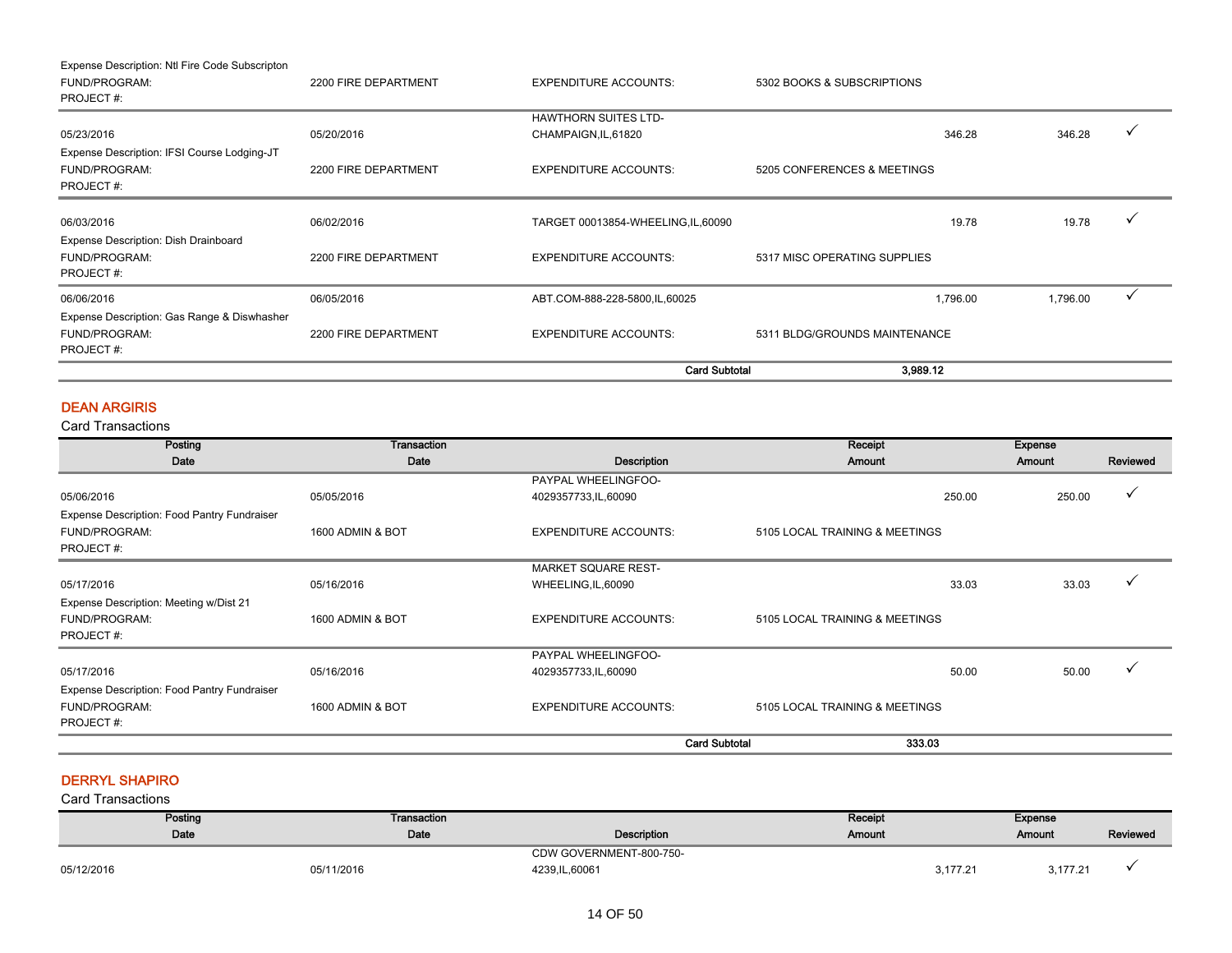| Expense Description: Veritas EV<br>FUND/PROGRAM:<br>PROJECT#:           | 1750 INFORMATION SYSTEMS              | <b>EXPENDITURE ACCOUNTS:</b>                      | 5207 IS SERV & MAINT AGREEMENT |          |              |
|-------------------------------------------------------------------------|---------------------------------------|---------------------------------------------------|--------------------------------|----------|--------------|
|                                                                         |                                       | DMI DELL HIGHER EDUC-800-695-                     |                                |          |              |
| 05/16/2016                                                              | 05/16/2016                            | 8133, TX, 78682                                   | (708.96)                       | (708.96) | ✓            |
| <b>Expense Description: Credit Laptop</b><br>FUND/PROGRAM:<br>PROJECT#: | 4100 WATER DIVISION                   | <b>EXPENDITURE ACCOUNTS:</b>                      | 5313 IS MISC EQPT & SUPPLIES   |          |              |
| 05/17/2016                                                              | 05/16/2016                            | <b>WAREHOUSE DIRECT-</b><br>8479521925, IL, 60056 | 595.98                         | 26.79    | ✓            |
| Expense Description: Copies CD West<br>FUND/PROGRAM:<br>PROJECT#:       | 1300 COMMUNITY DEVELOPMENT            | <b>EXPENDITURE ACCOUNTS:</b>                      | 5220 MAINT OFF/SPEC EQUIPMENT  |          |              |
|                                                                         |                                       | <b>WAREHOUSE DIRECT-</b>                          |                                |          |              |
| 05/17/2016                                                              | 05/16/2016                            | 8479521925, IL, 60056                             | 595.98                         | 21.15    | ✓            |
| Expense Description: Copies PW Fleet<br>FUND/PROGRAM:<br>PROJECT#:      | 1500 PUBLIC WORKS ADMINISTRATI        | <b>EXPENDITURE ACCOUNTS:</b>                      | 5220 MAINT OFF/SPEC EQUIPMENT  |          |              |
|                                                                         |                                       | <b>WAREHOUSE DIRECT-</b>                          |                                |          |              |
| 05/17/2016                                                              | 05/16/2016                            | 8479521925, IL, 60056                             | 595.98                         | 156.22   |              |
| Expense Description: Copies Sen Cnt<br>FUND/PROGRAM:<br>PROJECT#:       | 1320 SENIOR CITIZENS SERVICES         | <b>EXPENDITURE ACCOUNTS:</b>                      | 5220 MAINT OFF/SPEC EQUIPMENT  |          |              |
|                                                                         |                                       | <b>WAREHOUSE DIRECT-</b>                          |                                |          |              |
| 05/17/2016                                                              | 05/16/2016                            | 8479521925, IL, 60056                             | 595.98                         | 31.54    |              |
| Expense Description: Copies Police Hall<br>FUND/PROGRAM:<br>PROJECT#:   | 2100 POLICE DEPARTMENT                | <b>EXPENDITURE ACCOUNTS:</b>                      | 5220 MAINT OFF/SPEC EQUIPMENT  |          |              |
|                                                                         |                                       | <b>WAREHOUSE DIRECT-</b>                          |                                |          |              |
| 05/17/2016                                                              | 05/16/2016                            | 8479521925, IL, 60056                             | 595.98                         | 31.67    | ✓            |
| Expense Description: Copies Police Rec<br>FUND/PROGRAM:<br>PROJECT#:    | 2100 POLICE DEPARTMENT                | <b>EXPENDITURE ACCOUNTS:</b>                      | 5220 MAINT OFF/SPEC EQUIPMENT  |          |              |
|                                                                         |                                       | <b>WAREHOUSE DIRECT-</b>                          |                                |          |              |
| 05/17/2016                                                              | 05/16/2016                            | 8479521925, IL, 60056                             | 595.98                         | 113.33   |              |
| Expense Description: Copies Finance<br>FUND/PROGRAM:<br>PROJECT#:       | 1700 FINANCE DEPARTMENT               | <b>EXPENDITURE ACCOUNTS:</b>                      | 5220 MAINT OFF/SPEC EQUIPMENT  |          |              |
|                                                                         |                                       | <b>WAREHOUSE DIRECT-</b>                          |                                |          |              |
| 05/17/2016                                                              | 05/16/2016                            | 8479521925,IL,60056                               | 595.98                         | 71.76    | ✓            |
| Expense Description: Copies PW Admin<br>FUND/PROGRAM:<br>PROJECT#:      | <b>1500 PUBLIC WORKS ADMINISTRATI</b> | <b>EXPENDITURE ACCOUNTS:</b>                      | 5220 MAINT OFF/SPEC EQUIPMENT  |          |              |
|                                                                         |                                       | <b>WAREHOUSE DIRECT-</b>                          |                                |          |              |
| 05/17/2016<br>Expense Description: Copies PW Water                      | 05/16/2016                            | 8479521925, IL, 60056                             | 595.98                         | 71.76    | $\checkmark$ |
| FUND/PROGRAM:                                                           | 4100 WATER DIVISION                   | <b>EXPENDITURE ACCOUNTS:</b>                      | 5220 MAINT OFF/SPEC EQUIPMENT  |          |              |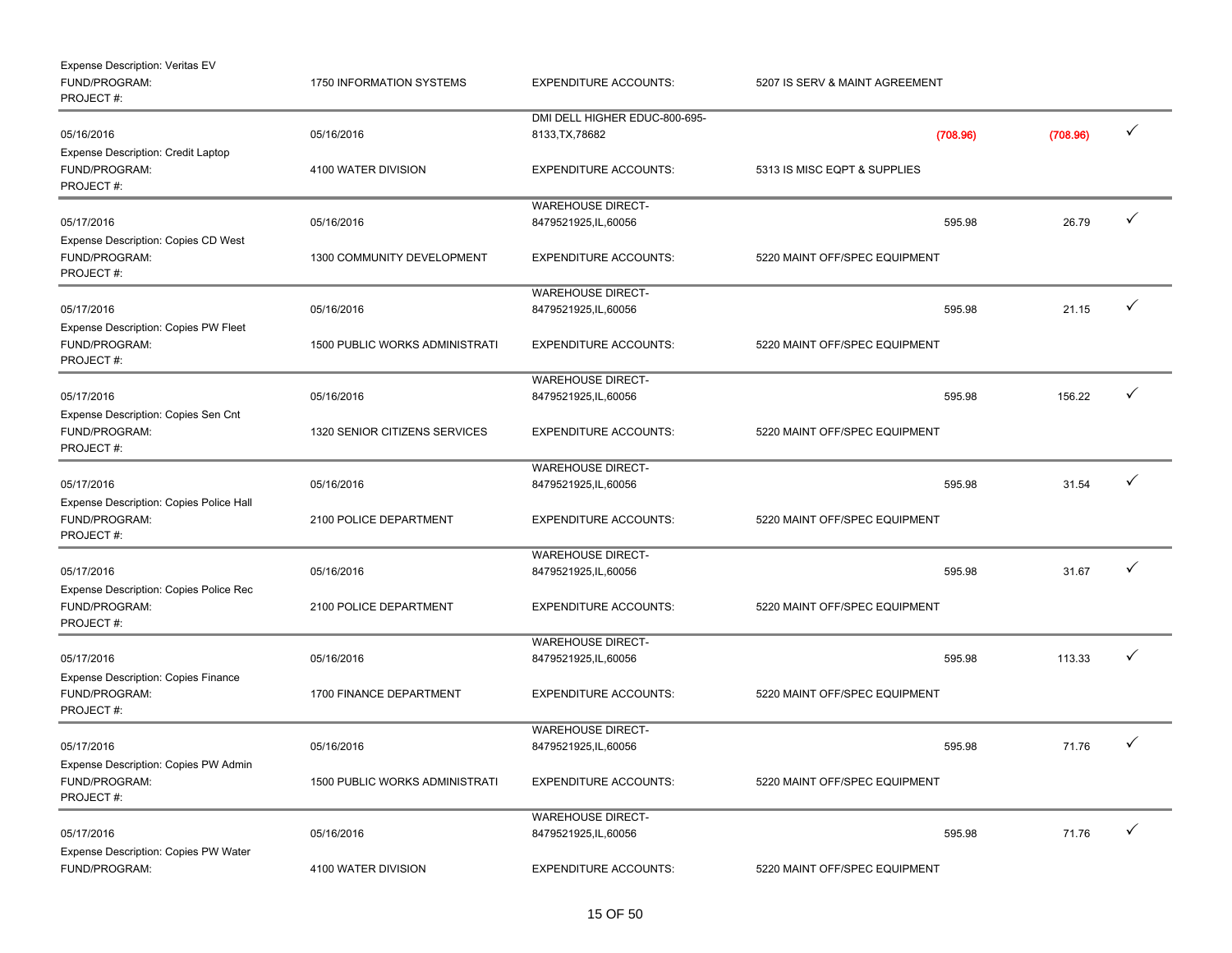| PROJECT#: |  |
|-----------|--|
|-----------|--|

|                                                                             |                          | <b>Card Subtotal</b>                             | 10,808.96                      |          |              |  |
|-----------------------------------------------------------------------------|--------------------------|--------------------------------------------------|--------------------------------|----------|--------------|--|
| Expense Description: Veritas Backup Exec<br>FUND/PROGRAM:<br>PROJECT#:      | 1750 INFORMATION SYSTEMS | <b>EXPENDITURE ACCOUNTS:</b>                     | 5207 IS SERV & MAINT AGREEMENT |          |              |  |
| 05/30/2016                                                                  | 05/27/2016               | CDW GOVERNMENT-800-750-<br>4239, IL, 60061       | 908.04                         | 454.02   | ✓            |  |
| FUND/PROGRAM:<br>PROJECT#:                                                  | 1750 INFORMATION SYSTEMS | <b>EXPENDITURE ACCOUNTS:</b>                     | 5207 IS SERV & MAINT AGREEMENT |          |              |  |
| 05/30/2016<br>Expense Description: Veritas Backup Exec                      | 05/27/2016               | CDW GOVERNMENT-800-750-<br>4239, IL, 60061       | 908.04                         | 454.02   | ✓            |  |
| FUND/PROGRAM:<br>PROJECT#:                                                  | 4100 WATER DIVISION      | <b>EXPENDITURE ACCOUNTS:</b>                     | 5313 IS MISC EQPT & SUPPLIES   |          |              |  |
| 05/26/2016<br>Expense Description: Inspiron 17 Laptop                       | 05/26/2016               | DMI DELL HIGHER EDUC-800-695-<br>8133, TX, 78682 | 690.99                         | 690.99   | ✓            |  |
| Expense Description: Credit McAffee Charge<br>FUND/PROGRAM:<br>PROJECT#:    | 4100 WATER DIVISION      | <b>EXPENDITURE ACCOUNTS:</b>                     | 5313 IS MISC EQPT & SUPPLIES   |          |              |  |
| 05/24/2016                                                                  | 05/24/2016               | DMI DELL HIGHER EDUC-800-695-<br>8133, TX, 78682 | (31.05)                        | (31.05)  | ✓            |  |
| <b>Expense Description: Microsoft Support</b><br>FUND/PROGRAM:<br>PROJECT#: | 1750 INFORMATION SYSTEMS | <b>EXPENDITURE ACCOUNTS:</b>                     | 5207 IS SERV & MAINT AGREEMENT |          |              |  |
| 05/24/2016                                                                  | 05/23/2016               | MICROSOFT ANSWER DE-<br>08006427676,NV,89119     | 499.00                         | 249.50   | ✓            |  |
| <b>Expense Description: Microsoft Support</b><br>FUND/PROGRAM:<br>PROJECT#: | 1750 INFORMATION SYSTEMS | <b>EXPENDITURE ACCOUNTS:</b>                     | 5207 IS SERV & MAINT AGREEMENT |          |              |  |
| 05/24/2016                                                                  | 05/23/2016               | MICROSOFT ANSWER DE-<br>08006427676,NV,89119     | 499.00                         | 249.50   | $\checkmark$ |  |
| Expense Description: Symantec Endpoint Prot<br>FUND/PROGRAM:<br>PROJECT#:   | 1750 INFORMATION SYSTEMS | <b>EXPENDITURE ACCOUNTS:</b>                     | 5207 IS SERV & MAINT AGREEMENT |          |              |  |
| 05/19/2016                                                                  | 05/18/2016               | CDW GOVERNMENT-800-750-<br>4239, IL, 60061       | 5,677.75                       | 2,838.87 | $\checkmark$ |  |
| Expense Description: Symantec Endpoint Prot<br>FUND/PROGRAM:<br>PROJECT#:   | 1750 INFORMATION SYSTEMS | <b>EXPENDITURE ACCOUNTS:</b>                     | 5207 IS SERV & MAINT AGREEMENT |          |              |  |
| 05/19/2016                                                                  | 05/18/2016               | CDW GOVERNMENT-800-750-<br>4239, IL, 60061       | 5,677.75                       | 2,838.88 | $\checkmark$ |  |
| Expense Description: Copies PW Sewer<br>FUND/PROGRAM:<br>PROJECT#:          | 4200 SEWER DIVISION      | <b>EXPENDITURE ACCOUNTS:</b>                     | 5220 MAINT OFF/SPEC EQUIPMENT  |          |              |  |
| 05/17/2016                                                                  | 05/16/2016               | <b>WAREHOUSE DIRECT-</b><br>8479521925,IL,60056  | 595.98                         | 71.76    | ✓            |  |
|                                                                             |                          |                                                  |                                |          |              |  |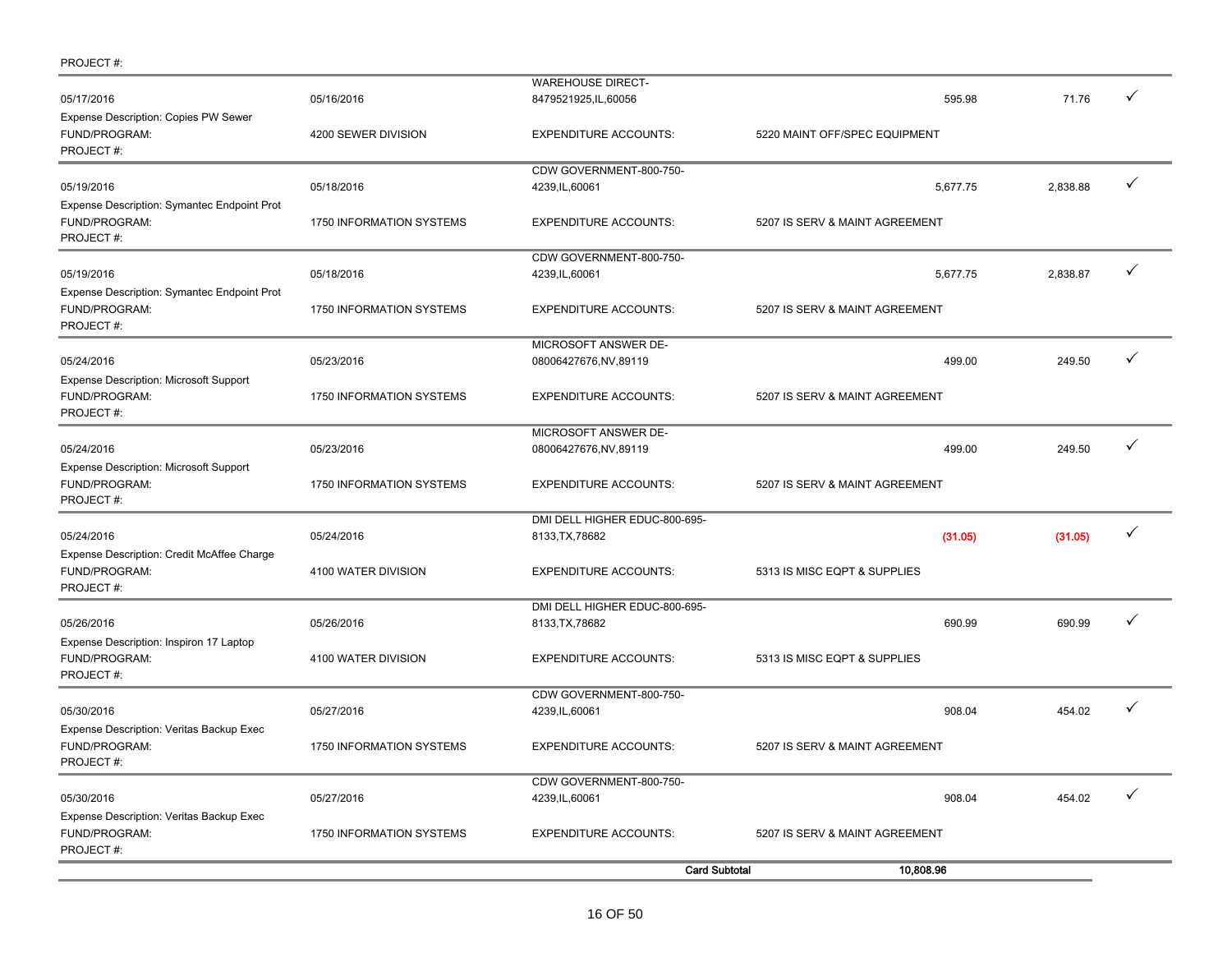## DONALD WENNERSTROM

Card Transactions

| Posting                                       | Transaction         |                              | Receipt                      | <b>Expense</b> |          |
|-----------------------------------------------|---------------------|------------------------------|------------------------------|----------------|----------|
| Date                                          | Date                | Description                  | Amount                       | Amount         | Reviewed |
|                                               |                     | FASTENAL COMPANY01-          |                              |                |          |
| 05/23/2016                                    | 05/20/2016          | WHEELING, IL, 60090          | 184.45                       | 184.45         |          |
| <b>Expense Description: Padlocks</b>          |                     |                              |                              |                |          |
| FUND/PROGRAM:                                 | 4100 WATER DIVISION | <b>EXPENDITURE ACCOUNTS:</b> | 5315 SMALL TOOLS & EQUIPMENT |                |          |
| PROJECT#:                                     |                     |                              |                              |                |          |
|                                               |                     | ARTHUR CLESEN - MA-          |                              |                |          |
| 05/25/2016                                    | 05/23/2016          | LINCOLNSHIRE, IL, 60069      | 273.70                       | 273.70         |          |
| Expense Description: Erosion Control Blankets |                     |                              |                              |                |          |
| FUND/PROGRAM:                                 | 4100 WATER DIVISION | <b>EXPENDITURE ACCOUNTS:</b> | 5344 WATER MAIN MAINTENANCE  |                |          |
| PROJECT#:                                     |                     |                              |                              |                |          |
|                                               |                     | <b>Card Subtotal</b>         | 458.15                       |                |          |

## DRUCILLA GARCIA

| Posting                                                                 | <b>Transaction</b> |                                      | Receipt                        | <b>Expense</b> |          |
|-------------------------------------------------------------------------|--------------------|--------------------------------------|--------------------------------|----------------|----------|
| Date                                                                    | Date               | <b>Description</b>                   | Amount                         | Amount         | Reviewed |
| 05/06/2016                                                              | 05/05/2016         | SQ MICHELLE JOLAS-CHICAGO, IL, 60618 | 1,863.15                       | 1,863.15       |          |
| Expense Description: Design: Multiple ads<br>FUND/PROGRAM:<br>PROJECT#: | 1600 ADMIN & BOT   | <b>EXPENDITURE ACCOUNTS:</b>         | 5333 BUSINESS RECRUITMENT      |                |          |
|                                                                         |                    | WHEELING PROSPECT HEIG-847-          |                                |                |          |
| 05/16/2016                                                              | 05/13/2016         | 5410170, IL, 60090                   | 10.00                          | 10.00          |          |
| Expense Description: Reg Fee Chamber Smnr                               |                    |                                      |                                |                |          |
| FUND/PROGRAM:<br>PROJECT#:                                              | 1600 ADMIN & BOT   | <b>EXPENDITURE ACCOUNTS:</b>         | 5105 LOCAL TRAINING & MEETINGS |                |          |
|                                                                         |                    | <b>BOB CHINN'S CRAB HOUSE-</b>       |                                |                |          |
| 05/17/2016                                                              | 05/16/2016         | WHEELING, IL, 60090                  | 8.33                           | 8.33           |          |
| Expense Description: ED Mtg w RRHG                                      |                    |                                      |                                |                |          |
| FUND/PROGRAM:<br>PROJECT#:                                              | 1600 ADMIN & BOT   | <b>EXPENDITURE ACCOUNTS:</b>         | 5105 LOCAL TRAINING & MEETINGS |                |          |
|                                                                         |                    | PAYPAL ROGER ROGER-                  |                                |                |          |
| 05/18/2016                                                              | 05/17/2016         | 4029357733, CA, 95131                | 466.88                         | 466.88         |          |
| Expense Description: Photgraphy Cmnty Bk 2016                           |                    |                                      |                                |                |          |
| FUND/PROGRAM:                                                           | 1600 ADMIN & BOT   | <b>EXPENDITURE ACCOUNTS:</b>         | 5333 BUSINESS RECRUITMENT      |                |          |
| PROJECT#:                                                               |                    |                                      |                                |                |          |
|                                                                         |                    | PAYPAL BLACKARTSMC-                  |                                |                |          |
| 05/20/2016                                                              | 05/19/2016         | 4029357733, CA, 95131                | 515.00                         | 515.00         |          |
| Expense Description: Dsgn WTW bk instlmt pmt                            |                    |                                      |                                |                |          |
| FUND/PROGRAM:<br>PROJECT#:                                              | 1600 ADMIN & BOT   | <b>EXPENDITURE ACCOUNTS:</b>         | 5333 BUSINESS RECRUITMENT      |                |          |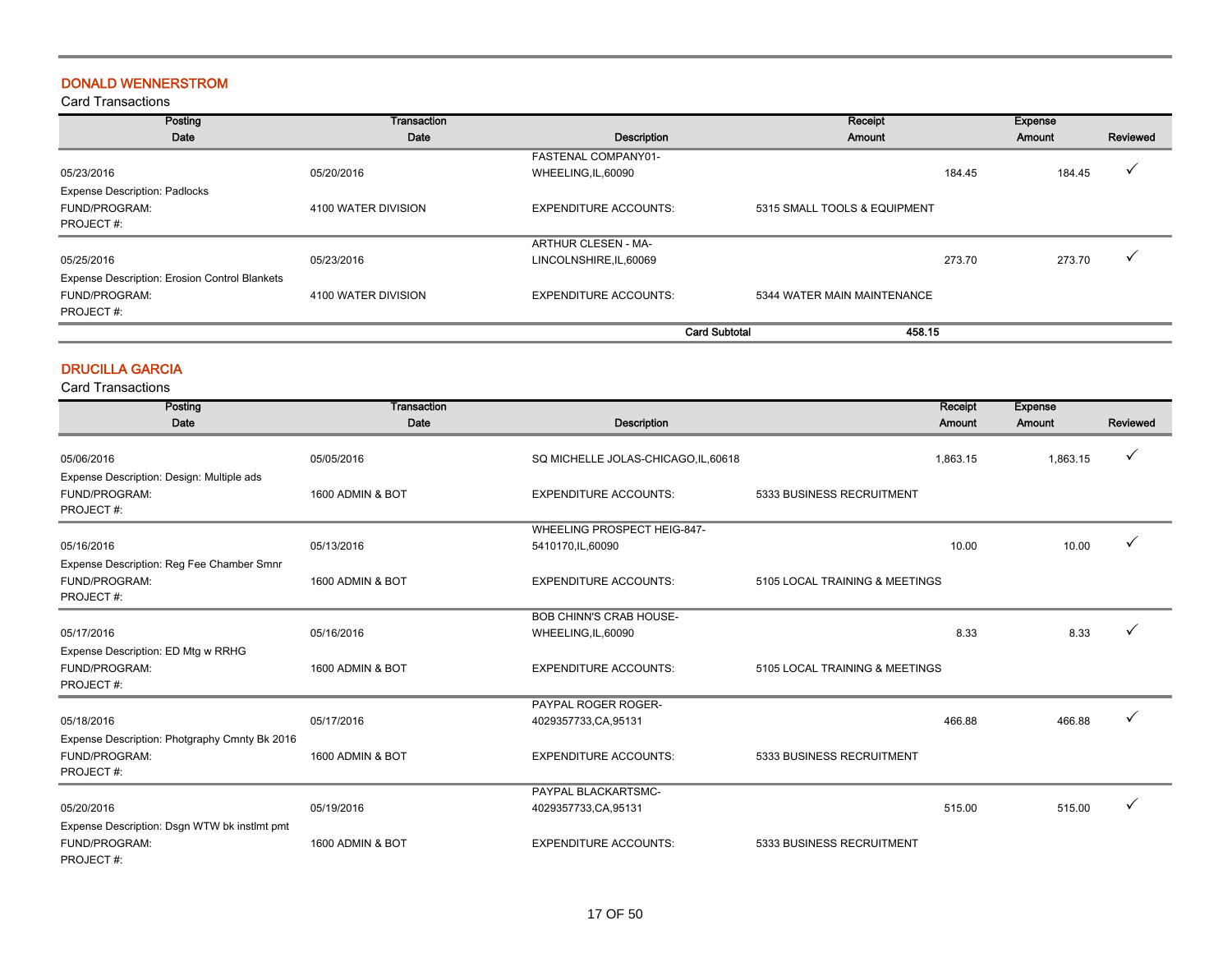|                                        |                               | MON AMI GABI VEGAS-LAS                 |                             |       |       |   |
|----------------------------------------|-------------------------------|----------------------------------------|-----------------------------|-------|-------|---|
| 05/23/2016                             | 05/21/2016                    | <b>VEGAS, NV, 89109</b>                |                             | 79.13 | 13.19 |   |
| Expense Description: Meal Allw RECON16 |                               |                                        |                             |       |       |   |
| FUND/PROGRAM:                          | 1600 ADMIN & BOT              | <b>EXPENDITURE ACCOUNTS:</b>           | 5205 CONFERENCES & MEETINGS |       |       |   |
| PROJECT#:                              | 2016-022                      |                                        |                             |       |       |   |
|                                        |                               | MON AMI GABI VEGAS-LAS                 |                             |       |       |   |
| 05/23/2016                             | 05/21/2016                    | <b>VEGAS, NV, 89109</b>                |                             | 79.13 | 13.19 | ✓ |
| Expense Description: Meal Allw RECON16 |                               |                                        |                             |       |       |   |
| FUND/PROGRAM:                          | 3100 CROSSROAD TIF IMPLEMENT. | <b>EXPENDITURE ACCOUNTS:</b>           | 5205 CONFERENCES & MEETINGS |       |       |   |
| PROJECT#:                              | 2016-022                      |                                        |                             |       |       |   |
|                                        |                               | MON AMI GABI VEGAS-LAS                 |                             |       |       |   |
|                                        |                               |                                        |                             | 79.13 | 13.19 | ✓ |
| 05/23/2016                             | 05/21/2016                    | VEGAS, NV, 89109                       |                             |       |       |   |
| Expense Description: Meal Allw RECON16 |                               |                                        |                             |       |       |   |
| FUND/PROGRAM:                          | 3200 SOUTH TIF DISTRICT       | <b>EXPENDITURE ACCOUNTS:</b>           | 5205 CONFERENCES & MEETINGS |       |       |   |
| PROJECT#:                              | 2016-022                      |                                        |                             |       |       |   |
|                                        |                               | MON AMI GABI VEGAS-LAS                 |                             |       |       |   |
| 05/23/2016                             | 05/21/2016                    | <b>VEGAS, NV, 89109</b>                |                             | 79.13 | 13.19 | ✓ |
| Expense Description: Meal Allw RECON16 |                               |                                        |                             |       |       |   |
| FUND/PROGRAM:                          | 3500 Town Center 2 TIF        | <b>EXPENDITURE ACCOUNTS:</b>           | 5205 CONFERENCES & MEETINGS |       |       |   |
| PROJECT#:                              | 2016-022                      |                                        |                             |       |       |   |
|                                        |                               | MON AMI GABI VEGAS-LAS                 |                             |       |       |   |
| 05/23/2016                             | 05/21/2016                    | <b>VEGAS, NV, 89109</b>                |                             | 79.13 | 13.19 |   |
| Expense Description: Meal Allw RECON16 |                               |                                        |                             |       |       |   |
| FUND/PROGRAM:                          | 3600 Southeast 2 TIF          | <b>EXPENDITURE ACCOUNTS:</b>           | 5205 CONFERENCES & MEETINGS |       |       |   |
| PROJECT#:                              | 2016-022                      |                                        |                             |       |       |   |
|                                        |                               |                                        |                             |       |       |   |
|                                        |                               | MON AMI GABI VEGAS-LAS                 |                             |       |       | ✓ |
| 05/23/2016                             | 05/21/2016                    | <b>VEGAS, NV, 89109</b>                |                             | 79.13 | 13.18 |   |
| Expense Description: Meal Allw RECON16 |                               |                                        |                             |       |       |   |
| FUND/PROGRAM:                          | 3900 NORTH TIF DISTRICT       | <b>EXPENDITURE ACCOUNTS:</b>           | 5205 CONFERENCES & MEETINGS |       |       |   |
| PROJECT#:                              | 2016-022                      |                                        |                             |       |       |   |
|                                        |                               |                                        |                             |       |       |   |
| 05/23/2016                             | 05/21/2016                    | WEEDSB, LLC. TAXI-LAS VEGAS, NV, 89118 |                             | 39.10 | 6.52  |   |
| Expense Description: Taxi RECON Evnts  |                               |                                        |                             |       |       |   |
| FUND/PROGRAM:                          | 1600 ADMIN & BOT              | <b>EXPENDITURE ACCOUNTS:</b>           | 5205 CONFERENCES & MEETINGS |       |       |   |
| PROJECT#:                              | 2016-022                      |                                        |                             |       |       |   |
|                                        |                               |                                        |                             |       |       |   |
| 05/23/2016                             | 05/21/2016                    | WEEDSB, LLC. TAXI-LAS VEGAS, NV, 89118 |                             | 39.10 | 6.52  |   |
| Expense Description: Taxi RECON Evnts  |                               |                                        |                             |       |       |   |
| FUND/PROGRAM:                          | 3100 CROSSROAD TIF IMPLEMENT. | <b>EXPENDITURE ACCOUNTS:</b>           | 5205 CONFERENCES & MEETINGS |       |       |   |
| PROJECT#:                              | 2016-022                      |                                        |                             |       |       |   |
|                                        |                               |                                        |                             |       |       |   |
|                                        |                               |                                        |                             |       |       |   |
| 05/23/2016                             | 05/21/2016                    | WEEDSB, LLC. TAXI-LAS VEGAS, NV, 89118 |                             | 39.10 | 6.52  |   |
| Expense Description: Taxi RECON Evnts  |                               |                                        |                             |       |       |   |
| FUND/PROGRAM:                          | 3200 SOUTH TIF DISTRICT       | <b>EXPENDITURE ACCOUNTS:</b>           | 5205 CONFERENCES & MEETINGS |       |       |   |
| PROJECT#:                              | 2016-022                      |                                        |                             |       |       |   |
|                                        |                               |                                        |                             |       |       |   |
| 05/23/2016                             | 05/21/2016                    | WEEDSB, LLC. TAXI-LAS VEGAS, NV, 89118 |                             | 39.10 | 6.52  |   |
| Expense Description: Taxi RECON Evnts  |                               |                                        |                             |       |       |   |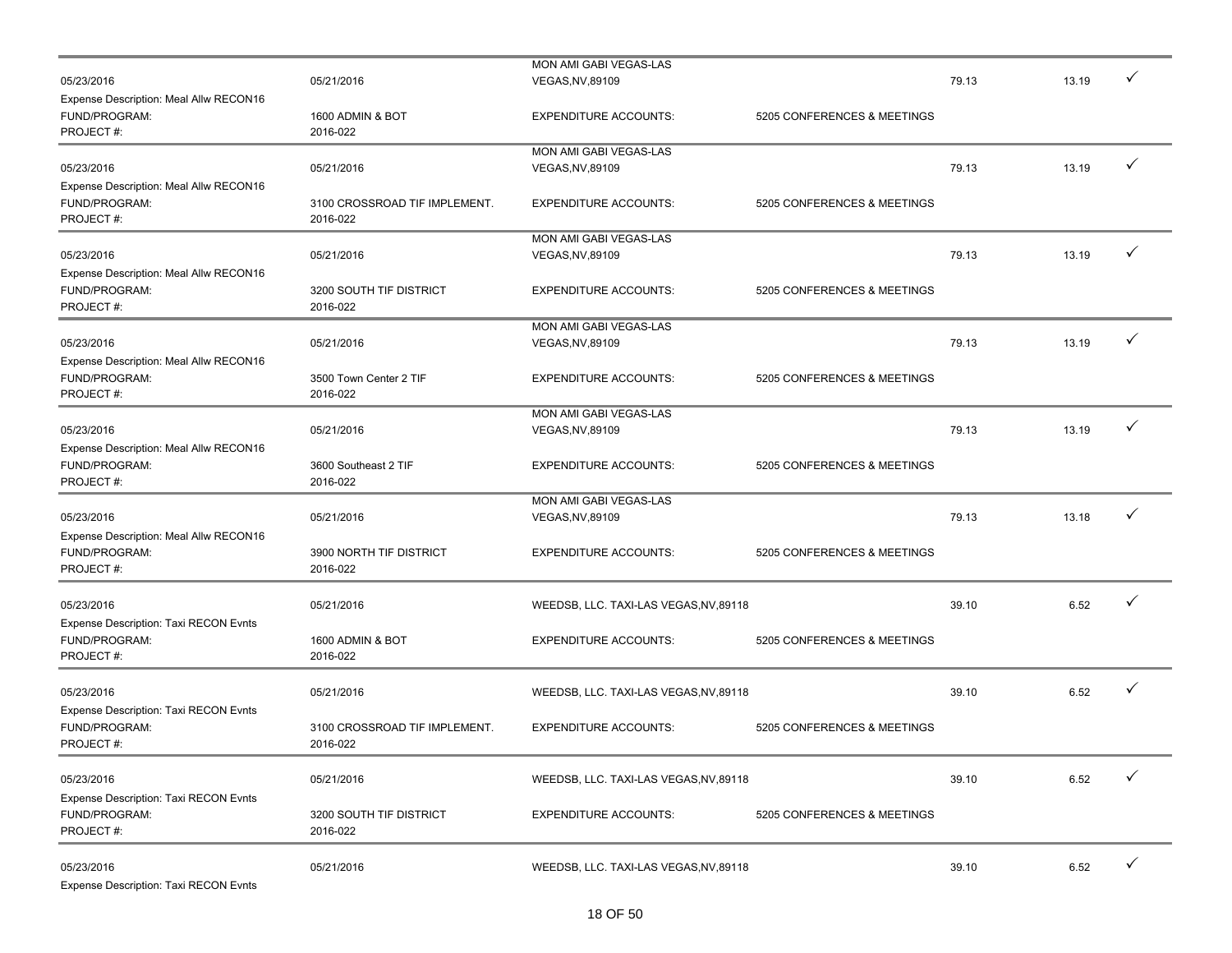| FUND/PROGRAM:<br>PROJECT#:                                           | 3500 Town Center 2 TIF<br>2016-022        | <b>EXPENDITURE ACCOUNTS:</b>                   | 5205 CONFERENCES & MEETINGS |       |       |              |
|----------------------------------------------------------------------|-------------------------------------------|------------------------------------------------|-----------------------------|-------|-------|--------------|
| 05/23/2016<br>Expense Description: Taxi RECON Evnts                  | 05/21/2016                                | WEEDSB, LLC. TAXI-LAS VEGAS, NV, 89118         |                             | 39.10 | 6.52  | ✓            |
| FUND/PROGRAM:<br>PROJECT#:                                           | 3600 Southeast 2 TIF<br>2016-022          | <b>EXPENDITURE ACCOUNTS:</b>                   | 5205 CONFERENCES & MEETINGS |       |       |              |
| 05/23/2016<br>Expense Description: Taxi RECON Evnts                  | 05/21/2016                                | WEEDSB, LLC. TAXI-LAS VEGAS, NV, 89118         |                             | 39.10 | 6.50  | $\checkmark$ |
| FUND/PROGRAM:<br>PROJECT#:                                           | 3900 NORTH TIF DISTRICT<br>2016-022       | <b>EXPENDITURE ACCOUNTS:</b>                   | 5205 CONFERENCES & MEETINGS |       |       |              |
| 05/24/2016<br>Expense Description: Meal Allw RECON16                 | 05/22/2016                                | PAYARD @ CAESARS PALAC-LAS<br>VEGAS, NV, 89109 |                             | 66.91 | 11.15 | ✓            |
| FUND/PROGRAM:<br>PROJECT#:                                           | 1600 ADMIN & BOT<br>2016-022              | <b>EXPENDITURE ACCOUNTS:</b>                   | 5205 CONFERENCES & MEETINGS |       |       |              |
| 05/24/2016<br>Expense Description: Meal Allw RECON16                 | 05/22/2016                                | PAYARD @ CAESARS PALAC-LAS<br>VEGAS, NV, 89109 |                             | 66.91 | 11.15 | $\checkmark$ |
| FUND/PROGRAM:<br>PROJECT#:                                           | 3100 CROSSROAD TIF IMPLEMENT.<br>2016-022 | <b>EXPENDITURE ACCOUNTS:</b>                   | 5205 CONFERENCES & MEETINGS |       |       |              |
| 05/24/2016<br>Expense Description: Meal Allw RECON16                 | 05/22/2016                                | PAYARD @ CAESARS PALAC-LAS<br>VEGAS, NV, 89109 |                             | 66.91 | 11.15 | $\checkmark$ |
| FUND/PROGRAM:<br>PROJECT#:                                           | 3200 SOUTH TIF DISTRICT<br>2016-022       | <b>EXPENDITURE ACCOUNTS:</b>                   | 5205 CONFERENCES & MEETINGS |       |       |              |
| 05/24/2016<br>Expense Description: Meal Allw RECON16                 | 05/22/2016                                | PAYARD @ CAESARS PALAC-LAS<br>VEGAS, NV, 89109 |                             | 66.91 | 11.15 | ✓            |
| FUND/PROGRAM:<br>PROJECT#:                                           | 3500 Town Center 2 TIF<br>2016-022        | <b>EXPENDITURE ACCOUNTS:</b>                   | 5205 CONFERENCES & MEETINGS |       |       |              |
| 05/24/2016<br>Expense Description: Meal Allw RECON16                 | 05/22/2016                                | PAYARD @ CAESARS PALAC-LAS<br>VEGAS, NV, 89109 |                             | 66.91 | 11.15 | $\checkmark$ |
| FUND/PROGRAM:<br>PROJECT#:                                           | 3600 Southeast 2 TIF<br>2016-022          | <b>EXPENDITURE ACCOUNTS:</b>                   | 5205 CONFERENCES & MEETINGS |       |       |              |
| 05/24/2016<br>Expense Description: Meal Allw RECON16                 | 05/22/2016                                | PAYARD @ CAESARS PALAC-LAS<br>VEGAS, NV, 89109 |                             | 66.91 | 11.16 | ✓            |
| FUND/PROGRAM:<br>PROJECT#:                                           | 3900 NORTH TIF DISTRICT<br>2016-022       | <b>EXPENDITURE ACCOUNTS:</b>                   | 5205 CONFERENCES & MEETINGS |       |       |              |
| 05/24/2016                                                           | 05/22/2016                                | SPRINGHILL SUITES-LAS<br>VEGAS, NV, 89109      |                             | 5.33  | 5.33  | $\checkmark$ |
| Expense Description: RECON16 Meal Allw<br>FUND/PROGRAM:<br>PROJECT#: | 1600 ADMIN & BOT                          | <b>EXPENDITURE ACCOUNTS:</b>                   | 5205 CONFERENCES & MEETINGS |       |       |              |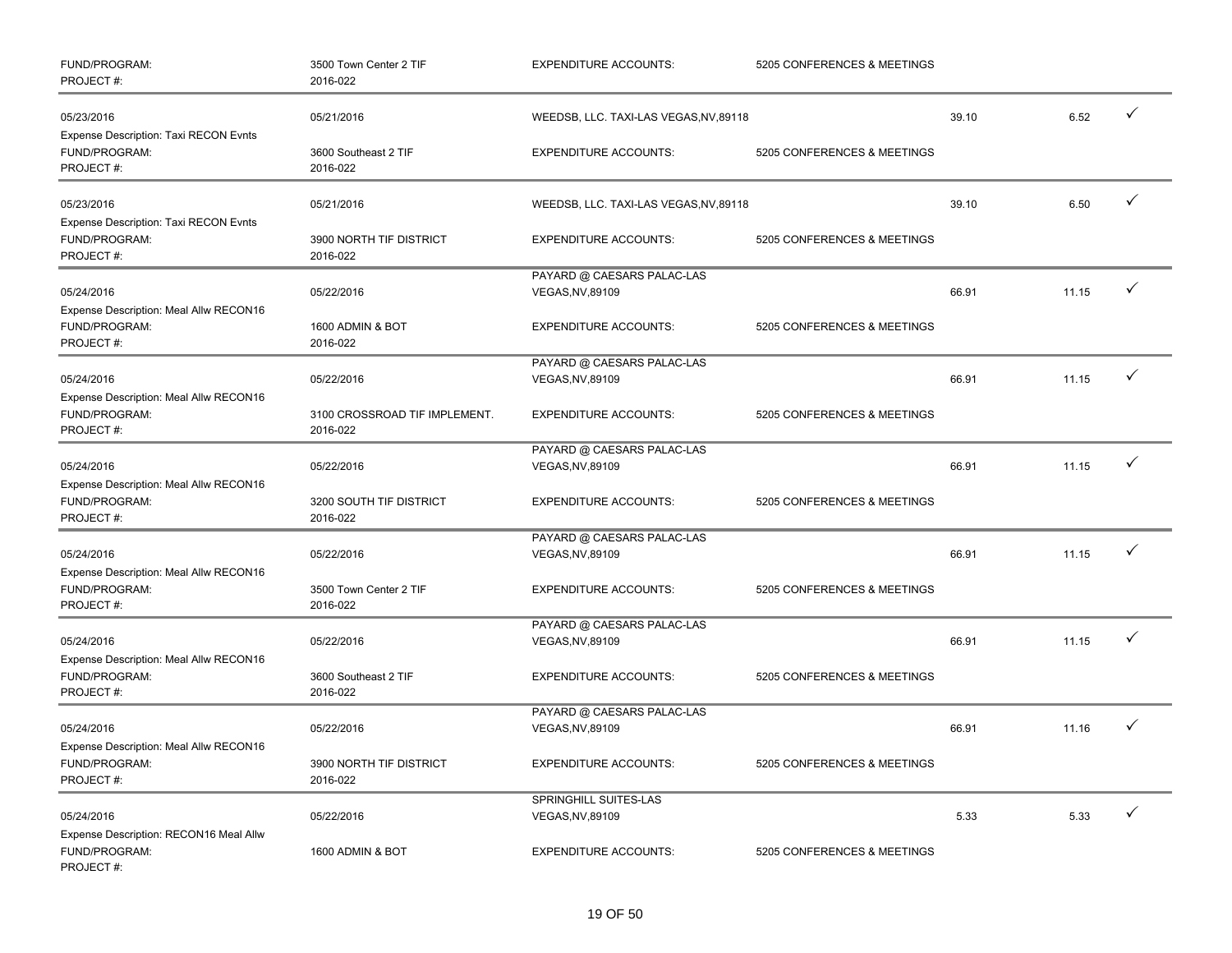| 05/24/2016                                                             | 05/24/2016                         | HTL HIGHTAIL-669-222-8281, CA, 95008      | 15.99                       | 15.99  | $\checkmark$ |
|------------------------------------------------------------------------|------------------------------------|-------------------------------------------|-----------------------------|--------|--------------|
| Expense Description: Bulk File Share Svc<br>FUND/PROGRAM:<br>PROJECT#: | 1600 ADMIN & BOT                   | <b>EXPENDITURE ACCOUNTS:</b>              | 5302 BOOKS & SUBSCRIPTIONS  |        |              |
|                                                                        |                                    | ARAMARK STARBUCKS AT L-LAS                |                             |        |              |
| 05/25/2016                                                             | 05/24/2016                         | VEGAS, NV, 89109-9096                     | 8.85                        | 8.85   | ✓            |
| Expense Description: RECON16 Meal Allw                                 |                                    |                                           |                             |        |              |
| FUND/PROGRAM:                                                          | 3100 CROSSROAD TIF IMPLEMENT.      | <b>EXPENDITURE ACCOUNTS:</b>              | 5205 CONFERENCES & MEETINGS |        |              |
| PROJECT#:                                                              | 2016-022                           |                                           |                             |        |              |
|                                                                        |                                    | PAYPAL UBERTECHNOL-                       |                             |        |              |
| 05/25/2016                                                             | 05/24/2016                         | 4029357733, CA, 94114                     | 8.93                        | 8.93   |              |
| Expense Description: Taxi - RECON16                                    |                                    |                                           |                             |        |              |
| FUND/PROGRAM:                                                          | 3200 SOUTH TIF DISTRICT            | <b>EXPENDITURE ACCOUNTS:</b>              | 5205 CONFERENCES & MEETINGS |        |              |
| PROJECT#:                                                              | 2016-022                           |                                           |                             |        |              |
|                                                                        |                                    | PAYPAL UBERTECHNOL-                       | 10.02                       | 10.02  | ✓            |
| 05/25/2016                                                             | 05/24/2016                         | 4029357733, CA, 94114                     |                             |        |              |
| Expense Description: Taxi RECON16<br>FUND/PROGRAM:                     | 3500 Town Center 2 TIF             | <b>EXPENDITURE ACCOUNTS:</b>              | 5205 CONFERENCES & MEETINGS |        |              |
| PROJECT#:                                                              | 2016-022                           |                                           |                             |        |              |
|                                                                        |                                    | PAYPAL UBERTECHNOL-                       |                             |        |              |
| 05/26/2016                                                             | 05/25/2016                         | 4029357733, CA, 94114                     | 10.35                       | 10.35  |              |
| Expense Description: Taxi RECON16                                      |                                    |                                           |                             |        |              |
| FUND/PROGRAM:                                                          | 3600 Southeast 2 TIF               | <b>EXPENDITURE ACCOUNTS:</b>              | 5205 CONFERENCES & MEETINGS |        |              |
| PROJECT#:                                                              | 2016-022                           |                                           |                             |        |              |
|                                                                        |                                    | SPRINGHILL SUITES-LAS                     |                             |        |              |
| 05/27/2016                                                             | 05/26/2016                         | VEGAS, NV, 89109                          | 1,127.22                    | 187.87 |              |
| Expense Description: Lodging RECON16                                   |                                    |                                           |                             |        |              |
| FUND/PROGRAM:                                                          | 1600 ADMIN & BOT                   | <b>EXPENDITURE ACCOUNTS:</b>              | 5205 CONFERENCES & MEETINGS |        |              |
| PROJECT#:                                                              | 2016-022                           |                                           |                             |        |              |
|                                                                        |                                    | SPRINGHILL SUITES-LAS                     |                             |        |              |
| 05/27/2016                                                             | 05/26/2016                         | <b>VEGAS, NV, 89109</b>                   | 1,127.22                    | 187.87 | ✓            |
| Expense Description: Lodging RECON16                                   |                                    |                                           |                             |        |              |
| FUND/PROGRAM:                                                          | 3100 CROSSROAD TIF IMPLEMENT.      | <b>EXPENDITURE ACCOUNTS:</b>              | 5205 CONFERENCES & MEETINGS |        |              |
| PROJECT#:                                                              | 2016-022                           |                                           |                             |        |              |
|                                                                        |                                    | SPRINGHILL SUITES-LAS                     |                             |        |              |
| 05/27/2016                                                             | 05/26/2016                         | VEGAS, NV, 89109                          | 1,127.22                    | 187.87 |              |
| Expense Description: Lodging RECON16                                   |                                    |                                           |                             |        |              |
| FUND/PROGRAM:                                                          | 3200 SOUTH TIF DISTRICT            | <b>EXPENDITURE ACCOUNTS:</b>              | 5205 CONFERENCES & MEETINGS |        |              |
| PROJECT#:                                                              | 2016-022                           |                                           |                             |        |              |
|                                                                        |                                    | <b>SPRINGHILL SUITES-LAS</b>              |                             |        | ✓            |
| 05/27/2016                                                             | 05/26/2016                         | VEGAS, NV, 89109                          | 1,127.22                    | 187.87 |              |
| Expense Description: Lodging RECON16                                   |                                    |                                           |                             |        |              |
| FUND/PROGRAM:<br>PROJECT#:                                             | 3500 Town Center 2 TIF<br>2016-022 | <b>EXPENDITURE ACCOUNTS:</b>              | 5205 CONFERENCES & MEETINGS |        |              |
|                                                                        |                                    |                                           |                             |        |              |
| 05/27/2016                                                             | 05/26/2016                         | SPRINGHILL SUITES-LAS<br>VEGAS, NV, 89109 | 1,127.22                    | 187.87 | ✓            |
| Expense Description: Lodging RECON16                                   |                                    |                                           |                             |        |              |
|                                                                        |                                    |                                           |                             |        |              |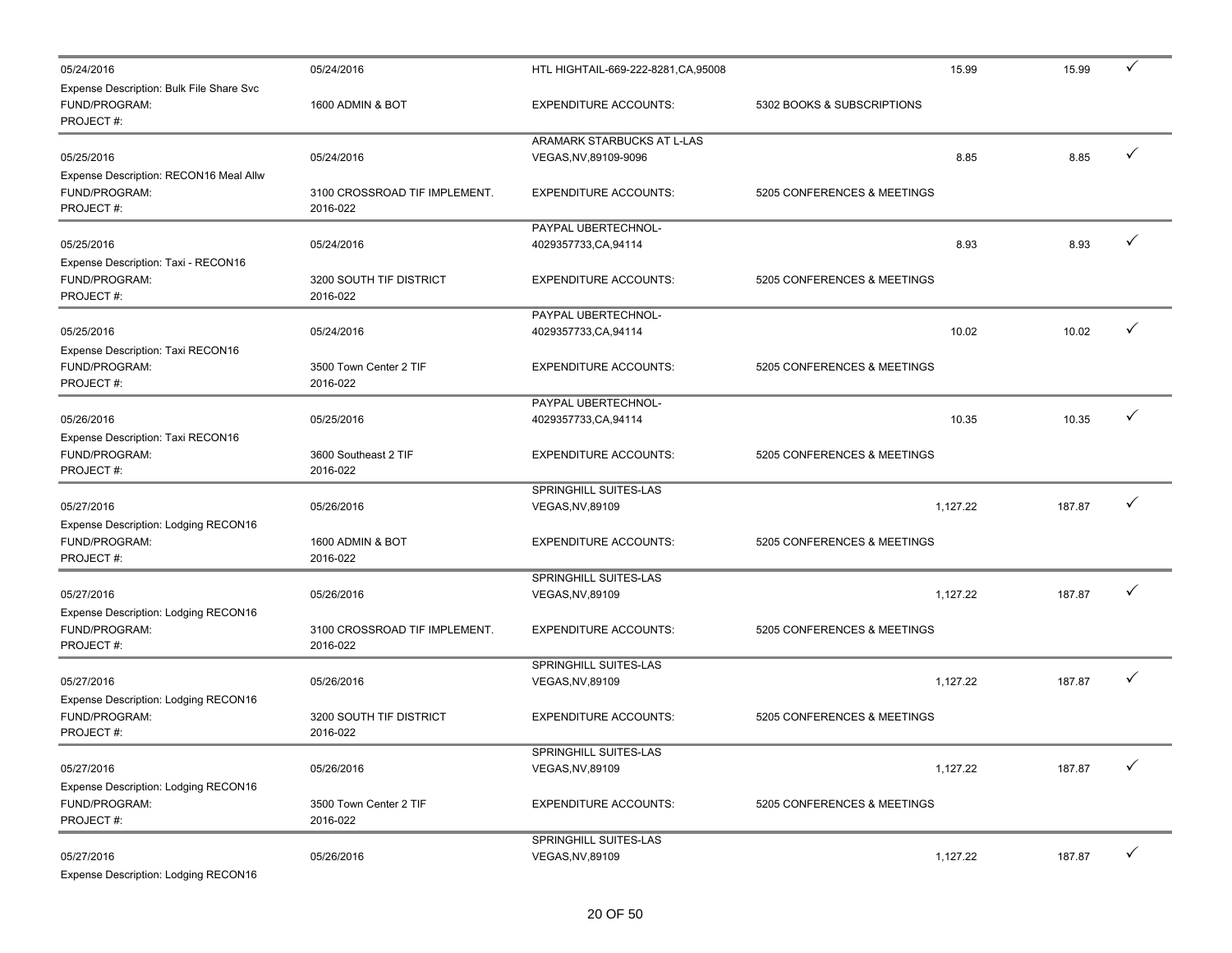| FUND/PROGRAM:                              | 3600 Southeast 2 TIF    | <b>EXPENDITURE ACCOUNTS:</b> | 5205 CONFERENCES & MEETINGS    |        |   |
|--------------------------------------------|-------------------------|------------------------------|--------------------------------|--------|---|
| PROJECT#:                                  | 2016-022                |                              |                                |        |   |
|                                            |                         | SPRINGHILL SUITES-LAS        |                                |        |   |
| 05/27/2016                                 | 05/26/2016              | <b>VEGAS, NV, 89109</b>      | 1,127.22                       | 187.87 |   |
| Expense Description: Lodging RECON16       |                         |                              |                                |        |   |
| FUND/PROGRAM:                              | 3900 NORTH TIF DISTRICT | <b>EXPENDITURE ACCOUNTS:</b> | 5205 CONFERENCES & MEETINGS    |        |   |
| PROJECT#:                                  | 2016-022                |                              |                                |        |   |
|                                            |                         | <b>COSTAR GROUP INC-</b>     |                                |        |   |
| 05/30/2016                                 | 05/28/2016              | 08884141243, DC, 20005       | 575.05                         | 575.05 |   |
| Expense Description: June fee Cml RE Istgs |                         |                              |                                |        |   |
| FUND/PROGRAM:                              | 1600 ADMIN & BOT        | <b>EXPENDITURE ACCOUNTS:</b> | 5302 BOOKS & SUBSCRIPTIONS     |        |   |
| PROJECT#:                                  |                         |                              |                                |        |   |
|                                            |                         | IN ALLIANCE FOR ILLIN-773-   |                                |        |   |
| 06/02/2016                                 | 06/01/2016              | 5949292, IL, 60631           | 50.00                          | 50.00  | ✓ |
| Expense Description: Reg Fee AIM Evnt      |                         |                              |                                |        |   |
| FUND/PROGRAM:                              | 1600 ADMIN & BOT        | <b>EXPENDITURE ACCOUNTS:</b> | 5105 LOCAL TRAINING & MEETINGS |        |   |
| PROJECT#:                                  |                         |                              |                                |        |   |
|                                            |                         | <b>Card Subtotal</b>         | 4,860.24                       |        |   |

# ILEEN BRYER

Card Transactions

| Posting                                           | Transaction            |                              | Receipt                 |        | <b>Expense</b> |          |
|---------------------------------------------------|------------------------|------------------------------|-------------------------|--------|----------------|----------|
| Date                                              | Date                   | Description                  | Amount                  |        | Amount         | Reviewed |
|                                                   |                        | FTD JUST FLOWERS 800-5-LOS   |                         |        |                |          |
| 05/09/2016                                        | 05/06/2016             | ANGELES, CA, 90049           |                         | 113.95 | 113.95         |          |
| <b>Expense Description: Funeral Flowers-Dunne</b> |                        |                              |                         |        |                |          |
| FUND/PROGRAM:                                     | 2100 POLICE DEPARTMENT | <b>EXPENDITURE ACCOUNTS:</b> | 5323 AWARDS/DECORATIONS |        |                |          |
| PROJECT#:                                         |                        |                              |                         |        |                |          |
|                                                   |                        | <b>Card Subtotal</b>         | 113.95                  |        |                |          |

# ISAAC SANTOS

Card Transactions

| Posting                                        | Transaction         |                              | Receipt                     | Expense          |          |
|------------------------------------------------|---------------------|------------------------------|-----------------------------|------------------|----------|
| Date                                           | Date                | Description                  | Amount                      | Amount           | Reviewed |
|                                                |                     | ARTHUR CLESEN - MA-          |                             |                  |          |
| 05/23/2016                                     | 05/20/2016          | LINCOLNSHIRE, IL, 60069      |                             | 111.00<br>111.00 |          |
| <b>Expense Description: Mulch-Restorations</b> |                     |                              |                             |                  |          |
| FUND/PROGRAM:                                  | 4100 WATER DIVISION | <b>EXPENDITURE ACCOUNTS:</b> | 5344 WATER MAIN MAINTENANCE |                  |          |
| PROJECT#:                                      |                     |                              |                             |                  |          |
|                                                |                     | <b>Card Subtotal</b>         | 111.00                      |                  |          |

## JOHN MELANIPHY

| Posting | Transaction |             | Receipt | <b>Expense</b> |          |
|---------|-------------|-------------|---------|----------------|----------|
| Date    | Date        | Description | Amount  | Amount         | Reviewed |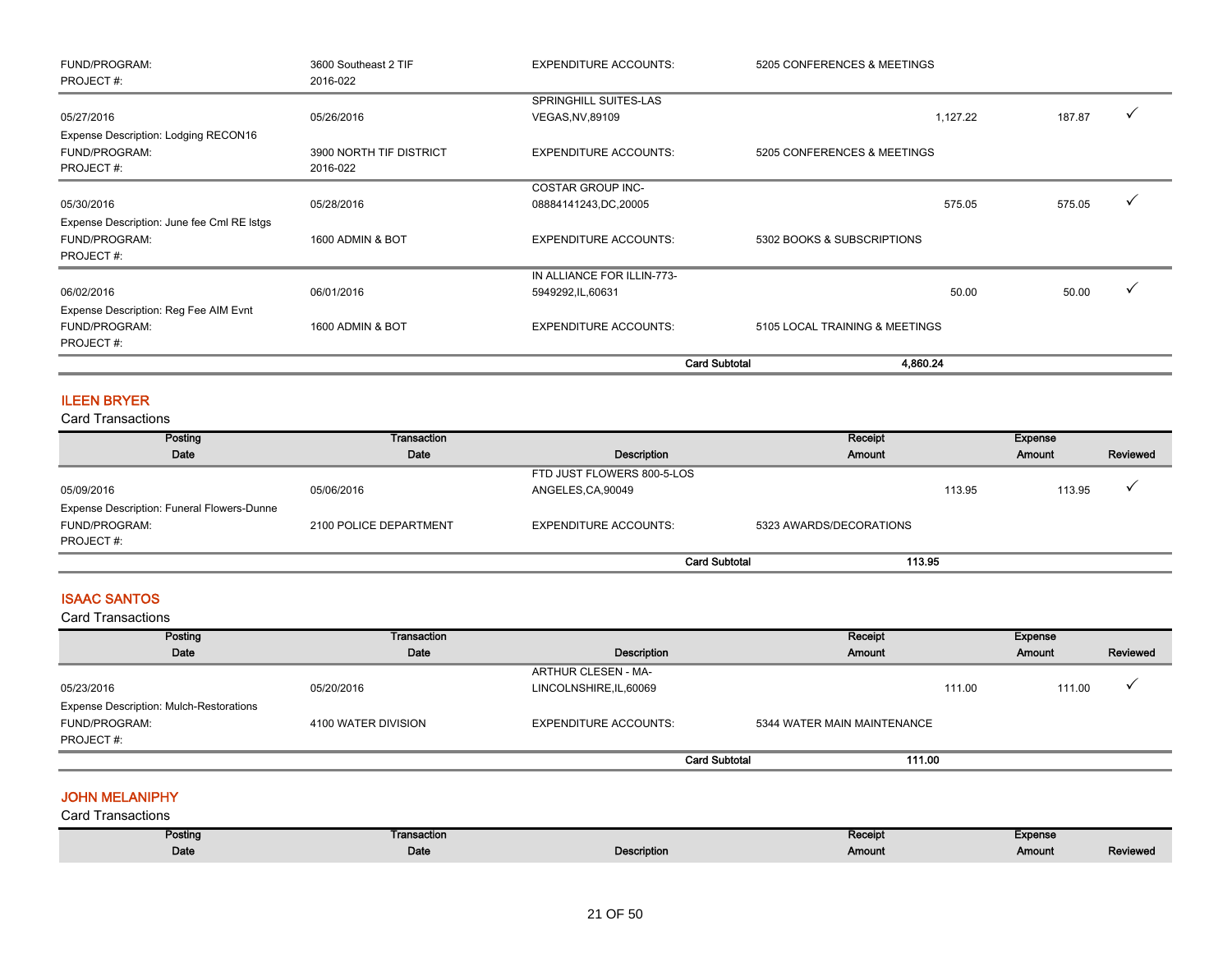| 05/23/2016<br>Expense Description: Luggage Fee<br>FUND/PROGRAM:<br>PROJECT#: | 05/20/2016<br>3100 CROSSROAD TIF IMPLEMENT. | UNITED AIRLINES-800-932-2732, TX, 77002<br><b>EXPENDITURE ACCOUNTS:</b> | 5205 CONFERENCES & MEETINGS | 25.00 | 5.00 |              |
|------------------------------------------------------------------------------|---------------------------------------------|-------------------------------------------------------------------------|-----------------------------|-------|------|--------------|
| 05/23/2016<br>Expense Description: Luggage Fee<br>FUND/PROGRAM:<br>PROJECT#: | 05/20/2016<br>3200 SOUTH TIF DISTRICT       | UNITED AIRLINES-800-932-2732, TX, 77002<br><b>EXPENDITURE ACCOUNTS:</b> | 5205 CONFERENCES & MEETINGS | 25.00 | 5.00 | ✓            |
| 05/23/2016<br>Expense Description: Luggage Fee<br>FUND/PROGRAM:<br>PROJECT#: | 05/20/2016<br>3500 Town Center 2 TIF        | UNITED AIRLINES-800-932-2732, TX, 77002<br><b>EXPENDITURE ACCOUNTS:</b> | 5205 CONFERENCES & MEETINGS | 25.00 | 5.00 | $\checkmark$ |
| 05/23/2016<br>Expense Description: Luggage Fee<br>FUND/PROGRAM:<br>PROJECT#: | 05/20/2016<br>3600 Southeast 2 TIF          | UNITED AIRLINES-800-932-2732, TX, 77002<br><b>EXPENDITURE ACCOUNTS:</b> | 5205 CONFERENCES & MEETINGS | 25.00 | 5.00 | ✓            |
| 05/23/2016<br>Expense Description: Luggage Fee<br>FUND/PROGRAM:<br>PROJECT#: | 05/20/2016<br>3900 NORTH TIF DISTRICT       | UNITED AIRLINES-800-932-2732, TX, 77002<br><b>EXPENDITURE ACCOUNTS:</b> | 5205 CONFERENCES & MEETINGS | 25.00 | 5.00 | ✓            |
| 05/23/2016<br><b>Expense Description: Cab</b><br>FUND/PROGRAM:<br>PROJECT#:  | 05/21/2016<br>3900 NORTH TIF DISTRICT       | DESERT CAB-LAS VEGAS, NV, 89103<br><b>EXPENDITURE ACCOUNTS:</b>         | 5205 CONFERENCES & MEETINGS | 31.55 | 6.31 | $\checkmark$ |
| 05/23/2016<br>Expense Description: Cab<br>FUND/PROGRAM:<br>PROJECT#:         | 05/21/2016<br>3900 NORTH TIF DISTRICT       | DESERT CAB-LAS VEGAS, NV, 89103<br><b>EXPENDITURE ACCOUNTS:</b>         | 5205 CONFERENCES & MEETINGS | 31.55 | 6.31 | ✓            |
| 05/23/2016<br>Expense Description: Cab<br>FUND/PROGRAM:<br>PROJECT#:         | 05/21/2016<br>3900 NORTH TIF DISTRICT       | DESERT CAB-LAS VEGAS, NV, 89103<br><b>EXPENDITURE ACCOUNTS:</b>         | 5205 CONFERENCES & MEETINGS | 31.55 | 6.31 | ✓            |
| 05/23/2016<br>Expense Description: Cab<br>FUND/PROGRAM:<br>PROJECT#:         | 05/21/2016<br>3900 NORTH TIF DISTRICT       | DESERT CAB-LAS VEGAS, NV, 89103<br><b>EXPENDITURE ACCOUNTS:</b>         | 5205 CONFERENCES & MEETINGS | 31.55 | 6.31 | ✓            |
| 05/23/2016<br><b>Expense Description: Cab</b><br>FUND/PROGRAM:<br>PROJECT#:  | 05/21/2016<br>3900 NORTH TIF DISTRICT       | DESERT CAB-LAS VEGAS, NV, 89103<br><b>EXPENDITURE ACCOUNTS:</b>         | 5205 CONFERENCES & MEETINGS | 31.55 | 6.31 | ✓            |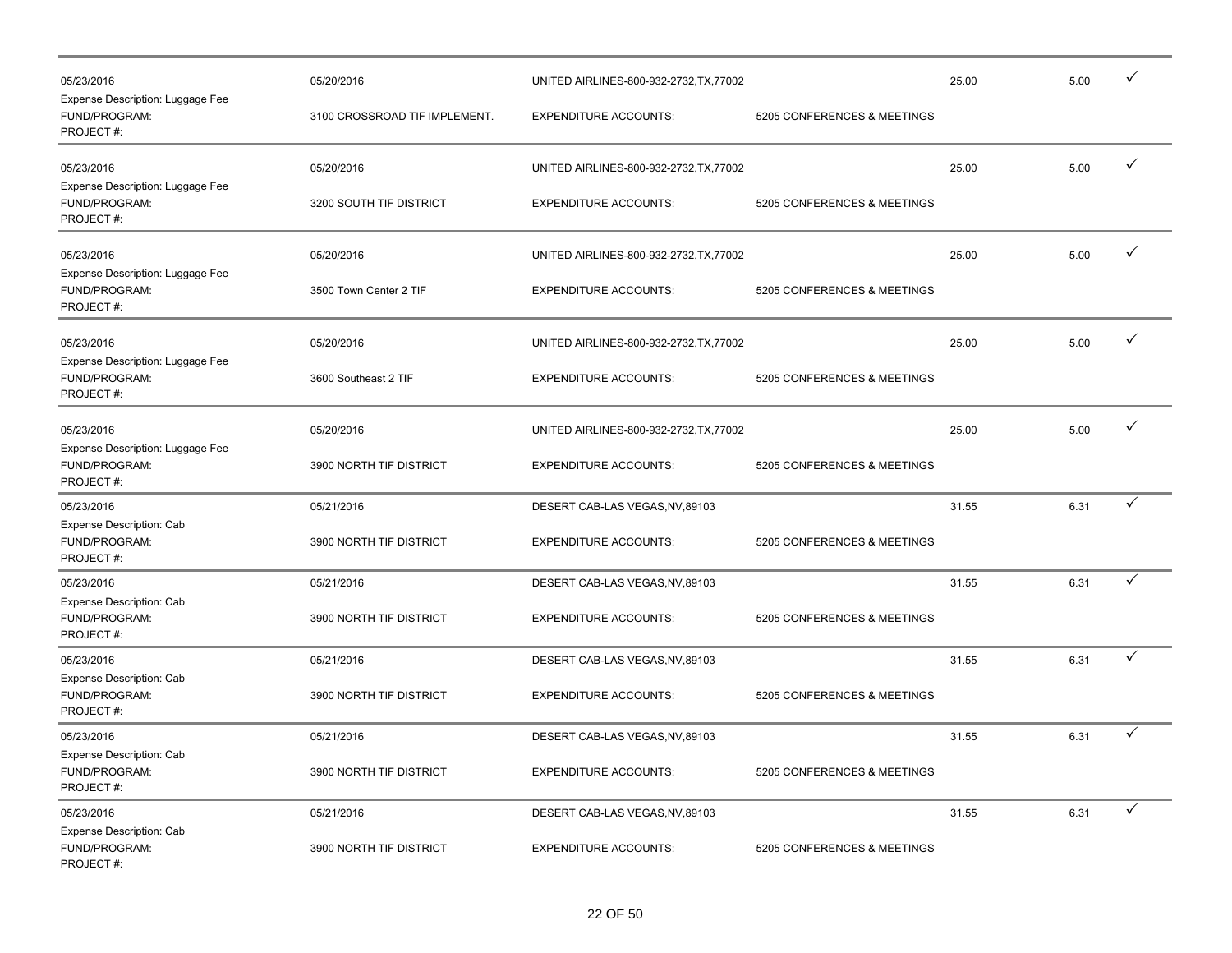|                                           |                         | MON AMI GABI VEGAS-LAS         |                             |       |       |              |
|-------------------------------------------|-------------------------|--------------------------------|-----------------------------|-------|-------|--------------|
| 05/23/2016                                | 05/21/2016              | VEGAS, NV, 89109               |                             | 76.54 | 15.31 |              |
| <b>Expense Description: Meal</b>          |                         |                                |                             |       |       |              |
| FUND/PROGRAM:                             | 3900 NORTH TIF DISTRICT | <b>EXPENDITURE ACCOUNTS:</b>   | 5205 CONFERENCES & MEETINGS |       |       |              |
| PROJECT#:                                 |                         |                                |                             |       |       |              |
|                                           |                         | MON AMI GABI VEGAS-LAS         |                             |       |       |              |
| 05/23/2016                                | 05/21/2016              | VEGAS, NV, 89109               |                             | 76.54 | 15.31 | ✓            |
| <b>Expense Description: Meal</b>          |                         |                                |                             |       |       |              |
| FUND/PROGRAM:                             | 3900 NORTH TIF DISTRICT | <b>EXPENDITURE ACCOUNTS:</b>   | 5205 CONFERENCES & MEETINGS |       |       |              |
| PROJECT#:                                 |                         |                                |                             |       |       |              |
|                                           |                         | MON AMI GABI VEGAS-LAS         |                             |       |       |              |
| 05/23/2016                                | 05/21/2016              | VEGAS, NV, 89109               |                             | 76.54 | 15.31 | ✓            |
|                                           |                         |                                |                             |       |       |              |
| <b>Expense Description: Meal</b>          |                         |                                |                             |       |       |              |
| FUND/PROGRAM:<br>PROJECT#:                | 3900 NORTH TIF DISTRICT | <b>EXPENDITURE ACCOUNTS:</b>   | 5205 CONFERENCES & MEETINGS |       |       |              |
|                                           |                         |                                |                             |       |       |              |
|                                           |                         | MON AMI GABI VEGAS-LAS         |                             |       |       | $\checkmark$ |
| 05/23/2016                                | 05/21/2016              | VEGAS, NV, 89109               |                             | 76.54 | 15.31 |              |
| <b>Expense Description: Meal</b>          |                         |                                |                             |       |       |              |
| FUND/PROGRAM:                             | 3900 NORTH TIF DISTRICT | <b>EXPENDITURE ACCOUNTS:</b>   | 5205 CONFERENCES & MEETINGS |       |       |              |
| PROJECT#:                                 |                         |                                |                             |       |       |              |
|                                           |                         | MON AMI GABI VEGAS-LAS         |                             |       |       |              |
| 05/23/2016                                | 05/21/2016              | <b>VEGAS, NV, 89109</b>        |                             | 76.54 | 15.30 | ✓            |
| <b>Expense Description: Meal</b>          |                         |                                |                             |       |       |              |
| FUND/PROGRAM:                             | 3900 NORTH TIF DISTRICT | <b>EXPENDITURE ACCOUNTS:</b>   | 5205 CONFERENCES & MEETINGS |       |       |              |
| PROJECT#:                                 |                         |                                |                             |       |       |              |
| 05/24/2016                                | 05/21/2016              | LUCKY CAB-LAS VEGAS, NV, 89118 |                             | 24.24 | 4.85  | $\checkmark$ |
|                                           |                         |                                |                             |       |       |              |
| Expense Description: Cab<br>FUND/PROGRAM: | 3900 NORTH TIF DISTRICT | <b>EXPENDITURE ACCOUNTS:</b>   | 5205 CONFERENCES & MEETINGS |       |       |              |
| PROJECT#:                                 |                         |                                |                             |       |       |              |
|                                           |                         |                                |                             |       |       |              |
| 05/24/2016                                | 05/21/2016              | LUCKY CAB-LAS VEGAS, NV, 89118 |                             | 24.24 | 4.85  | $\checkmark$ |
| Expense Description: Cab                  |                         |                                |                             |       |       |              |
| FUND/PROGRAM:                             | 3900 NORTH TIF DISTRICT | <b>EXPENDITURE ACCOUNTS:</b>   | 5205 CONFERENCES & MEETINGS |       |       |              |
| PROJECT#:                                 |                         |                                |                             |       |       |              |
| 05/24/2016                                | 05/21/2016              | LUCKY CAB-LAS VEGAS, NV, 89118 |                             | 24.24 | 4.85  | ✓            |
| Expense Description: Cab                  |                         |                                |                             |       |       |              |
| FUND/PROGRAM:                             | 3900 NORTH TIF DISTRICT | <b>EXPENDITURE ACCOUNTS:</b>   | 5205 CONFERENCES & MEETINGS |       |       |              |
| PROJECT#:                                 |                         |                                |                             |       |       |              |
|                                           |                         |                                |                             |       |       |              |
| 05/24/2016                                | 05/21/2016              | LUCKY CAB-LAS VEGAS, NV, 89118 |                             | 24.24 | 4.85  | ✓            |
| Expense Description: Cab                  |                         |                                |                             |       |       |              |
| FUND/PROGRAM:                             | 3900 NORTH TIF DISTRICT | <b>EXPENDITURE ACCOUNTS:</b>   | 5205 CONFERENCES & MEETINGS |       |       |              |
| PROJECT#:                                 |                         |                                |                             |       |       |              |
| 05/24/2016                                | 05/21/2016              | LUCKY CAB-LAS VEGAS, NV, 89118 |                             | 24.24 | 4.84  | $\checkmark$ |
| Expense Description: Cab                  |                         |                                |                             |       |       |              |
| FUND/PROGRAM:                             | 3900 NORTH TIF DISTRICT | <b>EXPENDITURE ACCOUNTS:</b>   | 5205 CONFERENCES & MEETINGS |       |       |              |
| PROJECT#:                                 |                         |                                |                             |       |       |              |
|                                           |                         |                                |                             |       |       |              |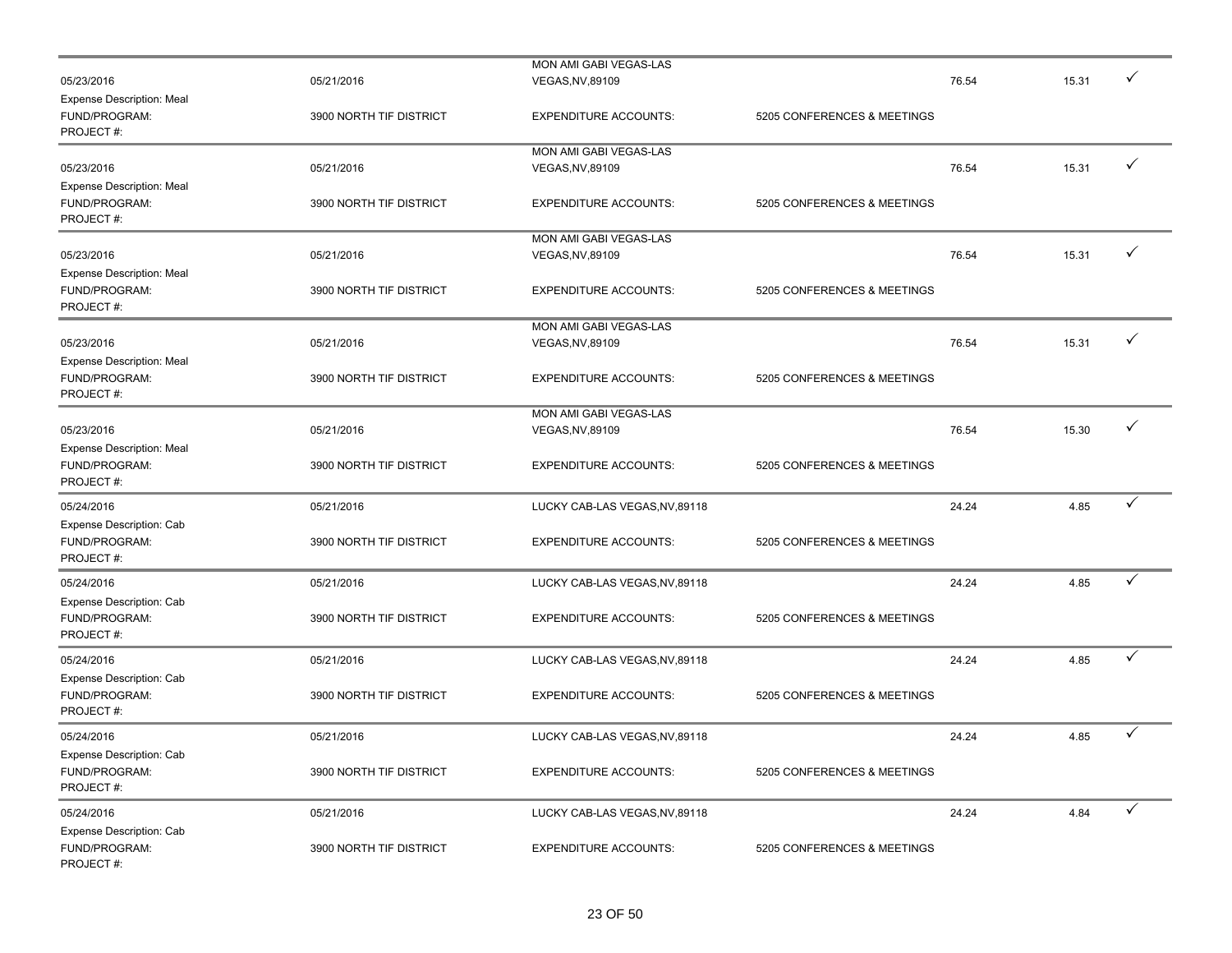|                                                                |                               | PAYARD @ CAESARS PALAC-LAS          |                             |       |      |              |
|----------------------------------------------------------------|-------------------------------|-------------------------------------|-----------------------------|-------|------|--------------|
| 05/24/2016                                                     | 05/22/2016                    | VEGAS, NV, 89109                    |                             | 44.25 | 8.85 |              |
| <b>Expense Description: Meal</b><br>FUND/PROGRAM:<br>PROJECT#: | 3100 CROSSROAD TIF IMPLEMENT. | <b>EXPENDITURE ACCOUNTS:</b>        | 5205 CONFERENCES & MEETINGS |       |      |              |
|                                                                |                               | PAYARD @ CAESARS PALAC-LAS          |                             |       |      |              |
| 05/24/2016                                                     | 05/22/2016                    | <b>VEGAS, NV, 89109</b>             |                             | 44.25 | 8.85 | $\checkmark$ |
| <b>Expense Description: Meal</b><br>FUND/PROGRAM:<br>PROJECT#: | 3200 SOUTH TIF DISTRICT       | <b>EXPENDITURE ACCOUNTS:</b>        | 5205 CONFERENCES & MEETINGS |       |      |              |
|                                                                |                               | PAYARD @ CAESARS PALAC-LAS          |                             |       |      |              |
| 05/24/2016                                                     | 05/22/2016                    | VEGAS, NV, 89109                    |                             | 44.25 | 8.85 | ✓            |
| <b>Expense Description: Meal</b><br>FUND/PROGRAM:<br>PROJECT#: | 3500 Town Center 2 TIF        | <b>EXPENDITURE ACCOUNTS:</b>        | 5205 CONFERENCES & MEETINGS |       |      |              |
|                                                                |                               | PAYARD @ CAESARS PALAC-LAS          |                             |       |      |              |
| 05/24/2016                                                     | 05/22/2016                    | <b>VEGAS, NV, 89109</b>             |                             | 44.25 | 8.85 | ✓            |
| <b>Expense Description: Meal</b><br>FUND/PROGRAM:<br>PROJECT#: | 3600 Southeast 2 TIF          | <b>EXPENDITURE ACCOUNTS:</b>        | 5205 CONFERENCES & MEETINGS |       |      |              |
|                                                                |                               | PAYARD @ CAESARS PALAC-LAS          |                             |       |      |              |
| 05/24/2016                                                     | 05/22/2016                    | VEGAS, NV, 89109                    |                             | 44.25 | 8.85 | ✓            |
| <b>Expense Description: Meal</b><br>FUND/PROGRAM:<br>PROJECT#: | 3900 NORTH TIF DISTRICT       | <b>EXPENDITURE ACCOUNTS:</b>        | 5205 CONFERENCES & MEETINGS |       |      |              |
| 05/25/2016                                                     | 05/22/2016                    | HENDERSON TAXI-LAS VEGAS, NV, 89102 |                             | 16.57 | 3.31 |              |
| Expense Description: Cab<br>FUND/PROGRAM:<br>PROJECT#:         | 3100 CROSSROAD TIF IMPLEMENT. | <b>EXPENDITURE ACCOUNTS:</b>        | 5205 CONFERENCES & MEETINGS |       |      |              |
| 05/25/2016                                                     | 05/22/2016                    | HENDERSON TAXI-LAS VEGAS, NV, 89102 |                             | 16.57 | 3.31 | ✓            |
| Expense Description: Cab<br>FUND/PROGRAM:<br>PROJECT#:         | 3200 SOUTH TIF DISTRICT       | <b>EXPENDITURE ACCOUNTS:</b>        | 5205 CONFERENCES & MEETINGS |       |      |              |
| 05/25/2016                                                     | 05/22/2016                    | HENDERSON TAXI-LAS VEGAS, NV, 89102 |                             | 16.57 | 3.31 |              |
| Expense Description: Cab<br>FUND/PROGRAM:<br>PROJECT#:         | 3500 Town Center 2 TIF        | <b>EXPENDITURE ACCOUNTS:</b>        | 5205 CONFERENCES & MEETINGS |       |      |              |
| 05/25/2016                                                     | 05/22/2016                    | HENDERSON TAXI-LAS VEGAS, NV, 89102 |                             | 16.57 | 3.31 |              |
| Expense Description: Cab<br>FUND/PROGRAM:<br>PROJECT#:         | 3600 Southeast 2 TIF          | <b>EXPENDITURE ACCOUNTS:</b>        | 5205 CONFERENCES & MEETINGS |       |      |              |
| 05/25/2016<br>Expense Description: Cab                         | 05/22/2016                    | HENDERSON TAXI-LAS VEGAS, NV, 89102 |                             | 16.57 | 3.33 | ✓            |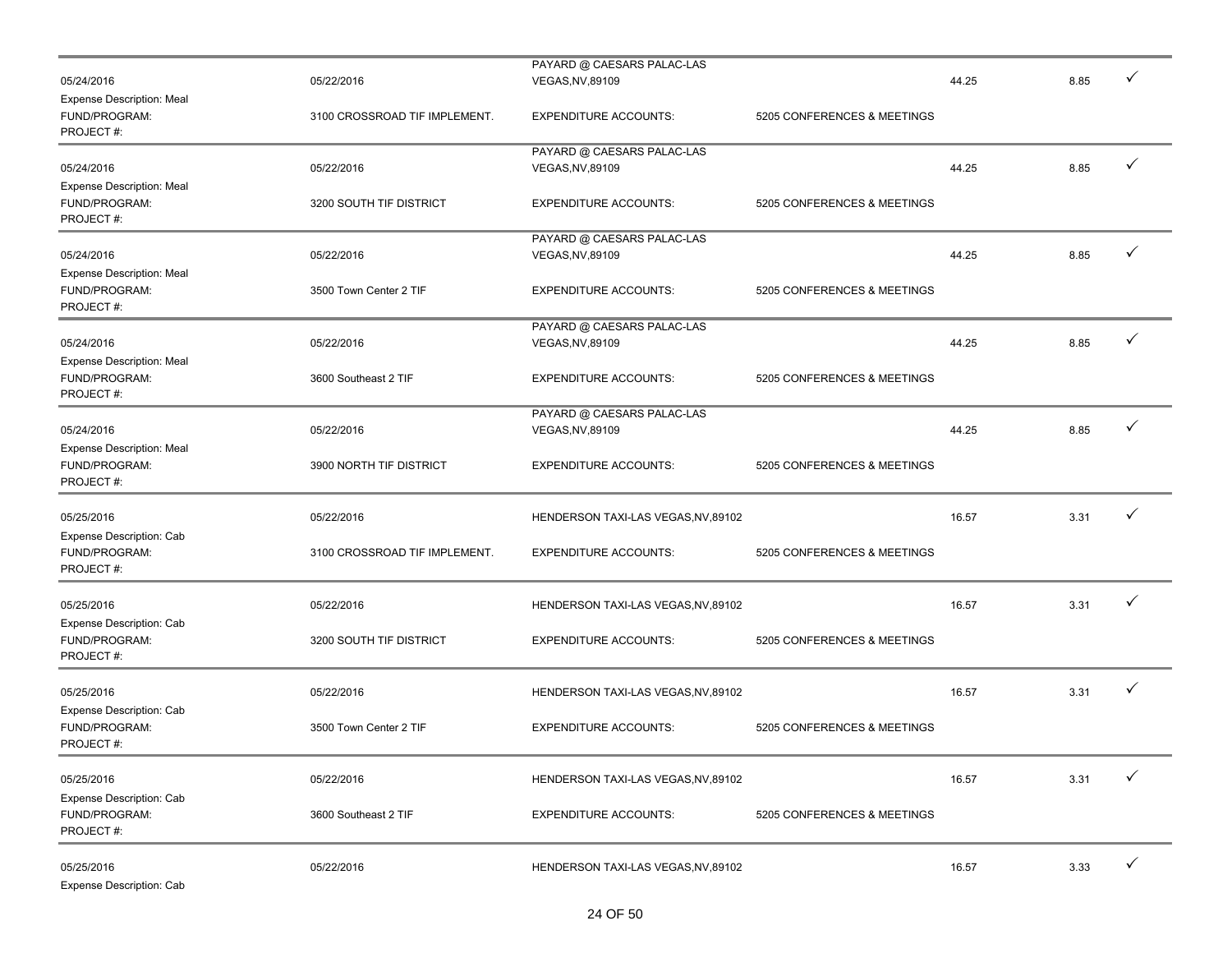| FUND/PROGRAM:<br>PROJECT#:                             | 3900 NORTH TIF DISTRICT       | <b>EXPENDITURE ACCOUNTS:</b>                  | 5205 CONFERENCES & MEETINGS |       |      |              |
|--------------------------------------------------------|-------------------------------|-----------------------------------------------|-----------------------------|-------|------|--------------|
| 05/25/2016                                             | 05/23/2016                    | WEEDSB, LLC. TAXI-LAS VEGAS, NV, 89118        |                             | 17.28 | 3.46 | $\checkmark$ |
| Expense Description: Cab<br>FUND/PROGRAM:<br>PROJECT#: | 3100 CROSSROAD TIF IMPLEMENT. | <b>EXPENDITURE ACCOUNTS:</b>                  | 5205 CONFERENCES & MEETINGS |       |      |              |
| 05/25/2016<br>Expense Description: Cab                 | 05/23/2016                    | WEEDSB, LLC. TAXI-LAS VEGAS, NV, 89118        |                             | 17.28 | 3.46 | ✓            |
| FUND/PROGRAM:<br>PROJECT#:                             | 3200 SOUTH TIF DISTRICT       | <b>EXPENDITURE ACCOUNTS:</b>                  | 5205 CONFERENCES & MEETINGS |       |      |              |
| 05/25/2016<br>Expense Description: Cab                 | 05/23/2016                    | WEEDSB, LLC. TAXI-LAS VEGAS, NV, 89118        |                             | 17.28 | 3.46 | ✓            |
| FUND/PROGRAM:<br>PROJECT#:                             | 3500 Town Center 2 TIF        | <b>EXPENDITURE ACCOUNTS:</b>                  | 5205 CONFERENCES & MEETINGS |       |      |              |
| 05/25/2016<br>Expense Description: Cab                 | 05/23/2016                    | WEEDSB, LLC. TAXI-LAS VEGAS, NV, 89118        |                             | 17.28 | 3.46 | ✓            |
| FUND/PROGRAM:<br>PROJECT#:                             | 3600 Southeast 2 TIF          | <b>EXPENDITURE ACCOUNTS:</b>                  | 5205 CONFERENCES & MEETINGS |       |      |              |
| 05/25/2016                                             | 05/23/2016                    | WEEDSB, LLC. TAXI-LAS VEGAS, NV, 89118        |                             | 17.28 | 3.44 |              |
| Expense Description: Cab<br>FUND/PROGRAM:<br>PROJECT#: | 3900 NORTH TIF DISTRICT       | <b>EXPENDITURE ACCOUNTS:</b>                  | 5205 CONFERENCES & MEETINGS |       |      |              |
| 05/26/2016                                             | 05/24/2016                    | VTS WESTERN CAB COMPA-LAS<br>VEGAS, NV, 89101 |                             | 20.26 | 4.05 | ✓            |
| Expense Description: Cab<br>FUND/PROGRAM:<br>PROJECT#: | 3100 CROSSROAD TIF IMPLEMENT. | <b>EXPENDITURE ACCOUNTS:</b>                  | 5205 CONFERENCES & MEETINGS |       |      |              |
|                                                        |                               | VTS WESTERN CAB COMPA-LAS                     |                             |       |      |              |
| 05/26/2016                                             | 05/24/2016                    | VEGAS, NV, 89101                              |                             | 20.26 | 4.05 | ✓            |
| Expense Description: Cab<br>FUND/PROGRAM:<br>PROJECT#: | 3200 SOUTH TIF DISTRICT       | <b>EXPENDITURE ACCOUNTS:</b>                  | 5205 CONFERENCES & MEETINGS |       |      |              |
|                                                        |                               | VTS WESTERN CAB COMPA-LAS                     |                             |       |      | $\checkmark$ |
| 05/26/2016                                             | 05/24/2016                    | <b>VEGAS, NV, 89101</b>                       |                             | 20.26 | 4.05 |              |
| Expense Description: Cab<br>FUND/PROGRAM:<br>PROJECT#: | 3500 Town Center 2 TIF        | <b>EXPENDITURE ACCOUNTS:</b>                  | 5205 CONFERENCES & MEETINGS |       |      |              |
|                                                        |                               | VTS WESTERN CAB COMPA-LAS                     |                             |       |      |              |
| 05/26/2016                                             | 05/24/2016                    | VEGAS, NV, 89101                              |                             | 20.26 | 4.05 | $\checkmark$ |
| Expense Description: Cab<br>FUND/PROGRAM:<br>PROJECT#: | 3600 Southeast 2 TIF          | <b>EXPENDITURE ACCOUNTS:</b>                  | 5205 CONFERENCES & MEETINGS |       |      |              |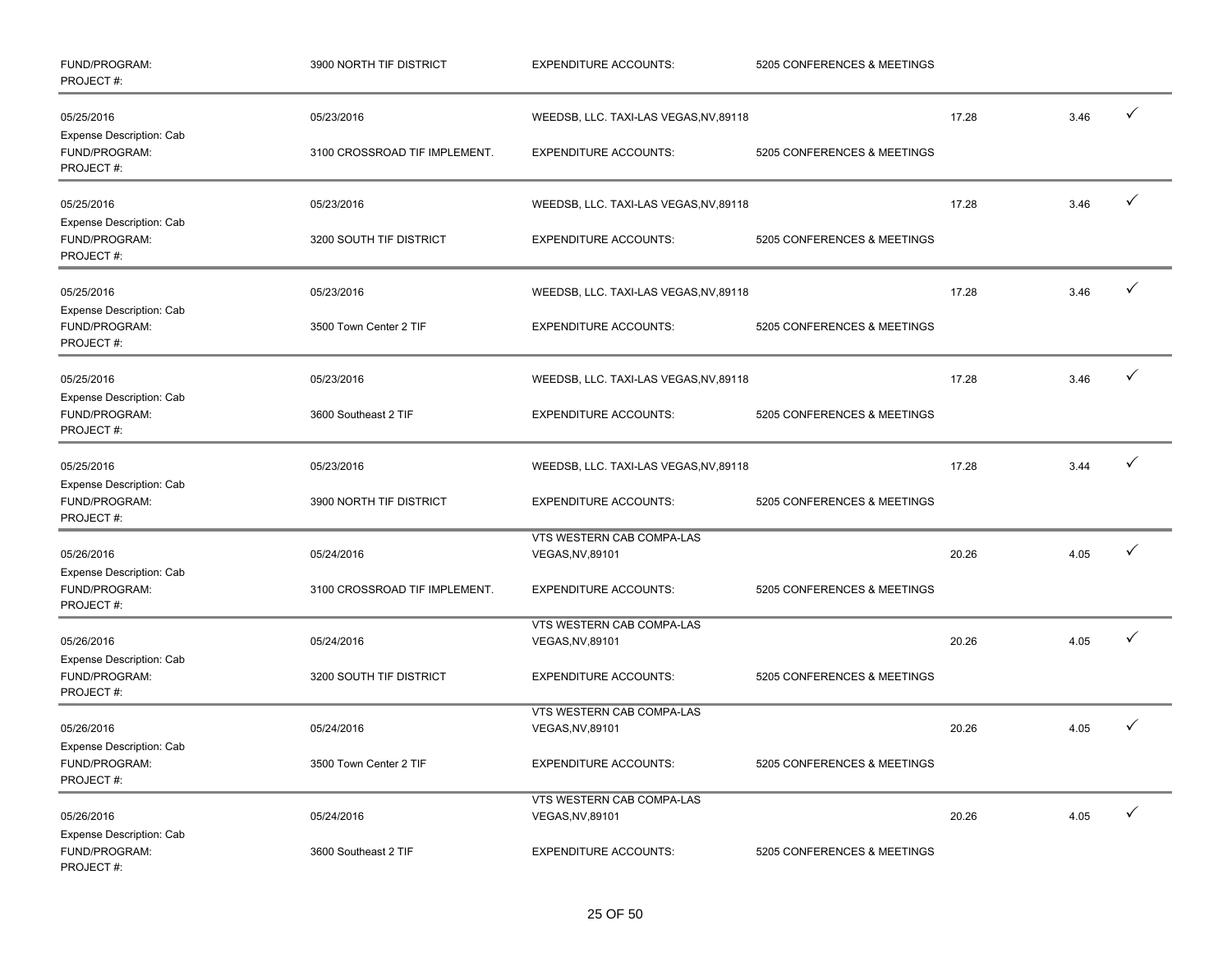|                                  |                               | VTS WESTERN CAB COMPA-LAS                  |                             |       |       |              |
|----------------------------------|-------------------------------|--------------------------------------------|-----------------------------|-------|-------|--------------|
| 05/26/2016                       | 05/24/2016                    | <b>VEGAS, NV, 89101</b>                    |                             | 20.26 | 4.06  |              |
| Expense Description: Cab         |                               |                                            |                             |       |       |              |
| FUND/PROGRAM:                    | 3900 NORTH TIF DISTRICT       | <b>EXPENDITURE ACCOUNTS:</b>               | 5205 CONFERENCES & MEETINGS |       |       |              |
| PROJECT#:                        |                               |                                            |                             |       |       |              |
|                                  |                               | MON AMI GABI VEGAS-LAS                     |                             |       |       |              |
| 05/26/2016                       | 05/24/2016                    | VEGAS, NV, 89109                           |                             | 75.46 | 15.09 | $\checkmark$ |
| <b>Expense Description: Meal</b> |                               |                                            |                             |       |       |              |
| FUND/PROGRAM:                    | 3100 CROSSROAD TIF IMPLEMENT. | <b>EXPENDITURE ACCOUNTS:</b>               | 5205 CONFERENCES & MEETINGS |       |       |              |
| PROJECT#:                        |                               |                                            |                             |       |       |              |
|                                  |                               | MON AMI GABI VEGAS-LAS                     |                             |       |       |              |
| 05/26/2016                       | 05/24/2016                    | VEGAS, NV, 89109                           |                             | 75.46 | 15.09 | ✓            |
| <b>Expense Description: Meal</b> |                               |                                            |                             |       |       |              |
| FUND/PROGRAM:                    | 3200 SOUTH TIF DISTRICT       | <b>EXPENDITURE ACCOUNTS:</b>               | 5205 CONFERENCES & MEETINGS |       |       |              |
| PROJECT#:                        |                               |                                            |                             |       |       |              |
|                                  |                               | MON AMI GABI VEGAS-LAS                     |                             |       |       |              |
| 05/26/2016                       | 05/24/2016                    | VEGAS, NV, 89109                           |                             | 75.46 | 15.09 | ✓            |
| <b>Expense Description: Meal</b> |                               |                                            |                             |       |       |              |
| FUND/PROGRAM:                    | 3500 Town Center 2 TIF        | <b>EXPENDITURE ACCOUNTS:</b>               | 5205 CONFERENCES & MEETINGS |       |       |              |
| PROJECT#:                        |                               |                                            |                             |       |       |              |
|                                  |                               | MON AMI GABI VEGAS-LAS                     |                             |       |       |              |
| 05/26/2016                       | 05/24/2016                    | VEGAS, NV, 89109                           |                             | 75.46 | 15.09 | ✓            |
| <b>Expense Description: Meal</b> |                               |                                            |                             |       |       |              |
| FUND/PROGRAM:                    | 3600 Southeast 2 TIF          | <b>EXPENDITURE ACCOUNTS:</b>               | 5205 CONFERENCES & MEETINGS |       |       |              |
| PROJECT#:                        |                               |                                            |                             |       |       |              |
|                                  |                               |                                            |                             |       |       |              |
| 05/26/2016                       | 05/24/2016                    | MON AMI GABI VEGAS-LAS<br>VEGAS, NV, 89109 |                             | 75.46 | 15.10 |              |
|                                  |                               |                                            |                             |       |       |              |
| <b>Expense Description: Meal</b> |                               |                                            |                             |       |       |              |
| FUND/PROGRAM:<br>PROJECT#:       | 3900 NORTH TIF DISTRICT       | <b>EXPENDITURE ACCOUNTS:</b>               | 5205 CONFERENCES & MEETINGS |       |       |              |
|                                  |                               |                                            |                             |       |       |              |
|                                  |                               |                                            |                             |       |       | ✓            |
| 05/26/2016                       | 05/24/2016                    | UNITED AIRLINES-800-932-2732, TX, 77002    |                             | 25.00 | 5.00  |              |
| Expense Description: Luggage Fee |                               |                                            |                             |       |       |              |
| FUND/PROGRAM:                    | 3000 TOWN CENTER TIF          | <b>EXPENDITURE ACCOUNTS:</b>               | 5205 CONFERENCES & MEETINGS |       |       |              |
| PROJECT#:                        |                               |                                            |                             |       |       |              |
|                                  |                               |                                            |                             |       |       | $\checkmark$ |
| 05/26/2016                       | 05/24/2016                    | UNITED AIRLINES-800-932-2732, TX, 77002    |                             | 25.00 | 5.00  |              |
| Expense Description: Luggage Fee |                               |                                            |                             |       |       |              |
| FUND/PROGRAM:                    | 3200 SOUTH TIF DISTRICT       | <b>EXPENDITURE ACCOUNTS:</b>               | 5205 CONFERENCES & MEETINGS |       |       |              |
| PROJECT#:                        |                               |                                            |                             |       |       |              |
|                                  |                               |                                            |                             |       |       |              |
| 05/26/2016                       | 05/24/2016                    | UNITED AIRLINES-800-932-2732, TX, 77002    |                             | 25.00 | 5.00  |              |
| Expense Description: Luggage Fee |                               |                                            |                             |       |       |              |
| FUND/PROGRAM:                    | 3500 Town Center 2 TIF        | <b>EXPENDITURE ACCOUNTS:</b>               | 5205 CONFERENCES & MEETINGS |       |       |              |
| PROJECT#:                        |                               |                                            |                             |       |       |              |
|                                  |                               |                                            |                             |       |       |              |
| 05/26/2016                       | 05/24/2016                    | UNITED AIRLINES-800-932-2732, TX, 77002    |                             | 25.00 | 5.00  | $\checkmark$ |
| Expense Description: Luggage Fee |                               |                                            |                             |       |       |              |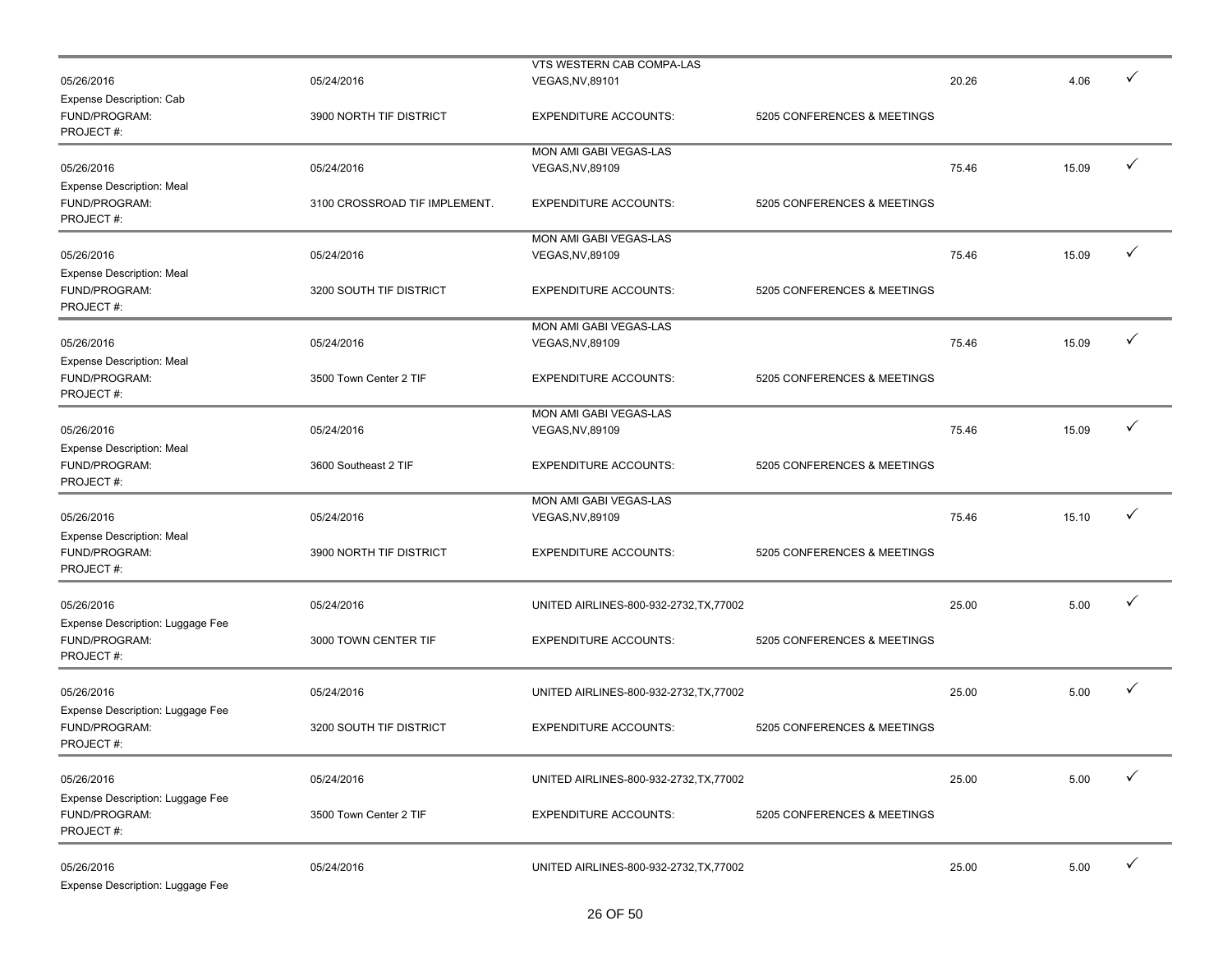| FUND/PROGRAM:<br>PROJECT#:                                     | 3600 Southeast 2 TIF          | <b>EXPENDITURE ACCOUNTS:</b>                 | 5205 CONFERENCES & MEETINGS |       |      |              |
|----------------------------------------------------------------|-------------------------------|----------------------------------------------|-----------------------------|-------|------|--------------|
| 05/26/2016                                                     | 05/24/2016                    | UNITED AIRLINES-800-932-2732, TX, 77002      |                             | 25.00 | 5.00 | $\checkmark$ |
| Expense Description: Luggage Fee<br>FUND/PROGRAM:<br>PROJECT#: | 3900 NORTH TIF DISTRICT       | <b>EXPENDITURE ACCOUNTS:</b>                 | 5205 CONFERENCES & MEETINGS |       |      |              |
| 05/26/2016                                                     | 05/24/2016                    | WHITTLESEA BLUE TAXI-LAS<br>VEGAS, NV, 89102 |                             | 15.85 | 3.17 | $\checkmark$ |
| Expense Description: Cab<br>FUND/PROGRAM:<br>PROJECT#:         | 3100 CROSSROAD TIF IMPLEMENT. | <b>EXPENDITURE ACCOUNTS:</b>                 | 5205 CONFERENCES & MEETINGS |       |      |              |
| 05/26/2016                                                     | 05/24/2016                    | WHITTLESEA BLUE TAXI-LAS<br>VEGAS, NV, 89102 |                             | 15.85 | 3.17 | ✓            |
| Expense Description: Cab<br>FUND/PROGRAM:<br>PROJECT#:         | 3200 SOUTH TIF DISTRICT       | <b>EXPENDITURE ACCOUNTS:</b>                 | 5205 CONFERENCES & MEETINGS |       |      |              |
| 05/26/2016<br>Expense Description: Cab                         | 05/24/2016                    | WHITTLESEA BLUE TAXI-LAS<br>VEGAS, NV, 89102 |                             | 15.85 | 3.17 | $\checkmark$ |
| FUND/PROGRAM:<br>PROJECT#:                                     | 3500 Town Center 2 TIF        | <b>EXPENDITURE ACCOUNTS:</b>                 | 5205 CONFERENCES & MEETINGS |       |      |              |
| 05/26/2016                                                     | 05/24/2016                    | WHITTLESEA BLUE TAXI-LAS<br>VEGAS, NV, 89102 |                             | 15.85 | 3.17 | ✓            |
| Expense Description: Cab<br>FUND/PROGRAM:<br>PROJECT#:         | 3600 Southeast 2 TIF          | <b>EXPENDITURE ACCOUNTS:</b>                 | 5205 CONFERENCES & MEETINGS |       |      |              |
| 05/26/2016<br>Expense Description: Cab                         | 05/24/2016                    | WHITTLESEA BLUE TAXI-LAS<br>VEGAS, NV, 89102 |                             | 15.85 | 3.17 |              |
| FUND/PROGRAM:<br>PROJECT#:                                     | 3900 NORTH TIF DISTRICT       | <b>EXPENDITURE ACCOUNTS:</b>                 | 5205 CONFERENCES & MEETINGS |       |      |              |
| 05/27/2016<br>Expense Description: Cab                         | 05/25/2016                    | WHITTLESEA BLUE TAXI-LAS<br>VEGAS, NV, 89102 |                             | 22.54 | 4.51 | ✓            |
| FUND/PROGRAM:<br>PROJECT#:                                     | 3100 CROSSROAD TIF IMPLEMENT. | <b>EXPENDITURE ACCOUNTS:</b>                 | 5205 CONFERENCES & MEETINGS |       |      |              |
| 05/27/2016                                                     | 05/25/2016                    | WHITTLESEA BLUE TAXI-LAS<br>VEGAS, NV, 89102 |                             | 22.54 | 4.51 | ✓            |
| Expense Description: Cab<br>FUND/PROGRAM:<br>PROJECT#:         | 3200 SOUTH TIF DISTRICT       | <b>EXPENDITURE ACCOUNTS:</b>                 | 5205 CONFERENCES & MEETINGS |       |      |              |
| 05/27/2016                                                     | 05/25/2016                    | WHITTLESEA BLUE TAXI-LAS<br>VEGAS, NV, 89102 |                             | 22.54 | 4.51 | ✓            |
| Expense Description: Cab<br>FUND/PROGRAM:<br>PROJECT#:         | 3500 Town Center 2 TIF        | <b>EXPENDITURE ACCOUNTS:</b>                 | 5205 CONFERENCES & MEETINGS |       |      |              |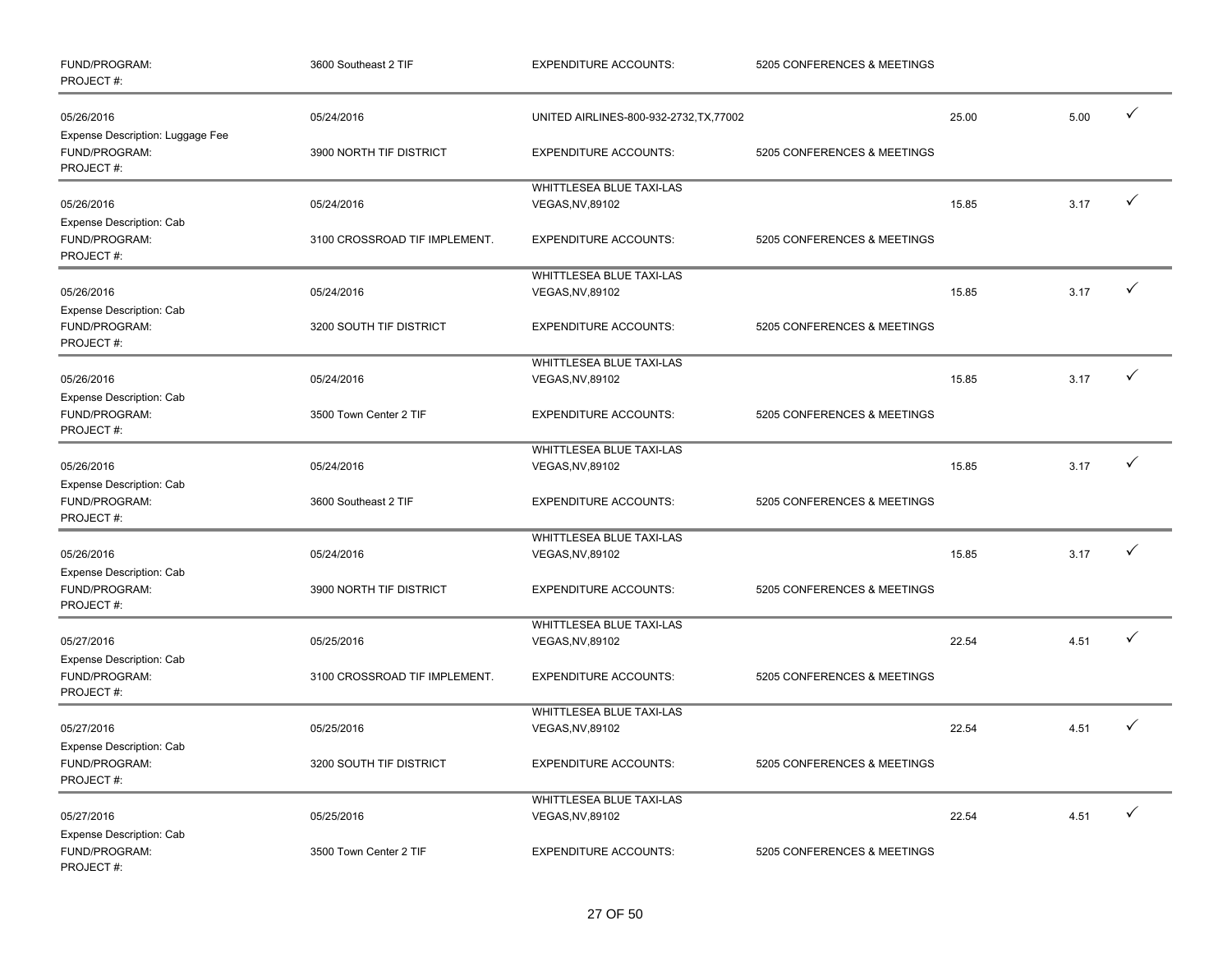|                                                                            |                               |                                                  | <b>Card Subtotal</b><br>1,956.76 |        |              |
|----------------------------------------------------------------------------|-------------------------------|--------------------------------------------------|----------------------------------|--------|--------------|
| Expense Description: Lambda Alpha Membership<br>FUND/PROGRAM:<br>PROJECT#: | 1600 ADMIN & BOT              | <b>EXPENDITURE ACCOUNTS:</b>                     | 5205 CONFERENCES & MEETINGS      |        |              |
| 05/27/2016                                                                 | 05/26/2016                    | EB 2016 INITIATION BA-<br>8014137200, CA, 94103  | 435.00                           | 435.00 |              |
| PROJECT#:                                                                  |                               |                                                  |                                  |        |              |
| <b>Expense Description: Hotel</b><br>FUND/PROGRAM:                         | 3900 NORTH TIF DISTRICT       | <b>EXPENDITURE ACCOUNTS:</b>                     | 5205 CONFERENCES & MEETINGS      |        |              |
| 05/27/2016                                                                 | 05/26/2016                    | SPRINGHILL SUITES-LAS<br>VEGAS, NV, 89109        | 1,127.22                         | 225.46 | $\checkmark$ |
| <b>Expense Description: Hotel</b><br>FUND/PROGRAM:<br>PROJECT#:            | 3600 Southeast 2 TIF          | <b>EXPENDITURE ACCOUNTS:</b>                     | 5205 CONFERENCES & MEETINGS      |        |              |
| 05/27/2016                                                                 | 05/26/2016                    | SPRINGHILL SUITES-LAS<br><b>VEGAS, NV, 89109</b> | 1,127.22                         | 225.44 | ✓            |
| <b>Expense Description: Hotel</b><br>FUND/PROGRAM:<br>PROJECT#:            | 3500 Town Center 2 TIF        | <b>EXPENDITURE ACCOUNTS:</b>                     | 5205 CONFERENCES & MEETINGS      |        |              |
| 05/27/2016                                                                 | 05/26/2016                    | SPRINGHILL SUITES-LAS<br>VEGAS, NV, 89109        | 1.127.22                         | 225.44 | ✓            |
| <b>Expense Description: Hotel</b><br>FUND/PROGRAM:<br>PROJECT#:            | 3200 SOUTH TIF DISTRICT       | <b>EXPENDITURE ACCOUNTS:</b>                     | 5205 CONFERENCES & MEETINGS      |        |              |
| 05/27/2016                                                                 | 05/26/2016                    | SPRINGHILL SUITES-LAS<br>VEGAS, NV, 89109        | 1,127.22                         | 225.44 | ✓            |
| <b>Expense Description: Hotel</b><br>FUND/PROGRAM:<br>PROJECT#:            | 3100 CROSSROAD TIF IMPLEMENT. | <b>EXPENDITURE ACCOUNTS:</b>                     | 5205 CONFERENCES & MEETINGS      |        |              |
| 05/27/2016                                                                 | 05/26/2016                    | SPRINGHILL SUITES-LAS<br>VEGAS, NV, 89109        | 1,127.22                         | 225.44 | ✓            |
| Expense Description: Cab<br>FUND/PROGRAM:<br>PROJECT#:                     | 3900 NORTH TIF DISTRICT       | <b>EXPENDITURE ACCOUNTS:</b>                     | 5205 CONFERENCES & MEETINGS      |        |              |
| 05/27/2016                                                                 | 05/25/2016                    | WHITTLESEA BLUE TAXI-LAS<br>VEGAS, NV, 89102     | 22.54                            | 4.50   | $\checkmark$ |
| Expense Description: Cab<br>FUND/PROGRAM:<br>PROJECT#:                     | 3600 Southeast 2 TIF          | <b>EXPENDITURE ACCOUNTS:</b>                     | 5205 CONFERENCES & MEETINGS      |        |              |
| 05/27/2016                                                                 | 05/25/2016                    | VEGAS, NV, 89102                                 | 22.54                            | 4.51   |              |

### JOHNNY PEREZ

| Posting | Transaction |             | Receipt | <b>Expense</b> |          |
|---------|-------------|-------------|---------|----------------|----------|
| Date    | Date        | Description | Amount  | Amount         | Reviewed |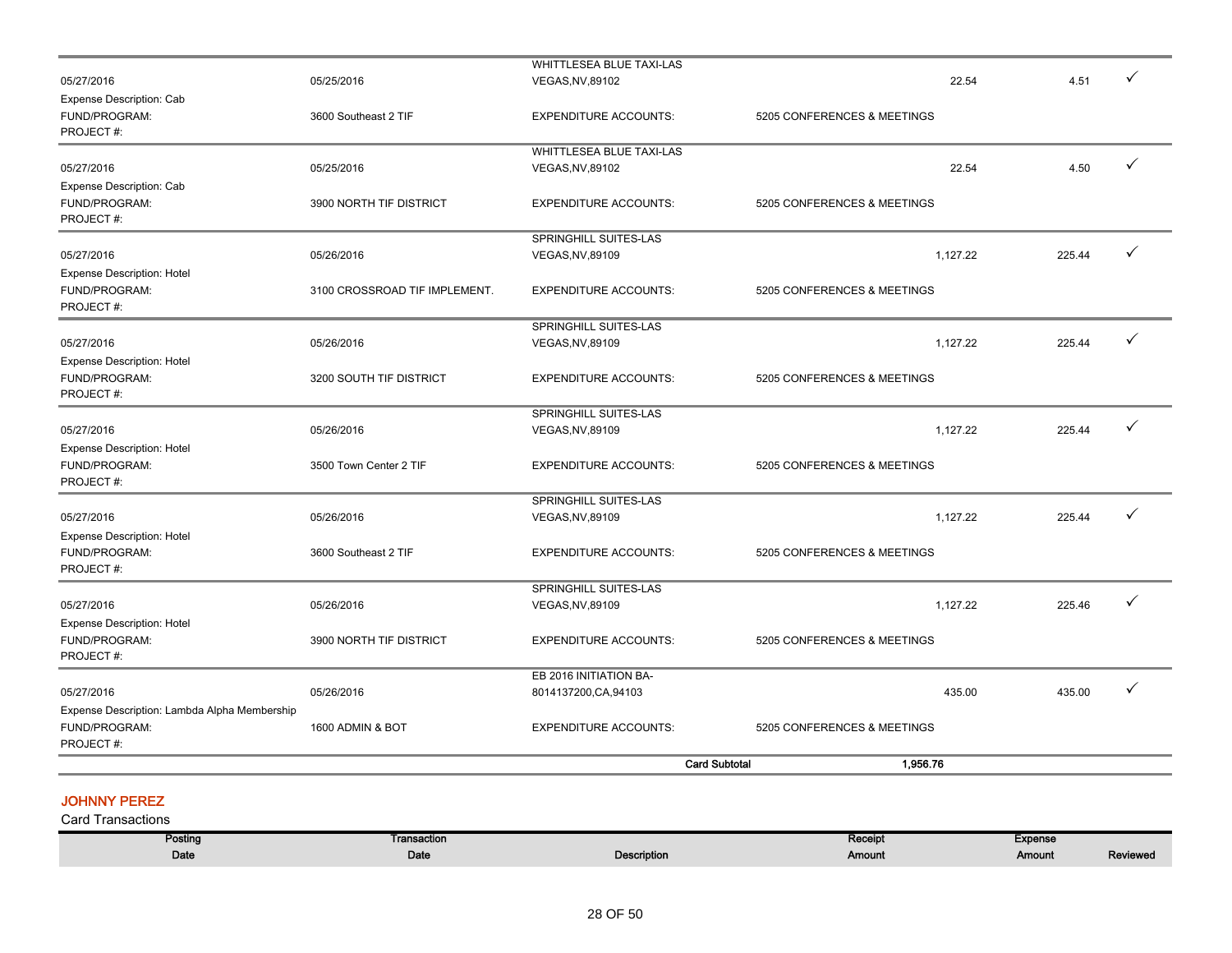|                                                                                           |                                      | WW GRAINGER-877-2022594, PA, 15201-                      |                                        |          |              |
|-------------------------------------------------------------------------------------------|--------------------------------------|----------------------------------------------------------|----------------------------------------|----------|--------------|
| 05/06/2016                                                                                | 05/05/2016                           | 1416                                                     | 35.36                                  | 35.36    |              |
| <b>Expense Description: Filter Bags</b><br>FUND/PROGRAM:<br>PROJECT#:                     | 1220 BUILDING SERVICES               | <b>EXPENDITURE ACCOUNTS:</b>                             | 5309 JANITORIAL SUPPLIES               |          |              |
|                                                                                           |                                      | AMAZON MKTPLACE PMTS-                                    |                                        |          |              |
| 05/12/2016                                                                                | 05/11/2016                           | AMZN.COM/BILL, WA, 98109                                 | 107.76                                 | 26.94    | ✓            |
| <b>Expense Description: Garage Remotes</b><br>FUND/PROGRAM:<br>PROJECT#:                  | 4100 WATER DIVISION                  | <b>EXPENDITURE ACCOUNTS:</b>                             | 5311 BLDG/GROUNDS MAINTENANCE          |          |              |
| 05/12/2016                                                                                | 05/11/2016                           | AMAZON MKTPLACE PMTS-<br>AMZN.COM/BILL, WA, 98109        | 107.76                                 | 80.82    |              |
| <b>Expense Description: Garage Remotes</b><br>FUND/PROGRAM:<br>PROJECT#:                  | 2200 FIRE DEPARTMENT                 | <b>EXPENDITURE ACCOUNTS:</b>                             | 5311 BLDG/GROUNDS MAINTENANCE          |          |              |
|                                                                                           |                                      | NOR NORTHERN TOOL-800-222-                               |                                        |          |              |
| 05/12/2016                                                                                | 05/11/2016                           | 5381, MN, 55337                                          | 244.58                                 | 244.58   |              |
| Expense Description: Adjustable Step Ladder<br>FUND/PROGRAM:<br>PROJECT#:                 | 1430 FORESTRY DIVISION               | <b>EXPENDITURE ACCOUNTS:</b>                             | 5311 BLDG/GROUNDS MAINTENANCE          |          |              |
| 05/13/2016                                                                                | 05/12/2016                           | JET.COM-855-538-4323,NJ,07042                            | 260.30                                 | 156.18   | ✓            |
| <b>Expense Description: Fire Extinguishers</b><br>FUND/PROGRAM:<br>PROJECT#:              | 4100 WATER DIVISION                  | <b>EXPENDITURE ACCOUNTS:</b>                             | 5310 VEHICLE MAINTENANCE               |          |              |
| 05/13/2016                                                                                | 05/12/2016                           | JET.COM-855-538-4323,NJ,07042                            | 260.30                                 | 104.12   | ✓            |
| <b>Expense Description: Fire Extinguishers</b><br>FUND/PROGRAM:<br>PROJECT#:              | 1420 STREETS DIVISION                | <b>EXPENDITURE ACCOUNTS:</b>                             | 5310 VEHICLE MAINTENANCE               |          |              |
|                                                                                           |                                      | SITE ONE LANDSCAPES003-                                  |                                        |          |              |
| 05/23/2016                                                                                | 05/20/2016                           | WHEELING, IL, 60090                                      | 158.10                                 | 158.10   |              |
| Expense Description: Sprinkler System Parts<br>FUND/PROGRAM:<br>PROJECT#:                 | 1220 BUILDING SERVICES               | <b>EXPENDITURE ACCOUNTS:</b>                             | 5311 BLDG/GROUNDS MAINTENANCE          |          |              |
|                                                                                           |                                      | AMAZON MKTPLACE PMTS-                                    |                                        |          | ✓            |
| 05/27/2016<br>Expense Description: Sprinkler System Control<br>FUND/PROGRAM:<br>PROJECT#: | 05/26/2016<br>1220 BUILDING SERVICES | AMZN.COM/BILL, WA, 98109<br><b>EXPENDITURE ACCOUNTS:</b> | 155.51<br>5315 SMALL TOOLS & EQUIPMENT | 155.51   |              |
| 05/27/2016                                                                                | 05/27/2016                           | JET.COM-855-538-4323,NJ,07042                            | 156.22                                 | 156.22   | $\checkmark$ |
| Expense Description: Cigarette Receptacle<br>FUND/PROGRAM:<br>PROJECT#:                   | 1220 BUILDING SERVICES               | <b>EXPENDITURE ACCOUNTS:</b>                             | 5311 BLDG/GROUNDS MAINTENANCE          |          |              |
| 05/30/2016<br>Expense Description: Ice Machine                                            | 05/26/2016                           | THE WEBSTAURANT STORE-717-392-<br>7472, PA, 17602        | 1,764.30                               | 1,593.98 | ✓            |
| FUND/PROGRAM:                                                                             | 1220 BUILDING SERVICES               | <b>EXPENDITURE ACCOUNTS:</b>                             | 5311 BLDG/GROUNDS MAINTENANCE          |          |              |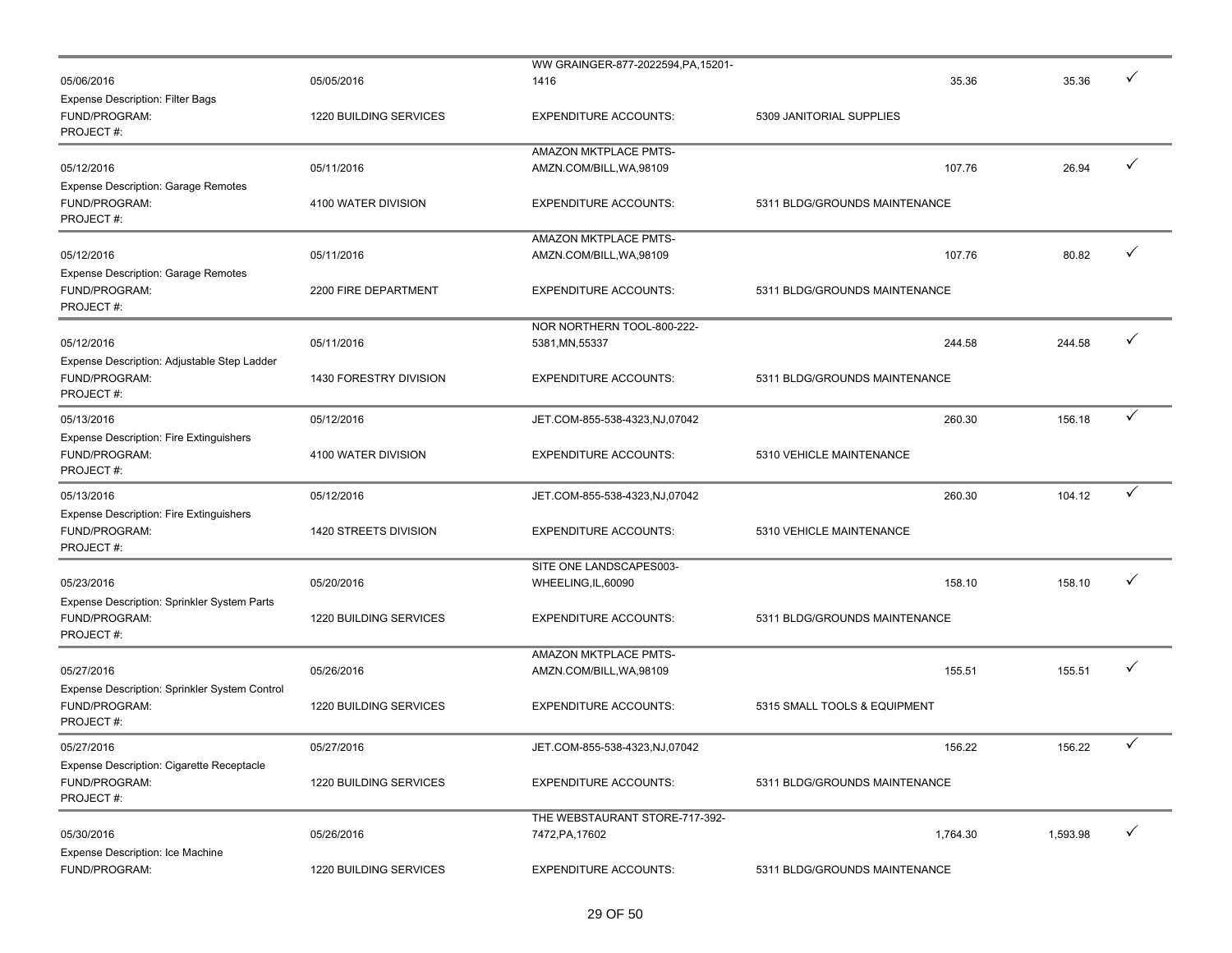| PROJECT#: |  |
|-----------|--|
|-----------|--|

| 06/02/2016<br>06/01/2016<br>Expense Description: Sprinkler System Control<br>FUND/PROGRAM:<br>1220 BUILDING SERVICES<br>PROJECT#:<br>06/06/2016<br>06/03/2016<br>Expense Description: LED Strip Light<br>FUND/PROGRAM:<br>1220 BUILDING SERVICES<br>PROJECT#:<br>06/06/2016<br>06/04/2016<br>Expense Description: LED Work Light<br>FUND/PROGRAM:<br>1430 FORESTRY DIVISION<br>PROJECT#: |                                                     | 5311 BLDG/GROUNDS MAINTENANCE       |                               |        |   |
|------------------------------------------------------------------------------------------------------------------------------------------------------------------------------------------------------------------------------------------------------------------------------------------------------------------------------------------------------------------------------------------|-----------------------------------------------------|-------------------------------------|-------------------------------|--------|---|
|                                                                                                                                                                                                                                                                                                                                                                                          | <b>EXPENDITURE ACCOUNTS:</b>                        |                                     |                               |        |   |
|                                                                                                                                                                                                                                                                                                                                                                                          |                                                     | AMAZON.COM-AMZN.COM/BILL, WA, 98109 | 43.15                         | 43.15  |   |
|                                                                                                                                                                                                                                                                                                                                                                                          | <b>EXPENDITURE ACCOUNTS:</b>                        |                                     | 5311 BLDG/GROUNDS MAINTENANCE |        |   |
|                                                                                                                                                                                                                                                                                                                                                                                          | AMAZON MKTPLACE PMTS-<br>AMZN.COM/BILL, WA, 98109   |                                     | 30.95                         | 30.95  |   |
|                                                                                                                                                                                                                                                                                                                                                                                          | <b>EXPENDITURE ACCOUNTS:</b>                        | 5315 SMALL TOOLS & EQUIPMENT        |                               |        |   |
|                                                                                                                                                                                                                                                                                                                                                                                          | AMAZON.COM AMZN.COM/BI-<br>AMZN.COM/BILL, WA, 98109 |                                     | 403.53                        | 403.53 | ✓ |
| Expense Description: Fire Extinguisher<br>FUND/PROGRAM:<br>4100 WATER DIVISION<br>PROJECT#:                                                                                                                                                                                                                                                                                              | <b>EXPENDITURE ACCOUNTS:</b>                        | 5243 PUMPHOUSE MAINTENANCE          |                               |        |   |
| 05/30/2016<br>05/27/2016                                                                                                                                                                                                                                                                                                                                                                 | ZORO TOOLS INC-855-2899676, IL, 60089               |                                     | 184.67                        | 184.67 | ✓ |
| Expense Description: Sprinkler System Decoder<br>FUND/PROGRAM:<br>1220 BUILDING SERVICES<br>PROJECT#:                                                                                                                                                                                                                                                                                    | <b>EXPENDITURE ACCOUNTS:</b>                        | 5315 SMALL TOOLS & EQUIPMENT        |                               |        |   |
| 05/27/2016<br>05/30/2016                                                                                                                                                                                                                                                                                                                                                                 | AMAZON MKTPLACE PMTS-<br>AMZN.COM/BILL, WA, 98109   |                                     | 551.87                        | 551.87 |   |
| Expense Description: 50 gal Garbage Can<br>FUND/PROGRAM:<br>1220 BUILDING SERVICES<br>PROJECT#:                                                                                                                                                                                                                                                                                          | <b>EXPENDITURE ACCOUNTS:</b>                        |                                     | 5311 BLDG/GROUNDS MAINTENANCE |        |   |
| 05/30/2016<br>05/27/2016                                                                                                                                                                                                                                                                                                                                                                 | WW GRAINGER-877-2022594, PA, 15201-<br>1416         |                                     | 474.75                        | 474.75 | ✓ |
| <b>Expense Description: Janitorial Supplies</b><br>FUND/PROGRAM:<br><b>1220 BUILDING SERVICES</b><br>PROJECT#:                                                                                                                                                                                                                                                                           | <b>EXPENDITURE ACCOUNTS:</b>                        | 5309 JANITORIAL SUPPLIES            |                               |        |   |
| 05/30/2016<br>05/26/2016                                                                                                                                                                                                                                                                                                                                                                 | THE WEBSTAURANT STORE-717-392-<br>7472, PA, 17602   |                                     | 1,764.30                      | 170.32 |   |

#### JON SFONDILIS

| Posting                                        | Transaction      |                                  | Receipt                 |        | Expense |          |
|------------------------------------------------|------------------|----------------------------------|-------------------------|--------|---------|----------|
| Date                                           | Date             | Description                      | <b>Amount</b>           |        | Amount  | Reviewed |
|                                                |                  | 1-800-FLOWERS.COM, INC.-800-468- |                         |        |         |          |
| 05/11/2016                                     | 05/11/2016       | 1141, NY, 11514                  |                         | 123.03 | 123.03  |          |
| Expense Description: Englehardt Funeral Flower |                  |                                  |                         |        |         |          |
| FUND/PROGRAM:                                  | 1600 ADMIN & BOT | <b>EXPENDITURE ACCOUNTS:</b>     | 5323 AWARDS/DECORATIONS |        |         |          |
| PROJECT#:                                      |                  |                                  |                         |        |         |          |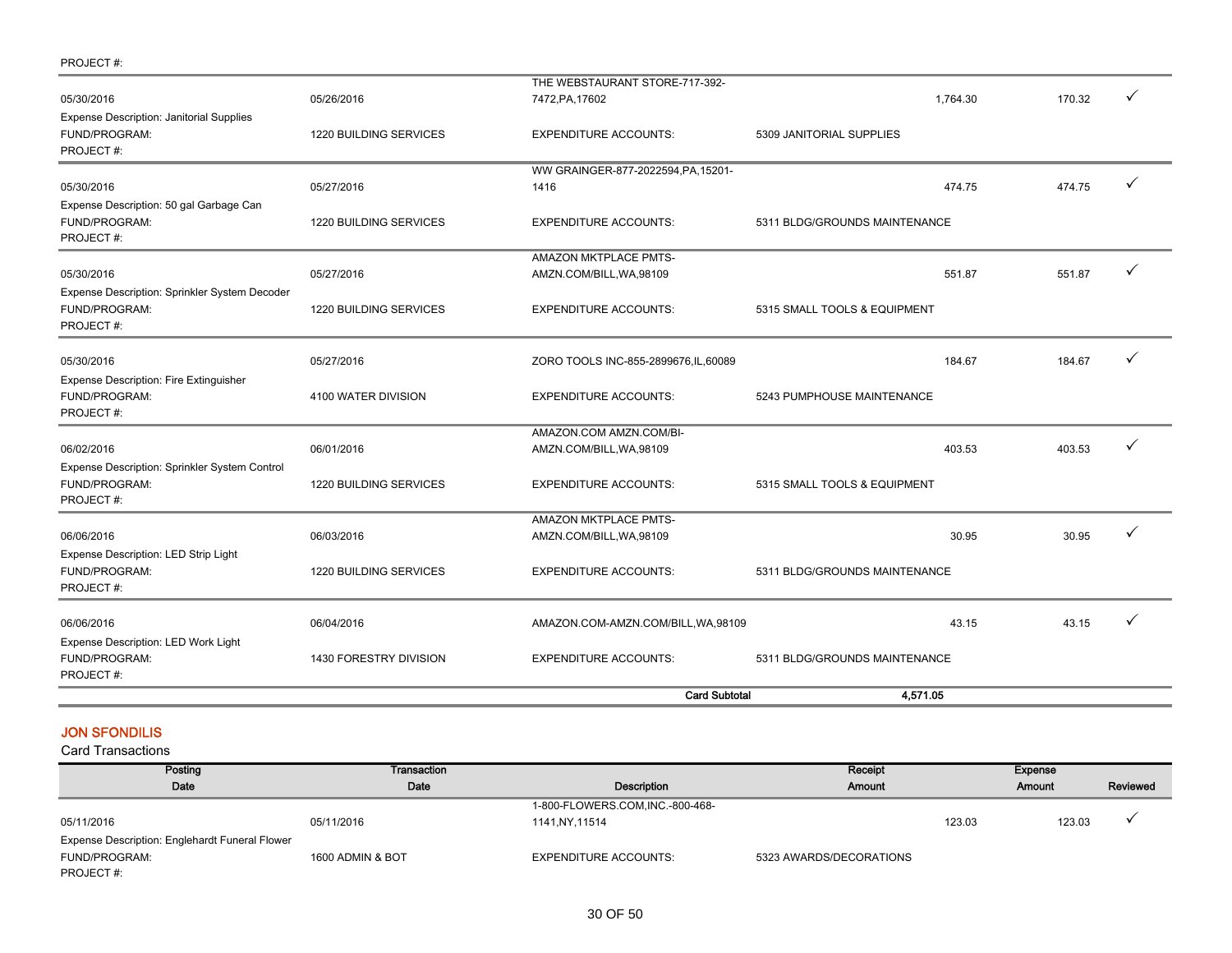| 05/12/2016                                                                   | 05/10/2016                   | POSTNET IL140-WHEELING, IL, 60090                  |                                | 89.25  | 89.25  | ✓ |
|------------------------------------------------------------------------------|------------------------------|----------------------------------------------------|--------------------------------|--------|--------|---|
| Expense Description: Korea Map for Display<br>FUND/PROGRAM:<br>PROJECT#:     | 1600 ADMIN & BOT<br>2015-034 | <b>EXPENDITURE ACCOUNTS:</b>                       | 5317 MISC OPERATING SUPPLIES   |        |        |   |
| 05/12/2016                                                                   | 05/12/2016                   | 1-800-FLOWERS.COM,INC.-800-468-<br>1141, NY, 11514 |                                | 125.33 | 125.33 | ✓ |
| Expense Description: Schroeder Funeral Flowers<br>FUND/PROGRAM:<br>PROJECT#: | 1600 ADMIN & BOT             | <b>EXPENDITURE ACCOUNTS:</b>                       | 5323 AWARDS/DECORATIONS        |        |        |   |
| 05/13/2016<br>Expense Description: NWMC Dinner                               | 05/11/2016                   | SUPERDAWG DRIVE-IN-<br>WHEELING, IL, 60090         |                                | 378.75 | 378.75 | ✓ |
| FUND/PROGRAM:<br>PROJECT#:                                                   | 1600 ADMIN & BOT             | <b>EXPENDITURE ACCOUNTS:</b>                       | 5105 LOCAL TRAINING & MEETINGS |        |        |   |
| 05/16/2016<br>Expense Description: Mtg w/Trustee Krueger                     | 05/12/2016                   | MAESTRO GRILL-NORTHBROOK, IL, 60062                |                                | 47.88  | 47.88  | ✓ |
| FUND/PROGRAM:<br>PROJECT#:                                                   | 1600 ADMIN & BOT             | <b>EXPENDITURE ACCOUNTS:</b>                       | 5105 LOCAL TRAINING & MEETINGS |        |        |   |
| 05/30/2016<br>Expense Description: Mtg w/Comm Room Architect                 | 05/26/2016                   | SARANELLOS WHEELING-<br>WHEELING, IL, 60090        |                                | 68.00  | 68.00  | ✓ |
| FUND/PROGRAM:<br>PROJECT#:                                                   | 1600 ADMIN & BOT             | <b>EXPENDITURE ACCOUNTS:</b>                       | 5105 LOCAL TRAINING & MEETINGS |        |        |   |
| 06/03/2016                                                                   | 06/02/2016                   | ORBITZ 15733825067-<br>ORBITZ.COM, WA, 98004       |                                | 38.00  | 38.00  | ✓ |
| Expense Description: ICMA Conf Flight-JS<br>FUND/PROGRAM:<br>PROJECT#:       | 1600 ADMIN & BOT             | <b>EXPENDITURE ACCOUNTS:</b>                       | 5205 CONFERENCES & MEETINGS    |        |        |   |
| 06/06/2016<br>Expense Description: ICMA Conf Flight/JS                       | 06/02/2016                   | UNITED AIRLINES-800-932-2732, TX, 77002            |                                | 238.20 | 238.20 | ✓ |
| FUND/PROGRAM:<br>PROJECT#:                                                   | 1600 ADMIN & BOT             | <b>EXPENDITURE ACCOUNTS:</b>                       | 5205 CONFERENCES & MEETINGS    |        |        |   |
| 06/06/2016<br>Expense Description: ICMA Conf Flight/MC                       | 06/02/2016                   | UNITED AIRLINES-800-932-2732, TX, 77002            |                                | 238.20 | 238.20 |   |
| FUND/PROGRAM:<br>PROJECT#:                                                   | 1600 ADMIN & BOT             | <b>EXPENDITURE ACCOUNTS:</b>                       | 5205 CONFERENCES & MEETINGS    |        |        |   |
| 06/06/2016                                                                   | 06/04/2016                   | DAILY HERALD/REFLEJOS-847-<br>4274300, IL, 60005   |                                | 36.00  | 36.00  |   |
| Expense Description: Daily Herald Subscription<br>FUND/PROGRAM:<br>PROJECT#: | 1600 ADMIN & BOT             | <b>EXPENDITURE ACCOUNTS:</b>                       | 5302 BOOKS & SUBSCRIPTIONS     |        |        |   |
|                                                                              |                              | <b>Card Subtotal</b>                               | 1,382.64                       |        |        |   |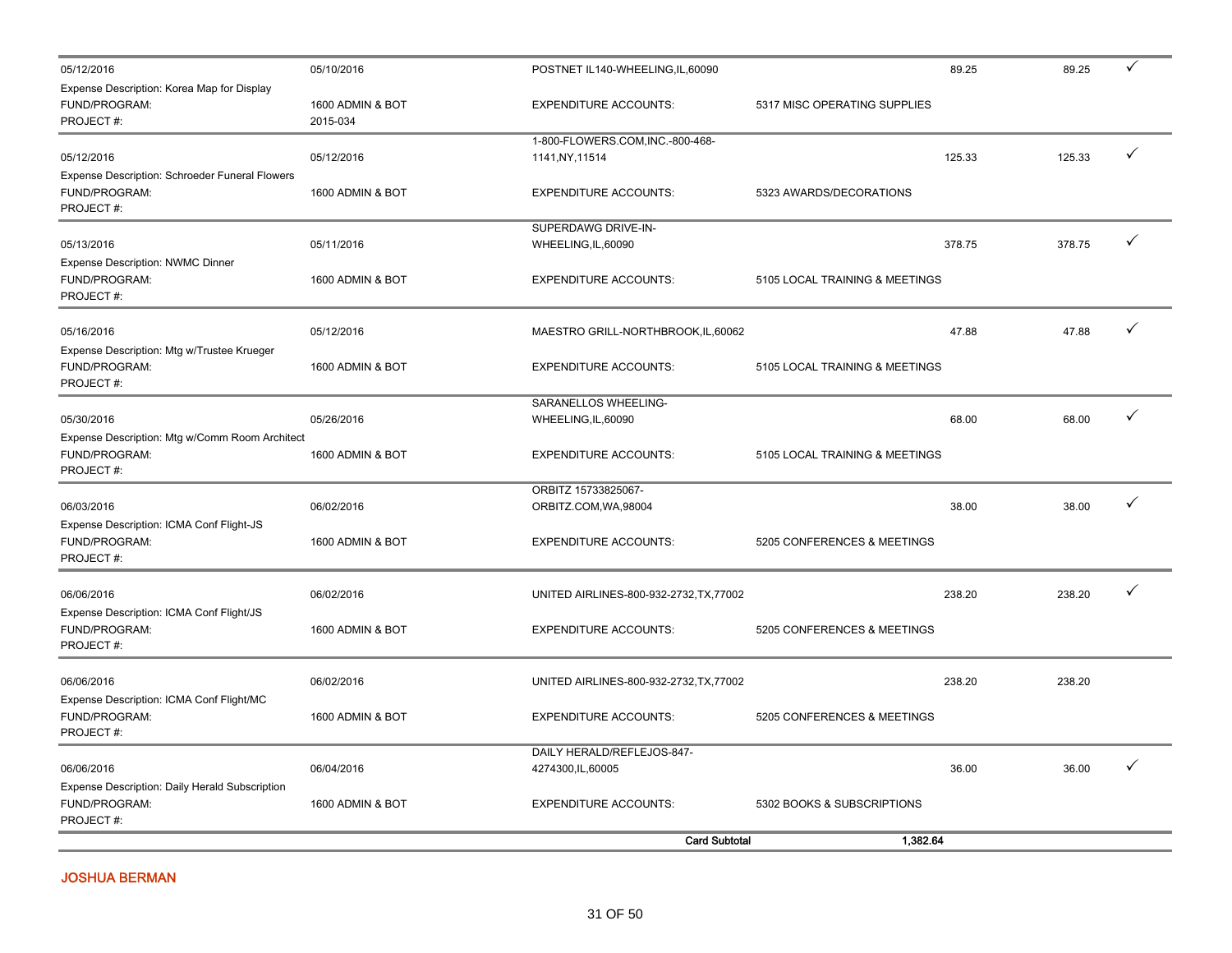#### Card Transactions

| Posting                                       | <b>Transaction</b>  |                                     | Receipt                       | Expense          |          |
|-----------------------------------------------|---------------------|-------------------------------------|-------------------------------|------------------|----------|
| Date                                          | Date                | Description                         | Amount                        | Amount           | Reviewed |
|                                               |                     | WW GRAINGER-877-2022594, PA, 15201- |                               |                  |          |
| 05/13/2016                                    | 05/12/2016          | 1416                                |                               | 10.25<br>10.25   |          |
| Expense Description: Light Bulbs for Cabinets |                     |                                     |                               |                  |          |
| <b>FUND/PROGRAM:</b>                          | 4100 WATER DIVISION | <b>EXPENDITURE ACCOUNTS:</b>        | 5311 BLDG/GROUNDS MAINTENANCE |                  |          |
| PROJECT#:                                     |                     |                                     |                               |                  |          |
|                                               |                     | ARTHUR CLESEN - MA-                 |                               |                  |          |
| 06/06/2016                                    | 06/02/2016          | LINCOLNSHIRE, IL, 60069             |                               | 198.00<br>198.00 |          |
| <b>Expense Description: Grass Seed</b>        |                     |                                     |                               |                  |          |
| FUND/PROGRAM:                                 | 4100 WATER DIVISION | <b>EXPENDITURE ACCOUNTS:</b>        | 5344 WATER MAIN MAINTENANCE   |                  |          |
| PROJECT#:                                     |                     |                                     |                               |                  |          |
|                                               |                     | <b>Card Subtotal</b>                | 208.25                        |                  |          |

#### LANA RUDNIK

| Posting                                    | Transaction          |                                     | Receipt                      |       | <b>Expense</b> |              |
|--------------------------------------------|----------------------|-------------------------------------|------------------------------|-------|----------------|--------------|
| Date                                       | Date                 | <b>Description</b>                  | Amount                       |       | Amount         | Reviewed     |
|                                            |                      | OFFICE DEPOT #1105-800-463-         |                              |       |                |              |
| 05/05/2016                                 | 05/04/2016           | 3768, IL, 60188                     |                              | 16.11 | 16.11          |              |
| Expense Description: Brochure/Flyers Paper |                      |                                     |                              |       |                |              |
| FUND/PROGRAM:                              | 1400 CIP ENGINEERING | <b>EXPENDITURE ACCOUNTS:</b>        | 5228 PRINTING & BINDING      |       |                |              |
| PROJECT#:                                  |                      |                                     |                              |       |                |              |
|                                            |                      | AMAZON MKTPLACE PMTS-               |                              |       |                |              |
| 05/09/2016                                 | 05/07/2016           | AMZN.COM/BILL, WA, 98109            |                              | 43.75 | 43.75          |              |
| <b>Expense Description: iPhone Cases</b>   |                      |                                     |                              |       |                |              |
| FUND/PROGRAM:                              | 1400 CIP ENGINEERING | <b>EXPENDITURE ACCOUNTS:</b>        | 5317 MISC OPERATING SUPPLIES |       |                |              |
| PROJECT#:                                  |                      |                                     |                              |       |                |              |
|                                            |                      | WW GRAINGER-877-2022594, PA, 15201- |                              |       |                |              |
| 05/10/2016                                 | 05/09/2016           | 1416                                |                              | 24.16 | 24.16          |              |
| <b>Expense Description: Safety Glasses</b> |                      |                                     |                              |       |                |              |
| FUND/PROGRAM:                              | 1400 CIP ENGINEERING | <b>EXPENDITURE ACCOUNTS:</b>        | 5319 PROTECTIVE CLOTHING     |       |                |              |
| PROJECT#:                                  |                      |                                     |                              |       |                |              |
|                                            |                      | OFFICE DEPOT #1105-800-463-         |                              |       |                |              |
| 05/12/2016                                 | 05/11/2016           | 3768, IL, 60188                     |                              | 15.99 | 15.99          |              |
| <b>Expense Description: File Folders</b>   |                      |                                     |                              |       |                |              |
| FUND/PROGRAM:                              | 1400 CIP ENGINEERING | <b>EXPENDITURE ACCOUNTS:</b>        | 5318 OFFICE SUPPLIES         |       |                |              |
| PROJECT#:                                  |                      |                                     |                              |       |                |              |
| 05/13/2016                                 | 05/13/2016           | 123SIGNUP-877-6919951, CA, 95131    |                              | 25.00 | 25.00          | $\checkmark$ |
| Expense Description: IAFSM Membership-KG   |                      |                                     |                              |       |                |              |
| FUND/PROGRAM:                              | 1400 CIP ENGINEERING | <b>EXPENDITURE ACCOUNTS:</b>        | 5222 MEMBERSHIP DUES         |       |                |              |
| PROJECT#:                                  |                      |                                     |                              |       |                |              |
|                                            |                      | OFFICE DEPOT #1105-800-463-         |                              |       |                |              |
| 05/16/2016                                 | 05/14/2016           | 3768, IL, 60188                     |                              | 53.99 | 53.99          |              |
| Expense Description: XStamper Date Stamp   |                      |                                     |                              |       |                |              |
| FUND/PROGRAM:                              | 1400 CIP ENGINEERING | <b>EXPENDITURE ACCOUNTS:</b>        | 5228 PRINTING & BINDING      |       |                |              |
|                                            |                      |                                     |                              |       |                |              |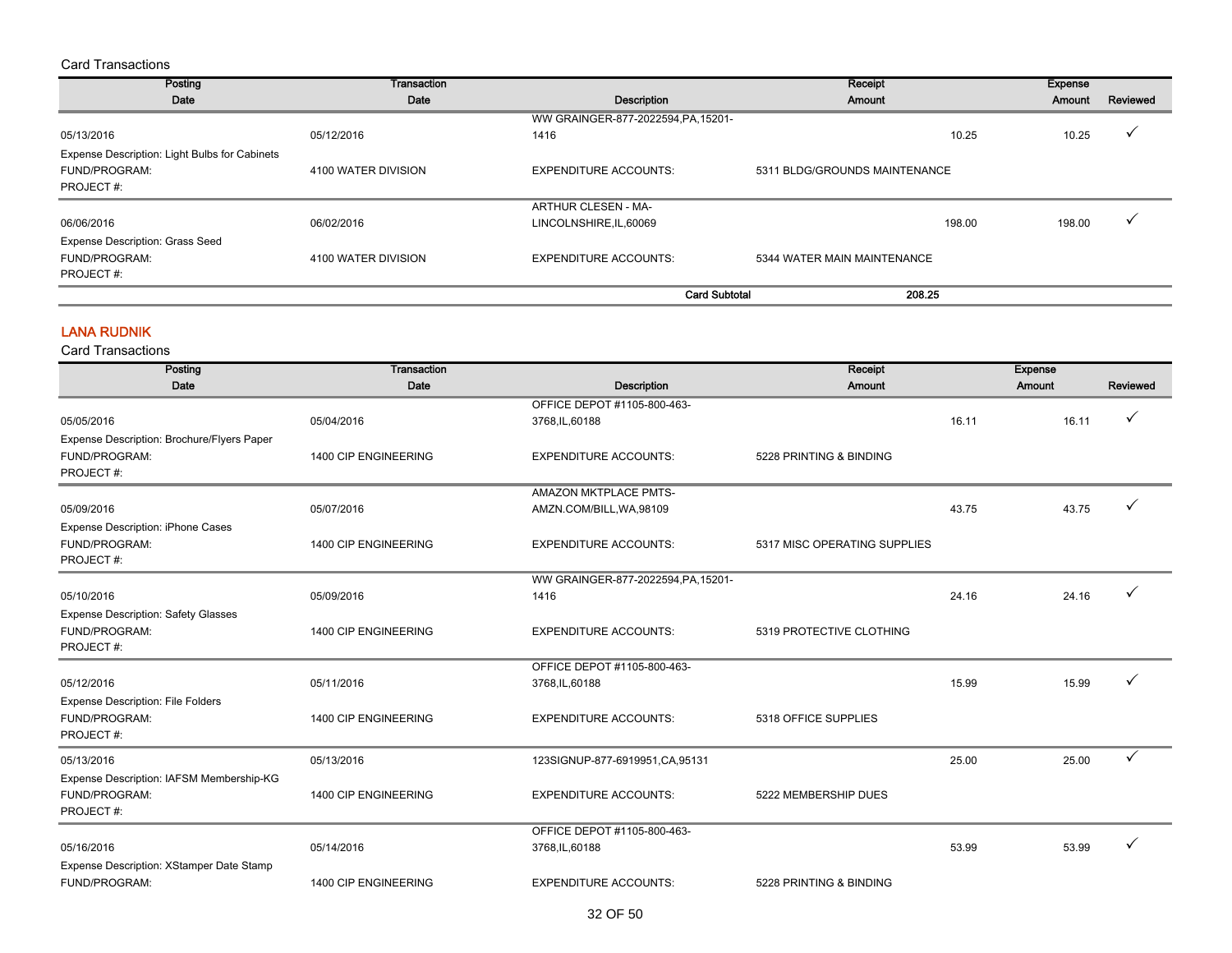|                                                                           |                      | <b>Card Subtotal</b>                              | 6,592.40                     |          |          |              |
|---------------------------------------------------------------------------|----------------------|---------------------------------------------------|------------------------------|----------|----------|--------------|
| Expense Description: iPad Case & Protector<br>FUND/PROGRAM:<br>PROJECT#:  | 1400 CIP ENGINEERING | <b>EXPENDITURE ACCOUNTS:</b>                      | 5313 IS MISC EQPT & SUPPLIES |          |          |              |
| 05/30/2016                                                                | 05/29/2016           | AMAZON MKTPLACE PMTS-<br>AMZN.COM/BILL, WA, 98109 |                              | 55.94    | 55.94    | ✓            |
| FUND/PROGRAM:<br>PROJECT#:                                                | 1400 CIP ENGINEERING | <b>EXPENDITURE ACCOUNTS:</b>                      | 5302 BOOKS & SUBSCRIPTIONS   |          |          |              |
| 05/30/2016<br>Expense Description: EJCDC Const. Standards                 | 05/27/2016           | AMER SOC CIVIL ENGINEE-<br>08005482723, VA, 20191 |                              | 806.95   | 806.95   | ✓            |
| Expense Description: iPad Pro Tablet<br>FUND/PROGRAM:<br>PROJECT#:        | 1400 CIP ENGINEERING | <b>EXPENDITURE ACCOUNTS:</b>                      | 5313 IS MISC EQPT & SUPPLIES |          |          |              |
| 05/30/2016                                                                | 05/27/2016           | VERIZON WRLS 0381201-SILVER<br>SPRING, MD, 20904  |                              | 1,079.96 | 1,079.96 | ✓            |
| <b>Expense Description: Toner</b><br>FUND/PROGRAM:<br>PROJECT#:           | 1400 CIP ENGINEERING | <b>EXPENDITURE ACCOUNTS:</b>                      | 5228 PRINTING & BINDING      |          |          |              |
| 05/25/2016                                                                | 05/25/2016           | AMAZON.COM-AMZN.COM/BILL, WA, 98109               |                              | 316.93   | 316.93   | ✓            |
| <b>Expense Description: Toner</b><br>FUND/PROGRAM:<br>PROJECT#:           | 1400 CIP ENGINEERING | <b>EXPENDITURE ACCOUNTS:</b>                      | 5228 PRINTING & BINDING      |          |          |              |
| 05/23/2016                                                                | 05/22/2016           | AMAZON.COM-AMZN.COM/BILL, WA, 98109               |                              | 44.67    | 44.67    | ✓            |
| <b>Expense Description: Office Supplies</b><br>FUND/PROGRAM:<br>PROJECT#: | 1400 CIP ENGINEERING | <b>EXPENDITURE ACCOUNTS:</b>                      | 5318 OFFICE SUPPLIES         |          |          |              |
| 05/20/2016                                                                | 05/19/2016           | STAPLS7156363309000001-877-<br>8267755, MI, 48375 |                              | 71.71    | 71.71    | $\checkmark$ |
| Expense Description: AutoCAD Maint Renewal<br>FUND/PROGRAM:<br>PROJECT#:  | 1400 CIP ENGINEERING | <b>EXPENDITURE ACCOUNTS:</b>                      | 5327 IS MISC SOFTWARE        |          |          |              |
| 05/19/2016                                                                | 05/17/2016           | DLT SOLUTIONS 703-773--<br>HERNDON, VA, 20171     |                              | 4,037.24 | 2,018.62 | ✓            |
| Expense Description: AutoCAD Maint Renewal<br>FUND/PROGRAM:<br>PROJECT#:  | 1400 CIP ENGINEERING | <b>EXPENDITURE ACCOUNTS:</b>                      | 5327 IS MISC SOFTWARE        |          |          |              |
| 05/19/2016                                                                | 05/17/2016           | DLT SOLUTIONS 703-773--<br>HERNDON, VA, 20171     |                              | 4.037.24 | 2.018.62 | ✓            |

## LINA COLUNGA

PROJECT #:

| Posting | Transaction |             | Receipt | <b>Expense</b> |          |
|---------|-------------|-------------|---------|----------------|----------|
| Date    | Date        | Description | Amount  | Amount         | Reviewed |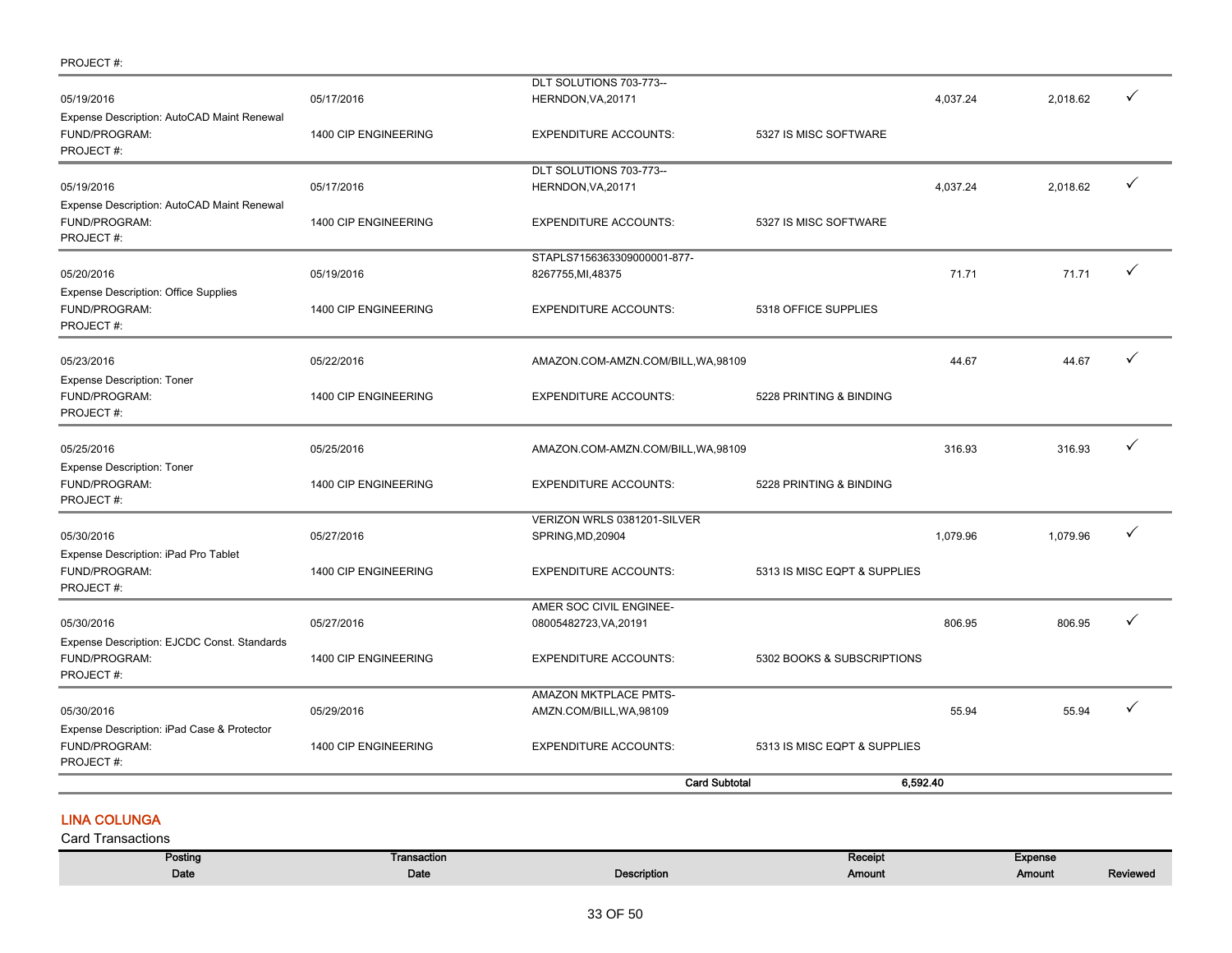| 05/06/2016                                                                   | 05/05/2016             | WAL-MART #1735-WHEELING, IL, 60090              |                                | 41.13  | 37.89  | ✓            |
|------------------------------------------------------------------------------|------------------------|-------------------------------------------------|--------------------------------|--------|--------|--------------|
| Expense Description: Napkins, Kinves, Easels<br>FUND/PROGRAM:<br>PROJECT#:   | 2100 POLICE DEPARTMENT | <b>EXPENDITURE ACCOUNTS:</b>                    | 5323 AWARDS/DECORATIONS        |        |        |              |
| 05/06/2016                                                                   | 05/05/2016             | WAL-MART #1735-WHEELING, IL, 60090              |                                | 41.13  | 3.24   | ✓            |
| <b>Expense Description: Memo Books</b><br>FUND/PROGRAM:<br>PROJECT#:         | 2100 POLICE DEPARTMENT | <b>EXPENDITURE ACCOUNTS:</b>                    | 5318 OFFICE SUPPLIES           |        |        |              |
| 05/06/2016                                                                   | 05/05/2016             | JEWEL #3479-BUFFALO GROVE, IL, 60089            |                                | 54.99  | 54.99  |              |
| Expense Description: Retirement Cake-DP<br>FUND/PROGRAM:<br>PROJECT#:        | 2100 POLICE DEPARTMENT | <b>EXPENDITURE ACCOUNTS:</b>                    | 5323 AWARDS/DECORATIONS        |        |        |              |
| 05/09/2016                                                                   | 05/06/2016             | NU CTR PUB SFTY 1016-<br>08474915930, IL, 60204 |                                | 575.00 | 575.00 | ✓            |
| Expense Description: Crash Reconstuct Class-CP<br>FUND/PROGRAM:<br>PROJECT#: | 2100 POLICE DEPARTMENT | <b>EXPENDITURE ACCOUNTS:</b>                    | 5105 LOCAL TRAINING & MEETINGS |        |        |              |
| 05/09/2016                                                                   | 05/06/2016             | THOMSON WEST TCD-800-328-<br>4880, MN, 55123    |                                | 200.00 | 200.00 |              |
| Expense Description: March Background Checks<br>FUND/PROGRAM:<br>PROJECT#:   | 2100 POLICE DEPARTMENT | <b>EXPENDITURE ACCOUNTS:</b>                    | 5231 REG & SPCL AGENCY ASSESS  |        |        |              |
|                                                                              |                        | THOMSON WEST TCD-800-328-                       |                                |        |        |              |
| 05/09/2016<br>Expense Description: April Background Checks                   | 05/06/2016             | 4880, MN, 55123                                 |                                | 200.00 | 200.00 |              |
| FUND/PROGRAM:<br>PROJECT#:                                                   | 2100 POLICE DEPARTMENT | <b>EXPENDITURE ACCOUNTS:</b>                    | 5231 REG & SPCL AGENCY ASSESS  |        |        |              |
|                                                                              |                        | NORTHFIELD INN SUITES-                          |                                |        |        | ✓            |
| 05/20/2016<br>Expense Description: Memorial Cere Lodging-JK                  | 05/17/2016             | SPRINGFIELD, IL, 627020000                      |                                | 89.60  | 89.60  |              |
| FUND/PROGRAM:<br>PROJECT#:                                                   | 2100 POLICE DEPARTMENT | <b>EXPENDITURE ACCOUNTS:</b>                    | 5205 CONFERENCES & MEETINGS    |        |        |              |
|                                                                              |                        | NORTHFIELD INN SUITES-                          |                                |        |        |              |
| 05/20/2016                                                                   | 05/17/2016             | SPRINGFIELD, IL, 627020000                      |                                | 89.60  | 89.60  |              |
| Expense Description: Memorial Cere Lodging-TM<br>FUND/PROGRAM:<br>PROJECT#:  | 2100 POLICE DEPARTMENT | <b>EXPENDITURE ACCOUNTS:</b>                    | 5205 CONFERENCES & MEETINGS    |        |        |              |
|                                                                              |                        | NORTHFIELD INN SUITES-                          |                                |        |        |              |
| 05/20/2016<br>Expense Description: Memorial Cere Lodging-CM                  | 05/17/2016             | SPRINGFIELD, IL, 627020000                      |                                | 89.60  | 89.60  |              |
| FUND/PROGRAM:<br>PROJECT#:                                                   | 2100 POLICE DEPARTMENT | <b>EXPENDITURE ACCOUNTS:</b>                    | 5205 CONFERENCES & MEETINGS    |        |        |              |
| 05/23/2016                                                                   | 05/20/2016             | HUCKLEBERRY NOTARY-407-<br>6574992, FL, 32792   |                                | 88.41  | 88.41  | $\checkmark$ |
| Expense Description: Notary Renewal-SS<br>FUND/PROGRAM:                      | 2100 POLICE DEPARTMENT | <b>EXPENDITURE ACCOUNTS:</b>                    | 5222 MEMBERSHIP DUES           |        |        |              |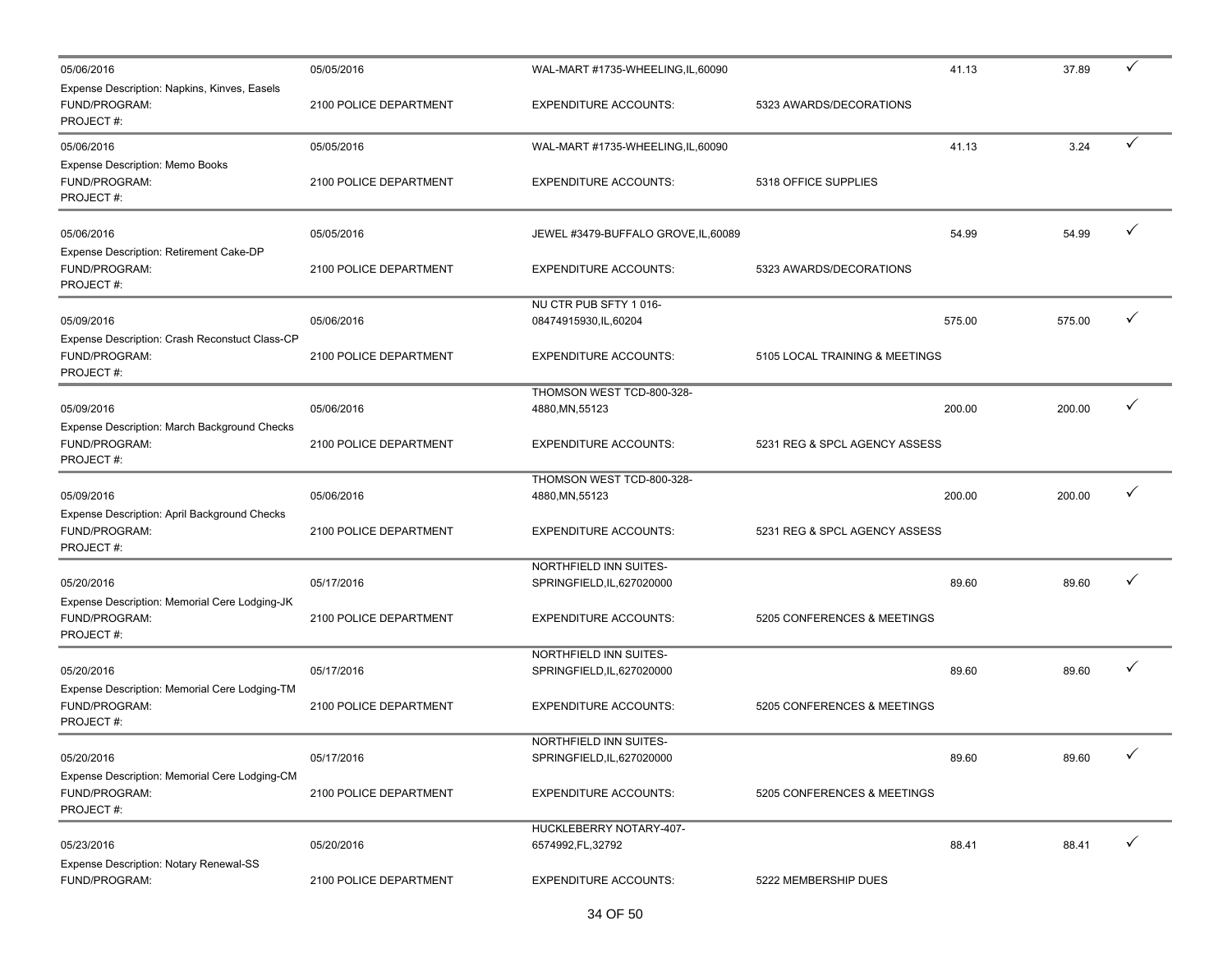| PROJECT#:                                                                    |                              |                                     |                                |        |        |              |
|------------------------------------------------------------------------------|------------------------------|-------------------------------------|--------------------------------|--------|--------|--------------|
| 05/25/2016                                                                   | 05/23/2016                   | IALEIA INC-804-334-2696, VA, 23235  |                                | 50.00  | 29.17  |              |
| Expense Description: Membership Dues-VS<br>FUND/PROGRAM:<br>PROJECT#:        | 2100 POLICE DEPARTMENT       | <b>EXPENDITURE ACCOUNTS:</b>        | 5222 MEMBERSHIP DUES           |        |        |              |
| 05/25/2016                                                                   | 05/23/2016                   | IALEIA INC-804-334-2696, VA, 23235  |                                | 50.00  | 20.83  | $\checkmark$ |
| Expense Description: Membership Dues-VS<br>FUND/PROGRAM:<br>PROJECT#:        | 2100 POLICE DEPARTMENT       | <b>EXPENDITURE ACCOUNTS:</b>        | 5222 MEMBERSHIP DUES           |        |        |              |
|                                                                              |                              | ATT BILL PAYMENT-800-288-           |                                |        |        |              |
| 05/27/2016                                                                   | 05/26/2016                   | 2020, TX, 75202                     |                                | 80.00  | 80.00  |              |
| Expense Description: WirelessDataSvc 5/20-6/19<br>FUND/PROGRAM:<br>PROJECT#: | 0015 EMERGENCY TELEPHONE SYS | <b>EXPENDITURE ACCOUNTS:</b>        | 5207 IS SERV & MAINT AGREEMENT |        |        |              |
| 05/27/2016                                                                   | 05/26/2016                   | DOLLAR TREE-VERNON HILLS, IL, 60061 |                                | 38.00  | 38.00  |              |
| Expense Description: Frames-Personnel Awards<br>FUND/PROGRAM:<br>PROJECT#:   | 2100 POLICE DEPARTMENT       | <b>EXPENDITURE ACCOUNTS:</b>        | 5323 AWARDS/DECORATIONS        |        |        |              |
|                                                                              |                              | COMCAST CHICAGO CS 1X-800-266-      |                                |        |        |              |
| 05/27/2016                                                                   | 05/27/2016                   | 2278, IL, 60173                     |                                | 237.85 | 237.85 |              |
| Expense Description: InternetConnect 5/29-6/28<br>FUND/PROGRAM:<br>PROJECT#: | 0015 EMERGENCY TELEPHONE SYS | <b>EXPENDITURE ACCOUNTS:</b>        | 5207 IS SERV & MAINT AGREEMENT |        |        |              |
|                                                                              |                              | <b>Card Subtotal</b>                | 1,834.18                       |        |        |              |

## LORI HAZLEWOOD

| Posting                                 | Transaction            |                              | Receipt                       | <b>Expense</b> |              |
|-----------------------------------------|------------------------|------------------------------|-------------------------------|----------------|--------------|
| Date                                    | Date                   | Description                  | Amount                        | <b>Amount</b>  | Reviewed     |
|                                         |                        | <b>REDS GARDEN CENTER-</b>   |                               |                |              |
| 05/23/2016                              | 05/20/2016             | NORTHBROOK, IL, 60062        | 650.00                        | 650.00         | v            |
| Expense Description: Bushes for Lehmann |                        |                              |                               |                |              |
| FUND/PROGRAM:                           | 1430 FORESTRY DIVISION | <b>EXPENDITURE ACCOUNTS:</b> | 5311 BLDG/GROUNDS MAINTENANCE |                |              |
| PROJECT#:                               |                        |                              |                               |                |              |
|                                         |                        | IN THE MULCH CENTER L-847-   |                               |                |              |
| 05/23/2016                              | 05/20/2016             | 4597200, IL, 60015           | 563.00                        | 438.00         |              |
| <b>Expense Description: Mulch</b>       |                        |                              |                               |                |              |
| FUND/PROGRAM:                           | 1430 FORESTRY DIVISION | <b>EXPENDITURE ACCOUNTS:</b> | 5311 BLDG/GROUNDS MAINTENANCE |                |              |
| PROJECT#:                               |                        |                              |                               |                |              |
|                                         |                        | IN THE MULCH CENTER L-847-   |                               |                |              |
| 05/23/2016                              | 05/20/2016             | 4597200, IL, 60015           | 563.00                        | 125.00         | $\checkmark$ |
| Expense Description: Dump Fee           |                        |                              |                               |                |              |
| FUND/PROGRAM:                           | 1430 FORESTRY DIVISION | <b>EXPENDITURE ACCOUNTS:</b> | 5208 DEBRIS DUMP CHARGES      |                |              |
| PROJECT#:                               |                        |                              |                               |                |              |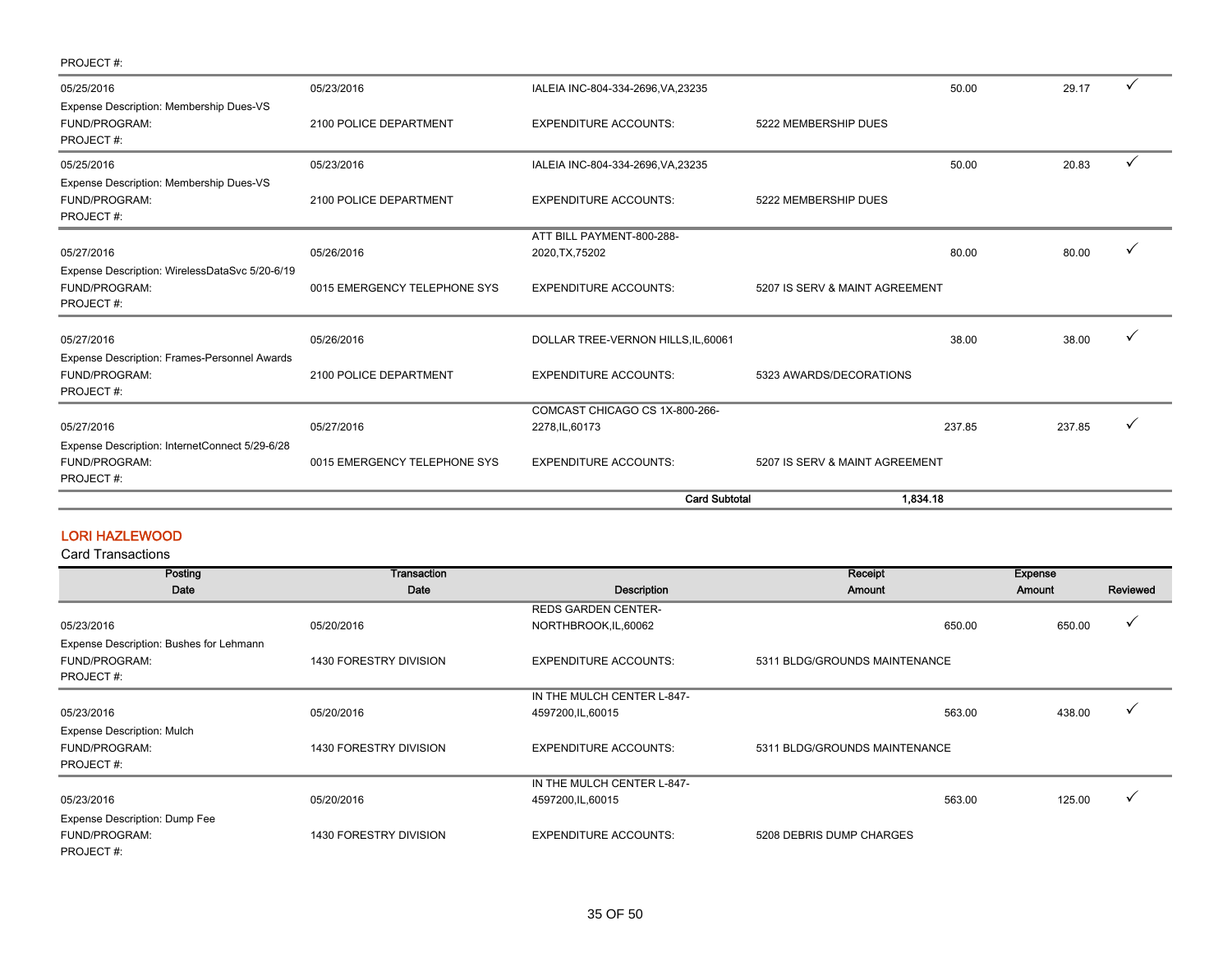|                                               |                       | SAINT FRANCIS GROUP-WOOD     |                                |        |        |  |
|-----------------------------------------------|-----------------------|------------------------------|--------------------------------|--------|--------|--|
| 05/23/2016                                    | 05/20/2016            | DALE, IL, 60191              |                                | 665.00 | 665.00 |  |
| Expense Description: Deceased Animal Disposal |                       |                              |                                |        |        |  |
| FUND/PROGRAM:                                 | 1420 STREETS DIVISION | <b>EXPENDITURE ACCOUNTS:</b> | 5299 MISC CONTRACTUAL SERVICES |        |        |  |
| PROJECT#:                                     |                       |                              |                                |        |        |  |
|                                               |                       | <b>Card Subtotal</b>         | 1.878.00                       |        |        |  |

### LOUIS MAGURNO

Card Transactions

| Posting                             | Transaction                   |                                | Receipt                       | <b>Expense</b>   |          |
|-------------------------------------|-------------------------------|--------------------------------|-------------------------------|------------------|----------|
| Date                                | Date                          | <b>Description</b>             | Amount                        | Amount           | Reviewed |
|                                     |                               | LAYSTROM-BUESCHER INC-         |                               |                  |          |
| 05/05/2016                          | 05/04/2016                    | WHEELING, IL, 600900000        |                               | 166.00<br>166.00 | ✓        |
| Expense Description: Door Glass Kit |                               |                                |                               |                  |          |
| FUND/PROGRAM:                       | <b>1220 BUILDING SERVICES</b> | <b>EXPENDITURE ACCOUNTS:</b>   | 5311 BLDG/GROUNDS MAINTENANCE |                  |          |
| PROJECT#:                           |                               |                                |                               |                  |          |
|                                     |                               | BANNER PLUMBING SUPPLY-BUFFALO |                               |                  |          |
| 05/11/2016                          | 05/10/2016                    | GROVE, IL, 60089               |                               | 109.80<br>109.80 |          |
| Expense Description: Shower Head    |                               |                                |                               |                  |          |
| FUND/PROGRAM:                       | 2200 FIRE DEPARTMENT          | <b>EXPENDITURE ACCOUNTS:</b>   | 5311 BLDG/GROUNDS MAINTENANCE |                  |          |
| PROJECT#:                           |                               |                                |                               |                  |          |
|                                     |                               | ULINE SHIP SUPPLIES-800-295-   |                               |                  |          |
| 05/23/2016                          | 05/21/2016                    | 5510, IL, 60044                |                               | 256.55<br>513.10 |          |
| Expense Description: Trash Liners   |                               |                                |                               |                  |          |
| FUND/PROGRAM:                       | 1420 STREETS DIVISION         | <b>EXPENDITURE ACCOUNTS:</b>   | 5317 MISC OPERATING SUPPLIES  |                  |          |
| PROJECT#:                           |                               |                                |                               |                  |          |
|                                     |                               | ULINE SHIP SUPPLIES-800-295-   |                               |                  |          |
| 05/23/2016                          | 05/21/2016                    | 5510, IL, 60044                |                               | 256.55<br>513.10 |          |
| Expense Description: Trash Liner    |                               |                                |                               |                  |          |
| FUND/PROGRAM:                       | 1430 FORESTRY DIVISION        | <b>EXPENDITURE ACCOUNTS:</b>   | 5317 MISC OPERATING SUPPLIES  |                  |          |
| PROJECT#:                           |                               |                                |                               |                  |          |
|                                     |                               | <b>Card Subtotal</b>           | 788.90                        |                  |          |

### LUCA URSAN

| Posting                                    | <b>Transaction</b>       |                                 | Receipt                        | Expense |          |
|--------------------------------------------|--------------------------|---------------------------------|--------------------------------|---------|----------|
| Date                                       | Date                     | Description                     | Amount                         | Amount  | Reviewed |
|                                            |                          | SERVER CENTRAL NETWORK-312-829- |                                |         |          |
| 05/05/2016                                 | 05/05/2016               | 1111, IL, 60604                 | 402.00                         | 402.00  |          |
| Expense Description: Website Hosting Svcs  |                          |                                 |                                |         |          |
| FUND/PROGRAM:                              | 1750 INFORMATION SYSTEMS | <b>EXPENDITURE ACCOUNTS:</b>    | 5207 IS SERV & MAINT AGREEMENT |         |          |
| PROJECT#:                                  |                          |                                 |                                |         |          |
|                                            |                          | ATT BILL PAYMENT-800-288-       |                                |         |          |
| 05/10/2016                                 | 05/09/2016               | 2020, TX, 75202                 | 55.00                          | 55.00   | v        |
| Expense Description: U-Verse Internet Svcs |                          |                                 |                                |         |          |
| FUND/PROGRAM:                              | 1750 INFORMATION SYSTEMS | <b>EXPENDITURE ACCOUNTS:</b>    | 5207 IS SERV & MAINT AGREEMENT |         |          |
| PROJECT#:                                  |                          |                                 |                                |         |          |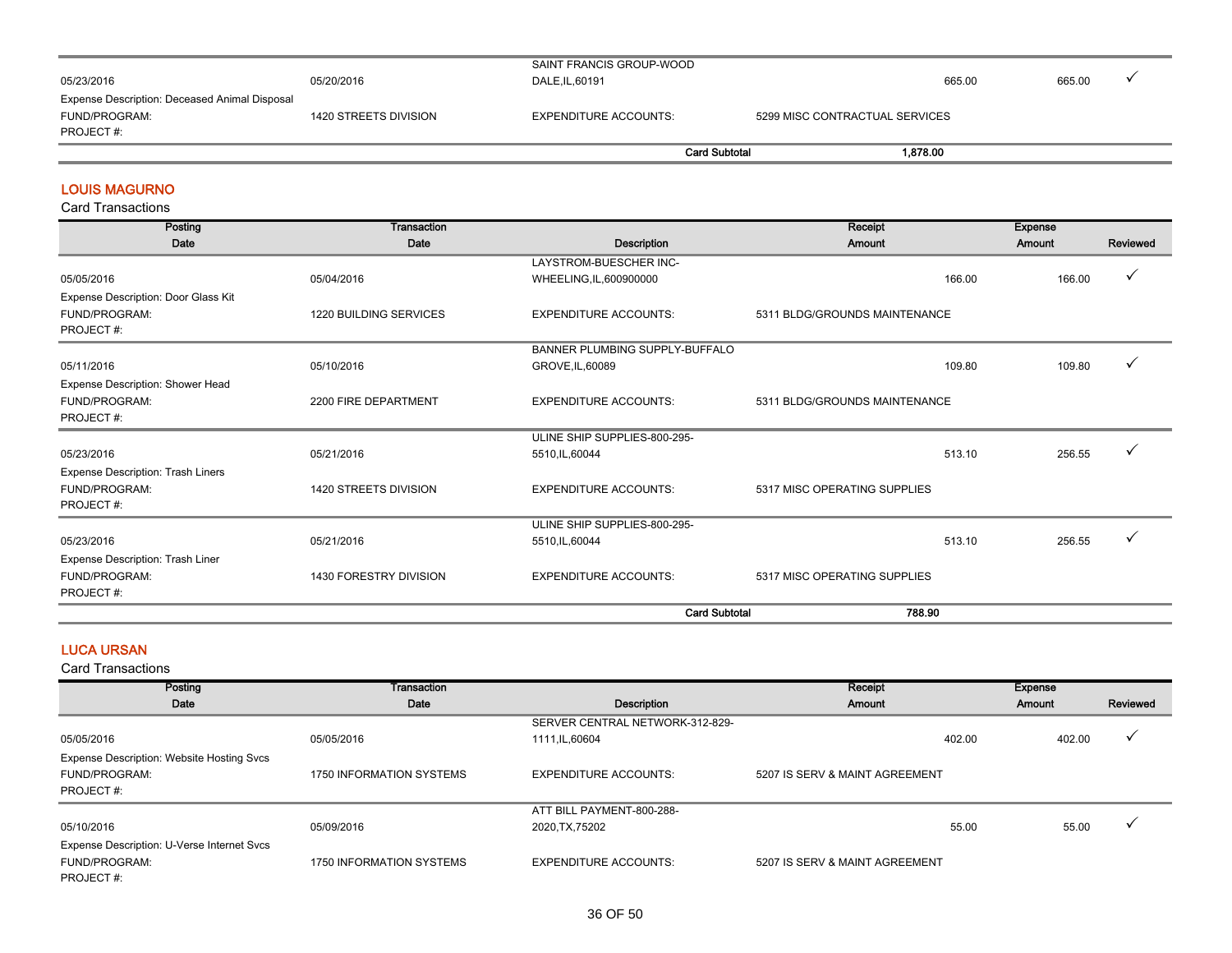| 05/11/2016<br>Expense Description: Domain Name Hosting                         | 05/10/2016               | EASYDNS.COM-8553213279,ON,M6K 3J1                  |                                | 29.95  | 29.95  |              |
|--------------------------------------------------------------------------------|--------------------------|----------------------------------------------------|--------------------------------|--------|--------|--------------|
| FUND/PROGRAM:<br>PROJECT#:                                                     | 1750 INFORMATION SYSTEMS | <b>EXPENDITURE ACCOUNTS:</b>                       | 5207 IS SERV & MAINT AGREEMENT |        |        |              |
| 05/12/2016                                                                     | 05/11/2016               | DIGICERT INC-800-2281257, UT, 84042                |                                | 348.00 | 348.00 | $\checkmark$ |
| <b>Expense Description: Security Certificate</b><br>FUND/PROGRAM:<br>PROJECT#: | 1750 INFORMATION SYSTEMS | <b>EXPENDITURE ACCOUNTS:</b>                       | 5207 IS SERV & MAINT AGREEMENT |        |        |              |
| 05/18/2016<br>Expense Description: Domain Name Registration                    | 05/17/2016               | VSN DOTGOVREGISTRATION-877-734-<br>4688, VA, 20190 |                                | 125.00 | 125.00 | ✓            |
| FUND/PROGRAM:<br>PROJECT#:                                                     | 1750 INFORMATION SYSTEMS | <b>EXPENDITURE ACCOUNTS:</b>                       | 5207 IS SERV & MAINT AGREEMENT |        |        |              |
| 05/20/2016                                                                     | 05/19/2016               | AT&T DATA-08003310500, GA, 30005                   |                                | 14.99  | 14.99  | $\checkmark$ |
| Expense Description: Wireless Data Svcs<br>FUND/PROGRAM:<br>PROJECT#:          | 1600 ADMIN & BOT         | <b>EXPENDITURE ACCOUNTS:</b>                       | 5239 CELLULAR SERVICES         |        |        |              |
| 05/20/2016                                                                     | 05/19/2016               | AT&T DATA-08003310500, GA, 30005                   |                                | 14.99  | 14.99  | $\checkmark$ |
| Expense Description: Wireless Data Svcs<br>FUND/PROGRAM:<br>PROJECT#:          | 1600 ADMIN & BOT         | <b>EXPENDITURE ACCOUNTS:</b>                       | 5239 CELLULAR SERVICES         |        |        |              |
| 05/20/2016                                                                     | 05/19/2016               | AT&T DATA-08003310500, GA, 30005                   |                                | 14.99  | 14.99  | $\checkmark$ |
| Expense Description: Wireless Data Svcs<br>FUND/PROGRAM:<br>PROJECT#:          | 1600 ADMIN & BOT         | <b>EXPENDITURE ACCOUNTS:</b>                       | 5239 CELLULAR SERVICES         |        |        |              |
| 05/20/2016                                                                     | 05/19/2016               | AT&T DATA-08003310500, GA, 30005                   |                                | 120.00 | 120.00 | ✓            |
| Expense Description: Wireless Data Svcs<br>FUND/PROGRAM:<br>PROJECT#:          | 1600 ADMIN & BOT         | <b>EXPENDITURE ACCOUNTS:</b>                       | 5239 CELLULAR SERVICES         |        |        |              |
| 05/20/2016                                                                     | 05/19/2016               | AT&T DATA-08003310500, GA, 30005                   |                                | 14.99  | 14.99  | ✓            |
| Expense Description: Wireless Data Svcs<br>FUND/PROGRAM:<br>PROJECT#:          | 1600 ADMIN & BOT         | <b>EXPENDITURE ACCOUNTS:</b>                       | 5239 CELLULAR SERVICES         |        |        |              |
| 05/20/2016                                                                     | 05/19/2016               | AT&T DATA-08003310500, GA, 30005                   |                                | 14.99  | 14.99  | $\checkmark$ |
| Expense Description: Wireless Data Svcs<br>FUND/PROGRAM:<br>PROJECT#:          | 1600 ADMIN & BOT         | <b>EXPENDITURE ACCOUNTS:</b>                       | 5239 CELLULAR SERVICES         |        |        |              |
| 05/20/2016                                                                     | 05/19/2016               | AT&T DATA-08003310500, GA, 30005                   |                                | 25.00  | 25.00  | ✓            |
| Expense Description: Wireless Data Svcs<br>FUND/PROGRAM:<br>PROJECT#:          | 1600 ADMIN & BOT         | <b>EXPENDITURE ACCOUNTS:</b>                       | 5239 CELLULAR SERVICES         |        |        |              |
| 05/20/2016<br><b>Expense Description: Wireless Data Svcs</b>                   | 05/19/2016               | AT&T DATA-08003310500, GA, 30005                   |                                | 30.00  | 30.00  | $\checkmark$ |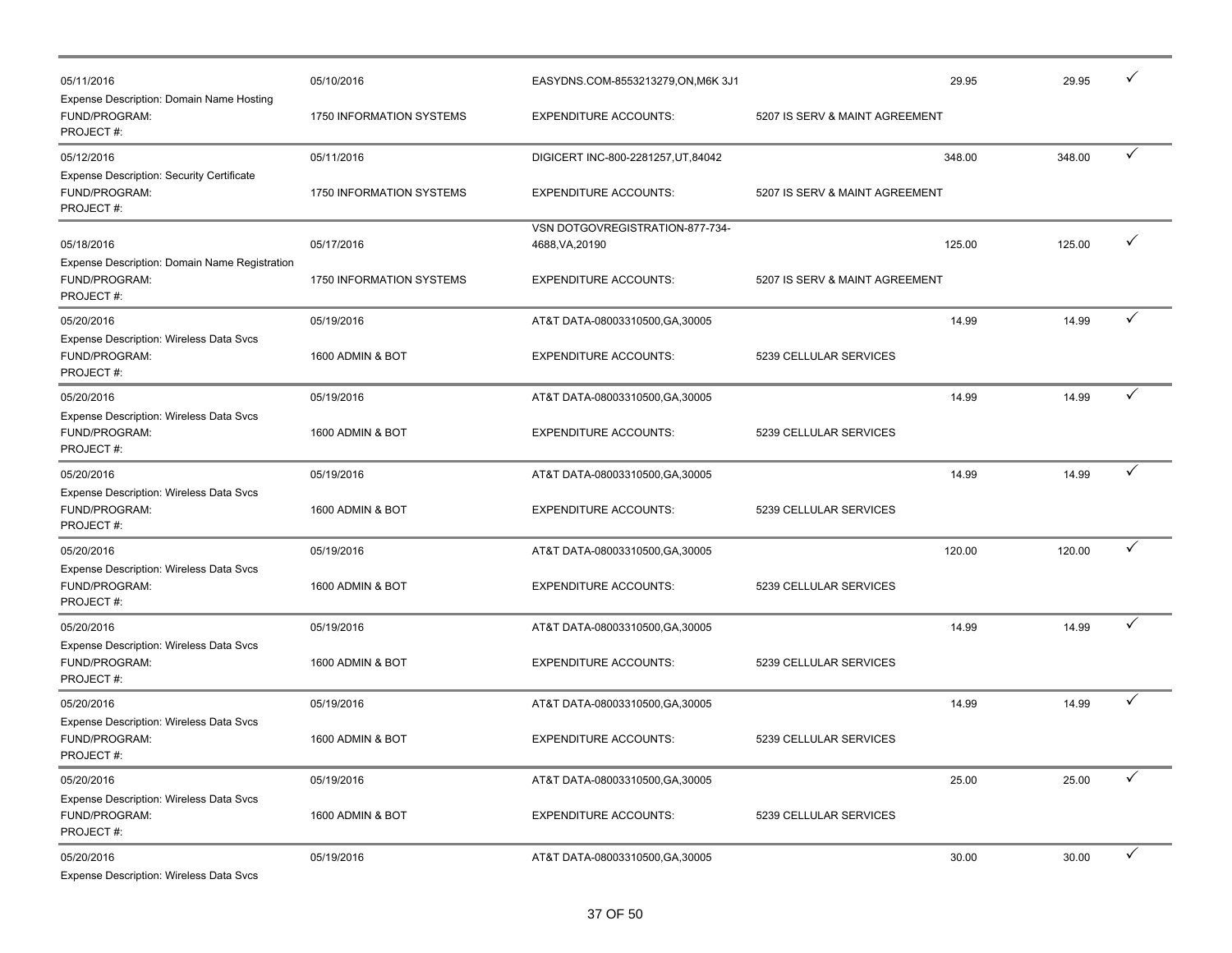| FUND/PROGRAM:<br>PROJECT#:                                                   | 1600 ADMIN & BOT | <b>EXPENDITURE ACCOUNTS:</b>     | 5239 CELLULAR SERVICES |       |       |              |
|------------------------------------------------------------------------------|------------------|----------------------------------|------------------------|-------|-------|--------------|
| 05/20/2016                                                                   | 05/19/2016       | AT&T DATA-08003310500, GA, 30005 |                        | 14.99 | 14.99 | ✓            |
| Expense Description: Wireless Data Svcs<br>FUND/PROGRAM:<br>PROJECT#:        | 1600 ADMIN & BOT | <b>EXPENDITURE ACCOUNTS:</b>     | 5239 CELLULAR SERVICES |       |       |              |
| 05/20/2016                                                                   | 05/19/2016       | AT&T DATA-08003310500, GA, 30005 |                        | 14.99 | 14.99 | ✓            |
| Expense Description: Wireless Data Svcs<br>FUND/PROGRAM:<br>PROJECT#:        | 1600 ADMIN & BOT | <b>EXPENDITURE ACCOUNTS:</b>     | 5239 CELLULAR SERVICES |       |       |              |
| 05/20/2016                                                                   | 05/19/2016       | AT&T DATA-08003310500, GA, 30005 |                        | 25.00 | 25.00 | ✓            |
| Expense Description: Wireless Data Svcs<br>FUND/PROGRAM:<br>PROJECT#:        | 1600 ADMIN & BOT | <b>EXPENDITURE ACCOUNTS:</b>     | 5239 CELLULAR SERVICES |       |       |              |
| 05/20/2016                                                                   | 05/19/2016       | AT&T DATA-08003310500, GA, 30005 |                        | 25.00 | 25.00 | ✓            |
| Expense Description: Wireless Data Svcs<br>FUND/PROGRAM:<br>PROJECT#:        | 1600 ADMIN & BOT | <b>EXPENDITURE ACCOUNTS:</b>     | 5239 CELLULAR SERVICES |       |       |              |
| 05/20/2016                                                                   | 05/19/2016       | AT&T DATA-08003310500, GA, 30005 |                        | 14.99 | 14.99 | ✓            |
| Expense Description: Wireless Data Svcs<br>FUND/PROGRAM:<br>PROJECT#:        | 1600 ADMIN & BOT | <b>EXPENDITURE ACCOUNTS:</b>     | 5239 CELLULAR SERVICES |       |       |              |
| 05/20/2016                                                                   | 05/19/2016       | AT&T DATA-08003310500, GA, 30005 |                        | 14.99 | 14.99 | ✓            |
| Expense Description: Wireless Data Svcs<br>FUND/PROGRAM:<br>PROJECT#:        | 1600 ADMIN & BOT | <b>EXPENDITURE ACCOUNTS:</b>     | 5239 CELLULAR SERVICES |       |       |              |
| 05/24/2016                                                                   | 05/22/2016       | AT&T DATA-08003310500, GA, 30005 |                        | 25.00 | 25.00 | ✓            |
| Expense Description: Wireless Data Svcs<br>FUND/PROGRAM:<br>PROJECT#:        | 1600 ADMIN & BOT | <b>EXPENDITURE ACCOUNTS:</b>     | 5239 CELLULAR SERVICES |       |       |              |
| 05/24/2016                                                                   | 05/23/2016       | AT&T DATA-08003310500, GA, 30005 |                        | 25.00 | 25.00 | ✓            |
| Expense Description: Wireless Data Svcs<br>FUND/PROGRAM:<br>PROJECT#:        | 1600 ADMIN & BOT | <b>EXPENDITURE ACCOUNTS:</b>     | 5239 CELLULAR SERVICES |       |       |              |
| 05/26/2016                                                                   | 05/25/2016       | AT&T DATA-08003310500, GA, 30005 |                        | 14.99 | 14.99 | ✓            |
| <b>Expense Description: Wireless Data Svcs</b><br>FUND/PROGRAM:<br>PROJECT#: | 1600 ADMIN & BOT | <b>EXPENDITURE ACCOUNTS:</b>     | 5239 CELLULAR SERVICES |       |       |              |
| 05/26/2016                                                                   | 05/25/2016       | AT&T DATA-08003310500, GA, 30005 |                        | 25.00 | 25.00 | ✓            |
| <b>Expense Description: Wireless Data Svcs</b><br>FUND/PROGRAM:<br>PROJECT#: | 1600 ADMIN & BOT | <b>EXPENDITURE ACCOUNTS:</b>     | 5239 CELLULAR SERVICES |       |       |              |
| 05/26/2016                                                                   | 05/25/2016       | AT&T DATA-08003310500, GA, 30005 |                        | 14.99 | 14.99 | $\checkmark$ |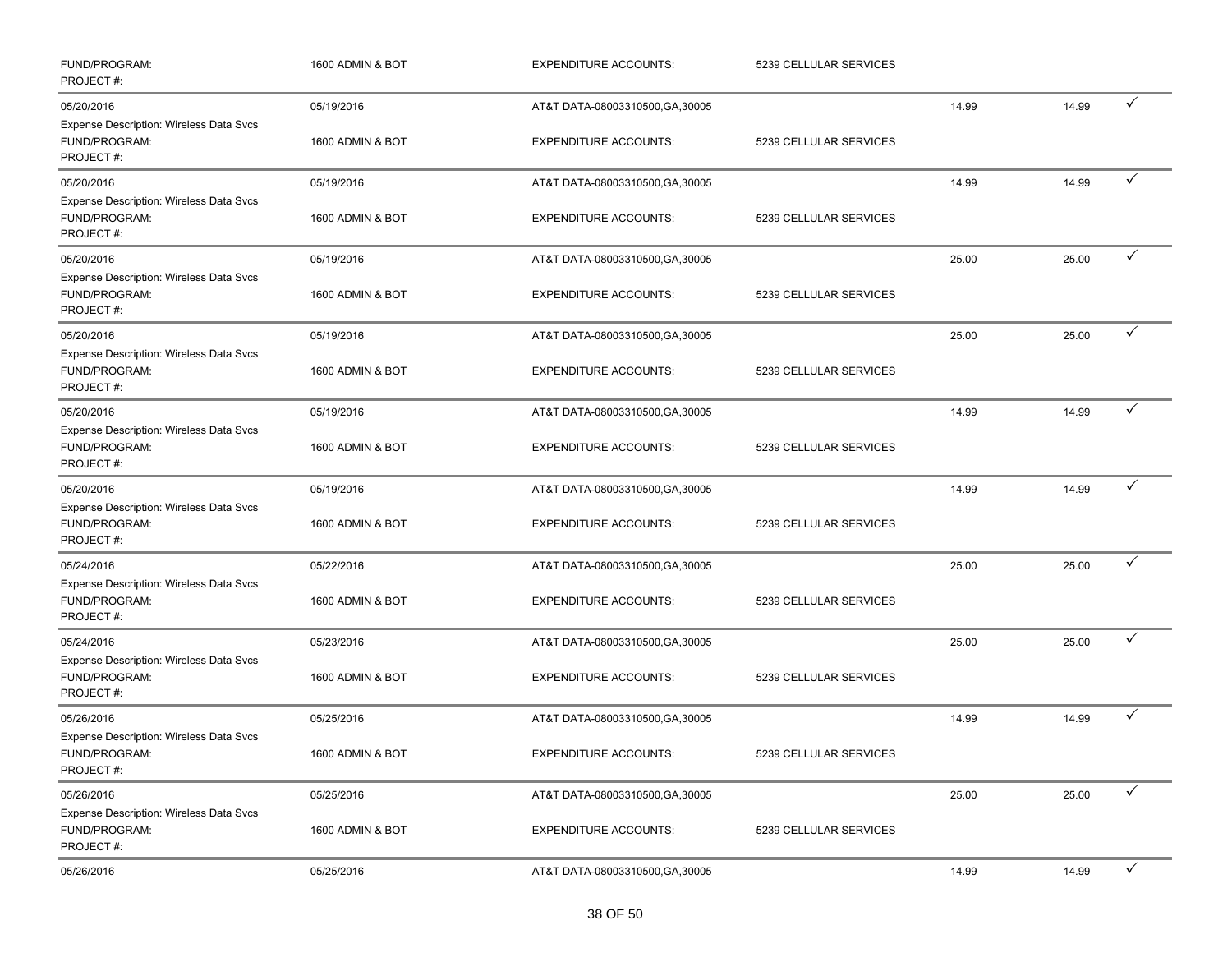| Expense Description: Wireless Data Svcs<br>FUND/PROGRAM:<br>PROJECT#:   | 1600 ADMIN & BOT                | <b>EXPENDITURE ACCOUNTS:</b>                                     | 5239 CELLULAR SERVICES         |        |        |              |
|-------------------------------------------------------------------------|---------------------------------|------------------------------------------------------------------|--------------------------------|--------|--------|--------------|
| 05/26/2016<br>Expense Description: Wireless Data Svcs<br>FUND/PROGRAM:  | 05/25/2016<br>1600 ADMIN & BOT  | AT&T DATA-08003310500, GA, 30005<br><b>EXPENDITURE ACCOUNTS:</b> | 5239 CELLULAR SERVICES         | 14.99  | 14.99  | ✓            |
| PROJECT#:                                                               |                                 |                                                                  |                                |        |        |              |
| 05/27/2016<br>Expense Description: HighSpeed Internet Svcs              | 05/27/2016                      | COMCAST CHICAGO-800-<br>COMCAST, IL, 60173                       |                                | 224.90 | 224.90 |              |
| FUND/PROGRAM:<br>PROJECT#:                                              | <b>1750 INFORMATION SYSTEMS</b> | <b>EXPENDITURE ACCOUNTS:</b>                                     | 5207 IS SERV & MAINT AGREEMENT |        |        |              |
| 05/30/2016<br>Expense Description: Wireless Data Svcs                   | 05/27/2016                      | AT&T DATA-08003310500, GA, 30005                                 |                                | 25.00  | 25.00  | $\checkmark$ |
| FUND/PROGRAM:<br>PROJECT#:                                              | 1600 ADMIN & BOT                | <b>EXPENDITURE ACCOUNTS:</b>                                     | 5239 CELLULAR SERVICES         |        |        |              |
| 05/30/2016                                                              | 05/27/2016                      | AT&T DATA-08003310500, GA, 30005                                 |                                | 14.99  | 14.99  | ✓            |
| Expense Description: Wireless Data Svcs<br>FUND/PROGRAM:<br>PROJECT#:   | 1600 ADMIN & BOT                | <b>EXPENDITURE ACCOUNTS:</b>                                     | 5239 CELLULAR SERVICES         |        |        |              |
| 05/30/2016                                                              | 05/27/2016                      | AT&T DATA-08003310500, GA, 30005                                 |                                | 25.00  | 25.00  | $\checkmark$ |
| Expense Description: Wireless Data Svcs<br>FUND/PROGRAM:<br>PROJECT#:   | 1600 ADMIN & BOT                | <b>EXPENDITURE ACCOUNTS:</b>                                     | 5239 CELLULAR SERVICES         |        |        |              |
| 06/02/2016                                                              | 05/31/2016                      | LEAVER&CO / MEDIASERVE-<br>6154428300, TN, 37066                 |                                | 60.00  | 60.00  |              |
| Expense Description: Webcasting Sys Fees<br>FUND/PROGRAM:<br>PROJECT#:  | 1750 INFORMATION SYSTEMS        | <b>EXPENDITURE ACCOUNTS:</b>                                     | 5207 IS SERV & MAINT AGREEMENT |        |        |              |
| 06/02/2016                                                              | 05/31/2016                      | AT&T DATA-08003310500, GA, 30005                                 |                                | 14.99  | 14.99  | ✓            |
| Expense Description: Wireless Data Svcs<br>FUND/PROGRAM:<br>PROJECT#:   | 1600 ADMIN & BOT                | <b>EXPENDITURE ACCOUNTS:</b>                                     | 5239 CELLULAR SERVICES         |        |        |              |
| 06/03/2016                                                              | 06/02/2016                      | PAYFLOW/PAYPAL-08888839770, NE, 68126                            |                                | 19.95  | 19.95  |              |
| Expense Description: Webpayments Sys Fees<br>FUND/PROGRAM:<br>PROJECT#: | 1750 INFORMATION SYSTEMS        | <b>EXPENDITURE ACCOUNTS:</b>                                     | 5207 IS SERV & MAINT AGREEMENT |        |        |              |
| 06/06/2016                                                              | 06/03/2016                      | B&H PHOTO, 800-606-69-800-<br>2215743, NY, 10001                 |                                | 831.98 | 831.98 | $\checkmark$ |
| <b>Expense Description: IT Equipment</b><br>FUND/PROGRAM:<br>PROJECT#:  | 1750 INFORMATION SYSTEMS        | <b>EXPENDITURE ACCOUNTS:</b>                                     | 5313 IS MISC EQPT & SUPPLIES   |        |        |              |
| 06/06/2016<br><b>Expense Description: IT Equipment</b>                  | 06/03/2016                      | WWW.NEWEGG.COM-800-390-<br>1119, CA, 91748                       |                                | 139.98 | 139.98 | ✓            |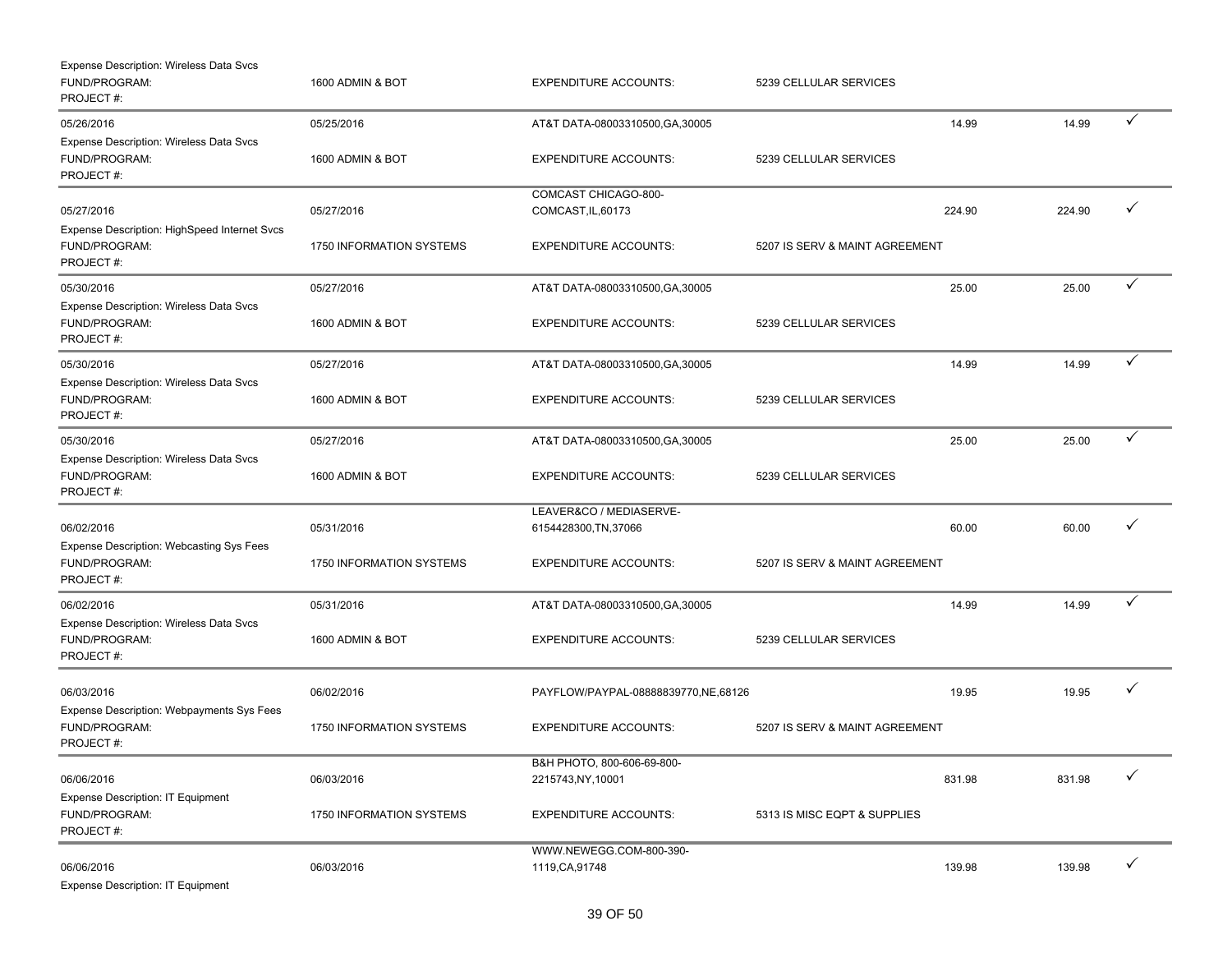| FUND/PROGRAM:                                    | 1750 INFORMATION SYSTEMS | <b>EXPENDITURE ACCOUNTS:</b>    | 5313 IS MISC EQPT & SUPPLIES   |        |        |  |
|--------------------------------------------------|--------------------------|---------------------------------|--------------------------------|--------|--------|--|
| PROJECT#:                                        |                          |                                 |                                |        |        |  |
|                                                  |                          | SERVER CENTRAL NETWORK-312-829- |                                |        |        |  |
| 06/06/2016                                       | 06/04/2016               | 1111, IL, 60604                 |                                | 402.00 | 402.00 |  |
| <b>Expense Description: Website Hosting Svcs</b> |                          |                                 |                                |        |        |  |
| FUND/PROGRAM:                                    | 1750 INFORMATION SYSTEMS | <b>EXPENDITURE ACCOUNTS:</b>    | 5207 IS SERV & MAINT AGREEMENT |        |        |  |
| PROJECT#:                                        |                          |                                 |                                |        |        |  |
|                                                  |                          | COMCAST CHICAGO-800-            |                                |        |        |  |
| 06/06/2016                                       | 06/04/2016               | COMCAST, IL, 60173              |                                | 239.85 | 239.85 |  |
| Expense Description: HighSpeed Internet Svcs     |                          |                                 |                                |        |        |  |
| FUND/PROGRAM:                                    | 1750 INFORMATION SYSTEMS | <b>EXPENDITURE ACCOUNTS:</b>    | 5207 IS SERV & MAINT AGREEMENT |        |        |  |
| PROJECT#:                                        |                          |                                 |                                |        |        |  |
|                                                  |                          | <b>Card Subtotal</b>            | 3.438.47                       |        |        |  |

## MICHAEL BLIEFERNICH

Card Transactions

| Posting                                      | Transaction            |                                | Receipt                        |          | <b>Expense</b> |          |
|----------------------------------------------|------------------------|--------------------------------|--------------------------------|----------|----------------|----------|
| Date                                         | Date                   | Description                    | Amount                         |          | Amount         | Reviewed |
|                                              |                        | NOR TOOL HOTINE MBSHP-800-222- |                                |          |                |          |
| 05/23/2016                                   | 05/20/2016             | 5381, MN, 55306                |                                | 39.99    | 39.99          |          |
| Expense Description: Membership Dues-MB      |                        |                                |                                |          |                |          |
| FUND/PROGRAM:                                | 1220 BUILDING SERVICES | <b>EXPENDITURE ACCOUNTS:</b>   | 5222 MEMBERSHIP DUES           |          |                |          |
| PROJECT#:                                    |                        |                                |                                |          |                |          |
|                                              |                        | KONEMATIC DOOR SYSTEMS-        |                                |          |                |          |
| 06/06/2016                                   | 06/03/2016             | ITASCA, IL, 60563              |                                | 4,329.74 | 4,329.74       |          |
| Expense Description: Overhead Door Repair 77 |                        |                                |                                |          |                |          |
| FUND/PROGRAM:                                | 1220 BUILDING SERVICES | <b>EXPENDITURE ACCOUNTS:</b>   | 5299 MISC CONTRACTUAL SERVICES |          |                |          |
| PROJECT#:                                    |                        |                                |                                |          |                |          |
|                                              |                        | <b>Card Subtotal</b>           |                                | 4.369.73 |                |          |

# MICHAEL CROTTY

| Posting                                   | Transaction               |                                | Receipt              |        | Expense |          |
|-------------------------------------------|---------------------------|--------------------------------|----------------------|--------|---------|----------|
| Date                                      | Date                      | Description                    | <b>Amount</b>        |        | Amount  | Reviewed |
|                                           |                           | <b>ILLINOIS CITY COUNTY M-</b> |                      |        |         |          |
| 05/23/2016                                | 05/19/2016                | DEKALB, IL, 60115              |                      | 242.50 | 121.25  |          |
| Expense Description: ILCMA Member Dues-MC |                           |                                |                      |        |         |          |
| FUND/PROGRAM:                             | 1800 HUMAN RESOURCES DEPT | <b>EXPENDITURE ACCOUNTS:</b>   | 5222 MEMBERSHIP DUES |        |         |          |
| PROJECT#:                                 |                           |                                |                      |        |         |          |
|                                           |                           | ILLINOIS CITY COUNTY M-        |                      |        |         |          |
| 05/23/2016                                | 05/19/2016                | DEKALB, IL, 60115              |                      | 242.50 | 121.25  |          |
| Expense Description: ILCMA Member Dues-MC |                           |                                |                      |        |         |          |
| FUND/PROGRAM:                             | 1800 HUMAN RESOURCES DEPT | <b>EXPENDITURE ACCOUNTS:</b>   | 5222 MEMBERSHIP DUES |        |         |          |
| PROJECT#:                                 |                           |                                |                      |        |         |          |
|                                           |                           | <b>Card Subtotal</b>           |                      | 242.50 |         |          |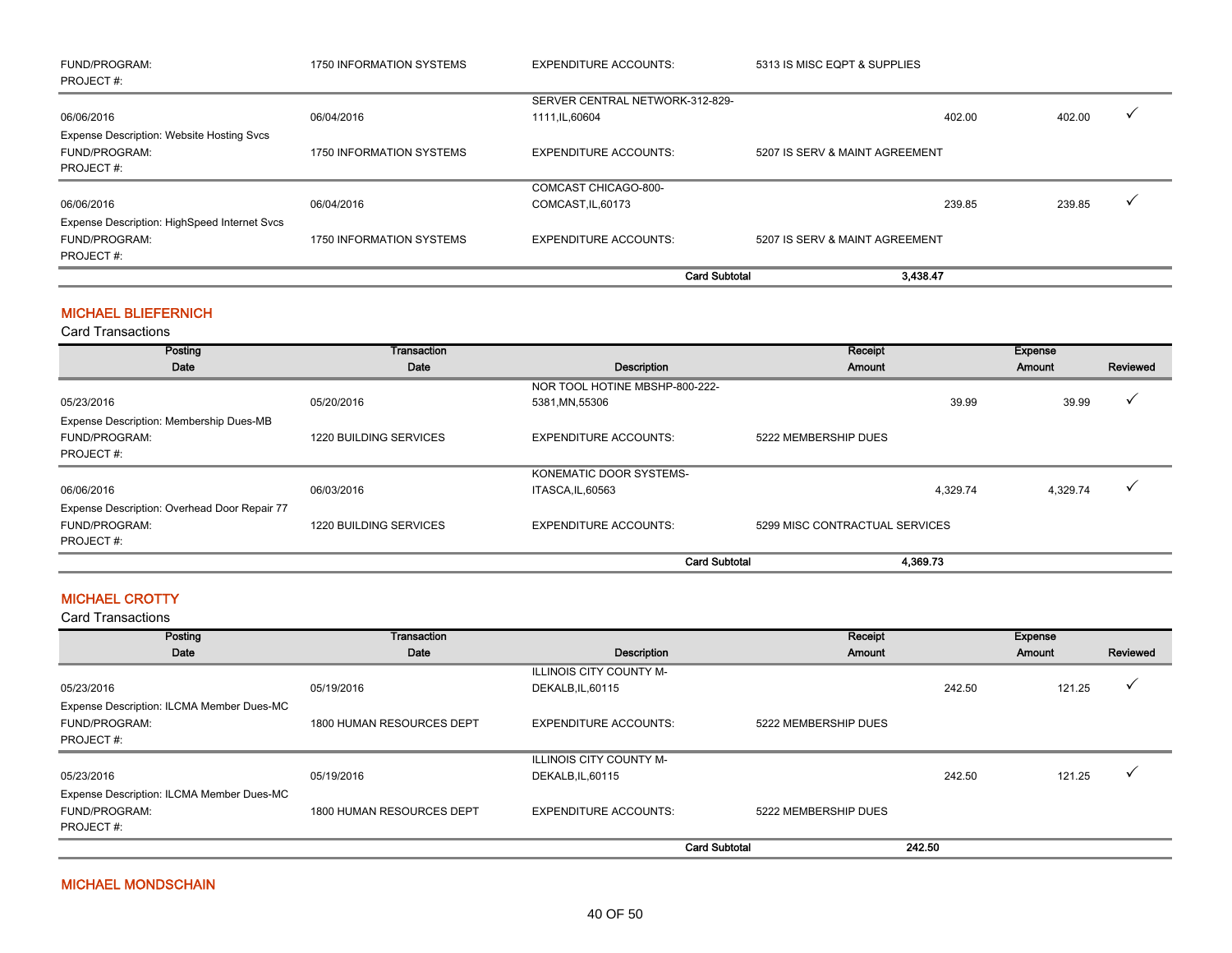| <b>Posting</b>                                               | Transaction             |                                             | Receipt                     | <b>Expense</b>     |          |
|--------------------------------------------------------------|-------------------------|---------------------------------------------|-----------------------------|--------------------|----------|
| Date                                                         | Date                    | <b>Description</b>                          | Amount                      | <b>Amount</b>      | Reviewed |
| 05/16/2016                                                   | 05/13/2016              | PASSPORT PARKING-<br>07048378066, NC, 28203 |                             | 82.14<br>82.14     | ✓        |
|                                                              |                         |                                             |                             |                    |          |
| Expense Description: Metra/Credit Card Fees<br>FUND/PROGRAM: | 1170 COMMUTER PARKING   | <b>EXPENDITURE ACCOUNTS:</b>                | 5236 CREDIT CARD FEES       |                    |          |
| PROJECT#:                                                    |                         |                                             |                             |                    |          |
|                                                              |                         | AMAZON.COM AMZN.COM/BI-                     |                             |                    |          |
| 05/18/2016                                                   | 05/17/2016              | AMZN.COM/BILL, WA, 98109                    |                             | 40.26<br>40.26     | ✓        |
| Expense Description: Book/Public Pension                     |                         |                                             |                             |                    |          |
| FUND/PROGRAM:                                                | 1700 FINANCE DEPARTMENT | <b>EXPENDITURE ACCOUNTS:</b>                | 5302 BOOKS & SUBSCRIPTIONS  |                    |          |
| PROJECT#:                                                    |                         |                                             |                             |                    |          |
| 05/23/2016                                                   | 05/21/2016              | 303 TAXI-CHICAGO, IL, 60656                 |                             | 47.50<br>47.50     | ✓        |
| Expense Description: GFOA/Transportation                     |                         |                                             |                             |                    |          |
| FUND/PROGRAM:                                                | 1700 FINANCE DEPARTMENT | <b>EXPENDITURE ACCOUNTS:</b>                | 5205 CONFERENCES & MEETINGS |                    |          |
| PROJECT#:                                                    |                         |                                             |                             |                    |          |
|                                                              |                         | UP EXPRESS PEARSON TVM-                     |                             |                    |          |
| 05/23/2016                                                   | 05/21/2016              | MISSISSAUGA, ON, L5P1B2                     |                             | 12.00<br>9.30      | ✓        |
| Expense Description: GFOA/Transportation                     |                         |                                             |                             |                    |          |
| FUND/PROGRAM:                                                | 1700 FINANCE DEPARTMENT | <b>EXPENDITURE ACCOUNTS:</b>                | 5205 CONFERENCES & MEETINGS |                    |          |
| PROJECT#:                                                    |                         |                                             |                             |                    |          |
| 05/25/2016                                                   | 05/21/2016              | AIR CAN-CHICAGO, IL, 10036-6710             |                             | 25.00<br>25.00     | ✓        |
| Expense Description: GFOA/Transportation                     |                         |                                             |                             |                    |          |
| FUND/PROGRAM:                                                | 1700 FINANCE DEPARTMENT | <b>EXPENDITURE ACCOUNTS:</b>                | 5205 CONFERENCES & MEETINGS |                    |          |
| PROJECT#:                                                    |                         |                                             |                             |                    |          |
| 05/27/2016                                                   | 05/25/2016              | CHI TAXI 9332-CHICAGO, IL, 60656            |                             | 48.00<br>48.00     | ✓        |
| Expense Description: GFOA/Transportation                     |                         |                                             |                             |                    |          |
| FUND/PROGRAM:                                                | 1700 FINANCE DEPARTMENT | <b>EXPENDITURE ACCOUNTS:</b>                | 5205 CONFERENCES & MEETINGS |                    |          |
| PROJECT#:                                                    |                         |                                             |                             |                    |          |
|                                                              |                         | UP EXPRESS UNION TVM-                       |                             |                    |          |
| 05/27/2016                                                   | 05/25/2016              | TORONTO, ON, M5J1C3                         |                             | 9.42<br>12.00      |          |
| Expense Description: GFOA/Transportation                     |                         |                                             |                             |                    |          |
| FUND/PROGRAM:                                                | 1700 FINANCE DEPARTMENT | <b>EXPENDITURE ACCOUNTS:</b>                | 5205 CONFERENCES & MEETINGS |                    |          |
| PROJECT#:                                                    |                         |                                             |                             |                    |          |
| 05/30/2016                                                   | 05/25/2016              | AIR CAN-WINNIPEG, MB, R3C 2K5               |                             | 20.49<br>26.25     | ✓        |
| Expense Description: GFOA/Transportation                     |                         |                                             |                             |                    |          |
| FUND/PROGRAM:                                                | 1700 FINANCE DEPARTMENT | <b>EXPENDITURE ACCOUNTS:</b>                | 5205 CONFERENCES & MEETINGS |                    |          |
| PROJECT#:                                                    |                         |                                             |                             |                    |          |
| 05/30/2016                                                   | 05/25/2016              | DELTA HOTELS-TORONTO, ON, M5J 3A6           |                             | 902.11<br>1,155.40 | ✓        |
| Expense Description: GFOA/Lodging                            |                         |                                             |                             |                    |          |
| FUND/PROGRAM:                                                | 1700 FINANCE DEPARTMENT | <b>EXPENDITURE ACCOUNTS:</b>                | 5205 CONFERENCES & MEETINGS |                    |          |
| PROJECT#:                                                    |                         |                                             |                             |                    |          |
|                                                              |                         | <b>Card Subtotal</b>                        | 1,184.22                    |                    |          |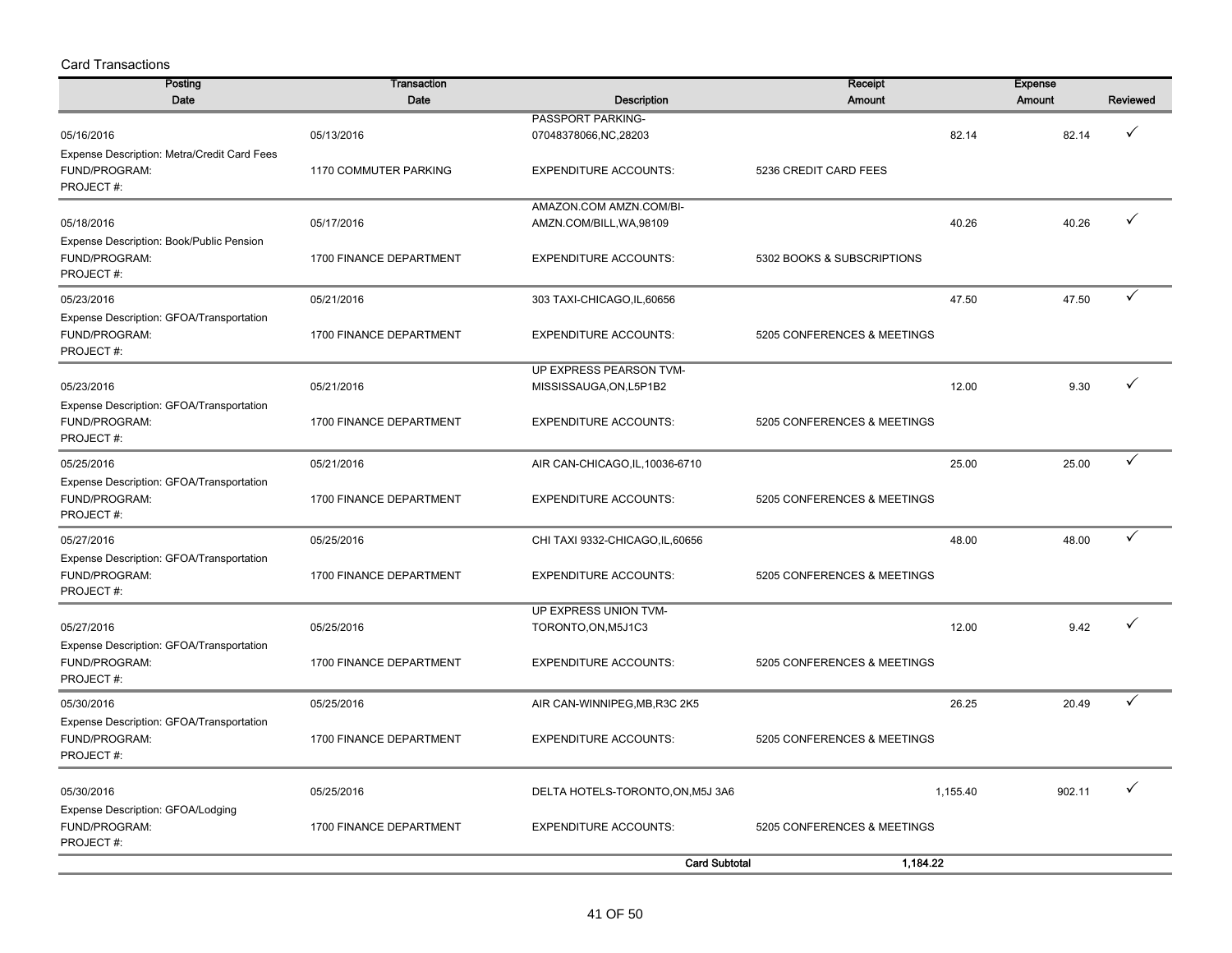## MICHAEL SCHROEDER

| Posting                                         | <b>Transaction</b>            |                                     | Receipt                        | <b>Expense</b> |          |
|-------------------------------------------------|-------------------------------|-------------------------------------|--------------------------------|----------------|----------|
| Date                                            | Date                          | Description                         | Amount                         | Amount         | Reviewed |
|                                                 |                               | WW GRAINGER-877-2022594, PA, 15201- |                                |                |          |
| 05/09/2016                                      | 05/06/2016                    | 1416                                | 76.14                          | 76.14          |          |
| Expense Description: Exhaust Fan Motor          |                               |                                     |                                |                |          |
| FUND/PROGRAM:                                   | 2200 FIRE DEPARTMENT          | <b>EXPENDITURE ACCOUNTS:</b>        | 5311 BLDG/GROUNDS MAINTENANCE  |                |          |
| PROJECT#:                                       |                               |                                     |                                |                |          |
|                                                 |                               | MENARDS MOUNT PROSPECT-MT           |                                |                |          |
| 05/12/2016                                      | 05/10/2016                    | PROSPECT, IL, 60056                 | 129.17                         | 13.98          | ✓        |
| Expense Description: Shower Diverter Valve      |                               |                                     |                                |                |          |
| FUND/PROGRAM:                                   | 2200 FIRE DEPARTMENT          | <b>EXPENDITURE ACCOUNTS:</b>        | 5311 BLDG/GROUNDS MAINTENANCE  |                |          |
| PROJECT#:                                       |                               |                                     |                                |                |          |
|                                                 |                               | MENARDS MOUNT PROSPECT-MT           |                                |                |          |
| 05/12/2016                                      | 05/10/2016                    | PROSPECT, IL, 60056                 | 129.17                         | 115.19         | ✓        |
| Expense Description: Adhesive & Conduit         |                               |                                     |                                |                |          |
| FUND/PROGRAM:                                   | 1220 BUILDING SERVICES        | <b>EXPENDITURE ACCOUNTS:</b>        | 5311 BLDG/GROUNDS MAINTENANCE  |                |          |
| PROJECT#:                                       |                               |                                     |                                |                |          |
|                                                 |                               | GARAGEDOORS.NET-623-878-            |                                |                |          |
| 05/17/2016                                      | 05/17/2016                    | 4128, AZ, 85040-5503                | 259.00                         | 259.00         | ✓        |
| Expense Description: Roll Up Door Motor         |                               |                                     |                                |                |          |
| FUND/PROGRAM:                                   | 2200 FIRE DEPARTMENT          | <b>EXPENDITURE ACCOUNTS:</b>        | 5311 BLDG/GROUNDS MAINTENANCE  |                |          |
| PROJECT#:                                       |                               |                                     |                                |                |          |
|                                                 |                               |                                     |                                |                | ✓        |
| 05/19/2016                                      | 05/18/2016                    | KATOM RESTA-8005418683, TN, 37764   | 1.99                           | 1.99           |          |
| Expense Description: Chlorine Test Strips       |                               |                                     |                                |                |          |
| FUND/PROGRAM:                                   | 1320 SENIOR CITIZENS SERVICES | <b>EXPENDITURE ACCOUNTS:</b>        | 5297 PROGRAMS/ACTIVITIES       |                |          |
| PROJECT#:                                       |                               |                                     |                                |                |          |
| 05/19/2016                                      | 05/18/2016                    | KATOM RESTA-8005418683, TN, 37764   | 24.25                          | 24.25          | ✓        |
| Expense Description: Dishwasher Temp Sensor     |                               |                                     |                                |                |          |
| FUND/PROGRAM:                                   | 1320 SENIOR CITIZENS SERVICES | <b>EXPENDITURE ACCOUNTS:</b>        | 5297 PROGRAMS/ACTIVITIES       |                |          |
| PROJECT#:                                       |                               |                                     |                                |                |          |
|                                                 |                               | MENARDS LONG GROVE IL-LONG          |                                |                |          |
| 05/23/2016                                      | 05/19/2016                    | GROVE, IL, 60047                    | 222.27                         | 13.48          | ✓        |
| Expense Description: Seafoam                    |                               |                                     |                                |                |          |
| FUND/PROGRAM:                                   | 1220 BUILDING SERVICES        | <b>EXPENDITURE ACCOUNTS:</b>        | 5310 VEHICLE MAINTENANCE       |                |          |
| PROJECT#:                                       |                               |                                     |                                |                |          |
|                                                 |                               | MENARDS LONG GROVE IL-LONG          |                                |                |          |
| 05/23/2016                                      | 05/19/2016                    | GROVE, IL, 60047                    | 222.27                         | 208.79         |          |
| <b>Expense Description: Electrical Supplies</b> |                               |                                     |                                |                |          |
| FUND/PROGRAM:                                   | 1220 BUILDING SERVICES        | <b>EXPENDITURE ACCOUNTS:</b>        | 5311 BLDG/GROUNDS MAINTENANCE  |                |          |
| PROJECT#:                                       |                               |                                     |                                |                |          |
|                                                 |                               | NORTH TOWN REFRIGERATI-847-         |                                |                |          |
| 06/03/2016                                      | 06/01/2016                    | 4993200, IL, 60090                  | 3,210.77                       | 1,513.77       | ✓        |
| Expense Description: HVAC Repair-Unit A2        |                               |                                     |                                |                |          |
| FUND/PROGRAM:                                   | 1220 BUILDING SERVICES        | <b>EXPENDITURE ACCOUNTS:</b>        | 5299 MISC CONTRACTUAL SERVICES |                |          |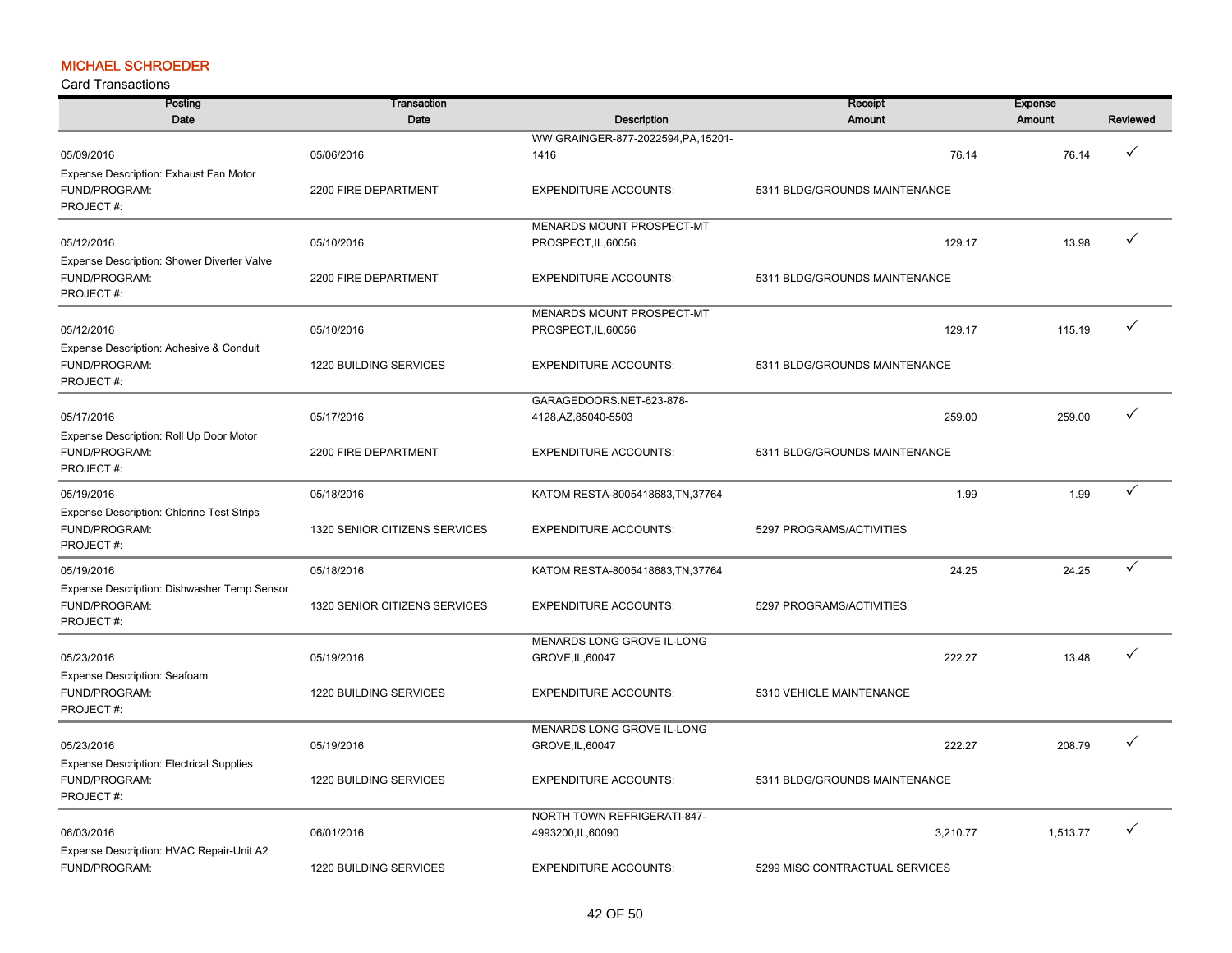#### PROJECT #:

|                                        |                      | <b>Card Subtotal</b>        | 3.923.59                      |          |          |  |
|----------------------------------------|----------------------|-----------------------------|-------------------------------|----------|----------|--|
| PROJECT#:                              |                      |                             |                               |          |          |  |
| FUND/PROGRAM:                          | 2200 FIRE DEPARTMENT | EXPENDITURE ACCOUNTS:       | 5311 BLDG/GROUNDS MAINTENANCE |          |          |  |
| Expense Description: HVAC Repair-FD#23 |                      |                             |                               |          |          |  |
| 06/03/2016                             | 06/01/2016           | 4993200, IL, 60090          |                               | 3,210.77 | 1,697.00 |  |
|                                        |                      | NORTH TOWN REFRIGERATI-847- |                               |          |          |  |

### PETER RODGERS

Card Transactions

| Posting                                    | Transaction            |                                 | Receipt                      |        | <b>Expense</b> |              |
|--------------------------------------------|------------------------|---------------------------------|------------------------------|--------|----------------|--------------|
| Date                                       | Date                   | Description                     | Amount                       |        | Amount         | Reviewed     |
|                                            |                        | RADIOSHACK COR00164228-         |                              |        |                |              |
| 05/20/2016                                 | 05/19/2016             | WHEELING, IL, 60090             |                              | 51.96  | 51.96          |              |
| Expense Description: Door Remote Batteries |                        |                                 |                              |        |                |              |
| FUND/PROGRAM:                              | 2100 POLICE DEPARTMENT | <b>EXPENDITURE ACCOUNTS:</b>    | 5317 MISC OPERATING SUPPLIES |        |                |              |
| PROJECT#:                                  |                        |                                 |                              |        |                |              |
| 05/25/2016                                 | 05/23/2016             | SAFARILAND-08003471200,FL,32218 |                              | 114.98 | 114.98         | ✓            |
| Expense Description: Fingerprint Pads      |                        |                                 |                              |        |                |              |
| FUND/PROGRAM:                              | 2100 POLICE DEPARTMENT | <b>EXPENDITURE ACCOUNTS:</b>    | 5317 MISC OPERATING SUPPLIES |        |                |              |
| PROJECT#:                                  |                        |                                 |                              |        |                |              |
|                                            |                        | DASH MEDICAL GLOVES-            |                              |        |                |              |
| 05/25/2016                                 | 05/23/2016             | FRANKLIN, WI, 53132             |                              | 215.70 | 215.70         |              |
| <b>Expense Description: Nitrile Gloves</b> |                        |                                 |                              |        |                |              |
| FUND/PROGRAM:                              | 2100 POLICE DEPARTMENT | <b>EXPENDITURE ACCOUNTS:</b>    | 5317 MISC OPERATING SUPPLIES |        |                |              |
| PROJECT#:                                  |                        |                                 |                              |        |                |              |
| 05/30/2016                                 | 05/23/2016             | PEAVEY CORP.-LENEXA, KS, 66214  |                              | 357.95 | 357.95         | $\checkmark$ |
| Expense Description: Gun Boxes & Bag Ties  |                        |                                 |                              |        |                |              |
| FUND/PROGRAM:                              | 2100 POLICE DEPARTMENT | <b>EXPENDITURE ACCOUNTS:</b>    | 5317 MISC OPERATING SUPPLIES |        |                |              |
| PROJECT#:                                  |                        |                                 |                              |        |                |              |
|                                            |                        | <b>Card Subtotal</b>            | 740.59                       |        |                |              |

#### ROSE LEMANIS

| Posting                                                               | Transaction                    |                              | Receipt                       |       | <b>Expense</b> |                |
|-----------------------------------------------------------------------|--------------------------------|------------------------------|-------------------------------|-------|----------------|----------------|
| Date                                                                  | Date                           | Description                  | Amount                        |       | Amount         | Reviewed       |
|                                                                       |                                | <b>AMAZON MKTPLACE PMTS-</b> |                               |       |                |                |
| 05/05/2016                                                            | 05/04/2016                     | AMZN.COM/BILL, WA, 98109     |                               | 64.44 | 64.44          | $\overline{ }$ |
| Expense Description: Ant & Roach Killer<br>FUND/PROGRAM:<br>PROJECT#: | 1220 BUILDING SERVICES         | <b>EXPENDITURE ACCOUNTS:</b> | 5311 BLDG/GROUNDS MAINTENANCE |       |                |                |
|                                                                       |                                | OFFICE DEPOT #1105-800-463-  |                               |       |                |                |
| 05/09/2016                                                            | 05/06/2016                     | 3768, IL, 60188              |                               | 21.20 | 21.20          | $\mathbf{v}$   |
| <b>Expense Description: Office Supplies</b>                           |                                |                              |                               |       |                |                |
| FUND/PROGRAM:<br>PROJECT#:                                            | 1500 PUBLIC WORKS ADMINISTRATI | <b>EXPENDITURE ACCOUNTS:</b> | 5318 OFFICE SUPPLIES          |       |                |                |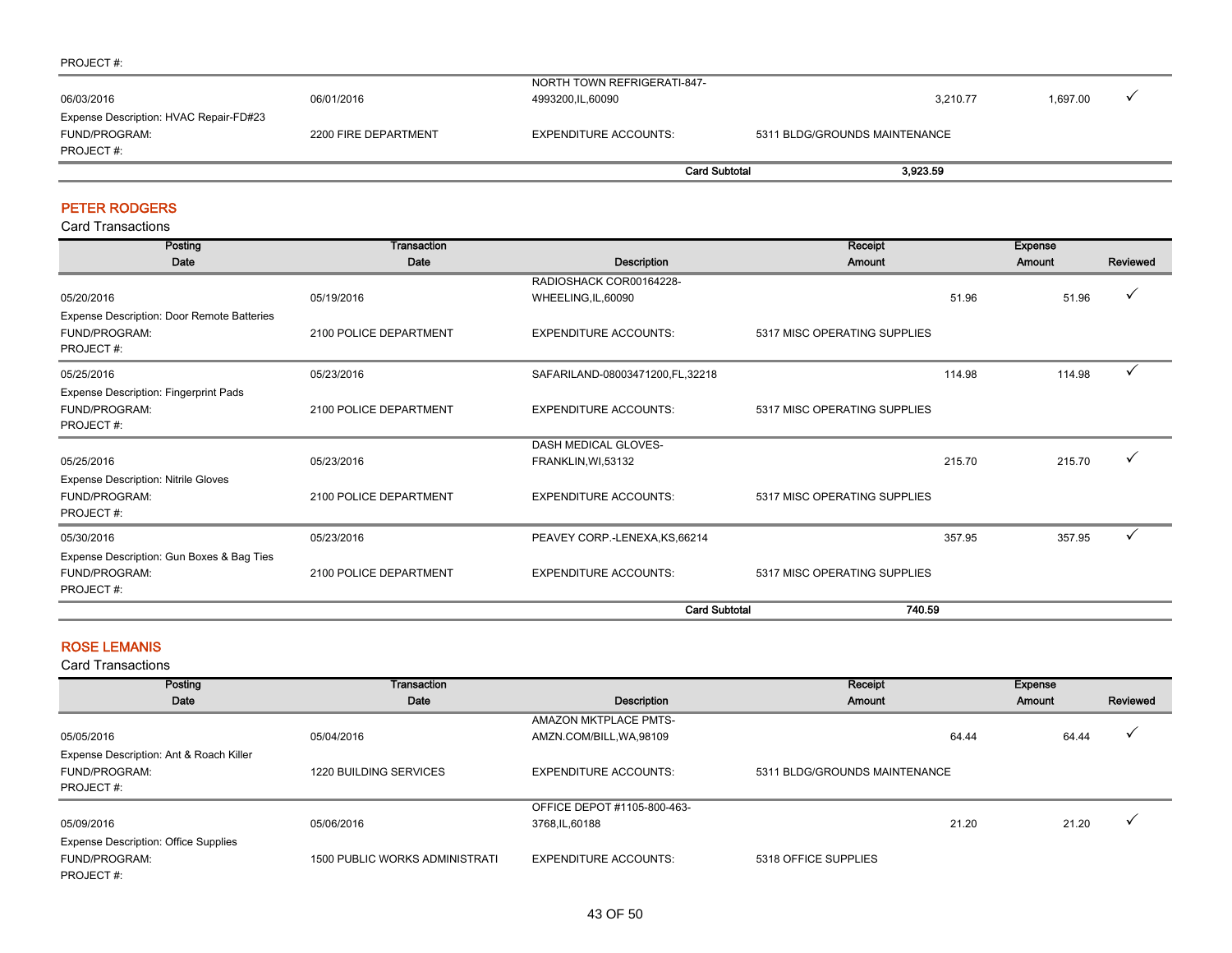|                                                                            |                                       | AMAZON MKTPLACE PMTS-         |                                |        |   |
|----------------------------------------------------------------------------|---------------------------------------|-------------------------------|--------------------------------|--------|---|
| 05/10/2016                                                                 | 05/09/2016                            | AMZN.COM/BILL, WA, 98109      | 62.55                          | 62.55  |   |
| Expense Description: Cell Phone Cases<br>FUND/PROGRAM:<br>PROJECT#:        | 1500 PUBLIC WORKS ADMINISTRATI        | <b>EXPENDITURE ACCOUNTS:</b>  | 5221 MAINT RADIO EQUIPMENT     |        |   |
|                                                                            |                                       | AMERICAN PUBLIC WORKS-        |                                |        |   |
| 05/11/2016                                                                 | 05/10/2016                            | 08164726100, MO, 94043        | 945.00                         | 140.00 | ✓ |
| Expense Description: APWA Expo<br>FUND/PROGRAM:<br>PROJECT#:               | 1420 STREETS DIVISION                 | <b>EXPENDITURE ACCOUNTS:</b>  | 5105 LOCAL TRAINING & MEETINGS |        |   |
|                                                                            |                                       | AMERICAN PUBLIC WORKS-        |                                |        |   |
| 05/11/2016                                                                 | 05/10/2016                            | 08164726100, MO, 94043        | 945.00                         | 70.00  | ✓ |
| Expense Description: APWA Expo<br>FUND/PROGRAM:<br>PROJECT#:               | 1430 FORESTRY DIVISION                | <b>EXPENDITURE ACCOUNTS:</b>  | 5105 LOCAL TRAINING & MEETINGS |        |   |
|                                                                            |                                       | AMERICAN PUBLIC WORKS-        |                                |        |   |
| 05/11/2016                                                                 | 05/10/2016                            | 08164726100, MO, 94043        | 945.00                         | 385.00 | ✓ |
| Expense Description: APWA Expo<br>FUND/PROGRAM:<br>PROJECT#:               | 4100 WATER DIVISION                   | <b>EXPENDITURE ACCOUNTS:</b>  | 5105 LOCAL TRAINING & MEETINGS |        |   |
|                                                                            |                                       | AMERICAN PUBLIC WORKS-        |                                |        |   |
| 05/11/2016                                                                 | 05/10/2016                            | 08164726100, MO, 94043        | 945.00                         | 140.00 | ✓ |
| Expense Description: APWA Expo<br>FUND/PROGRAM:<br>PROJECT#:               | 4200 SEWER DIVISION                   | <b>EXPENDITURE ACCOUNTS:</b>  | 5105 LOCAL TRAINING & MEETINGS |        |   |
|                                                                            |                                       | AMERICAN PUBLIC WORKS-        |                                |        |   |
| 05/11/2016                                                                 | 05/10/2016                            | 08164726100, MO, 94043        | 945.00                         | 105.00 |   |
| Expense Description: APWA Expo<br>FUND/PROGRAM:<br>PROJECT#:               | 1220 BUILDING SERVICES                | <b>EXPENDITURE ACCOUNTS:</b>  | 5105 LOCAL TRAINING & MEETINGS |        |   |
|                                                                            |                                       | AMERICAN PUBLIC WORKS-        |                                |        |   |
| 05/11/2016                                                                 | 05/10/2016                            | 08164726100, MO, 94043        | 945.00                         | 70.00  | ✓ |
| Expense Description: APWA Expo<br>FUND/PROGRAM:<br>PROJECT#:               | 1240 FLEET SERVICES                   | <b>EXPENDITURE ACCOUNTS:</b>  | 5105 LOCAL TRAINING & MEETINGS |        |   |
|                                                                            |                                       | AMERICAN PUBLIC WORKS-        |                                |        |   |
| 05/11/2016                                                                 | 05/10/2016                            | 08164726100, MO, 94043        | 945.00                         | 35.00  |   |
| Expense Description: APWA Expo<br>FUND/PROGRAM:<br>PROJECT#:               | <b>1500 PUBLIC WORKS ADMINISTRATI</b> | <b>EXPENDITURE ACCOUNTS:</b>  | 5105 LOCAL TRAINING & MEETINGS |        |   |
|                                                                            |                                       | AMAZON MKTPLACE PMTS-         |                                |        |   |
| 05/11/2016                                                                 | 05/10/2016                            | AMZN.COM/BILL, WA, 98109      | 43.98                          | 43.98  |   |
| <b>Expense Description: Cell Phone Cases</b><br>FUND/PROGRAM:<br>PROJECT#: | <b>1500 PUBLIC WORKS ADMINISTRATI</b> | <b>EXPENDITURE ACCOUNTS:</b>  | 5221 MAINT RADIO EQUIPMENT     |        |   |
|                                                                            |                                       | RED WING SHOE STORE-ARLINGTON |                                |        |   |
| 05/12/2016<br>Expense Description: Boots- EW & IS                          | 05/11/2016                            | HEI, IL, 60005                | 441.98                         | 220.99 | ✓ |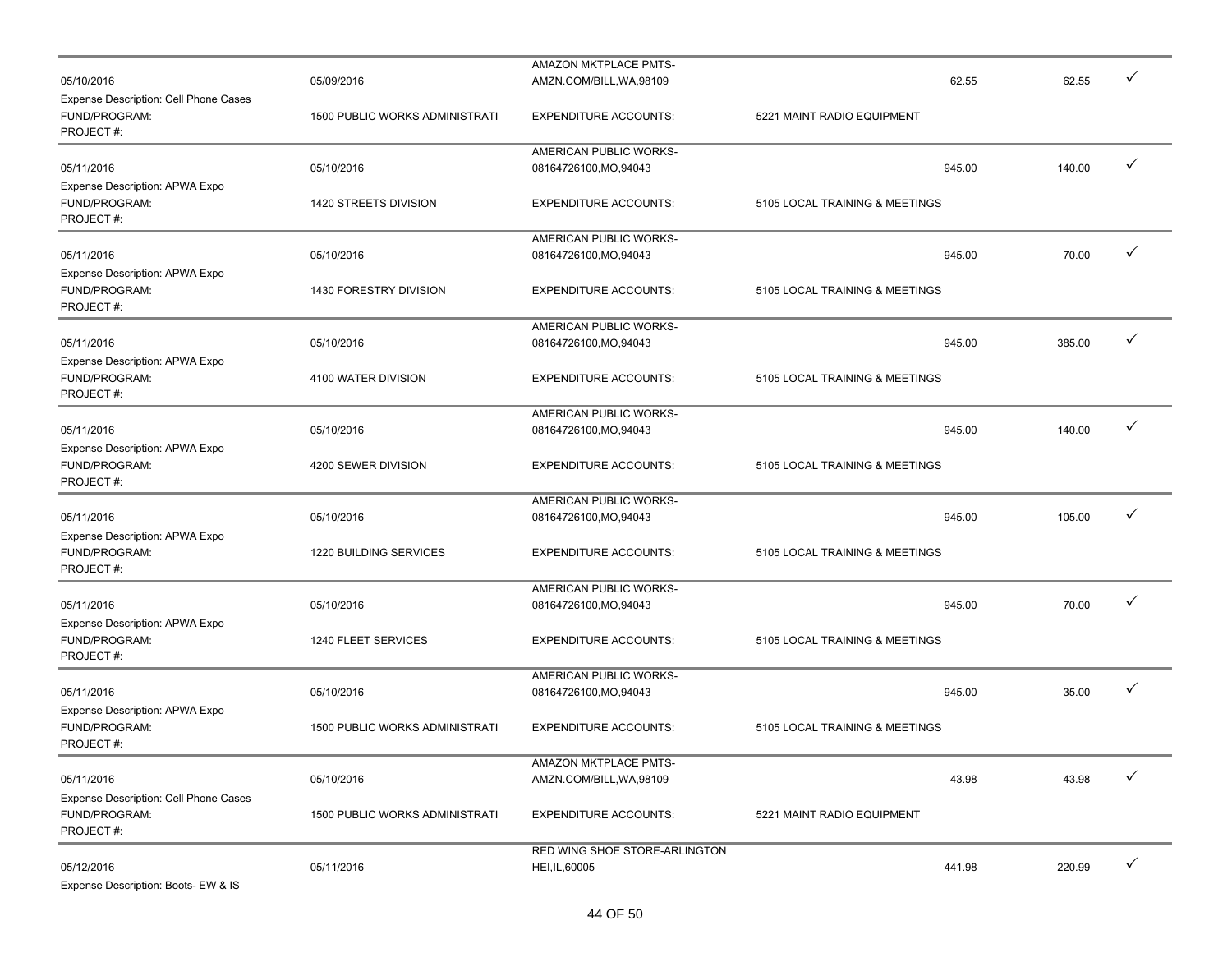| FUND/PROGRAM:<br>PROJECT#:                                                    | 4100 WATER DIVISION            | <b>EXPENDITURE ACCOUNTS:</b>                    | 5106 UNIFORM ALLOWANCE         |        |              |
|-------------------------------------------------------------------------------|--------------------------------|-------------------------------------------------|--------------------------------|--------|--------------|
| 05/12/2016                                                                    | 05/11/2016                     | RED WING SHOE STORE-ARLINGTON<br>HEI, IL, 60005 | 441.98                         | 220.99 | ✓            |
| Expense Description: Boots- EW & IS<br>FUND/PROGRAM:<br>PROJECT#:             | 4200 SEWER DIVISION            | <b>EXPENDITURE ACCOUNTS:</b>                    | 5106 UNIFORM ALLOWANCE         |        |              |
| 05/23/2016                                                                    | 05/20/2016                     | OFFICE DEPOT #1105-800-463-<br>3768, IL, 60188  | 170.13                         | 170.13 | $\checkmark$ |
| <b>Expense Description: Office Supplies</b>                                   |                                |                                                 |                                |        |              |
| FUND/PROGRAM:<br>PROJECT#:                                                    | 1500 PUBLIC WORKS ADMINISTRATI | <b>EXPENDITURE ACCOUNTS:</b>                    | 5318 OFFICE SUPPLIES           |        |              |
| 05/23/2016                                                                    | 05/21/2016                     | OFFICE DEPOT #1105-800-463-<br>3768, IL, 60188  | 11.99                          | 11.99  | $\checkmark$ |
| <b>Expense Description: Office Supplies</b><br>FUND/PROGRAM:<br>PROJECT#:     | 1500 PUBLIC WORKS ADMINISTRATI | <b>EXPENDITURE ACCOUNTS:</b>                    | 5318 OFFICE SUPPLIES           |        |              |
|                                                                               |                                | OFFICE DEPOT #1105-800-463-                     |                                |        |              |
| 05/24/2016                                                                    | 05/23/2016                     | 3768, IL, 60188                                 | 68.76                          | 68.76  | ✓            |
| <b>Expense Description: Office Supplies</b><br>FUND/PROGRAM:<br>PROJECT#:     | 1500 PUBLIC WORKS ADMINISTRATI | <b>EXPENDITURE ACCOUNTS:</b>                    | 5318 OFFICE SUPPLIES           |        |              |
| 05/24/2016                                                                    | 05/23/2016                     | BUCA DI BEPPO-WHEELING-<br>WHEELING, IL, 60090  | 551.94                         | 551.94 | ✓            |
| Expense Description: Food for Meeting<br>FUND/PROGRAM:<br>PROJECT#:           | 1600 ADMIN & BOT               | <b>EXPENDITURE ACCOUNTS:</b>                    | 5317 MISC OPERATING SUPPLIES   |        |              |
|                                                                               |                                | OFFICE DEPOT #1105-800-463-                     |                                |        |              |
| 05/24/2016<br>Expense Description: misc. office supplies                      | 05/23/2016                     | 3768, IL, 60188                                 | 7.34                           | 7.34   |              |
| FUND/PROGRAM:<br>PROJECT#:                                                    | 1500 PUBLIC WORKS ADMINISTRATI | <b>EXPENDITURE ACCOUNTS:</b>                    | 5318 OFFICE SUPPLIES           |        |              |
|                                                                               |                                | AMAZON MKTPLACE PMTS-                           |                                |        |              |
| 05/25/2016                                                                    | 05/24/2016                     | AMZN.COM/BILL, WA, 98109                        | 17.00                          | 17.00  | $\checkmark$ |
| <b>Expense Description: Office Supplies</b><br>FUND/PROGRAM:<br>PROJECT#:     | 1500 PUBLIC WORKS ADMINISTRATI | <b>EXPENDITURE ACCOUNTS:</b>                    | 5318 OFFICE SUPPLIES           |        |              |
|                                                                               |                                | AMAZON MKTPLACE PMTS-                           |                                |        |              |
| 05/25/2016                                                                    | 05/24/2016                     | AMZN.COM/BILL, WA, 98109                        | 29.52                          | 29.52  | ✓            |
| <b>Expense Description: Lithium Batteries</b><br>FUND/PROGRAM:<br>PROJECT#:   | 1220 BUILDING SERVICES         | <b>EXPENDITURE ACCOUNTS:</b>                    | 5317 MISC OPERATING SUPPLIES   |        |              |
| 06/02/2016                                                                    | 06/01/2016                     | STERICYCLE-08667837422,IL,60045                 | 31.87                          | 31.87  | $\checkmark$ |
| <b>Expense Description: Collection Services</b><br>FUND/PROGRAM:<br>PROJECT#: | 4200 SEWER DIVISION            | <b>EXPENDITURE ACCOUNTS:</b>                    | 5299 MISC CONTRACTUAL SERVICES |        |              |
|                                                                               |                                | <b>Card Subtotal</b>                            | 2,467.70                       |        |              |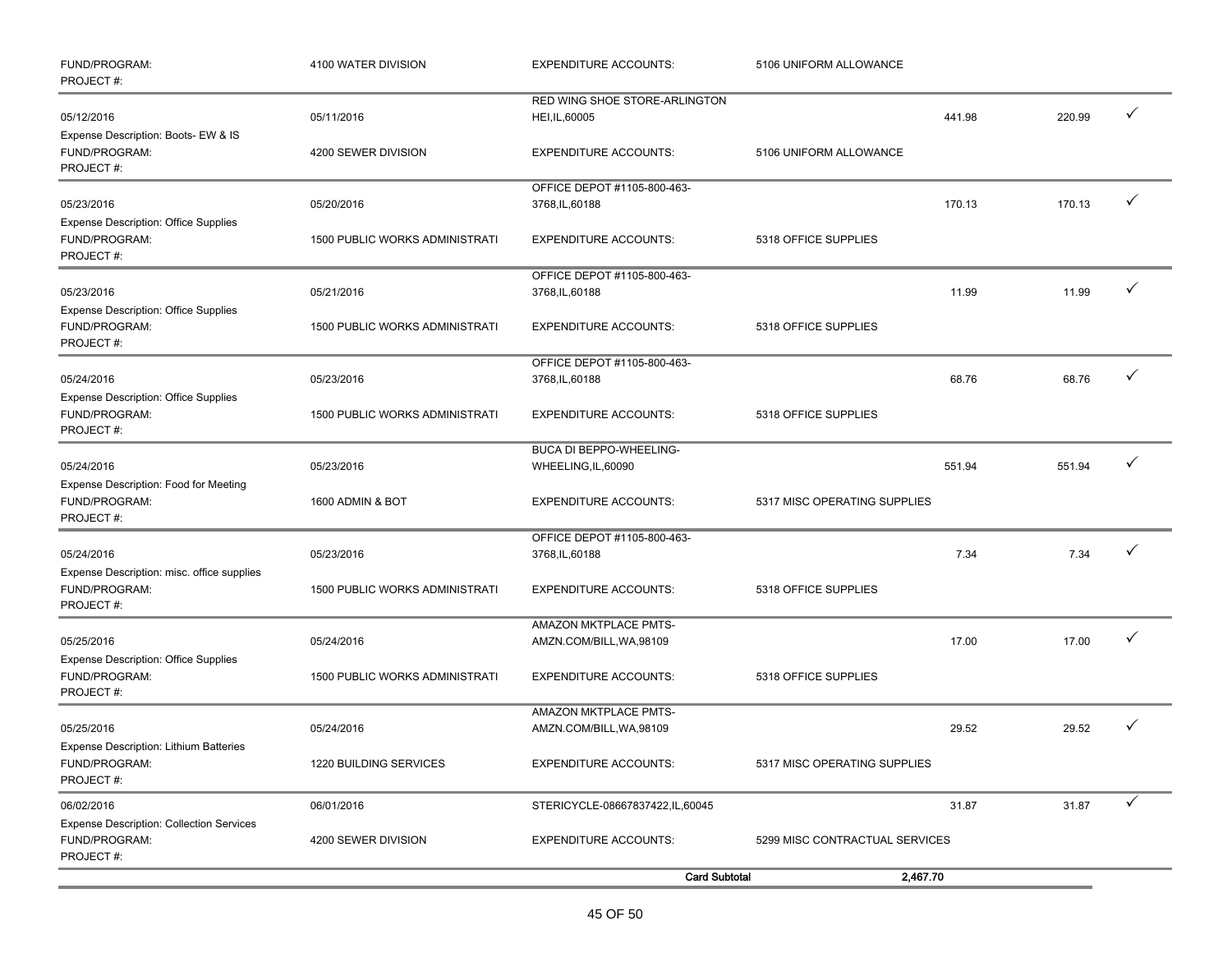# SCOTT WILSON

| Posting                                                    | <b>Transaction</b>           |                                | Receipt                   |        | <b>Expense</b> |              |
|------------------------------------------------------------|------------------------------|--------------------------------|---------------------------|--------|----------------|--------------|
| Date                                                       | Date                         | Description                    | <b>Amount</b>             |        | <b>Amount</b>  | Reviewed     |
|                                                            |                              | EL COR INDUSTRIES INC-PROSPECT |                           |        |                |              |
| 05/19/2016                                                 | 05/17/2016                   | HEIG, IL, 60070                |                           | 257.64 | 58.32          | $\checkmark$ |
| <b>Expense Description: Misc Supplies</b>                  |                              |                                |                           |        |                |              |
| FUND/PROGRAM:                                              | 1240 FLEET SERVICES          | <b>EXPENDITURE ACCOUNTS:</b>   | 5319 PROTECTIVE CLOTHING  |        |                |              |
| PROJECT#:                                                  |                              |                                |                           |        |                |              |
|                                                            |                              | EL COR INDUSTRIES INC-PROSPECT |                           |        |                | ✓            |
| 05/19/2016                                                 | 05/17/2016                   | HEIG, IL, 60070                |                           | 257.64 | 118.56         |              |
| <b>Expense Description: Misc Supplies</b>                  |                              |                                |                           |        |                |              |
| FUND/PROGRAM:                                              | 2100 POLICE DEPARTMENT       | <b>EXPENDITURE ACCOUNTS:</b>   | 5301 AUTO PETROL PRODUCTS |        |                |              |
| PROJECT#:                                                  |                              |                                |                           |        |                |              |
|                                                            |                              | EL COR INDUSTRIES INC-PROSPECT |                           |        |                | ✓            |
| 05/19/2016                                                 | 05/17/2016                   | <b>HEIG, IL, 60070</b>         |                           | 257.64 | 80.76          |              |
| <b>Expense Description: Misc Supplies</b><br>FUND/PROGRAM: | 1240 FLEET SERVICES          | <b>EXPENDITURE ACCOUNTS:</b>   | 5303 CHEMICALS            |        |                |              |
| PROJECT#:                                                  |                              |                                |                           |        |                |              |
|                                                            |                              | EL COR INDUSTRIES INC-PROSPECT |                           |        |                |              |
| 05/19/2016                                                 | 05/17/2016                   | HEIG, IL, 60070                |                           | 644.40 | 25.78          | ✓            |
| Expense Description: Misc Parts & Supplies                 |                              |                                |                           |        |                |              |
| FUND/PROGRAM:                                              | 1220 BUILDING SERVICES       | <b>EXPENDITURE ACCOUNTS:</b>   | 5310 VEHICLE MAINTENANCE  |        |                |              |
| PROJECT#:                                                  |                              |                                |                           |        |                |              |
|                                                            |                              | EL COR INDUSTRIES INC-PROSPECT |                           |        |                |              |
| 05/19/2016                                                 | 05/17/2016                   | HEIG, IL, 60070                |                           | 644.40 | 12.89          | ✓            |
| Expense Description: Misc Parts & Supplies                 |                              |                                |                           |        |                |              |
| FUND/PROGRAM:                                              | 1240 FLEET SERVICES          | <b>EXPENDITURE ACCOUNTS:</b>   | 5310 VEHICLE MAINTENANCE  |        |                |              |
| PROJECT#:                                                  |                              |                                |                           |        |                |              |
|                                                            |                              | EL COR INDUSTRIES INC-PROSPECT |                           |        |                |              |
| 05/19/2016                                                 | 05/17/2016                   | <b>HEIG, IL, 60070</b>         |                           | 644.40 | 90.22          | ✓            |
| Expense Description: Misc Parts & Supplies                 |                              |                                |                           |        |                |              |
| FUND/PROGRAM:                                              | 1300 COMMUNITY DEVELOPMENT   | <b>EXPENDITURE ACCOUNTS:</b>   | 5310 VEHICLE MAINTENANCE  |        |                |              |
| PROJECT#:                                                  |                              |                                |                           |        |                |              |
|                                                            |                              | EL COR INDUSTRIES INC-PROSPECT |                           |        |                |              |
| 05/19/2016                                                 | 05/17/2016                   | <b>HEIG, IL, 60070</b>         |                           | 644.40 | 90.22          | ✓            |
| Expense Description: Misc Parts & Supplies                 |                              |                                |                           |        |                |              |
| FUND/PROGRAM:                                              | <b>1420 STREETS DIVISION</b> | <b>EXPENDITURE ACCOUNTS:</b>   | 5310 VEHICLE MAINTENANCE  |        |                |              |
| PROJECT#:                                                  |                              |                                |                           |        |                |              |
|                                                            |                              | EL COR INDUSTRIES INC-PROSPECT |                           |        |                | ✓            |
| 05/19/2016                                                 | 05/17/2016                   | HEIG, IL, 60070                |                           | 644.40 | 19.33          |              |
| Expense Description: Misc Parts & Supplies                 |                              |                                |                           |        |                |              |
| FUND/PROGRAM:<br>PROJECT#:                                 | 1430 FORESTRY DIVISION       | <b>EXPENDITURE ACCOUNTS:</b>   | 5310 VEHICLE MAINTENANCE  |        |                |              |
|                                                            |                              | EL COR INDUSTRIES INC-PROSPECT |                           |        |                |              |
| 05/19/2016                                                 | 05/17/2016                   | HEIG, IL, 60070                |                           | 644.40 | 6.44           | ✓            |
|                                                            |                              |                                |                           |        |                |              |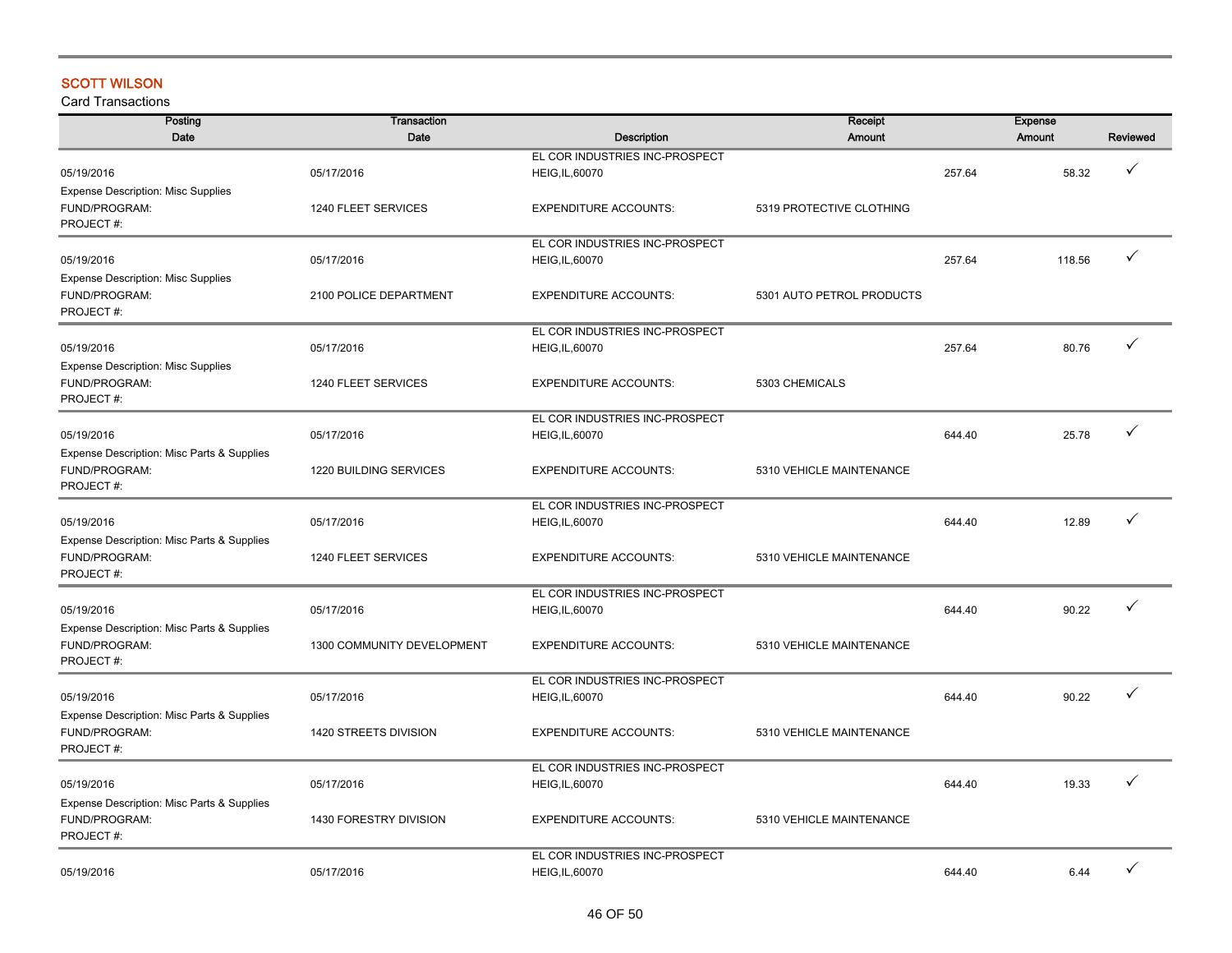|                                                                          |                                | <b>Card Subtotal</b>                                     | 935.32                   |        |        |   |
|--------------------------------------------------------------------------|--------------------------------|----------------------------------------------------------|--------------------------|--------|--------|---|
| <b>Expense Description: Bulbs</b><br>FUND/PROGRAM:<br>PROJECT#:          | 2200 FIRE DEPARTMENT           | <b>EXPENDITURE ACCOUNTS:</b>                             | 5310 VEHICLE MAINTENANCE |        |        |   |
| 05/19/2016                                                               | 05/17/2016                     | EL COR INDUSTRIES INC-PROSPECT<br>HEIG, IL, 60070        |                          | 33.28  | 10.08  | ✓ |
| FUND/PROGRAM:<br>PROJECT#:                                               | 1220 BUILDING SERVICES         | <b>EXPENDITURE ACCOUNTS:</b>                             | 5310 VEHICLE MAINTENANCE |        |        |   |
| 05/19/2016<br><b>Expense Description: Eyebolt</b>                        | 05/17/2016                     | EL COR INDUSTRIES INC-PROSPECT<br><b>HEIG, IL, 60070</b> |                          | 33.28  | 23.20  |   |
| Expense Description: Misc Parts & Supplies<br>FUND/PROGRAM:<br>PROJECT#: | 4200 SEWER DIVISION            | <b>EXPENDITURE ACCOUNTS:</b>                             | 5310 VEHICLE MAINTENANCE |        |        |   |
| 05/19/2016                                                               | 05/17/2016                     | EL COR INDUSTRIES INC-PROSPECT<br><b>HEIG, IL, 60070</b> |                          | 644.40 | 45.11  |   |
| Expense Description: Misc Parts & Supplies<br>FUND/PROGRAM:<br>PROJECT#: | 4100 WATER DIVISION            | <b>EXPENDITURE ACCOUNTS:</b>                             | 5310 VEHICLE MAINTENANCE |        |        |   |
| 05/19/2016                                                               | 05/17/2016                     | EL COR INDUSTRIES INC-PROSPECT<br><b>HEIG, IL, 60070</b> |                          | 644.40 | 51.55  |   |
| Expense Description: Misc Parts & Supplies<br>FUND/PROGRAM:<br>PROJECT#: | 2200 FIRE DEPARTMENT           | <b>EXPENDITURE ACCOUNTS:</b>                             | 5310 VEHICLE MAINTENANCE |        |        |   |
| 05/19/2016                                                               | 05/17/2016                     | EL COR INDUSTRIES INC-PROSPECT<br><b>HEIG, IL, 60070</b> |                          | 644.40 | 103.10 |   |
| Expense Description: Misc Parts & Supplies<br>FUND/PROGRAM:<br>PROJECT#: | 2100 POLICE DEPARTMENT         | <b>EXPENDITURE ACCOUNTS:</b>                             | 5310 VEHICLE MAINTENANCE |        |        |   |
| 05/19/2016                                                               | 05/17/2016                     | EL COR INDUSTRIES INC-PROSPECT<br><b>HEIG, IL, 60070</b> |                          | 644.40 | 199.76 | ✓ |
| Expense Description: Misc Parts & Supplies<br>FUND/PROGRAM:<br>PROJECT#: | 1500 PUBLIC WORKS ADMINISTRATI | <b>EXPENDITURE ACCOUNTS:</b>                             | 5310 VEHICLE MAINTENANCE |        |        |   |

## SEAN LINDSAY

Card Transactions

| Posting                              | Transaction            |                              | Receipt                      | Expense |          |
|--------------------------------------|------------------------|------------------------------|------------------------------|---------|----------|
| Date                                 | Date                   | Description                  | Amount                       | Amount  | Reviewed |
|                                      |                        | TRANE SUPPLY-112411-         |                              |         |          |
| 05/06/2016                           | 05/05/2016             | 08472291671,IL,60089         | 229.77                       | 229.77  |          |
| Expense Description: Tool Bag        |                        |                              |                              |         |          |
| FUND/PROGRAM:                        | 1220 BUILDING SERVICES | <b>EXPENDITURE ACCOUNTS:</b> | 5315 SMALL TOOLS & EQUIPMENT |         |          |
| PROJECT#:                            |                        |                              |                              |         |          |
|                                      |                        | THE TRANE COMPANY-           |                              |         |          |
| 05/12/2016                           | 05/11/2016             | 08888325266, WI, 54601       | 58.46                        | 58.46   |          |
| Fundador Boundations Bournon Ocatrol |                        |                              |                              |         |          |

Expense Description: Damper Control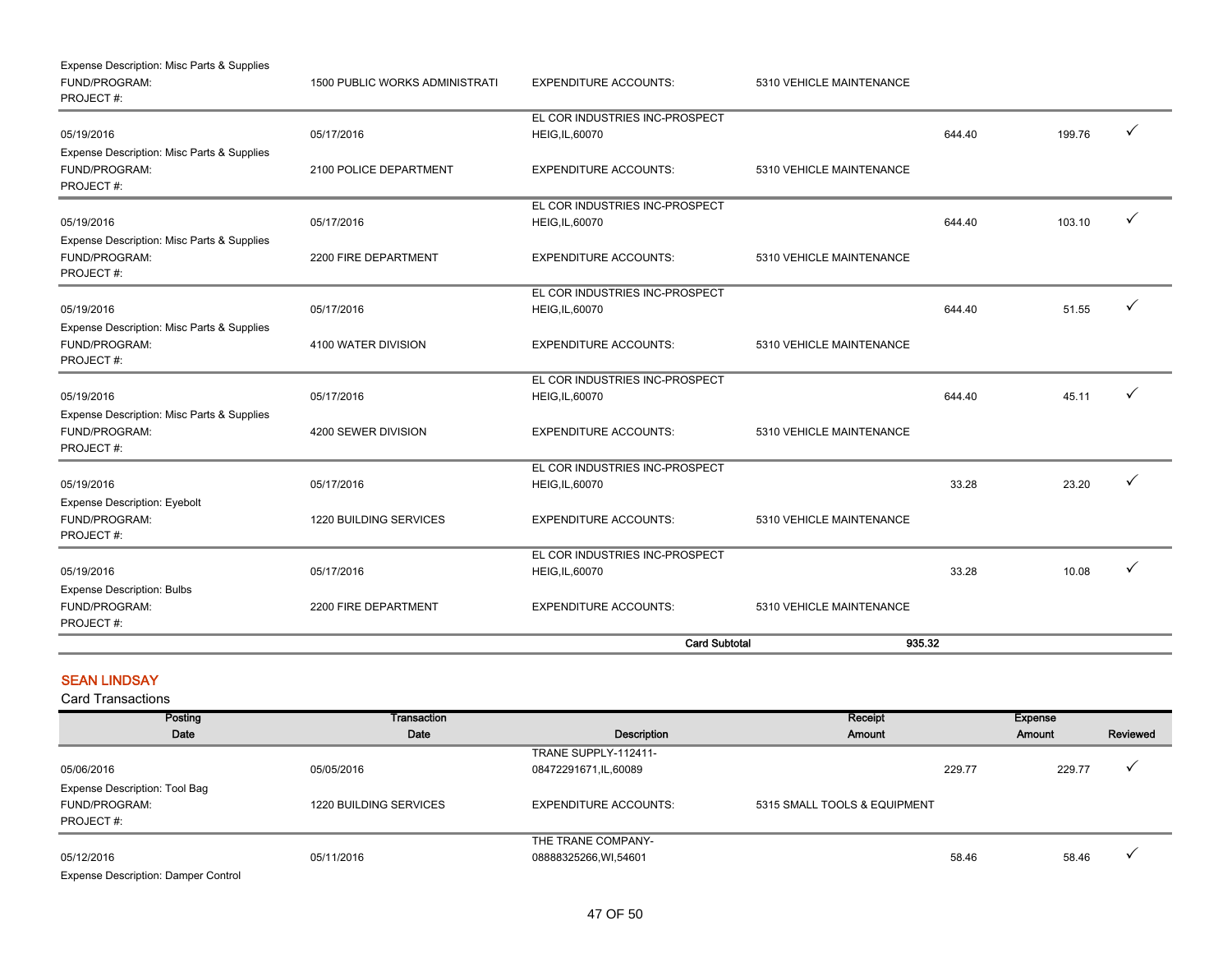| FUND/PROGRAM:                                        | <b>1220 BUILDING SERVICES</b> | <b>EXPENDITURE ACCOUNTS:</b> | 5311 BLDG/GROUNDS MAINTENANCE |          |   |
|------------------------------------------------------|-------------------------------|------------------------------|-------------------------------|----------|---|
| PROJECT#:                                            |                               |                              |                               |          |   |
|                                                      |                               | FASTENAL COMPANY01-          |                               |          |   |
| 05/17/2016                                           | 05/16/2016                    | WHEELING, IL, 60090          | 26.48                         | 26.48    |   |
| <b>Expense Description: Stainless Hardware</b>       |                               |                              |                               |          |   |
| FUND/PROGRAM:                                        | 1220 BUILDING SERVICES        | <b>EXPENDITURE ACCOUNTS:</b> | 5317 MISC OPERATING SUPPLIES  |          |   |
| PROJECT#:                                            |                               |                              |                               |          |   |
|                                                      |                               | LAYSTROM-BUESCHER INC-       |                               |          |   |
| 06/03/2016                                           | 06/01/2016                    | WHEELING, IL, 600900000      | 210.00                        | 210.00   |   |
| Expense Description: Lock Cores for FD #23           |                               |                              |                               |          |   |
| FUND/PROGRAM:                                        | 2200 FIRE DEPARTMENT          | <b>EXPENDITURE ACCOUNTS:</b> | 5311 BLDG/GROUNDS MAINTENANCE |          |   |
| PROJECT#:                                            |                               |                              |                               |          |   |
|                                                      |                               | LAYSTROM-BUESCHER INC-       |                               |          |   |
| 06/03/2016                                           | 06/01/2016                    | WHEELING, IL, 600900000      | 1,224.00                      | 1,224.00 | ✓ |
| <b>Expense Description: Cores-Utilities Padlocks</b> |                               |                              |                               |          |   |
| FUND/PROGRAM:                                        | 4100 WATER DIVISION           | <b>EXPENDITURE ACCOUNTS:</b> | 5243 PUMPHOUSE MAINTENANCE    |          |   |
| PROJECT#:                                            |                               |                              |                               |          |   |
|                                                      |                               | <b>Card Subtotal</b>         | 1,748.71                      |          |   |

## THOMAS LUEDERS

Card Transactions

| Posting<br>Date                                              | Transaction<br>Date | Description                    |                | Receipt<br>Amount | Expense<br><b>Amount</b> | Reviewed |
|--------------------------------------------------------------|---------------------|--------------------------------|----------------|-------------------|--------------------------|----------|
| 05/11/2016<br>Expense Description: Chlorine & Iron Test Pack | 05/05/2016          | HACH COMPANY-LOVELAND,CO,80538 |                | 182.01            | 182.01                   |          |
| FUND/PROGRAM:<br>PROJECT#:                                   | 4100 WATER DIVISION | <b>EXPENDITURE ACCOUNTS:</b>   | 5303 CHEMICALS |                   |                          |          |
|                                                              |                     | <b>Card Subtotal</b>           |                | 182.01            |                          |          |

## TY JOHNSON

Card Transactions

| Posting                                         | <b>Transaction</b>     |                              | Receipt                       |          | <b>Expense</b> |          |
|-------------------------------------------------|------------------------|------------------------------|-------------------------------|----------|----------------|----------|
| Date                                            | Date                   | Description                  | Amount                        |          | Amount         | Reviewed |
|                                                 |                        | <b>NORTH AMERICAN CORP-</b>  |                               |          |                |          |
| 05/06/2016                                      | 05/05/2016             | 8478324000,IL,60025          |                               | 3,602.86 | 3,602.86       | v        |
| <b>Expense Description: Janitorial Supplies</b> |                        |                              |                               |          |                |          |
| FUND/PROGRAM:                                   | 1220 BUILDING SERVICES | <b>EXPENDITURE ACCOUNTS:</b> | 5309 JANITORIAL SUPPLIES      |          |                |          |
| PROJECT#:                                       |                        |                              |                               |          |                |          |
|                                                 |                        | VILLAGE OF WHEELING --       |                               |          |                |          |
| 05/18/2016                                      | 05/17/2016             | WHEELING, IL, 60090          |                               | 1.75     | 1.75           |          |
| Expense Description: Parking Machine Testing    |                        |                              |                               |          |                |          |
| FUND/PROGRAM:                                   | 1170 COMMUTER PARKING  | <b>EXPENDITURE ACCOUNTS:</b> | 5220 MAINT OFF/SPEC EQUIPMENT |          |                |          |
| PROJECT#:                                       |                        |                              |                               |          |                |          |
|                                                 |                        | VILLAGE OF WHEELING --       |                               |          |                |          |
| 05/18/2016                                      | 05/17/2016             | WHEELING, IL, 60090          |                               | 1.75     | 1.75           |          |
| Exponso Description: Parking Machine Tosting    |                        |                              |                               |          |                |          |

Expense Description: Parking Machine Testing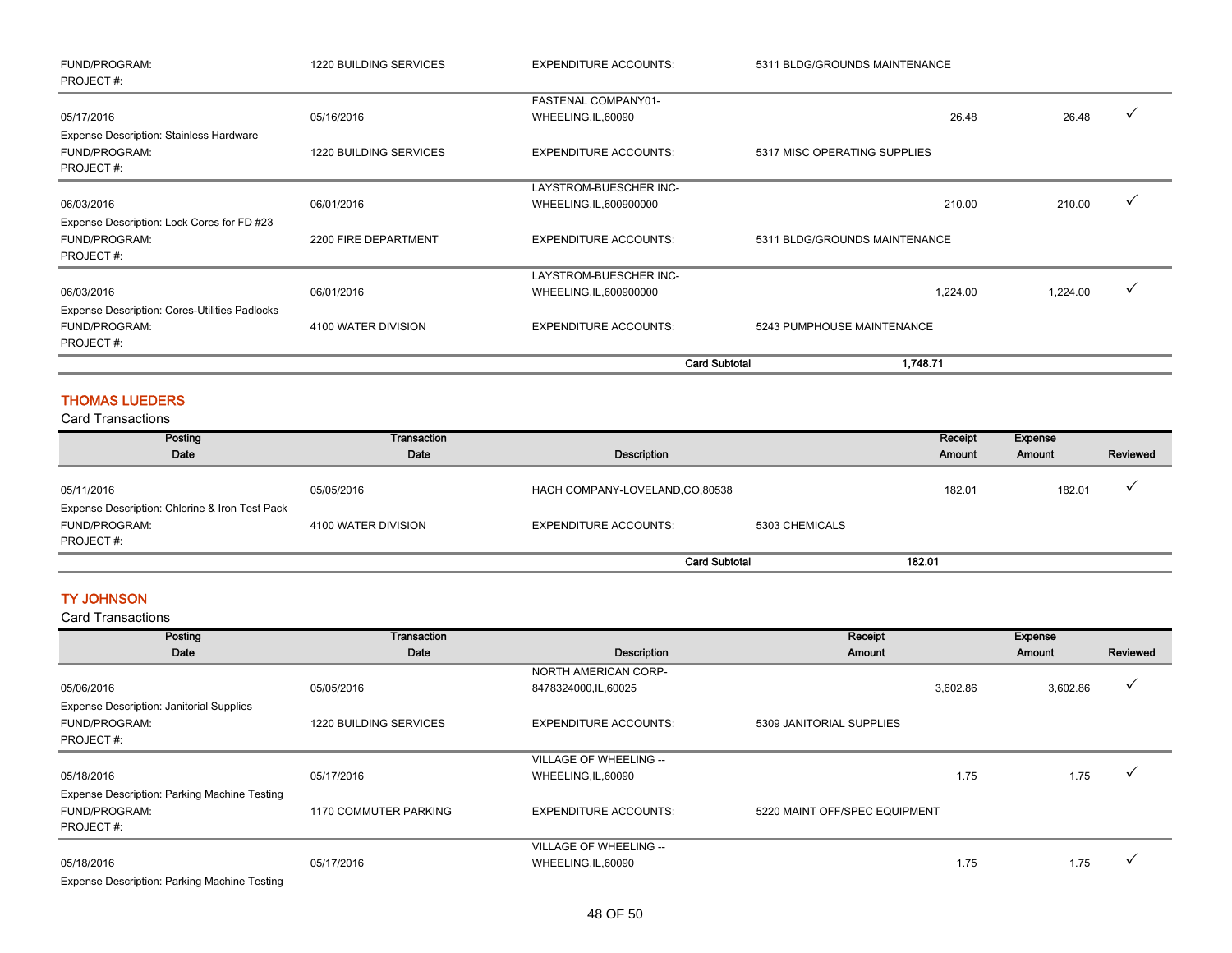| FUND/PROGRAM:<br>PROJECT#:                   | 1170 COMMUTER PARKING  | <b>EXPENDITURE ACCOUNTS:</b> | 5220 MAINT OFF/SPEC EQUIPMENT |        |              |
|----------------------------------------------|------------------------|------------------------------|-------------------------------|--------|--------------|
|                                              |                        | VILLAGE OF WHEELING --       |                               |        |              |
| 05/18/2016                                   | 05/17/2016             | WHEELING, IL, 60090          | 1.75                          | 1.75   | $\checkmark$ |
| Expense Description: Parking Machine Testing |                        |                              |                               |        |              |
| FUND/PROGRAM:                                | 1170 COMMUTER PARKING  | <b>EXPENDITURE ACCOUNTS:</b> | 5220 MAINT OFF/SPEC EQUIPMENT |        |              |
| PROJECT#:                                    |                        |                              |                               |        |              |
|                                              |                        | <b>VENTURE LIGHTING-</b>     |                               |        |              |
| 05/18/2016                                   | 05/17/2016             | 08004512606, OH, 44139       | 340.40                        | 340.40 |              |
| Expense Description: LED Light Bulbs         |                        |                              |                               |        |              |
| FUND/PROGRAM:                                | 1220 BUILDING SERVICES | <b>EXPENDITURE ACCOUNTS:</b> | 5311 BLDG/GROUNDS MAINTENANCE |        |              |
| PROJECT#:                                    |                        |                              |                               |        |              |
|                                              |                        | VILLAGE OF WHEELING --       |                               |        |              |
| 05/18/2016                                   | 05/17/2016             | WHEELING, IL, 60090          | 1.75                          | 1.75   |              |
| Expense Description: Parking Machine Testing |                        |                              |                               |        |              |
| FUND/PROGRAM:                                | 1170 COMMUTER PARKING  | <b>EXPENDITURE ACCOUNTS:</b> | 5220 MAINT OFF/SPEC EQUIPMENT |        |              |
| PROJECT#:                                    |                        |                              |                               |        |              |
|                                              |                        | FASTENAL COMPANY01-          |                               |        |              |
| 06/06/2016                                   | 06/03/2016             | WHEELING, IL, 60090          | 6.00                          | 6.00   |              |
| Expense Description: Machine Screws          |                        |                              |                               |        |              |
| FUND/PROGRAM:                                | 1220 BUILDING SERVICES | <b>EXPENDITURE ACCOUNTS:</b> | 5317 MISC OPERATING SUPPLIES  |        |              |
| PROJECT#:                                    |                        |                              |                               |        |              |
|                                              |                        | <b>Card Subtotal</b>         | 3.956.26                      |        |              |

## VINCENT HOFFMAN

| Posting                             | <b>Transaction</b>     |                                   | Receipt                      |        | <b>Expense</b> |          |
|-------------------------------------|------------------------|-----------------------------------|------------------------------|--------|----------------|----------|
| Date                                | Date                   | Description                       | Amount                       |        |                | Reviewed |
|                                     |                        | FASTENAL COMPANY01-               |                              |        |                |          |
| 05/10/2016                          | 05/09/2016             | WHEELING, IL, 60090               |                              | 99.36  | 99.36          |          |
| Expense Description: 5/16 Zinc Nuts |                        |                                   |                              |        |                |          |
| FUND/PROGRAM:                       | 1420 STREETS DIVISION  | <b>EXPENDITURE ACCOUNTS:</b>      | 5320 STREET SIGNS            |        |                |          |
| PROJECT#:                           |                        |                                   |                              |        |                |          |
|                                     |                        | ZIMMERMANNS ACE HARDWA-BUFFALO    |                              |        |                |          |
| 05/10/2016                          | 05/09/2016             | GROVE, IL, 60089                  |                              | 5.29   | 5.29           |          |
| Expense Description: 5/16 Nuts      |                        |                                   |                              |        |                |          |
| FUND/PROGRAM:                       | 1420 STREETS DIVISION  | <b>EXPENDITURE ACCOUNTS:</b>      | 5320 STREET SIGNS            |        |                |          |
| PROJECT#:                           |                        |                                   |                              |        |                |          |
| 05/11/2016                          | 05/10/2016             | BERLAND'S INC-PALATINE, IL, 60074 |                              | 185.95 | 185.95         |          |
| <b>Expense Description: Shovels</b> |                        |                                   |                              |        |                |          |
| FUND/PROGRAM:                       | 1420 STREETS DIVISION  | <b>EXPENDITURE ACCOUNTS:</b>      | 5315 SMALL TOOLS & EQUIPMENT |        |                |          |
| PROJECT#:                           |                        |                                   |                              |        |                |          |
|                                     |                        | ARLINGTON POWER EQUIPM-           |                              |        |                |          |
| 05/11/2016                          | 05/10/2016             | PALATINE, IL, 60074               |                              | 1.97   | 1.97           |          |
| <b>Expense Description: Rakes</b>   |                        |                                   |                              |        |                |          |
| FUND/PROGRAM:                       | 1430 FORESTRY DIVISION | <b>EXPENDITURE ACCOUNTS:</b>      | 5315 SMALL TOOLS & EQUIPMENT |        |                |          |
|                                     |                        |                                   |                              |        |                |          |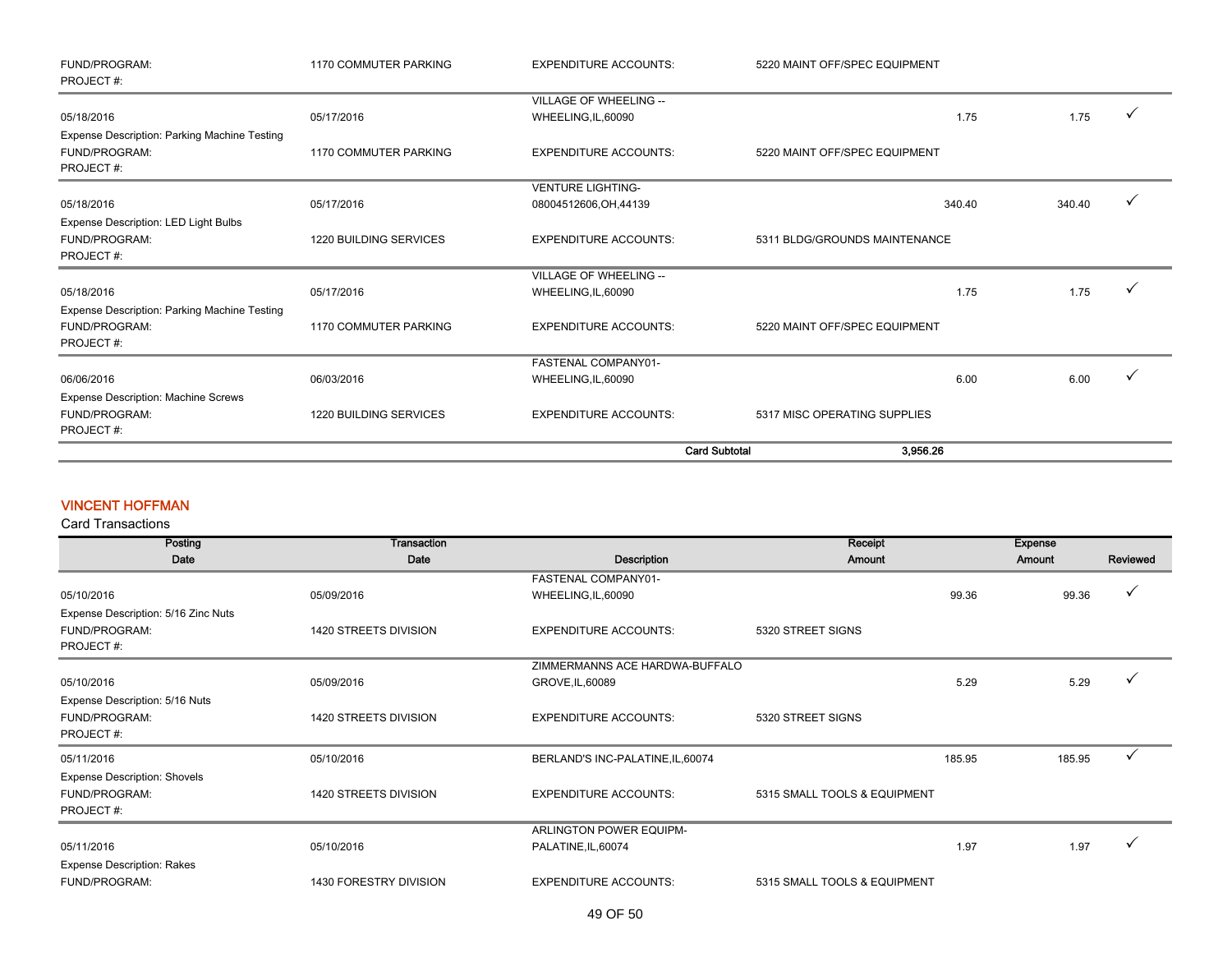|            | <b>Card Subtotal</b> | 292.57 |
|------------|----------------------|--------|
|            |                      |        |
|            |                      |        |
|            |                      |        |
| __________ | _________            |        |
| Signed     | Date                 |        |

Report Run By: Nancy Hoppe (NHOPPE, Company Program Administrator) © 1994-2016. MasterCard. All rights reserved.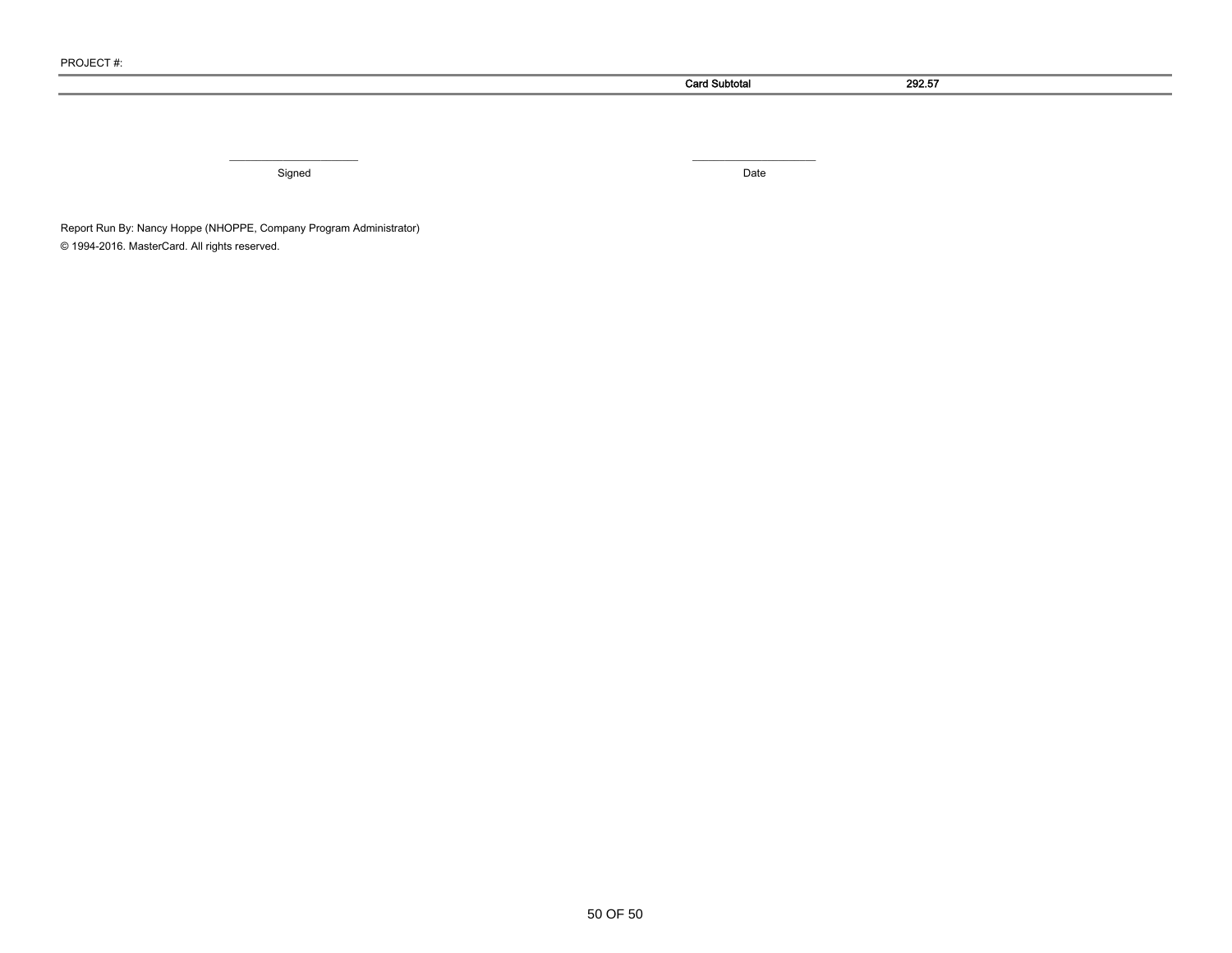# **Village of Wheeling Payroll Summary**

# **Pay Period Ended 07/29/2016**

| <b>Fund Number</b> | Fund                            | <b>Salaries</b> | <b>Benefits</b> | <b>Total Payroll</b> |
|--------------------|---------------------------------|-----------------|-----------------|----------------------|
|                    |                                 |                 |                 |                      |
| 01                 | <b>General Fund</b>             | 807,835.73      | 68,878.78       | 876,714.51           |
| 31                 | <b>Town Center TIF</b>          | 665.32          | 130.08          | 795.40               |
| 32                 | <b>Crossroads TIF</b>           | 665.32          | 130.08          | 795.40               |
| 34                 | <b>Capital Projects</b>         | 5,819.22        | 1,206.17        | 7,025.39             |
| 35                 | So Milwaukee TIF                | 665.32          | 130.08          | 795.40               |
| 36                 | <b>Southeast TIF</b>            | 665.32          | 130.08          | 795.40               |
| 39                 | Lake Cook/Milwaukee TIF         | 665.30          | 130.12          | 795.42               |
| 40                 | Water & Sewer Fund              | 57,096.61       | 11,025.37       | 68,121.98            |
| 55                 | <b>Grant Fund</b>               | 4,625.52        | 826.95          | 5,452.47             |
|                    |                                 |                 |                 |                      |
|                    | <b>Total Gross Payroll</b>      | 878,703.66      | 82,587.71       | 961,291.37           |
|                    |                                 |                 |                 |                      |
|                    | <b>Total Payroll Deductions</b> | 314,978.39      | 82,587.71       | 397,566.10           |
|                    |                                 |                 |                 |                      |
|                    | <b>Total Net Payroll</b>        | 563,725.27      | 0.00            | 563,725.27           |
|                    |                                 |                 |                 |                      |
|                    |                                 |                 |                 |                      |
|                    | <b>Payroll Checks</b>           | 0.00            |                 |                      |
|                    |                                 |                 |                 |                      |
|                    | <b>Direct Deposits</b>          | 563,725.27      |                 |                      |
|                    |                                 |                 |                 |                      |
|                    | <b>Total Net Payroll</b>        | 563,725.27      |                 |                      |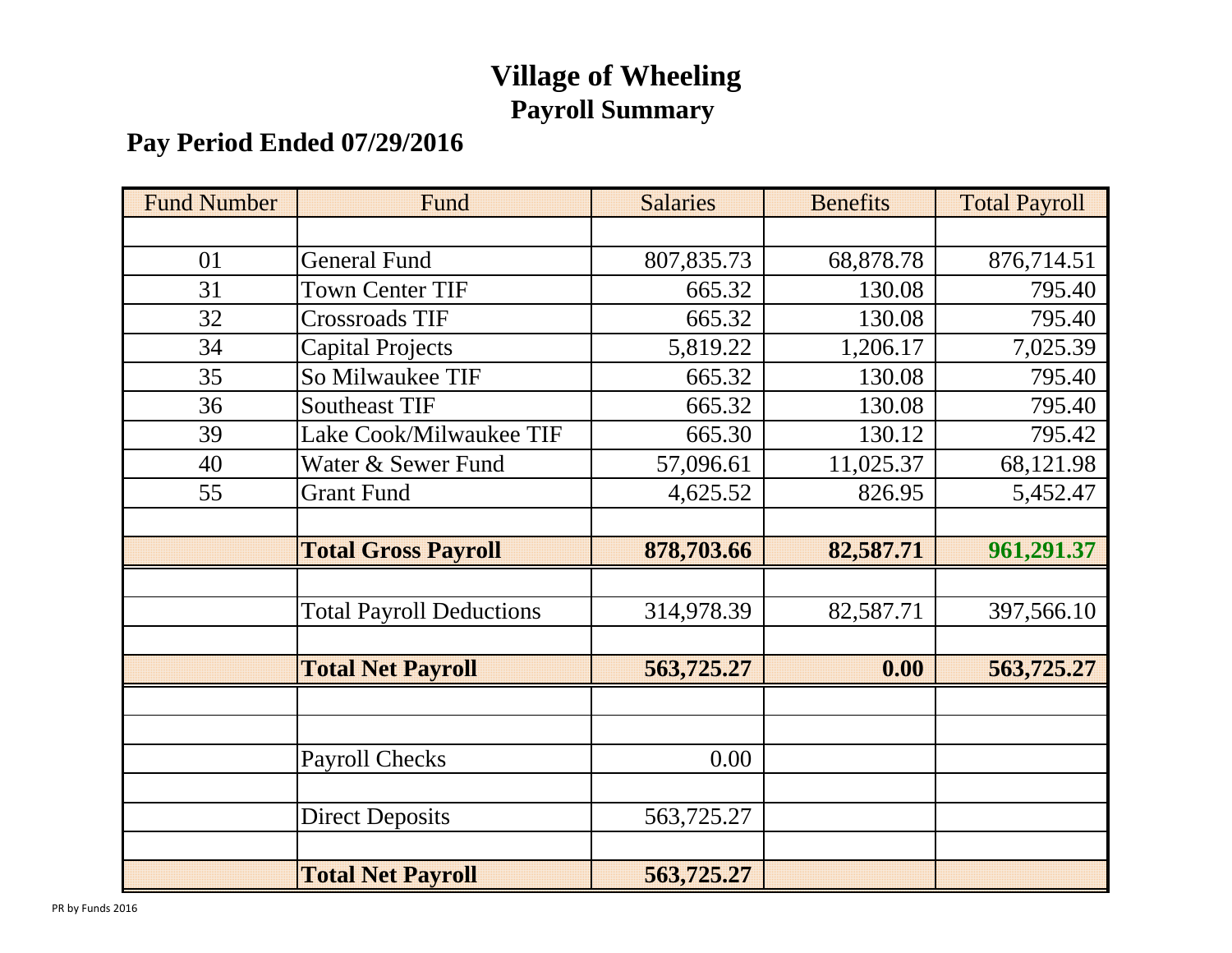| SUNGARD PENTAMATION                          |                                                           | PAGE NUMBER:            |  |
|----------------------------------------------|-----------------------------------------------------------|-------------------------|--|
| DATE: 08/10/2016                             | VILLAGE OF WHEELING                                       | ACCTPA51                |  |
| TIME: 14:04:55                               | CASH REOUIREMENTS - CHECK FORMAT - DUE DATE: $08/16/2016$ | ACCOUNTING PERIOD: 8/16 |  |
| SELECTION CRITERIA: payable.batch='AMM08/16' |                                                           |                         |  |

PAYMENT TYPE: CHECKS ONLY

| VENDOR                                        | <b>ORGANIZATION</b> | <b>ACCOUNT</b> | PURCHASE OR          | INVOICE            | <b>AMOUNT</b>                  | DESCRIPTION                                   |
|-----------------------------------------------|---------------------|----------------|----------------------|--------------------|--------------------------------|-----------------------------------------------|
| 8124<br>AEC FIRE & SAFETY                     | 2200                | 5220           | 16001733             | 116981             | 492.50                         | HOLMATRO SERVICE                              |
| TOTAL CHECK                                   |                     |                |                      |                    | 492.50                         |                                               |
| 8727<br>AEREX PEST CONTROL<br>TOTAL CHECK     | 1300                | 5210           | 16001891             | 1023080            | 430.00<br>430.00               | PEST CONTROL FOR JULY                         |
|                                               |                     |                |                      |                    |                                |                                               |
| 84<br>AIR ONE EOUIPMENT, INC<br>TOTAL CHECK   | 2200                | 5220           | 16001852             | 114495             | 145.00<br>145.00               | BREATHING AIR TEST                            |
| 136                                           | 1320                | 5297           | 16001842             | 98716              | 52.00                          | SENIOR TAXI PROGRAM                           |
| AMERICAN CHARGE SERVICE<br>TOTAL CHECK        |                     |                |                      |                    | 52.00                          |                                               |
| 4175<br>ARLINGTON HEIGHTS FORD<br>TOTAL CHECK | 2100<br>2100        | 5310<br>5310   | 16001829<br>16001834 | 767590<br>767894   | 117.32<br>255.51<br>372.83     | SEAT BUCKLE ASSEMBLY<br><b>CONVERTER</b>      |
| 9953                                          | 1320                | 5297           | 16001888             |                    | 200.00                         | ENTERTAINMENT 9-14-16                         |
| JERRY ARMSTRONG<br>TOTAL CHECK                |                     |                |                      |                    | 200.00                         |                                               |
| 2305                                          | 15                  | 5220           | 16001823             | IL825858           | 1,587.12                       | WIRELESS DATA SERVICES                        |
| AT&T GLOBAL SERVICES INC<br>TOTAL CHECK       |                     |                |                      |                    | 1,587.12                       |                                               |
| 8120                                          | 4100                | 5237           | 16001899             | 30297              | 1,105.00                       | SCADA WORK                                    |
| AUTOMATIC SYSTEMS CO<br>TOTAL CHECK           |                     |                |                      |                    | 1,105.00                       |                                               |
| 296                                           | 11                  | 5206           | 16001843             | 0187163            | 1,900.00                       | BRIDGE PROGRAM INSPECTION                     |
| BAXTER & WOODMAN INC<br>TOTAL CHECK           | 4200<br>3500        | 5299<br>5206   | 16001893<br>16001841 | 0187165<br>0187166 | 330.00<br>1,015.00<br>3,245.00 | NPDES ASSISTANCE<br>PLAN REVIEW NORTHGATE CRO |
| 5553                                          | 5500                | 5299           | 16001884             |                    | 90.00                          | ENTERTAINMENT 9-7-16                          |
| HEATHER BRAOUDAKIS<br>TOTAL CHECK             |                     |                |                      |                    | 90.00                          |                                               |
| 483                                           | 15                  | 5221           | 16001857             | 283862             | 1,112.65                       | RADIO MAINT AGREEMENT                         |
| CHICAGO COMMUNICATIONS LLC                    | 15                  | 5221           | 16001876             | 284111             | 260.00                         | RADIO REPAIRS                                 |
| TOTAL CHECK                                   | 15                  | 5221           | 16001877             | 284112             | 130.00<br>1,502.65             | RADIO REPAIRS                                 |
| 5814                                          | 2100                | 5315           | 16001869             | 12282              | 165.00                         | INCAR VIDEO CAMERAS                           |
| COBAN<br>TOTAL CHECK                          |                     |                |                      |                    | 165.00                         |                                               |
| 556                                           | 1420                | 5209           | 16001907             |                    | 19.80                          | ENERGY SERVICE                                |
| COMED                                         | 4100<br>4200        | 5209<br>5209   | 16001907<br>16001907 |                    | 77.29<br>532.47                | ENERGY SERVICE                                |
| TOTAL CHECK                                   |                     |                |                      |                    | 629.56                         | <b>ENERGY SERVICE</b>                         |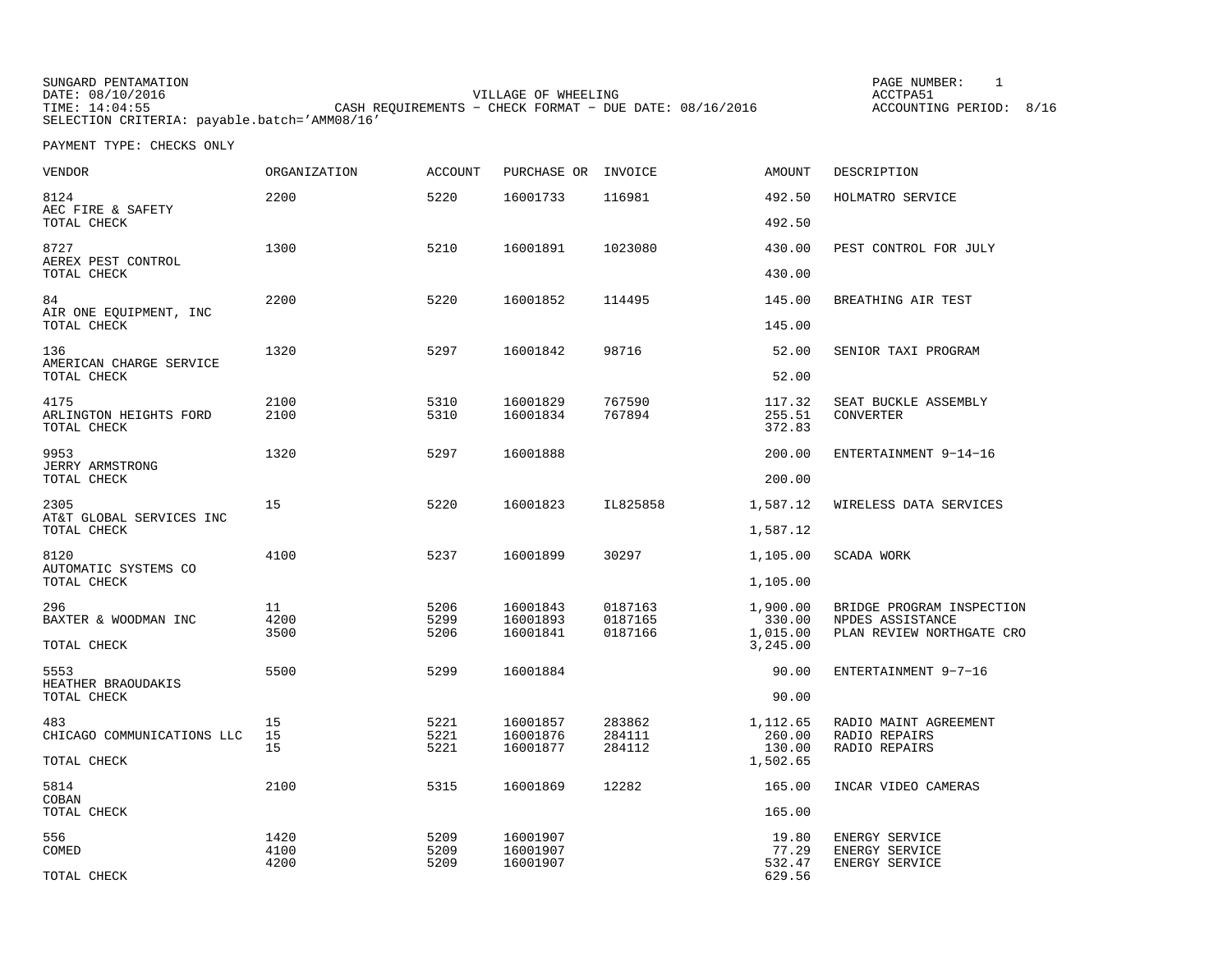SUNGARD PENTAMATION PAGE NUMBER: 2DATE: 08/10/2016 VILLAGE OF WHEELING ACCTPA51TIME: 14:04:55 CASH REQUIREMENTS − CHECK FORMAT − DUE DATE: 08/16/2016 SELECTION CRITERIA: payable.batch='AMM08/16'

ACCOUNTING PERIOD: 8/16

PAYMENT TYPE: CHECKS ONLY

| VENDOR                                              | <b>ORGANIZATION</b> | <b>ACCOUNT</b> | PURCHASE OR INVOICE |                 | AMOUNT               | DESCRIPTION               |
|-----------------------------------------------------|---------------------|----------------|---------------------|-----------------|----------------------|---------------------------|
| 557                                                 | 11                  | 5209           | 16001906            |                 | 3,163.04             | ENERGY SERVICE            |
| COMED<br>TOTAL CHECK                                |                     |                |                     |                 | 3,163.04             |                           |
| 5842<br>COOK COUNTY RECORDER OF DEED<br>TOTAL CHECK | 1900                | 5230           | 16001854            | 3496302016      | 120.00<br>120.00     | RECORDING FEES            |
| 5211<br>EAGLE ENGRAVING                             | 2200                | 5319           | 16001850            | 2016-2021       | 21.60                | MABAS NAME TAGS           |
| TOTAL CHECK                                         |                     |                |                     |                 | 21.60                |                           |
| 807<br>ENCAP INC<br>TOTAL CHECK                     | 4200                | 5217           | 16001900            | 2399            | 1,629.00<br>1,629.00 | BUFFALO CREEK MAINT.      |
| 9946<br>FGS INC                                     | 01                  | 2206           | 16001871            | 75435           | 208.73               | WPD TABLE COVER           |
| TOTAL CHECK                                         |                     |                |                     |                 | 208.73               |                           |
| 3136<br>FOUNTAIN TECHNOLOGIES LTD<br>TOTAL CHECK    | 1430                | 5299           | 16001844            | 10299           | 330.00<br>330.00     | CLOCK TOWER REPAIR        |
| 935<br>GALLS LLC<br>TOTAL CHECK                     | 2110                | 5106           | 16001678            |                 | 970.32<br>970.32     | UNIFORM ALLOWANCE         |
| 5284<br>HD SUPPLY WATERWORKS LTD<br>TOTAL CHECK     | 4100                | 5344           | 16001894            | F828352         | 156.00<br>156.00     | TRACER WIRE               |
| 9548<br>HOFFMAN HOUSE CATERING                      | 5500                | 5299           | 16001883            | 9811607011      | 2,383.89             | CONGREGATE MEALS JULY     |
| TOTAL CHECK                                         |                     |                |                     |                 | 2,383.89             |                           |
| 4786<br>ILEAS<br>TOTAL CHECK                        | 2100                | 5222           | 16001874            | <b>DUES6071</b> | 240.00<br>240.00     | 2016 ANNUAL MEMBERSHIP    |
| 9945<br>INTEGRAPHIX INC<br>TOTAL CHECK              | 2100                | 5228           | 16001870            | $16 - 048$      | 125.00<br>125.00     | CITIZEN ACADEMY BROCHURES |
| 7793<br>STEVE JUSTMAN                               | 5500                | 5299           | 16001886            |                 | 150.00               | ENTERTAINMENT 9-22-16     |
| TOTAL CHECK                                         |                     |                |                     |                 | 150.00               |                           |
| 6502<br>KIESLER'S POLICE SUPPLY INC<br>TOTAL CHECK  | 33                  | 5315           | 16001860            | 0801197         | 3,459.64<br>3,459.64 | ARMOR VESTS               |
| 1669<br>MCHENRY ANALYTICAL WATER LAB<br>TOTAL CHECK | 4100                | 5308           | 16001892            | 591125          | 290.00<br>290.00     | SAMPLES MGMT FEE          |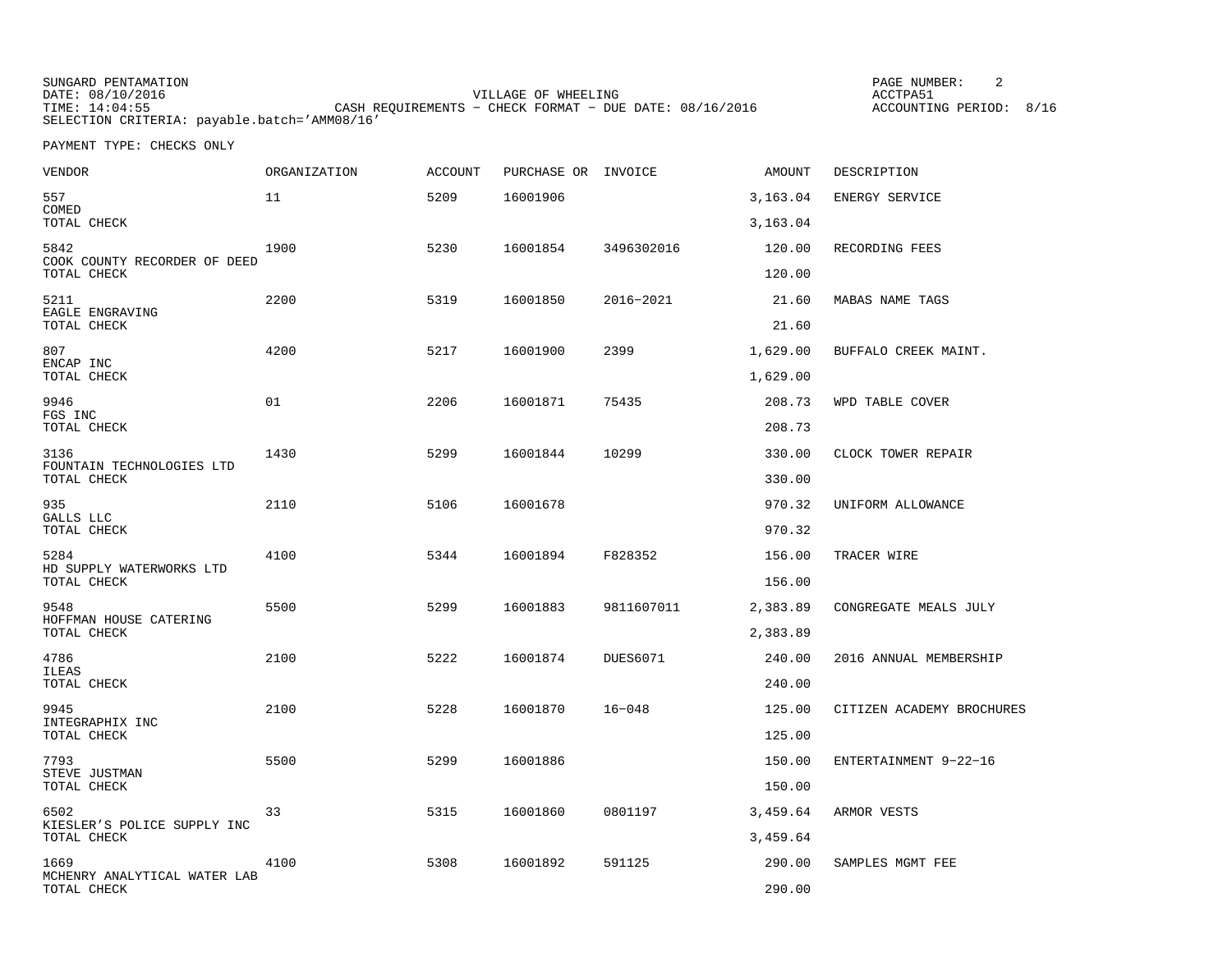SUNGARD PENTAMATION PAGE NUMBER: 3DATE: 08/10/2016 VILLAGE OF WHEELING ACCTPA51ACCOUNTING PERIOD: 8/16 TIME: 14:04:55 CASH REQUIREMENTS − CHECK FORMAT − DUE DATE: 08/16/2016 SELECTION CRITERIA: payable.batch='AMM08/16'

PAYMENT TYPE: CHECKS ONLY

| VENDOR                                              | ORGANIZATION                                                                                         | <b>ACCOUNT</b>                                                                                       | PURCHASE OR INVOICE                                                                                                                                      |                                              | AMOUNT                                                                                                                         | DESCRIPTION                                                                                                                                                                                                                                                                      |
|-----------------------------------------------------|------------------------------------------------------------------------------------------------------|------------------------------------------------------------------------------------------------------|----------------------------------------------------------------------------------------------------------------------------------------------------------|----------------------------------------------|--------------------------------------------------------------------------------------------------------------------------------|----------------------------------------------------------------------------------------------------------------------------------------------------------------------------------------------------------------------------------------------------------------------------------|
| 5989<br>MGP INC<br>TOTAL CHECK                      | 1600<br>4100<br>4200<br>1600<br>4100<br>4200                                                         | 5207<br>5207<br>5207<br>5207<br>5207<br>5207                                                         | 16000344<br>16000344<br>16000344<br>16000344<br>16000344<br>16000344                                                                                     | 3141<br>3141<br>3141<br>3188<br>3188<br>3188 | 5,529.34<br>2,764.67<br>2,764.67<br>5,529.34<br>2,764.67<br>2,764.67<br>22, 117.36                                             | GIS STAFFING-JUNE<br>GIS STAFFING-JUNE<br>GIS STAFFING-JUNE<br>GIS STAFFING-JULY<br>GIS STAFFING-JULY<br>GIS STAFFING-JULY                                                                                                                                                       |
| 8444<br>MILIEU DESIGN LLC                           | 1320<br>1430<br>1430<br>4100<br>4200<br>1430<br>1320<br>1430<br>1430<br>4100<br>4200<br>1430<br>1430 | 5217<br>5217<br>5311<br>5217<br>5217<br>5217<br>5217<br>5217<br>5311<br>5217<br>5217<br>5217<br>5217 | 16001835<br>16001835<br>16001835<br>16001835<br>16001835<br>16001837<br>16001846<br>16001846<br>16001846<br>16001846<br>16001846<br>16001836<br>16001839 | 118787<br>118793                             | 47.71<br>2,524.18<br>35.50<br>267.97<br>5.08<br>5,382.15<br>47.71<br>684.48<br>35.50<br>263.91<br>530.87<br>100.00<br>3,045.00 | WEEKLY MOWING<br>WEEKLY MOWING<br>WEEKLY MOWING<br>WEEKLY MOWING<br>WEEKLY MOWING<br>LANDSCAPE MAINTENANCE<br>LANDSCAPE MAINTENANCE<br>LANDSCAPE MAINTENANCE<br>LANDSCAPE MAINTENANCE<br>LANDSCAPE MAINTENANCE<br>LANDSCAPE MAINTENANCE<br>MOWING VIOLATIONS<br>SUMMER TURF CARE |
| TOTAL CHECK<br>6936<br>MORTON SALT                  | 11<br>11                                                                                             | 5303<br>5303                                                                                         | 16001833<br>16001905                                                                                                                                     | 5401105909<br>5401109276                     | 12,970.06<br>5,473.91<br>4,443.05                                                                                              | ROAD SALT<br>ROAD SALT                                                                                                                                                                                                                                                           |
| TOTAL CHECK<br>1795<br>MOTOROLA INC<br>TOTAL CHECK  | 15                                                                                                   | 5221                                                                                                 | 16001875                                                                                                                                                 | 92159818                                     | 9,916.96<br>105.57<br>105.57                                                                                                   | PORTABLE RADIO HOLDERS                                                                                                                                                                                                                                                           |
| 1934<br>NORTHERN ILLINOIS POLICE ALA<br>TOTAL CHECK | 2100                                                                                                 | 5317                                                                                                 | 16001824                                                                                                                                                 | 11030                                        | 61.00<br>61.00                                                                                                                 | LANGUAGE LINE-JUNE                                                                                                                                                                                                                                                               |
| 3092<br>OFFICE DEPOT<br>TOTAL CHECK                 | 2100                                                                                                 | 5318                                                                                                 | 16001863                                                                                                                                                 | 849258367001                                 | 268.13<br>268.13                                                                                                               | OFFICE SUPPLIES                                                                                                                                                                                                                                                                  |
| 2003<br>ORANGE CRUSH, L.L.C.<br>TOTAL CHECK         | 1420                                                                                                 | 5314                                                                                                 | 16001897                                                                                                                                                 | 10293                                        | 402.72<br>402.72                                                                                                               | ASPHALT                                                                                                                                                                                                                                                                          |
| 8988<br>OZINGA READY MIX CONCRETE IN<br>TOTAL CHECK | 1420                                                                                                 | 5314                                                                                                 | 16001898                                                                                                                                                 | 749741                                       | 922.75<br>922.75                                                                                                               | CONCRETE                                                                                                                                                                                                                                                                         |
| 2017<br>PADDOCK PUBLICATIONS<br>TOTAL CHECK         | 2100                                                                                                 | 5302                                                                                                 | 16001872                                                                                                                                                 |                                              | 38.00<br>38.00                                                                                                                 | SUBSCRIPTION                                                                                                                                                                                                                                                                     |
| 9796<br>PARTNERS AND PAWS VETERINARY<br>TOTAL CHECK | 2100                                                                                                 | 5317                                                                                                 | 16001880                                                                                                                                                 | 38427                                        | 448.69<br>448.69                                                                                                               | K-9 MEDICAL SERVICE                                                                                                                                                                                                                                                              |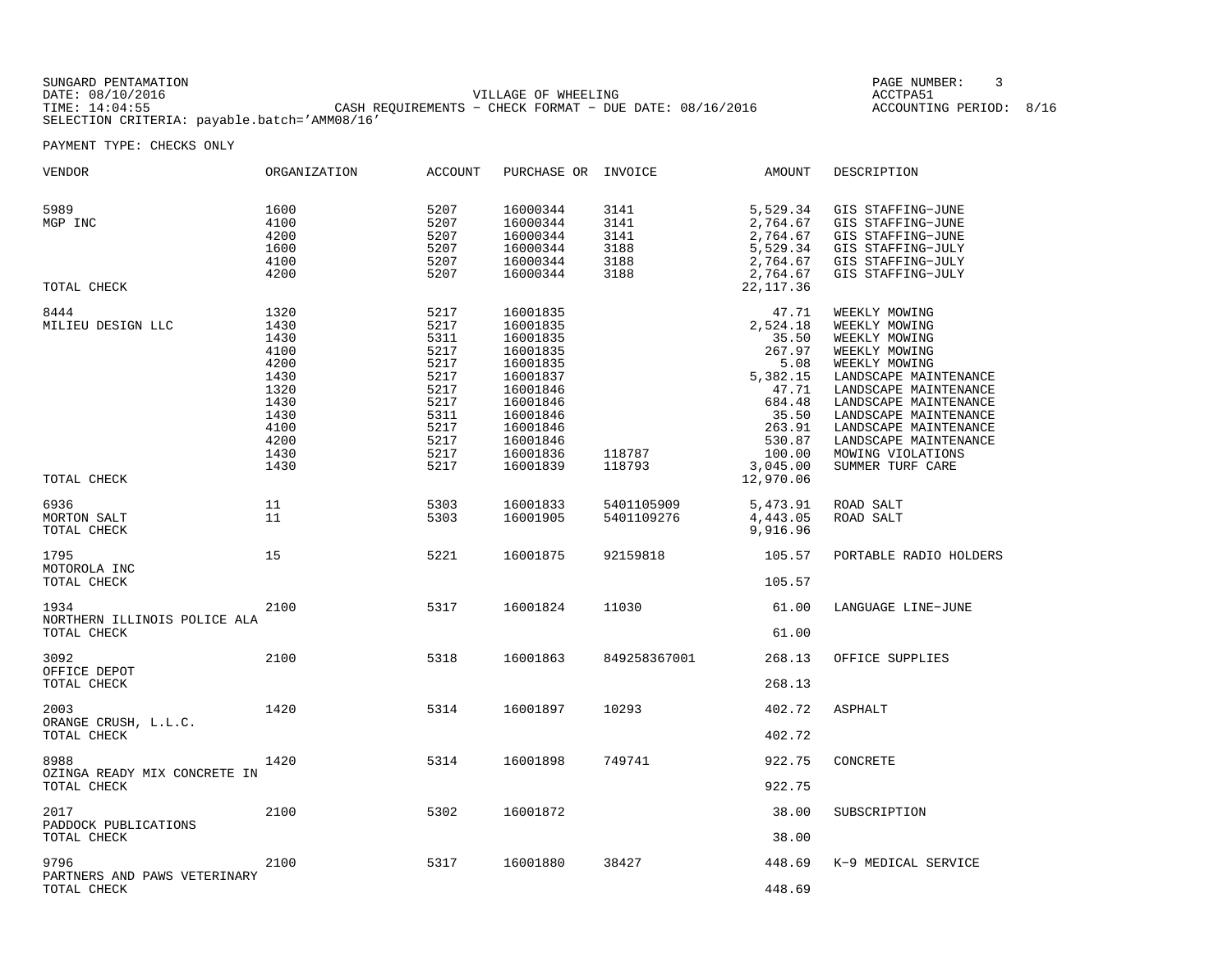SUNGARD PENTAMATION PAGE NUMBER: 4 DATE: 08/10/2016 VILLAGE OF WHEELING ACCTPA51TIME: 14:04:55 CASH REQUIREMENTS − CHECK FORMAT − DUE DATE: 08/16/2016 SELECTION CRITERIA: payable.batch='AMM08/16'

ACCOUNTING PERIOD: 8/16

PAYMENT TYPE: CHECKS ONLY

| VENDOR                                                   | ORGANIZATION                                 | <b>ACCOUNT</b>                               | PURCHASE OR                                                          | INVOICE                                            | AMOUNT                                                       | DESCRIPTION                                                                                                                            |
|----------------------------------------------------------|----------------------------------------------|----------------------------------------------|----------------------------------------------------------------------|----------------------------------------------------|--------------------------------------------------------------|----------------------------------------------------------------------------------------------------------------------------------------|
| 3224<br>PJ PHOTOGRAPHY & LAB<br>TOTAL CHECK              | 2100                                         | 5317                                         | 16001881                                                             | 153                                                | 20.00<br>20.00                                               | SCAN PHOTOS FOR FOIA                                                                                                                   |
| 4629<br>POSITIVE PACKAGING & GRAPHIC 1600<br>TOTAL CHECK | 1315<br>2100<br>1420                         | 5228<br>5228<br>5228<br>5320                 | 16001867<br>16001867<br>16001867<br>16001896                         | 6078<br>6078<br>6078<br>6090                       | 89.00<br>89.00<br>89.00<br>1,360.00<br>1,627.00              | BUSINESS CARDS<br>BUSINESS CARDS<br>BUSINESS CARDS<br>BANNER MATERIAL                                                                  |
| 2145<br>QUILL CORP<br>TOTAL CHECK                        | 1700<br>1750                                 | 5318<br>5318                                 | 16001864<br>16001912                                                 | 7824559                                            | 62.33<br>52.96<br>115.29                                     | OFFICE SUPPLIES<br>CD-R & DVD-R SUPPLY                                                                                                 |
| 2288<br>THE SALEM GROUP<br>TOTAL CHECK                   | 4100<br>4100                                 | 5103<br>5103                                 | 16001831<br>16001908                                                 | 2018857<br>2024193                                 | 412.80<br>528.90<br>941.70                                   | ENG TEMP CLERK<br>ENG TEMP CLERK                                                                                                       |
| 2436<br>STANDARD EQUIPMENT COMPANY<br>TOTAL CHECK        | 4200                                         | 5342                                         | 16001895                                                             | C14345                                             | 905.75<br>905.75                                             | SEWER JET NOZZLE                                                                                                                       |
| 5415<br><b>STAPLES</b><br>TOTAL CHECK                    | 2100                                         | 5318                                         | 16001861                                                             | 8040069941                                         | 298.13<br>298.13                                             | OFFICE SUPPLIES                                                                                                                        |
| 2573<br>THIRD MILLENNIUM ASSOCIATES<br>TOTAL CHECK       | 1160<br>1160<br>4100<br>4100<br>4200<br>4200 | 5227<br>5228<br>5227<br>5228<br>5227<br>5228 | 16000494<br>16000494<br>16000494<br>16000494<br>16000494<br>16000494 | 19721<br>19721<br>19721<br>19721<br>19721<br>19721 | 2.70<br>15.89<br>70.82<br>468.28<br>15.05<br>90.55<br>663.29 | WATER BILL PRINTING<br>WATER BILL PRINTING<br>WATER BILL PRINTING<br>WATER BILL PRINTING<br>WATER BILL PRINTING<br>WATER BILL PRINTING |
| 2631<br>TRANS UNION LLC<br>TOTAL CHECK                   | 2100                                         | 5231                                         | 16001882                                                             | 07600564                                           | 60.00<br>60.00                                               | CREDIT REPORT SERVICE                                                                                                                  |
| 9302<br>TRANSACOUSTIC PRODUCTIONS IN<br>TOTAL CHECK      | 1320                                         | 5297                                         | 16001889                                                             | 1688                                               | 540.00<br>540.00                                             | TRIP TO WHITE FENCE FARMS                                                                                                              |
| 9302<br>TRANSACOUSTIC PRODUCTIONS IN<br>TOTAL CHECK      | 5500                                         | 5299                                         | 16001885                                                             | 901WSC                                             | 100.00<br>100.00                                             | ENTERTAINMENT 9-1-16                                                                                                                   |
| 8185<br>TRI STATE HYDRAULICS<br>TOTAL CHECK              | 4200                                         | 5310                                         | 16001830                                                             | 326846                                             | 851.26<br>851.26                                             | VANE PUMP REPAIR                                                                                                                       |
| 9348<br>TRI-RIVER POLICE TRAINING RE<br>TOTAL CHECK      | 2100                                         | 5105                                         | 16001858                                                             | 4029                                               | 350.00<br>350.00                                             | TRAINING                                                                                                                               |
|                                                          |                                              |                                              |                                                                      |                                                    |                                                              |                                                                                                                                        |